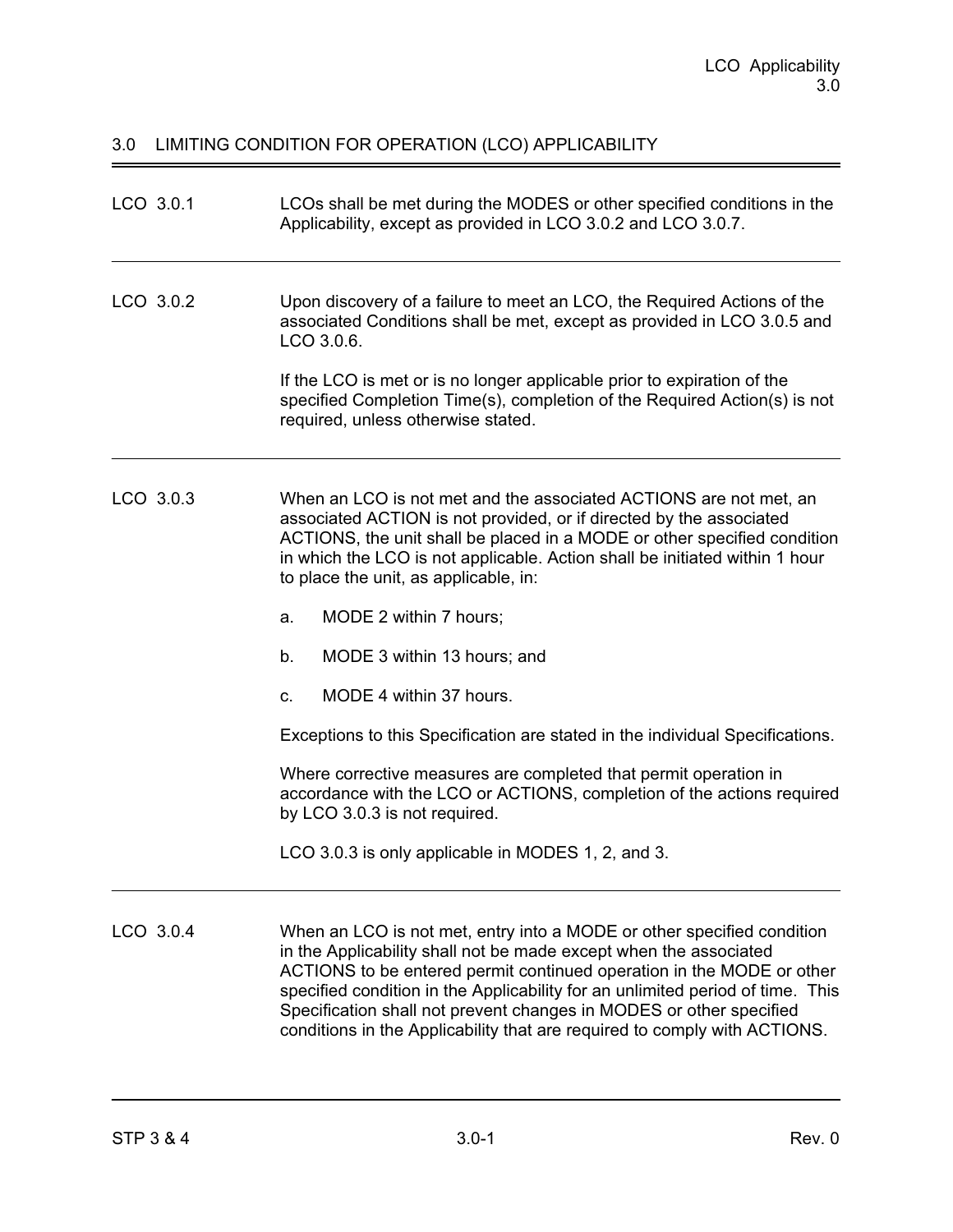| LCO 3.0.4<br>(continued) | Exceptions to this Specification are stated in the individual Specifications.<br>These exceptions allow entry into MODES or other specified conditions in<br>the Applicability when the associated ACTIONS to be entered allow unit<br>operation in the MODE or other specified condition in the Applicability<br>only for a limited period of time.                                                                                                                                                                                                                                                                                                                                                                          |
|--------------------------|-------------------------------------------------------------------------------------------------------------------------------------------------------------------------------------------------------------------------------------------------------------------------------------------------------------------------------------------------------------------------------------------------------------------------------------------------------------------------------------------------------------------------------------------------------------------------------------------------------------------------------------------------------------------------------------------------------------------------------|
| LCO 3.0.5                | Equipment removed from service or declared inoperable to comply with<br>ACTIONS may be returned to service under administrative control solely<br>to perform testing required to demonstrate its OPERABILITY, or the<br>OPERABILITY of other equipment. This is an exception to LCO 3.0.2 for<br>the system returned to service under administrative control to perform the<br>testing required to demonstrate OPERABILITY.                                                                                                                                                                                                                                                                                                   |
| LCO 3.0.6                | When a supported system LCO is not met solely due to a support system<br>LCO not being met, the Conditions and Required Actions associated with<br>this supported system are not required to be entered. Only the support<br>system LCO ACTIONS are required to be entered. This is an exception to<br>LCO 3.0.2 for the supported system. In this event, additional evaluations<br>and limitations may be required in accordance with Specification 5.6,<br>"Safety Function Determination Program (SFDP)." If a loss of safety<br>function is determined to exist by this program, the appropriate Conditions<br>and Required Actions of the LCO in which the loss of safety function<br>exists are required to be entered. |
|                          | When a support system's Required Action directs a supported system to<br>be declared inoperable or directs entry into Conditions and Required<br>Actions for a supported system, the applicable Conditions and Required<br>Actions shall be entered in accordance with LCO 3.0.2.                                                                                                                                                                                                                                                                                                                                                                                                                                             |
| LCO 3.0.7                | Special Operations LCOs in Section 3.10 allow specified Technical<br>Specifications (TS) requirements to be changed to permit performance of<br>special tests and operations. Unless otherwise specified, all other TS<br>requirements remain unchanged. Compliance with Special Operations<br>LCOs is optional. When a Special Operations LCO is desired to be met<br>but is not met, the ACTIONS of the Special Operations LCO shall be met.<br>When a Special Operations LCO is not desired to be met, entry into a<br>MODE or other specified condition in the Applicability shall only be made<br>in accordance with the other applicable Specifications.                                                                |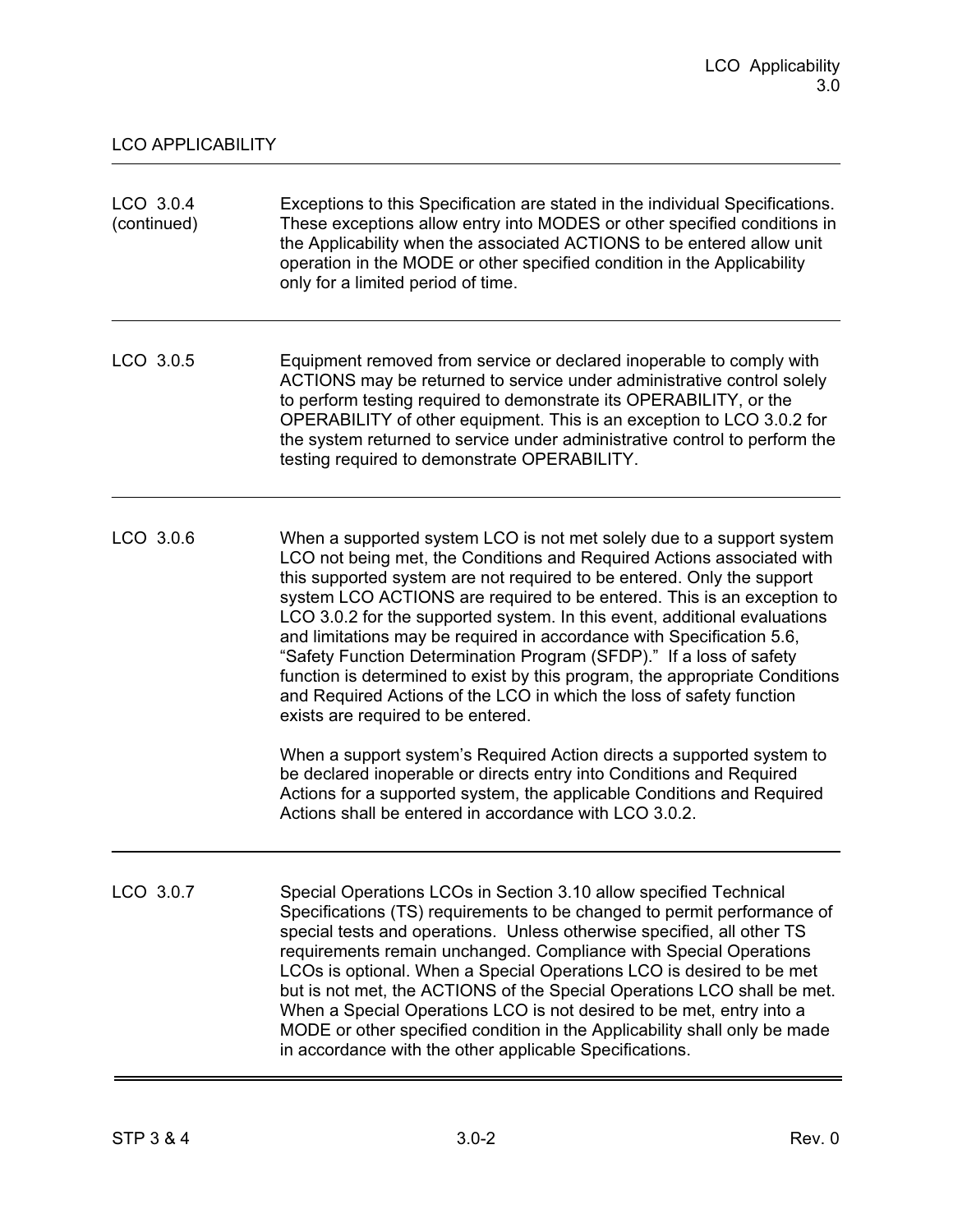# 3.0 SURVEILLANCE REQUIREMENT (SR) APPLICABILITY

| SR 3.0.1 | SRs shall be met during the MODES or other specified conditions in the<br>Applicability for individual LCOs, unless otherwise stated in the SR.<br>Failure to meet a Surveillance, whether such failure is experienced during<br>the performance of the Surveillance or between performances of the<br>Surveillance, shall be failure to meet the LCO. Failure to perform a<br>Surveillance within the specified Frequency shall be failure to meet the<br>LCO except as provided in SR 3.0.3. Surveillances do not have to be<br>performed on inoperable equipment or variables outside specified limits. |
|----------|------------------------------------------------------------------------------------------------------------------------------------------------------------------------------------------------------------------------------------------------------------------------------------------------------------------------------------------------------------------------------------------------------------------------------------------------------------------------------------------------------------------------------------------------------------------------------------------------------------|
| SR 3.0.2 | The specified Frequency for each SR is met if the Surveillance is<br>performed within 1.25 times the interval specified in the Frequency, as<br>measured from the previous performance or as measured from the time a<br>specified condition of the Frequency is met.                                                                                                                                                                                                                                                                                                                                      |
|          | For Frequencies specified as "once," the above interval extension does<br>not apply.                                                                                                                                                                                                                                                                                                                                                                                                                                                                                                                       |
|          | If a Completion Time requires periodic performance on a "once per "<br>basis, the above Frequency extension applies to each performance after<br>the initial performance.                                                                                                                                                                                                                                                                                                                                                                                                                                  |
|          | Exceptions to this Specification are stated in the individual Specifications.                                                                                                                                                                                                                                                                                                                                                                                                                                                                                                                              |
| SR 3.0.3 | If it is discovered that a Surveillance was not performed within its<br>specified Frequency, then compliance with the requirement to declare the<br>LCO not met may be delayed, from the time of discovery, up to 24 hours<br>or up to the limit of the specified Frequency, whichever is less. This delay<br>period is permitted to allow performance of the Surveillance.                                                                                                                                                                                                                                |
|          | If the Surveillance is not performed within the delay period, the LCO must<br>immediately be declared not met, and the applicable Condition(s) must be<br>entered.                                                                                                                                                                                                                                                                                                                                                                                                                                         |
|          | When the Surveillance is performed within the delay period and the<br>Surveillance is not met, the LCO must immediately be declared not met,<br>and the applicable Condition(s) must be entered.                                                                                                                                                                                                                                                                                                                                                                                                           |

 $\equiv$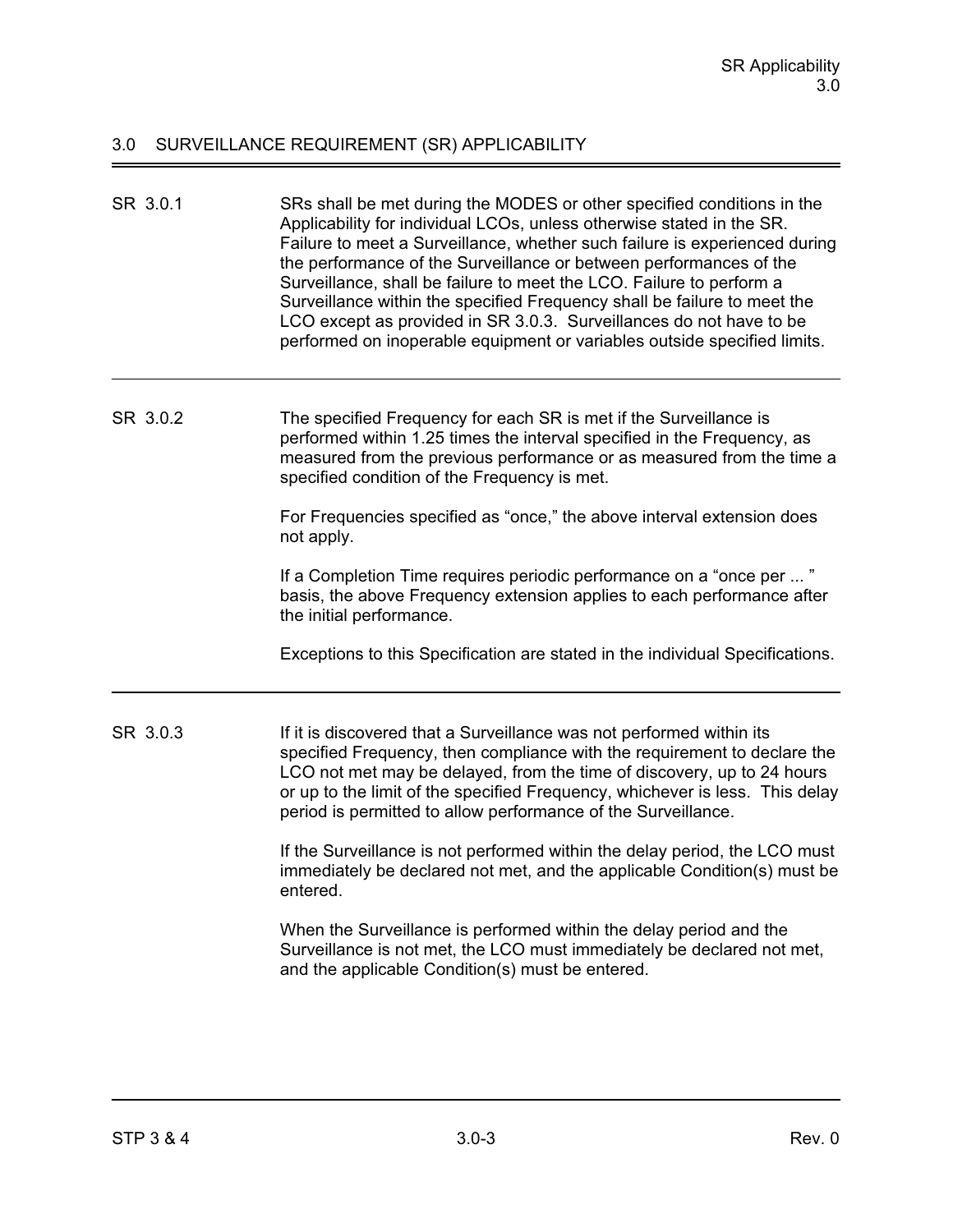SR 3.0.4 Entry into a MODE or other specified condition in the Applicability of an LCO shall not be made unless the LCO's Surveillances have been met within their specified Frequency. This provision shall not prevent entry into MODES or other specified conditions in the Applicability that are required to comply with ACTIONS.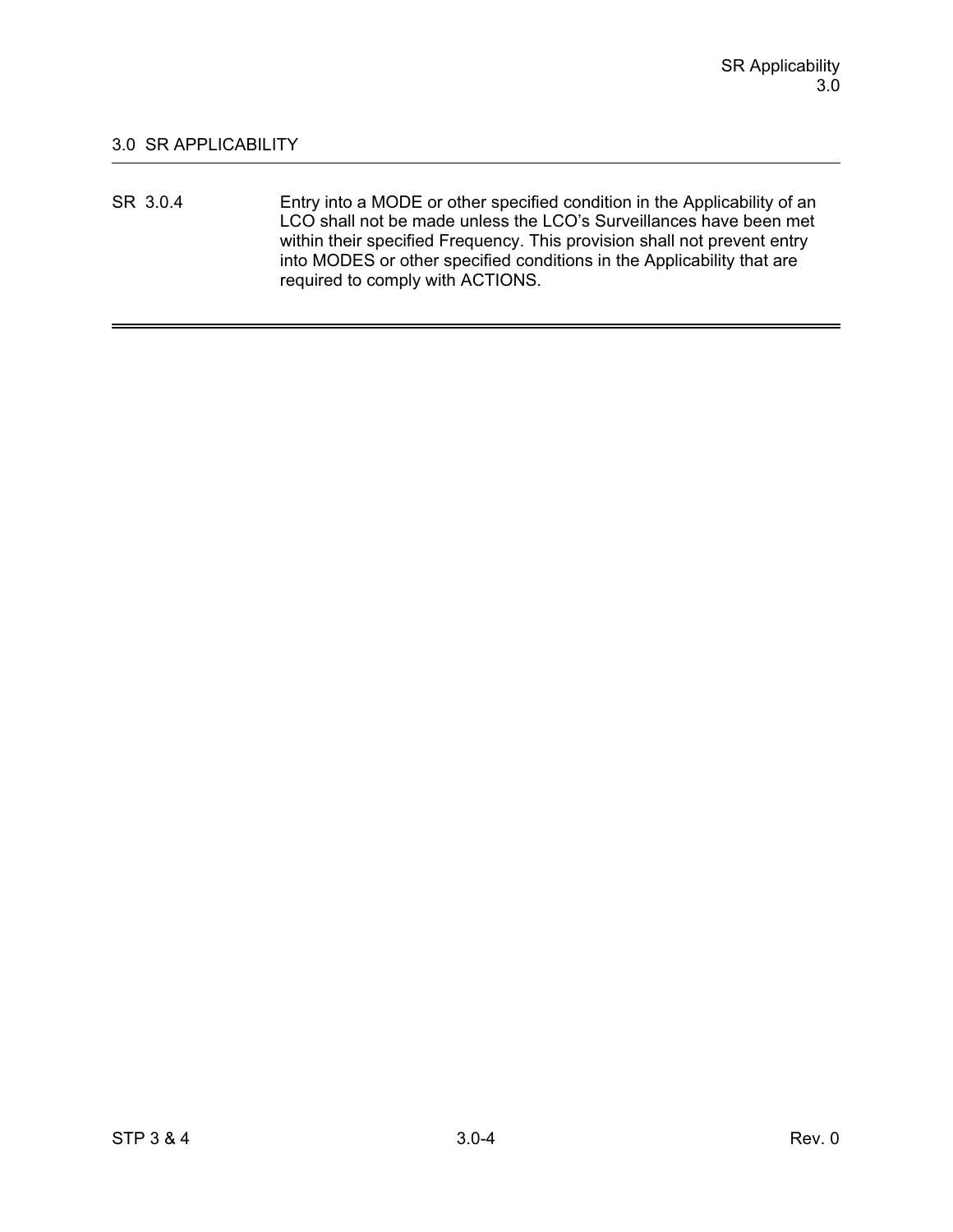# 3.1.1 SHUTDOWN MARGIN (SDM)

## LCO 3.1.1 SDM shall be:

- a.  $\geq$  $\geq$  0.38%  $\Delta$ k/k, with the highest worth control rod or rod pair analytically determined; or
- $\mathsf{b.} \geq$  $\geq$  0.28%  $\Delta$ k/k, with the highest worth control rod or rod pair determined by test.

APPLICABILITY: MODES 1, 2, 3, 4, and 5.

#### ACTIONS

| A. SDM not within limits in<br>A.1<br>Restore SDM to within<br>6 hours<br>MODE 1 or 2.<br>limits.<br>12 hours<br>B.1<br>Be in MODE 3.<br>B. Required Action and<br>associated Completion<br>Time of Condition A not<br>met.<br>C.1<br>C. SDM not within limits in<br>Initiate action to fully insert<br>Immediately<br>all insertable control rods.<br>MODE 3.<br>D. SDM not within limits in<br>D.1<br>Initiate action to fully insert<br>Immediately<br>all insertable control rods.<br>MODE 4.<br><b>AND</b><br>D.2<br>Initiate action to restore<br>1 hour<br>secondary containment to<br><b>OPERABLE</b> status. | <b>CONDITION</b> | <b>REQUIRED ACTION</b> | <b>COMPLETION TIME</b> |
|-----------------------------------------------------------------------------------------------------------------------------------------------------------------------------------------------------------------------------------------------------------------------------------------------------------------------------------------------------------------------------------------------------------------------------------------------------------------------------------------------------------------------------------------------------------------------------------------------------------------------|------------------|------------------------|------------------------|
|                                                                                                                                                                                                                                                                                                                                                                                                                                                                                                                                                                                                                       |                  |                        |                        |
|                                                                                                                                                                                                                                                                                                                                                                                                                                                                                                                                                                                                                       |                  |                        |                        |
|                                                                                                                                                                                                                                                                                                                                                                                                                                                                                                                                                                                                                       |                  |                        |                        |
|                                                                                                                                                                                                                                                                                                                                                                                                                                                                                                                                                                                                                       |                  |                        |                        |
|                                                                                                                                                                                                                                                                                                                                                                                                                                                                                                                                                                                                                       |                  |                        |                        |
|                                                                                                                                                                                                                                                                                                                                                                                                                                                                                                                                                                                                                       |                  |                        |                        |

(continued)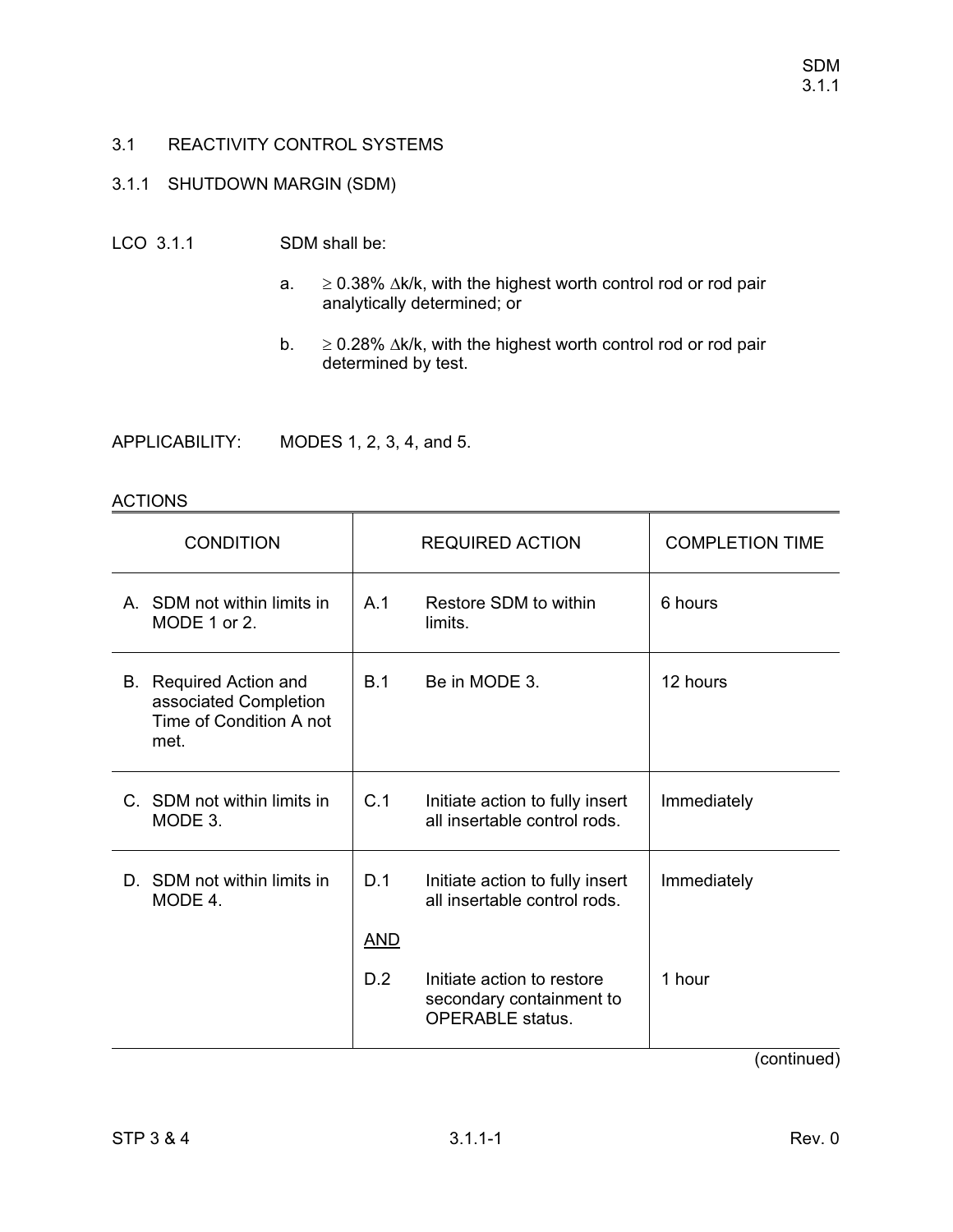ACTIONS (continued)

| <b>CONDITION</b>                       | <b>REQUIRED ACTION</b> |                                                                                                                                                                                               | <b>COMPLETION TIME</b> |
|----------------------------------------|------------------------|-----------------------------------------------------------------------------------------------------------------------------------------------------------------------------------------------|------------------------|
| D. (continued)                         | <b>AND</b>             |                                                                                                                                                                                               |                        |
|                                        | D.3                    | Initiate action to restore one<br>standby gas treatment<br>(SGT) subsystem to<br><b>OPERABLE</b> status.                                                                                      | 1 hour                 |
|                                        | <b>AND</b>             |                                                                                                                                                                                               |                        |
|                                        | D.4                    | Initiate action to restore one<br>isolation valve and<br>associated instrumentation<br>to OPERABLE status in<br>each required secondary<br>containment penetration<br>flow path not isolated. | 1 hour                 |
| E. SDM not within limits in<br>MODE 5. | E.1                    | <b>Suspend CORE</b><br>ALTERATIONS except for<br>control rod insertion and<br>fuel assembly removal.                                                                                          | Immediately            |
|                                        | <b>AND</b>             |                                                                                                                                                                                               |                        |
|                                        | E.2                    | Initiate action to fully insert<br>all insertable control rods in<br>core cells containing one or<br>more fuel assemblies.                                                                    | Immediately            |
|                                        | <b>AND</b>             |                                                                                                                                                                                               |                        |
|                                        | E.3                    | Initiate action to restore<br>secondary containment to<br><b>OPERABLE</b> status.                                                                                                             | 1 hour                 |
|                                        | <b>AND</b>             |                                                                                                                                                                                               |                        |

(continued)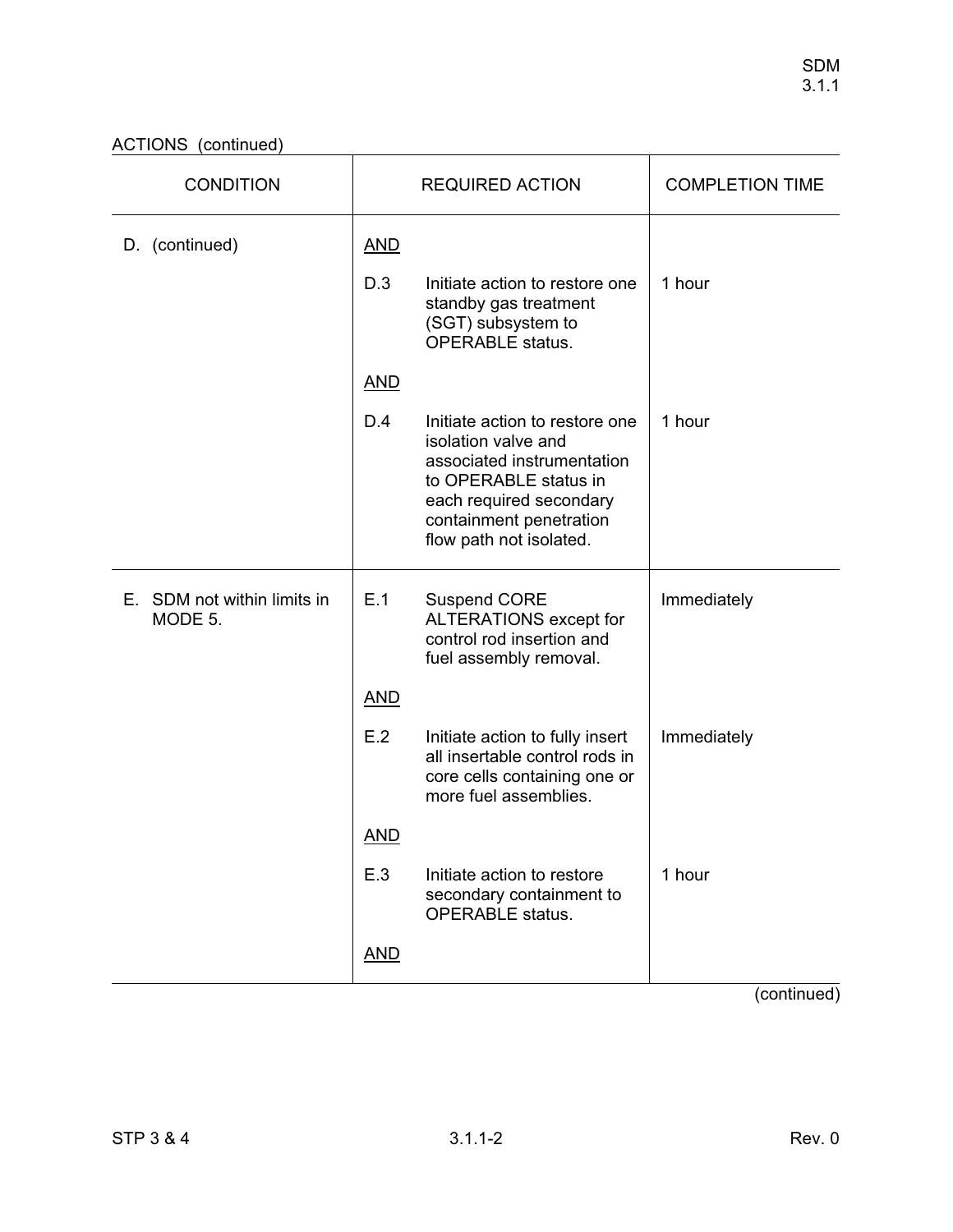ACTIONS (continued)

| <b>CONDITION</b>  | <b>REQUIRED ACTION</b> |                                                                                                                                                                                               | <b>COMPLETION TIME</b> |
|-------------------|------------------------|-----------------------------------------------------------------------------------------------------------------------------------------------------------------------------------------------|------------------------|
| (continued)<br>Е. | E.4                    | Initiate action to restore one<br>SGT subsystem to<br><b>OPERABLE</b> status.                                                                                                                 | 1 hour                 |
|                   | AND                    |                                                                                                                                                                                               |                        |
|                   | E.5                    | Initiate action to restore one<br>isolation valve and<br>associated instrumentation<br>to OPERABLE status in<br>each required secondary<br>containment penetration<br>flow path not isolated. | 1 hour                 |

|            | <b>SURVEILLANCE</b>                                                                                                                                                                                                                                | <b>FREQUENCY</b>                                                                                                                                                                                                                                 |
|------------|----------------------------------------------------------------------------------------------------------------------------------------------------------------------------------------------------------------------------------------------------|--------------------------------------------------------------------------------------------------------------------------------------------------------------------------------------------------------------------------------------------------|
| SR 3.1.1.1 | Verify SDM is:<br>a. $\geq$ 0.38% $\Delta$ k/k with the highest worth control rod<br>or control rod pair analytically determined; or<br>b. $\geq$ 0.28% $\Delta$ k/k with the highest worth control rod<br>or control rod pair determined by test. | Prior to each in<br>vessel fuel<br>movement during<br>fuel loading<br>sequence<br><b>AND</b><br>Once within<br>4 hours after<br>criticality following<br>fuel movement<br>within the reactor<br>pressure vessel or<br>control rod<br>replacement |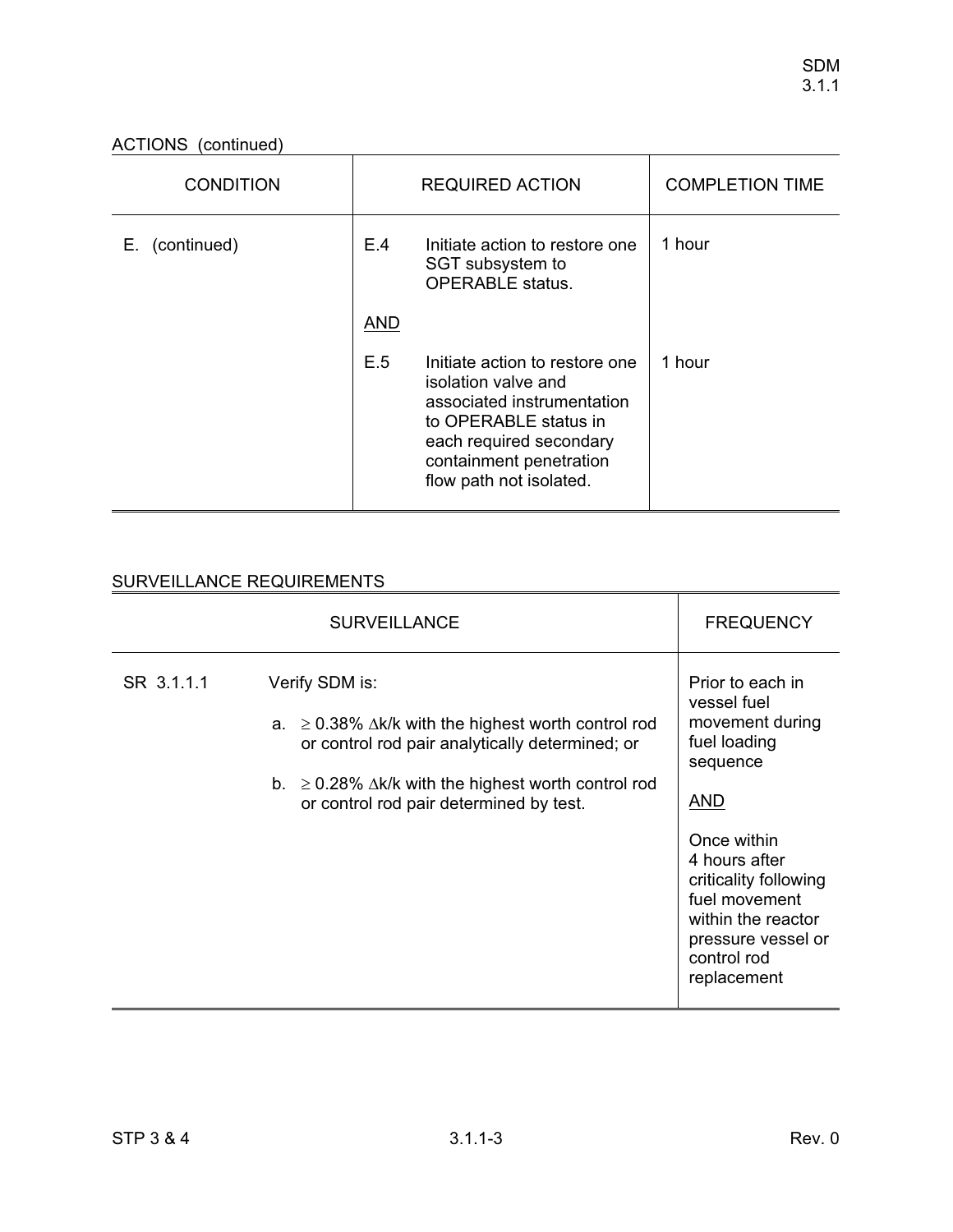# 3.1.2 Reactivity Anomalies

LCO 3.1.2 The reactivity difference between the monitored core  $k_{\text{eff}}$  and the predicted core  $k_{\text{eff}}$  shall be within  $\pm$  1%  $\Delta$ k/k.

APPLICABILITY: MODES 1 and 2.

### **ACTIONS**

| <b>CONDITION</b>                                                    | <b>REQUIRED ACTION</b> |                                                        | <b>COMPLETION TIME</b> |
|---------------------------------------------------------------------|------------------------|--------------------------------------------------------|------------------------|
| A. Core reactivity difference<br>not within limit.                  | A.1                    | Restore core reactivity<br>difference to within limit. | 72 hours               |
| Required Action and<br>В.<br>associated Completion<br>Time not met. | <b>B.1</b>             | Be in MODE 3.                                          | 12 hours               |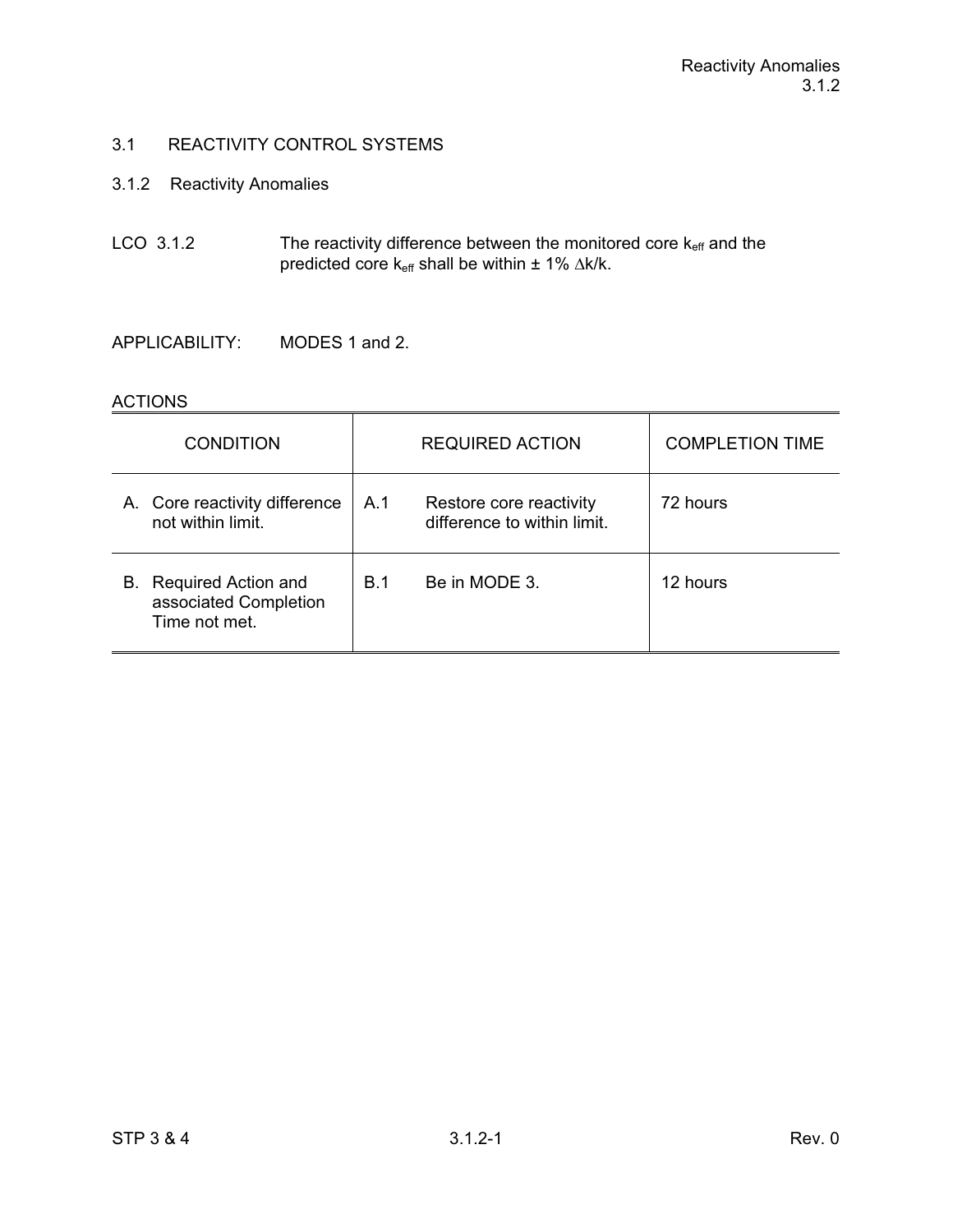|            | <b>SURVEILLANCE</b>                                                                                                                                          | <b>FREQUENCY</b>                                                                                                                                                                                                                                                               |
|------------|--------------------------------------------------------------------------------------------------------------------------------------------------------------|--------------------------------------------------------------------------------------------------------------------------------------------------------------------------------------------------------------------------------------------------------------------------------|
| SR 3.1.2.1 | Verify core reactivity difference between the<br>monitored core k <sub>eff</sub> and the predicted core k <sub>eff</sub> is<br>within $\pm$ 1% $\Delta$ k/k. | Once within<br>24 hours after<br>reaching<br>equilibrium<br>conditions<br>following startup<br>after fuel<br>movement within<br>the reactor<br>pressure vessel or<br>control rod<br>replacement<br><b>AND</b><br>1000 MW • d/t<br>thereafter during<br>operations in<br>MODE 1 |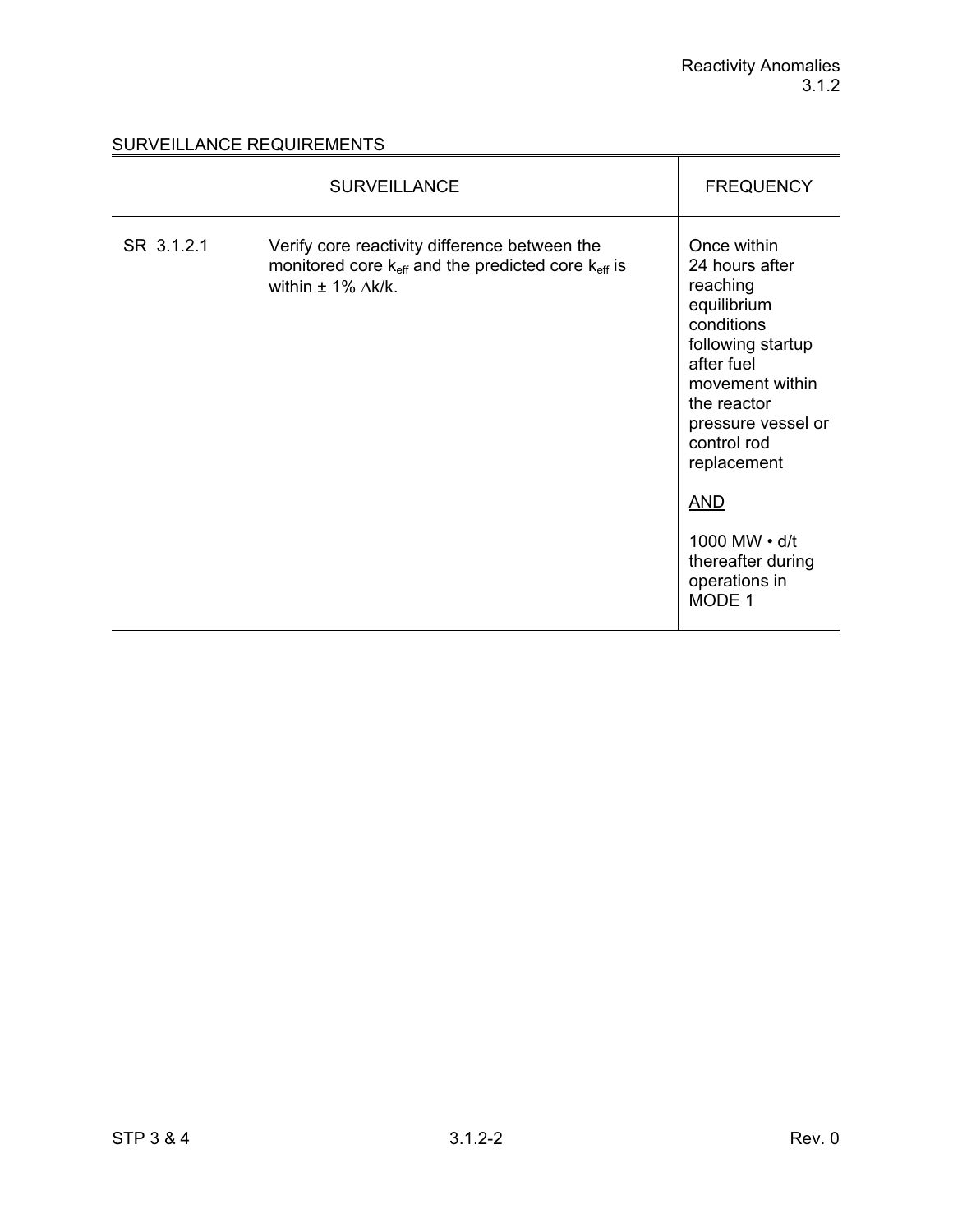### 3.1.3 Control Rod OPERABILITY

LCO 3.1.3 Each control rod shall be OPERABLE.

APPLICABILITY: MODES 1 and 2.

## ACTIONS

------------------------------------------------------------NOTE----------------------------------------------------------- Separate Condition entry is allowed for each control rod. -------------------------------------------------------------------------------------------------------------------------------

| <b>CONDITION</b>                       | <b>REQUIRED ACTION</b>                                                                                                                                                                                                                 | <b>COMPLETION TIME</b> |
|----------------------------------------|----------------------------------------------------------------------------------------------------------------------------------------------------------------------------------------------------------------------------------------|------------------------|
| A. One withdrawn control<br>rod stuck. | A stuck rod may be bypassed in the<br>Rod Action and Position Information<br>(RAPI) Subsystem in accordance<br>with SR 3.3.5.1.7 required to allow<br>continued operation.<br>A.1<br>Disarm the associated<br>control rod drive (CRD). | 2 hours                |
|                                        | <u>AND</u><br>A.2<br>-------------NOTE---------------<br>Not applicable when less<br>than or equal to the low<br>power setpoint (LPSP) of<br>the Rod Control and<br>Information System (RCIS).                                         |                        |

(continued)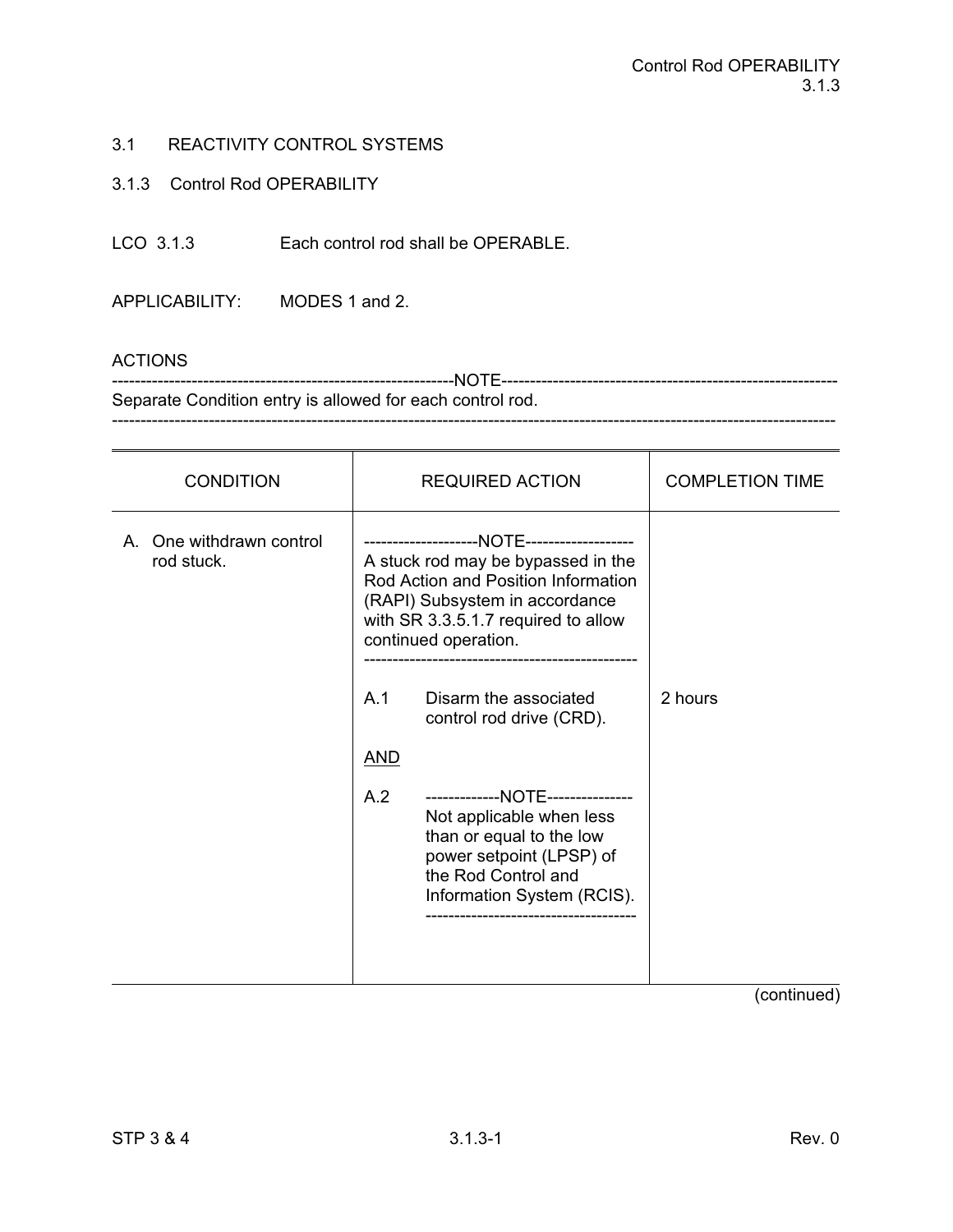| <b>CONDITION</b>                                                                         |            | <b>REQUIRED ACTION</b>                                                                                                                                                                                                                   | <b>COMPLETION TIME</b> |
|------------------------------------------------------------------------------------------|------------|------------------------------------------------------------------------------------------------------------------------------------------------------------------------------------------------------------------------------------------|------------------------|
| A. (continued)                                                                           |            | Perform SR 3.1.3.2 and<br>SR 3.1.3.3 for each<br>withdrawn OPERABLE<br>control rod.                                                                                                                                                      | 24 hours               |
|                                                                                          | <b>AND</b> |                                                                                                                                                                                                                                          |                        |
|                                                                                          | A.3        | Perform SR 3.1.1.1.                                                                                                                                                                                                                      | 72 hours               |
| B. Two or more withdrawn<br>control rods stuck.                                          | B.1        | Disarm the associated<br>CRD.                                                                                                                                                                                                            | 2 hour                 |
|                                                                                          | <b>AND</b> |                                                                                                                                                                                                                                          |                        |
|                                                                                          | B.2        | Be in MODE 3.                                                                                                                                                                                                                            | 12 hours               |
| C. One or more control<br>rods inoperable for<br>reasons other than<br>Condition A or B. | 1.         | ---------------NOTE--------------<br>Inoperable control rods may<br>be bypassed in the RAPI<br>Subsystem in accordance<br>with SR 3.3.5.1.7, if<br>required, to allow insertion<br>of inoperable control rod<br>and continued operation. |                        |
|                                                                                          | 2.         | Inoperable control rods with<br>failed motor drives can only<br>be fully inserted by<br>individual scram.                                                                                                                                |                        |
|                                                                                          | C.1        | Fully insert inoperable<br>control rod                                                                                                                                                                                                   | 3 hours                |
|                                                                                          | <b>AND</b> |                                                                                                                                                                                                                                          |                        |
|                                                                                          | C.2        | Disarm the associated<br>CRD.                                                                                                                                                                                                            | 4 hours                |

(continued)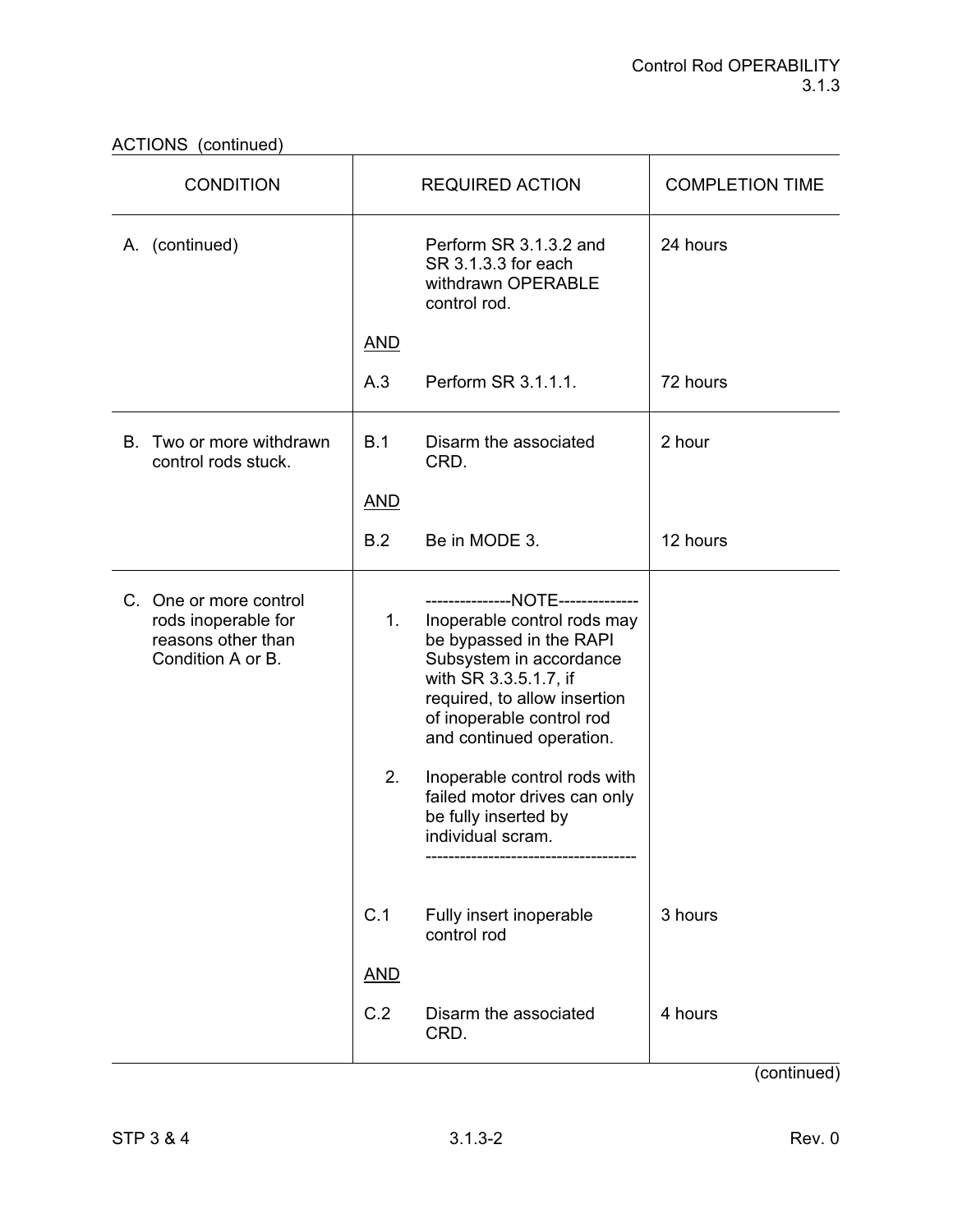| <b>CONDITION</b> |                                                                                                                                                                                                      | <b>REQUIRED ACTION</b> |                                                   | <b>COMPLETION TIME</b> |
|------------------|------------------------------------------------------------------------------------------------------------------------------------------------------------------------------------------------------|------------------------|---------------------------------------------------|------------------------|
| D.               | ------------NOTE------------<br>Not applicable when<br><b>THERMAL POWER</b><br>> 10% RTP.                                                                                                            | D.1<br>$OR$            | Restore compliance with<br>GWSR.                  | 4 hours                |
|                  | Two or more inoperable<br>control rods not in<br>compliance with Ganged<br><b>Withdrawal Sequence</b><br><b>Restrictions (GWSR)</b><br>and not separated by<br>two or more OPERABLE<br>control rods. | D.2                    | Restore control rod to<br><b>OPERABLE</b> status. | 4 hours                |
|                  | E. Required Action and<br>associated Completion<br>Time of Condition A, C,<br>or D not met.                                                                                                          | E.1                    | Be in MODE 3.                                     | 12 hours               |
|                  | $OR$                                                                                                                                                                                                 |                        |                                                   |                        |
|                  | Nine or more control<br>rods inoperable.                                                                                                                                                             |                        |                                                   |                        |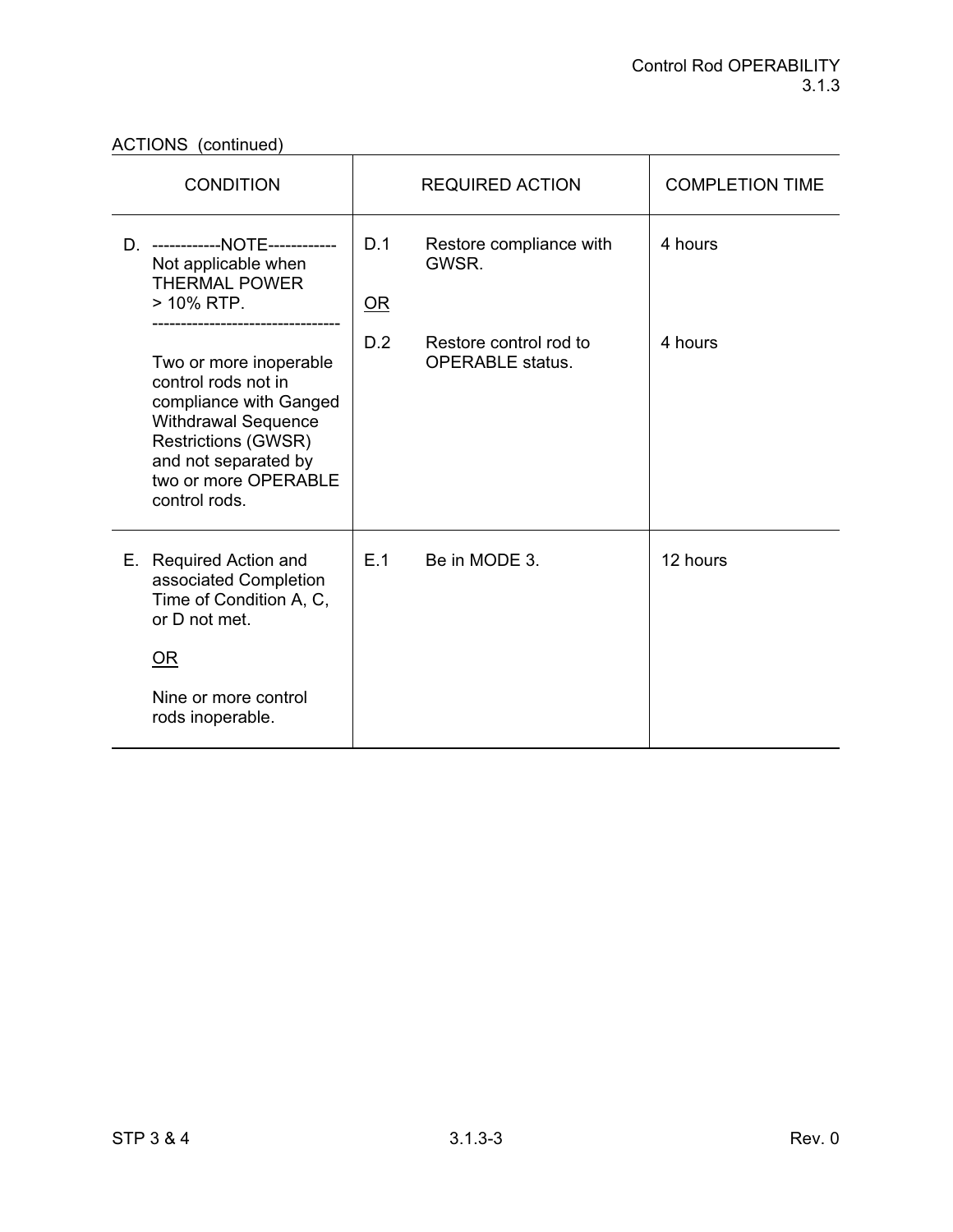|            | <b>SURVEILLANCE</b>                                                                                                                         | <b>FREQUENCY</b>                                                                                                                                       |
|------------|---------------------------------------------------------------------------------------------------------------------------------------------|--------------------------------------------------------------------------------------------------------------------------------------------------------|
| SR 3.1.3.1 | Determine the position of each control rod.                                                                                                 | 24 hours                                                                                                                                               |
| SR 3.1.3.2 | Not required to be performed until 7 days after the<br>control rod is withdrawn and THERMAL POWER is<br>greater than the LPSP of the RCIS.  |                                                                                                                                                        |
|            | Insert each fully withdrawn control rod two notches.                                                                                        | 7 days                                                                                                                                                 |
| SR 3.1.3.3 | Not required to be performed until 31 days after the<br>control rod is withdrawn and THERMAL POWER is<br>greater than the LPSP of the RCIS. |                                                                                                                                                        |
|            | Insert each partially withdrawn control rod two<br>notches.                                                                                 | 31 days                                                                                                                                                |
| SR 3.1.3.4 | Verify each control rod scram time from fully<br>withdrawn to 60% rod insertion position is<br>$\leq$ [ ] seconds.                          | In accordance<br>with SR 3.1.4.1,<br>SR 3.1.4.2,<br>SR 3.1.4.3, and<br>SR 3.1.4.4                                                                      |
| SR 3.1.3.5 | Verify each control rod does not go to the withdrawn<br>overtravel position.                                                                | Prior to declaring<br>control rod<br><b>OPERABLE</b> after<br>work on control<br>rod or CRD<br>System that could<br>affect coupling                    |
|            |                                                                                                                                             | <b>AND</b>                                                                                                                                             |
|            |                                                                                                                                             | Once the first time<br>the control rod is<br>withdrawn to "full<br>out" position after<br>the associated<br>orificed fuel<br>support has been<br>moved |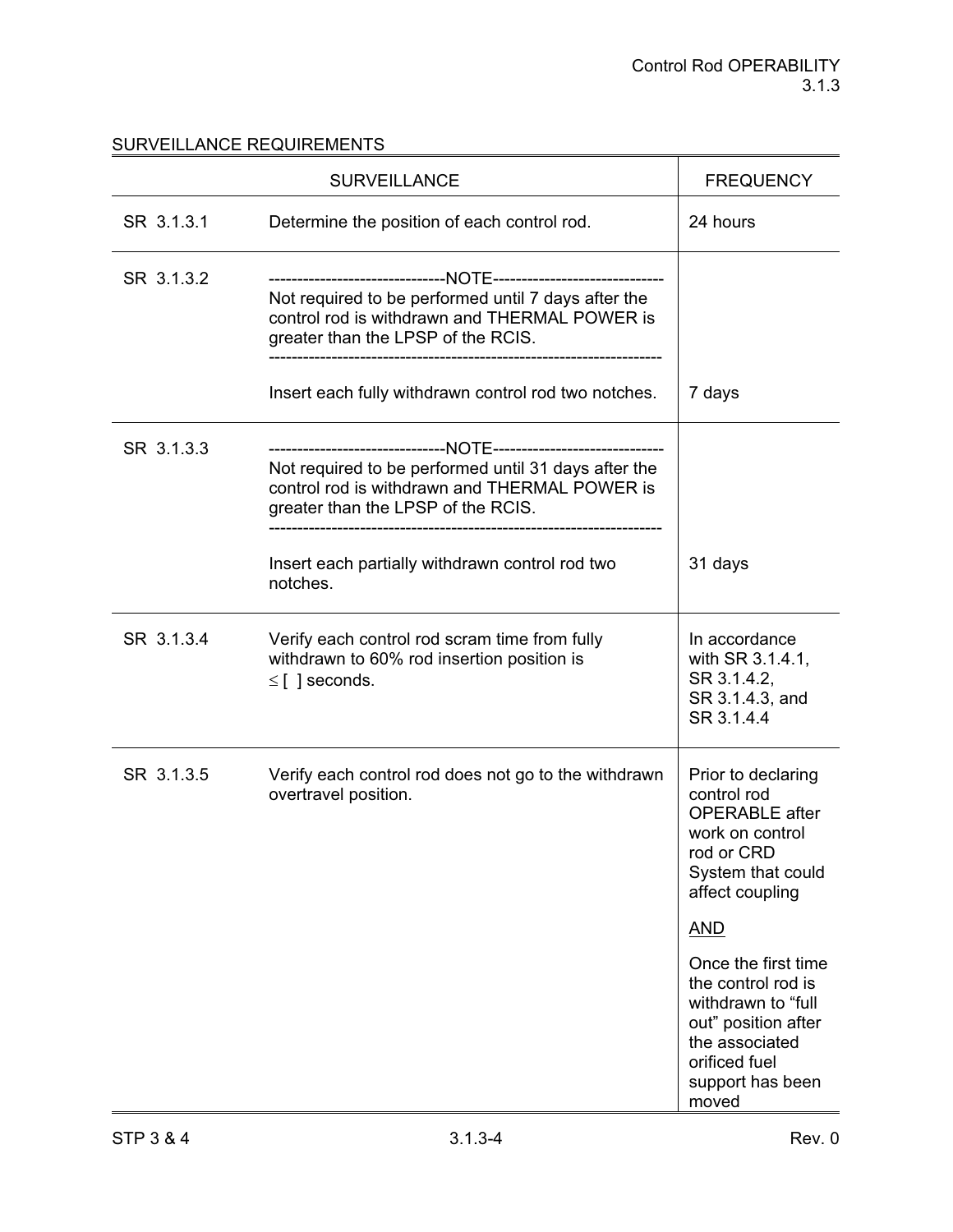- 3.1.4 Control Rod Scram Times
- LCO 3.1.4 a. No more than [8] OPERABLE control rods shall be "slow," in accordance with Table 3.1.4-1; and
	- b. No more than 2 OPERABLE control rods that are "slow" shall occupy adjacent locations.

APPLICABILITY: MODES 1 and 2.

## ACTIONS

| <b>CONDITION</b>                       | <b>REQUIRED ACTION</b> | <b>COMPLETION TIME</b> |
|----------------------------------------|------------------------|------------------------|
| A. Requirements of the<br>LCO not met. | Be in MODE 3.<br>A 1   | 12 hours               |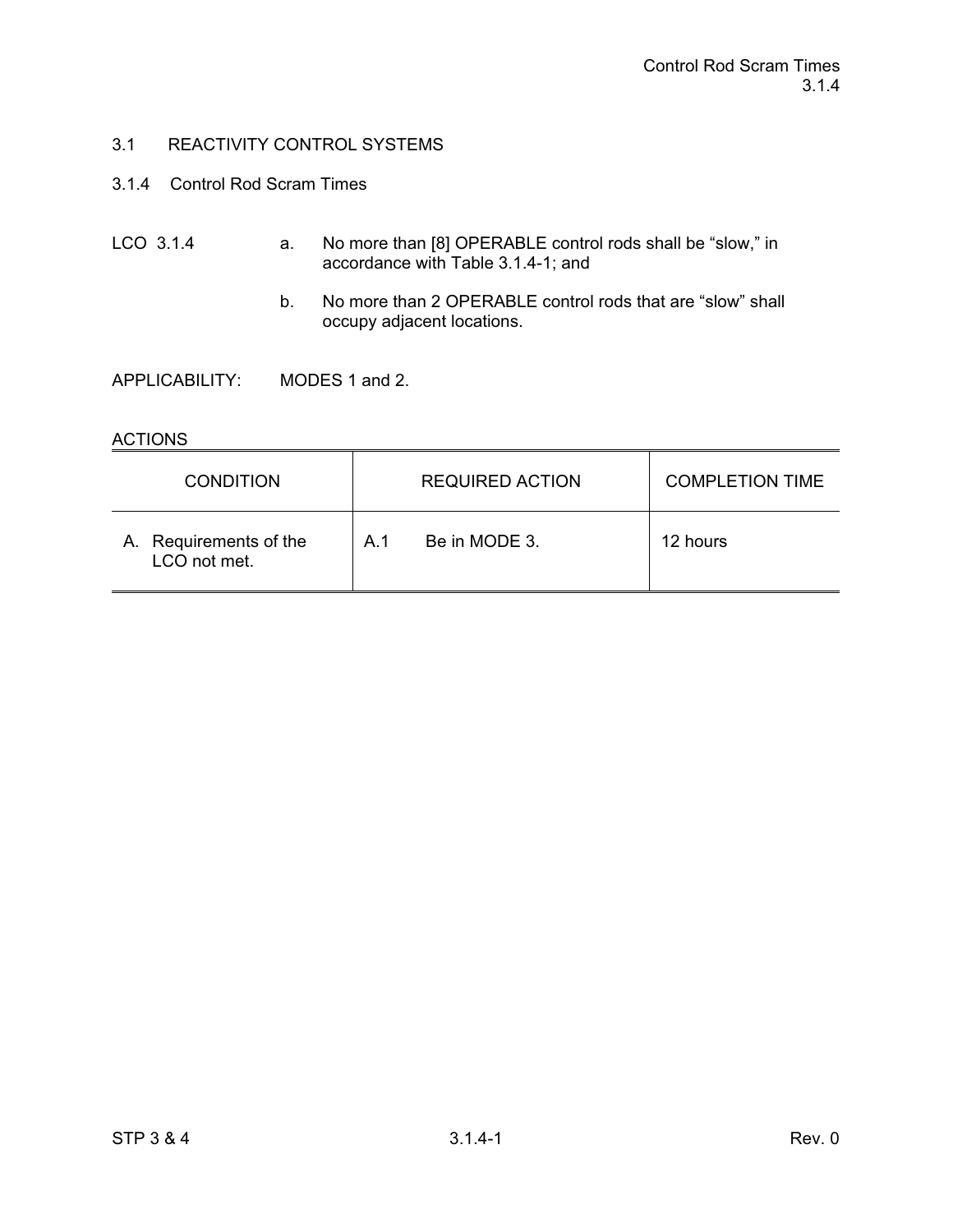------------------------------------------------------------NOTE----------------------------------------------------------- During single or pair control rod scram time Surveillances, the control rod drive (CRD) pumps shall be isolated from the associated scram accumulator.

-------------------------------------------------------------------------------------------------------------------------------

|            | <b>SURVEILLANCE</b>                                                                                                                                                       | <b>FREQUENCY</b>                                                                                                                                                                                  |
|------------|---------------------------------------------------------------------------------------------------------------------------------------------------------------------------|---------------------------------------------------------------------------------------------------------------------------------------------------------------------------------------------------|
| SR 3.1.4.1 | Verify each control rod scram time is within the limits<br>of Table 3.1.4-1 with reactor steam dome pressure<br>$\geq 6.55$ MPaG.                                         | Prior to exceeding<br>40% RTP after<br>fuel movement<br>within the reactor<br>pressure vessel<br><u>AND</u><br>Prior to exceeding<br>40% RTP after<br>each reactor<br>shutdown<br>$\geq$ 120 days |
| SR 3.1.4.2 | Verify, for a representative sample, each tested<br>control rod scram time is within the limits of<br>Table 3.1.4-1 with reactor steam dome pressure<br>$\geq 6.55$ MPaG. | 120 days<br>cumulative<br>operation in<br>MODE 1                                                                                                                                                  |
| SR 3.1.4.3 | Verify each affected control rod scram time is within<br>the limits of Table 3.1.4-1.                                                                                     | Prior to declaring<br>control rod<br><b>OPERABLE</b> after<br>work on control<br>rod or CRD<br>System that could<br>affect scram time                                                             |
| SR 3.1.4.4 | Verify each affected control rod scram time is within<br>the limits of Table 3.1.4-1 with reactor steam dome<br>pressure $\geq 6.55$ MPaG.                                | Prior to exceeding<br>40% RTP after<br>work on control<br>rod or CRD<br>System that could<br>affect scram time                                                                                    |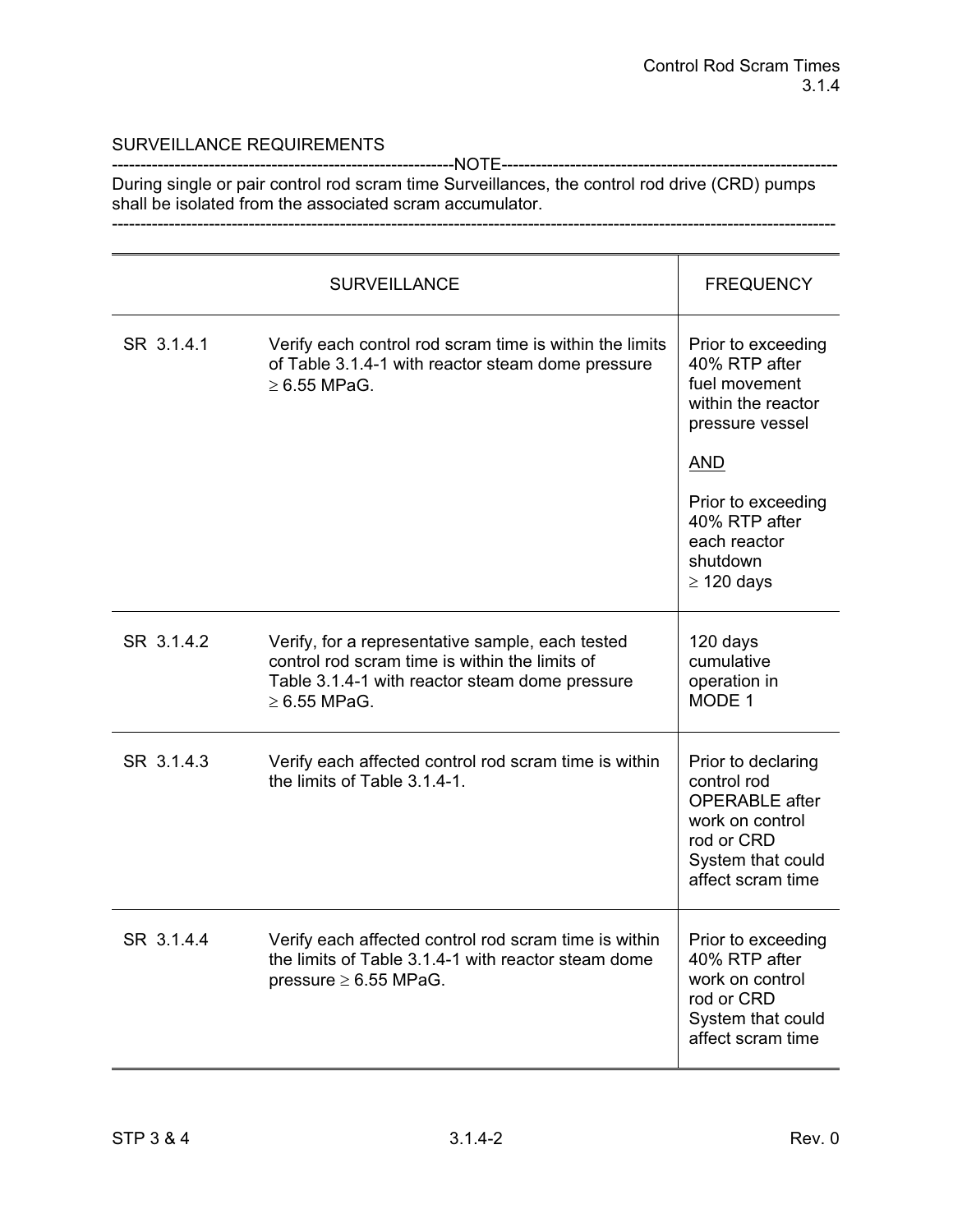#### Table 3.1.4-1 Control Rod Scram Times

-----------------------------------------------------------NOTES----------------------------------------------------------

- 1. OPERABLE control rods with scram times not within the limits of this Table are considered "slow."
- 2. Enter applicable Conditions and Required Actions of LCO 3.1.3, "Control Rod Operability," for control rods with scram times > [] seconds to 60% rod insertion position. These control rods are inoperable, in accordance with SR 3.1.3.4, and are not considered "slow."

-------------------------------------------------------------------------------------------------------------------------------

|                                                                      | SCRAM TIMES <sup>(a)</sup><br>(seconds)                        |                                                                   |                                                                   |  |  |
|----------------------------------------------------------------------|----------------------------------------------------------------|-------------------------------------------------------------------|-------------------------------------------------------------------|--|--|
| <b>ROD POSITION</b><br><b>PERCENT</b><br><b>INSERTION</b><br>$(\% )$ | <b>REACTOR STEAM</b><br>DOME PRESSURE <sup>(b)</sup><br>0 MPaG | <b>REACTOR STEAM</b><br>DOME PRESSURE <sup>(b)</sup><br>6.55 MPaG | <b>REACTOR STEAM</b><br>DOME PRESSURE <sup>(b)</sup><br>7.24 MPaG |  |  |
| 10                                                                   | (c)                                                            |                                                                   |                                                                   |  |  |
| 40                                                                   | (c)                                                            |                                                                   |                                                                   |  |  |
| 60                                                                   |                                                                |                                                                   |                                                                   |  |  |

- (a) Maximum scram time from fully withdrawn position, based on de-energization of scram pilot valve solenoids as time zero.
- (b) For intermediate reactor steam dome pressures, the scram time criteria are determined by linear interpolation.
- (c) For reactor steam dome pressure  $\leq 6.55$  MPaG, only 60% rod insertion position scram time limit applies.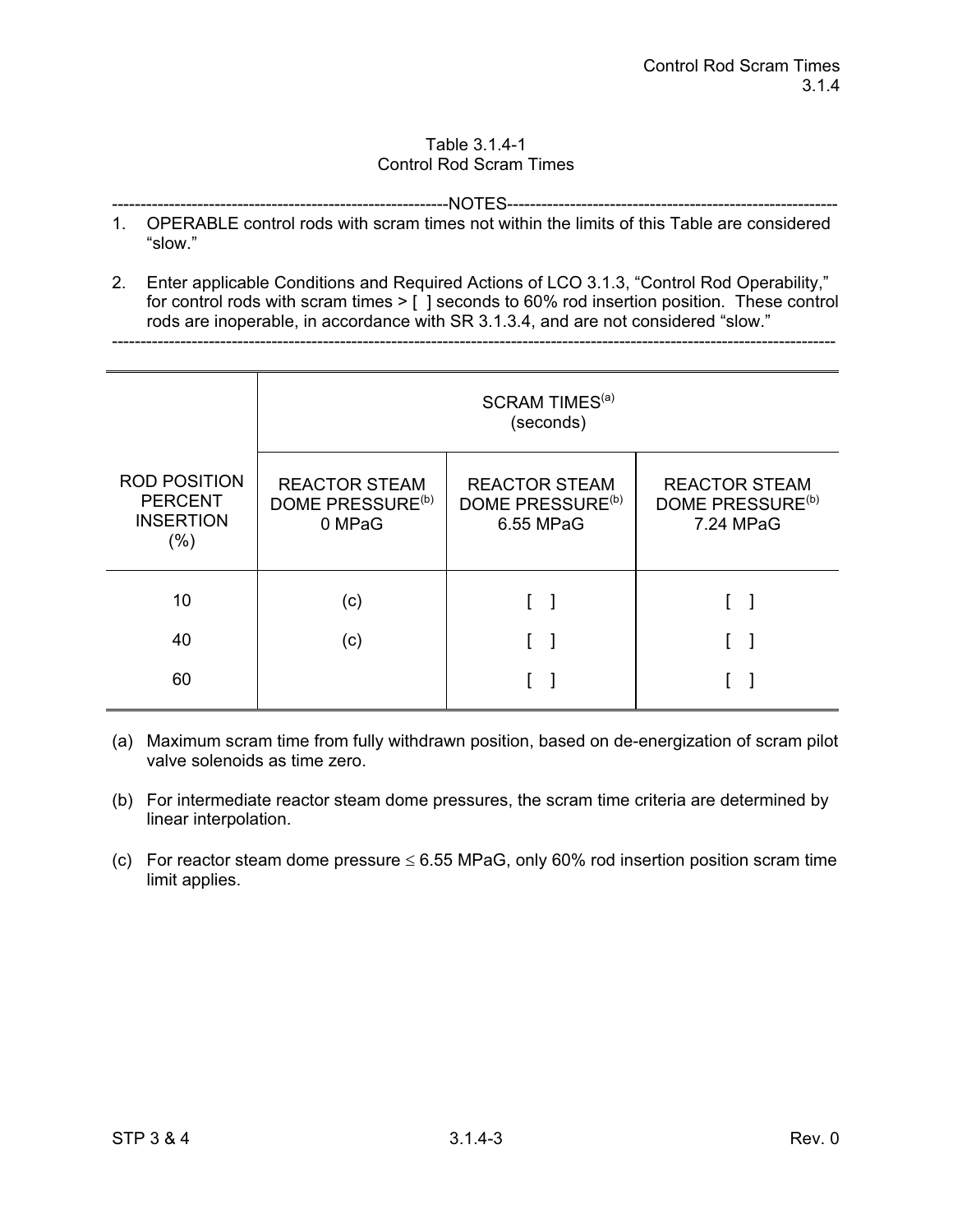### 3.1.5 Control Rod Scram Accumulators

LCO 3.1.5 Each control rod scram accumulator shall be OPERABLE.

APPLICABILITY: MODES 1 and 2.

#### **ACTIONS**

------------------------------------------------------------NOTE----------------------------------------------------------- Separate Condition entry is allowed for each control rod scram accumulator. -------------------------------------------------------------------------------------------------------------------------------

| <b>CONDITION</b>                                                                                  | <b>REQUIRED ACTION</b>                                                                                                                                                                                                                    | <b>COMPLETION TIME</b> |
|---------------------------------------------------------------------------------------------------|-------------------------------------------------------------------------------------------------------------------------------------------------------------------------------------------------------------------------------------------|------------------------|
| A. One control rod scram<br>accumulator inoperable.                                               | Declare the associated<br>A <sub>1</sub><br>control rod(s) inoperable.                                                                                                                                                                    | 8 hours                |
| Two or more control rod<br>B.<br>scram accumulators<br>inoperable.                                | Declare the associated<br><b>B.1</b><br>control rod(s) inoperable.                                                                                                                                                                        | 1 hour                 |
| C. Required Action and<br>associated Completion<br>Time of Required Action<br>A.1 or B.1 not met. | C.1<br>---------------NOTE--------------<br>Not applicable if all<br>inoperable control rod<br>scram accumulators are<br>associated with fully<br>inserted control rods.<br>Place the reactor mode<br>switch in the shutdown<br>position. | Immediately            |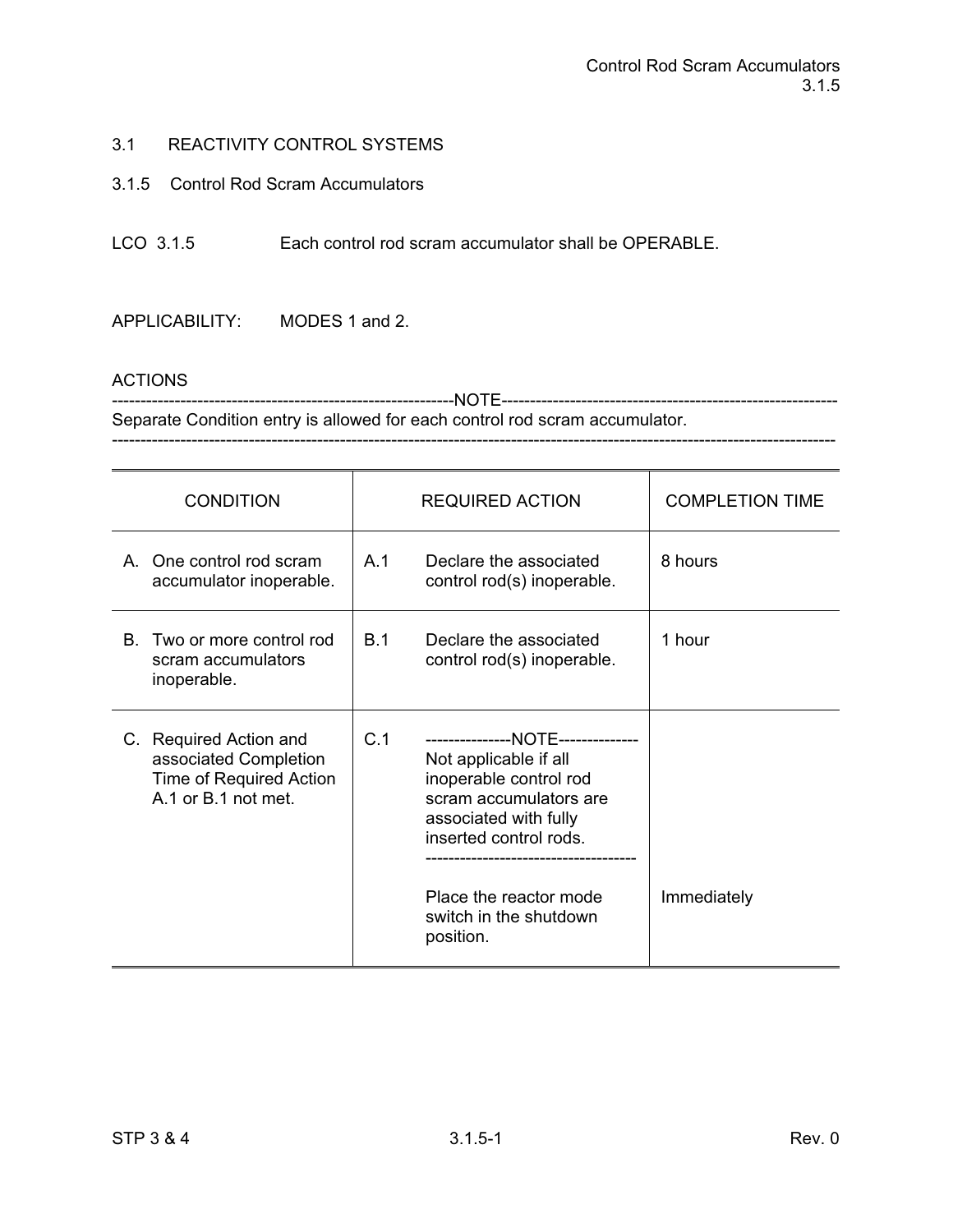|            | <b>SURVEILLANCE</b>                                                         | <b>FREQUENCY</b> |
|------------|-----------------------------------------------------------------------------|------------------|
| SR 3.1.5.1 | Verify each control rod scram accumulator pressure<br>is $\geq$ 12.75 MPaG. | 7 days           |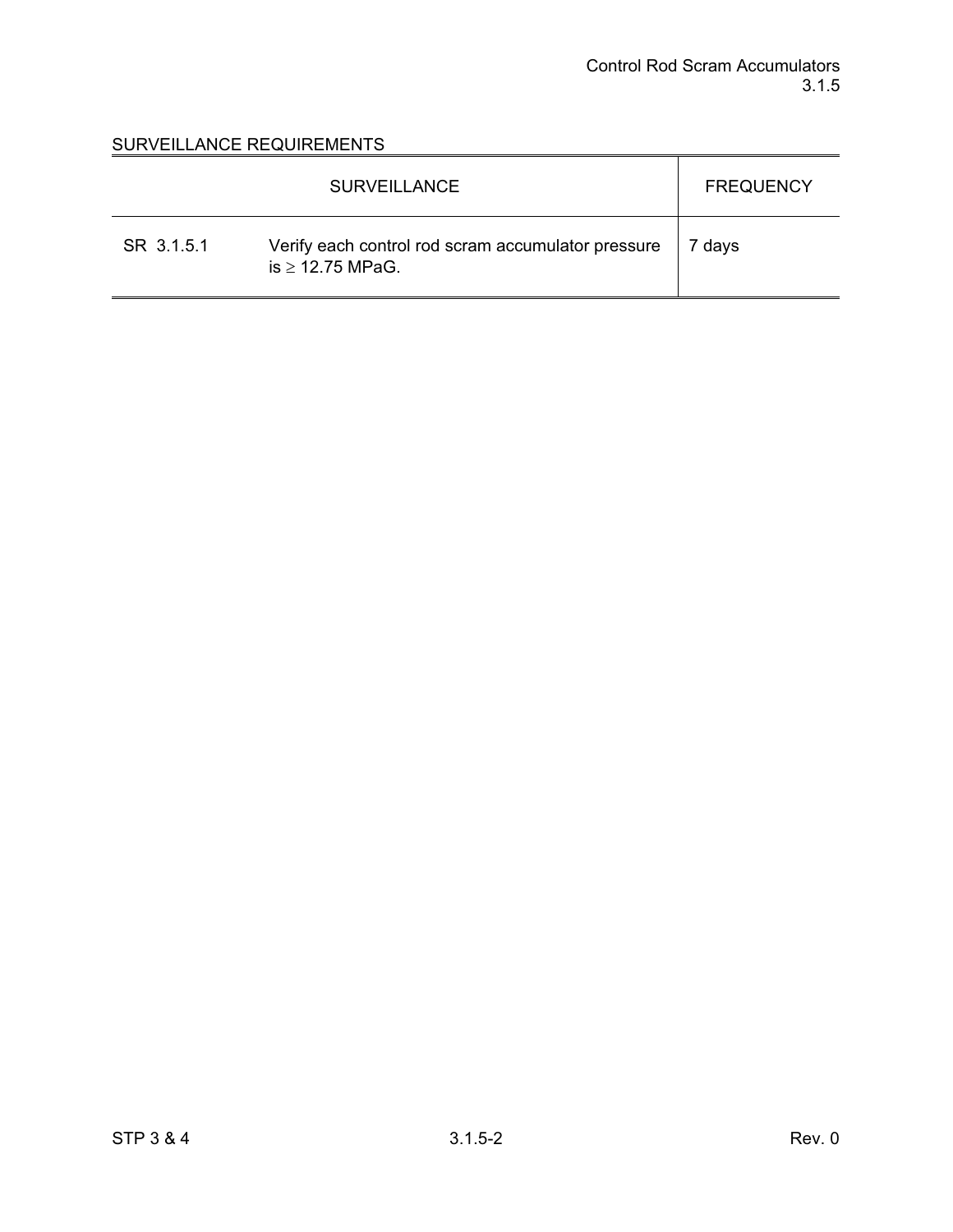### 3.1.6 Rod Pattern Control

- LCO 3.1.6 OPERABLE control rods shall comply with the requirements of the Ganged Withdrawal Sequence Restrictions (GWSR).
- APPLICABILITY: MODES 1 and 2 with THERMAL POWER  $\leq$  10% RTP.

#### **ACTIONS**

| <b>CONDITION</b>                                                                   |                        | <b>REQUIRED ACTION</b>                                                                                                                                                                        | <b>COMPLETION TIME</b> |
|------------------------------------------------------------------------------------|------------------------|-----------------------------------------------------------------------------------------------------------------------------------------------------------------------------------------------|------------------------|
| A. One or more<br><b>OPERABLE</b> control rods<br>not in compliance with<br>GWSR.  | A.1                    | ---------------NOTE--------------<br>Affected control rods may<br>be bypassed in the Rod<br><b>Action and Position</b><br>Information (RAPI)<br>Subsystem in accordance<br>with SR 3.3.5.1.7. |                        |
|                                                                                    |                        | Move associated control<br>rod(s) to correct position.                                                                                                                                        | 8 hours                |
|                                                                                    | $\overline{\text{OR}}$ |                                                                                                                                                                                               |                        |
|                                                                                    | A.2                    | Declare associated control<br>rod(s) inoperable.                                                                                                                                              | 8 hours                |
| B. Nine or more<br><b>OPERABLE</b> control rods<br>not in compliance with<br>GWSR. | B.1                    | ---------------NOTE--------------<br>Affected control rods may<br>be bypassed in the RAPI<br>Subsystem in accordance<br>with SR 3.3.5.1.7 for<br>insertion only.                              |                        |
|                                                                                    |                        | Suspend withdrawal of<br>control rods.                                                                                                                                                        | Immediately            |
|                                                                                    | AND                    |                                                                                                                                                                                               |                        |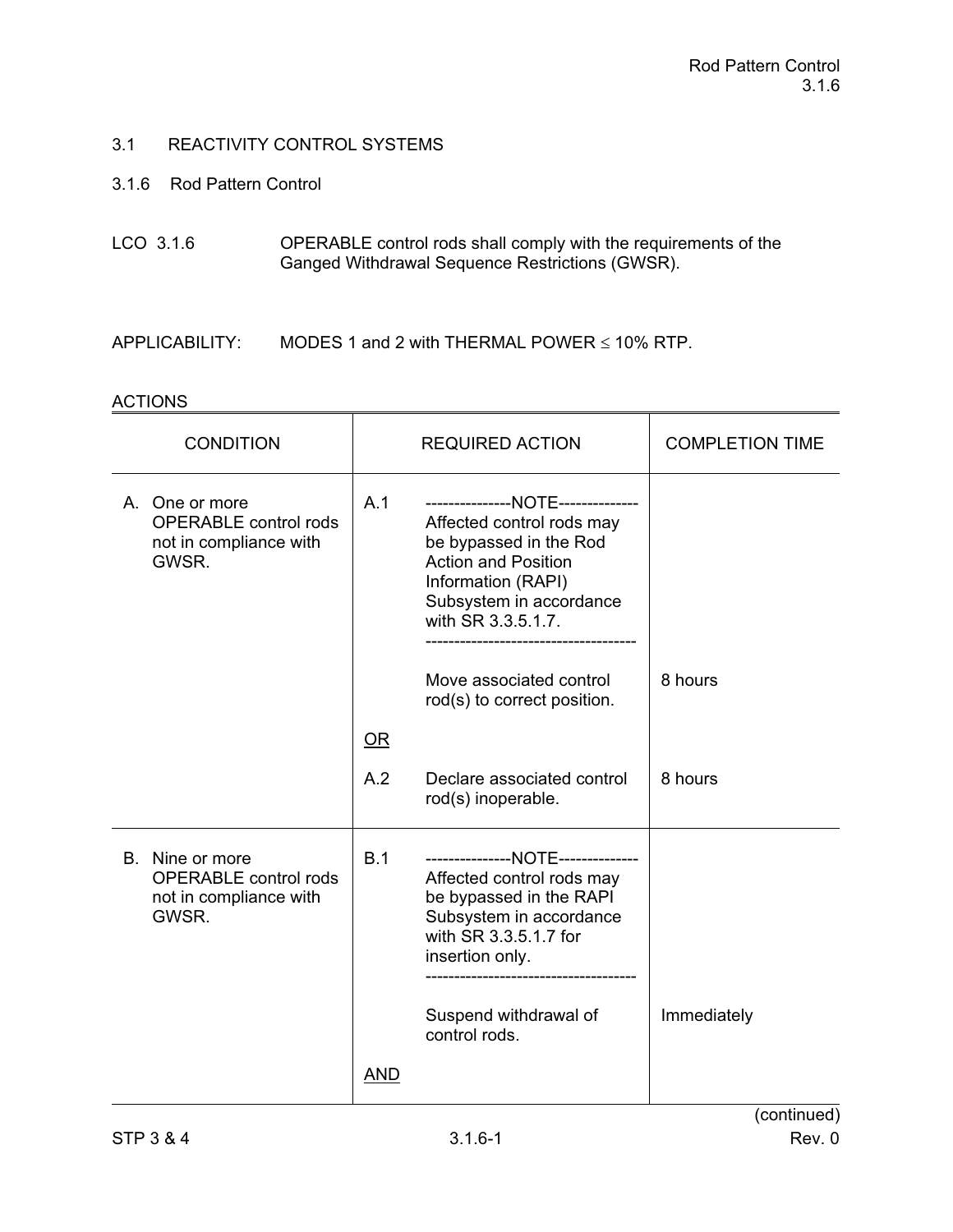ACTIONS (continued)

| <b>CONDITION</b>  |            | <b>REQUIRED ACTION</b>                                        | <b>COMPLETION TIME</b> |
|-------------------|------------|---------------------------------------------------------------|------------------------|
| (continued)<br>В. | <b>B.2</b> | Place the reactor mode<br>switch in the Shutdown<br>position. | 1 hour                 |

|            | <b>SURVEILLANCE</b>                                   | <b>FREQUENCY</b> |
|------------|-------------------------------------------------------|------------------|
| SR 3.1.6.1 | Verify all OPERABLE control rods comply with<br>GWSR. | 24 hours         |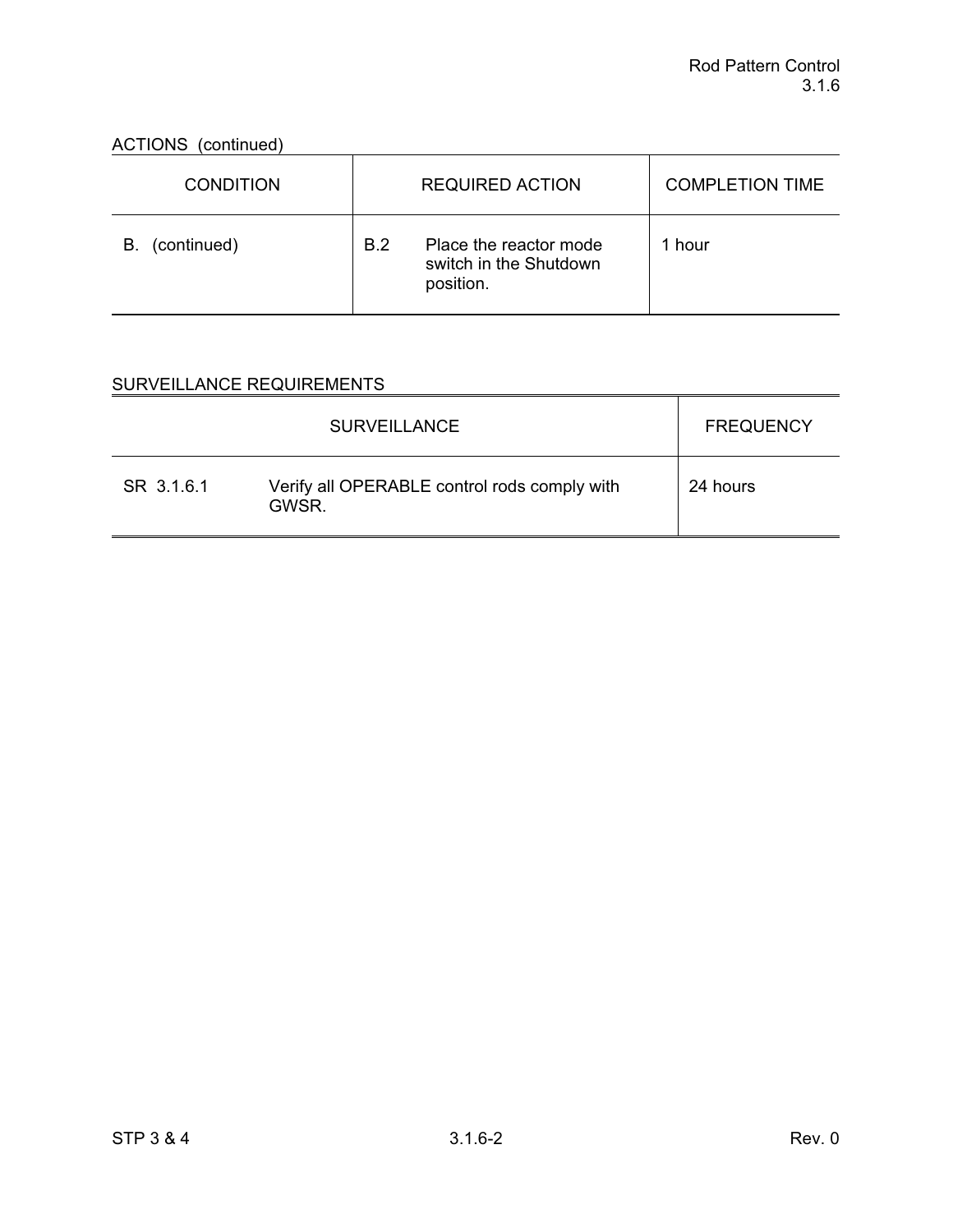3.1.7 Standby Liquid Control (SLC) System

LCO 3.1.7 Two SLC subsystems shall be OPERABLE.

APPLICABILITY: MODES 1 and 2.

## ACTIONS

| <b>CONDITION</b>                                                           | <b>REQUIRED ACTION</b>                                                    | <b>COMPLETION TIME</b>                                                            |
|----------------------------------------------------------------------------|---------------------------------------------------------------------------|-----------------------------------------------------------------------------------|
| A. Concentration of boron<br>in solution not within<br>limits.             | A.1<br>Restore concentration of<br>boron in solution to within<br>limits. | 72 hours<br><b>AND</b><br>10 days from<br>discovery of failure to<br>meet the LCO |
| B. One SLC subsystem<br>inoperable for reasons<br>other than Condition A.  | B.1<br>Restore SLC subsystem to<br><b>OPERABLE</b> status.                | 7 days<br><b>AND</b><br>10 days from<br>discovery of failure to<br>meet the LCO   |
| C. Two SLC subsystems<br>inoperable for reasons<br>other than Condition A. | C.1<br>Restore one SLC<br>subsystem to OPERABLE<br>status.                | 8 hours                                                                           |
| D. Required Action and<br>associated Completion<br>Time not met.           | D.1<br>Be in MODE 3.                                                      | 12 hours                                                                          |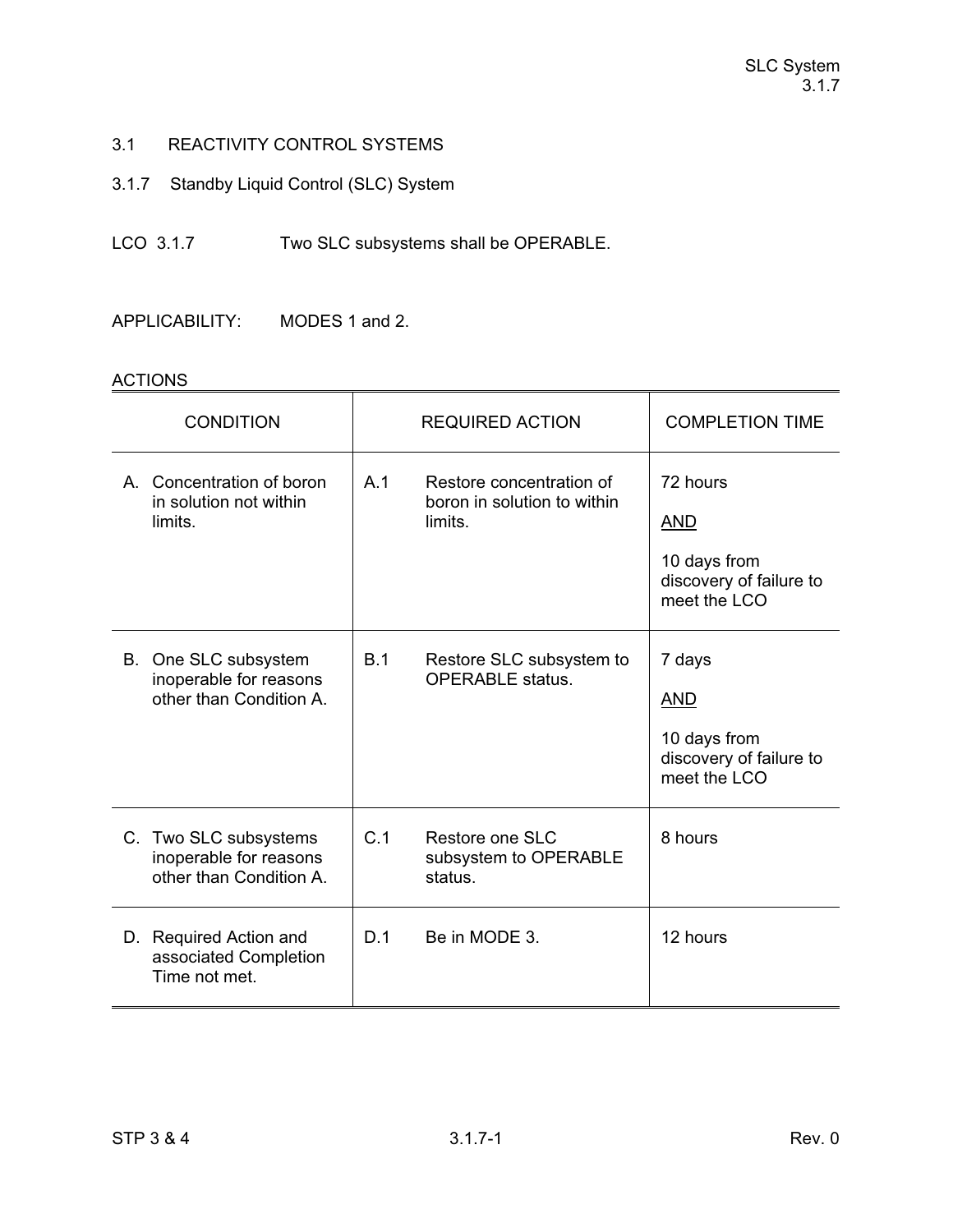|            | <b>SURVEILLANCE</b>                                                                                                                                                                                                                    | <b>FREQUENCY</b>                                                                                                                                                                                                                    |
|------------|----------------------------------------------------------------------------------------------------------------------------------------------------------------------------------------------------------------------------------------|-------------------------------------------------------------------------------------------------------------------------------------------------------------------------------------------------------------------------------------|
| SR 3.1.7.1 | Verify available volume of sodium pentaborate<br>solution is $\geq$ 23.1 m <sup>3</sup> .                                                                                                                                              | 24 hours                                                                                                                                                                                                                            |
| SR 3.1.7.2 | Verify temperature of sodium pentaborate solution is<br>within the limits of Figure 3.1.7-1.                                                                                                                                           | 24 hours                                                                                                                                                                                                                            |
| SR 3.1.7.3 | Verify the concentration of boron in solution is within<br>the limits of Figure 3.1.7-1.                                                                                                                                               | 31 days<br><b>AND</b><br>Once within<br>24 hours after<br>water or boron is<br>added to solution<br><b>AND</b><br>Once within<br>24 hours after<br>solution<br>temperature is<br>restored within the<br>limits of<br>Figure 3.1.7-1 |
| SR 3.1.7.4 | Verify each SLC subsystem manual, power<br>operated, and automatic valve in the flow path that<br>is not locked, sealed, or otherwise secured in<br>position is in the correct position, or can be aligned<br>to the correct position. | 31 days                                                                                                                                                                                                                             |
| SR 3.1.7.5 | Verify each pump develops a flow rate $\geq 11.4$ m <sup>3</sup> /h<br>at a discharge pressure $\geq 8.43$ MPaG.                                                                                                                       | 92 days                                                                                                                                                                                                                             |
|            |                                                                                                                                                                                                                                        | (continued)                                                                                                                                                                                                                         |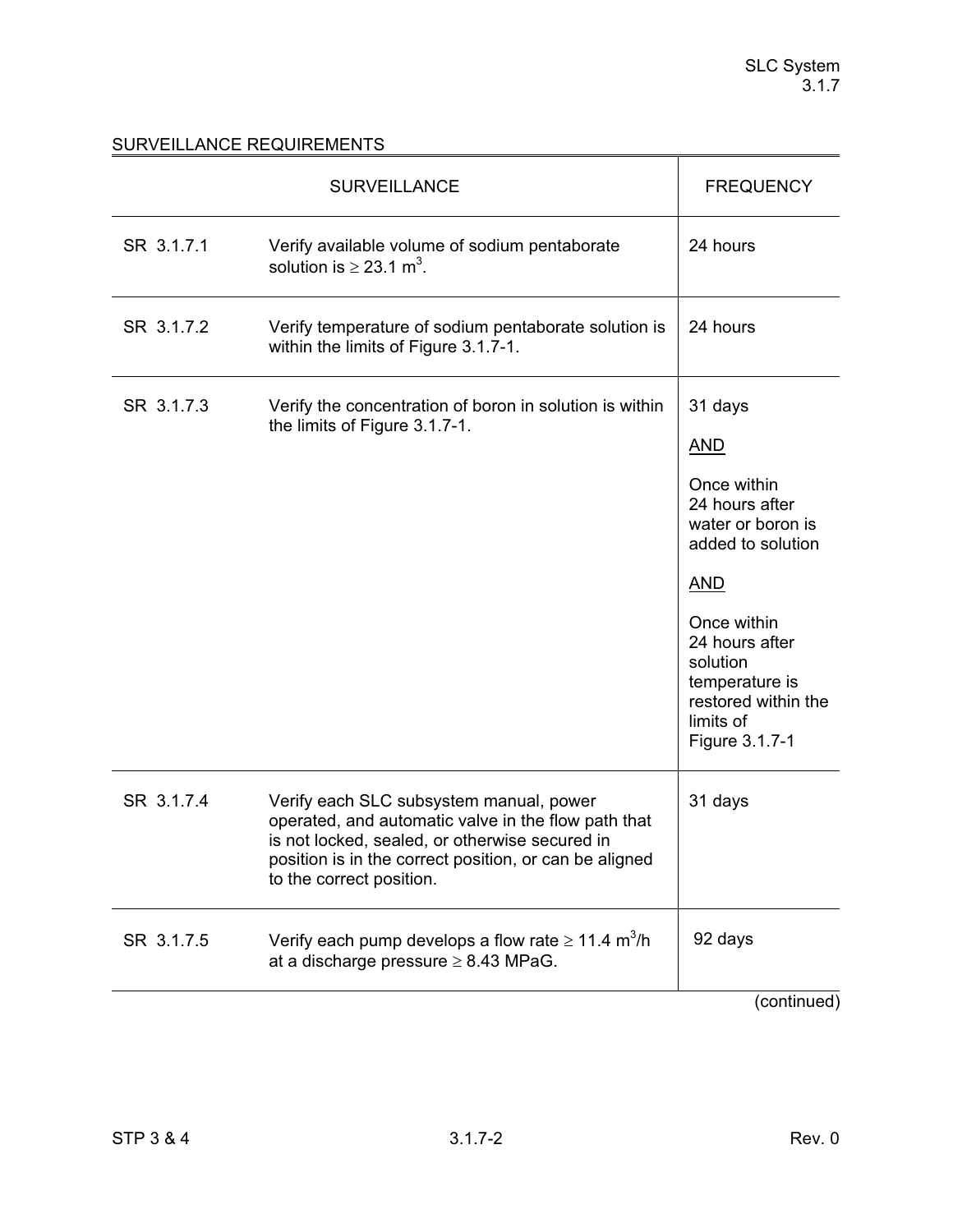## SURVEILLANCE REQUIREMENTS (continued)

|            | <b>SURVEILLANCE</b>                                                                                                                      | <b>FREQUENCY</b>                                        |
|------------|------------------------------------------------------------------------------------------------------------------------------------------|---------------------------------------------------------|
| SR 3.1.7.6 | Verify one complete cycle of each motor operated<br>valve.                                                                               | 92 days                                                 |
| SR 3.1.7.7 | Verify flow through one SLC subsystem from pump<br>into reactor pressure vessel.                                                         | 18 months on a<br><b>STAGGERED</b><br><b>TEST BASIS</b> |
| SR 3.1.7.8 | Verify that simultaneous operation of both pumps<br>develop a flow rate $\geq$ 22.7 m <sup>3</sup> /h at a pressure<br>$\geq$ 8.43 MPaG. | 18 months                                               |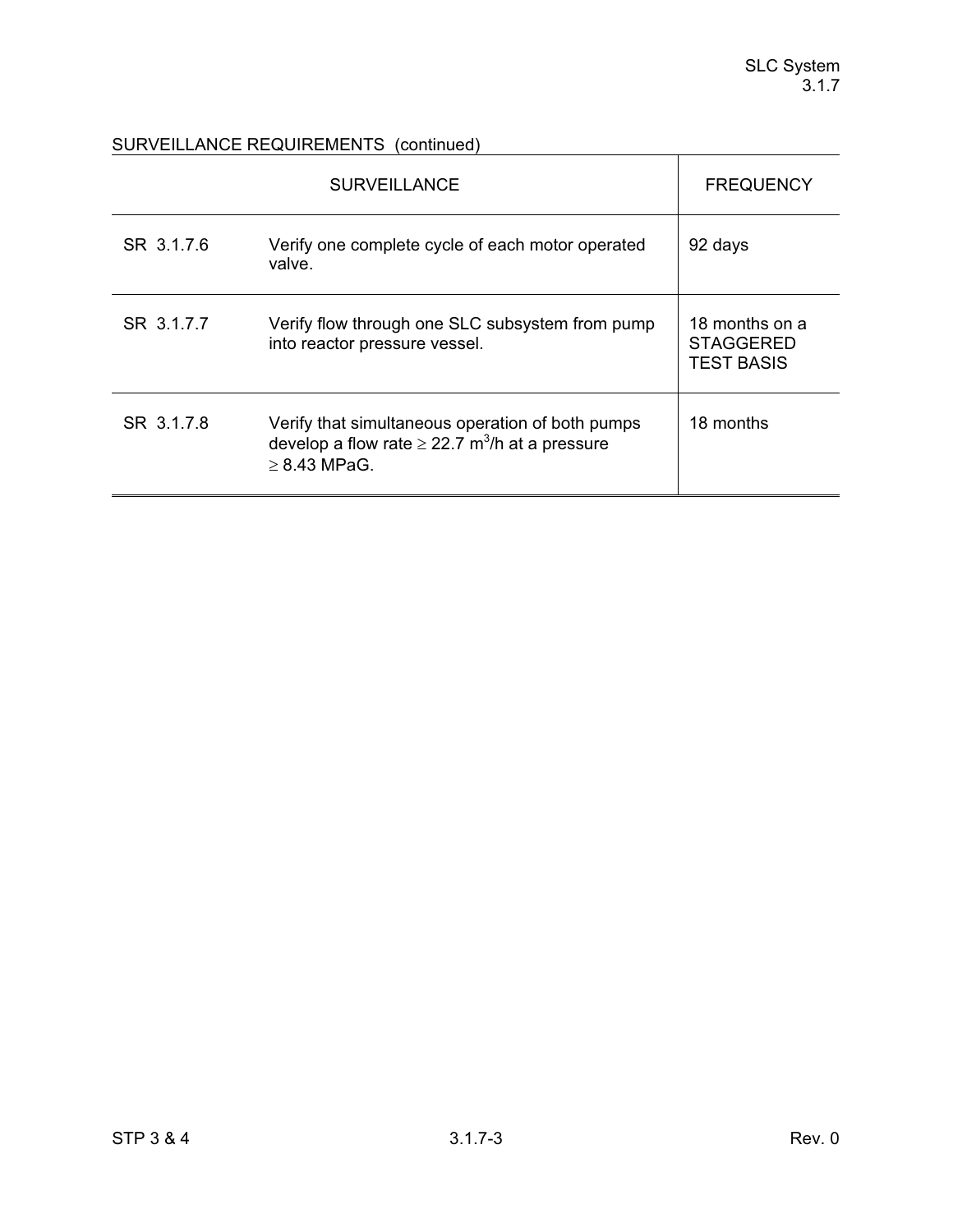



Sodium Pentaborate Solution Temperature / Concentration Requirements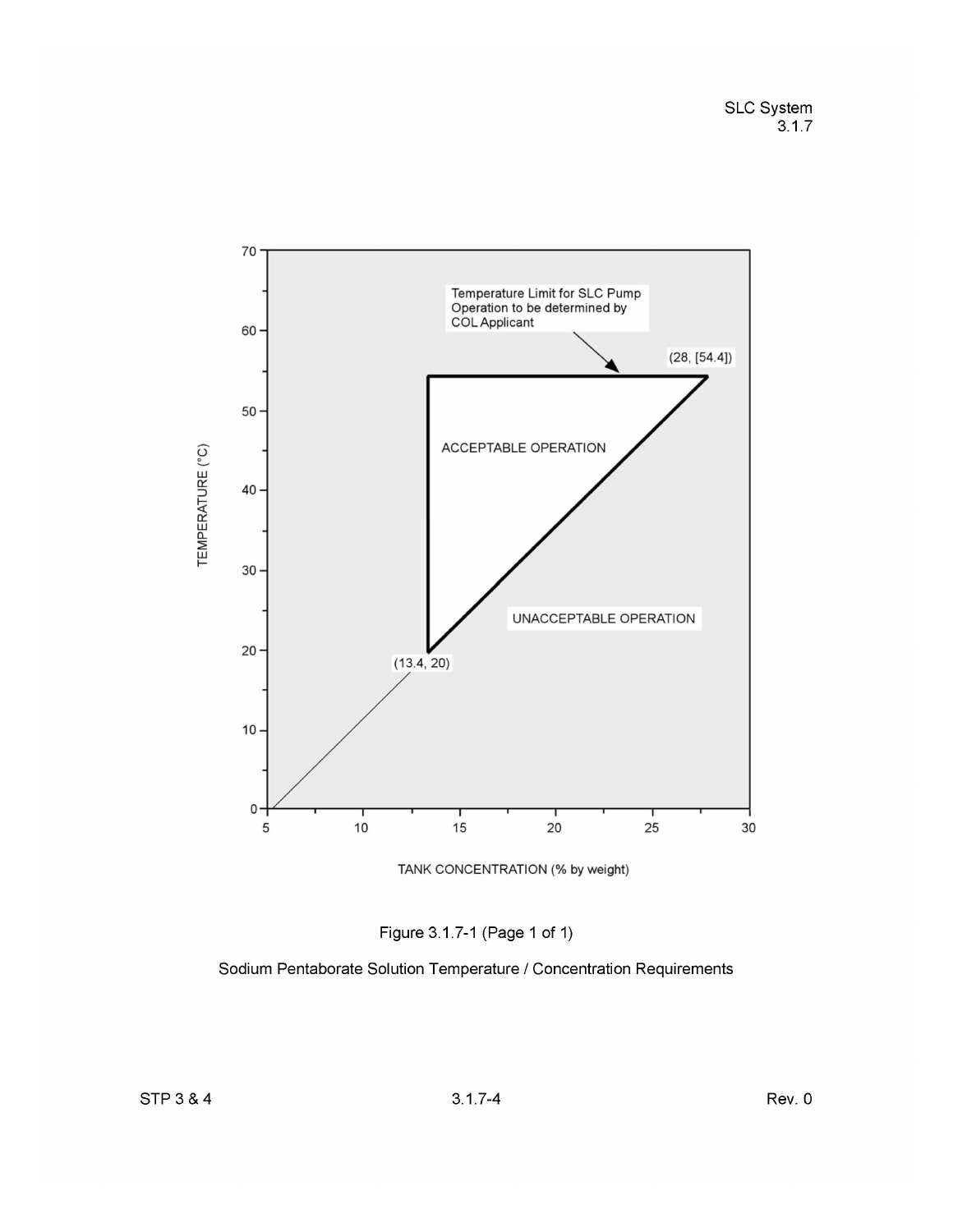### 3.2 POWER DISTRIBUTION LIMITS

# 3.2.1 AVERAGE PLANAR LINEAR HEAT GENERATION RATE (APLHGR)

LCO 3.2.1 All APLHGRs shall be less than or equal to the limits specified in the COLR.

 $APPLICABILITY:$  THERMAL POWER  $\geq$  25% RTP.

#### **ACTIONS**

| <b>CONDITION</b>                                                           | <b>REQUIRED ACTION</b>                                | <b>COMPLETION TIME</b> |
|----------------------------------------------------------------------------|-------------------------------------------------------|------------------------|
| A. Any APLHGR not within<br>limits.                                        | A.1<br>Restore APLHGR(s) to<br>within limits.         | 2 hours                |
| <b>Required Action and</b><br>В.<br>associated Completion<br>Time not met. | B.1<br><b>Reduce THERMAL</b><br>POWER to $<$ 25% RTP. | 4 hours                |

|            | <b>SURVEILLANCE</b>                                                               | <b>FREQUENCY</b>                                                                        |
|------------|-----------------------------------------------------------------------------------|-----------------------------------------------------------------------------------------|
| SR 3.2.1.1 | Verify all APLHGRs are less than or equal to the<br>limits specified in the COLR. | Once within<br>12 hours after<br>$\geq$ 25% RTP<br><b>AND</b><br>24 hours<br>thereafter |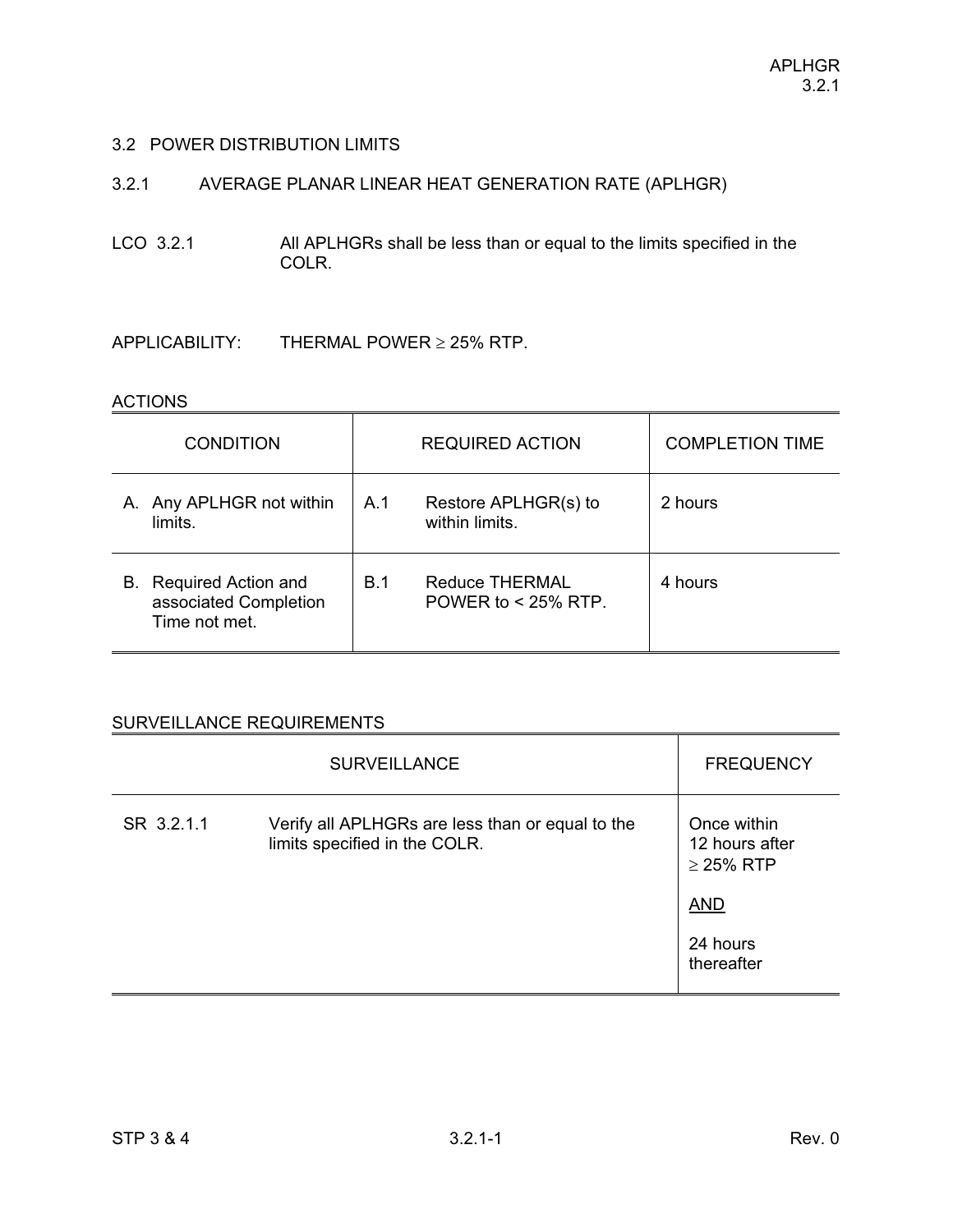## 3.2 POWER DISTRIBUTION LIMITS

# 3.2.2 MINIMUM CRITICAL POWER RATIO (MCPR)

LCO 3.2.2 All MCPRs shall be greater than or equal to the MCPR operating limits specified in the COLR.

 $APPLICABILITY:$  THERMAL POWER  $\geq$  25% RTP.

#### **ACTIONS**

| <b>CONDITION</b>                                                    | <b>REQUIRED ACTION</b>                                | <b>COMPLETION TIME</b> |
|---------------------------------------------------------------------|-------------------------------------------------------|------------------------|
| A. Any MCPR not within<br>limits.                                   | Restore MCPR(s) to within<br>A.1<br>limits.           | 2 hours                |
| Required Action and<br>В.<br>associated Completion<br>Time not met. | B.1<br><b>Reduce THERMAL</b><br>POWER to $<$ 25% RTP. | 4 hours                |

|            | <b>SURVEILLANCE</b>                                                                | <b>FREQUENCY</b>                                                                        |
|------------|------------------------------------------------------------------------------------|-----------------------------------------------------------------------------------------|
| SR 3.2.2.1 | Verify all MCPRs are greater than or equal to the<br>limits specified in the COLR. | Once within<br>12 hours after<br>$\geq$ 25% RTP<br><b>AND</b><br>24 hours<br>thereafter |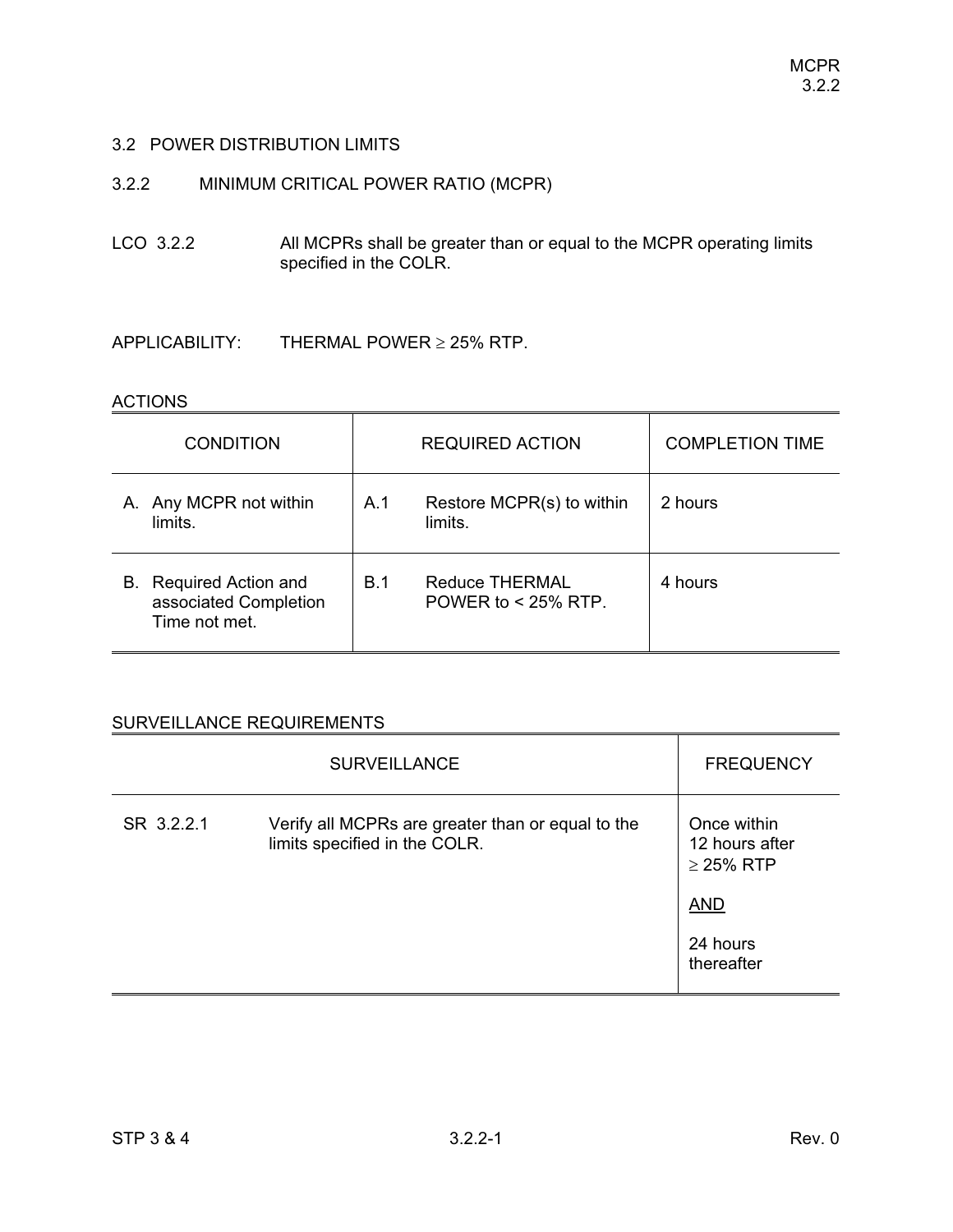## 3.2 POWER DISTRIBUTION LIMITS

# 3.2.3 LINEAR HEAT GENERATION RATE (LHGR) (Non-GE Fuel)

# LCO 3.2.3 All LHGRs shall be less than or equal to the limits specified in the COLR.

 $APPLICABILITY:$  THERMAL POWER  $\geq$  25% RTP.

#### ACTIONS

| <b>CONDITION</b>                                                           | <b>REQUIRED ACTION</b>                                | <b>COMPLETION TIME</b> |
|----------------------------------------------------------------------------|-------------------------------------------------------|------------------------|
| A. Any LHGR not within<br>limits.                                          | Restore LHGR(s) to within<br>A.1<br>limits.           | 2 hours                |
| <b>Required Action and</b><br>В.<br>associated Completion<br>Time not met. | B.1<br><b>Reduce THERMAL</b><br>POWER to $<$ 25% RTP. | 4 hours                |

|            | <b>SURVEILLANCE</b>                                                             | <b>FREQUENCY</b>                                                                        |
|------------|---------------------------------------------------------------------------------|-----------------------------------------------------------------------------------------|
| SR 3.2.3.1 | Verify all LHGRs are less than or equal to the limits<br>specified in the COLR. | Once within<br>12 hours after<br>$\geq$ 25% RTP<br><b>AND</b><br>24 hours<br>thereafter |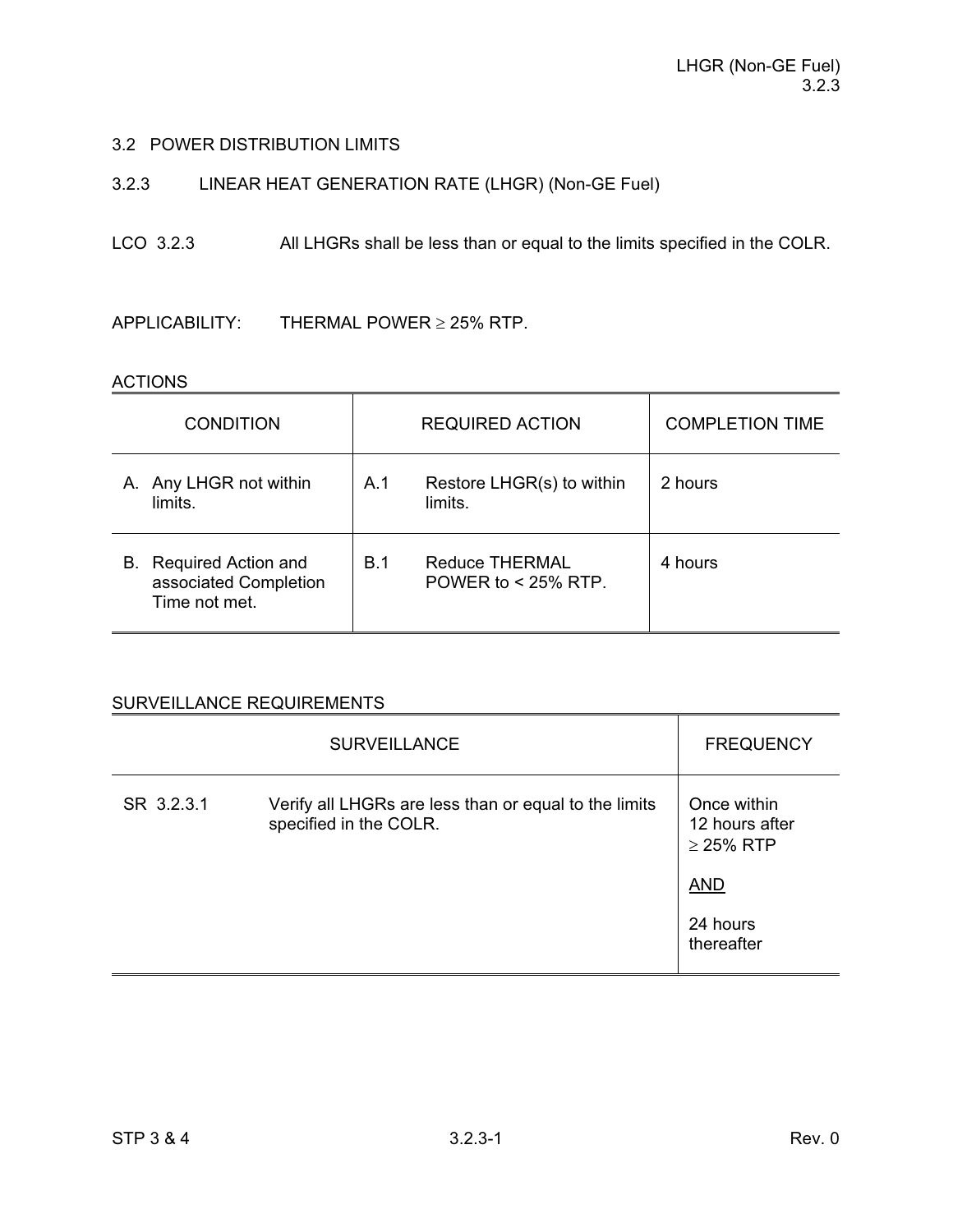#### 3.3 INSTRUMENTATION

3.3.1.1 Safety System Logic and Control (SSLC) Sensor Instrumentation

LCO 3.3.1.1 The SSLC instrumentation for each Function in Table 3.3.1.1-1 shall be OPERABLE.

APPLICABILITY: According to Table 3.3.1.1-1.

#### ACTIONS

------------------------------------------------------------NOTE----------------------------------------------------------- Separate Condition entry is allowed for each channel. -------------------------------------------------------------------------------------------------------------------------------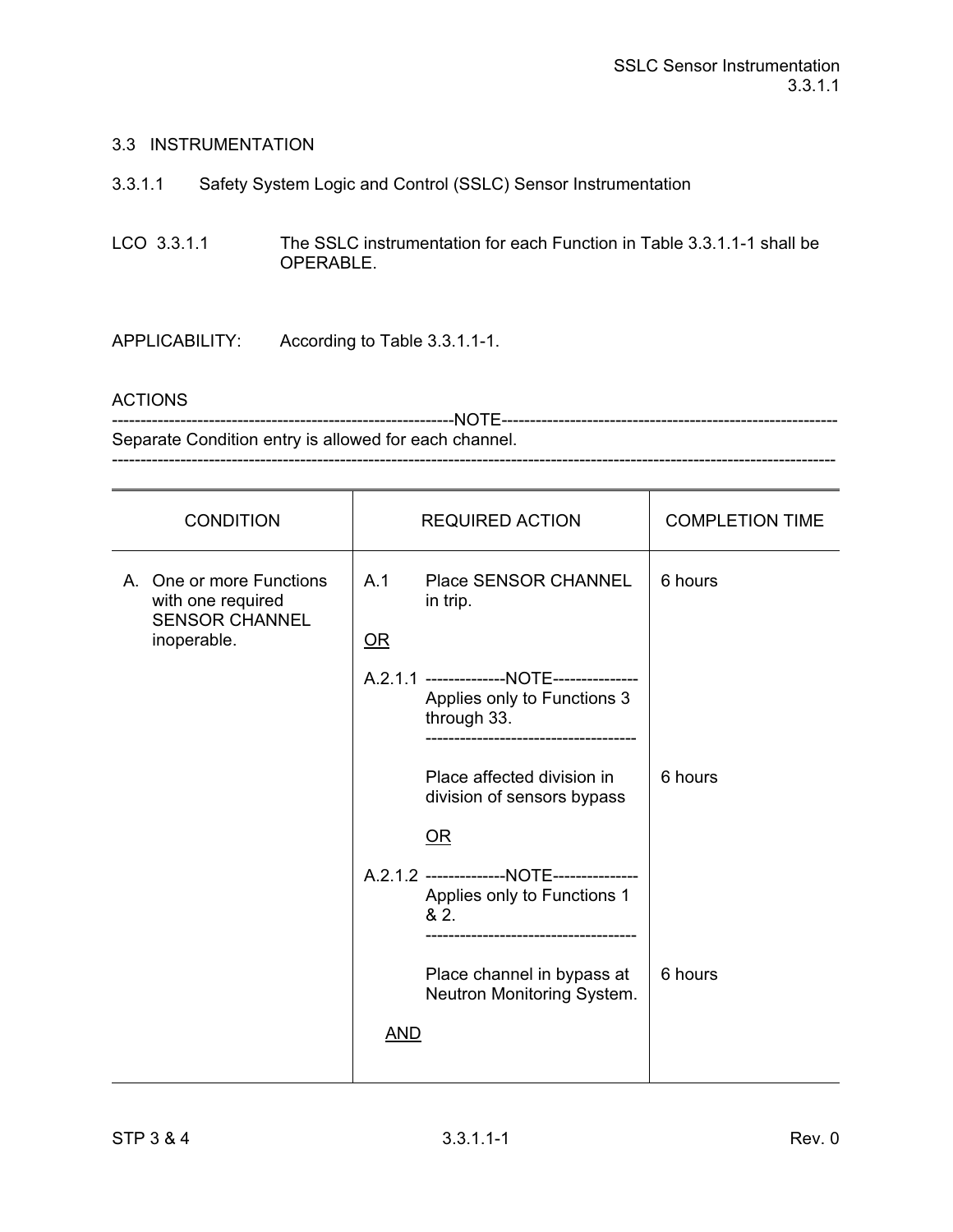| <b>CONDITION</b> | <b>REQUIRED ACTION</b>                                                                                                                                                                                                                                                                                                                                                                                                                                                                                                                      | <b>COMPLETION TIME</b> |
|------------------|---------------------------------------------------------------------------------------------------------------------------------------------------------------------------------------------------------------------------------------------------------------------------------------------------------------------------------------------------------------------------------------------------------------------------------------------------------------------------------------------------------------------------------------------|------------------------|
| A. (continued)   | A.2.2.1 Restore required channel to<br><b>OPERABLE</b> status.                                                                                                                                                                                                                                                                                                                                                                                                                                                                              | 30 days                |
|                  | <b>OR</b><br>A.2.2.2 --------------NOTE---------------<br>1. Remove division of<br>sensors bypass or NMS<br>channel bypass after<br>placing channel in trip.<br>2. Division of sensor<br>bypass or NMS bypass<br>is allowed for [6] hours<br>for restoring channel to<br><b>OPERABLE</b> status.<br>3. SENSOR CHANNEL(s)<br>may be considered to<br>remain in a tripped<br>condition when a<br>division containing<br>tripped channel(s) is<br>placed in division of<br>sensors bypass due to<br>subsequent entries into<br>this condition. |                        |
|                  | Place channel in trip.                                                                                                                                                                                                                                                                                                                                                                                                                                                                                                                      | 30 days                |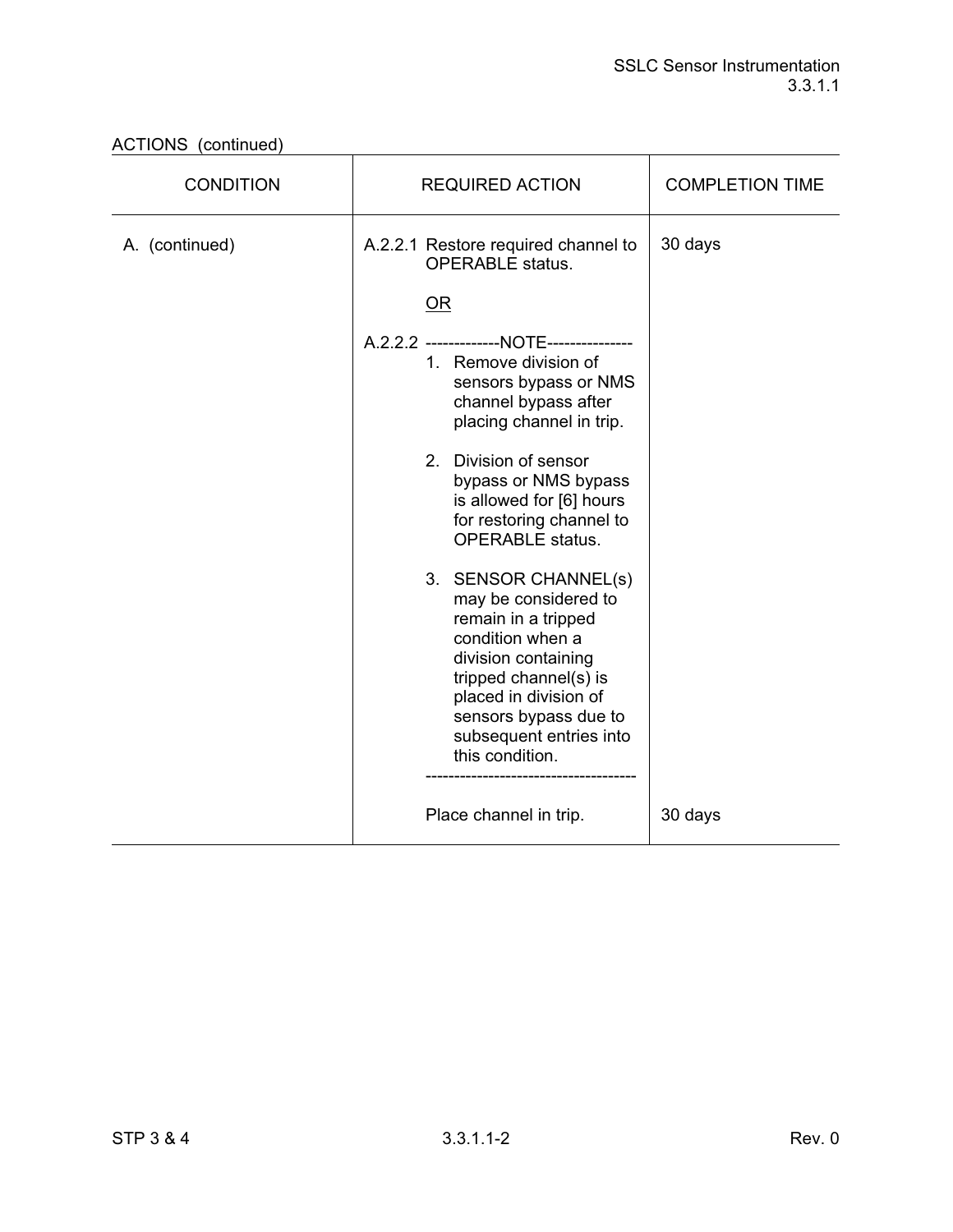| <b>CONDITION</b>                                                               |                   | <b>REQUIRED ACTION</b>                                                        | <b>COMPLETION TIME</b> |
|--------------------------------------------------------------------------------|-------------------|-------------------------------------------------------------------------------|------------------------|
| <b>B.</b> One or more Functions<br>with two required<br><b>SENSOR CHANNELS</b> | B.1<br><u>AND</u> | Place one channel in trip.                                                    | 3 hours                |
| inoperable.                                                                    | B.2.1             | --------------NOTE-------------<br>Applies only to Functions 3<br>through 33. |                        |
|                                                                                |                   | Place the other affected<br>division in division of<br>sensors bypass.        | 6 hours                |
|                                                                                | OR                |                                                                               |                        |
|                                                                                | B.2.2             | --------------NOTE---------------<br>Applies only to Functions 1<br>82.       |                        |
|                                                                                |                   | Place the other affected<br>channel in bypass.                                | 6 hours                |
|                                                                                | <b>AND</b>        |                                                                               |                        |
|                                                                                | B.3               | Restore at least one<br>required channel to<br><b>OPERABLE</b> status.        | 30 days                |
| C. One or more Functions<br>with three required<br><b>SENSOR CHANNELS</b>      | C.1               | Place one channel in trip.                                                    | Immediately            |
|                                                                                | <b>AND</b>        |                                                                               |                        |
| inoperable.                                                                    | C.2               | Restore at least one<br>required channel to<br><b>OPERABLE</b> status.        | 6 hours                |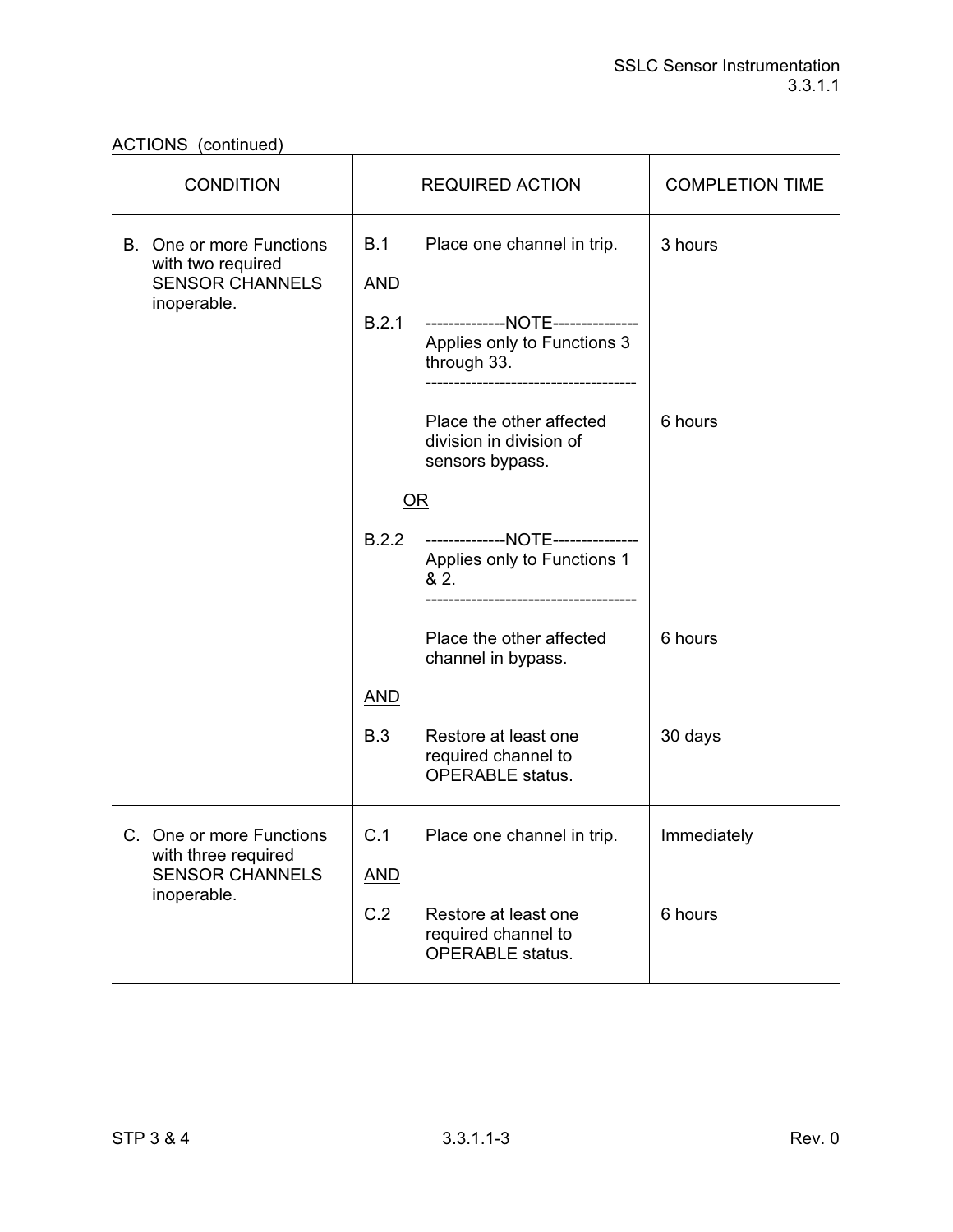| <b>CONDITION</b>                                                                               |                   | <b>REQUIRED ACTION</b>                                                                                               | <b>COMPLETION TIME</b> |
|------------------------------------------------------------------------------------------------|-------------------|----------------------------------------------------------------------------------------------------------------------|------------------------|
| D. One or more Functions<br>with four required<br><b>SENSOR CHANNELS</b>                       | D.1<br><b>AND</b> | Place one channel in trip.                                                                                           | Immediately            |
| inoperable.                                                                                    | D.2               | Restore at least one<br>required channel to<br><b>OPERABLE</b> status.                                               | 1 hour                 |
| E. Required Action and<br>associated Completion<br>Time of Condition A, B,<br>C, or D not met. | E.1               | <b>Enter the Condition</b><br>referenced in<br>Table 3.3.1.1-1 for the<br>Function.                                  | Immediately            |
| F. As required by Required<br>Action E.1 and<br>referenced in<br>Table 3.3.1.1-1.              | F.1               | <b>Reduce THERMAL</b><br>POWER to below the level<br>listed in Table 3.3.1.1-1 for<br>the Function.                  | 4 hours                |
| G. As required by Required<br>Action E.1 and<br>referenced in<br>Table 3.3.1.1-1.              | G.1               | Be in MODE 2.                                                                                                        | 6 hours                |
| H. As required by Required<br>Action E.1 and<br>referenced in<br>Table 3.3.1.1-1.              | H.1               | Be in MODE 3.                                                                                                        | 12 hours               |
| As required by Required<br>L.<br>Action E.1 and<br>referenced in<br>Table 3.3.1.1-1.           | 1.1               | Initiate action to insert all<br>insertable control rods in<br>core cells containing one or<br>more fuel assemblies. | Immediately            |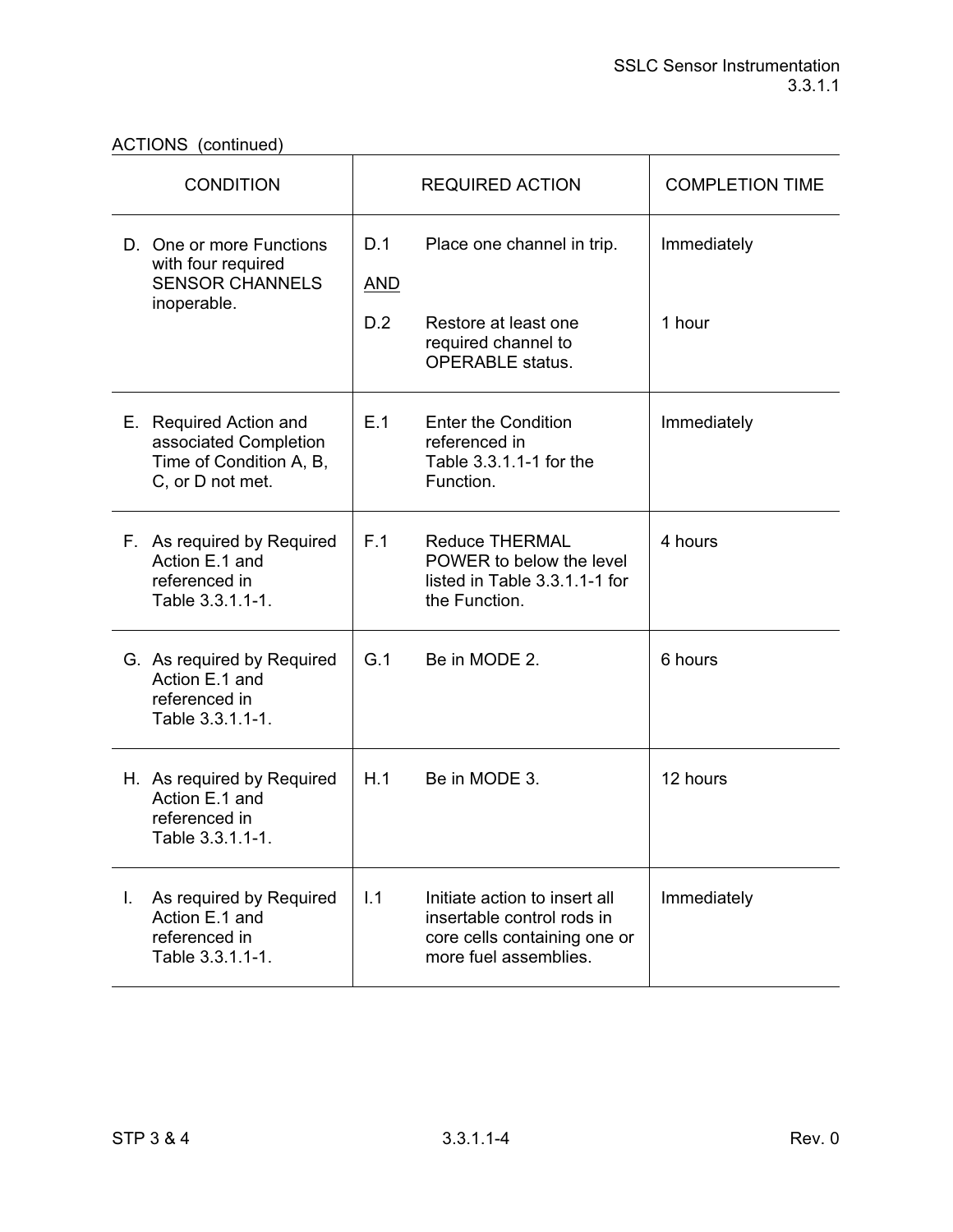| <b>CONDITION</b>                                                                  | <b>REQUIRED ACTION</b>                                                                                                                            | <b>COMPLETION TIME</b> |
|-----------------------------------------------------------------------------------|---------------------------------------------------------------------------------------------------------------------------------------------------|------------------------|
| J. As required by Required<br>Action E.1 and<br>referenced in<br>Table 3.3.1.1-1. | J.1<br>Initiate action to place the<br>reactor power/flow<br>relationship outside of the<br>region of applicability<br>shown in Figure 3.3.1.1-1. | Immediately            |
|                                                                                   | $\overline{\mathsf{OR}}$                                                                                                                          |                        |
|                                                                                   | J.2<br>Initiate alternate method to<br>detect and suppress<br>thermal hydraulic instability<br>oscillations.                                      | Immediately            |
| K. As required by Required<br>Action E.1 and<br>referenced in<br>Table 3.3.1.1-1. | K.1<br>Isolate the affected<br>penetration flow path(s).                                                                                          | 1 hour                 |
| L. As required by Required<br>Action E.1 and<br>referenced in                     | L.1<br>Isolate the affected<br>penetration flow path(s).                                                                                          | Immediately            |
| Table 3.3.1.1-1.                                                                  | OR                                                                                                                                                |                        |
|                                                                                   | L.2.1<br><b>Suspend CORE</b><br>ALTERATIONS.                                                                                                      | Immediately            |
|                                                                                   | <b>AND</b>                                                                                                                                        |                        |
|                                                                                   | L.2.2<br>--------------NOTE-------------<br>Applies only to Function 24.                                                                          |                        |
|                                                                                   | Suspend movement of<br>irradiated fuel assemblies in<br>the containment.                                                                          | Immediately            |
|                                                                                   | <b>AND</b>                                                                                                                                        |                        |
|                                                                                   | L.2.3<br>Initiate action to suspend<br>operations with a potential<br>for draining the reactor<br>vessel.                                         | Immediately            |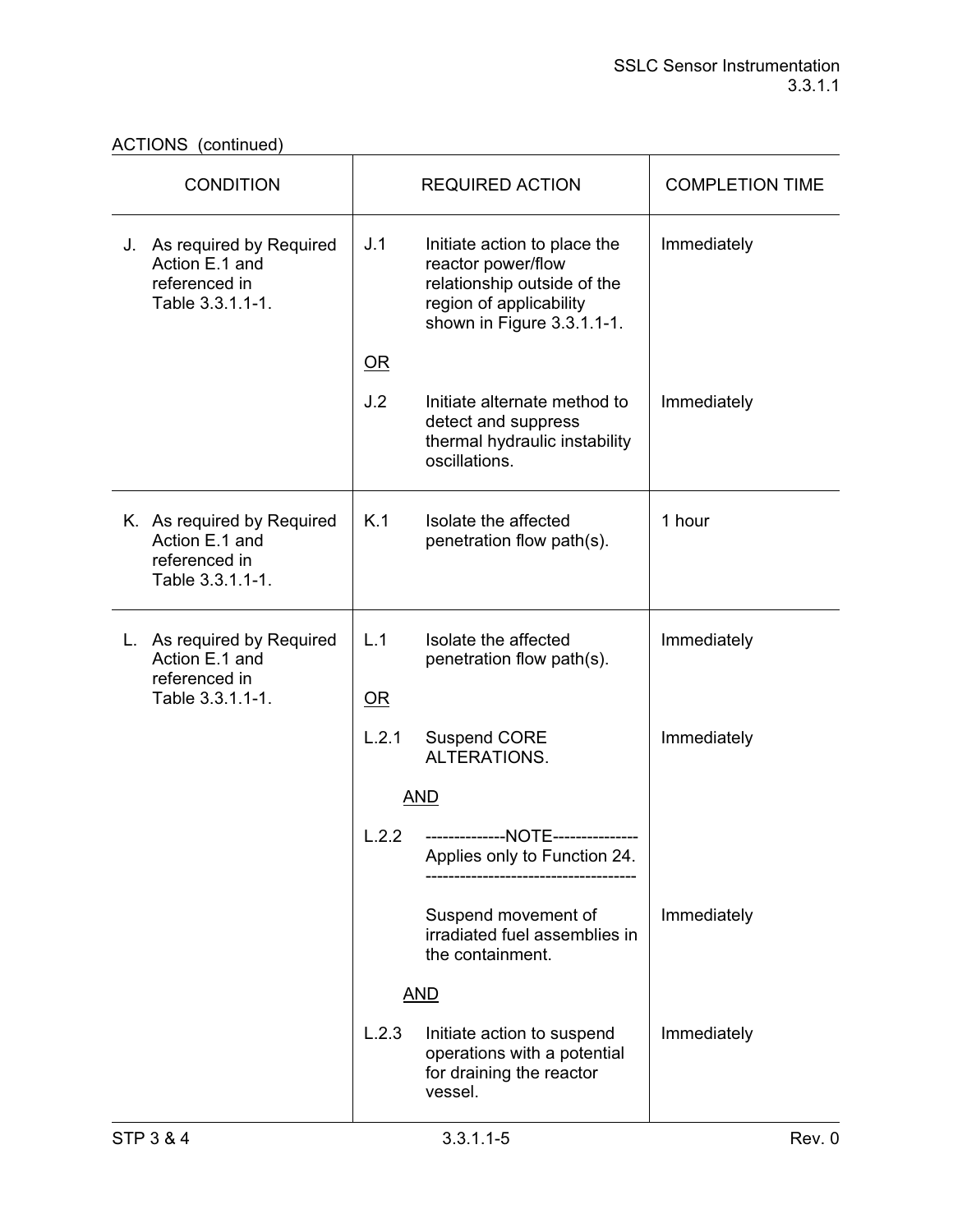ACTIONS (continued)

| <b>CONDITION</b>                                                                     | <b>REQUIRED ACTION</b>                                                                         | <b>COMPLETION TIME</b>                                      |
|--------------------------------------------------------------------------------------|------------------------------------------------------------------------------------------------|-------------------------------------------------------------|
| M. As required by Required<br>Action E.1 and<br>referenced in<br>Table 3.3.1.1-1.    | Only applicable if RCIC and/or<br>HPCF pump suction is not aligned<br>to the suppression pool. |                                                             |
|                                                                                      | M.1<br>Align RCIC and HPCF<br>suction to the suppression<br>pool.                              | 1 hour from discovery<br>of loss of transfer<br>capability. |
| N. As required by Required<br>Action E.1 and<br>referenced in<br>Table 3.3.1.1-1.    | N.1<br>Declare supported<br>feature(s) inoperable.                                             | 1 hour                                                      |
| O. Required Action and<br>associated Completion<br>Time of Condition M.1<br>not met. | O.1<br>Declare supported<br>feature(s) inoperable.                                             | Immediately                                                 |
| P. As required by Required<br>Action E.1 and<br>referenced in<br>Table 3.3.1.1-1.    | P.1<br>Be in MODE 3.<br><b>AND</b><br>P.2<br>Be in MODE 4.                                     | 12 hours<br>36 hours                                        |
| Q. As required by Required<br>Action E.1 and<br>referenced in<br>Table 3.3.1.1-1.    | Q.1<br>Isolate the associated<br>penetration flow path(s)<br>$OR$<br>Q.2.1<br>Be in MODE 3.    | 12 hours<br>12 hours                                        |
|                                                                                      | <b>AND</b>                                                                                     |                                                             |
|                                                                                      | Q.2.2<br>Be in MODE 4.                                                                         | 36 hours                                                    |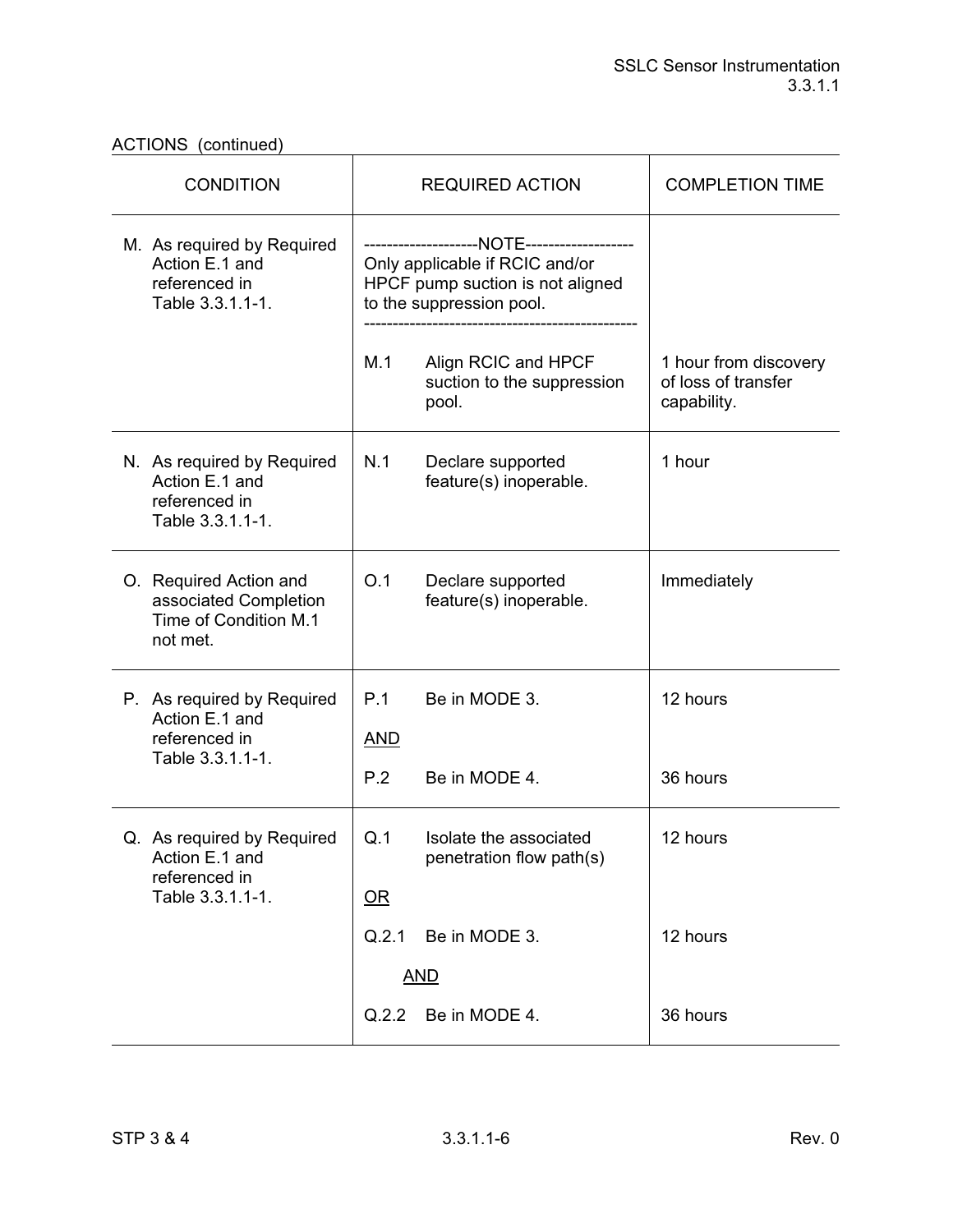| <b>CONDITION</b>                                                         |                   | <b>REQUIRED ACTION</b> | <b>COMPLETION TIME</b> |
|--------------------------------------------------------------------------|-------------------|------------------------|------------------------|
| R. Required Action and<br>associated Completion<br>Time of Condition K.1 | R.1<br><b>AND</b> | Be in MODE 3.          | 12 hours               |
| not met.                                                                 | R 2               | Be in MODE 4.          | 36 hours               |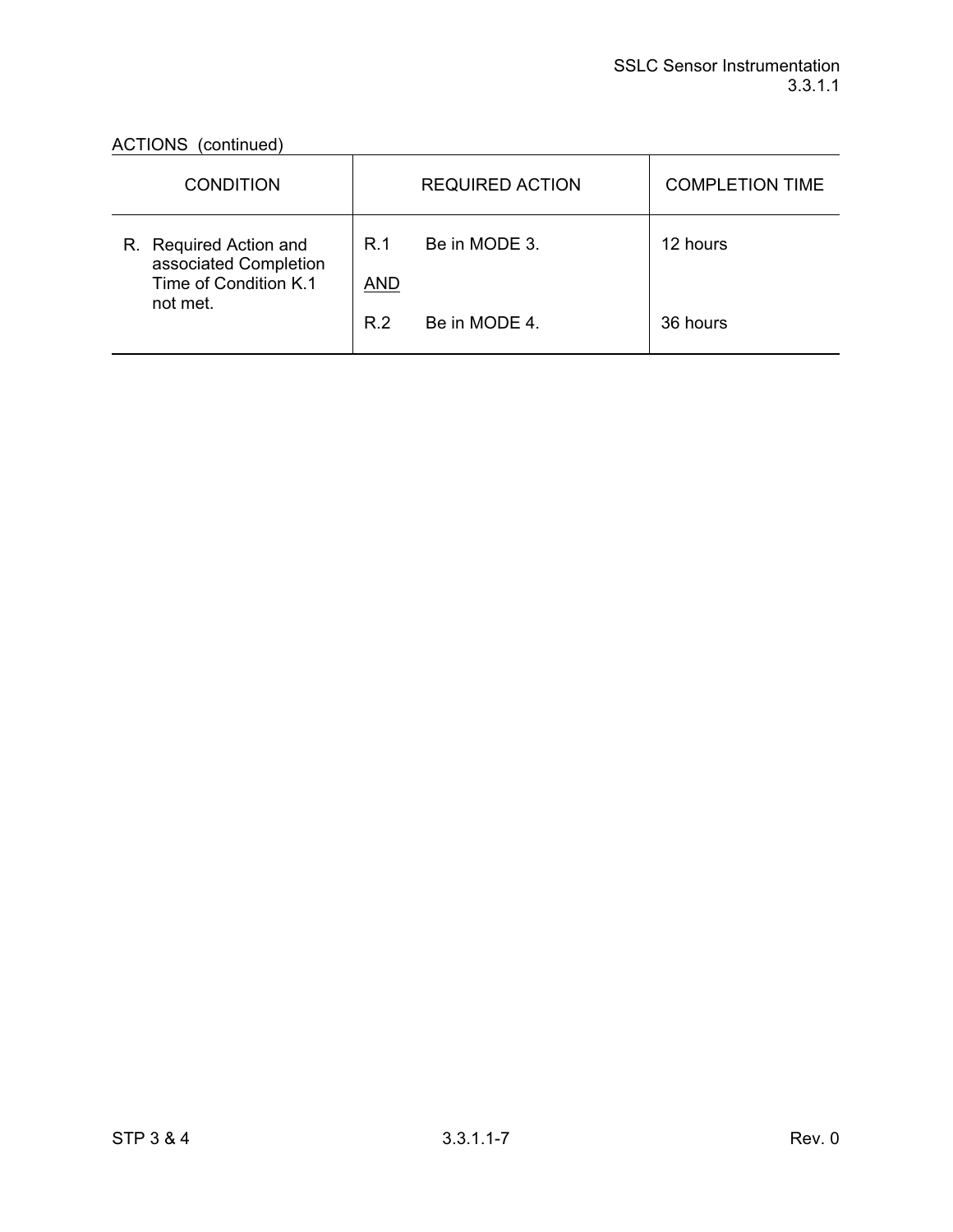------------------------------------------------------------NOTE----------------------------------------------------------- Refer to Table 3.3.1.1-1 to determine which SRs apply for each SSLC Sensor Instrumentation Function. -------------------------------------------------------------------------------------------------------------------------------

|              | <b>SURVEILLANCE</b>                                                                                                                    | <b>FREQUENCY</b> |
|--------------|----------------------------------------------------------------------------------------------------------------------------------------|------------------|
| SR 3.3.1.1.1 | Perform SENSOR CHANNEL CHECK.                                                                                                          | 12 hours         |
| SR 3.3.1.1.2 | Only required to be met with THERMAL POWER<br>$\geq$ 25% RTP.                                                                          |                  |
|              | Verify the absolute difference between the average<br>power range monitor (APRM) channels and the<br>calculated power is $\leq$ 2% RTP | $[7]$ days       |
| SR 3.3.1.1.3 | Not required to be performed when entering<br>MODE 2 from MODE 1 until 12 hours after entering<br>MODE 2.                              |                  |
|              | Perform DIVISION FUNCTIONAL TEST.                                                                                                      | [7] days         |
| SR 3.3.1.1.4 | Perform DIVISION FUNCTIONAL TEST.                                                                                                      | $[32]$ days      |
| SR 3.3.1.1.5 | Perform DIVISION FUNCTIONAL TEST                                                                                                       | $[92]$ days      |
| SR 3.3.1.1.6 | Perform CHANNEL FUNCTIONAL TEST                                                                                                        | $[92]$ days      |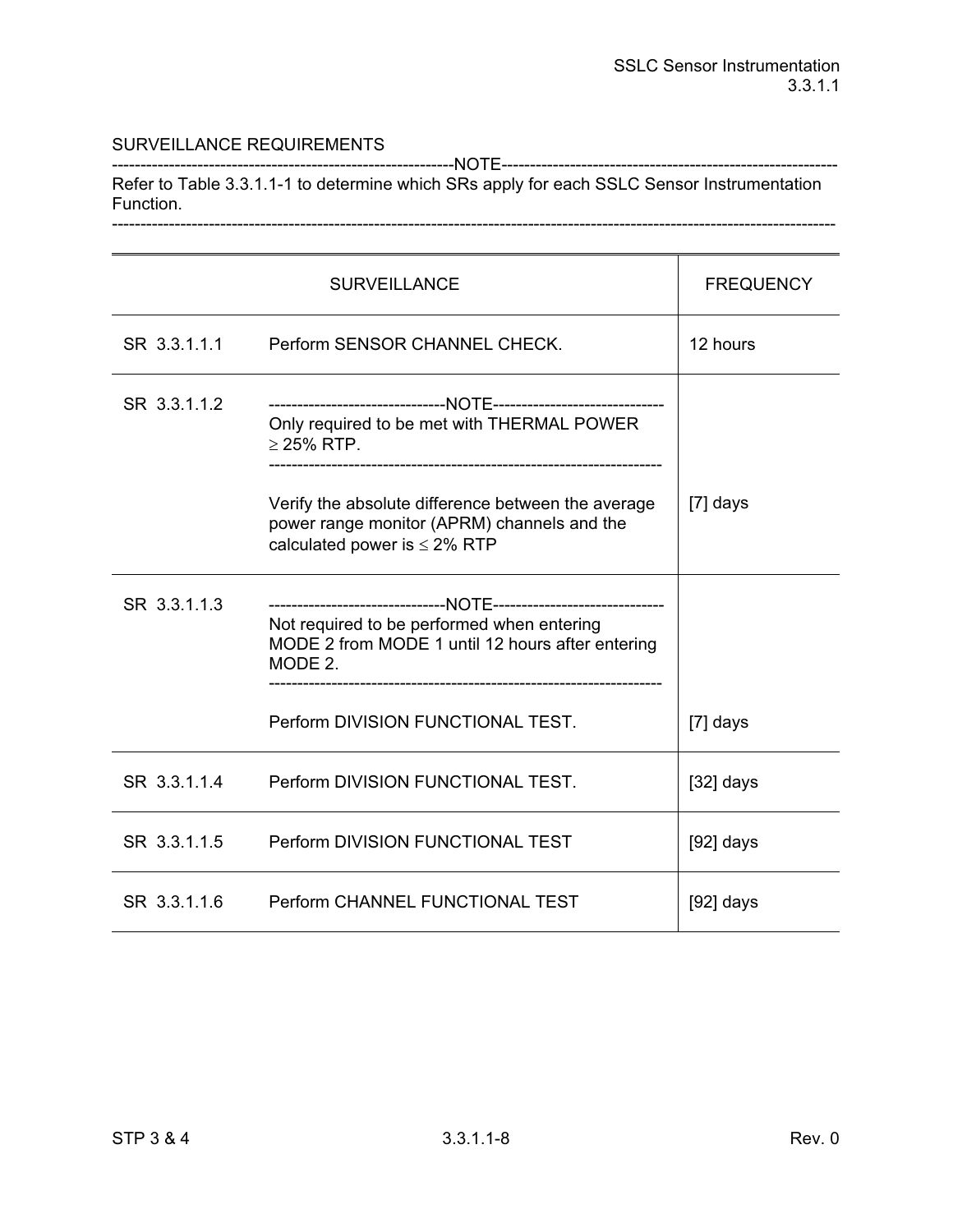# SURVEILLANCE REQUIREMENTS (continued)

| <b>SURVEILLANCE</b> |                                                                                                                                                                                                                                                                                                                                                                           | <b>FREQUENCY</b>                        |
|---------------------|---------------------------------------------------------------------------------------------------------------------------------------------------------------------------------------------------------------------------------------------------------------------------------------------------------------------------------------------------------------------------|-----------------------------------------|
| SR 3.3.1.1.7        | Calibrate the local power range monitors.                                                                                                                                                                                                                                                                                                                                 | 1000 MW·d/t<br>average core<br>exposure |
| SR 3.3.1.1.8        | 1. Required to be met with THERMAL POWER<br>$\leq$ 5% RTP prior to entry into MODE 1 from<br>MODE 2.<br>Required to be met prior to entry into MODE 2<br>2.<br>from MODE 1.                                                                                                                                                                                               |                                         |
|                     | Verify the SRNM and APRM channels overlap within<br>at least 1/2 decade.                                                                                                                                                                                                                                                                                                  | $[7]$ days                              |
| SR 3.3.1.1.9        | Radiation and Neutron detectors are excluded.                                                                                                                                                                                                                                                                                                                             |                                         |
|                     | Perform COMPREHENSIVE FUNCTIONAL TEST.                                                                                                                                                                                                                                                                                                                                    | 18 months                               |
| SR 3.3.1.1.10       | ----------------------NOTES-----------------------------<br>1. Neutron detectors are excluded.<br><b>SENSOR CHANNEL CALIBRATION shall</b><br>$2_{-}$<br>include calibration of all parameters used to<br>calculate setpoints (e.g., recirculation flow for<br>TPM setpoint) and all parameters used for trip<br>function bypasses (e.g., NMS simulated thermal<br>power). |                                         |
|                     | Perform SENSOR CHANNEL CALIBRATION.                                                                                                                                                                                                                                                                                                                                       | 18 months                               |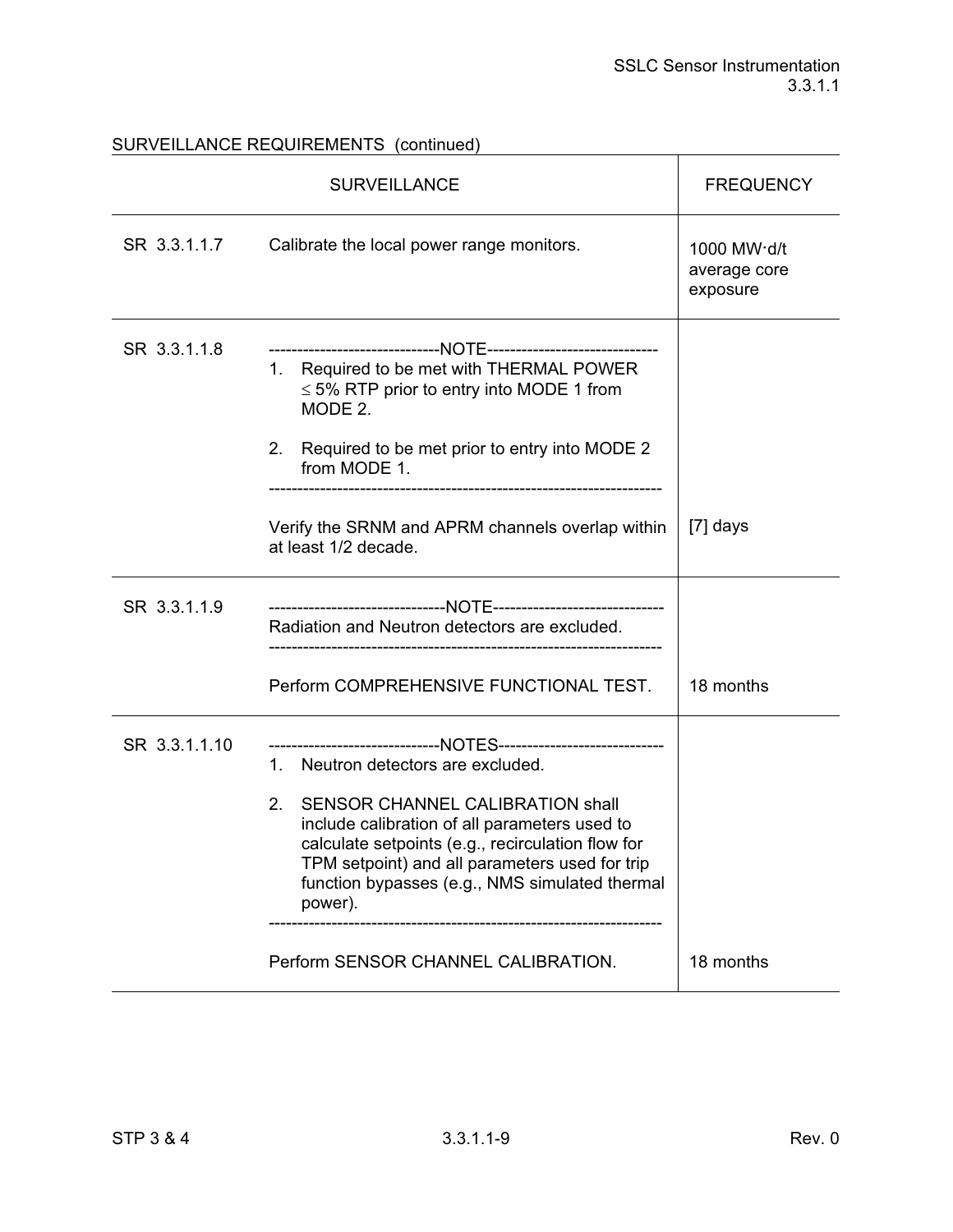SURVEILLANCE REQUIREMENTS (continued)

|               | <b>SURVEILLANCE</b>                                 | <b>FREQUENCY</b> |
|---------------|-----------------------------------------------------|------------------|
| SR 3.3.1.1.11 | Perform CHANNEL CALIBRATION                         | 18 months        |
| SR 3.3.1.1.12 | Neutron detectors are excluded.                     |                  |
|               | Verify RPS RESPONSE TIME is within limits.          | 18 months        |
| SR 3.3.1.1.13 | Verify ECCS RESPONSE TIME is within limits.         | 18 months        |
| SR 3.3.1.1.14 | Neutron detectors are excluded.                     |                  |
|               | Verify ISOLATION RESPONSE TIME is within<br>limits. | 18 months        |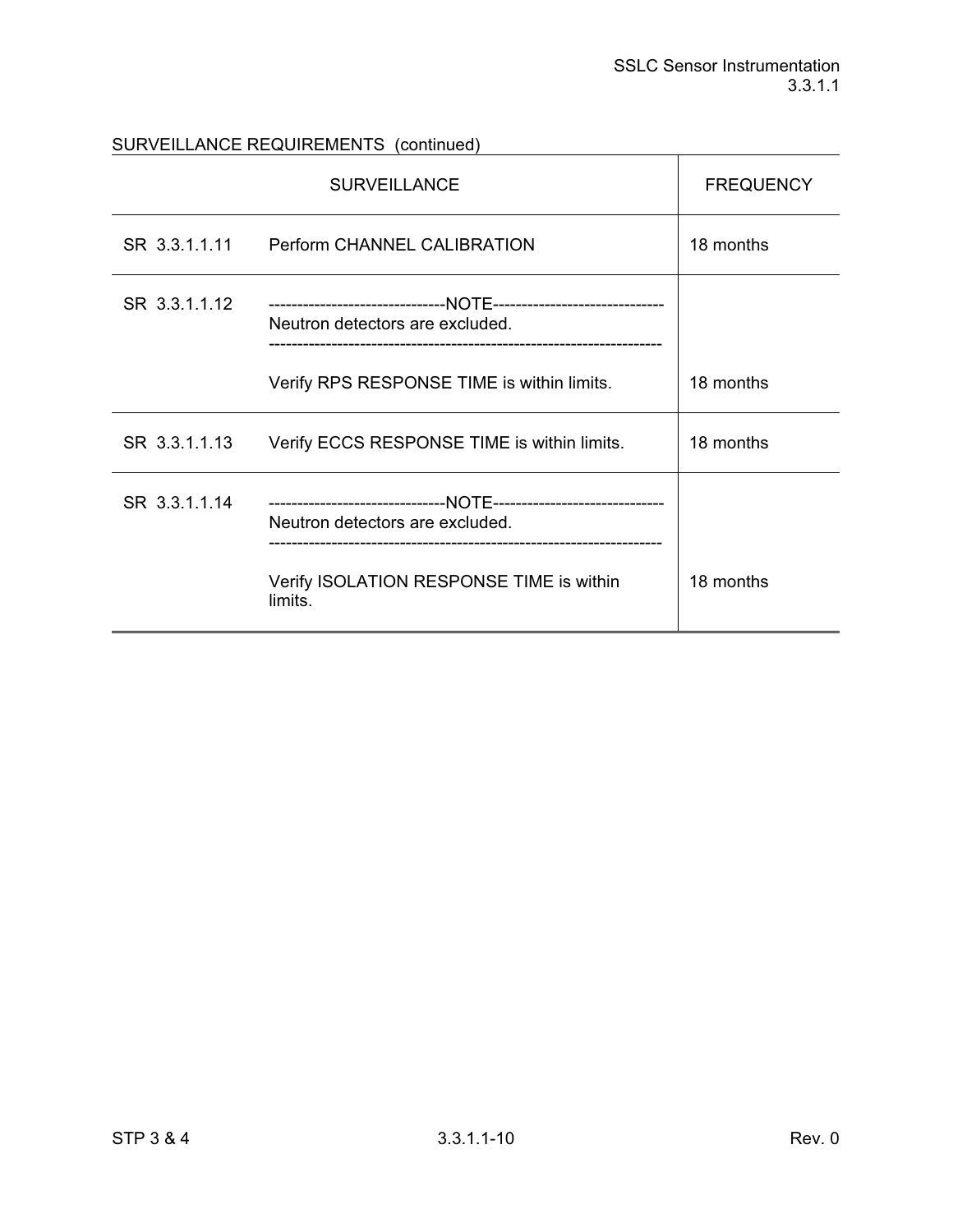Table 3.3.1.1-1 (Page 1 of 9) SSLC Sensor Instrumentation

|    |                 | <b>FUNCTION</b>                             | <b>APPLICABLE</b><br>MODES OR<br><b>OTHER</b><br><b>SPECIFIED</b><br><b>CONDITIONS</b> | <b>REQUIRED</b><br><b>CHANNELS</b> | <b>CONDITIONS</b><br>REFERENCED<br><b>FROM</b><br><b>REQUIRED</b><br><b>ACTIONS</b> | SURVEILLANCE<br><b>REQUIREMENTS</b>                                                           | <b>ALLOWABLE</b><br>VALUE            |
|----|-----------------|---------------------------------------------|----------------------------------------------------------------------------------------|------------------------------------|-------------------------------------------------------------------------------------|-----------------------------------------------------------------------------------------------|--------------------------------------|
| 1. | <b>Monitors</b> | Startup Range Neutron                       |                                                                                        |                                    |                                                                                     |                                                                                               |                                      |
|    | 1a.             | <b>SRNM Neutron Flux</b><br>$-$ High        | 2                                                                                      | 4                                  | H                                                                                   | SR 3.3.1.1.1<br>SR 3.3.1.1.3<br>SR 3.3.1.1.8<br>SR 3.3.1.1.9<br>SR 3.3.1.1.10                 | $\leq$ [ ]% RTP                      |
|    |                 |                                             | 5 <sup>(a)</sup>                                                                       | 4                                  | $\mathbf{I}$                                                                        | SR 3.3.1.1.1<br>SR 3.3.1.1.4<br>SR 3.3.1.1.9<br>SR 3.3.1.1.10                                 | $\le$ [ ]% RTP                       |
|    | 1b.             | <b>SRNM Neutron Flux</b><br>- Short Period  | 2 <sup>(b)</sup>                                                                       | 4                                  | H                                                                                   | SR 3.3.1.1.1<br>SR 3.3.1.1.3<br>SR 3.3.1.1.8<br>SR 3.3.1.1.9<br>SR 3.3.1.1.10                 | $\leq$ []<br>Seconds                 |
|    |                 |                                             | 5 <sup>(a)(b)</sup>                                                                    | 4                                  | $\mathbf{I}$                                                                        | SR 3.3.1.1.1<br>SR 3.3.1.1.4<br>SR 3.3.1.1.9<br>SR 3.3.1.1.10                                 | $\leq$ []<br>Seconds                 |
|    | 1c.             | <b>SRNM ATWS</b><br>Permissive              | 1,2                                                                                    | 4                                  | н                                                                                   | SR 3.3.1.1.5<br>SR 3.3.1.1.9                                                                  | $\leq$ [ ] RTP for<br>$\geq$ [ ] min |
|    | 1d.             | SRNM - Inop                                 | 1,2                                                                                    | 4                                  | H                                                                                   | SR 3.3.1.1.3<br>SR 3.3.1.1.9                                                                  | <b>NA</b>                            |
|    |                 |                                             | 5 <sup>(a)</sup>                                                                       | 4                                  | $\mathsf I$                                                                         | SR 3.3.1.1.4<br>SR 3.3.1.1.9                                                                  |                                      |
| 2. | <b>Monitors</b> | Average Power Range                         |                                                                                        |                                    |                                                                                     |                                                                                               |                                      |
|    | 2a.             | <b>APRM Neutron Flux</b><br>- High, Setdown | $\overline{2}$                                                                         | 4                                  | H                                                                                   | SR 3.3.1.1.1<br>SR 3.3.1.1.3<br>SR 3.3.1.1.7<br>SR 3.3.1.1.8<br>SR 3.3.1.1.9<br>SR 3.3.1.1.10 | $\leq$ [ ]% RTP                      |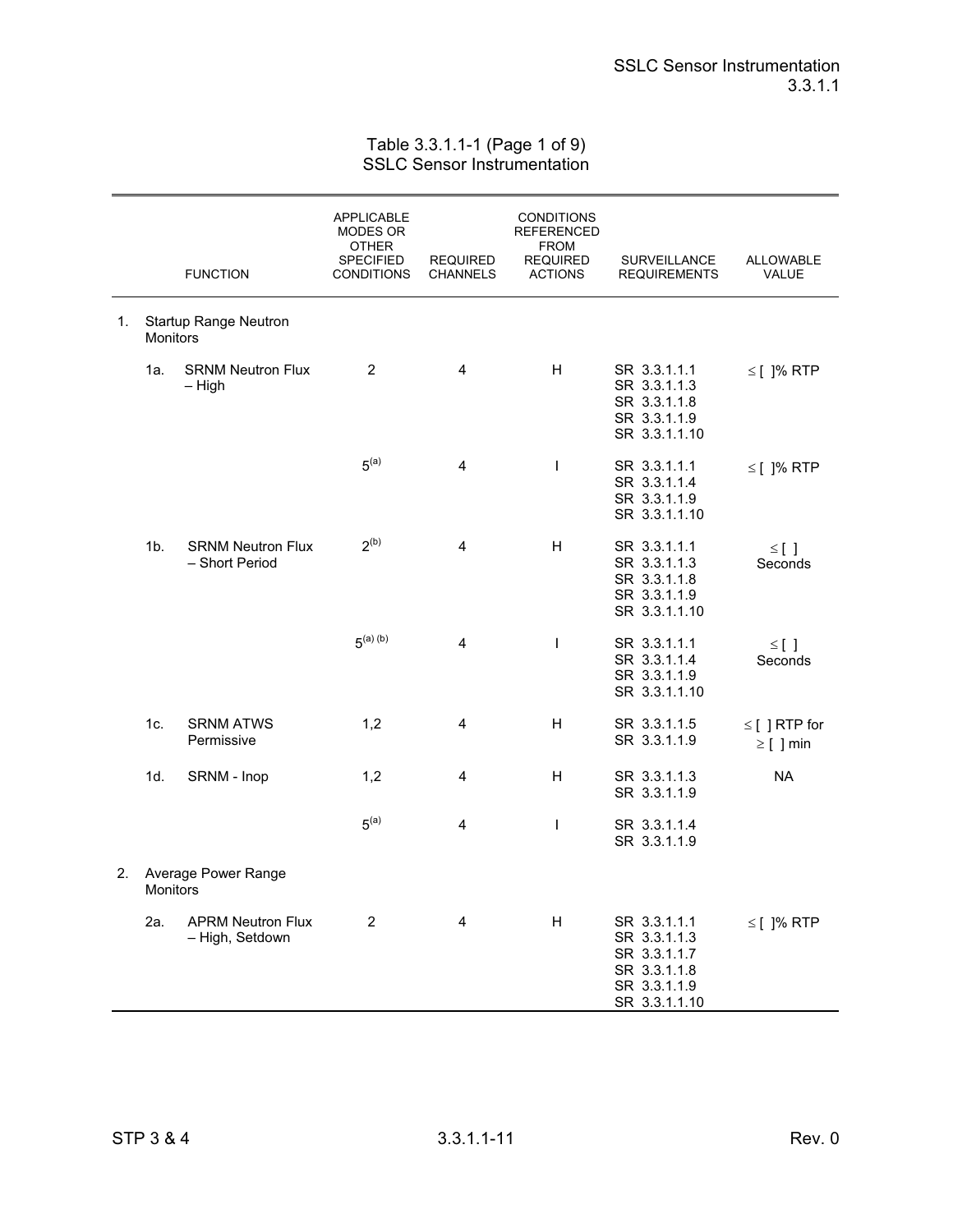## Table 3.3.1.1-1 (Page 2 of 9) SSLC Sensor Instrumentation

|    |     | <b>FUNCTION</b>                                               | <b>APPLICABLE</b><br>MODES OR<br><b>OTHER</b><br><b>SPECIFIED</b><br><b>CONDITIONS</b> | <b>REQUIRED</b><br><b>CHANNELS</b> | <b>CONDITIONS</b><br><b>REFERENCED</b><br><b>FROM</b><br><b>REQUIRED</b><br><b>ACTIONS</b> | <b>SURVEILLANCE</b><br><b>REQUIREMENTS</b>                                                                     | <b>ALLOWABLE</b><br>VALUE                 |
|----|-----|---------------------------------------------------------------|----------------------------------------------------------------------------------------|------------------------------------|--------------------------------------------------------------------------------------------|----------------------------------------------------------------------------------------------------------------|-------------------------------------------|
|    | 2b. | <b>APRM Simulated</b><br>Thermal Power -<br>High, Flow Biased | 1                                                                                      | 4                                  | G                                                                                          | SR 3.3.1.1.1<br>SR 3.3.1.1.2<br>SR 3.3.1.1.5<br>SR 3.3.1.1.7<br>SR 3.3.1.1.9<br>SR 3.3.1.1.10<br>SR 3.3.1.1.12 | $\leq$ [W + ]% RTP<br>and $\leq$ [ ]% RTP |
|    | 2c. | <b>APRM Fixed</b><br>Neutron Flux - High                      | 1                                                                                      | 4                                  | G                                                                                          | SR 3.3.1.1.1<br>SR 3.3.1.1.2<br>SR 3.3.1.1.5<br>SR 3.3.1.1.7<br>SR 3.3.1.1.9<br>SR 3.3.1.1.10<br>SR 3.3.1.1.12 | $[$ ]% RTP                                |
|    | 2d. | APRM - Inop                                                   | 1,2                                                                                    | 4                                  | H                                                                                          | SR 3.3.1.1.5<br>SR 3.3.1.1.7<br>SR 3.3.1.1.9                                                                   | <b>NA</b>                                 |
|    | 2e. | Rapid Core Flow<br>Decrease                                   | $\ge$ [80]% RTP                                                                        | 4                                  | F                                                                                          | SR 3.3.1.1.1<br>SR 3.3.1.1.5<br>SR 3.3.1.1.9<br>SR 3.3.1.1.10<br>SR 3.3.1.1.12                                 | $\geq$ [ ]%/s                             |
|    | 2f. | <b>Oscillation Power</b><br>Range Monitor.                    | Per Figure<br>$3.3.1.1 - 1$                                                            | 4                                  | J                                                                                          | SR 3.3.1.1.5<br>SR 3.3.1.1.7<br>SR 3.3.1.1.9<br>SR 3.3.1.1.10<br>SR 3.3.1.1.12                                 | See<br>footnote<br>(c)                    |
|    | 2g. | <b>APRM ATWS ADS</b><br>Permissive                            | 1,2                                                                                    | 4                                  | Н                                                                                          | SR 3.3.1.1.5<br>SR 3.3.1.1.9                                                                                   | $\leq$ [] RTP<br>for $\geq$<br>$[$ ] min  |
| 3. |     | <b>Reactor Vessel Steam</b><br>Dome Pressure - High           |                                                                                        |                                    |                                                                                            |                                                                                                                |                                           |
|    | За. | RPS Trip Initiation                                           | 1,2                                                                                    | 4                                  | н                                                                                          | SR 3.3.1.1.1<br>SR 3.3.1.1.5<br>SR 3.3.1.1.9<br>SR 3.3.1.1.10<br>SR 3.3.1.1.12                                 | $\leq$ []<br><b>MPaG</b>                  |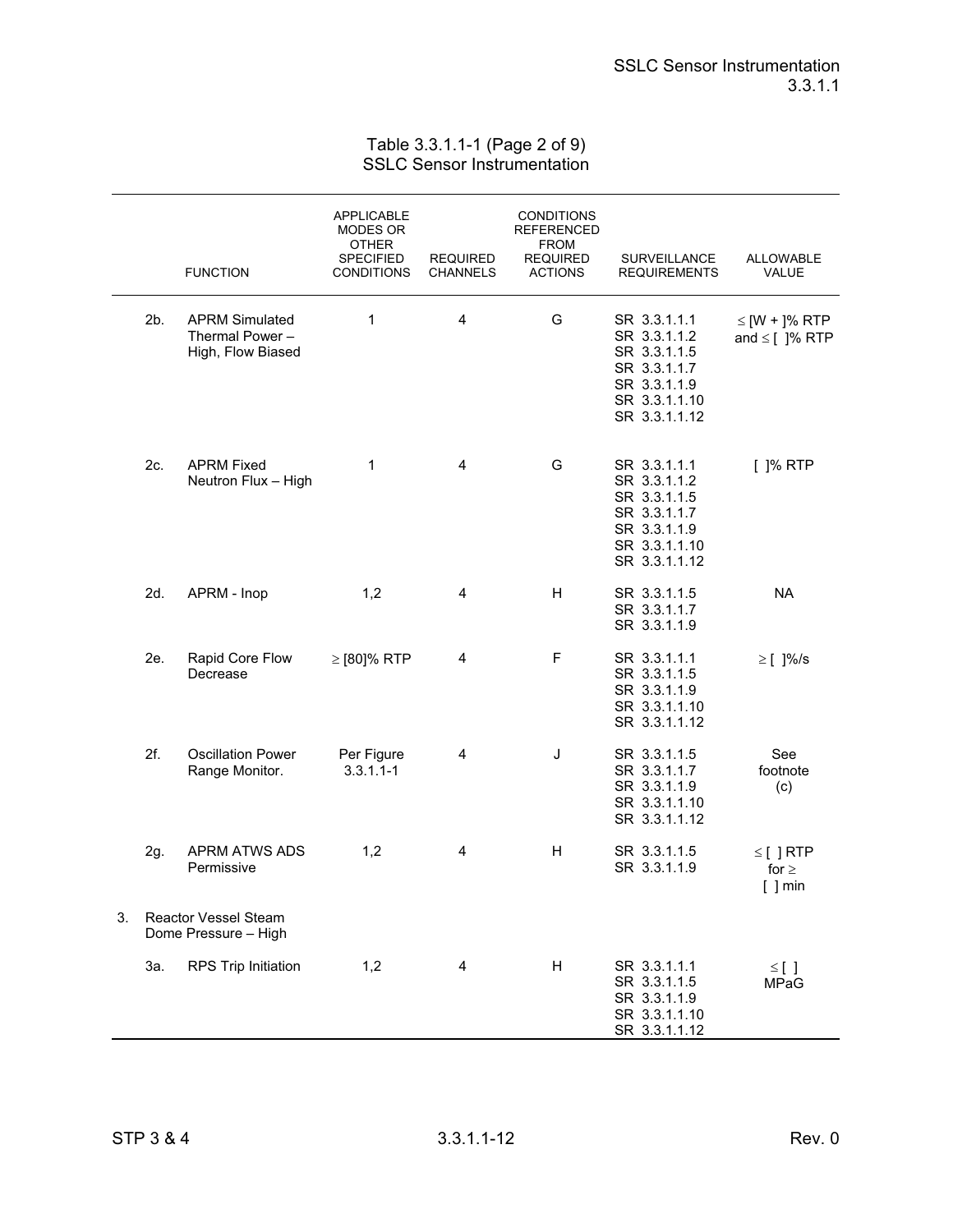## Table 3.3.1.1-1 (Page 3 of 9) SSLC Sensor Instrumentation

|    |     | <b>FUNCTION</b>                                                       | <b>APPLICABLE</b><br>MODES OR<br>OTHER<br><b>SPECIFIED</b><br><b>CONDITIONS</b> | <b>REQUIRED</b><br><b>CHANNELS</b> | <b>CONDITIONS</b><br><b>REFERENCED</b><br><b>FROM</b><br><b>REQUIRED</b><br><b>ACTIONS</b> | <b>SURVEILLANCE</b><br><b>REQUIREMENTS</b>                                     | <b>ALLOWABLE</b><br>VALUE |
|----|-----|-----------------------------------------------------------------------|---------------------------------------------------------------------------------|------------------------------------|--------------------------------------------------------------------------------------------|--------------------------------------------------------------------------------|---------------------------|
|    | 3b. | <b>Isolation Initiation</b>                                           | 1,2,3                                                                           | 4                                  | Κ                                                                                          | SR 3.3.1.1.1<br>SR 3.3.1.1.5<br>SR 3.3.1.1.9<br>SR 3.3.1.1.10<br>SR 3.3.1.1.14 | $\leq$ []<br><b>MPaG</b>  |
|    | 3c. | <b>SLCS and FWRB</b><br>Initiation                                    | 1,2                                                                             | 4                                  | H                                                                                          | SR 3.3.1.1.1<br>SR 3.3.1.1.6<br>SR 3.3.1.1.11                                  | $\leq$ []<br><b>MPaG</b>  |
| 4. |     | <b>Reactor Steam Dome</b><br>Pressure - Low (Injection<br>Permissive) | 1, 2, 3                                                                         | 4                                  | N                                                                                          | SR 3.3.1.1.1<br>SR 3.3.1.1.5<br>SR 3.3.1.1.9<br>SR 3.3.1.1.10<br>SR 3.3.1.1.13 | $\leq$ [ ] MPaG           |
| 5. |     | <b>Reactor Vessel Water</b><br>Level - High, Level 8                  | $1,2,3$<br>$4^{(e)}, 5^{(e)}$                                                   | 4                                  | N                                                                                          | SR 3.3.1.1.1<br>SR 3.3.1.1.5<br>SR 3.3.1.1.9<br>SR 3.3.1.1.10                  | $\leq$ [ ] cm             |
| 6. |     | <b>Reactor Vessel Water</b><br>Level - Low, Level 3                   |                                                                                 |                                    |                                                                                            |                                                                                |                           |
|    | 6а. | RPS Trip Initiation.                                                  | 1,2                                                                             | 4                                  | H                                                                                          | SR 3.3.1.1.1<br>SR 3.3.1.1.5<br>SR 3.3.1.1.9<br>SR 3.3.1.1.10<br>SR 3.3.1.1.12 | $\geq$ [ ] cm             |
|    | 6b. | Isolation Initiation.                                                 | 1,2,3                                                                           | 4                                  | Κ                                                                                          | SR 3.3.1.1.1<br>SR 3.3.1.1.5<br>SR 3.3.1.1.9<br>SR 3.3.1.1.10<br>SR 3.3.1.1.14 | $\geq$ [ ] cm             |
|    |     |                                                                       | (f)                                                                             | 4                                  | L                                                                                          | SR 3.3.1.1.1<br>SR 3.3.1.1.5<br>SR 3.3.1.1.9<br>SR 3.3.1.1.10<br>SR 3.3.1.1.14 |                           |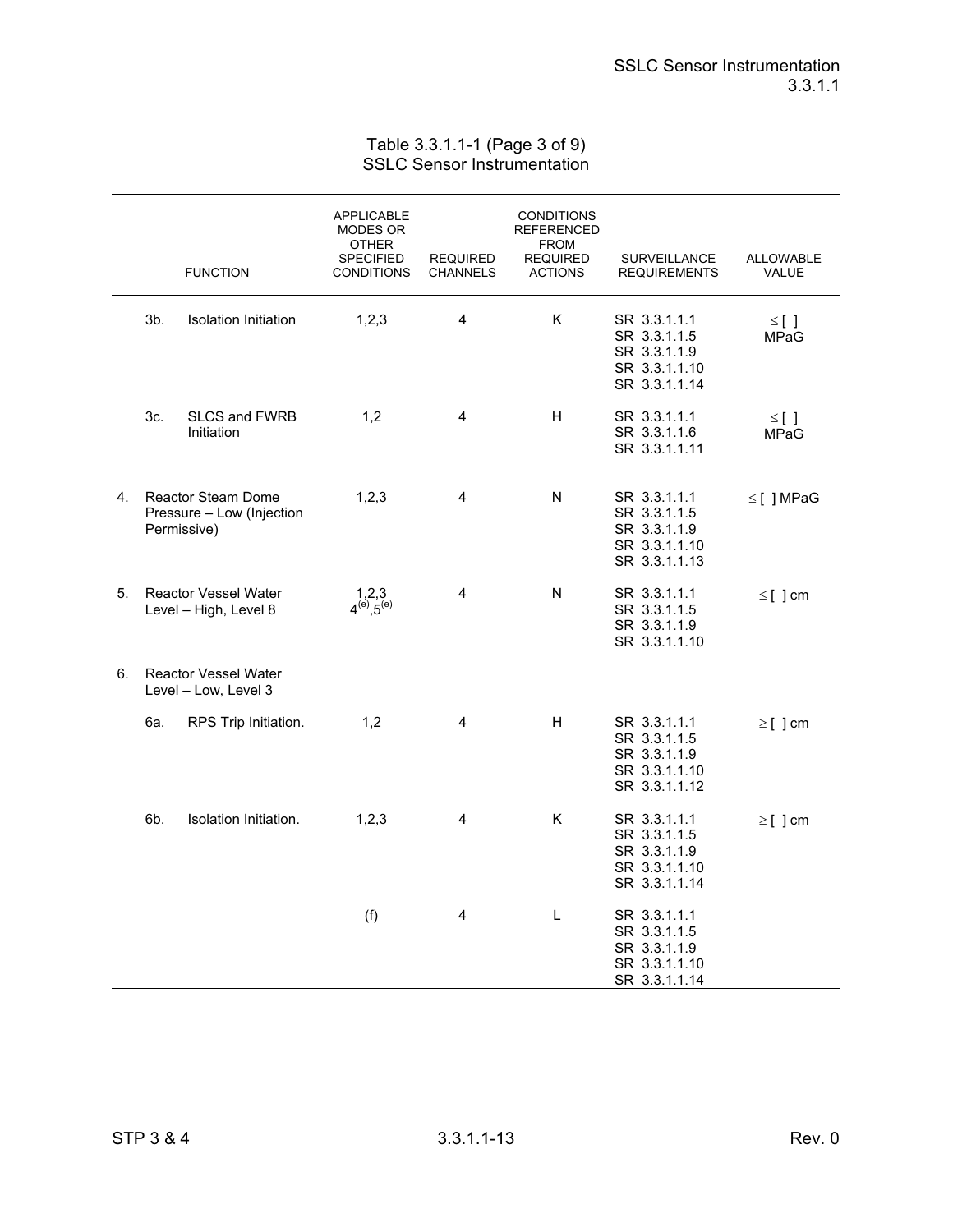## Table 3.3.1.1-1 (Page 4 of 9) SSLC Sensor Instrumentation

|    |     | <b>FUNCTION</b>                                       | <b>APPLICABLE</b><br>MODES OR<br><b>OTHER</b><br><b>SPECIFIED</b><br><b>CONDITIONS</b> | <b>REQUIRED</b><br><b>CHANNELS</b> | <b>CONDITIONS</b><br><b>REFERENCED</b><br><b>FROM</b><br><b>REQUIRED</b><br><b>ACTIONS</b> | SURVEILLANCE<br><b>REQUIREMENTS</b>                                            | ALLOWABLE<br>VALUE |
|----|-----|-------------------------------------------------------|----------------------------------------------------------------------------------------|------------------------------------|--------------------------------------------------------------------------------------------|--------------------------------------------------------------------------------|--------------------|
| 7. |     | <b>Reactor Vessel Water</b><br>Level - Low, Level 2   |                                                                                        |                                    |                                                                                            |                                                                                |                    |
|    | 7а. | <b>ESF Initiation</b>                                 | 1,2,3                                                                                  | 4                                  | N                                                                                          | SR 3.3.1.1.1<br>SR 3.3.1.1.5<br>SR 3.3.1.1.9<br>SR 3.3.1.1.10<br>SR 3.3.1.1.13 | $\geq$ [ ] cm      |
|    | 7b. | Isolation Initiation.                                 | 1,2,3                                                                                  | 4                                  | Κ                                                                                          | SR 3.3.1.1.1<br>SR 3.3.1.1.5<br>SR 3.3.1.1.9<br>SR 3.3.1.1.10<br>SR 3.3.1.1.14 | $\geq$ [ ] cm      |
|    |     |                                                       | (f)                                                                                    | 4                                  | L                                                                                          | SR 3.3.1.1.1<br>SR 3.3.1.1.5<br>SR 3.3.1.1.9<br>SR 3.3.1.1.10<br>SR 3.3.1.1.14 |                    |
|    | 7c. | SLCS and FWRB<br>Initiation                           | 1,2                                                                                    | 4                                  | Н                                                                                          | SR 3.3.1.1.1<br>SR 3.3.1.1.6<br>SR 3.3.1.1.11                                  | $\geq$ [ ] cm      |
| 8. |     | <b>Reactor Vessel Water</b><br>Level - Low, Level 1.5 |                                                                                        |                                    |                                                                                            |                                                                                |                    |
|    | 8a. | ESF Initiation.                                       | $1,2,3$<br>4 <sup>(e)</sup> ,5 <sup>(e)</sup>                                          | 4                                  | ${\sf N}$                                                                                  | SR 3.3.1.1.1<br>SR 3.3.1.1.5<br>SR 3.3.1.1.9<br>SR 3.3.1.1.10<br>SR 3.3.1.1.13 | $\geq$ [ ] cm      |
|    | 8b. | Isolation Initiation.                                 | 1,2,3                                                                                  | 4                                  | Q                                                                                          | SR 3.3.1.1.1<br>SR 3.3.1.1.5<br>SR 3.3.1.1.9<br>SR 3.3.1.1.10<br>SR 3.3.1.1.14 | $\geq$ [ ] cm      |
|    | 8c. | ATWS ADS Inhibit.                                     | 1,2                                                                                    | 4                                  | H                                                                                          | SR 3.3.1.1.1<br>SR 3.3.1.1.5<br>SR 3.3.1.1.9<br>SR 3.3.1.1.10                  | $\geq$ [] cm       |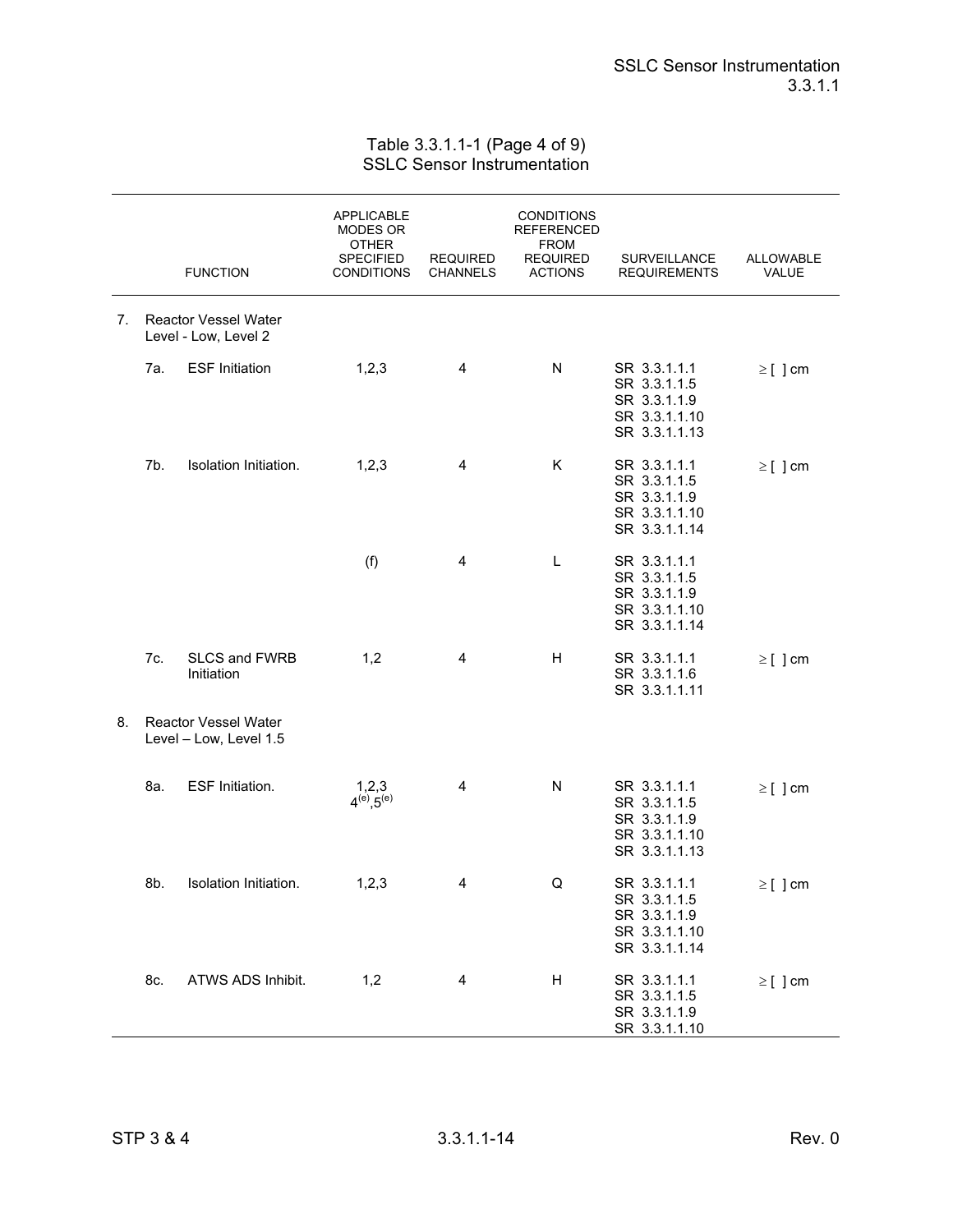## Table 3.3.1.1-1 (Page 5 of 9) SSLC Sensor Instrumentation

|    |           | <b>FUNCTION</b>                                                    | <b>APPLICABLE</b><br>MODES OR<br><b>OTHER</b><br><b>SPECIFIED</b><br><b>CONDITIONS</b> | <b>REQUIRED</b><br><b>CHANNELS</b> | <b>CONDITIONS</b><br>REFERENCED<br><b>FROM</b><br><b>REQUIRED</b><br><b>ACTIONS</b> | SURVEILLANCE<br><b>REQUIREMENTS</b>                                            | ALLOWABLE<br>VALUE    |
|----|-----------|--------------------------------------------------------------------|----------------------------------------------------------------------------------------|------------------------------------|-------------------------------------------------------------------------------------|--------------------------------------------------------------------------------|-----------------------|
| 9. |           | <b>Reactor Vessel Water</b><br>Level - Low, Level 1                |                                                                                        |                                    |                                                                                     |                                                                                |                       |
|    | 9a.       | ADS A, CAMS A,<br>LPFL A & LPFL C<br>Initiation                    | $1,2,3$<br>4 <sup>(e)</sup> ,5 <sup>(e)</sup>                                          | 4                                  | N                                                                                   | SR 3.3.1.1.1<br>SR 3.3.1.1.5<br>SR 3.3.1.1.9<br>SR 3.3.1.1.10<br>SR 3.3.1.1.13 | $\geq$ [ ] cm         |
|    | 9b.       | ADS B, Diesel<br>Generator, RCW,<br>CAMS B, & LPFL B<br>Initiation | $1,2,3$<br>4 <sup>(e)</sup> ,5 <sup>(e)</sup>                                          | 4                                  | N                                                                                   | SR 3.3.1.1.1<br>SR 3.3.1.1.5<br>SR 3.3.1.1.9<br>SR 3.3.1.1.10<br>SR 3.3.1.1.13 | $\geq$ [ ] cm         |
|    | 9c.       | <b>Isolation Initiation</b>                                        | 1,2,3                                                                                  | 4                                  | Q                                                                                   | SR 3.3.1.1.1<br>SR 3.3.1.1.5<br>SR 3.3.1.1.9<br>SR 3.3.1.1.10<br>SR 3.3.1.1.14 | $\geq$ [ ] cm         |
|    | - Closure | 10. Main Steam Isolation Valve                                     | 1                                                                                      | 4                                  | G                                                                                   | SR 3.3.1.1.5<br>SR 3.3.1.1.9<br>SR 3.3.1.1.10<br>SR 3.3.1.1.12                 | $\leq$ [ ]%<br>closed |
|    |           | 11. Drywell Pressure - High                                        |                                                                                        |                                    |                                                                                     |                                                                                |                       |
|    | 11a.      | RPS Initiation.                                                    | 1,2                                                                                    | 4                                  | H                                                                                   | SR 3.3.1.1.1<br>SR 3.3.1.1.5<br>SR 3.3.1.1.9<br>SR 3.3.1.1.10<br>SR 3.3.1.1.12 | $\leq$ [] MPaG        |
|    | $11b$ .   | ESF Initiation.                                                    | 1,2,3                                                                                  | 4                                  | P                                                                                   | SR 3.3.1.1.1<br>SR 3.3.1.1.5<br>SR 3.3.1.1.9<br>SR 3.3.1.1.10<br>SR 3.3.1.1.13 | $\leq$ [ ] MPaG       |
|    | 11c.      | Isolation Initiation.                                              | 1, 2, 3                                                                                | 4                                  | Q                                                                                   | SR 3.3.1.1.1<br>SR 3.3.1.1.5<br>SR 3.3.1.1.9<br>SR 3.3.1.1.10<br>SR 3.3.1.1.14 | $\leq$ [ ] MPaG       |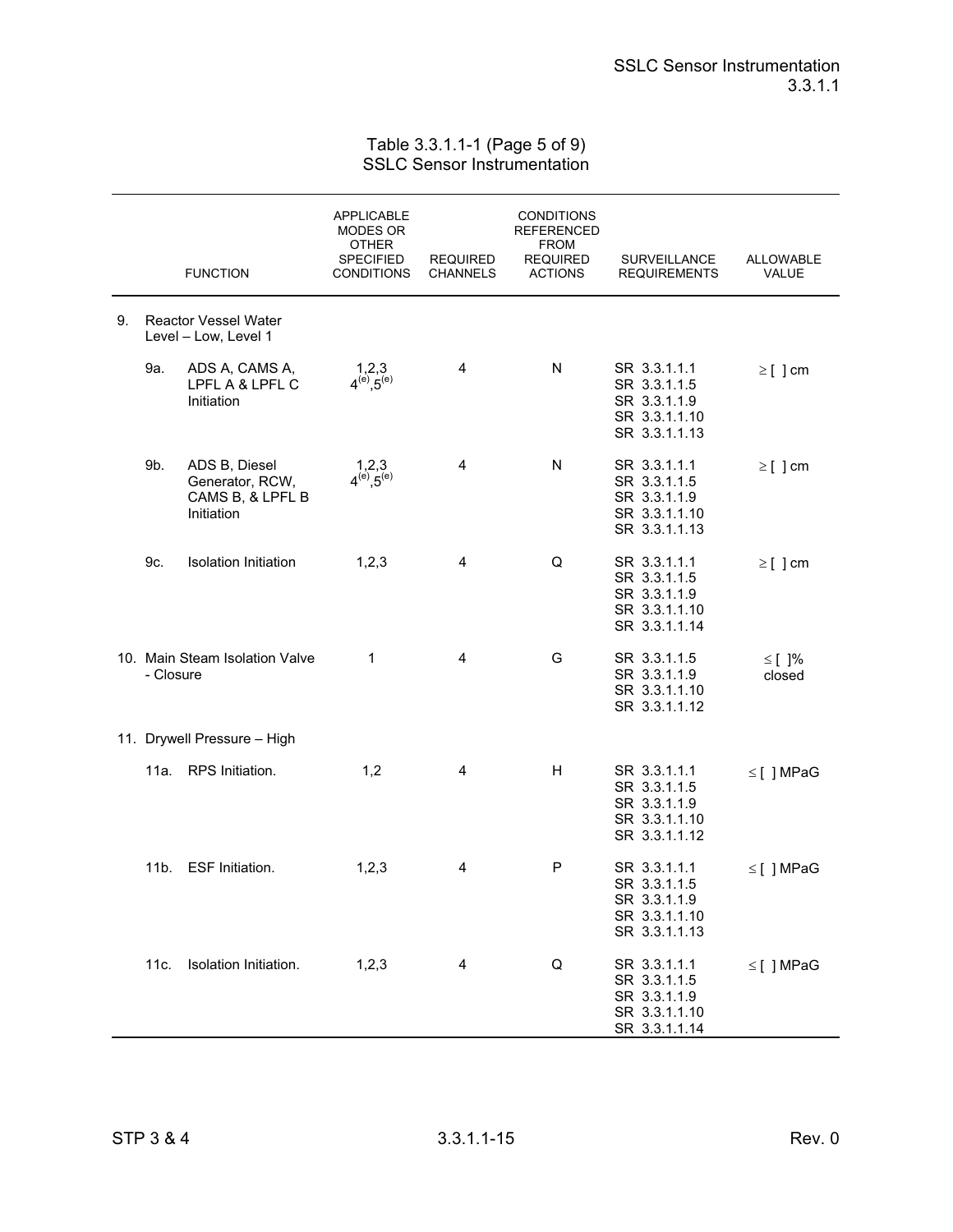## Table 3.3.1.1-1 (Page 6 of 9) SSLC Sensor Instrumentation

|         | <b>FUNCTION</b>                                                 | APPLICABLE<br>MODES OR<br>OTHER<br><b>SPECIFIED</b><br><b>CONDITIONS</b> | <b>REQUIRED</b><br><b>CHANNELS</b> | <b>CONDITIONS</b><br><b>REFERENCED</b><br><b>FROM</b><br><b>REQUIRED</b><br><b>ACTIONS</b> | SURVEILLANCE<br><b>REQUIREMENTS</b>                                            | <b>ALLOWABLE</b><br>VALUE   |
|---------|-----------------------------------------------------------------|--------------------------------------------------------------------------|------------------------------------|--------------------------------------------------------------------------------------------|--------------------------------------------------------------------------------|-----------------------------|
| 11d.    | <b>Feedwater Line</b><br><b>Break Mitigation</b><br>Initiation. | 1,2,3                                                                    | 4                                  | P                                                                                          | SR 3.3.1.1.1<br>SR 3.3.1.1.5<br>SR 3.3.1.1.9<br>SR 3.3.1.1.10<br>SR 3.3.1.1.13 | $\leq$ [ ] MPaG             |
|         | 12. CRD Water Header<br>Charging Pressure - Low                 | 1,2                                                                      | 4                                  | H                                                                                          | SR 3.3.1.1.1<br>SR 3.3.1.1.5<br>SR 3.3.1.1.9<br>SR 3.3.1.1.10                  | $\leq$ [ ] MPaG             |
|         |                                                                 | 5 <sup>(a)</sup>                                                         | 4                                  | $\mathbf{I}$                                                                               | SR 3.3.1.1.1<br>SR 3.3.1.1.5<br>SR 3.3.1.1.9<br>SR 3.3.1.1.10                  |                             |
| Closure | 13. Turbine Stop Valve -                                        | $\geq$ [40]% RTP                                                         | 4                                  | F                                                                                          | SR 3.3.1.1.5<br>SR 3.3.1.1.9<br>SR 3.3.1.1.10<br>SR 3.3.1.1.12                 | $\leq$ [ ]%<br>closed       |
| – Low   | 14. Turbine Control Valve Fast<br>Closure, Trip Oil Pressure    | $\geq$ [40]% RTP                                                         | 4                                  | F                                                                                          | SR 3.3.1.1.1<br>SR 3.3.1.1.5<br>SR 3.3.1.1.9<br>SR 3.3.1.1.10<br>SR 3.3.1.1.12 | ≥[] MPaG<br>oil<br>pressure |
|         | 15. Feedwater Line Differential<br>Pressure - High              | 1,2,3                                                                    | 4                                  | P                                                                                          | SR 3.3.1.1.1<br>SR 3.3.1.1.5<br>SR 3.3.1.1.9<br>SR 3.3.1.1.10<br>SR 3.3.1.1.13 | $\leq$ [] MPaD              |
|         | 16. Suppression Pool<br>Temperature - High                      |                                                                          |                                    |                                                                                            |                                                                                |                             |
|         | 16a. RPS Initiation.                                            | 1,2                                                                      |                                    | Н                                                                                          | SR 3.3.1.1.1<br>SR 3.3.1.1.5<br>SR 3.3.1.1.9<br>SR 3.3.1.1.10<br>SR 3.3.1.1.12 | $\leq$ [ ] $\circ$ C        |
| 16b.    | <b>ESF Initiation.</b>                                          | 1,2,3                                                                    | 4                                  | N                                                                                          | SR 3.3.1.1.1<br>SR 3.3.1.1.5<br>SR 3.3.1.1.9<br>SR 3.3.1.1.10                  | ≤[] $°C$                    |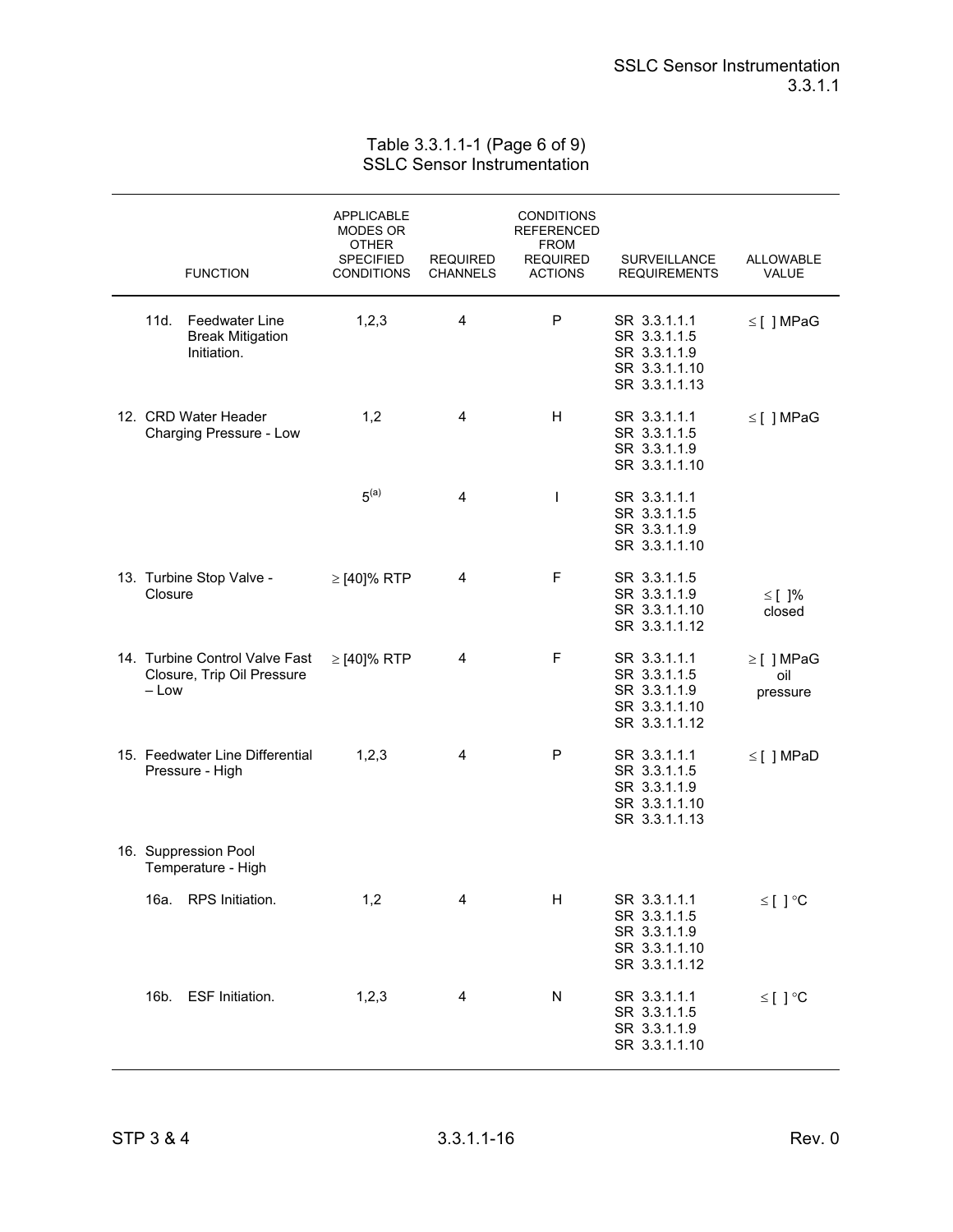Table 3.3.1.1-1 (Page 7 of 9) SSLC Sensor Instrumentation

| <b>FUNCTION</b>                                               | <b>APPLICABLE</b><br>MODES OR<br><b>OTHER</b><br>SPECIFIED<br><b>CONDITIONS</b> | <b>REQUIRED</b><br>CHANNELS | <b>CONDITIONS</b><br><b>REFERENCED</b><br><b>FROM</b><br><b>REQUIRED</b><br><b>ACTIONS</b> | SURVEILLANCE<br><b>REQUIREMENTS</b>                                            | ALLOWABLE<br>VALUE |
|---------------------------------------------------------------|---------------------------------------------------------------------------------|-----------------------------|--------------------------------------------------------------------------------------------|--------------------------------------------------------------------------------|--------------------|
| 17. Condensate Storage Tank<br>Level - Low                    | $1,2,3$<br>4 <sup>(e)</sup> ,5 <sup>(e)</sup>                                   | 4                           | M                                                                                          | SR 3.3.1.1.1<br>SR 3.3.1.1.5<br>SR 3.3.1.1.9<br>SR 3.3.1.1.10                  | $\geq$ [ ] cm      |
| 18. Suppression Pool Water<br>Level - High                    | $1,2,3$<br>4 <sup>(e)</sup> ,5 <sup>(e)</sup>                                   | 4                           | м                                                                                          | SR 3.3.1.1.1<br>SR 3.3.1.1.5<br>SR 3.3.1.1.9<br>SR 3.3.1.1.10                  | $\leq$ [ ] cm      |
| 19. Main Steam Line Pressure<br>– Low                         | 1                                                                               | $\overline{4}$              | G                                                                                          | SR 3.3.1.1.1<br>SR 3.3.1.1.5<br>SR 3.3.1.1.9<br>SR 3.3.1.1.10                  | $\leq$ [] MPaG     |
| 20. Main Steam Line Flow --<br>High                           | 1,2,3                                                                           | 4 per MSL                   | Q                                                                                          | SR 3.3.1.1.1<br>SR 3.3.1.1.5<br>SR 3.3.1.1.9<br>SR 3.3.1.1.10<br>SR 3.3.1.1.14 | $\geq$ kg/hr       |
| 21. Condenser Vacuum - Low                                    | $1,2^{(d)},3^{(d)}$                                                             | 4                           | Q                                                                                          | SR 3.3.1.1.1<br>SR 3.3.1.1.5<br>SR 3.3.1.1.9<br>SR 3.3.1.1.10                  | $\geq$ [] MPaG     |
| 22. Main Steam Tunnel<br>Temperature - High                   | 1,2,3                                                                           | 4                           | Q                                                                                          | SR 3.3.1.1.1<br>SR 3.3.1.1.5<br>SR 3.3.1.1.9<br>SR 3.3.1.1.10                  | ≤[]°C              |
| 23. Main Turbine Area<br>Temperature - High                   | 1,2,3                                                                           | 4                           | Q                                                                                          | SR 3.3.1.1.1<br>SR 3.3.1.1.5<br>SR 3.3.1.1.9<br>SR 3.3.1.1.10                  | ≤ [ ]°C            |
| 24a. Reactor Building Area<br>Exhaust Air Radiation -<br>High | 1,2,3                                                                           | Λ                           | Κ                                                                                          | SR 3.3.1.1.1<br>SR 3.3.1.1.5<br>SR 3.3.1.1.9<br>SR 3.3.1.1.10<br>SR 3.3.1.1.14 | $\leq$ [ ] gray    |
|                                                               | (f), (g)                                                                        | 4                           | L                                                                                          | SR 3.3.1.1.1<br>SR 3.3.1.1.5<br>SR 3.3.1.1.9<br>SR 3.3.1.1.10<br>SR 3.3.1.1.14 |                    |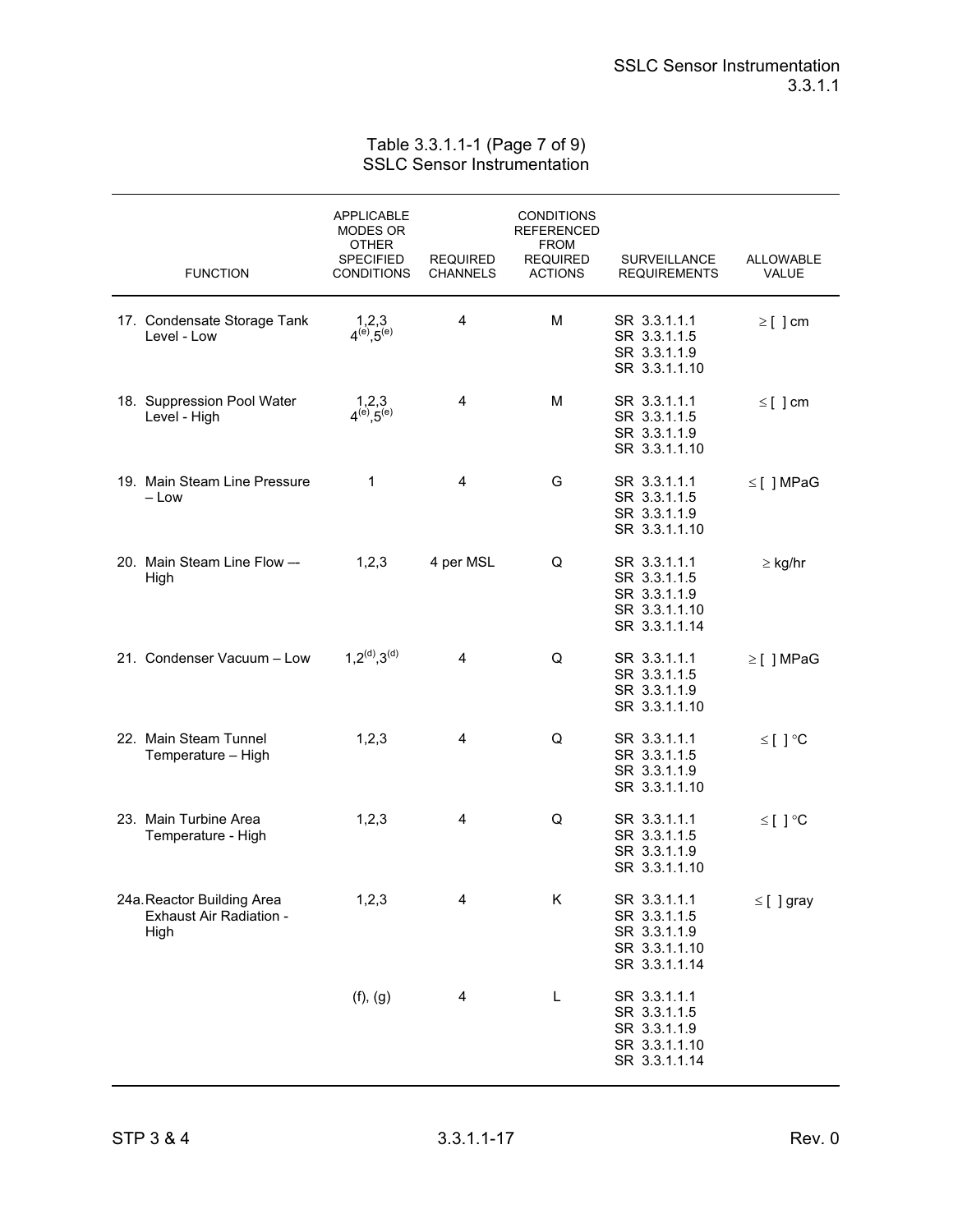## Table 3.3.1.1-1 (Page 8 of 9) SSLC Sensor Instrumentation

| <b>FUNCTION</b>                                                              | <b>APPLICABLE</b><br>MODES OR<br>OTHER<br><b>SPECIFIED</b><br><b>CONDITIONS</b> | <b>REQUIRED</b><br>CHANNELS | <b>CONDITIONS</b><br>REFERENCED<br><b>FROM</b><br><b>REQUIRED</b><br><b>ACTIONS</b> | <b>SURVEILLANCE</b><br><b>REQUIREMENTS</b>                                     | <b>ALLOWABLE</b><br>VALUE                            |
|------------------------------------------------------------------------------|---------------------------------------------------------------------------------|-----------------------------|-------------------------------------------------------------------------------------|--------------------------------------------------------------------------------|------------------------------------------------------|
| 24b. Fuel Handling Area<br>Exhaust Air Radiation -<br>High                   | 1,2,3                                                                           | 4                           | K                                                                                   | SR 3.3.1.1.1<br>SR 3.3.1.1.5<br>SR 3.3.1.1.9<br>SR 3.3.1.1.10<br>SR 3.3.1.1.14 | $\leq$ [ ] gray                                      |
|                                                                              | (f),(g)                                                                         | 4                           | Г                                                                                   | SR 3.3.1.1.1<br>SR 3.3.1.1.5<br>SR 3.3.1.1.9<br>SR 3.3.1.1.10<br>SR 3.3.1.1.14 |                                                      |
| 25. RCIC Steam Line Flow -<br>High                                           | 1,2,3                                                                           | 4                           | Κ                                                                                   | SR 3.3.1.1.1<br>SR 3.3.1.1.5<br>SR 3.3.1.1.9<br>SR 3.3.1.1.10                  | $\geq$ kg/hr                                         |
| 26. Not Used                                                                 |                                                                                 |                             |                                                                                     |                                                                                |                                                      |
| 27. RCIC Equipment Area<br>Temperature - High                                | 1,2,3                                                                           | 4                           | Κ                                                                                   | SR 3.3.1.1.1<br>SR 3.3.1.1.5<br>SR 3.3.1.1.9<br>SR 3.3.1.1.10                  | ≤[]°C                                                |
| 28. RHR Area Temperature -<br>High                                           | 2,3                                                                             | 4 each<br>RHR area          | K                                                                                   | SR 3.3.1.1.1<br>SR 3.3.1.1.5<br>SR 3.3.1.1.9<br>SR 3.3.1.1.10                  | ≤ [ ]°C                                              |
| 29. CUW Differential Flow -<br>High                                          | 1,2,3                                                                           | 4                           | K                                                                                   | SR 3.3.1.1.1<br>SR 3.3.1.1.5<br>SR 3.3.1.1.9<br>SR 3.3.1.1.10                  | $\leq$ [ ] Liters/min<br>for $\leq$ = [ ]<br>Seconds |
| 30. CUW Regenerative Heat<br><b>Exchanger Area</b><br>Temperature - High     | 1,2,3                                                                           | 4                           | Κ                                                                                   | SR 3.3.1.1.1<br>SR 3.3.1.1.5<br>SR 3.3.1.1.9<br>SR 3.3.1.1.10                  | ≤ [ ]°C                                              |
| 31. CUW non-regenerative<br><b>Heat Exchanger Area</b><br>Temperature - High | 1,2,3                                                                           | 4                           | K                                                                                   | SR 3.3.1.1.1<br>SR 3.3.1.1.5<br>SR 3.3.1.1.9<br>SR 3.3.1.1.10                  | ≤[ ] °C                                              |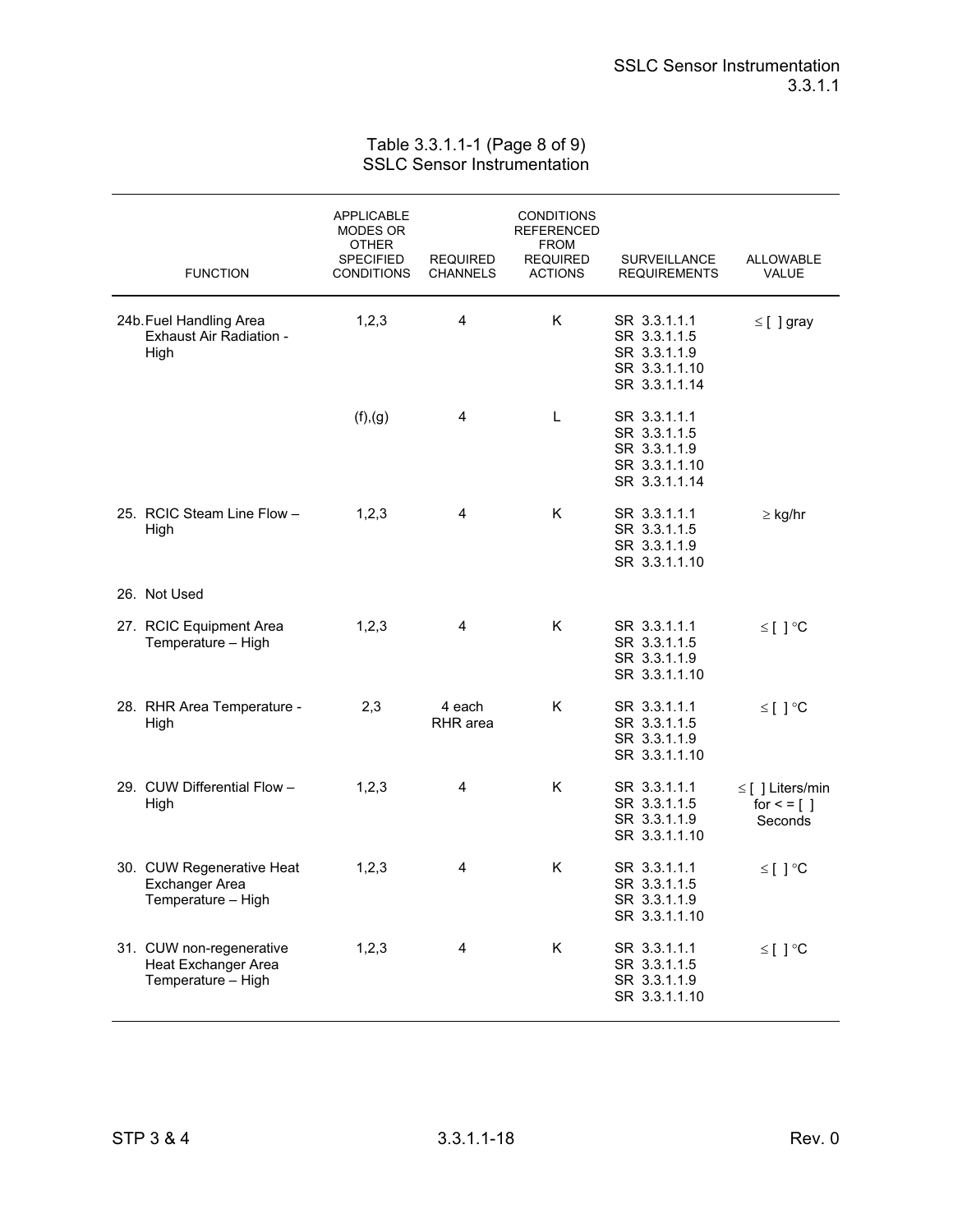## Table 3.3.1.1-1 (Page 9 of 9) SSLC Sensor Instrumentation

| <b>FUNCTION</b>                                          | <b>APPLICABLE</b><br>MODES OR<br><b>OTHER</b><br><b>SPECIFIED</b><br><b>CONDITIONS</b> | <b>REQUIRED</b><br><b>CHANNELS</b>  | <b>CONDITIONS</b><br><b>REFERENCED</b><br><b>FROM</b><br><b>REQUIRED</b><br><b>ACTIONS</b> | <b>SURVEILLANCE</b><br><b>REQUIREMENTS</b>                    | <b>ALLOWABLE</b><br><b>VALUE</b> |
|----------------------------------------------------------|----------------------------------------------------------------------------------------|-------------------------------------|--------------------------------------------------------------------------------------------|---------------------------------------------------------------|----------------------------------|
| 32. CUW Equipment Area<br>Temperature - High             | 1,2,3                                                                                  | 4                                   | K                                                                                          | SR 3.3.1.1.1<br>SR 3.3.1.1.5<br>SR 3.3.1.1.9<br>SR 3.3.1.1.10 | $≤$ [ ] °C                       |
| 33. RCW/RSW Heat<br>Exchanger Room Water<br>Level - High | (h)                                                                                    | 4 each<br><b>RCW/RSW</b><br>HX Room | K                                                                                          | SR 3.3.1.1.1<br>SR 3.3.1.1.5<br>SR 3.3.1.1.9<br>SR 3.3.1.1.10 | $\leq$ [ ] m                     |

- (a) With any control rod withdrawn from a core cell containing one or more fuel assemblies.
- (b) Trip automatically bypassed within each SRNM and not required to be OPERABLE at reactor power levels  $\le$  [0.0001]% RTP.
- (c) 1. Neutron flux oscillations within any OPRM cell have a period between [1.0] seconds and [3.5] seconds that persists for [10] cycles with a peak to peak amplitude of that is [10]% of point or greater.
	- 2. Neutron flux oscillations within any OPRM cell that have a period between [0.31] and [2.2] seconds become larger than [30]% of point within [3] periods or oscillations with the specified period range that are greater than [10%] of point grow by [30]% of point within [3] cycles.
- (d) With any Turbine Stop Valve not fully closed.
- (e) When associated features are required to be operable.
- (f) During CORE ALTERATIONS or operations with a potential for draining the reactor vessel.
- (g) During movement of irradiated fuel assemblies in the secondary containment.
- (h) When RSW pumps are required to be OPERABLE or in operation.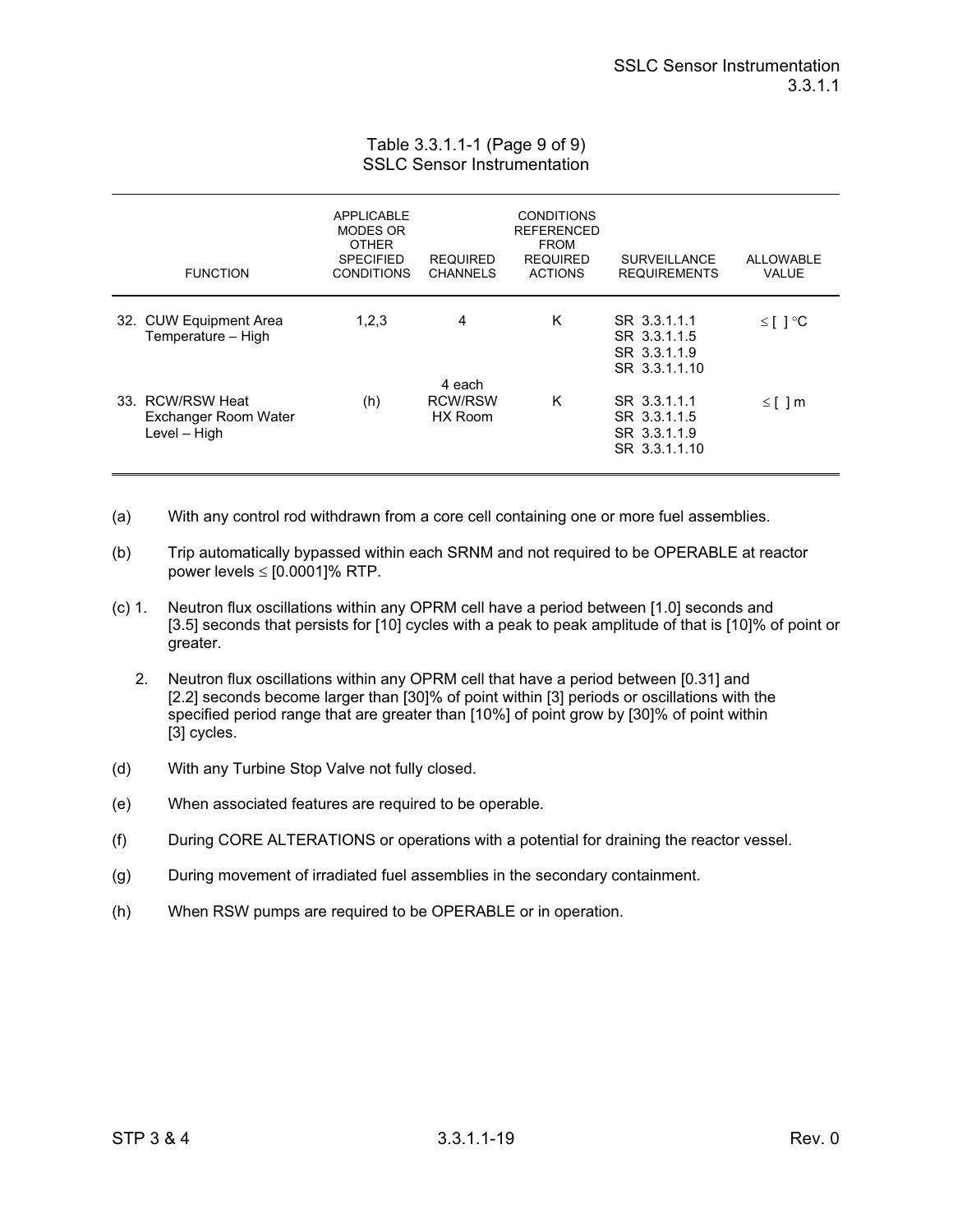**SSLC Sensor Instrumentation**  $3.3.1.1$ 



FIGURE 3.3.1.1-1 OSCILLATION POWER RANGE FUNCTION CONDITIONS OF OPERABILITY

 $3.3.1.1 - 20$ 

Rev. 0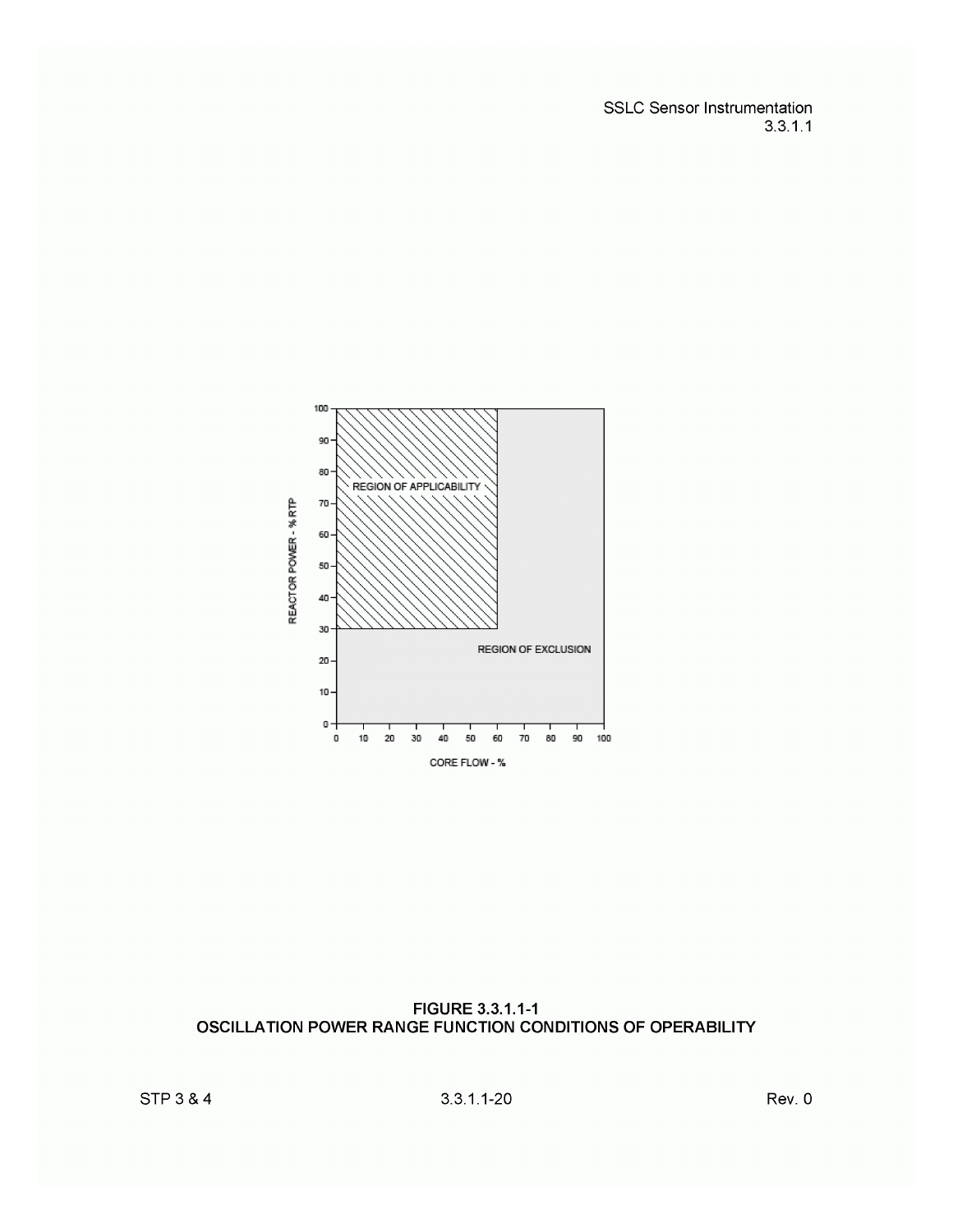## 3.3 INSTRUMENTATION

| 3.3.1.2               | Reactor Protection System (RPS) and Main Steam Isolation Valve (MSIV)<br>Actuation |
|-----------------------|------------------------------------------------------------------------------------|
| LCO 3.3.1.2           | The RPS and MSIV Actuation Functions in Table 3.3.1.2-1 shall be<br>OPERABLE.      |
| <b>APPLICABILITY:</b> | According to Table 3.3.1.2-1.                                                      |

------------------------------------------------------------NOTE----------------------------------------------------------- Separate condition entry is allowed for each channel. -------------------------------------------------------------------------------------------------------------------------------

## ACTIONS

| <b>CONDITION</b><br><b>REQUIRED ACTION</b>                  |                                                  |                                                           | <b>COMPLETION TIME</b> |
|-------------------------------------------------------------|--------------------------------------------------|-----------------------------------------------------------|------------------------|
| A. One or more Functions<br>with one channel<br>inoperable. | Only applicable to Functions 1a, 2a,<br>and $5.$ |                                                           |                        |
|                                                             | A.1                                              | Place affected division in<br>trip.                       | 6 hours                |
|                                                             | $OR$                                             |                                                           |                        |
|                                                             | A.2.1                                            | Place affected division in<br>TLU logic output bypass.    | 6 hours                |
|                                                             |                                                  | <b>AND</b>                                                |                        |
|                                                             |                                                  | A.2.2.1 Restore required channel(s)<br>to OPERABLE status | 30 days                |
|                                                             |                                                  | <u>OR</u>                                                 |                        |
|                                                             |                                                  | A.2.2.2 Place affected division in<br>trip.               | 30 days                |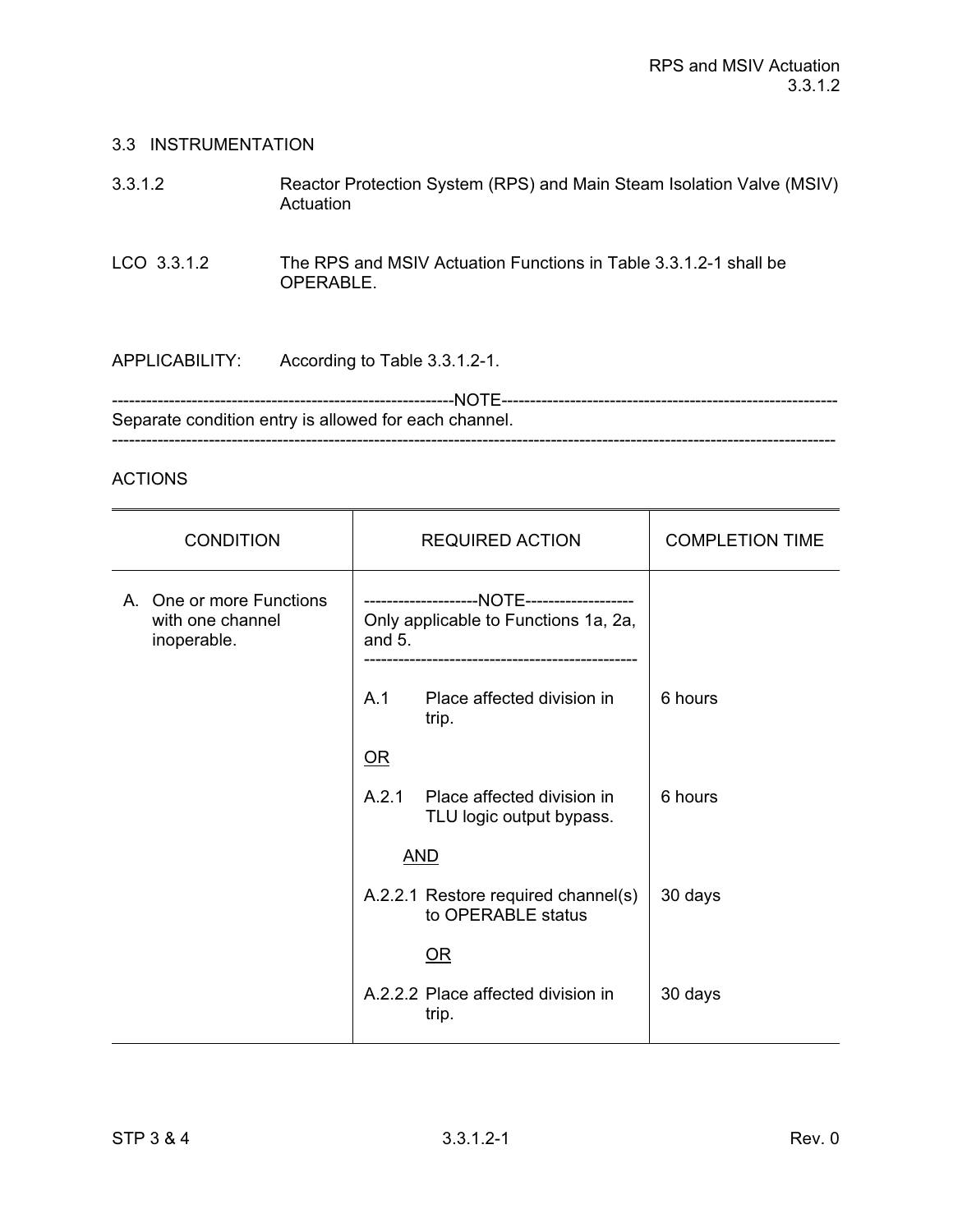| <b>CONDITION</b>                                               | <b>REQUIRED ACTION</b>                                                          | <b>COMPLETION TIME</b> |
|----------------------------------------------------------------|---------------------------------------------------------------------------------|------------------------|
| B. One or more Functions<br>with two channels<br>inoperable.   | Only applicable to Functions 1a, 2a,<br>and $5.$                                |                        |
|                                                                | B.1<br>Place one affected division<br>in trip.                                  | 3 hours                |
|                                                                | <b>AND</b>                                                                      |                        |
|                                                                | B.2<br>Place the other affected<br>division in TLU logic output<br>bypass.      | 6 hours                |
|                                                                | <b>AND</b>                                                                      |                        |
|                                                                | B.3<br>Restore at least one<br>inoperable channel to<br><b>OPERABLE</b> status. | 30 days                |
| C. One or more Functions<br>with three channels<br>inoperable. | Only applicable to Functions 1a, 2a,<br>and $5.$                                |                        |
|                                                                | C.1<br>Place one affected division<br>in trip.                                  | Immediately            |
|                                                                | <b>AND</b>                                                                      |                        |
|                                                                | C.2<br>Restore at least one<br>inoperable channel to<br><b>OPERABLE</b> status  | 6 hours                |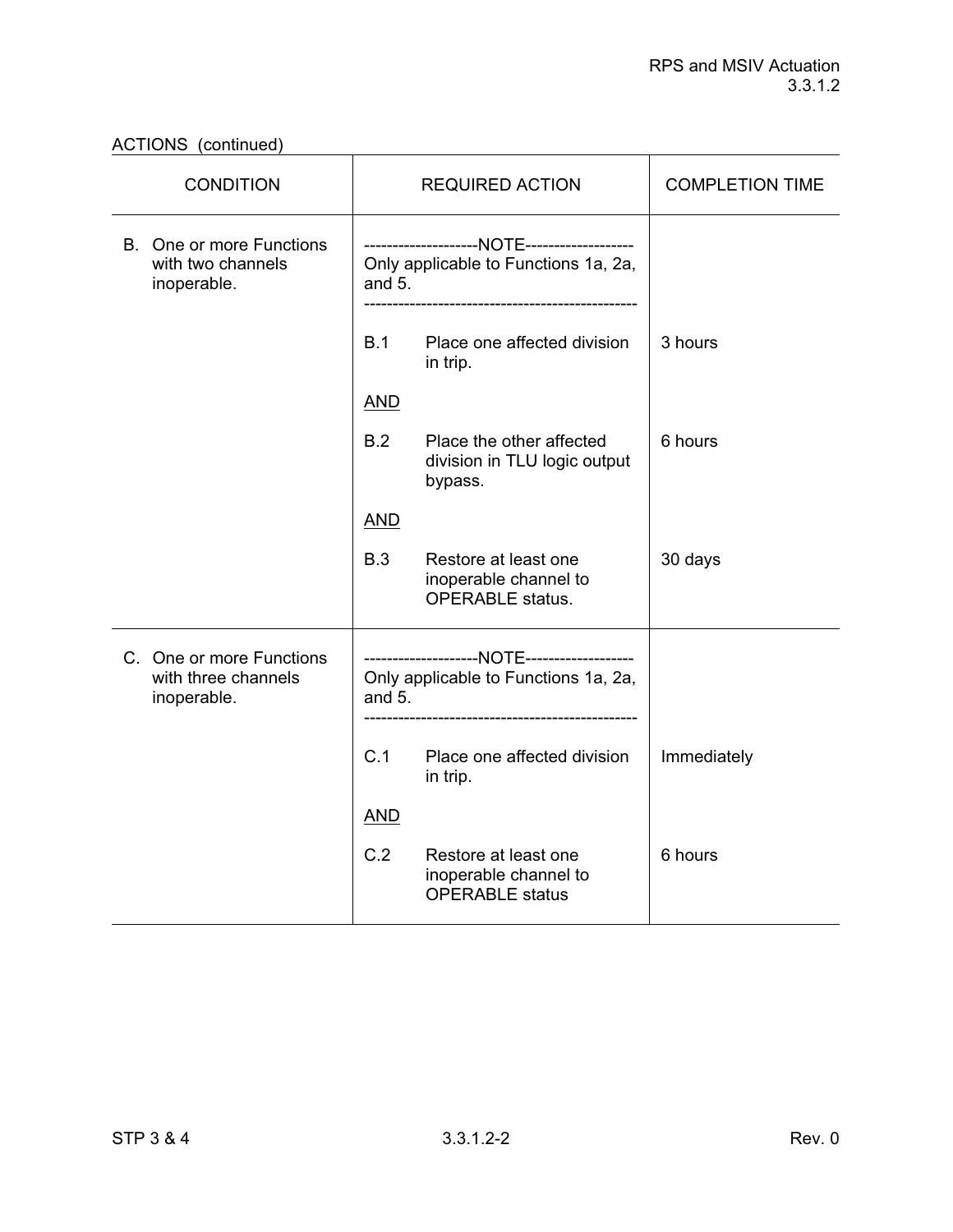| <b>CONDITION</b>                                                    | <b>REQUIRED ACTION</b>                                                          | <b>COMPLETION TIME</b> |
|---------------------------------------------------------------------|---------------------------------------------------------------------------------|------------------------|
| D. One or more Functions<br>with four channels<br>inoperable.       | Only applicable to Functions 1a, 2a,<br>and $5.$                                |                        |
|                                                                     | D.1<br>Place one affected division<br>in trip.                                  | Immediately            |
|                                                                     | <b>AND</b>                                                                      |                        |
|                                                                     | D.2<br>Restore at least one<br>inoperable channel to<br><b>OPERABLE</b> status  | 1 hour                 |
| E. One or more Functions<br>with one OUTPUT<br>CHANNEL inoperable.  | Only applicable to Functions 1.b<br>and $2.b.$                                  |                        |
|                                                                     | E.1<br>Place inoperable channel in<br>trip                                      | 6 hours                |
| F. One or more Functions<br>with two OUTPUT<br>CHANNELs inoperable. | Only applicable to Functions 1b and<br>2b.                                      |                        |
|                                                                     | F.1<br>Place one inoperable<br>channel in trip.                                 | 1 hour                 |
|                                                                     | <b>AND</b>                                                                      |                        |
|                                                                     | F.2<br>Restore at least one<br>inoperable channel to<br><b>OPERABLE</b> status. | 7 days                 |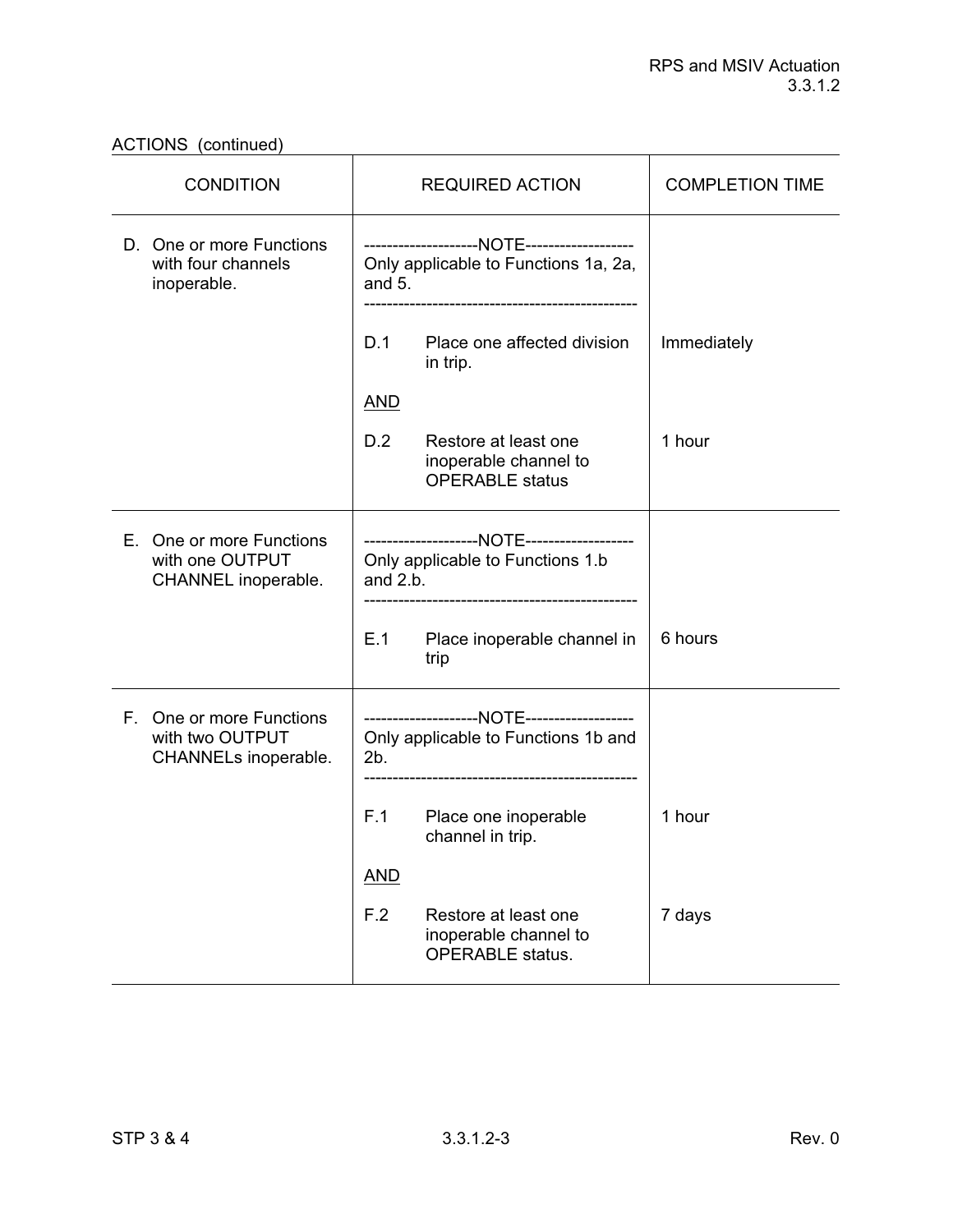| <b>CONDITION</b>                                                                                                                      | <b>REQUIRED ACTION</b>                                                                                                      | <b>COMPLETION TIME</b> |
|---------------------------------------------------------------------------------------------------------------------------------------|-----------------------------------------------------------------------------------------------------------------------------|------------------------|
| G. One or more Functions<br>with three or more<br><b>OUTPUT CHANNELS</b><br>inoperable.                                               | Only applicable to Functions 1b and<br>2b.                                                                                  |                        |
|                                                                                                                                       | G.1<br>Restore at least two<br>channels to OPERABLE<br>status.                                                              | 1 hour                 |
| H. One or more Reactor<br>Mode Switch-Shutdown<br><b>Position channels</b><br>inoperable.                                             | H.1<br>Restore required channel to<br><b>OPERABLE</b> status.                                                               | 1 hour                 |
| One RPS manual scram<br>L.<br>channel inoperable.                                                                                     | 1.1<br>Place affected division in<br>trip.<br><b>AND</b>                                                                    | 1 hour                 |
|                                                                                                                                       | 1.2<br>Restore required channel to<br><b>OPERABLE</b> status.                                                               | 30 days                |
| J.<br><b>Required Action and</b><br>associated Completion<br>Time not met for<br>Conditions A, B, C, D, E,<br>F, G, H, or I in MODE 1 | Only applicable to Functions 1, 3<br>and $4.$                                                                               |                        |
| or $2$ .                                                                                                                              | J.1<br>Be in MODE 3.                                                                                                        | 12 hours               |
| K. Required Action and<br>associated Completion<br>Time not met for<br>Conditions A, B, C, D, E,                                      | Only applicable to Functions 1, 3<br>and $4.$                                                                               |                        |
| F, G, H, or I in MODE 5<br>with any control rod<br>withdrawn in a core cell<br>containing at least one<br>fuel assembly.              | K.1<br>Initiate action to insert all<br>insertable control rods in<br>core cells containing one or<br>more fuel assemblies. | Immediately            |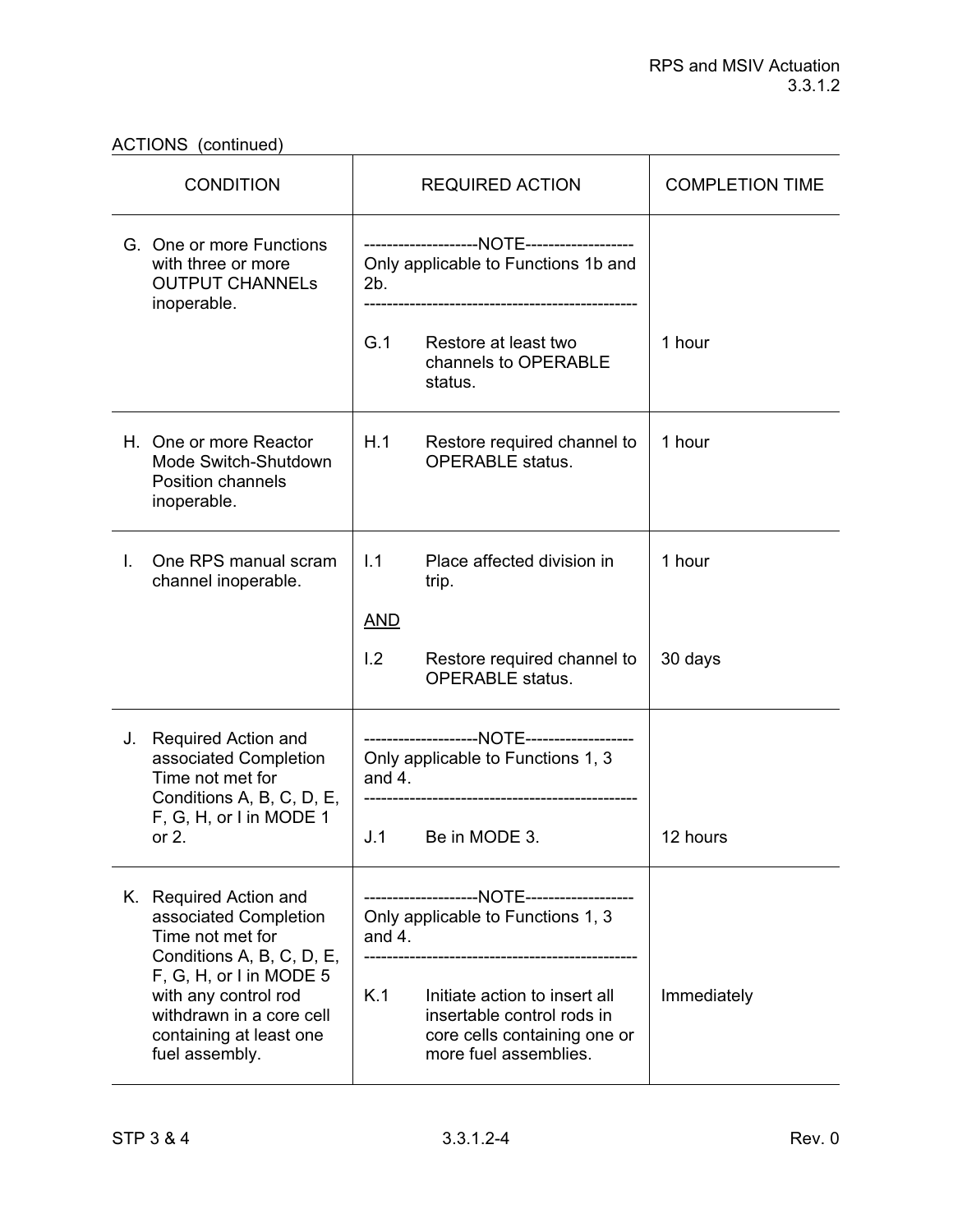| <b>CONDITION</b>                                                                                           | <b>REQUIRED ACTION</b>                                     | <b>COMPLETION TIME</b> |
|------------------------------------------------------------------------------------------------------------|------------------------------------------------------------|------------------------|
| <b>Required Action and</b><br>L.<br>associated Completion<br>Time not met for<br>Conditions A, B, C, D, E, | Only applicable to Functions 2 and<br>5.                   |                        |
| F or G.                                                                                                    | L.1<br>Isolate the associated<br>penetration flow path(s). | 12 hours               |
|                                                                                                            | OR                                                         |                        |
|                                                                                                            | L.2.1<br>Be in MODE 3.                                     | 12 hours               |
|                                                                                                            | <b>AND</b>                                                 |                        |
|                                                                                                            | Be in MODE 4.<br>L.2.2                                     | 36 hours               |

# SURVEILLANCE REQUIREMENTS

------------------------------------------------------------NOTE----------------------------------------------------------- Refer to Table 3.3.1.2-1 to determine which SRs apply for each RPS and MSIV Actuation Function.

-------------------------------------------------------------------------------------------------------------------------------

|              | <b>SURVEILLANCE</b>                     | <b>FREQUENCY</b> |
|--------------|-----------------------------------------|------------------|
| SR 3.3.1.2.1 | Perform CHANNEL FUNCTIONAL TEST.        | $[7]$ days       |
| SR 3.3.1.2.2 | Perform DIVISION FUNCTIONAL TEST.       | $[92]$ days      |
| SR 3.3.1.2.3 | Perform CHANNEL FUNCTIONAL TEST.        | $[92]$ days      |
| SR 3.3.1.2.4 | Perform COMPREHENSIVE FUNCTIONAL TEST.  | 18 months        |
| SR 3.3.1.2.5 | Perform OUTPUT CHANNEL FUNCTIONAL TEST. | 18 months        |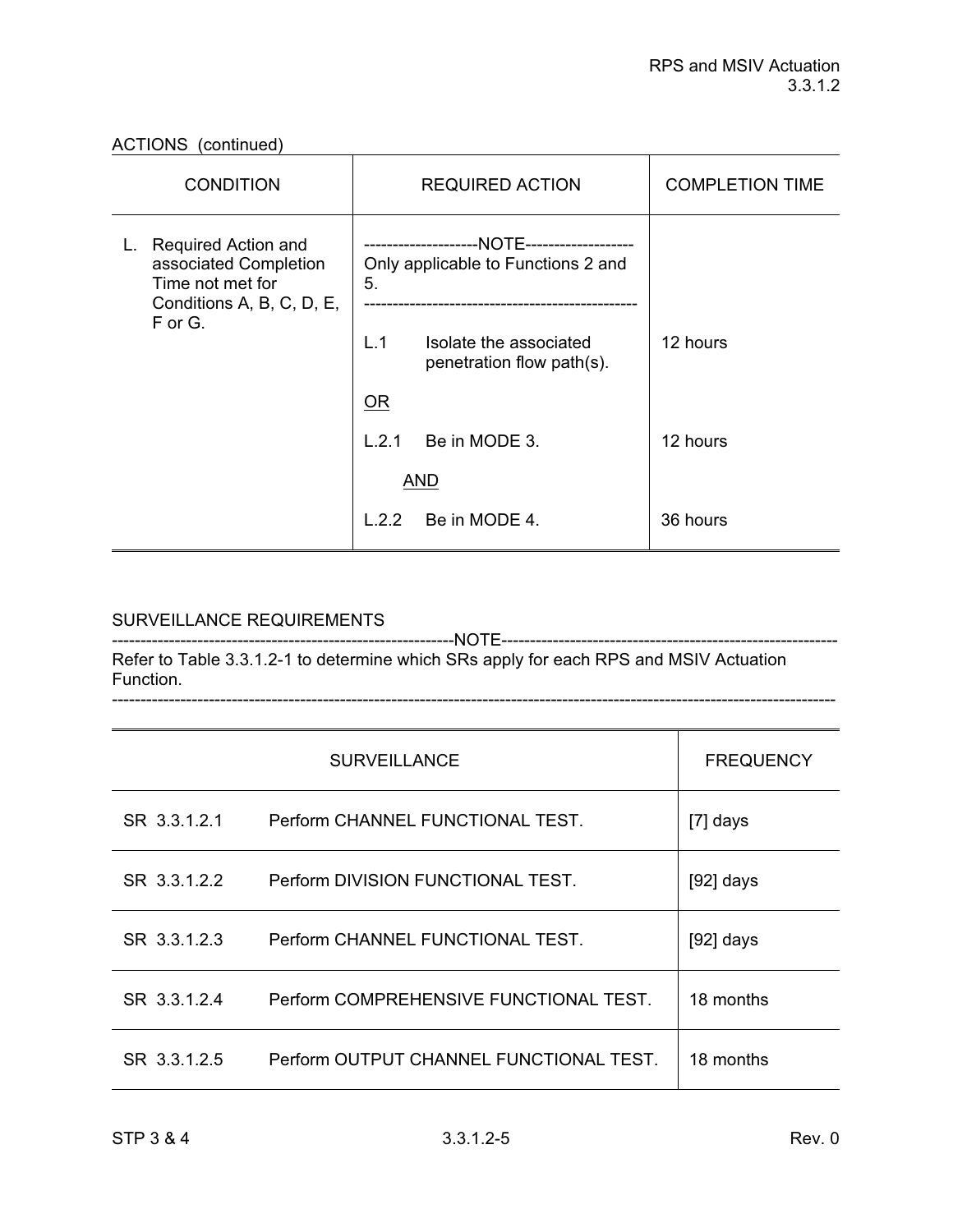# SURVEILLANCE REQUIREMENTS (continued)

|              | <b>SURVEILLANCE</b>                             | <b>FREQUENCY</b> |
|--------------|-------------------------------------------------|------------------|
| SR 3.3.1.2.6 | Verify RPS RESPONSE TIME is within limits.      | 18 months        |
| SR 3.3.1.2.7 | Verify ISOLATION RESPONSE TIME is within limits | 18 months        |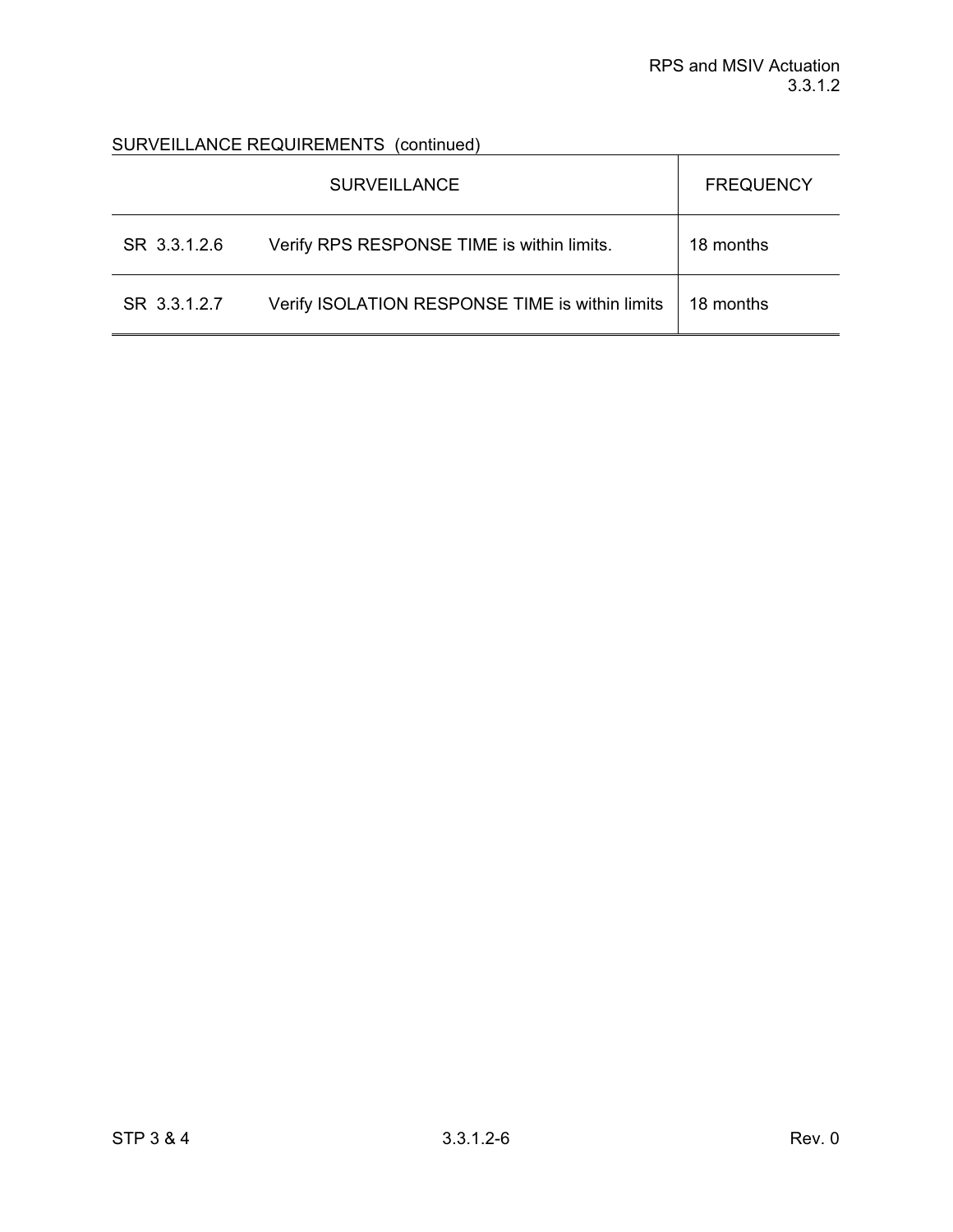## Table 3.3.1.2-1 (Page 1 of 1) RPS and MSIV Actuation

|             | <b>FUNCTION</b>                              | <b>APPLICABLE</b><br><b>MODES OR OTHER</b><br><b>SPECIFIED</b><br><b>CONDITIONS</b> | <b>REQUIRED</b><br><b>CHANNELS</b> | <b>SURVEILLANCE</b><br><b>REQUIREMENTS</b>   |
|-------------|----------------------------------------------|-------------------------------------------------------------------------------------|------------------------------------|----------------------------------------------|
|             | 1. RPS Actuation.                            |                                                                                     |                                    |                                              |
|             | <b>LOGIC CHANNELS</b><br>a.                  | $1, 2, 5^{(a)(b)}$                                                                  | 4                                  | SR 3.3.1.2.2<br>SR 3.3.1.2.4<br>SR 3.3.1.2.6 |
|             | b. OUTPUT CHANNELs                           | 1, 2, $5^{(a)}$                                                                     | 4                                  | SR 3.3.1.2.4<br>SR 3.3.1.2.5<br>SR 3.3.1.2.6 |
| $2^{\circ}$ | MSIVs and MSL Drain Valves<br>Actuation.     |                                                                                     |                                    |                                              |
|             | <b>LOGIC CHANNELS</b><br>a <sub>1</sub>      | 1, 2, 3                                                                             | 4                                  | SR 3.3.1.2.2<br>SR 3.3.1.2.4<br>SR 3.3.1.2.7 |
|             | <b>OUTPUT CHANNELs</b><br>b <sub>1</sub>     | 1, 2, 3                                                                             | 4                                  | SR 3.3.1.2.4<br>SR 3.3.1.2.5<br>SR 3.3.1.2.7 |
| $3_{-}$     | Manual RPS Scram.                            | 1, 2, $5^{(a)}$                                                                     | 2                                  | SR 3.3.1.2.1                                 |
|             | 4. Reactor Mode Switch-Shutdown<br>Position. | 1, 2, $5^{(a)}$                                                                     | $\overline{2}$                     | SR 3.3.1.2.4                                 |
| 5.          | Manual MSIV Actuation.                       | 1, 2, 3                                                                             | 4                                  | SR 3.3.1.2.3<br>SR 3.3.1.2.4                 |

(a) With any control rod withdrawn in a core cell containing at least one fuel assembly.

(b) SRNM and APRM LOGIC CHANNELS are only required to be OPERABLE when the associated Functions in LCO 3.3.1.1 are required to be OPERABLE.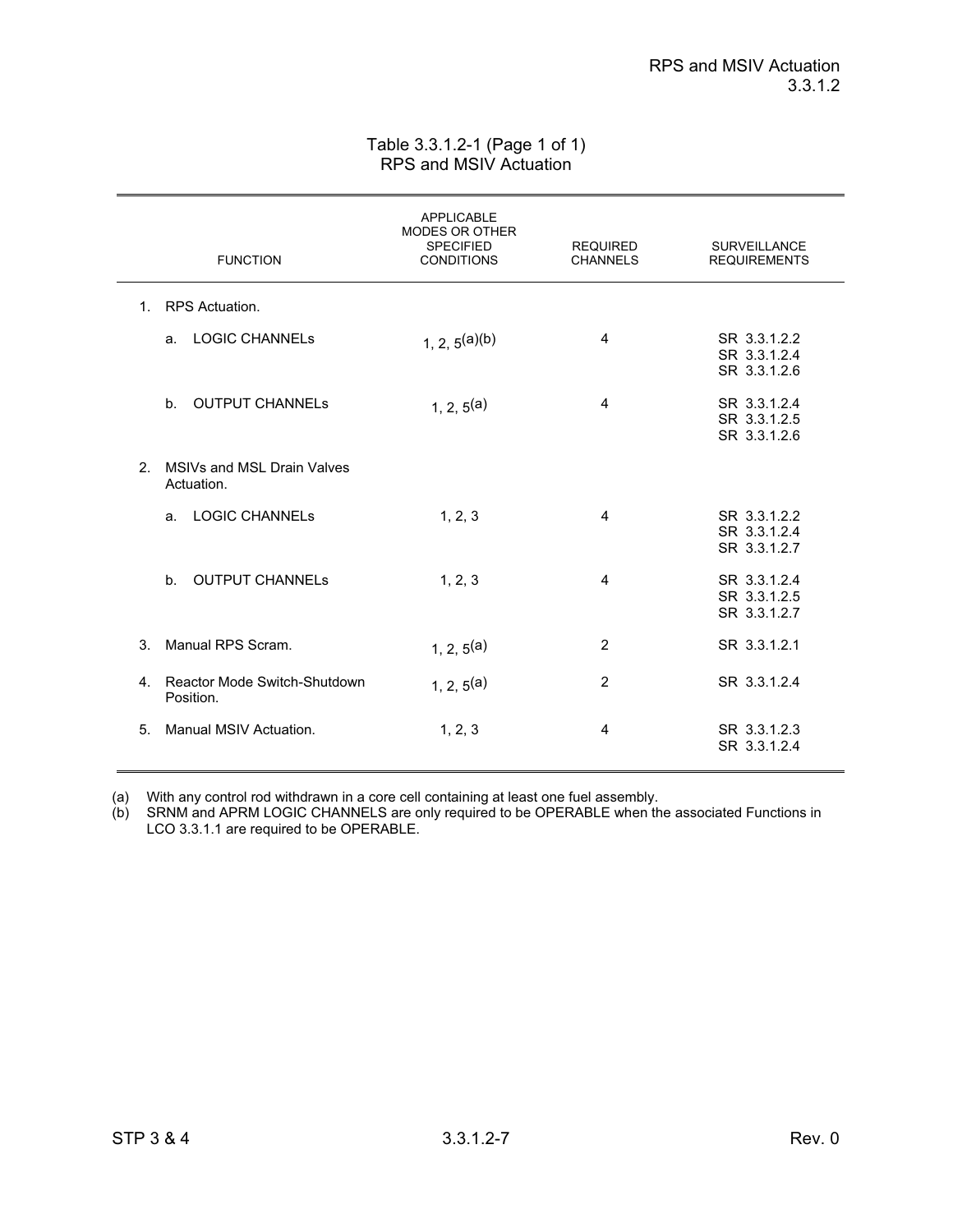## 3.3 INSTRUMENTATION

| 3.3.1.3 | Standby Liquid Control (SLC) and Feedwater Runback (FWRB) Actuation |
|---------|---------------------------------------------------------------------|
|---------|---------------------------------------------------------------------|

LCO 3.3.1.3 The SLC and FWRB Actuation Functions in Table 3.3.1.3-1 shall be OPERABLE.

APPLICABILITY: MODES 1 AND 2.

------------------------------------------------------------NOTE----------------------------------------------------------- Separate condition entry is allowed for each channel. -------------------------------------------------------------------------------------------------------------------------------

# ACTIONS

| <b>CONDITION</b>                                                                                                                                 |                                         | <b>REQUIRED ACTION</b>                                                                                                                                                           | <b>COMPLETION TIME</b> |
|--------------------------------------------------------------------------------------------------------------------------------------------------|-----------------------------------------|----------------------------------------------------------------------------------------------------------------------------------------------------------------------------------|------------------------|
| A. One or more Functions<br>with one LOGIC<br>CHANNEL inoperable.<br>OR<br>One division with one or<br>two manual ARI<br>channels inoperable.    | 2.a, and 3.<br>A.1<br><b>AND</b><br>A.2 | Only applicable to Functions 1.a,<br>Place affected division in<br>ATWS logic output bypass.<br>Restore channel to<br><b>OPERABLE</b> status.                                    | 6 hours<br>30 days     |
| B. One or more Functions<br>with two LOGIC<br>CHANNELS inoperable.<br>OR<br>Two divisions with one<br>or more manual ARI<br>channels inoperable. | 2.a, and 3.<br>B.1<br><b>AND</b><br>B.2 | Only applicable to Functions 1.a,<br>Place one affected division<br>in ATWS logic output<br>bypass.<br>Restore the bypassed<br>inoperable division to<br><b>OPERABLE</b> status. | 6 hours<br>7 days      |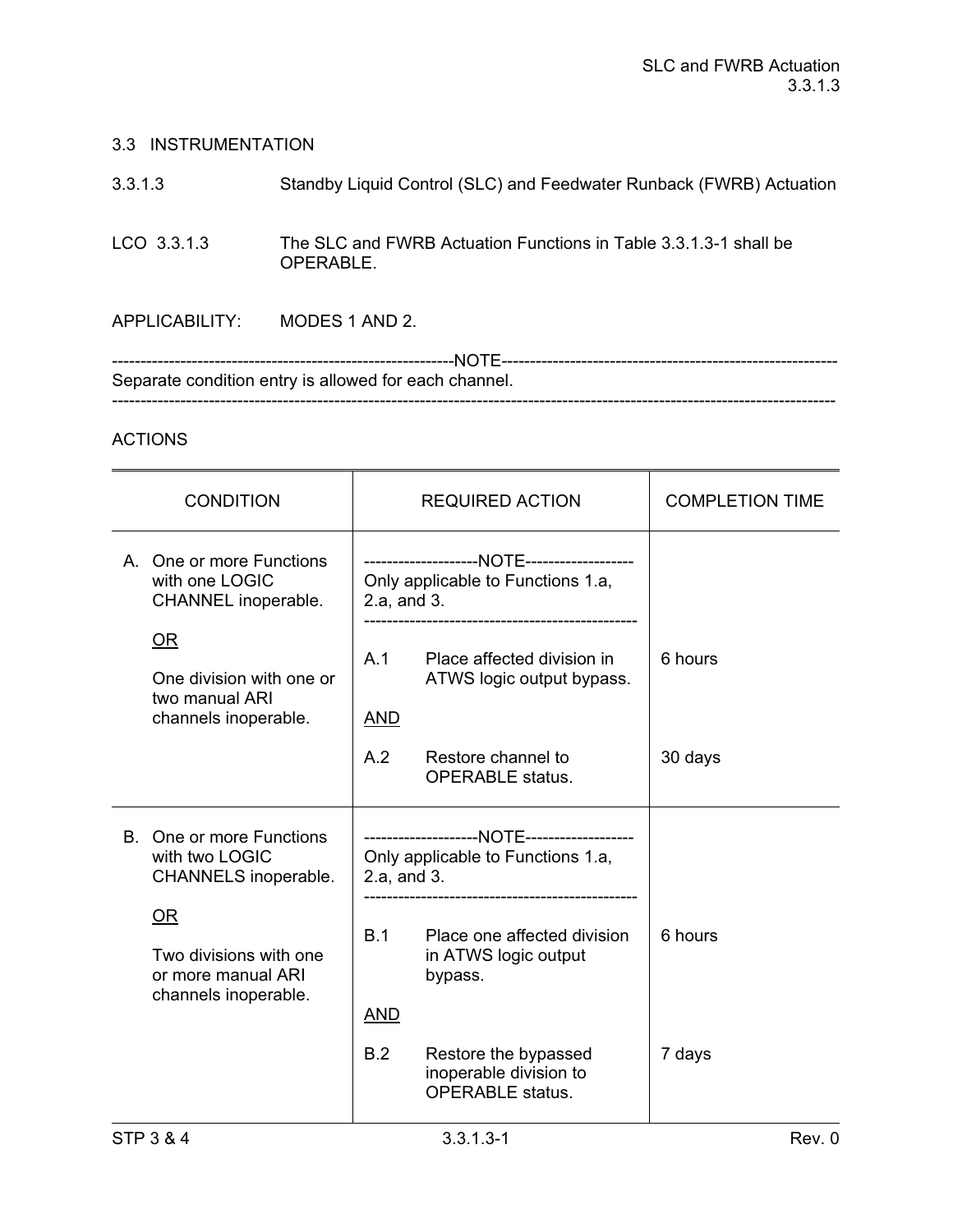ACTIONS (continued)

| <b>CONDITION</b>                                                                                                 | <b>REQUIRED ACTION</b>                                                          | <b>COMPLETION TIME</b> |
|------------------------------------------------------------------------------------------------------------------|---------------------------------------------------------------------------------|------------------------|
| C. One or more Functions<br>with one OUTPUT<br>CHANNEL inoperable.                                               | Only applicable to Functions 1.b<br>and $2.b.$                                  |                        |
|                                                                                                                  | C.1<br>Restore channel to<br><b>OPERABLE</b> status.                            | 30 days                |
| D. One or more Functions<br>with two OUTPUT<br>CHANNELs inoperable.                                              | Only applicable to Functions 1.b<br>and $2.b.$                                  |                        |
|                                                                                                                  | D.1<br>Restore at least one<br>inoperable channel to<br><b>OPERABLE</b> status. | 7 days                 |
| E. Required Action and<br>associated Completion<br>Time not met for<br>Conditions A, B, C, or D.                 | E.1<br>Declare SLC System<br>inoperable.                                        | 1 hour                 |
| OR                                                                                                               |                                                                                 |                        |
| One or more Functions<br>with three or more<br><b>LOGIC CHANNELS or</b><br><b>OUTPUT CHANNELS</b><br>inoperable. |                                                                                 |                        |
| $\overline{\text{OR}}$                                                                                           |                                                                                 |                        |
| Three or more divisions<br>with one or more manual<br>ARI channels inoperable                                    |                                                                                 |                        |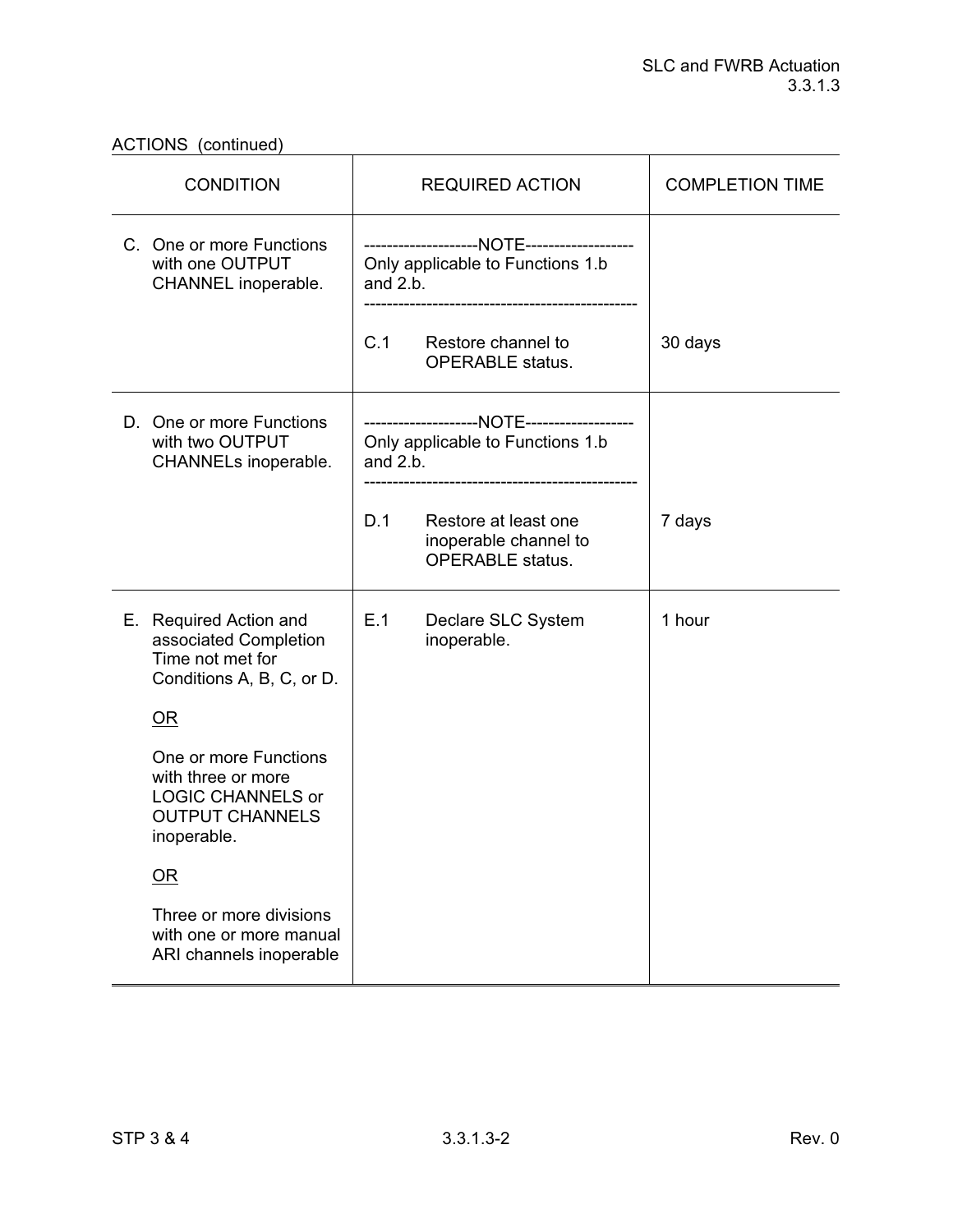## SURVEILLANCE REQUIREMENTS

------------------------------------------------------------NOTE----------------------------------------------------------- Refer to Table 3.3.1.3-1 to determine which SRs apply for each function.

-------------------------------------------------------------------------------------------------------------------------------

|              | <b>SURVEILLANCE</b>                     | <b>FREQUENCY</b> |
|--------------|-----------------------------------------|------------------|
| SR 3.3.1.3.1 | Perform DIVISION FUNCTIONAL TEST.       | $[92]$ days      |
| SR 3.3.1.3.2 | Perform LOGIC SYSTEM FUNCTIONAL TEST.   | 18 months        |
| SR 3.3.1.3.3 | Perform OUTPUT CHANNEL FUNCTIONAL TEST. | 18 months        |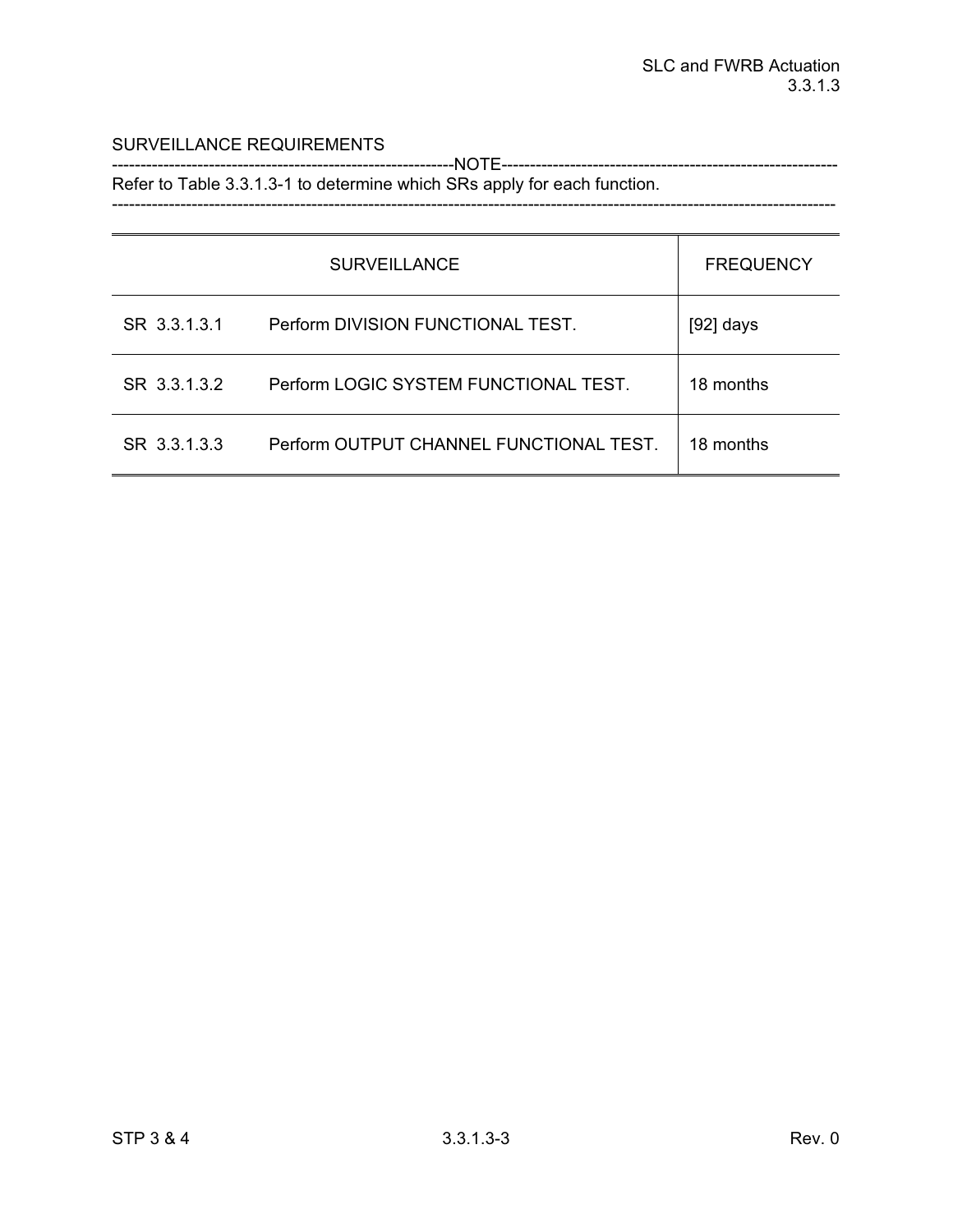## Table 3.3.1.3-1 (Page 1 of 1) SLC and FWRB Actuation

| <b>FUNCTION</b>                                   | <b>REQUIRED</b><br><b>CHANNELS</b> | <b>SURVEILLANCE</b><br><b>REQUIREMENTS</b> |
|---------------------------------------------------|------------------------------------|--------------------------------------------|
| <b>SLC Actuation.</b><br>$1_{-}$                  |                                    |                                            |
| <b>LOGIC CHANNELS</b><br>a.                       | 4                                  | SR 3.3.1.3.1<br>SR 3.3.1.3.2               |
| b <sub>1</sub><br><b>OUTPUT CHANNELS</b>          | 4                                  | SR 3.3.1.3.2<br>SR 3.3.1.3.3               |
| <b>FWRB Actuation.</b><br>$\mathcal{P}$           |                                    |                                            |
| <b>LOGIC CHANNELS</b><br>a <sub>1</sub>           | 4                                  | SR 3.3.1.3.1<br>SR 3.3.1.3.2               |
| <b>OUTPUT CHANNELS</b><br>$h_{-}$                 | 4                                  | SR 3.3.1.3.2<br>SR 3.3.1.3.3               |
| $\mathcal{S}$<br>Manual ATWS-ARI/SLCS Initiation. | 2/division                         | SR 3.3.1.3.1<br>SR 3.3.1.3.2               |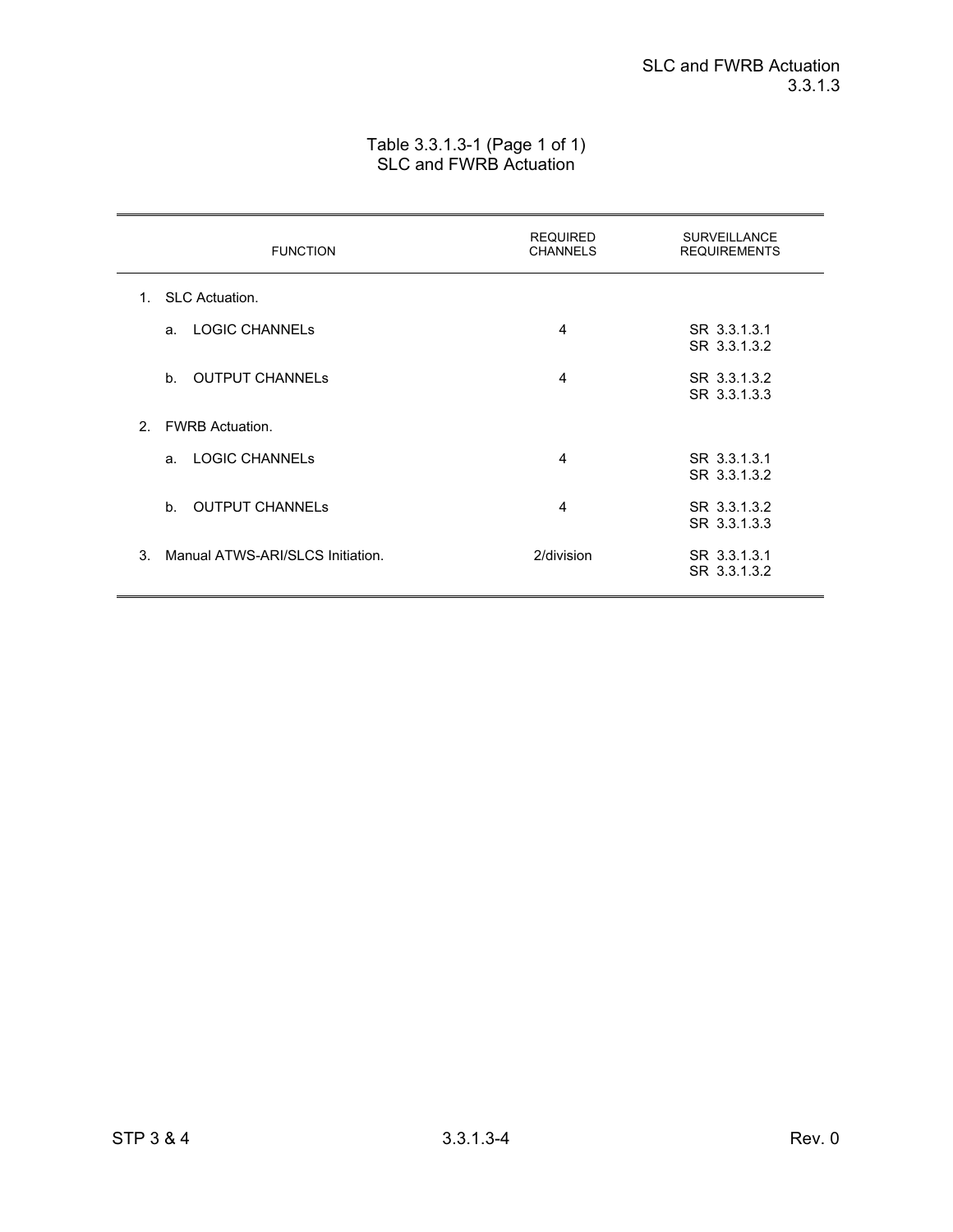## 3.3 INSTRUMENTATION

- 3.3.1.4 ESF Actuation Instrumentation
- LCO 3.3.1.4 The ESF Actuation Instrumentation for each Function in Table 3.3.1.4-1 shall be OPERABLE.

APPLICABILITY: According to Table 3.3.1.4-1.

### ACTIONS

------------------------------------------------------------NOTE----------------------------------------------------------- Separate Condition entry is allowed for each channel. -------------------------------------------------------------------------------------------------------------------------------

| <b>CONDITION</b>                                                                                                                                                       | <b>REQUIRED ACTION</b>                                                  | <b>COMPLETION TIME</b> |
|------------------------------------------------------------------------------------------------------------------------------------------------------------------------|-------------------------------------------------------------------------|------------------------|
| A. One or more Functions<br>with one or more<br>channels inoperable.                                                                                                   | A.1<br><b>Enter the Conditions</b><br>referenced in<br>Table 3.3.1.4-1. | Immediately            |
| B. One or more Functions<br>with one or more LOGIC<br>CHANNELS inoperable.<br>OR<br>One or more Functions<br>with one or more<br><b>OUTPUT CHANNELS</b><br>inoperable. | B.1<br>Restore channel(s) to<br><b>OPERABLE</b> status.                 | 1 hour                 |
| C. One or more Functions<br>with one or more<br><b>SENSOR CHANNELS</b><br>inoperable.                                                                                  | C.1<br>Restore channel(s) to<br><b>OPERABLE</b> status.                 | 1 hour                 |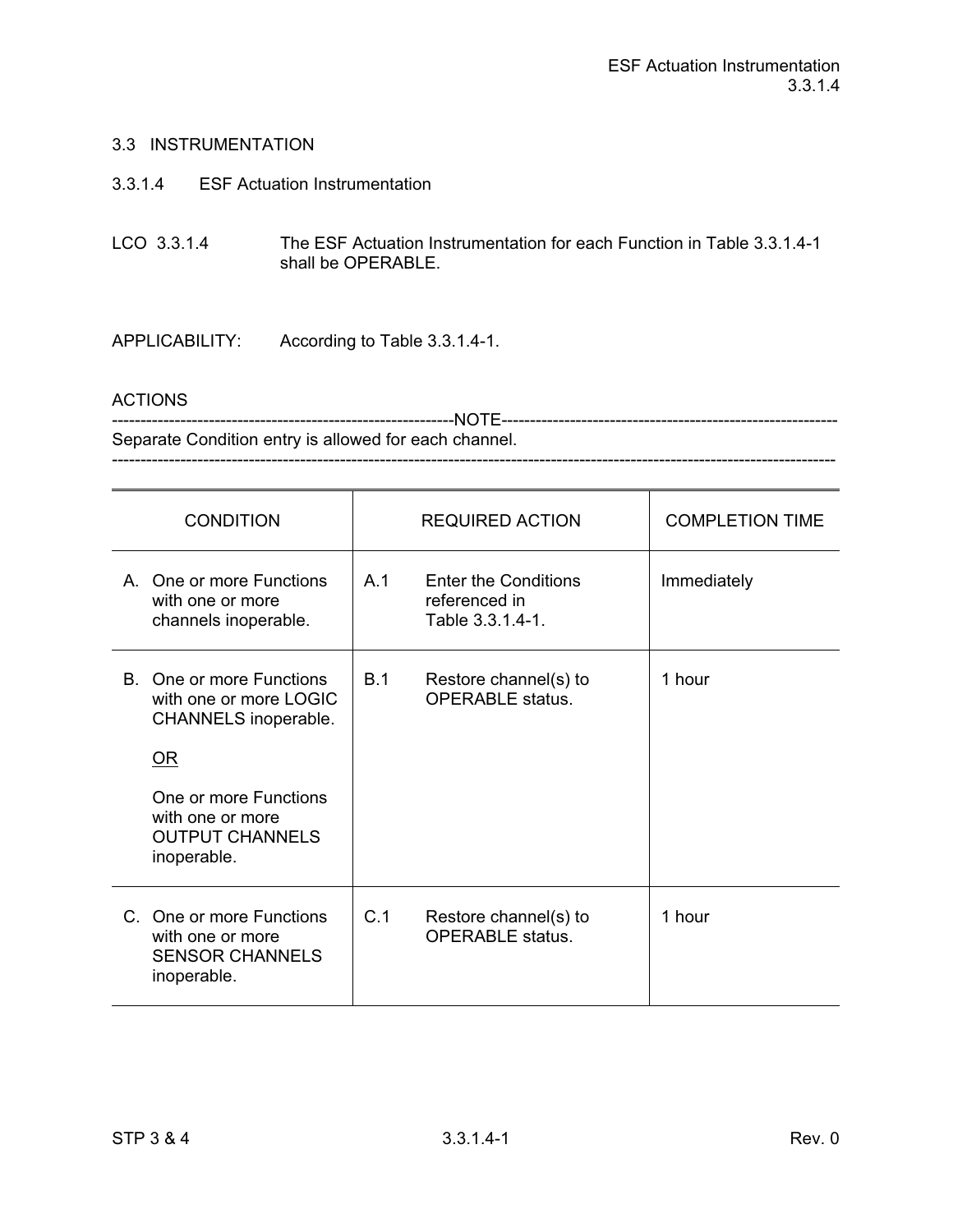ACTIONS (continued)

| <b>CONDITION</b>                                                                                                                                                              | <b>REQUIRED ACTION</b> |                                                                                                                                                                                                                             | <b>COMPLETION TIME</b> |
|-------------------------------------------------------------------------------------------------------------------------------------------------------------------------------|------------------------|-----------------------------------------------------------------------------------------------------------------------------------------------------------------------------------------------------------------------------|------------------------|
| D. One or more Functions<br>with one or more<br><b>OUTPUT CHANNELS</b><br>inoperable.<br><b>OR</b><br><b>HPCF C diverse logic</b><br>manual initiation channel<br>inoperable. | D.1<br>OR<br>D.2       | <b>Restore ESF actuation</b><br>capability for the affected<br>devices.<br>--------------NOTE---------------<br>This Action applies only to<br>Functions 10.b, 12.b, 13.b,<br>and 14.b.<br>Actuate associated<br>device(s). | 1 hour<br>1 hour       |
| E. One or more Functions<br>with one or more<br>inoperable SENSOR<br><b>CHANNELS.</b>                                                                                         | E.1<br>OR<br>E.2       | Restore inoperable<br>channel.<br>Declare associated<br>device(s) inoperable.                                                                                                                                               | 24 hours<br>24 hours   |
| F. One or more Functions<br>with one or more manual<br>initiation channels<br>inoperable.                                                                                     | F.1                    | Restore manual initiation<br>capability for the affected<br>Functions.                                                                                                                                                      | 7 days                 |
| G. Required Action and<br>associated Completion<br>Time not met for<br>Condition B, C, D, E,<br>or F.                                                                         | G.1                    | Declare supported<br>feature(s) inoperable.                                                                                                                                                                                 | 1 hour                 |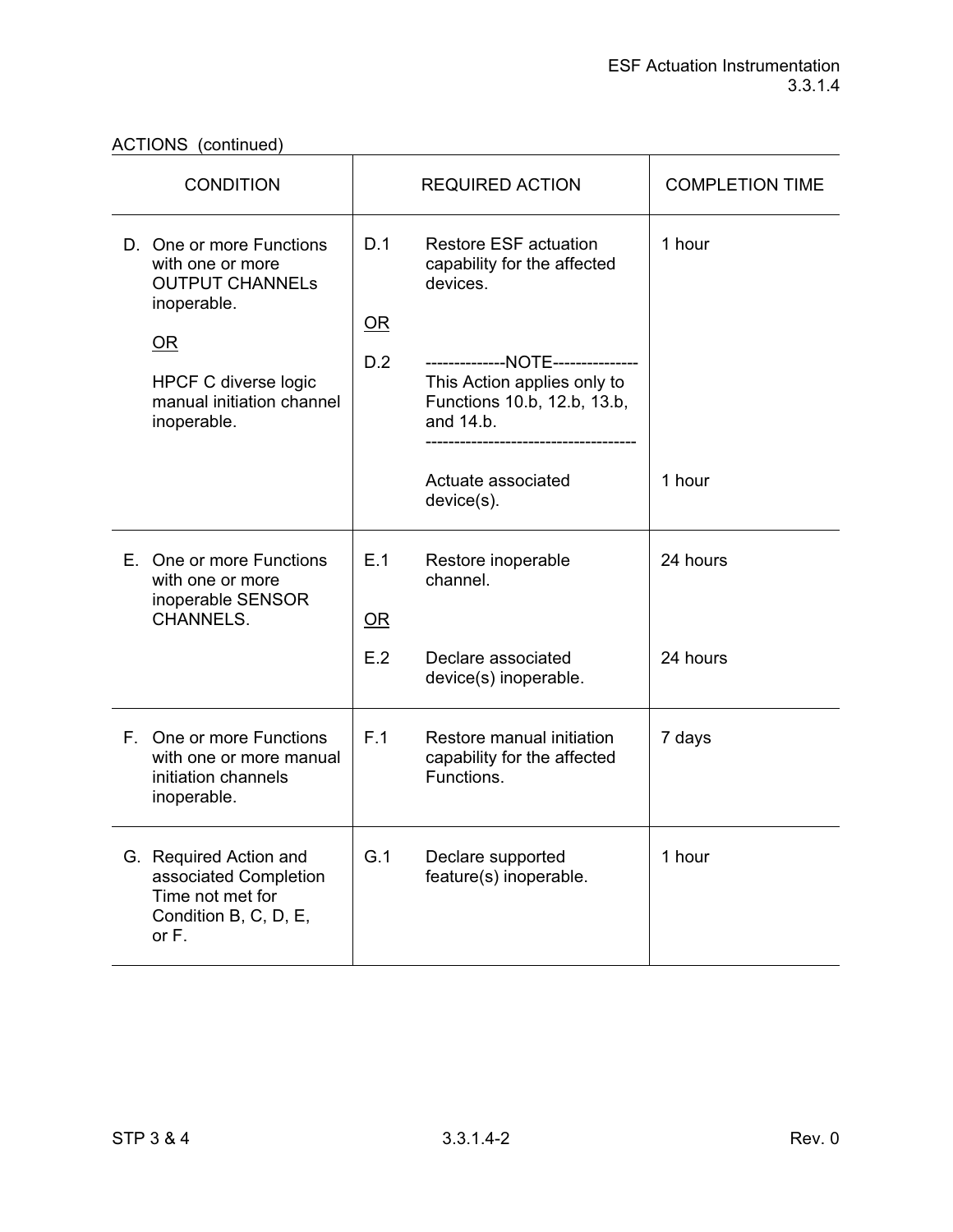ACTIONS (continued)

| <b>CONDITION</b>                                                                      | <b>REQUIRED ACTION</b>                                  | <b>COMPLETION TIME</b>                                                      |
|---------------------------------------------------------------------------------------|---------------------------------------------------------|-----------------------------------------------------------------------------|
| H. One or more ADS<br><b>OUTPUT CHANNELS</b><br>inoperable in one ADS<br>division.    | H.1<br>Restore channel(s) to<br><b>OPERABLE</b> status. | 3 days if only one<br>high pressure ECCS<br>subsystem is<br><b>OPERABLE</b> |
| $OR$                                                                                  |                                                         | <u>AND</u>                                                                  |
| One or more ADS<br><b>LOGIC CHANNELS</b><br>inoperable in one ADS<br>division.        |                                                         | 7 days if two or more<br>high pressure ECCS<br>subsystems are<br>OPERABLE.  |
| $OR$                                                                                  |                                                         |                                                                             |
| One or more ADS<br>manual initiation<br>channels inoperable in<br>one ADS division.   |                                                         |                                                                             |
| OR                                                                                    |                                                         |                                                                             |
| One or more ATWS<br>manual ADS inhibit<br>channels inoperable in<br>one ADS division. |                                                         |                                                                             |
| OR                                                                                    |                                                         |                                                                             |
| Five required ADS<br><b>SENSOR CHANNELS</b><br>inoperable in one ADS<br>division.     |                                                         |                                                                             |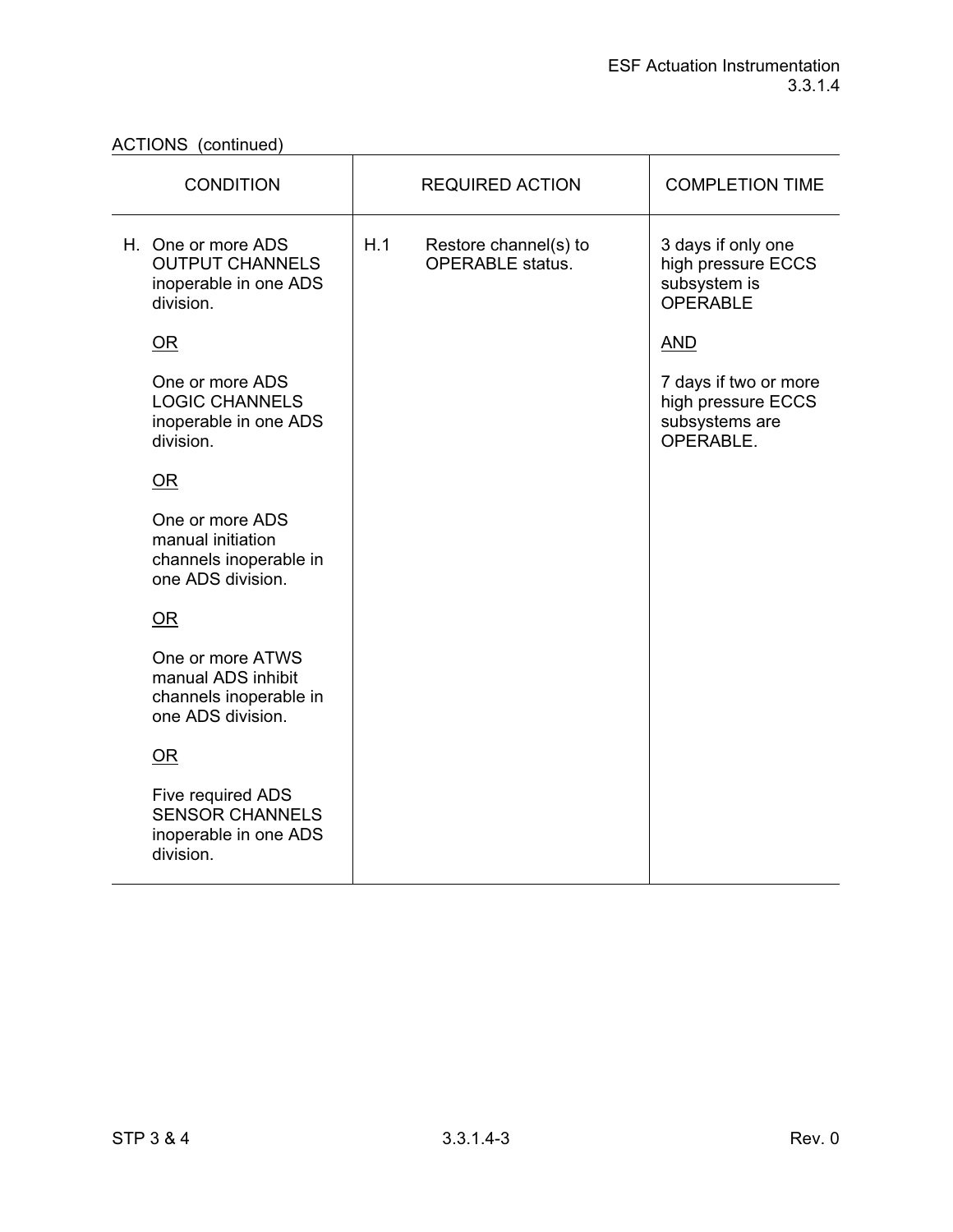ACTIONS (continued)

|    | <b>CONDITION</b>                                                                             |     | <b>REQUIRED ACTION</b>                             | <b>COMPLETION TIME</b>                                         |
|----|----------------------------------------------------------------------------------------------|-----|----------------------------------------------------|----------------------------------------------------------------|
| L. | One or more ADS<br><b>OUTPUT CHANNELS</b><br>inoperable in two ADS<br>divisions.             | 1.1 | Declare associated ESF<br>features inoperable.     | 1 hour                                                         |
|    | OR                                                                                           |     |                                                    |                                                                |
|    | One or more ADS<br><b>LOGIC CHANNELS</b><br>inoperable in two ADS<br>divisions.              |     |                                                    |                                                                |
|    | $OR$                                                                                         |     |                                                    |                                                                |
|    | One or more ADS<br>manual initiation<br>channels inoperable in<br>two ADS divisions.         |     |                                                    |                                                                |
|    | $OR$                                                                                         |     |                                                    |                                                                |
|    | One or more ATWS<br>manual ADS inhibit<br>channels inoperable in<br>two ADS divisions.       |     |                                                    |                                                                |
|    | OR                                                                                           |     |                                                    |                                                                |
|    | Required Action and<br>associated Completion<br>Time of Condition H not<br>met.              |     |                                                    |                                                                |
| J. | One or two required<br><b>SENSOR CHANNELS</b><br>inoperable in one or<br>more ADS divisions. | J.1 | Restore required channel(s)<br>to OPERABLE status. | Prior to entering<br>MODE 2 following the<br>next MODE 4 entry |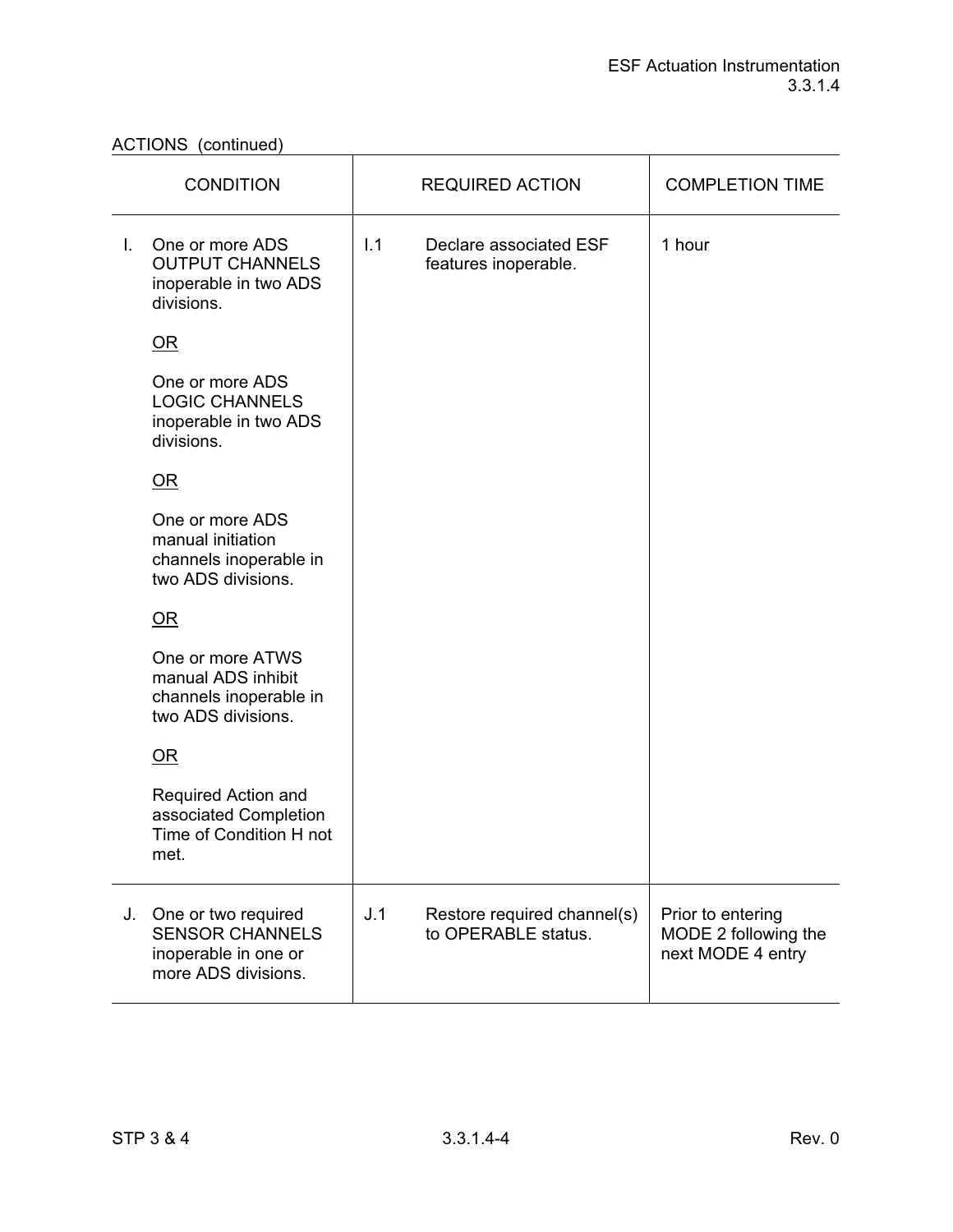| <b>CONDITION</b>                                                                                                                                                             | REQUIRED ACTION                                                  | <b>COMPLETION TIME</b> |
|------------------------------------------------------------------------------------------------------------------------------------------------------------------------------|------------------------------------------------------------------|------------------------|
| K. Three required SENSOR<br><b>CHANNELS</b> inoperable<br>in one or more ADS<br>divisions.                                                                                   | K.1<br>Restore three required<br>channels to OPERABLE<br>status. | 7 days.                |
| L. Four required SENSOR<br><b>CHANNELS</b> inoperable<br>in one or more ADS<br>divisions.                                                                                    | L.1<br>Restore two required<br>channels to OPERABLE<br>status.   | 24 hours.              |
| M. ADS initiation capability<br>not maintained in both<br>ADS divisions.<br>OR<br>Required Actions and<br>associated Completion<br>Times of Condition J, K,<br>or L not met. | M.1<br>Declare ADS valves<br>inoperable.                         | Immediately            |

# SURVEILLANCE REQUIREMENTS

------------------------------------------------------------NOTE----------------------------------------------------------- Refer to Table 3.3.1.4-1 to determine which SRs apply for each ESF Actuation Instrumentation Functions. -------------------------------------------------------------------------------------------------------------------------------

|              | <b>SURVEILLANCE</b>                     | <b>FREQUENCY</b> |
|--------------|-----------------------------------------|------------------|
| SR 3.3.1.4.1 | Perform SENSOR CHANNEL CHECK.           | 12 hours         |
| SR 3.3.1.4.2 | Perform OUTPUT CHANNEL FUNCTIONAL TEST. | 18 months        |
| SR 3.3.1.4.3 | Perform DIVISIONAL FUNCTIONAL TEST.     | [92] days        |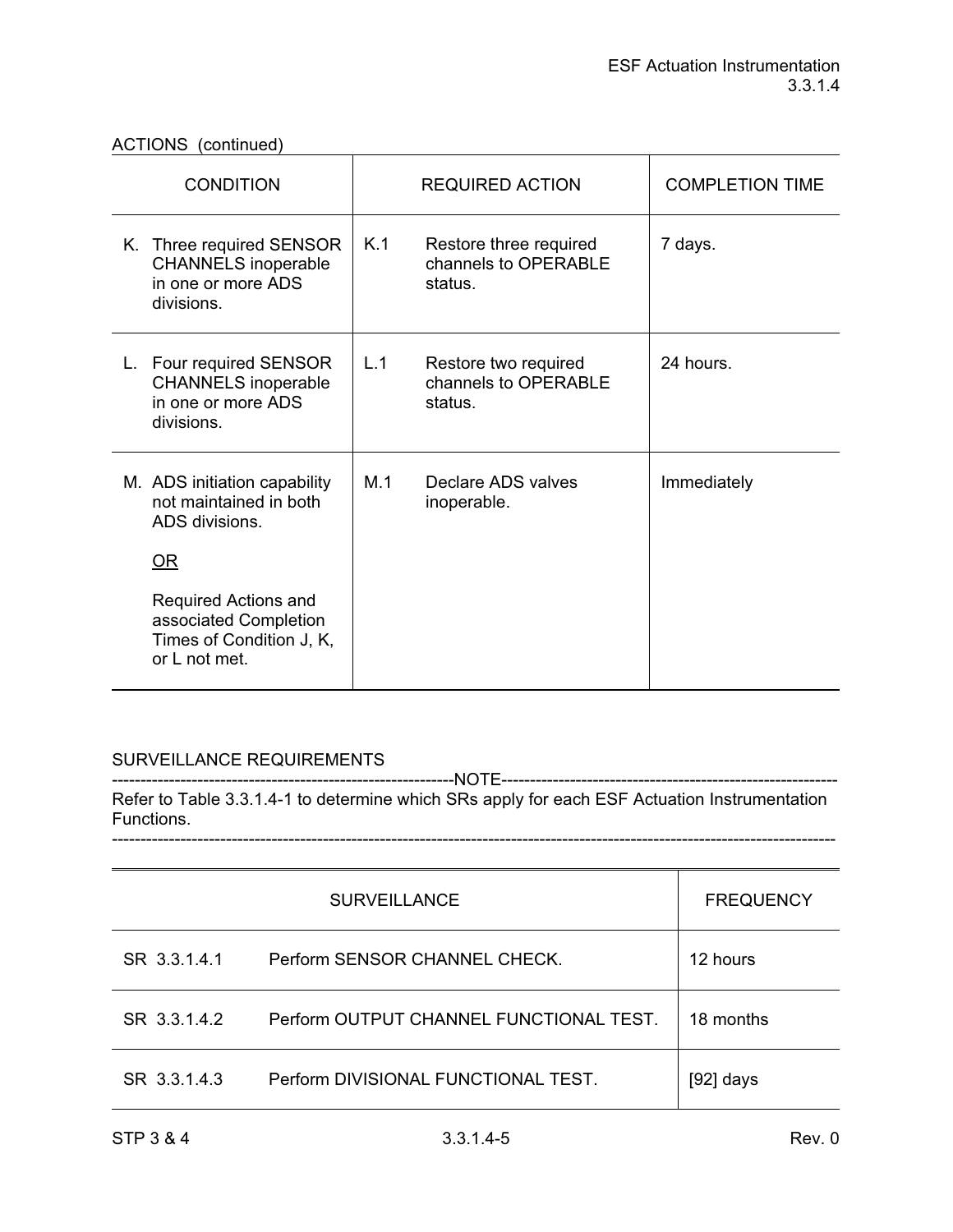SURVEILLANCE REQUIREMENTS (continued)

|              | <b>SURVEILLANCE</b>                    | <b>FREQUENCY</b> |
|--------------|----------------------------------------|------------------|
| SR 3.3.1.4.4 | Perform COMPREHENSIVE FUNCTIONAL TEST. | 18 months        |
| SR 3.3.1.4.5 | Perform ECCS RESPONSE TIME TEST.       | 18 months        |
| SR 3.3.1.4.6 | Perform SENSOR CHANNEL CALIBRATION.    | 18 months        |
| SR 3.3.1.4.7 | Perform CHANNEL FUNCTIONAL TEST.       | 18 months        |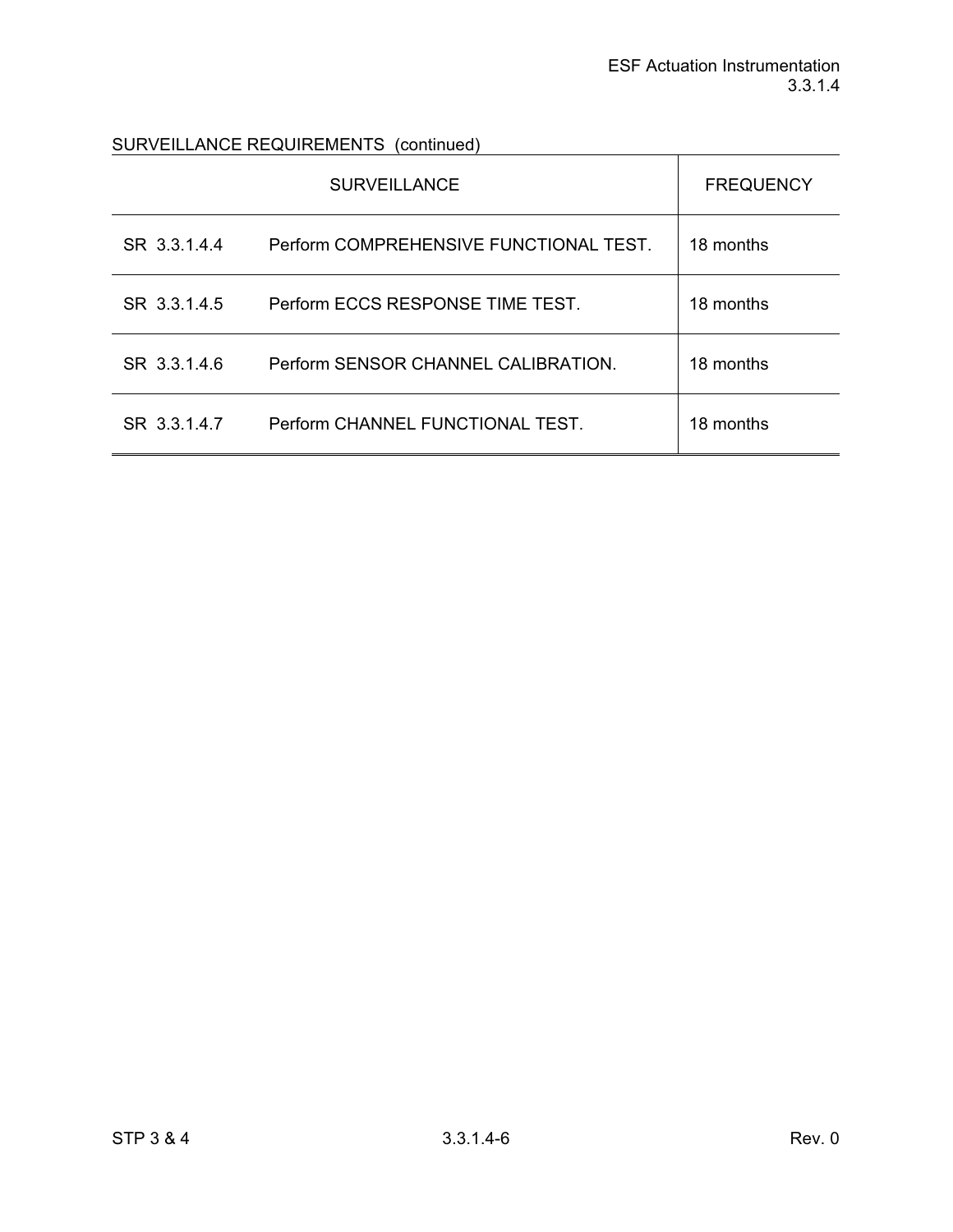### Table 3.3.1.4-1 (Page 1 of 7) ESF Actuation Instrumentation

|    |            | <b>FUNCTION</b>                                     | <b>APPLICABLE</b><br>MODES OR<br>OTHER<br><b>SPECIFIED</b><br><b>CONDITIONS</b> | <b>REQUIRED</b><br>CHANNELS                | <b>APPLICABLE</b><br><b>CONDITIONS</b> | SURVEILLANCE<br><b>REQUIREMENTS</b>                          | <b>ALLOWABLE</b><br>VALUE    |
|----|------------|-----------------------------------------------------|---------------------------------------------------------------------------------|--------------------------------------------|----------------------------------------|--------------------------------------------------------------|------------------------------|
| 1. | Actuation. | Low Pressure Core Flooder                           |                                                                                 |                                            |                                        |                                                              |                              |
|    | 1.a        | <b>LPFL Pump</b><br>Discharge Pressure<br>$-$ High. | $1,2,3,$<br>$4^{(9)},5^{(9)}$                                                   | 1 per pump $(a)$                           | $\mathbf C$                            | SR 3.3.1.4.1<br>SR 3.3.1.4.3<br>SR 3.3.1.4.4<br>SR 3.3.1.4.6 | $\geq$ [] MPaG               |
|    | 1.b        | <b>LPFL Pump</b><br>Discharge Flow-<br>Low.         | $1,2,3,$<br>$4^{(9)},5^{(9)}$                                                   | 1 per pump <sup>(a)</sup>                  | C                                      | SR 3.3.1.4.1<br>SR 3.3.1.4.3<br>SR 3.3.1.4.4<br>SR 3.3.1.4.6 | $\leq$ [ ] liters<br>per min |
|    | 1.c        | <b>LPFL System</b><br>Initiation.                   | $1,2,3,$<br>$4^{(9)},5^{(9)}$                                                   | 2 per<br>subsystem <sup>(b)</sup>          | B                                      | SR 3.3.1.4.3<br>SR 3.3.1.4.4<br>SR 3.3.1.4.5                 | <b>NA</b>                    |
|    | 1.d        | <b>LPFL Device</b><br>Actuation.                    | $1,2,3,$<br>$4^{(9)},5^{(9)}$                                                   | 1 per<br>actuated<br>device <sup>(c)</sup> | В                                      | SR 3.3.1.4.2<br>SR 3.3.1.4.4<br>SR 3.3.1.4.5                 | <b>NA</b>                    |
|    | 1.e        | <b>LPFL Manual</b><br>Initiation.                   | $1,2,3,$<br>$4^{(9)},5^{(9)}$                                                   | 2 per<br>subsystem <sup>(d)</sup>          | $\mathsf F$                            | SR 3.3.1.4.3<br>SR 3.3.1.4.4<br>SR 3.3.1.4.7                 | <b>NA</b>                    |
| 2. |            | <b>High Pressure Core</b><br>Flooder Actuation.     |                                                                                 |                                            |                                        |                                                              |                              |
|    | 2.a        | <b>HPCF Pump</b><br>Discharge Pressure<br>$-$ High. | $1,2,3,$<br>$4^{(9)},5^{(9)}$                                                   | 1 per pump <sup>(a)</sup>                  | C                                      | SR 3.3.1.4.1<br>SR 3.3.1.4.3<br>SR 3.3.1.4.4<br>SR 3.3.1.4.6 | $\geq$ [] MPaG               |
|    | 2.b        | <b>HPCF Pump</b><br>Discharge Flow-<br>Low.         | 1,2,3,<br>$4^{(9)}, 5^{(9)}$                                                    | 1 per pump $(a)$                           | $\mathsf C$                            | SR 3.3.1.4.1<br>SR 3.3.1.4.3<br>SR 3.3.1.4.4<br>SR 3.3.1.4.6 | $\leq$ [ ] liters<br>per min |
|    | 2.c        | <b>HPCF Pump Suction</b><br>Pressure - Low.         | $1,2,3,$<br>$4^{(g)}, 5^{(g)}$                                                  | 1 per pump <sup>(a)</sup>                  | $\mathsf C$                            | SR 3.3.1.4.1<br>SR 3.3.1.4.3<br>SR 3.3.1.4.4<br>SR 3.3.1.4.6 | $\geq$ [ ] MPaG              |
|    | 2.d        | <b>HPCF System</b><br>Initiation.                   | 1,2,3,<br>$4^{(9)}, 5^{(9)}$                                                    | 2 per<br>subsystem <sup>(b)</sup>          | B                                      | SR 3.3.1.4.3<br>SR 3.3.1.4.4<br>SR 3.3.1.4.5                 | <b>NA</b>                    |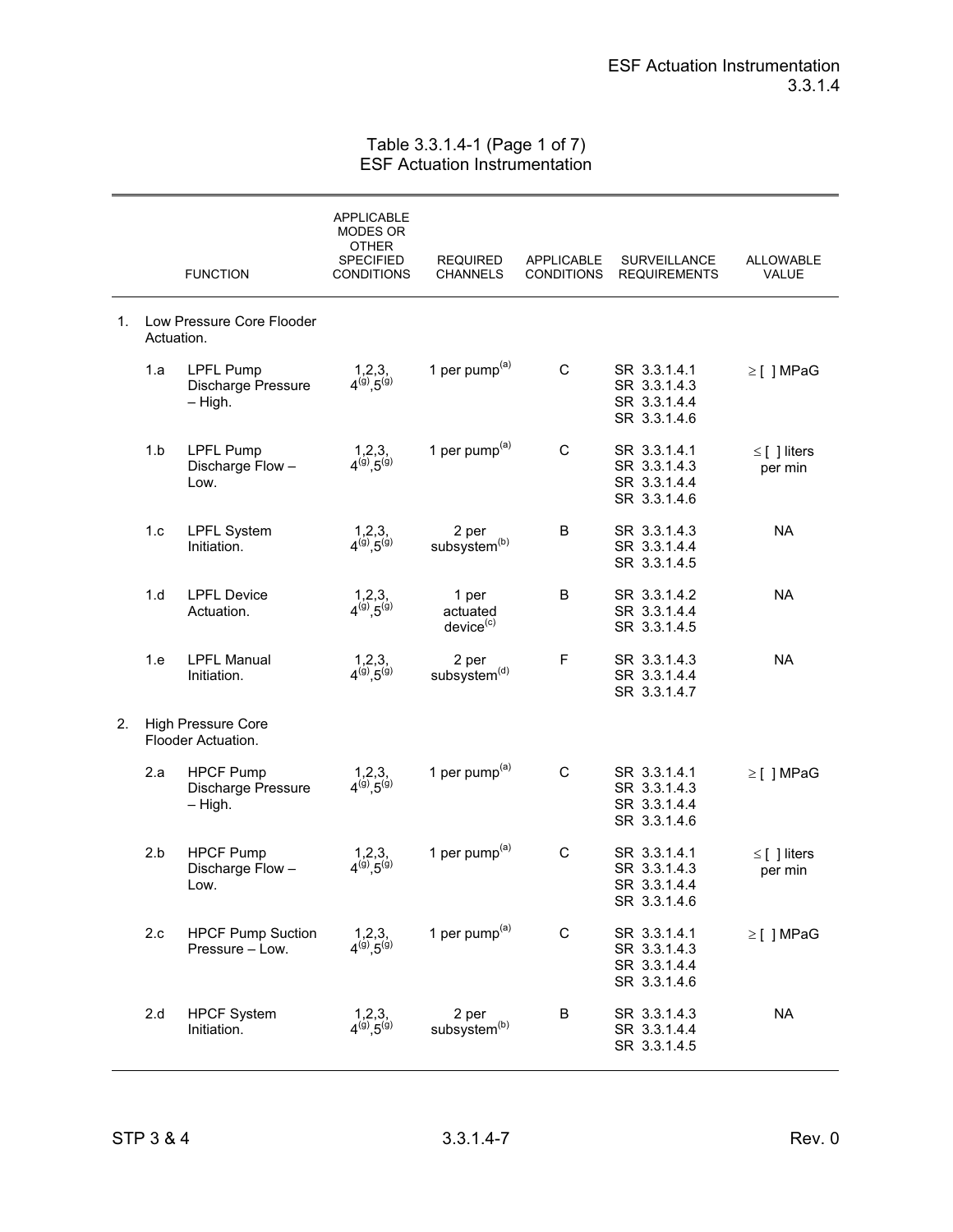## Table 3.3.1.4-1 (Page 2 of 7) ESF Actuation Instrumentation

|    |      | <b>FUNCTION</b>                                      | <b>APPLICABLE</b><br>MODES OR<br><b>OTHER</b><br><b>SPECIFIED</b><br><b>CONDITIONS</b> | <b>REQUIRED</b><br><b>CHANNELS</b>         | <b>APPLICABLE</b><br><b>CONDITIONS</b> | <b>SURVEILLANCE</b><br><b>REQUIREMENTS</b>                   | <b>ALLOWABLE</b><br>VALUE    |
|----|------|------------------------------------------------------|----------------------------------------------------------------------------------------|--------------------------------------------|----------------------------------------|--------------------------------------------------------------|------------------------------|
|    | 2.e  | <b>HPCF Device</b><br>Actuation.                     | $1,2,3,$<br>$4^{(9)},5^{(9)}$                                                          | 1 per<br>actuated<br>device <sup>(c)</sup> | B                                      | SR 3.3.1.4.2<br>SR 3.3.1.4.4<br>SR 3.3.1.4.5                 | <b>NA</b>                    |
|    | 2.f  | <b>HPCF B Manual</b><br>Initiation.                  | $1,2,3,$<br>$4^{(9)},5^{(9)}$                                                          | 2 <sup>(d)</sup>                           | $\mathsf F$                            | SR 3.3.1.4.3<br>SR 3.3.1.4.4<br>SR 3.3.1.4.7                 | <b>NA</b>                    |
|    | 2.g. | <b>HPCF C Diverse</b><br>Logic Manual<br>Initiation. | $1,2,3,$<br>$4^{(9)},5^{(9)}$                                                          | 1 <sup>(d)</sup>                           | D                                      | SR 3.3.1.4.3<br>SR 3.3.1.4.4<br>SR 3.3.1.4.7                 | <b>NA</b>                    |
| 3. |      | Reactor Core Isolation<br>Cooling System Actuation.  |                                                                                        |                                            |                                        |                                                              |                              |
|    | 3.a  | <b>RCIC Pump</b><br>Discharge Pressure<br>$-$ High.  | $1.2^{(e)}$ , $3^{(e)}$                                                                | 1 <sup>(a)</sup>                           | C                                      | SR 3.3.1.4.1<br>SR 3.3.1.4.3<br>SR 3.3.1.4.4<br>SR 3.3.1.4.6 | $\geq$ [ ] MPaG              |
|    | 3.b  | <b>RCIC Pump</b><br>Discharge Flow-<br>Low.          | $1.2^{(e)}.3^{(e)}$                                                                    | 1 <sup>(a)</sup>                           | C                                      | SR 3.3.1.4.1<br>SR 3.3.1.4.3<br>SR 3.3.1.4.4<br>SR 3.3.1.4.6 | $\leq$ [ ] liters<br>per min |
|    | 3.c  | <b>RCIC System</b><br>Initiation.                    | $1,2^{(e)},3^{(e)}$                                                                    | 2 <sup>(b)</sup>                           | B                                      | SR 3.3.1.4.3<br>SR 3.3.1.4.4<br>SR 3.3.1.4.5                 | <b>NA</b>                    |
|    | 3.d  | <b>RCIC Device</b><br>Actuation.                     | $1,2^{(e)},3^{(e)}$                                                                    | 1 per<br>actuated<br>device <sup>(c)</sup> | B                                      | SR 3.3.1.4.2<br>SR 3.3.1.4.4<br>SR 3.3.1.4.5                 | <b>NA</b>                    |
|    | 3.e  | <b>RCIC Manual</b><br>Initiation.                    | $1.2^{(e)}.3^{(e)}$                                                                    | 2 <sup>(d)</sup>                           | F                                      | SR 3.3.1.4.3<br>SR 3.3.1.4.4<br>SR 3.3.1.4.7                 | <b>NA</b>                    |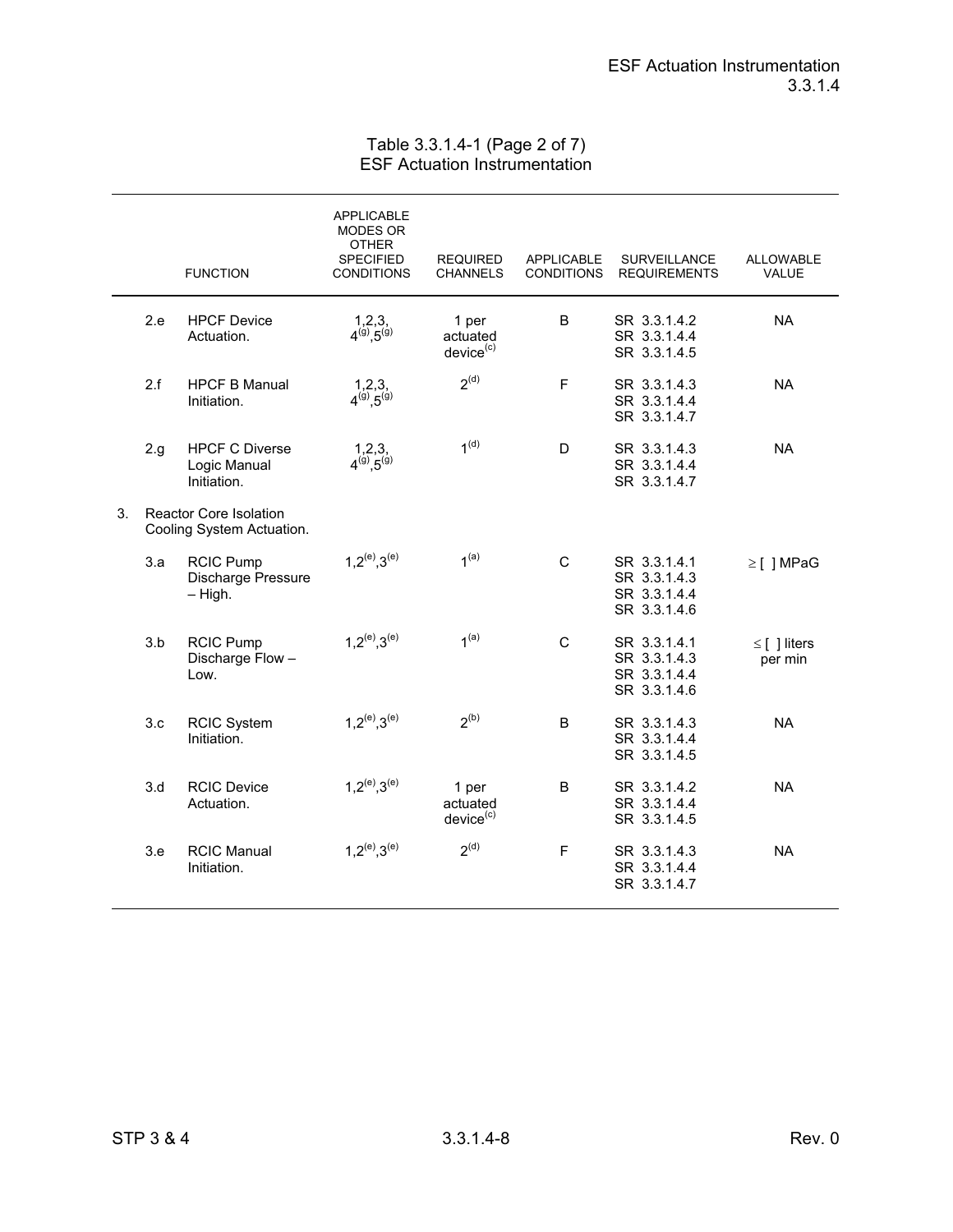## Table 3.3.1.4-1 (Page 3 of 7) ESF Actuation Instrumentation

|    |            | <b>FUNCTION</b>                                                                         | <b>APPLICABLE</b><br>MODES OR<br><b>OTHER</b><br>SPECIFIED<br><b>CONDITIONS</b> | <b>REQUIRED</b><br><b>CHANNELS</b>      | <b>APPLICABLE</b><br><b>CONDITIONS</b> | <b>SURVEILLANCE</b><br><b>REQUIREMENTS</b>                                                   | ALLOWABLE<br>VALUE                                                     |
|----|------------|-----------------------------------------------------------------------------------------|---------------------------------------------------------------------------------|-----------------------------------------|----------------------------------------|----------------------------------------------------------------------------------------------|------------------------------------------------------------------------|
| 4. | System.    | Automatic Depressurization                                                              |                                                                                 |                                         |                                        |                                                                                              |                                                                        |
|    | 4.a        | <b>ADS System</b><br>Initiation.                                                        | 1, $2^{(f)}$ , $3^{(f)}$                                                        | 2 per<br>subsystem <sup>(b)</sup>       | H, I                                   | SR 3.3.1.4.3<br>SR 3.3.1.4.4                                                                 | <b>NA</b>                                                              |
|    | 4.b        | <b>ADS Device</b><br>Actuation.                                                         | 1, $2^{(f)}$ , $3^{(f)}$                                                        | 2 per ADS<br>value <sup>(c)</sup>       | H, I                                   | SR 3.3.1.4.2<br>SR 3.3.1.4.4<br>SR 3.3.1.4.5                                                 | <b>NA</b>                                                              |
|    | 4.c        | <b>ADS Manual</b><br>Initiation.                                                        | 1, $2^{(f)}$ , $3^{(f)}$                                                        | 2 per<br>subsystem <sup>(d)</sup>       | H, I                                   | SR 3.3.1.4.3<br>SR 3.3.1.4.4<br>SR 3.3.1.4.7                                                 | <b>NA</b>                                                              |
|    | 4.d        | <b>ADS Division I</b><br><b>ECCS Pump</b><br>Discharge Pressure<br>- High (permissive)  | $1,2^{(f)},3^{(f)}$                                                             | 1 per each of<br>5 pumps <sup>(a)</sup> | H, J, K,<br>L, M                       | SR 3.3.1.4.3<br>SR 3.3.1.4.4<br>SR 3.3.1.4.6                                                 | $\geq$ [ ] MPaG                                                        |
|    | 4.e        | <b>ADS Division II</b><br><b>ECCS Pump</b><br>Discharge Pressure<br>- High (permissive) | $1.2^{(f)}$ , $3^{(f)}$                                                         | 1 per each of<br>5 pumps <sup>(a)</sup> | H, J, K,<br>L, M                       | SR 3.3.1.4.3<br>SR 3.3.1.4.4<br>SR 3.3.1.4.6                                                 | $\geq$ [] MPaG                                                         |
|    | 4.f        | <b>ATWS Manual ADS</b><br>Inhibit.                                                      | 1,2                                                                             | 2 per<br>subsystem <sup>(d)</sup>       | H, I                                   | SR 3.3.1.4.3<br>SR 3.3.1.4.4<br>SR 3.3.1.4.7                                                 | <b>NA</b>                                                              |
| 5. | Actuation. | Diesel-Generator                                                                        |                                                                                 |                                         |                                        |                                                                                              |                                                                        |
|    | 5.a        | Division I, II, & III<br>Loss of Voltage -<br>4.16 kV.                                  | $1,2,3,$<br>4 <sup>(h)</sup> ,5 <sup>(h)</sup>                                  | 1 per phase $(a)$                       | C                                      | SR 3.3.1.4.1<br>SR 3.3.1.4.2<br>SR 3.3.1.4.3<br>SR 3.3.1.4.4<br>SR 3.3.1.4.5<br>SR 3.3.1.4.6 | $\geq$ [ ] V and<br>$\leq$ [ ] V for<br>$\geq$ [ ] s and<br>$\leq$ []s |
|    | 5.b        | Division I, II, & III<br>Degraded Voltage -<br>4.16 kV.                                 | $1,2,3,$<br>$4^{(h)},5^{(h)}$                                                   | 1 per phase <sup>(a)</sup>              | $\mathsf C$                            | SR 3.3.1.4.1<br>SR 3.3.1.4.2<br>SR 3.3.1.4.3<br>SR 3.3.1.4.4<br>SR 3.3.1.4.5<br>SR 3.3.1.4.6 | $\geq$ [ ] V and<br>$\leq$ [ ] V for<br>$\geq$ [ ]s and<br>$\leq$ []s  |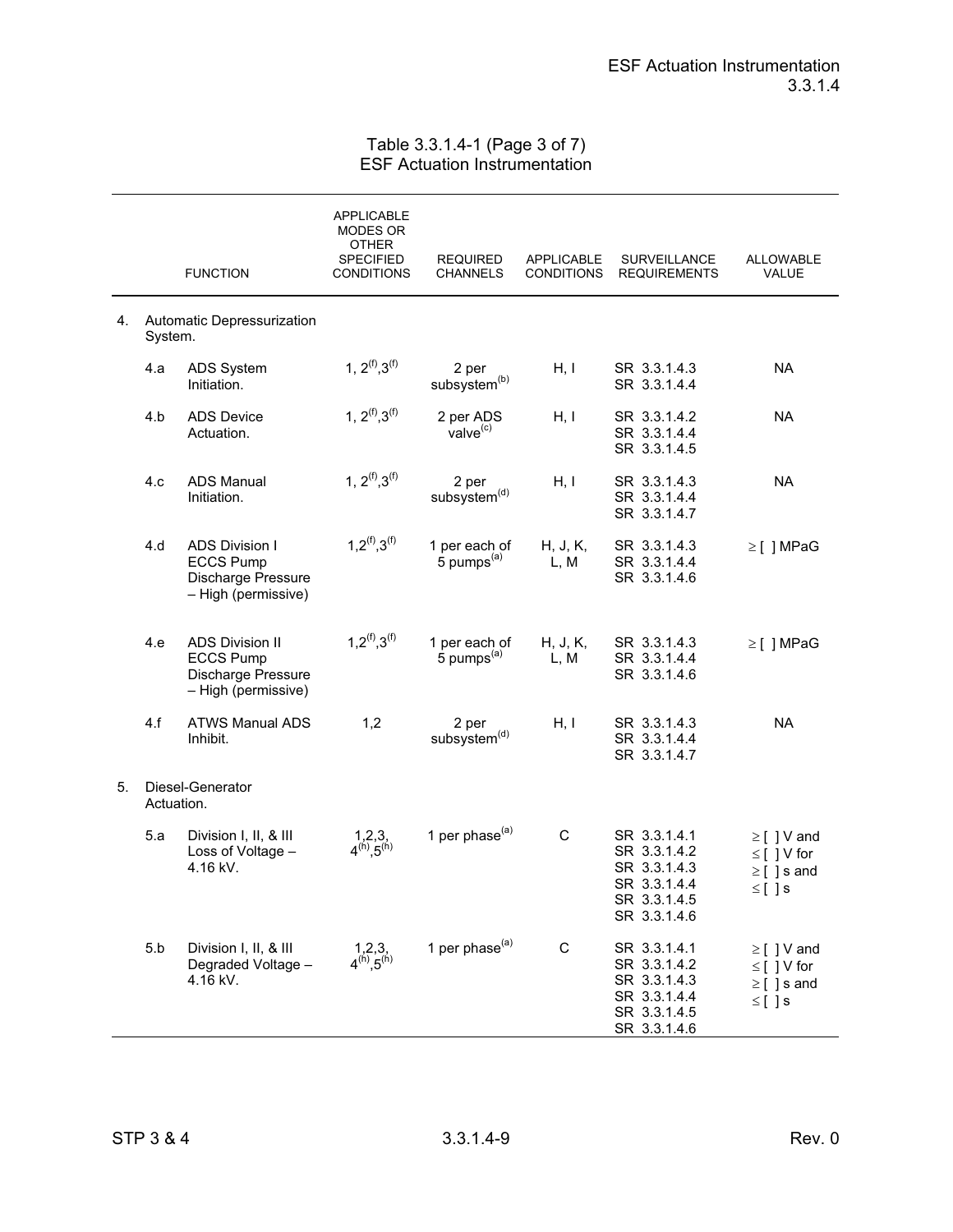## Table 3.3.1.4-1 (Page 4 of 7) ESF Actuation Instrumentation

|    |            | <b>FUNCTION</b>                                               | APPLICABLE<br>MODES OR<br>OTHER<br><b>SPECIFIED</b><br><b>CONDITIONS</b> | <b>REQUIRED</b><br><b>CHANNELS</b>         | <b>APPLICABLE</b><br><b>CONDITIONS</b> | <b>SURVEILLANCE</b><br><b>REQUIREMENTS</b>                                                   | <b>ALLOWABLE</b><br>VALUE                                              |
|----|------------|---------------------------------------------------------------|--------------------------------------------------------------------------|--------------------------------------------|----------------------------------------|----------------------------------------------------------------------------------------------|------------------------------------------------------------------------|
|    | 5.c        | DG System<br>Initiation.                                      | $1,2,3,$<br>4 <sup>(h)</sup> ,5 <sup>(h)</sup>                           | 1 per $DG^{(b)}$                           | B                                      | SR 3.3.1.4.3<br>SR 3.3.1.4.4<br>SR 3.3.1.4.5                                                 | <b>NA</b>                                                              |
|    | 5.d        | <b>DG Device</b><br>Actuation.                                | $1,2,3,$<br>4 <sup>(h)</sup> ,5 <sup>(h)</sup>                           | 1 per<br>actuated<br>device <sup>(c)</sup> | D                                      | SR 3.3.1.4.2<br>SR 3.3.1.4.4                                                                 | <b>NA</b>                                                              |
|    | 5.e        | <b>DG Manual</b><br>Initiation.                               | $1,2,3,$<br>4 <sup>(h)</sup> , 5 <sup>(h)</sup>                          | 1 per $DG^{(d)}$                           | $\mathsf F$                            | SR 3.3.1.4.3<br>SR 3.3.1.4.4<br>SR 3.3.1.4.7                                                 | <b>NA</b>                                                              |
| 6. |            | <b>Standby Gas Treatment</b><br>System Actuation.             |                                                                          |                                            |                                        |                                                                                              |                                                                        |
|    | 6.a        | SGTS Initiation.                                              | 1,2,3<br>(i)(j)                                                          | 1 per<br>subsystem <sup>(b)</sup>          | B                                      | SR 3.3.1.4.3<br>SR 3.3.1.4.4                                                                 | <b>NA</b>                                                              |
|    | 6.b        | <b>SGTS Device</b><br>Actuation.                              | 1,2,3<br>(i)(j)                                                          | 1 per<br>actuated<br>device <sup>(c)</sup> | D                                      | SR 3.3.1.4.2<br>SR 3.3.1.4.4                                                                 | <b>NA</b>                                                              |
| 7. | Actuation. | <b>Reactor Building Cooling</b><br><b>Water/Service Water</b> |                                                                          |                                            |                                        |                                                                                              |                                                                        |
|    | 7.a        | <b>RCW/RSW System</b><br>Initiation.                          | $1,2,3,$<br>$4^{(9)},5^{(9)}$                                            | 1 per<br>subsystem <sup>(b)</sup>          | B                                      | SR 3.3.1.4.3<br>SR 3.3.1.4.4                                                                 | <b>NA</b>                                                              |
|    | 7.b        | <b>RCW/RSW Device</b><br>Actuation.                           | $1,2,3,$<br>$4^{(9)},5^{(9)}$                                            | 1 per<br>actuated<br>device <sup>(c)</sup> | D                                      | SR 3.3.1.4.2<br>SR 3.3.1.4.4                                                                 | <b>NA</b>                                                              |
|    | 7.c        | <b>RCW/RSW Manual</b><br>Initiation.                          | 1,2,3,<br>$4^{(9)}, 5^{(9)}$                                             | 1 per<br>subsystem <sup>(d)</sup>          | $\mathsf F$                            | SR 3.3.1.4.3<br>SR 3.3.1.4.4<br>SR 3.3.1.4.7                                                 | <b>NA</b>                                                              |
|    | 7.d        | Division I, II, & III<br>Loss of Voltage -<br>4.16 kV.        | $1,2,3,$<br>4 <sup>(h)</sup> ,5 <sup>(h)</sup>                           | 1 per phase <sup>(a)</sup>                 | $\mathsf C$                            | SR 3.3.1.4.1<br>SR 3.3.1.4.2<br>SR 3.3.1.4.3<br>SR 3.3.1.4.4<br>SR 3.3.1.4.5<br>SR 3.3.1.4.6 | $\geq$ [ ] V and<br>$\leq$ [ ] V for<br>$\geq$ [ ] s and<br>$\leq$ []s |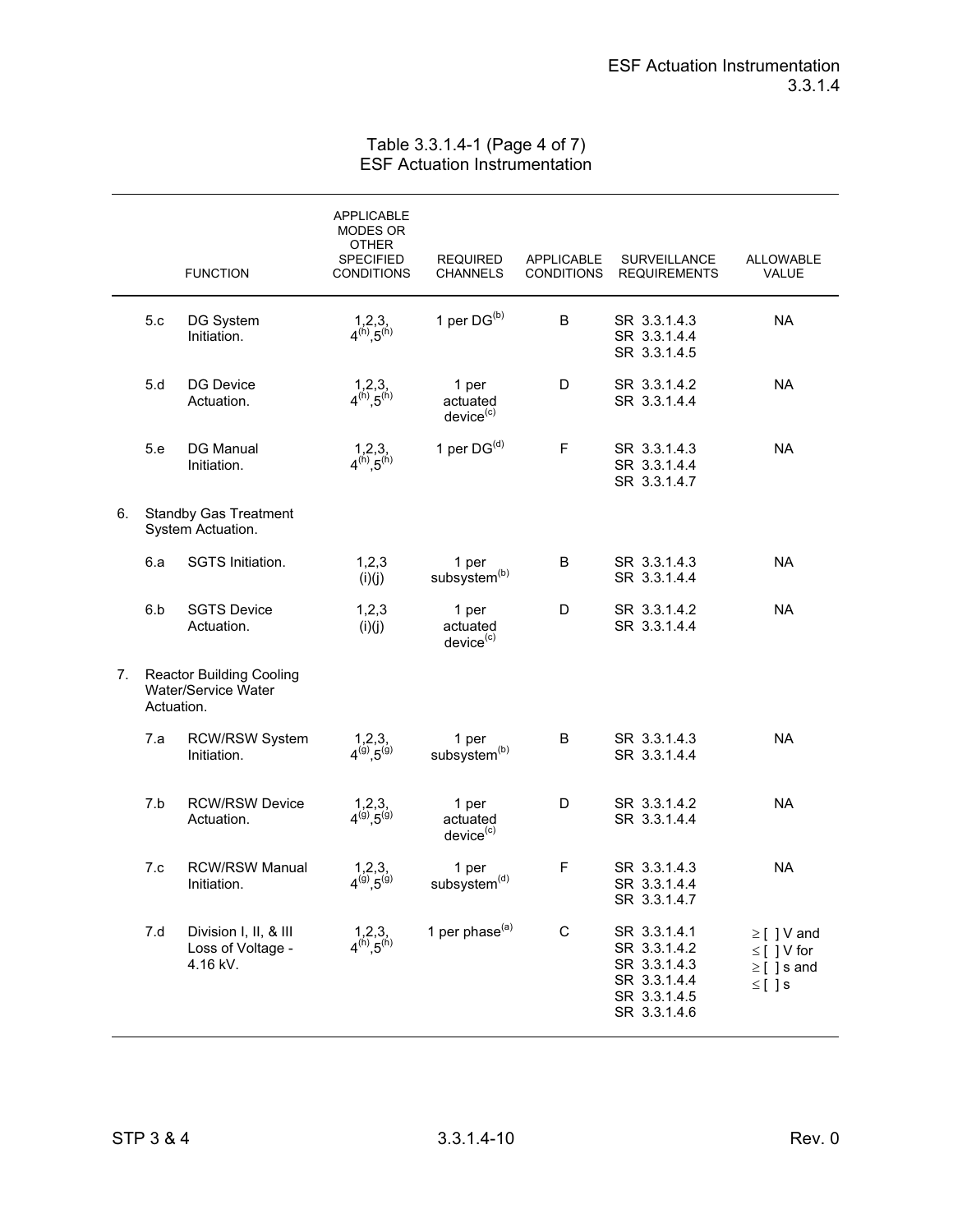## Table 3.3.1.4-1 (Page 5 of 7) ESF Actuation Instrumentation

|    |            | <b>FUNCTION</b>                                         | <b>APPLICABLE</b><br>MODES OR<br><b>OTHER</b><br><b>SPECIFIED</b><br><b>CONDITIONS</b> | <b>REQUIRED</b><br><b>CHANNELS</b>         | <b>APPLICABLE</b><br><b>CONDITIONS</b> | <b>SURVEILLANCE</b><br><b>REQUIREMENTS</b>                                                   | <b>ALLOWABLE</b><br>VALUE                                              |
|----|------------|---------------------------------------------------------|----------------------------------------------------------------------------------------|--------------------------------------------|----------------------------------------|----------------------------------------------------------------------------------------------|------------------------------------------------------------------------|
|    | 7.e        | Division I, II, & III<br>Degraded Voltage -<br>4.16 kV. | $1,2,3,$<br>4 <sup>(h)</sup> ,5 <sup>(h)</sup>                                         | 1 per phase <sup>(a)</sup>                 | C                                      | SR 3.3.1.4.1<br>SR 3.3.1.4.2<br>SR 3.3.1.4.3<br>SR 3.3.1.4.4<br>SR 3.3.1.4.5<br>SR 3.3.1.4.6 | $\geq$ [ ] V and<br>$\leq$ [ ] V for<br>$\geq$ [ ] s and<br>$\leq$ []s |
| 8. |            | <b>Containment Atmospheric</b><br>Monitoring.           |                                                                                        |                                            |                                        |                                                                                              |                                                                        |
|    | 8.a        | <b>CAM System</b><br>Initiation.                        | 1,2,3                                                                                  | 1 per<br>subsystem <sup>(b)</sup>          | B                                      | SR 3.3.1.4.3<br>SR 3.3.1.4.4                                                                 | <b>NA</b>                                                              |
|    | 8.b        | <b>CAM Device</b><br>Actuation.                         | 1,2,3                                                                                  | 1 per<br>actuated<br>device <sup>(c)</sup> | D                                      | SR 3.3.1.4.2<br>SR 3.3.1.4.4                                                                 | <b>NA</b>                                                              |
| 9. | Actuation. | <b>Suppression Pool Cooling</b>                         |                                                                                        |                                            |                                        |                                                                                              |                                                                        |
|    | 9.a        | SPC System<br>Initiation.                               | $1,2,3,$<br>$4^{(g)}, 5^{(g)}$                                                         | 1 per<br>subsystem <sup>(b)</sup>          | B                                      | SR 3.3.1.4.3<br>SR 3.3.1.4.4                                                                 | <b>NA</b>                                                              |
|    | 9.b        | <b>SPC Device</b><br>Actuation.                         | $1,2,3,$<br>$4^{(9)},5^{(9)}$                                                          | 1 per<br>actuated<br>device <sup>(c)</sup> | D                                      | SR 3.3.1.4.2<br>SR 3.3.1.4.4                                                                 | <b>NA</b>                                                              |
|    | 9.c        | <b>SPC Manual</b><br>Initiation.                        | $1,2,3,$<br>$4^{(9)},5^{(9)}$                                                          | 1 per<br>subsystem <sup>(d)</sup>          | F                                      | SR 3.3.1.4.3<br>SR 3.3.1.4.4<br>SR 3.3.1.4.7                                                 | <b>NA</b>                                                              |
|    |            | 10. Containment Isolation<br>Valves Actuation.          |                                                                                        |                                            |                                        |                                                                                              |                                                                        |
|    | 10.a       | CIV System<br>Initiation.                               | 1,2,3                                                                                  | 1 per<br>division <sup>(b)</sup>           | B                                      | SR 3.3.1.4.3<br>SR 3.3.1.4.4                                                                 | <b>NA</b>                                                              |
|    | 10.b       | <b>CIV Device</b><br>Actuation.                         | 1,2,3                                                                                  | 1 per<br>actuated<br>device <sup>(c)</sup> | D                                      | SR 3.3.1.4.2<br>SR 3.3.1.4.4                                                                 | <b>NA</b>                                                              |
|    | 10.c       | Drywell Sump Drain<br>LCW Radiation -<br>High           | 1,2,3                                                                                  | 1 <sup>(a)</sup>                           | E                                      | SR 3.3.1.4.3<br>SR 3.3.1.4.4<br>SR 3.3.1.4.6                                                 | $\leq$ [ ] gray                                                        |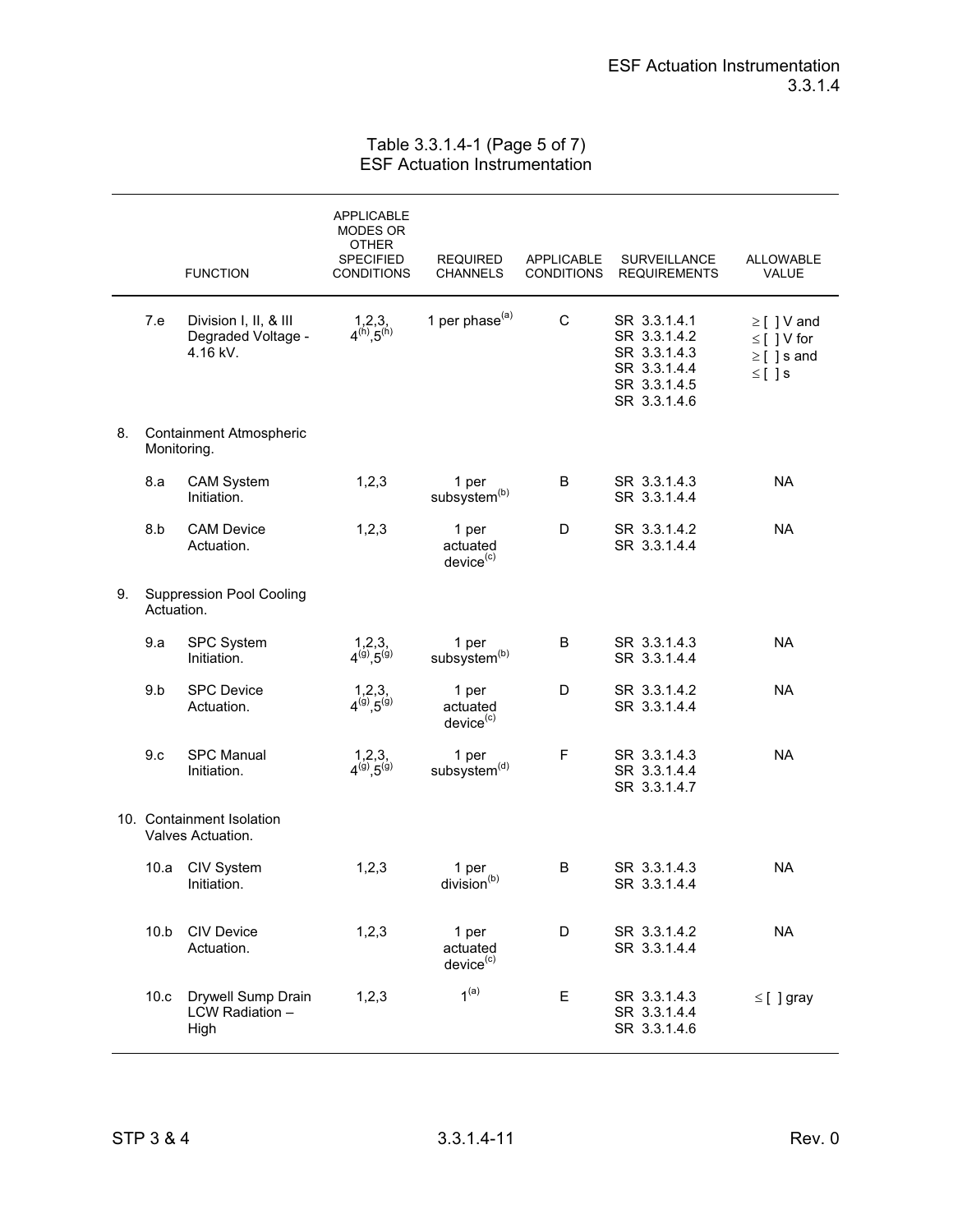## Table 3.3.1.4-1 (Page 6 of 7) ESF Actuation Instrumentation

|                                                            |                                                                                 | <b>APPLICABLE</b><br>MODES OR<br><b>OTHER</b><br><b>SPECIFIED</b> | <b>REQUIRED</b>                            | <b>APPLICABLE</b> | SURVEILLANCE                                 | <b>ALLOWABLE</b> |
|------------------------------------------------------------|---------------------------------------------------------------------------------|-------------------------------------------------------------------|--------------------------------------------|-------------------|----------------------------------------------|------------------|
|                                                            | <b>FUNCTION</b>                                                                 | <b>CONDITIONS</b>                                                 | <b>CHANNELS</b>                            | <b>CONDITIONS</b> | <b>REQUIREMENTS</b>                          | VALUE            |
| 10.d                                                       | Drywell Sump Drain<br><b>HCW Radiation -</b><br>High                            | 1, 2, 3                                                           | 1 <sup>(a)</sup>                           | E                 | SR 3.3.1.4.3<br>SR 3.3.1.4.4<br>SR 3.3.1.4.6 | $\leq$ [ ] gray  |
| 10.e                                                       | <b>RCW Inside Drywell</b><br>System Isolation<br>Initiation.                    | 1, 2, 3                                                           | 2 per<br>division <sup>(b)</sup>           | B                 | SR 3.3.1.4.3<br>SR 3.3.1.4.4                 | <b>NA</b>        |
| 10.f                                                       | <b>RCW Inside Drywell</b><br><b>Isolation Device</b><br>Actuation.              | 1,2,3                                                             | 1 per<br>actuated<br>device <sup>(c)</sup> | D                 | SR 3.3.1.4.2<br>SR 3.3.1.4.4                 | <b>NA</b>        |
| 10.g                                                       | <b>Exhaust Air</b><br>Radiation - High<br>Isolation Initiation.                 | 1, 2, 3,<br>(i), (j)                                              | 1 per<br>division <sup>(b)</sup>           | B                 | SR 3.3.1.4.3<br>SR 3.3.1.4.4                 | <b>NA</b>        |
| 10.h                                                       | <b>Exhaust Air</b><br>Radiation - High<br><b>Isolation Device</b><br>Actuation. | 1,2,3.<br>(i), (j)                                                | 1 per<br>actuated<br>device <sup>(c)</sup> | D                 | SR 3.3.1.4.2<br>SR 3.3.1.4.4                 | <b>NA</b>        |
| Initiation.                                                | 11. CIV Divisional Manual                                                       | 1, 2, 3<br>(i)                                                    | 1 per<br>division <sup>(d)</sup>           | F                 | SR 3.3.1.4.3<br>SR 3.3.1.4.4<br>SR 3.3.1.4.7 | <b>NA</b>        |
| 12. Reactor Core Isolation<br>Cooling Isolation Actuation. |                                                                                 |                                                                   |                                            |                   |                                              |                  |
| 12.a                                                       | <b>RCIC System</b><br><b>Isolation Initiation</b>                               | 1, 2, 3                                                           | 1 per<br>division <sup>(b)</sup>           | B                 | SR 3.3.1.4.3<br>SR 3.3.1.4.4                 | <b>NA</b>        |
| 12.b                                                       | <b>RCIC Isolation</b><br>Device Actuation.                                      | 1,2,3                                                             | 1 per<br>actuated<br>device <sup>(c)</sup> | D                 | SR 3.3.1.4.2<br>SR 3.3.1.4.4                 | <b>NA</b>        |
| 12.c                                                       | <b>RCIC Manual</b><br>Isolation Initiation.                                     | 1, 2, 3                                                           | 1 per<br>division <sup>(d)</sup>           | $\mathsf F$       | SR 3.3.1.4.3<br>SR 3.3.1.4.4<br>SR 3.3.1.4.7 | <b>NA</b>        |
|                                                            | 13. Reactor Water Cleanup<br>Isolation Actuation.                               |                                                                   |                                            |                   |                                              |                  |
| 13.a                                                       | <b>CUW System</b><br>Isolation Initiation.                                      | 1,2,3<br>(i)                                                      | 1 per<br>division <sup>(b)</sup>           | B                 | SR 3.3.1.4.3<br>SR 3.3.1.4.4                 | <b>NA</b>        |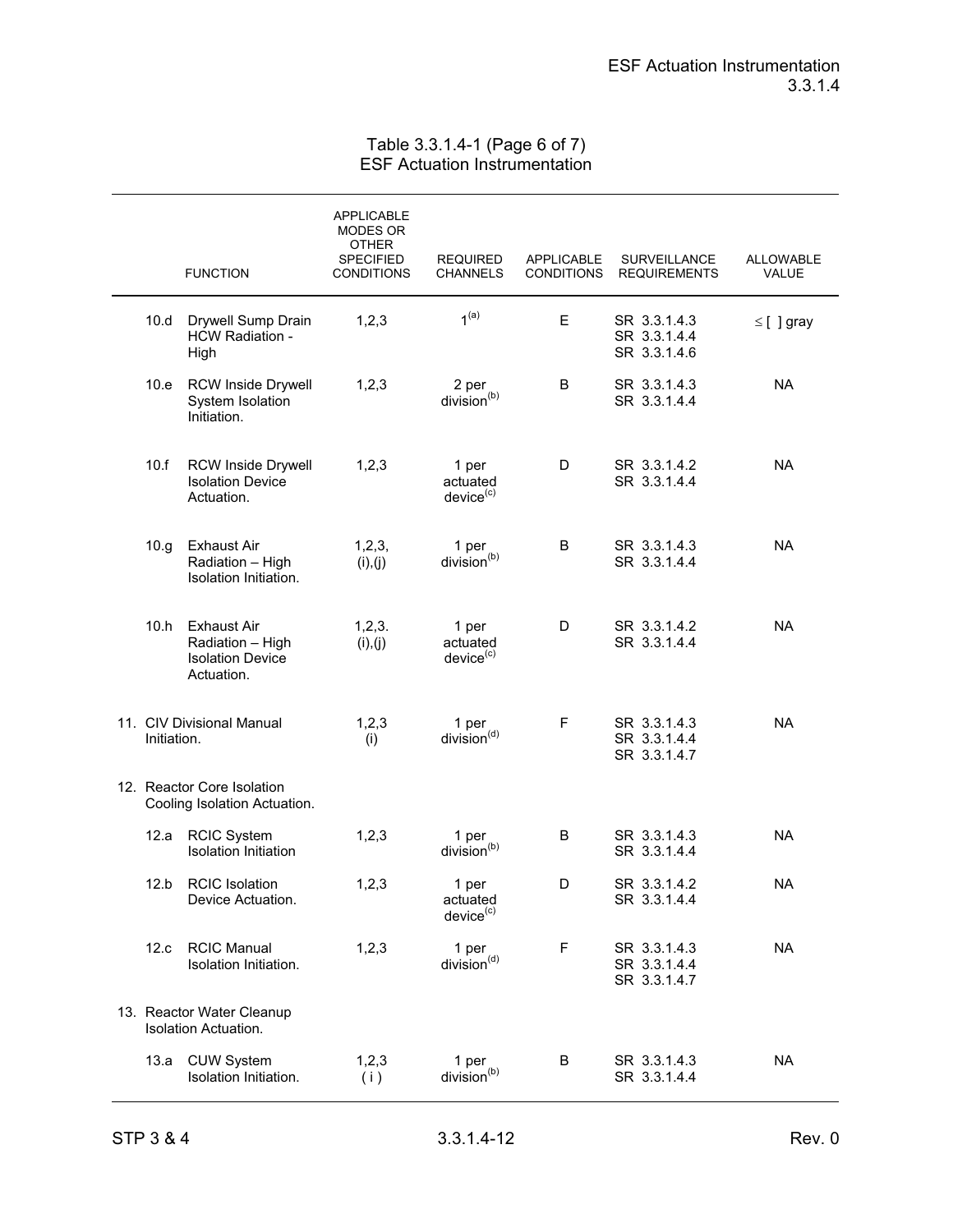### Table 3.3.1.4-1 (Page 7 of 7) ESF Actuation Instrumentation

|                                                            | <b>FUNCTION</b>                                                       | <b>APPLICABLE</b><br><b>MODES OR</b><br><b>OTHER</b><br><b>SPECIFIED</b><br><b>CONDITIONS</b> | <b>REQUIRED</b><br><b>CHANNELS</b>         | <b>APPLICABLE</b><br><b>CONDITIONS</b> | <b>SURVEILLANCE</b><br><b>REQUIREMENTS</b>   | <b>ALLOWABLE</b><br><b>VALUE</b> |
|------------------------------------------------------------|-----------------------------------------------------------------------|-----------------------------------------------------------------------------------------------|--------------------------------------------|----------------------------------------|----------------------------------------------|----------------------------------|
| 13.b                                                       | <b>CUW</b> Isolation<br>Device Actuation.                             | 1,2,3<br>(i)                                                                                  | 1 per<br>actuated<br>device <sup>(c)</sup> | D                                      | SR 3.3.1.4.2<br>SR 3.3.1.4.4                 | <b>NA</b>                        |
| 13.c                                                       | <b>CUW</b> Isolation on<br>SLC Initiation.                            | 1,2                                                                                           | 1 per SLC<br>division <sup>(a)</sup>       | E                                      | SR 3.3.1.4.4                                 | <b>NA</b>                        |
| 14. Shutdown Cooling System<br><b>Isolation Actuation.</b> |                                                                       |                                                                                               |                                            |                                        |                                              |                                  |
| 14.a                                                       | SD Cooling System<br>Isolation Initiation.                            | $1,2,3$ , (i)                                                                                 | 1 per<br>division <sup>(b)</sup>           | B                                      | SR 3.3.1.4.3<br>SR 3.3.1.4.4                 | <b>NA</b>                        |
| 14.b                                                       | SD Cooling Isolation<br>Device Actuation.                             | $1,2,3$ , (i)                                                                                 | 1 per<br>actuated<br>device <sup>(c)</sup> | D                                      | SR 3.3.1.4.2<br>SR 3.3.1.4.4                 | <b>NA</b>                        |
|                                                            | 15. Feedwater Line Break<br>Mitigation Actuation.                     |                                                                                               |                                            |                                        |                                              |                                  |
| 15.a                                                       | <b>Feedwater Line</b><br><b>Break Mitigation</b><br>Initiation.       | 1,2,3                                                                                         | 1 per<br>division $(b)$                    | B                                      | SR 3.3.1.4.3<br>SR 3.3.1.4.4<br>SR 3.3.1.4.5 | <b>NA</b>                        |
| 15.b                                                       | <b>Feedwater Line</b><br><b>Break Mitigation</b><br>Device Actuation. | 1,2,3                                                                                         | 1 per<br>actuated<br>device <sup>(c)</sup> | B                                      | SR 3.3.1.4.2<br>SR 3.3.1.4.4<br>SR 3.3.1.4.5 | <b>NA</b>                        |

(a) These are SENSOR CHANNEL Functions.

- (b) These are LOGIC CHANNEL Functions.
- (c) These are OUTPUT CHANNEL Functions.
- (d) These are manual channel Functions.
- (e) With reactor pressure greater than 1.03 MPaG.
- (f) With reactor pressure greater than 0.343 MPaG.
- (g) When associated subsystems are required to be operable.
- (h) When associated Diesel-Generator is required to be OPERABLE per LCO 3.8.2 "AC Sources Shutdown"
- (i) During CORE ALTERATIONS and operations with the potential for draining the reactor vessel.
- (j) During movement of irradiated fuel assemblies in the secondary containment.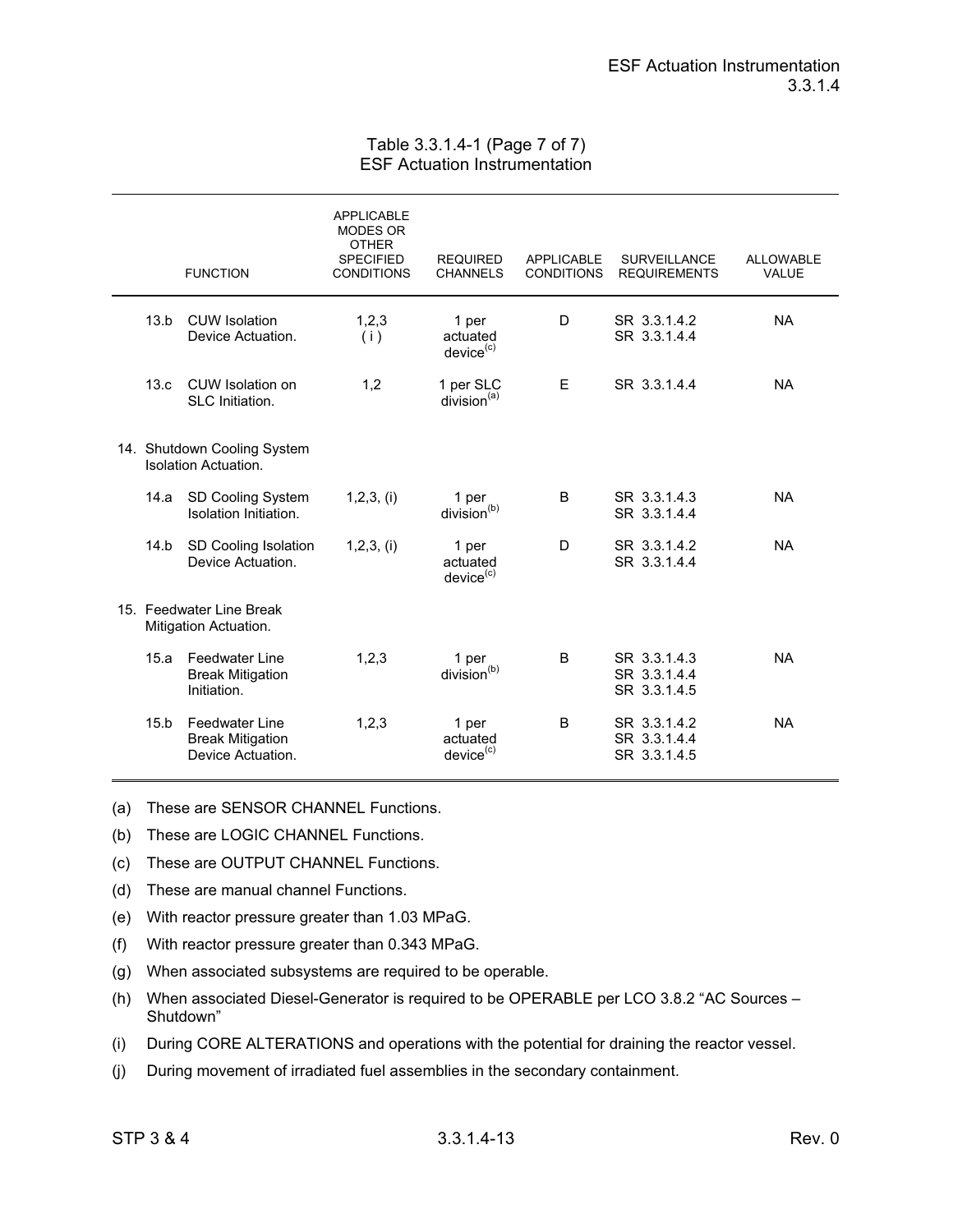## 3.3 INSTRUMENTATION

# 3.3.2.1 Startup Range Monitor (SRNM) Instrumentation

LCO 3.3.2.1 The SRNM instrumentation for each Function in Table 3.3.2.1-1 shall be OPERABLE.

APPLICABILITY: According to Table 3.3.2.1-1.

------------------------------------------------------------NOTE----------------------------------------------------------- Separate Condition entry is allowed for each channel. -------------------------------------------------------------------------------------------------------------------------------

## ACTIONS

| <b>CONDITION</b> |                                                                                           |                              | <b>REQUIRED ACTION</b>                       | <b>COMPLETION TIME</b> |
|------------------|-------------------------------------------------------------------------------------------|------------------------------|----------------------------------------------|------------------------|
|                  | A. One required channel<br>inoperable in one or<br>more bypass groups.                    | LCO 3.0.4 is not applicable. |                                              |                        |
|                  |                                                                                           | A.1                          | Place channel in bypass.                     | 1 hour                 |
|                  |                                                                                           | $OR$                         |                                              |                        |
|                  |                                                                                           | A.2                          | Place channel in trip.                       |                        |
|                  | <b>B.</b> Required Action and<br>associated Completion<br>Time of Condition A not<br>met. | B.1                          | Be in MODE 3.                                | 12 hours               |
|                  | OR                                                                                        |                              |                                              |                        |
|                  | Four or more required<br>channels inoperable.                                             |                              |                                              |                        |
|                  | C. One or more required<br>SRNMs inoperable in<br>MODE 3 or 4.                            | C.1<br><b>AND</b>            | Fully insert all insertable<br>control rods. | 1 hour                 |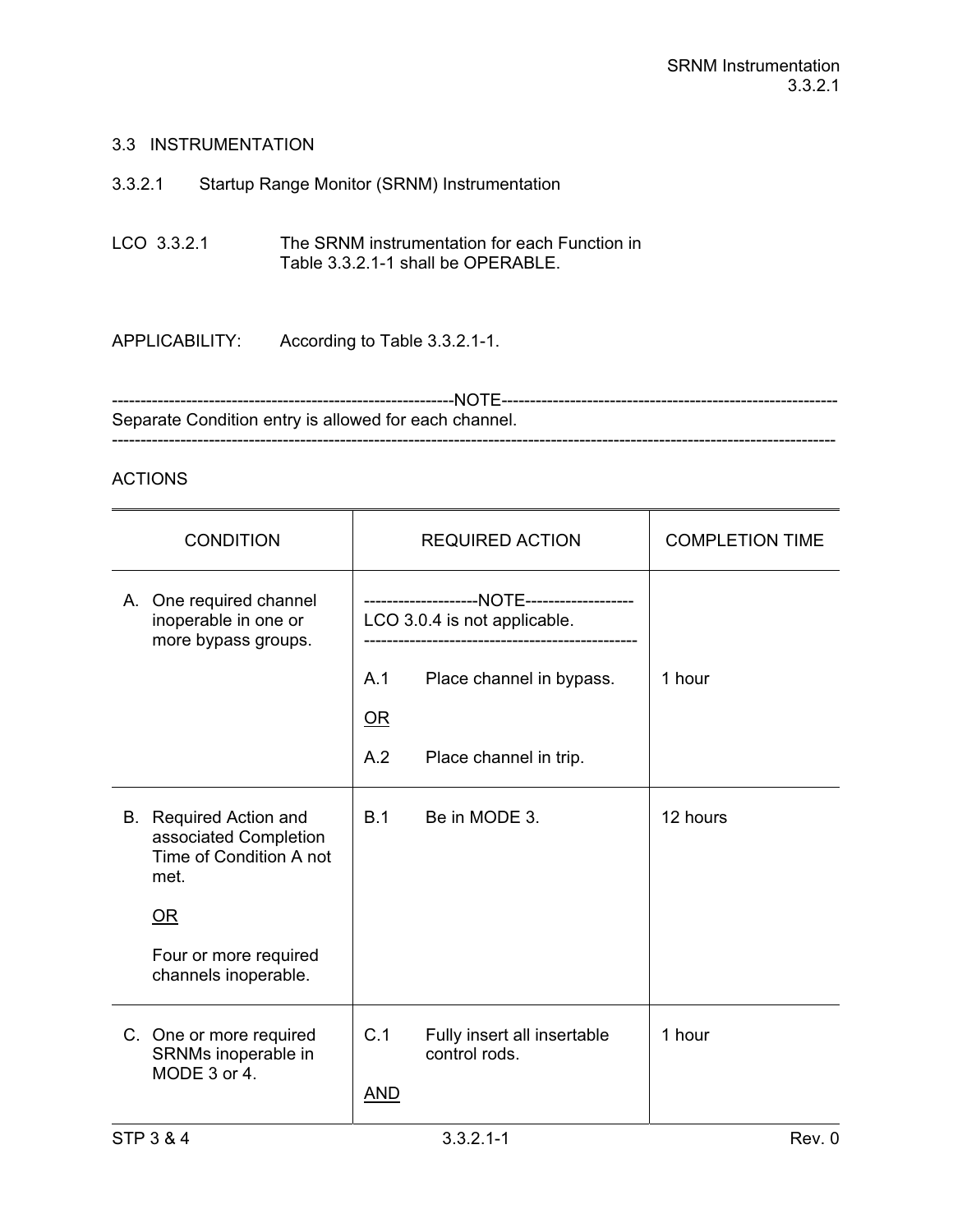| <b>CONDITION</b>                                  |            | <b>REQUIRED ACTION</b>                                                                                               | <b>COMPLETION TIME</b> |
|---------------------------------------------------|------------|----------------------------------------------------------------------------------------------------------------------|------------------------|
| C. (continued)                                    | C.2        | Place reactor mode switch<br>in the shutdown position.                                                               | 1 hour                 |
| One required SRNM<br>D.<br>inoperable in MODE 5.  | D.1        | <b>Suspend CORE</b><br>ALTERATIONS except for<br>control rod insertion.                                              | Immediately            |
|                                                   | <b>AND</b> |                                                                                                                      |                        |
|                                                   | D.2        | Initiate action to insert all<br>insertable control rods in<br>core cells containing one or<br>more fuel assemblies. | Immediately            |
|                                                   | <u>And</u> |                                                                                                                      |                        |
|                                                   | D.3        | Initiate action to restore<br>required SRNM to<br><b>OPERABLE</b> status.                                            | 7 days                 |
| Two required SRNMs<br>Е.<br>inoperable in MODE 5. | E.1        | Initiate action to restore one<br>required SRNM to<br><b>OPERABLE</b> status.                                        | Immediately            |

## SURVEILLANCE REQUIREMENTS

------------------------------------------------------------NOTE----------------------------------------------------------- Refer to Table 3.3.2.1-1 to determine which SRs apply for each applicable MOD or other specified conditions. -------------------------------------------------------------------------------------------------------------------------------

|              | <b>SURVEILLANCE</b>    | <b>FREQUENCY</b> |
|--------------|------------------------|------------------|
| SR 3.3.2.1.1 | Perform CHANNEL CHECK. | 12 hours         |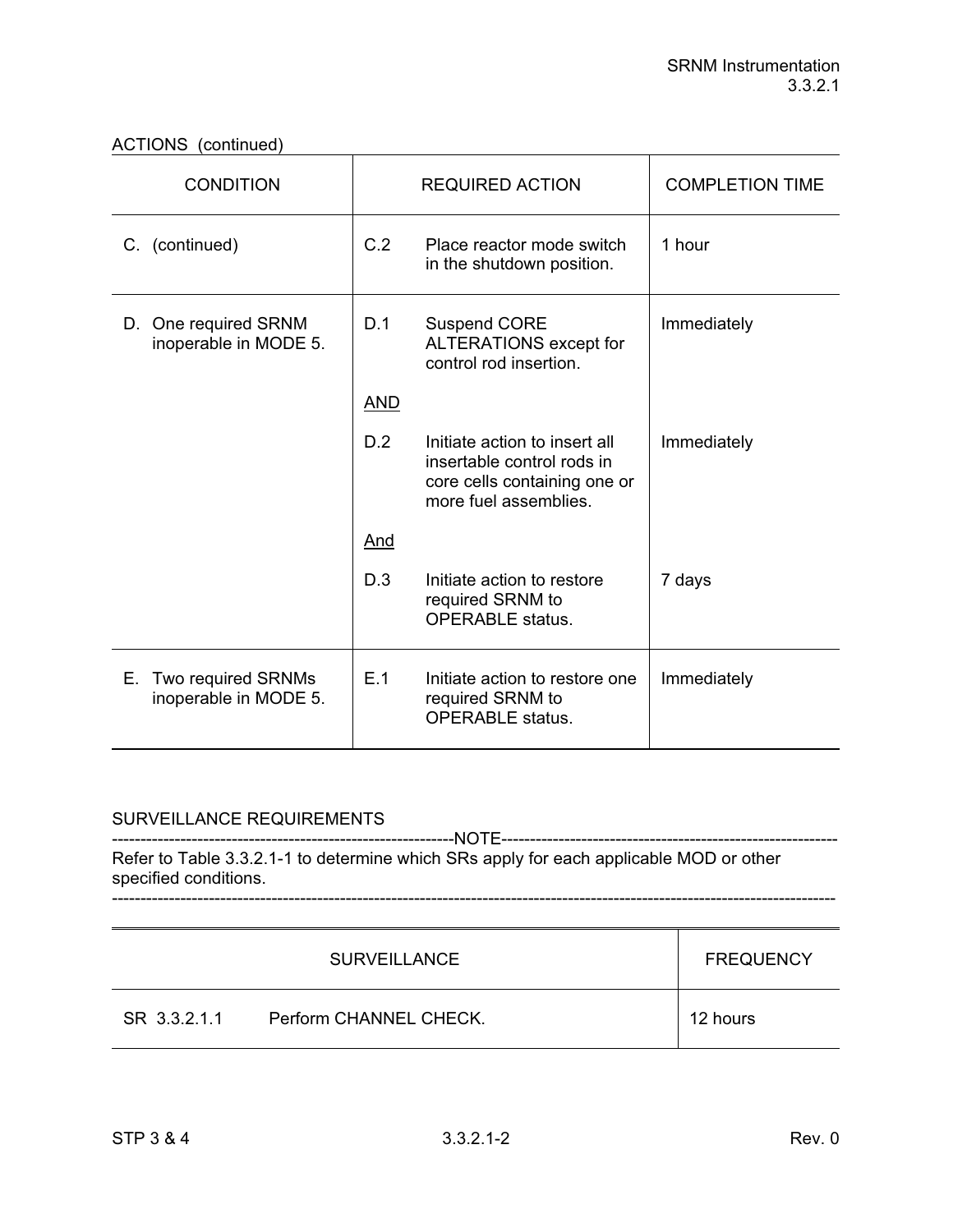# SURVEILLANCE REQUIREMENTS (continued)

|              | <b>SURVEILLANCE</b>                                                                                                                                                                                                                        | <b>FREQUENCY</b>                                                                                         |
|--------------|--------------------------------------------------------------------------------------------------------------------------------------------------------------------------------------------------------------------------------------------|----------------------------------------------------------------------------------------------------------|
| SR 3.3.2.1.2 | 1. Only required to be met during CORE<br>ALTERATIONS.<br>Only part a. is required under the conditions<br>2.<br>specified in footnote (a) of Table 3.3.2.1-1.<br>One SRNM may be used to satisfy more than<br>3.<br>one of the following. |                                                                                                          |
|              | Verify an OPERABLE SRNM detector is located in:                                                                                                                                                                                            | 12 hours                                                                                                 |
|              | The fueled region;<br>a.                                                                                                                                                                                                                   | <b>AND</b>                                                                                               |
|              | b.<br>The core quadrant where CORE<br>ALTERATIONS are being performed when the<br>associated SRNM is included in the fueled<br>region; and<br>A core quadrant adjacent to where CORE<br>C.                                                 | Following a<br>change in the<br>core quadrant<br>where CORE<br><b>ALERATIONS</b> are<br>being performed. |
|              | ALTERATIONS are being performed, when the<br>associated SRNM is included in the fueled<br>region.                                                                                                                                          |                                                                                                          |
| SR 3.3.2.1.3 | Not required to be met with four or less fuel<br>assemblies adjacent to the SRNM and no other fuel<br>assemblies in the associated core quadrant.                                                                                          |                                                                                                          |
|              | Verify count rate is $\geq 3.0$ cps.                                                                                                                                                                                                       | 12 hours during<br><b>CORE</b><br><b>ALTERATIONS</b><br><b>AND</b>                                       |
|              |                                                                                                                                                                                                                                            | 24 hours                                                                                                 |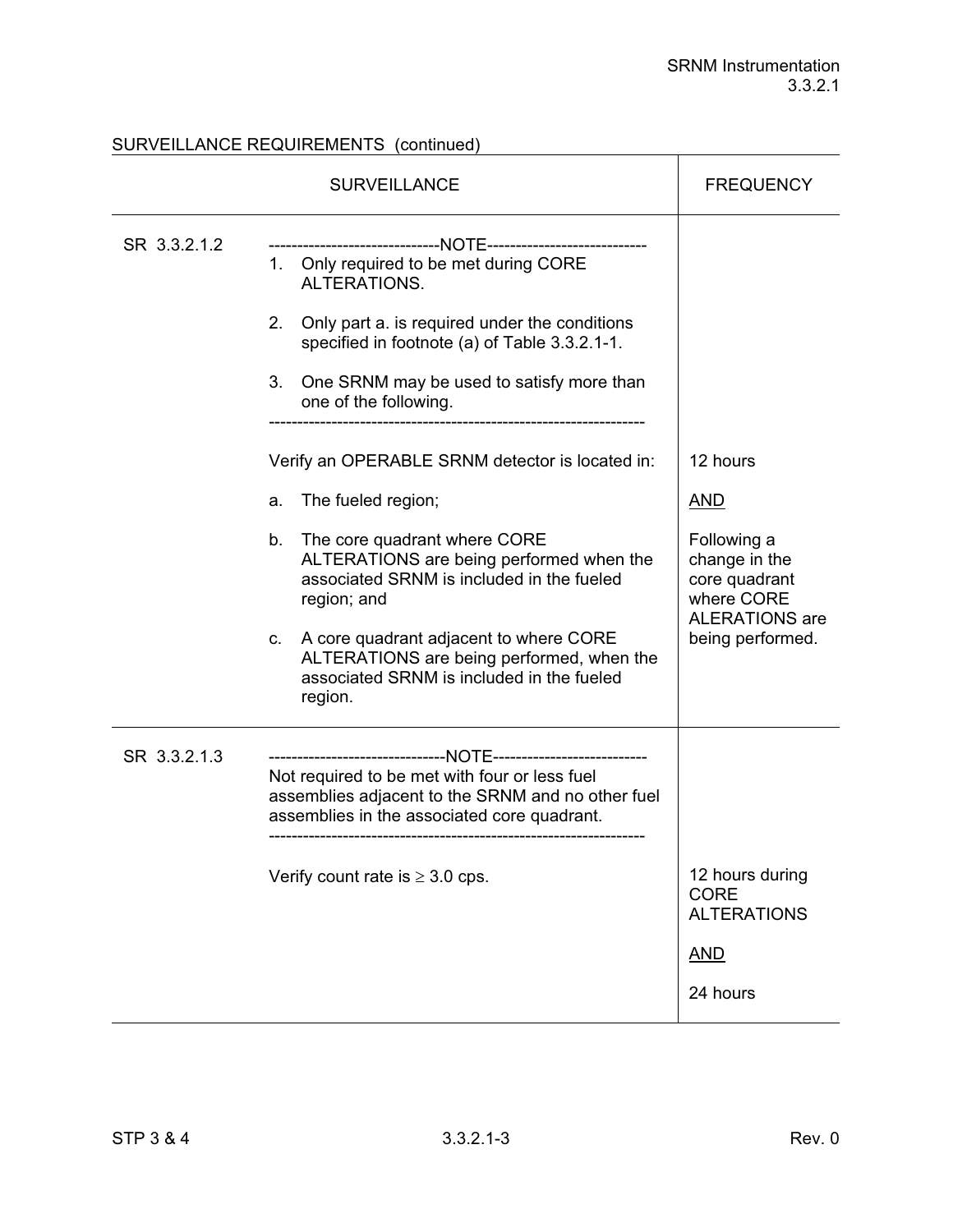# SURVEILLANCE REQUIREMENTS (continued)

|              | <b>SURVEILLANCE</b>                                                                             | <b>FREQUENCY</b> |
|--------------|-------------------------------------------------------------------------------------------------|------------------|
| SR 3.3.2.1.4 | Perform CHANNEL FUNCTIONAL TEST.                                                                | $[7]$ days       |
| SR 3.3.2.1.5 | Perform CHANNEL FUNCTIONAL TEST.                                                                | $[31]$ days      |
| SR 3.3.2.1.6 | --NOTE----------------------<br>----------------------------<br>Neutron detectors are excluded. |                  |
|              | Perform CHANNEL CALIBRATION.                                                                    | 18 months        |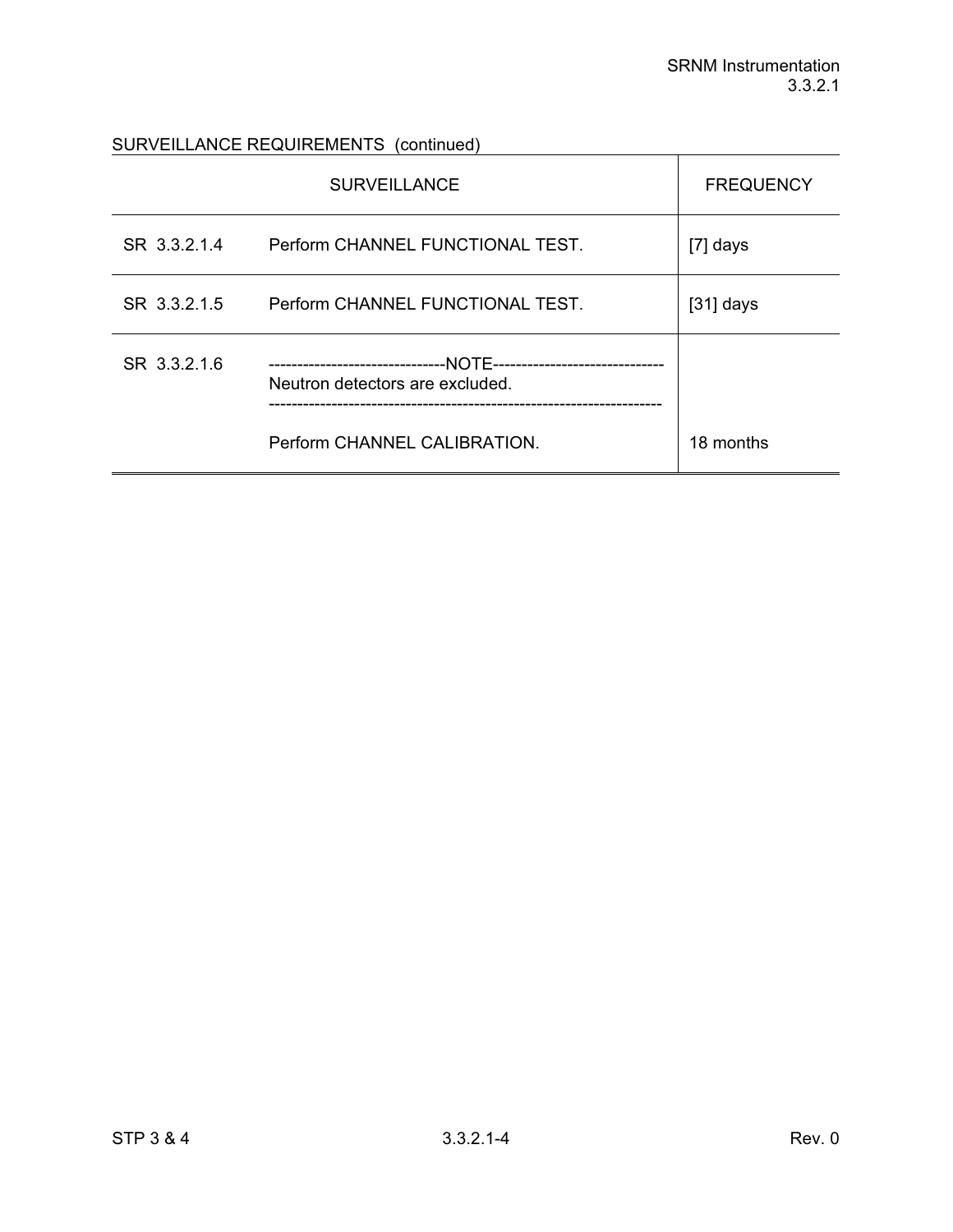| <b>FUNCTION</b>                            | <b>APPLICABLE</b><br><b>MODES OR OTHER</b><br><b>SPECIFIED</b><br><b>CONDITIONS</b> | <b>REQUIRED</b><br><b>CHANNELS</b>                    | <b>SURVEILLANCE</b><br><b>REQUIREMENTS</b>                                   |
|--------------------------------------------|-------------------------------------------------------------------------------------|-------------------------------------------------------|------------------------------------------------------------------------------|
| <b>Startup Range Neutron Monitor</b><br>1. | 2                                                                                   | Group $# 1 - 4$<br>Group $# 2 - 3$<br>Group $# 3 - 3$ | SR 3.3.2.1.1<br>SR 3.3.2.1.3<br>SR 3.3.2.1.5<br>SR 3.3.2.1.6                 |
|                                            | 3,4                                                                                 | 2                                                     | SR 3.3.2.1.1<br>SR 3.3.2.1.3<br>SR 3.3.2.1.5<br>SR 3.3.2.1.6                 |
|                                            | 5                                                                                   | 2 <sup>(a),(b)</sup>                                  | SR 3.3.2.1.1<br>SR 3.3.2.1.2<br>SR 3.3.2.1.3<br>SR 3.3.2.1.4<br>SR 3.3.2.1.6 |

## Table 3.3.2.1-1 (page 1 of 1) Startup Range Neutron Monitor Instrumentation

(a) Only one SRNM channel is required to be OPERABLE during spiral offload or reload when the fueled region includes only that SRNM detector.

(b) Special movable detectors may be used in place of SRNMs if connected to normal SRNM circuits.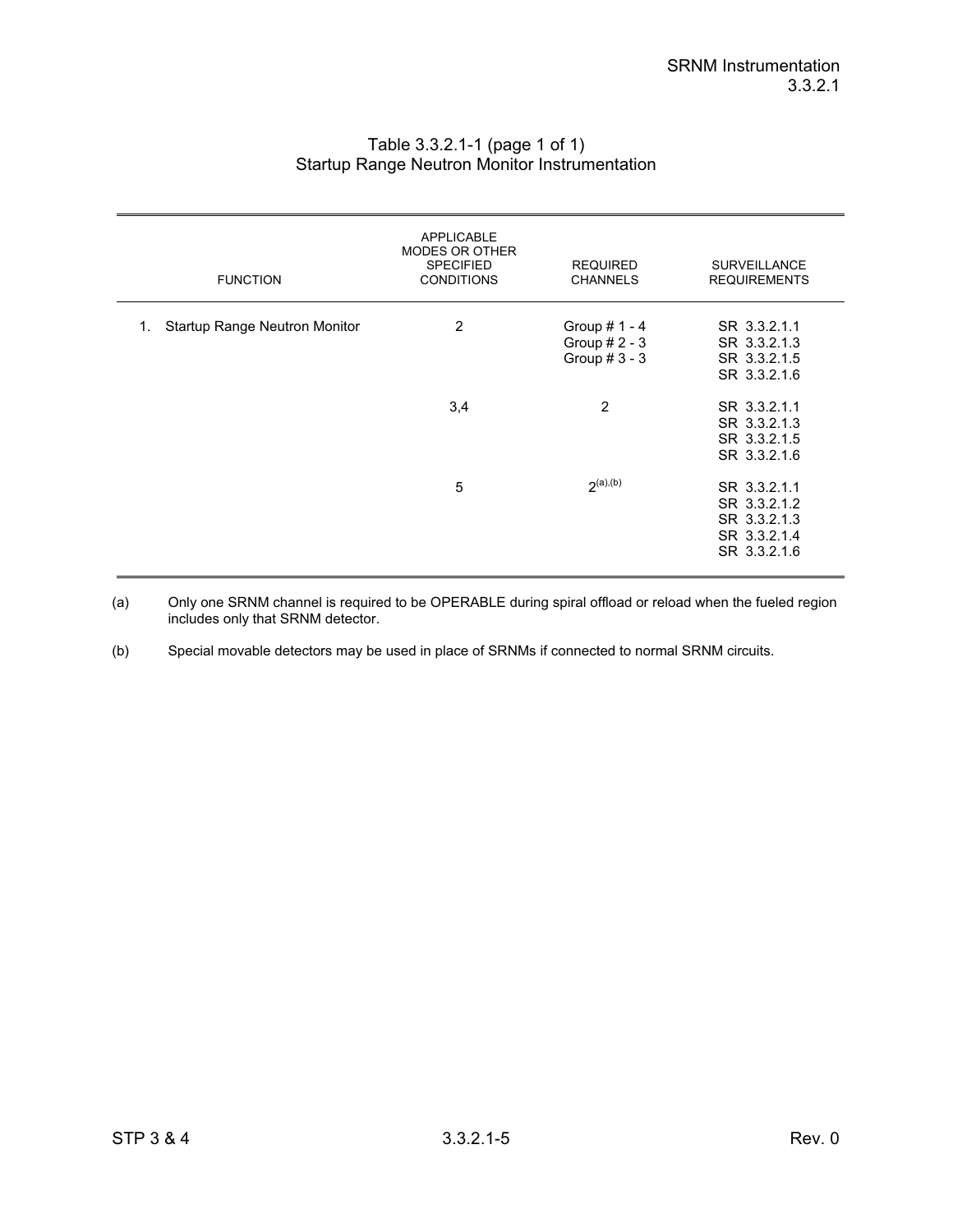## 3.3.3.1 Essential Communication Function (ECF)

LCO 3.3.3.1 Four divisions of ECF data transmission shall be OPERABLE.

APPLICABILITY: MODES 1, 2, 3, 4, and 5.

------------------------------------------------------------NOTE----------------------------------------------------------- Separate Condition entry is allowed for each channel. -------------------------------------------------------------------------------------------------------------------------------

| <b>CONDITION</b>                                                                                                                                           |                              | <b>REQUIRED ACTION</b>                                                                                     | <b>COMPLETION TIME</b>                                      |
|------------------------------------------------------------------------------------------------------------------------------------------------------------|------------------------------|------------------------------------------------------------------------------------------------------------|-------------------------------------------------------------|
| A. One or more data<br>transmission segments<br>inoperable in one ECF                                                                                      | LCO 3.0.4 is not applicable. |                                                                                                            |                                                             |
| division with data<br>transmission maintained.                                                                                                             | A.1                          | Restore all data<br>transmission segments to<br><b>OPERABLE</b> status.                                    | Prior to entering<br>MODE 2 following<br>next MODE 4 entry. |
| B.<br>One or more data<br>transmission segments<br>inoperable in two or<br>more ECF divisions with<br>data transmission<br>maintained in all<br>divisions. | B.1                          | Restore all data<br>transmission segments in at<br>least three ECF divisions to<br><b>OPERABLE</b> status. | $[30]$ days                                                 |
| C. Required Actions and<br>associated Completion<br>Times of Condition B not<br>met.                                                                       | C.1<br><b>AND</b>            | Verify data transmission<br>capability.                                                                    | 1 hour<br><b>AND</b><br>Once per 24 hours<br>thereafter.    |
|                                                                                                                                                            | C.2                          | Initiate action in accordance<br>with Specification 5.5.2.10.                                              | Immediately                                                 |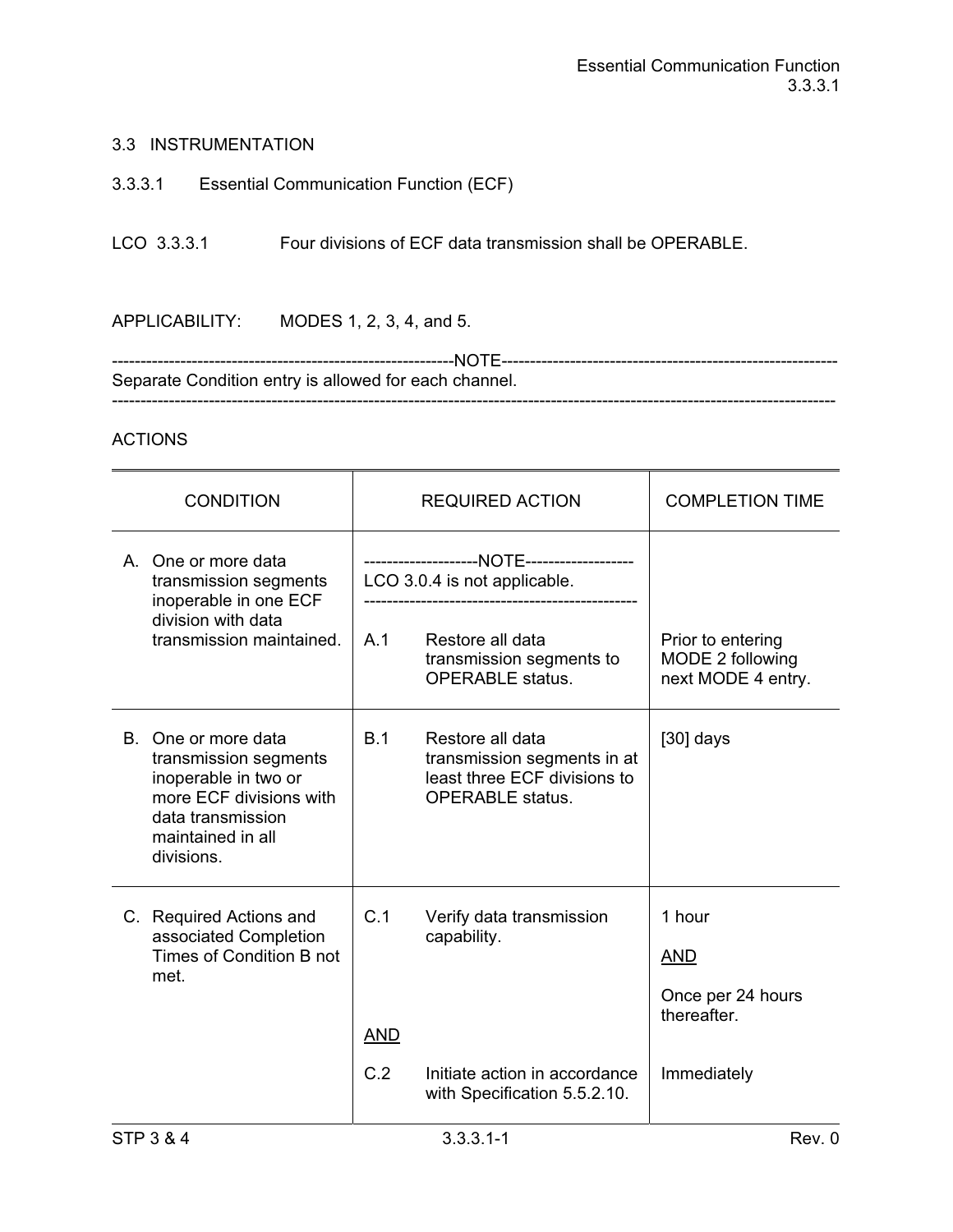| D. One or more ECF<br>divisions inoperable. | --NOTE---------------<br>LCO 3.0.4 is not applicable. |                                                                     |         |
|---------------------------------------------|-------------------------------------------------------|---------------------------------------------------------------------|---------|
|                                             | D.1                                                   | Declare affected Functions<br>and supported Features<br>inoperable. | 4 hours |

|              | <b>SURVEILLANCE</b>                                                  | <b>FREQUENCY</b> |
|--------------|----------------------------------------------------------------------|------------------|
| SR 3.3.3.1.1 | Verify the required data transmission path segments<br>are OPERABLE. | $[92]$ days      |
| SR 3.3.3.1.2 | Perform a comprehensive network performance<br>test.                 | 18 months        |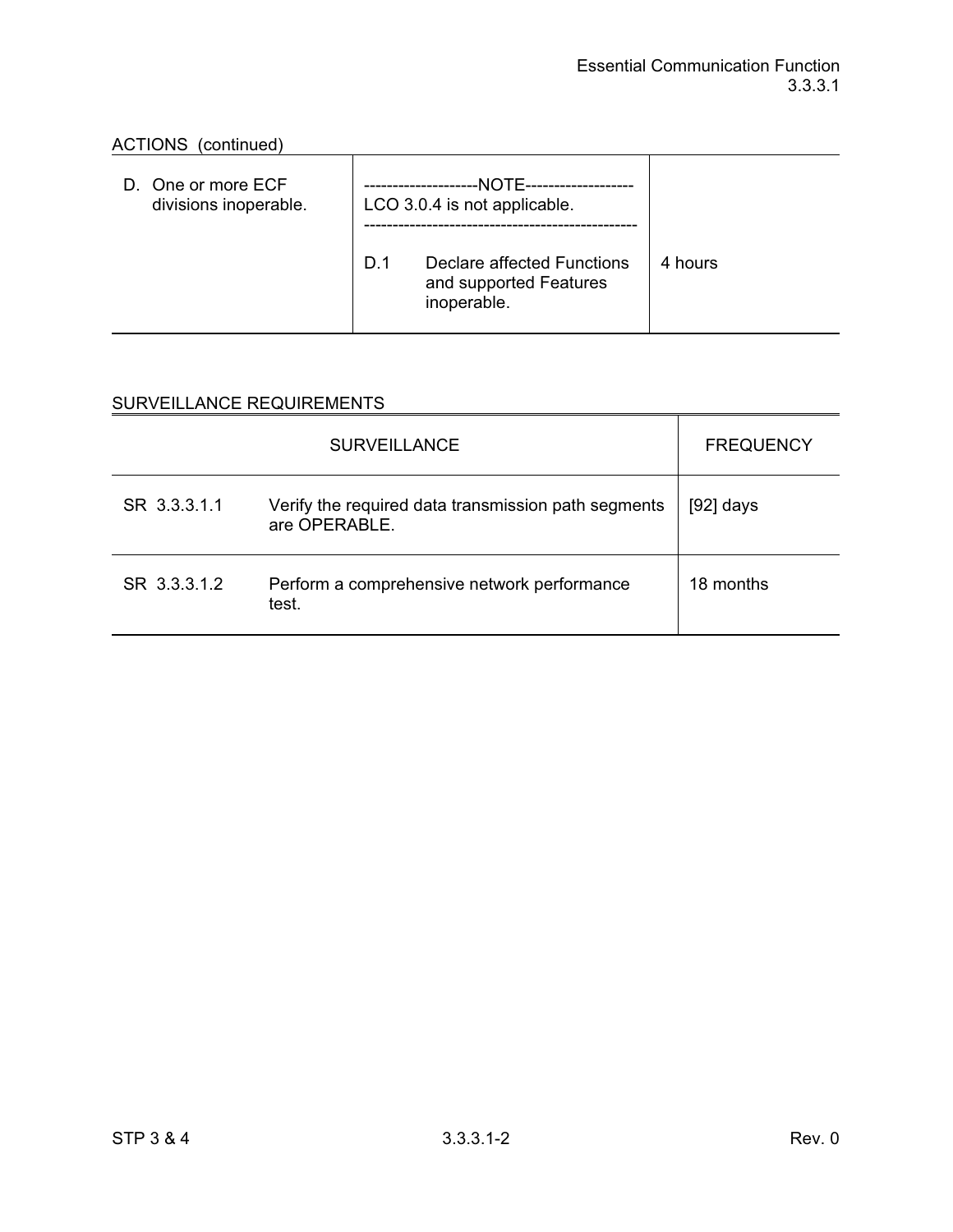| 3.3.4.1        | Anticipated Transient Without Scram (ATWS) and End-of-Cycle<br>Recirculation Pump Trip (EOC-RPT) Instrumentation |
|----------------|------------------------------------------------------------------------------------------------------------------|
| LCO 3.3.4.1    | The channels for each Function listed in Table 3.3.4.1-1 shall be<br>OPERABLE.                                   |
| APPLICABILITY: | According to Table 3.3.4.1-1.                                                                                    |

| Separate Condition entry is allowed for each channel. |
|-------------------------------------------------------|
|                                                       |

| <b>CONDITION</b>                                                     |                  | <b>REQUIRED ACTION</b>                                                                                                                                        | <b>COMPLETION TIME</b> |
|----------------------------------------------------------------------|------------------|---------------------------------------------------------------------------------------------------------------------------------------------------------------|------------------------|
| A. One or more Functions<br>with one inoperable<br>channel.          |                  | Applies only to Functions 1, 3, 5,<br>11, and 14 in Table 3.3.4.1-1.                                                                                          |                        |
|                                                                      | A.1              | Restore channel to<br><b>OPERABLE</b> status.                                                                                                                 | 14 days                |
| B. One or more Functions<br>with two or more<br>channels inoperable. | B.1<br>B.1<br>OR | -------------NOTE---------------<br>Applies only to Functions<br>1, 3, 5, and 11 in<br>Table 3.3.4.1-1.<br>Restore two channels to<br><b>OPERABLE</b> status. | 72 hours               |
|                                                                      | B.2              | -------------NOTE----------<br>Applies only to Function 14<br>in Table 3.3.4.1-1.<br>Restore one channel to<br><b>OPERABLE</b> status.                        | 72 hours               |
| <b>STP 3 &amp; 4</b>                                                 |                  | $3.3.4.1 - 1$                                                                                                                                                 | Rev. 0                 |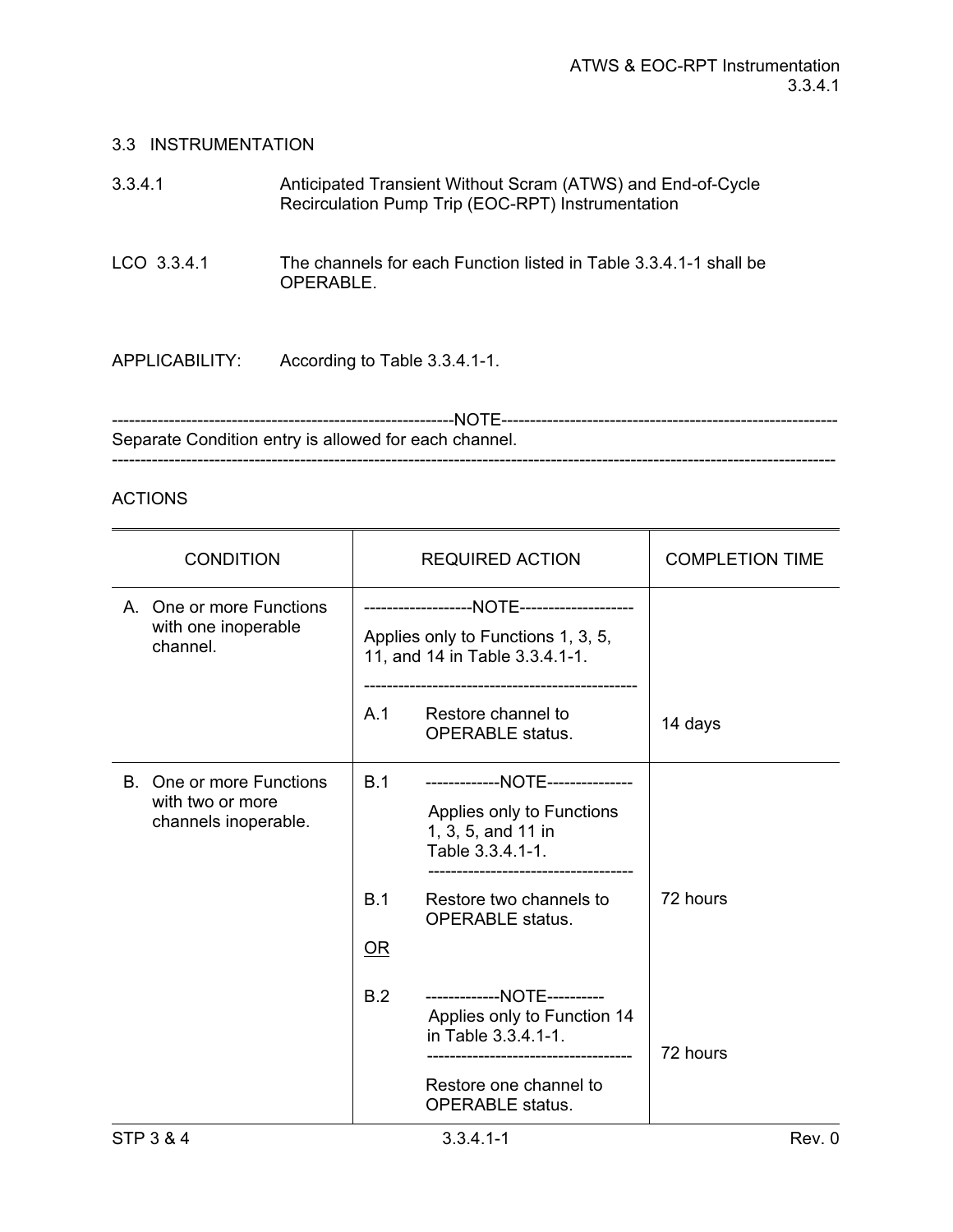| <b>CONDITION</b>                                             | <b>REQUIRED ACTION</b>                                                               |          |
|--------------------------------------------------------------|--------------------------------------------------------------------------------------|----------|
| C. One or more Functions<br>with one channel<br>inoperable.  | Applies only to Functions 2 and 4 in<br>Table 3.3.4.1-1.                             |          |
|                                                              | C.1.1 Place channel(s) in bypass.<br><b>AND</b>                                      | 6 hours  |
|                                                              | C.1.2.1 Restore channel(s) to<br><b>OPERABLE</b> status.                             | 30 days  |
|                                                              | $\overline{\text{OR}}$                                                               |          |
|                                                              | C.1.2.2 Place channel(s) in trip.                                                    | 30 days  |
|                                                              | OR                                                                                   |          |
|                                                              | C.2<br>Place channel(s) in trip.                                                     | 6 hours  |
| D. One channel inoperable.                                   | Applies only to Function 9 in<br>Table 3.3.4.1-1.<br>------------------------------- |          |
|                                                              | D.1<br>Restore channel to<br><b>OPERABLE</b> status.                                 | 30 days  |
| E. One or more Functions<br>with two channels<br>inoperable. | Applies only to Functions 2, 4,<br>and 9 in Table 3.3.4.1-1.                         |          |
|                                                              | E.1<br>Restore one inoperable<br>channel to OPERABLE<br>status.                      | 72 hours |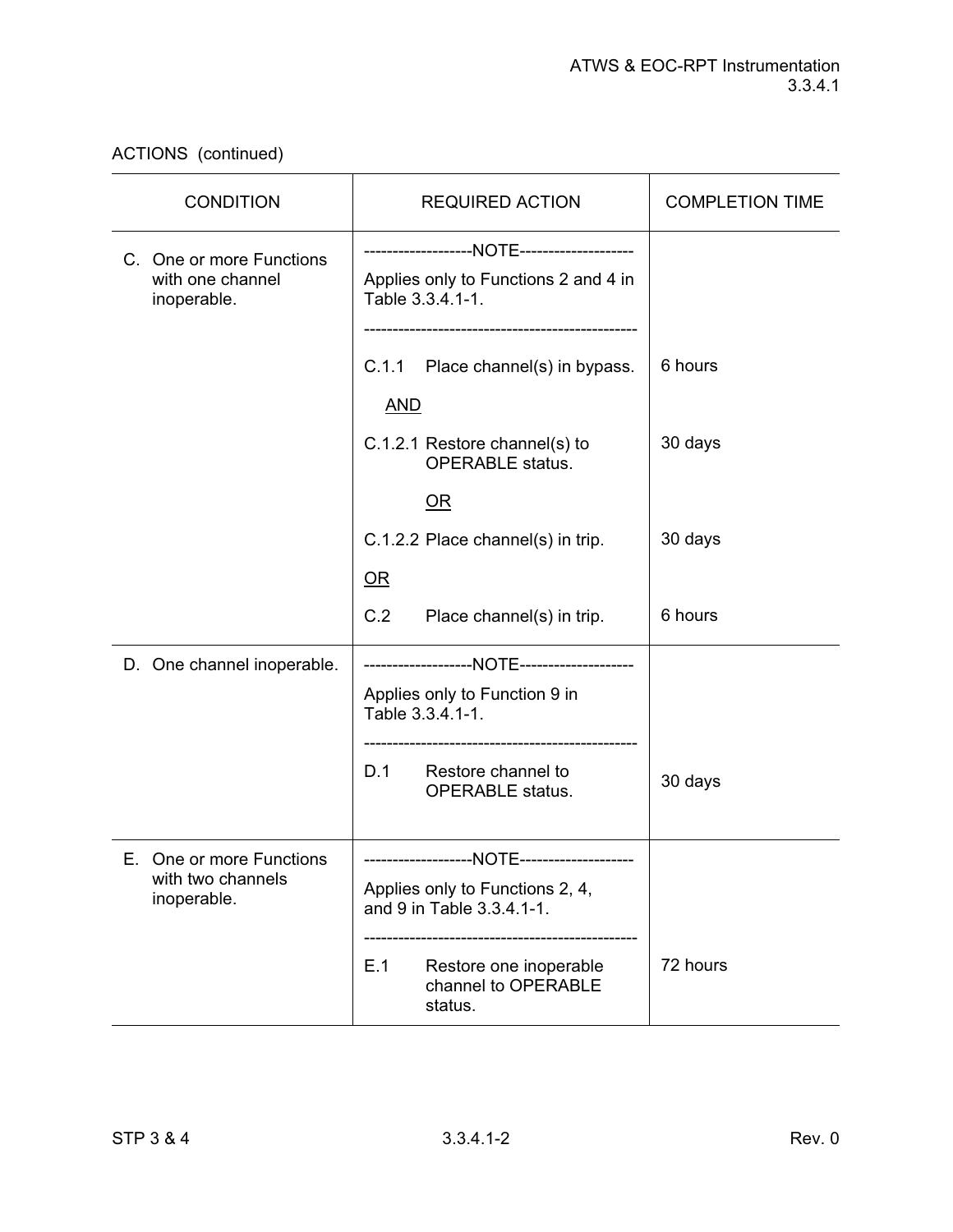| <b>CONDITION</b>                                                                            | <b>REQUIRED ACTION</b>                                                                                                                                                                      | <b>COMPLETION TIME</b> |
|---------------------------------------------------------------------------------------------|---------------------------------------------------------------------------------------------------------------------------------------------------------------------------------------------|------------------------|
| F. One or more Functions<br>with three or more<br>channels inoperable.                      | Applies only to Functions 2, 4,<br>and 9 in Table 3.3.4.1-1.<br>F.1<br>Restore at least one<br>inoperable channel to<br><b>OPERABLE</b> status.                                             | [24] hours             |
| G. Required Action and<br>associated Completion<br>Time of Condition C, E,<br>or F not met. | Applies only to Function 4 in<br>Table 3.3.4.1-1.<br>G.1<br>Apply the MCPR limit for<br>inoperable EOC-RPT as<br>specified in the COLR.<br>OR<br>G.2<br>Reduce power to<br>$\leq 40\%$ RTP. | [2] hours<br>[2] hours |
| H. One or more Functions<br>with one or more<br>channels inoperable.                        | Applies only to Functions 6, 7, 8,<br>10, 12, 13, 15, and 16 in<br>Table 3.3.4.1-1.<br>H.1<br>Restore channels to<br><b>OPERABLE</b> status.                                                | [24] hours             |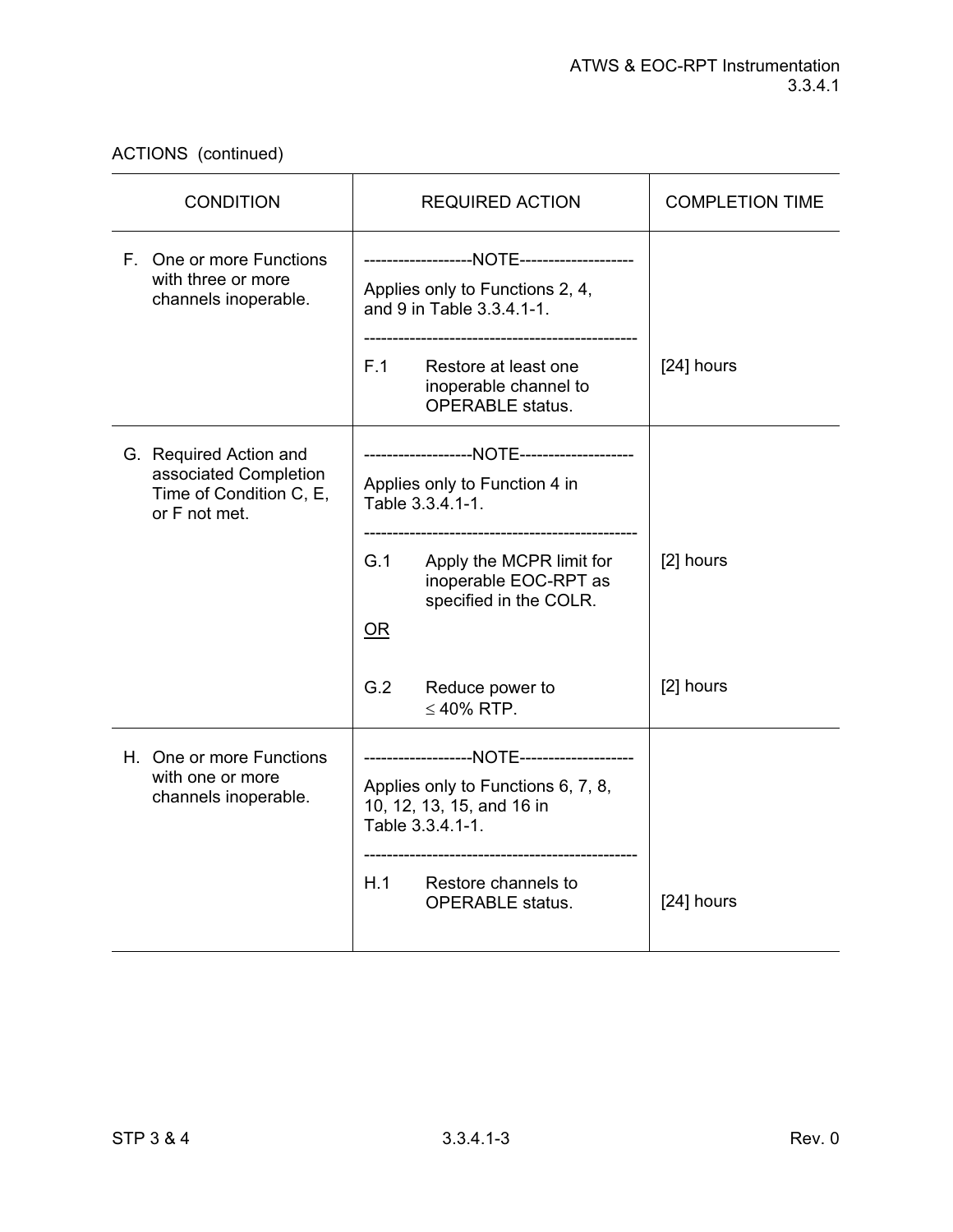ACTIONS (continued)

|    | <b>CONDITION</b>                                              | <b>REQUIRED ACTION</b> |                                                                                                                                                                             | <b>COMPLETION TIME</b> |
|----|---------------------------------------------------------------|------------------------|-----------------------------------------------------------------------------------------------------------------------------------------------------------------------------|------------------------|
| I. | Required Action and<br>associated Completion<br>Time not met. | 1.1<br>$OR$            | ---------------NOTE--------------<br>Applies only to Functions<br>6, 7, 8, and 16 in<br>Table 3.3.4.1-1.<br>Remove the associated<br>Reactor Internal Pump from<br>service. | 12 hours               |
|    |                                                               |                        |                                                                                                                                                                             |                        |
|    |                                                               | 1.2                    | ---------------NOTE--------------<br>Applies only to Functions<br>1, 2, 3, 5, 9, 10, 11, 12, 13,<br>14, and 15 in<br>Table 3.3.4.1-1.                                       |                        |
|    |                                                               |                        | Be in MODE 3.                                                                                                                                                               | 12 hours               |

# SURVEILLANCE REQUIREMENTS

------------------------------------------------------------NOTE----------------------------------------------------------- Refer to Table 3.3.4.1-1 to determine the applicability of the SRs to each RPT Function.

-------------------------------------------------------------------------------------------------------------------------------

|              | <b>SURVEILLANCE</b>                   | <b>FREQUENCY</b> |
|--------------|---------------------------------------|------------------|
| SR 3.3.4.1.1 | Perform SENSOR CHANNEL CHECK.         | 12 hours         |
| SR 3.3.4.1.2 | Perform CHANNEL FUNCTIONAL TEST.      | [92] days        |
| SR 3.3.4.1.3 | Perform SENSOR CHANNEL CALIBRATION.   | 18 months        |
| SR 3.3.4.1.4 | Perform LOGIC SYSTEM FUNCTIONAL TEST. | 18 months        |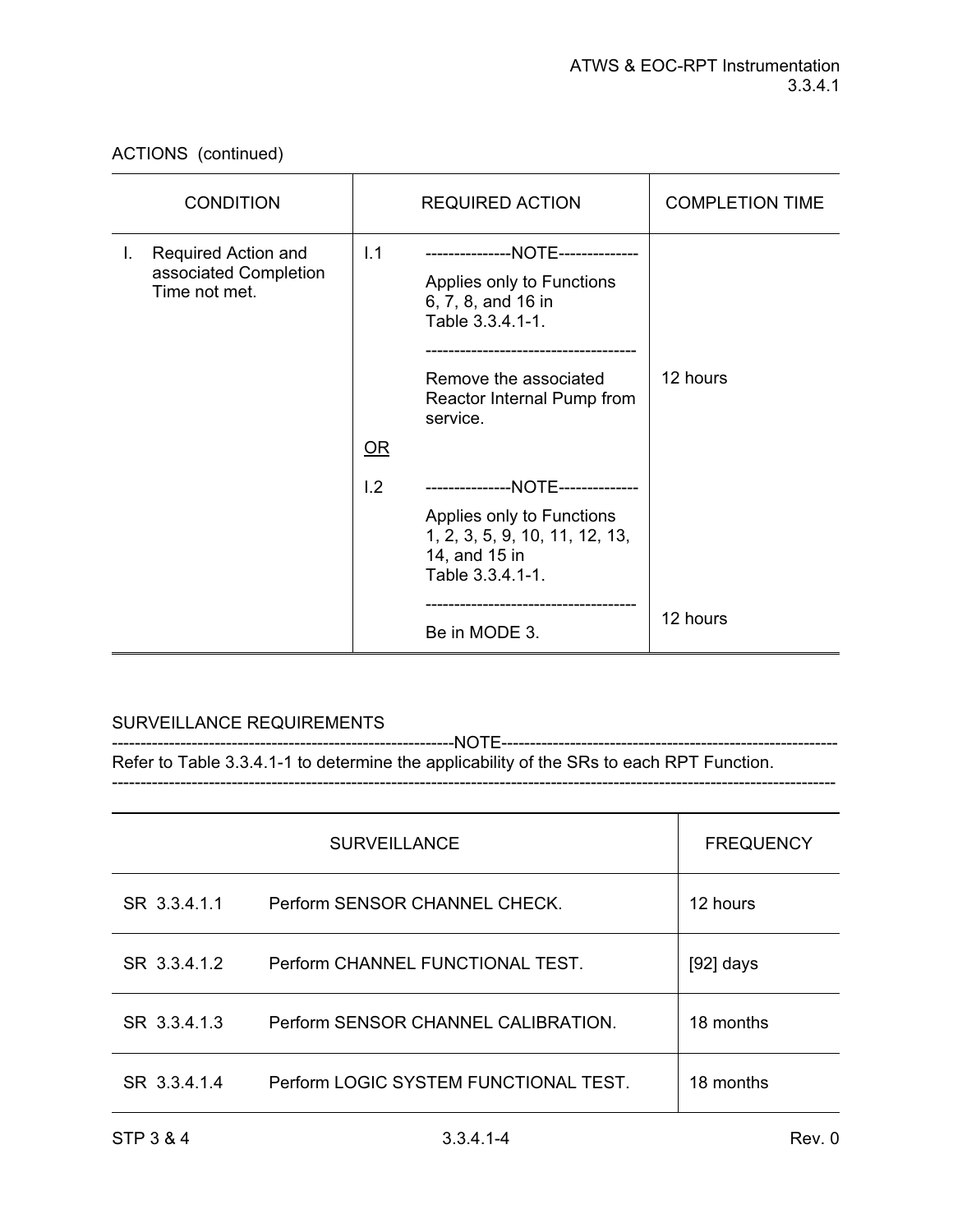SURVEILLANCE REQUIREMENTS (continued)

|              | <b>SURVEILLANCE</b>                                      | <b>FREQUENCY</b> |
|--------------|----------------------------------------------------------|------------------|
| SR 3.3.4.1.5 | Verify the RPT SYSTEM RESPONSE TIME is within<br>limits. | 18 months        |
| SR 3.3.4.1.6 | Perform COMPREHENSIVE FUNCTIONAL TEST.                   | 18 months        |
| SR 3.3.4.1.7 | Perform CHANNEL FUNCTIONAL TEST                          | 7 days           |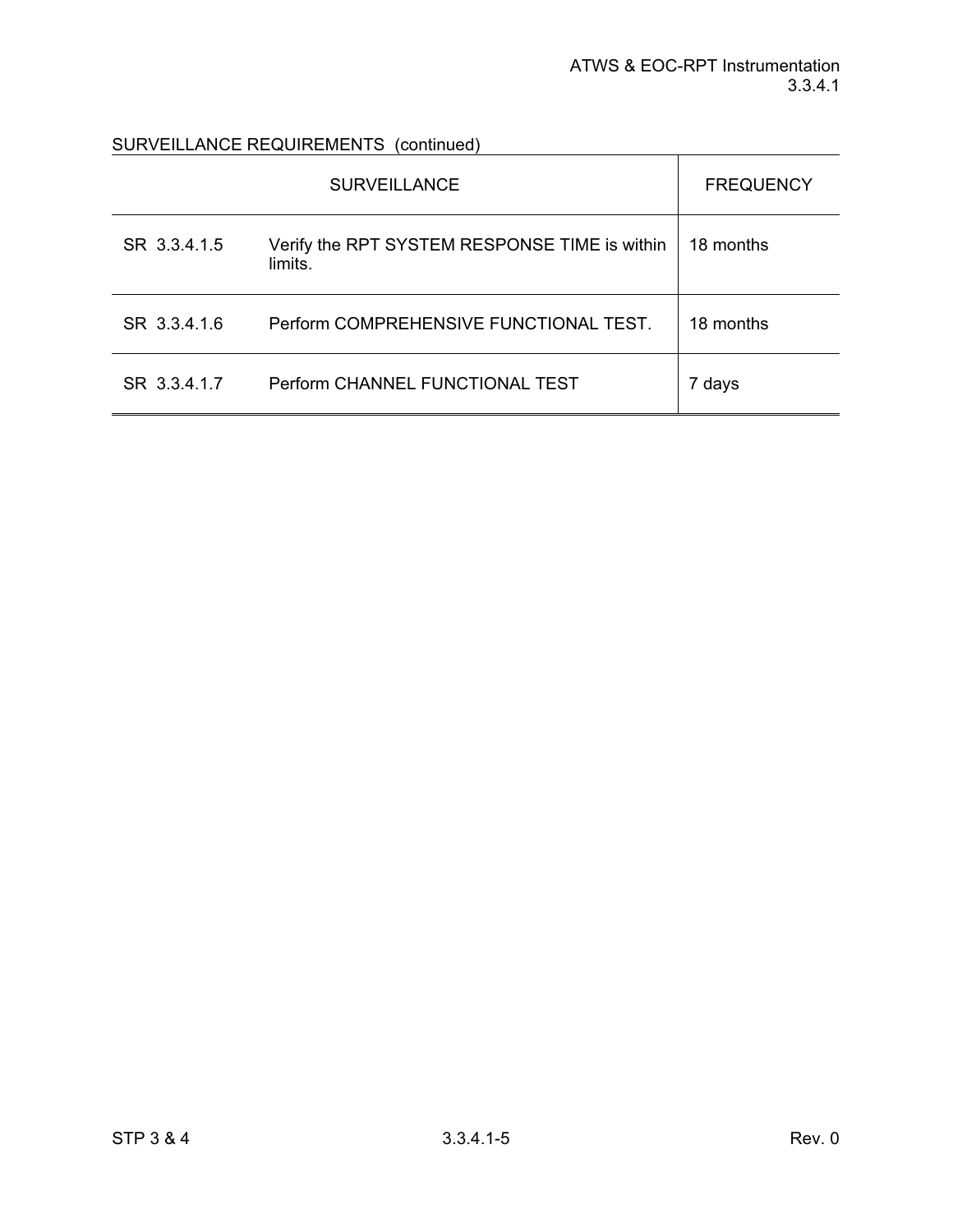| Table 3.3.4.1-1 (page 1 of 2)    |
|----------------------------------|
| ATWS and EOC-RPT Instrumentation |

|     | <b>FUNCTION</b>                                            | <b>REQUIRED</b><br><b>CHANNELS</b> | <b>APPLICABLE</b><br>MODES OR<br><b>OTHER</b><br><b>SPECIFIED</b><br><b>CONDITIONS</b> | <b>SURVEILLANCE</b><br><b>REQUIREMENTS</b>                                                   | <b>ALLOWABLE</b><br><b>VALUES</b> |
|-----|------------------------------------------------------------|------------------------------------|----------------------------------------------------------------------------------------|----------------------------------------------------------------------------------------------|-----------------------------------|
|     | 1. Feedwater Reactor Vessel Water<br>Level - Low, Level 3. | 3                                  | 1,2                                                                                    | SR 3.3.4.1.1<br>SR 3.3.4.1.2<br>SR 3.3.4.1.3<br>SR 3.3.4.1.4<br>SR 3.3.4.1.5                 | $\geq$ [ ] cm                     |
| 2.  | Reactor Water Vessel Level -<br>Low, Level 2.              | 4                                  | 1,2                                                                                    | SR 3.3.4.1.1<br>SR 3.3.4.1.2<br>SR 3.3.4.1.3<br>SR 3.3.4.1.4<br>SR 3.3.4.1.5<br>SR 3.3.4.1.6 | $\geq$ [ ] cm                     |
| 3.  | <b>SB&amp;PC Reactor Steam Dome</b><br>Pressure - High.    | 3                                  | 1,2                                                                                    | SR 3.3.4.1.1<br>SR 3.3.4.1.2<br>SR 3.3.4.1.3<br>SR 3.3.4.1.4<br>SR 3.3.4.1.5                 | $\leq$ [] MPaG                    |
| 4.  | <b>EOC-RPT Initiation</b>                                  | 4                                  | $\geq$ 40% RTP.                                                                        | SR 3.3.4.1.2<br>SR 3.3.4.1.5<br>SR 3.3.4.1.6                                                 | <b>NA</b>                         |
|     | 5. RPT Trip Initiation Function of the<br>RFC.             | 3                                  | 1,2                                                                                    | SR 3.3.4.1.2<br>SR 3.3.4.1.4                                                                 | <b>NA</b>                         |
| 6.  | ASD Pump Trip Actuation.                                   | 1 per ASD                          | 1,2                                                                                    | SR 3.3.4.1.4                                                                                 | <b>NA</b>                         |
| 7.  | ASD Pump Trip Timers.                                      | 1 per ASD                          | 1,2                                                                                    | SR 3.3.4.1.3<br>SR 3.3.4.1.4                                                                 | footnote <sup>(a)</sup>           |
| 8.  | ASD Pump Trip Load Interruption                            | 1 per ASD                          | 1,2                                                                                    | SR 3.3.4.1.4                                                                                 | <b>NA</b>                         |
| 9.  | RPS Scram Follow Signal.                                   | 4                                  | 1,2                                                                                    | SR 3.3.4.1.4<br>SR 3.3.4.1.6                                                                 | <b>NA</b>                         |
| 10. | Manual ATWS-ARI/SLCS<br>Initiation.                        | $\overline{\mathbf{c}}$            | 1,2                                                                                    | SR 3.3.4.1.4<br>SR 3.3.4.1.7                                                                 | <b>NA</b>                         |
| 11. | ATWS-ARI Trip Initiation<br>Function of the RFC.           | $\mathsf 3$                        | 1,2                                                                                    | SR 3.3.4.1.4                                                                                 | <b>NA</b>                         |
|     | 12. ATWS-FMCRD Initiation<br>Function of the RCIS.         | $\overline{c}$                     | 1,2                                                                                    | SR 3.3.4.1.4                                                                                 | <b>NA</b>                         |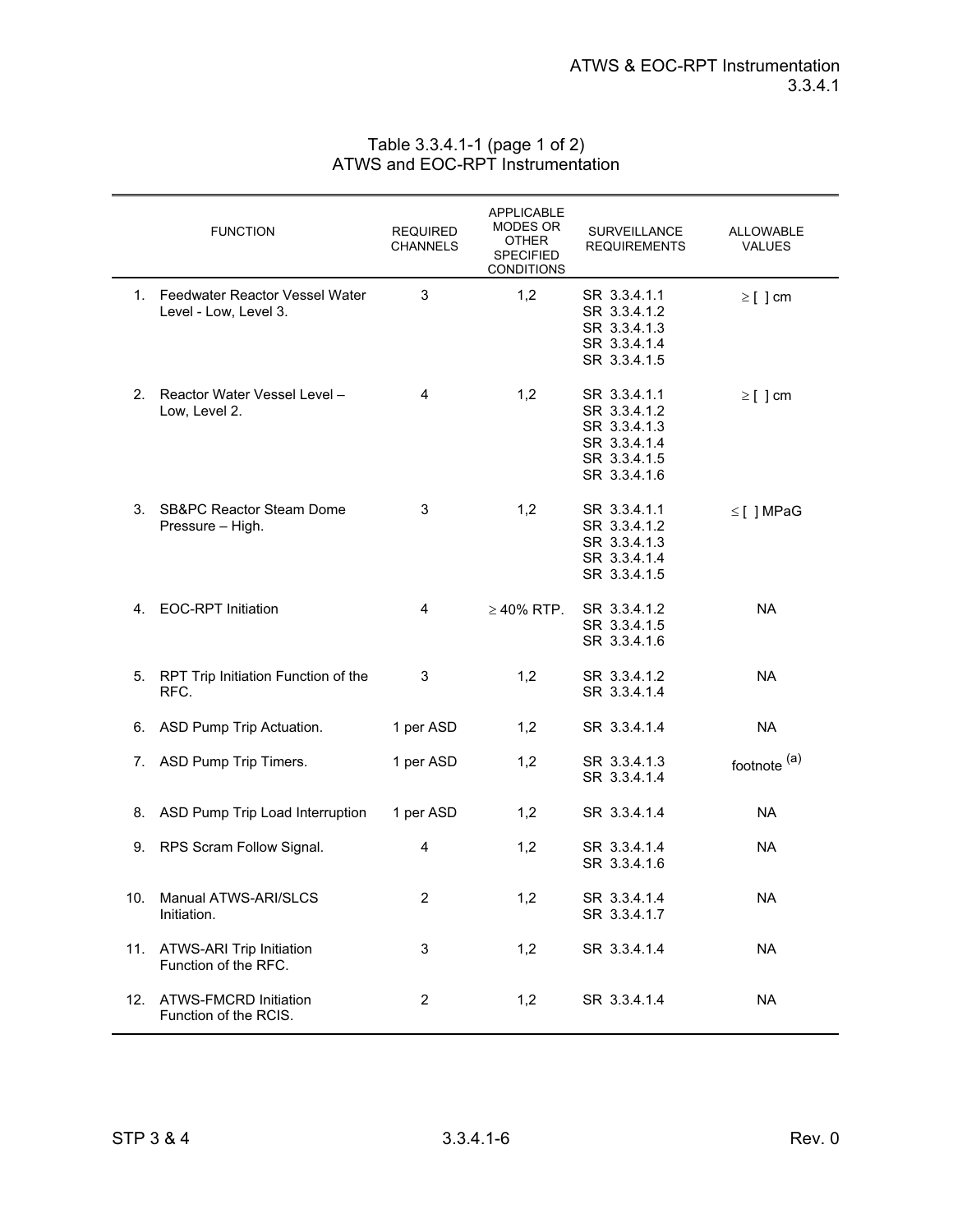|     | <b>FUNCTION</b>                                             | <b>REQUIRED</b><br><b>CHANNELS</b> | <b>APPLICABLE</b><br><b>MODES OR</b><br><b>OTHER</b><br><b>SPECIFIED</b><br><b>CONDITIONS</b> | <b>SURVEILLANCE</b><br><b>REQUIREMENTS</b> | ALLOWARLE<br><b>VALUES</b> |
|-----|-------------------------------------------------------------|------------------------------------|-----------------------------------------------------------------------------------------------|--------------------------------------------|----------------------------|
| 13. | <b>FMCRD Insertion Confirmatory</b><br>Logic.               | 1                                  | 1,2                                                                                           | SR 3.3.4.1.4                               |                            |
| 14. | ATWS-ARI Valve Actuation.                                   | 2                                  | 1,2                                                                                           | SR 3.3.4.1.4                               | NA.                        |
| 15. | <b>FMCRD Emergency Insertion</b><br>Invertor Control Logic. | 1 per rod                          | 1,2                                                                                           | SR 3.3.4.1.4                               | NA.                        |
| 16. | <b>Recirculation Runback.</b>                               | 1 per pump                         | 1,2                                                                                           | SR 3.3.4.1.4                               | NА                         |

#### Table 3.3.4.1-1 (page 2 of 2) ATWS and EOC-RPT Instrumentation

(a)  $\leq$  [ ] seconds for RIPs [C, G, & K].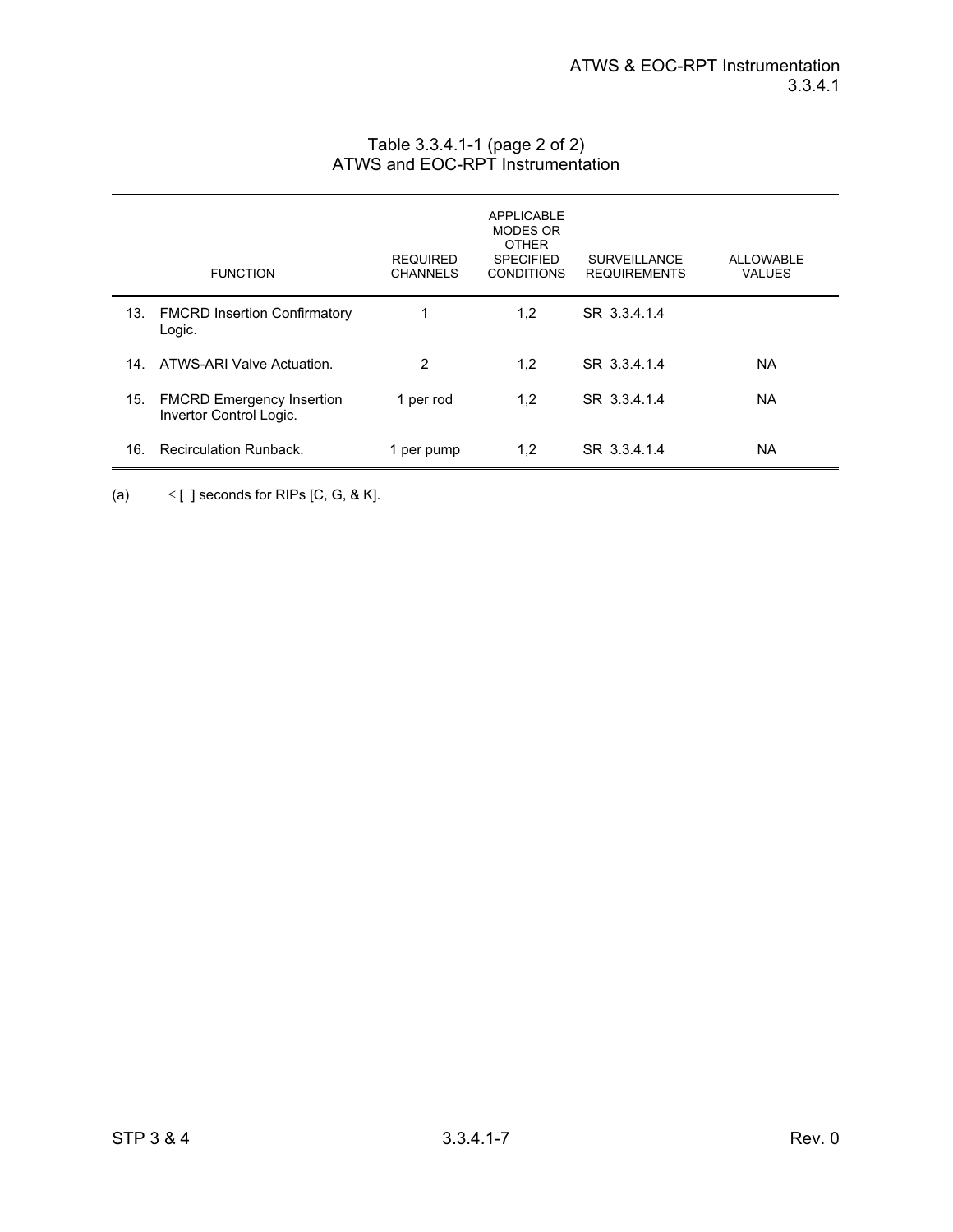3.3.4.2 Feedwater Pump and Main Turbine Trip Instrumentation

## LCO 3.3.4.2 The following feedwater pump and main turbine trip instrumentation shall be OPERABLE:

- a. Three instrumentation channels;
- b. Three digital controllers; and
- c. Two termination modules per operating feedwater pump and the main turbine.

APPLICABILITY: THERMAL POWER  $\geq$  25% RTP.

------------------------------------------------------------NOTE----------------------------------------------------

Separate Condition entry is allowed for each instrumentation channel, digital controller, or termination module.

------------------------------------------------------------------------------------------------------------------------

| <b>CONDITION</b>                                          | <b>REQUIRED ACTION</b> |                                                                  | <b>COMPLETION TIME</b> |
|-----------------------------------------------------------|------------------------|------------------------------------------------------------------|------------------------|
| A. One instrumentation<br>channel inoperable.             | A.1                    | Restore instrumentation<br>channel to OPERABLE<br>status.        | 14 days                |
| One digital controller<br>В.<br>inoperable.               | <b>B.1</b>             | Restore digital controller<br>to OPERABLE status.                | 14 days                |
| C. Two or more<br>instrumentation<br>channels inoperable. | C.1                    | Restore two<br>instrumentation channels<br>to OPERABLE status.   | 72 hours               |
| D. Two or more digital<br>controllers inoperable.         | D.1                    | Restore two digital<br>controllers to<br><b>OPERABLE</b> status. | 72 hours               |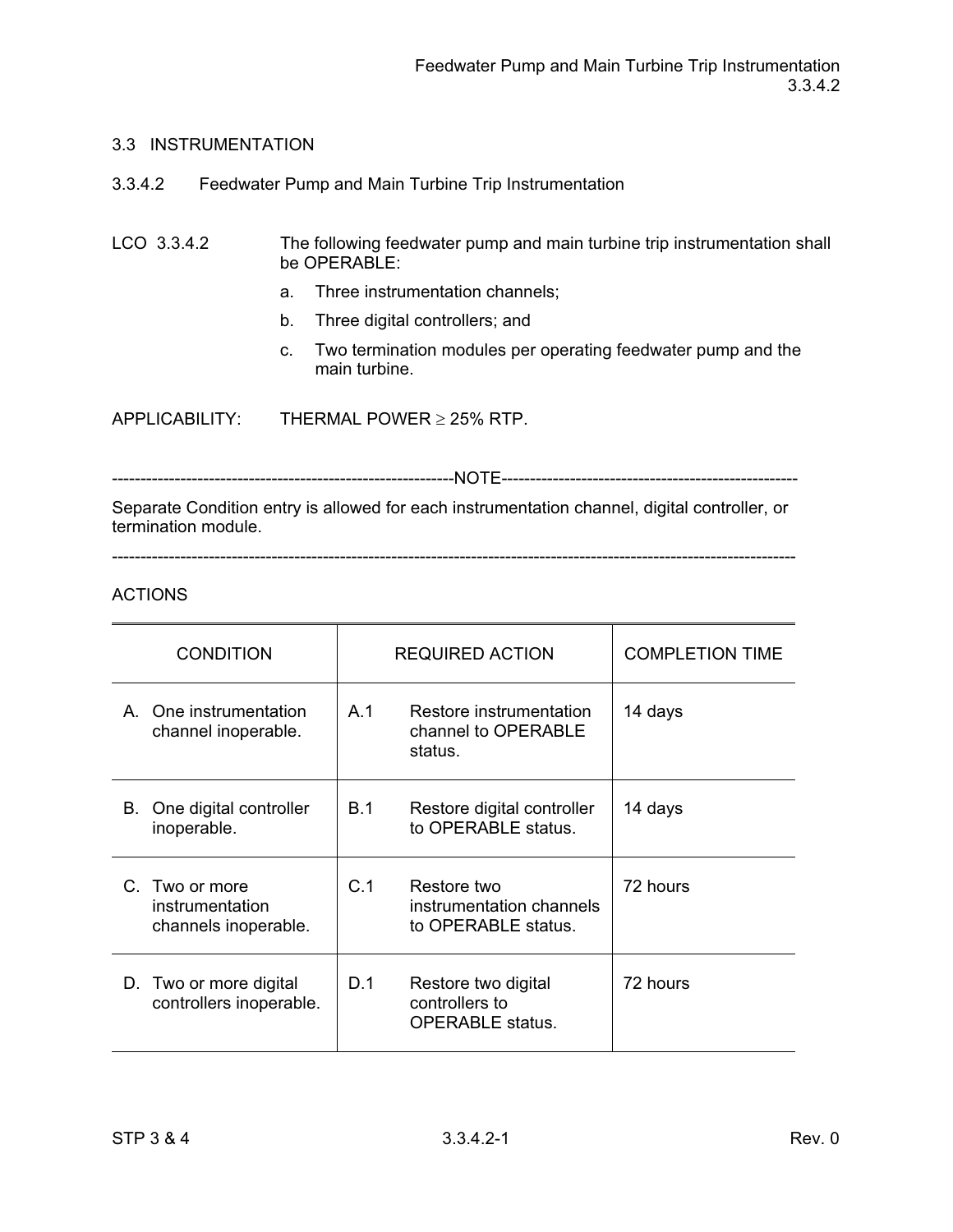<u> 1980 - Johann Barnett, fransk politik (f. 1980)</u>

ACTIONS (continued)

| E. One or more<br>termination modules<br>inoperable.             | F 1 | Restore termination<br>module to OPERABLE<br>status. | 72 hours |
|------------------------------------------------------------------|-----|------------------------------------------------------|----------|
| F. Required Action and<br>associated Completion<br>Time not met. | F.1 | <b>Reduce THERMAL</b><br>POWER to $<$ 25% RTP.       | 4 hours  |

|              | <b>SURVEILLANCE</b>                                                                                                           | <b>FREQUENCY</b> |
|--------------|-------------------------------------------------------------------------------------------------------------------------------|------------------|
| SR 3.3.4.2.1 | Perform CHANNEL CHECK.                                                                                                        | 24 hours         |
| SR 3.3.4.2.2 | When performing the functional test entry into<br>associated Conditions and Required Actions may be<br>delayed up to 2 hours. |                  |
|              | Perform CHANNEL FUNCTIONAL TEST.                                                                                              | $[92]$ days      |
| SR 3.3.4.2.3 | Perform CHANNEL CALIBRATION. The allowable<br>value shall be $\leq$ [ ] inches.                                               | 18 months        |
| SR 3.3.4.2.4 | Perform LOGIC SYSTEM FUNCTIONAL TEST<br>including trip actuation.                                                             | 18 months        |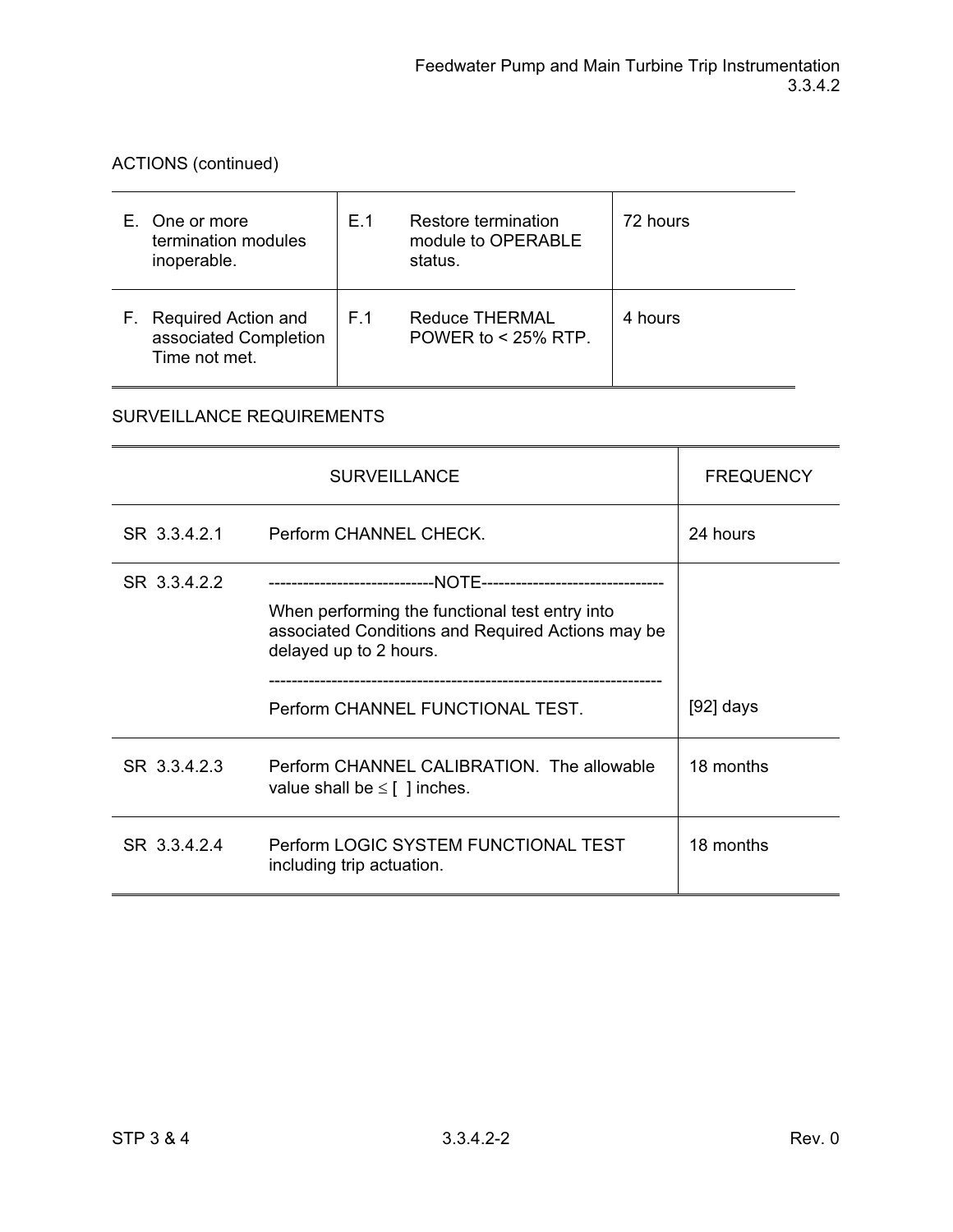- 3.3.5.1 Control Rod Block Instrumentation
- LCO 3.3.5.1 The control rod block instrumentation for each Function in Table 3.3.5.1-1 shall be OPERABLE.
- APPLICABILITY: According to Table 3.3.5.1-1.

| <b>CONDITION</b>                                                      | <b>REQUIRED ACTION</b>                                                                                                                                                                | <b>COMPLETION TIME</b>                                  |
|-----------------------------------------------------------------------|---------------------------------------------------------------------------------------------------------------------------------------------------------------------------------------|---------------------------------------------------------|
| A. One Automated Thermal<br>Limit Motor (ATLM)<br>channel inoperable. | A.1<br>Restore channel to<br><b>OPERABLE</b> status.<br>OR                                                                                                                            | [72] hours                                              |
|                                                                       | A.2<br>Verify the thermal limits are<br>met.                                                                                                                                          | 4 hours<br><b>AND</b><br>Once per 4 hours<br>thereafter |
| Two ATLM channels<br>В.<br>inoperable.                                | Removal of ATLM block under<br>administrative control is permitted<br>provided manual control of rod<br>movement and thermal limits are<br>verified by a second licensed<br>operator. |                                                         |
|                                                                       | B.1<br>Insert an ATLM block.<br><b>AND</b>                                                                                                                                            | Immediately                                             |
|                                                                       | B.2<br>Verify RCIS blocks control<br>rod movement by<br>attempting to withdraw one<br>rod or one gang of rods.                                                                        | 4 hours<br><b>AND</b><br>Once per 4 hours<br>thereafter |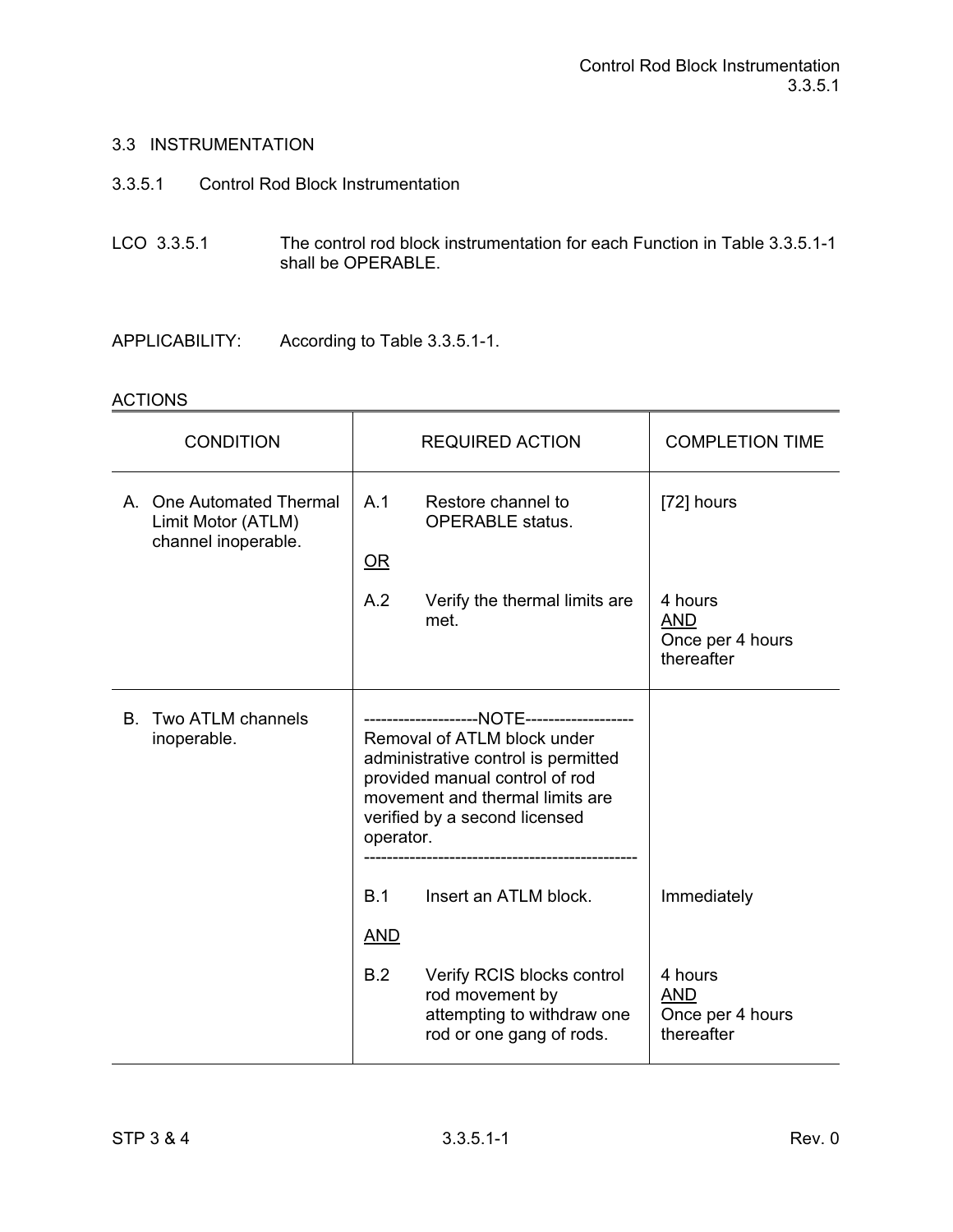| <b>CONDITION</b>                                                                                                                |                          | <b>REQUIRED ACTION</b>                                                                                                                                           | <b>COMPLETION TIME</b>     |
|---------------------------------------------------------------------------------------------------------------------------------|--------------------------|------------------------------------------------------------------------------------------------------------------------------------------------------------------|----------------------------|
| C. One Rod Worth<br>Minimizer (RWM)<br>channel inoperable.                                                                      | C.1                      | Restore channel to<br><b>OPERABLE</b> status.                                                                                                                    | [72] Hours                 |
| Two RWM channels<br>D.<br>inoperable.<br>OR<br>Required Actions and<br>associated Completion<br>Time of Condition C not<br>met. | D.1                      | Suspend control rod<br>movement, except by<br>scram.                                                                                                             | Immediately                |
| E. One or more Reactor<br>Mode Switch - Shutdown<br>Position channels<br>inoperable.                                            | E.1<br><b>AND</b><br>E.2 | Suspend control rod<br>withdrawal.<br>Initiate action to fully insert<br>all insertable control rods in<br>core cells containing one or<br>more fuel assemblies. | Immediately<br>Immediately |

## SURVEILLANCE REQUIREMENTS

-----------------------------------------------------------NOTE------------------------------------------------------------ Refer to Table 3.3.5.1-1 to determine which SRs apply for each Control Rod Block Function. -------------------------------------------------------------------------------------------------------------------------------

|              | <b>SURVEILLANCE</b>                                                                                                           | <b>FREQUENCY</b> |
|--------------|-------------------------------------------------------------------------------------------------------------------------------|------------------|
| SR 3.3.5.1.1 | --NOTE------<br>-------------------------<br>Not required to be performed until 1 hour after<br>THERMAL POWER is > [30]% RTP. |                  |
|              | Perform CHANNEL FUNCTIONAL TEST.                                                                                              | $[92]$ days      |
| STP 3 & 4    | $3.3.5.1 - 2$                                                                                                                 | Rev. 0           |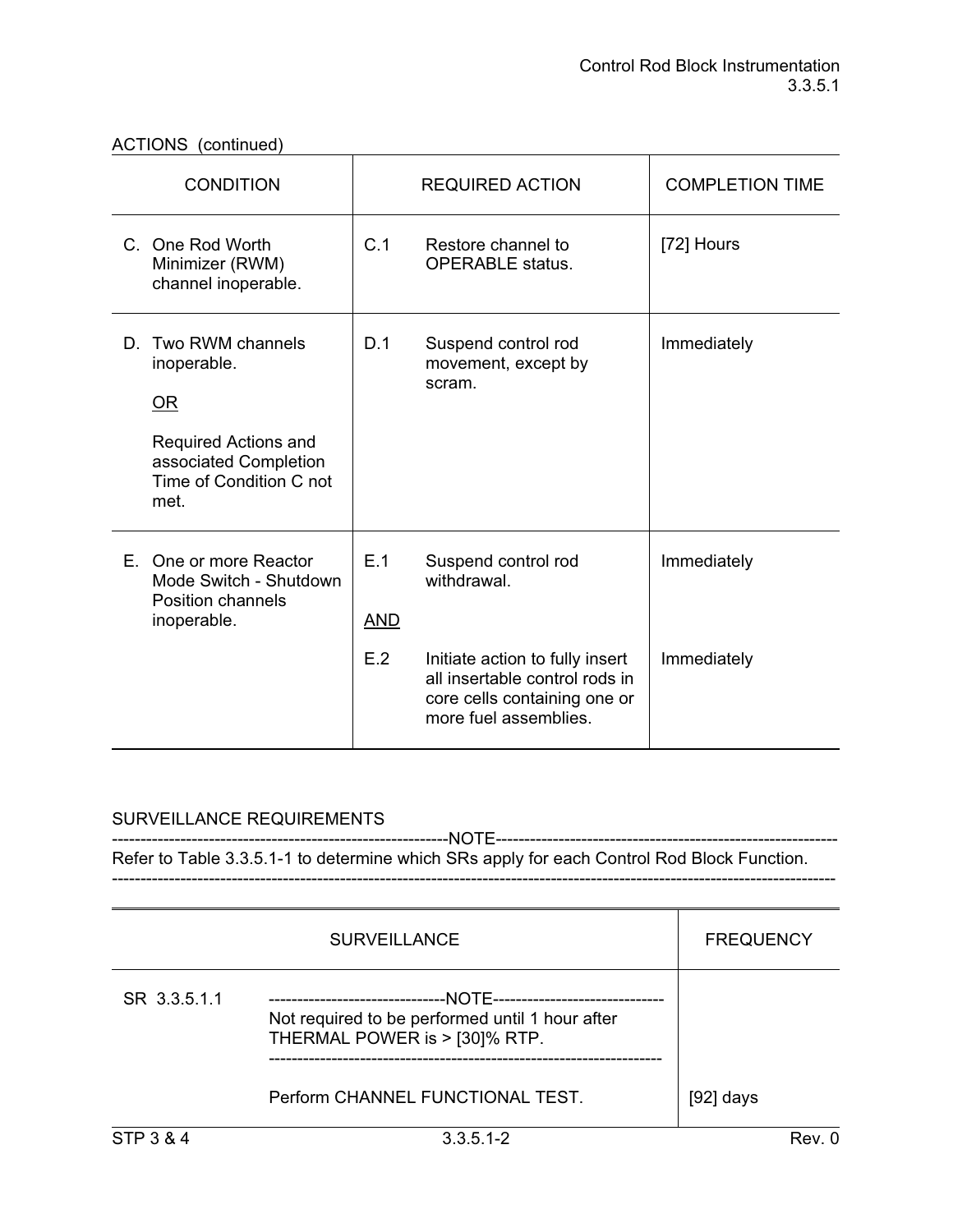# SURVEILLANCE REQUIREMENTS (continued)

| SR 3.3.5.1.2 | Not required to be performed until 1 hour after any<br>control rod is withdrawn in MODE 2.                                                                                                                                        |                                                                                                |
|--------------|-----------------------------------------------------------------------------------------------------------------------------------------------------------------------------------------------------------------------------------|------------------------------------------------------------------------------------------------|
|              | Perform CHANNEL FUNCTIONAL TEST.                                                                                                                                                                                                  | $[92]$ days                                                                                    |
| SR 3.3.5.1.3 | Verify the RWM is not bypassed when THERMAL<br>POWER is $\le$ [10]% RTP.                                                                                                                                                          | 18 months                                                                                      |
| SR 3.3.5.1.4 | Verify the ATLM is not bypassed when THERMAL<br>POWER is $\ge$ [30]% RTP.                                                                                                                                                         | 18 months                                                                                      |
| SR 3.3.5.1.5 | Not required to be performed until 1 hour after<br>reactor mode switch is in the shutdown position.                                                                                                                               |                                                                                                |
|              | Perform CHANNEL FUNCTIONAL TEST.                                                                                                                                                                                                  | 18 months                                                                                      |
| SR 3.3.5.1.6 | Perform CHANNEL CHECK of process parameter<br>and setpoint inputs to the ATLM.                                                                                                                                                    | [24] hours                                                                                     |
| SR 3.3.5.1.7 | Verify the bypassing and movement of control rods<br>required to be bypassed in the Rod Action and<br>Position Information (RAPI) Subsystem by a second<br>licensed operator or other qualified member of the<br>technical staff. | Prior to and<br>during movement<br>of control rods<br>bypassed in the<br><b>RAPI Subsystem</b> |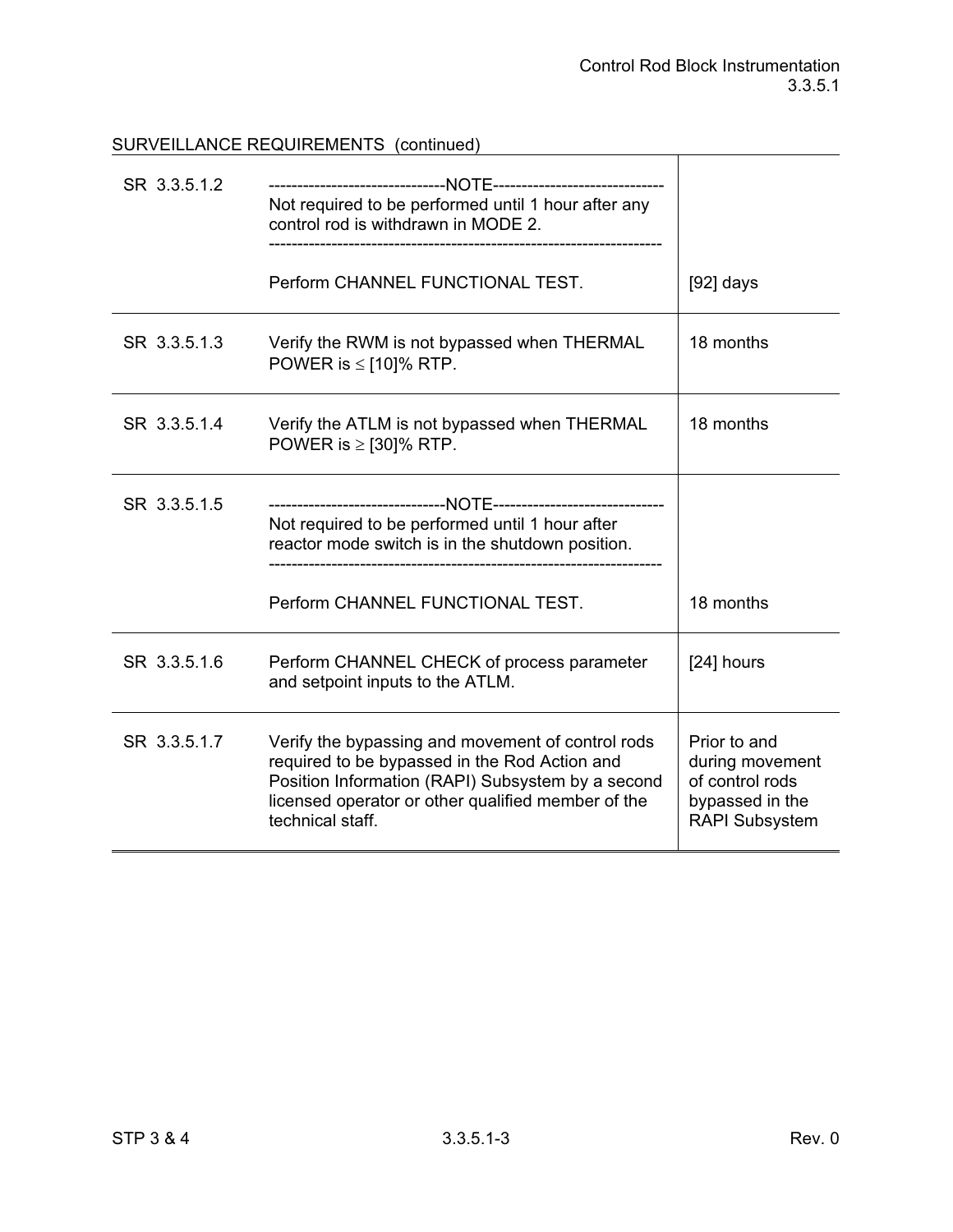### Table 3.3.5.1-1 (page 1 of 1) Control Rod Block Instrumentation

| <b>FUNCTION</b>                                          | APPLICABLE<br><b>MODES</b><br>OR OTHER<br><b>SPECIFIED</b><br><b>CONDITIONS</b> | <b>REQUIRED</b><br><b>CHANNELS</b> | <b>SURVEILLANCE</b><br><b>REQUIREMENTS</b>   |
|----------------------------------------------------------|---------------------------------------------------------------------------------|------------------------------------|----------------------------------------------|
| Rod Control & Information System<br>1.                   |                                                                                 |                                    |                                              |
| Automated Thermal Limit Monitor<br>a.                    | [(a)]                                                                           | 2                                  | SR 3.3.5.1.1<br>SR 3.3.5.1.4<br>SR 3.3.5.1.6 |
| Rod Worth Minimizer<br>$h_{\cdot}$                       | $1^{(b)}$ , $2^{(b)}$                                                           | 2                                  | SR 3.3.5.1.2<br>SR 3.3.5.1.3                 |
| Reactor Mode Switch - Shutdown Position<br>$\mathcal{P}$ | (c)                                                                             | 4                                  | SR 3.3.5.1.5                                 |

#### (a) THERMAL POWER > [30]% RTP.

- (b) With THERMAL POWER  $\le$  [10]% RTP.
- (c) Reactor mode switch in the shutdown position.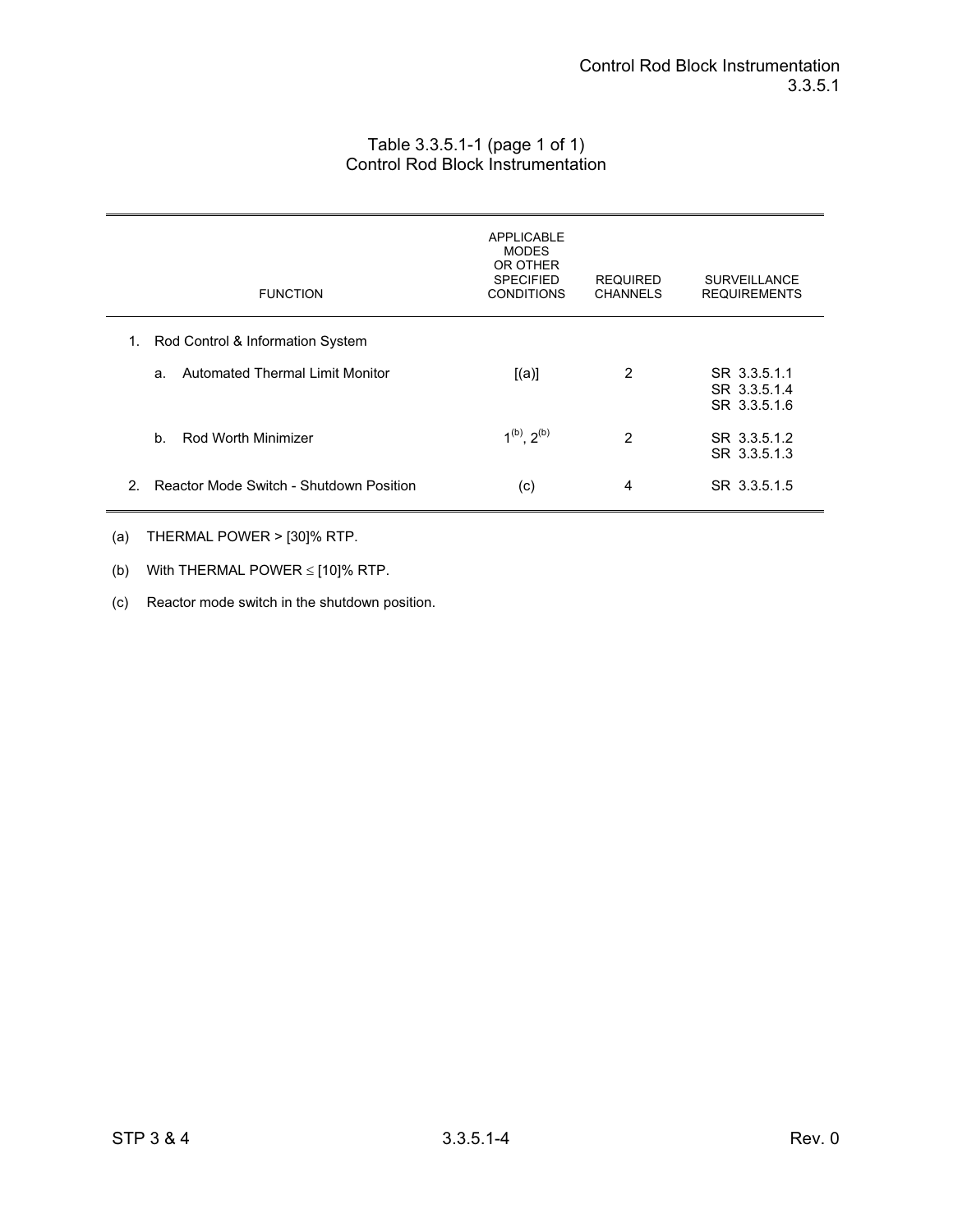|  | 3.3.6.1 |  | Post Accident Monitoring (PAM) Instrumentation |
|--|---------|--|------------------------------------------------|
|--|---------|--|------------------------------------------------|

LCO 3.3.6.1 The PAM instrumentation for each Function in Table 3.3.6.1-1 shall be OPERABLE.

APPLICABILITY: MODES 1 and 2.

------------------------------------------------------------NOTE-----------------------------------------------------------

1. LCO 3.0.4 is not applicable.

2. Separate Condition entry is allowed for each Function. -------------------------------------------------------------------------------------------------------------------------------

| <b>CONDITION</b>                                                                          | <b>REQUIRED ACTION</b>                                                                                                                                                                                                                           | <b>COMPLETION TIME</b> |  |
|-------------------------------------------------------------------------------------------|--------------------------------------------------------------------------------------------------------------------------------------------------------------------------------------------------------------------------------------------------|------------------------|--|
| A. One or more Functions<br>with one required<br>channel inoperable.                      | A.1<br>Restore required channel to<br><b>OPERABLE</b> status.                                                                                                                                                                                    | 30 days                |  |
| <b>B.</b> Required Action and<br>associated Completion<br>Time of Condition A not<br>met. | B.1<br>Provide alternate method of<br>monitoring, determine the<br>cause of the inoperability,<br>and submit plans and<br>schedule for restoring the<br>instrumentation channels of<br>the Functions to<br><b>OPERABLE</b> status to the<br>NRC. | 14 days                |  |
| C. One or more Functions<br>with two required<br>channels inoperable.                     | C.1<br>Restore at least one<br>inoperable channel to<br><b>OPERABLE</b> status.                                                                                                                                                                  | 7 days                 |  |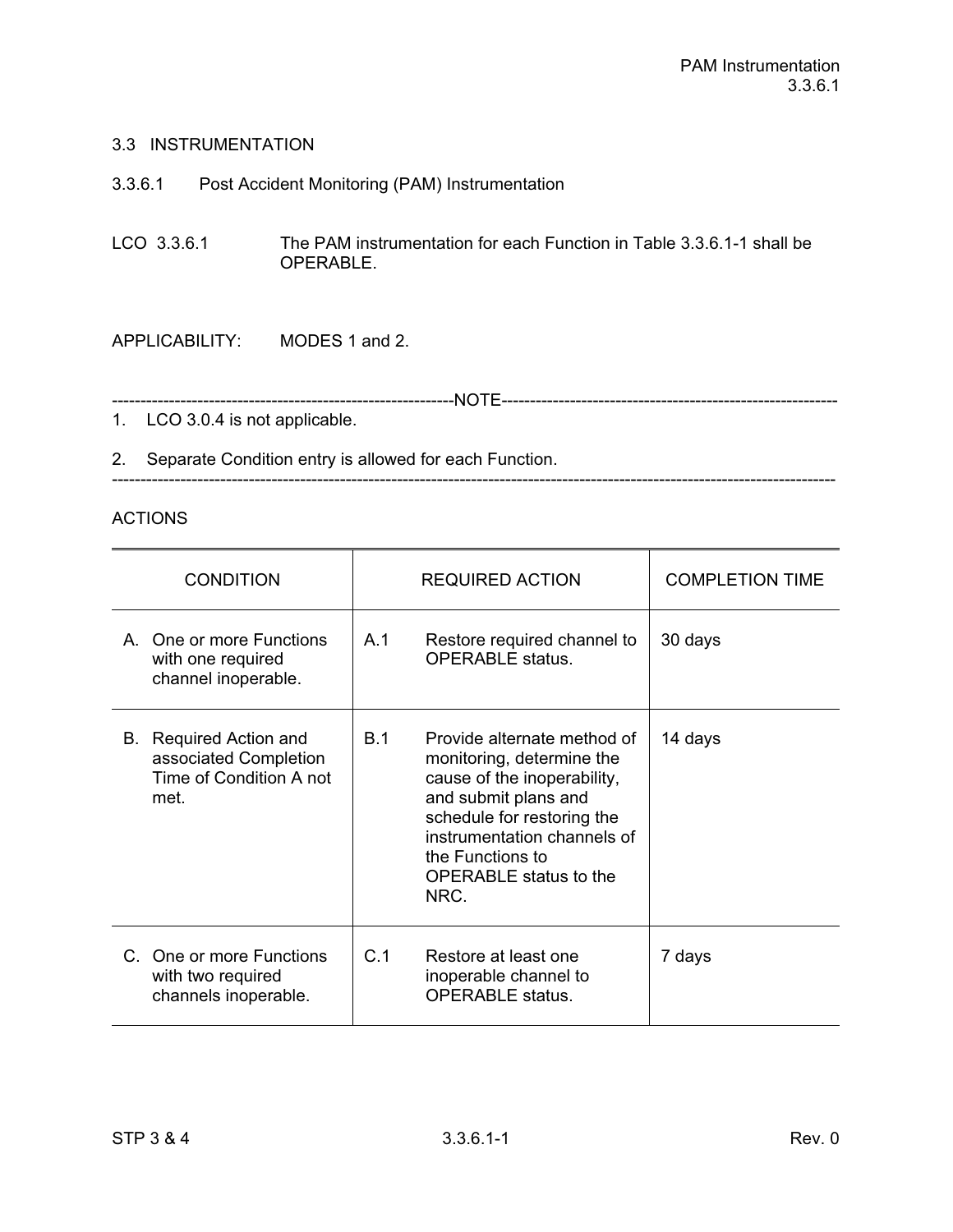| <b>CONDITION</b>                                                                   |     | <b>REQUIRED ACTION</b>                                                                                                                                                                                                                    | <b>COMPLETION TIME</b> |
|------------------------------------------------------------------------------------|-----|-------------------------------------------------------------------------------------------------------------------------------------------------------------------------------------------------------------------------------------------|------------------------|
| D. Required Action and<br>associated Completion<br>Time of Condition C not<br>met. | D.1 | Enter the Condition<br>referenced in<br>Table 3.3.6.1-1 for the<br>channel.                                                                                                                                                               | Immediately            |
| E. As required by Required<br>Action D.1 and<br>referenced in<br>Table 3.3.6.1-1.  | E.1 | Be in MODE 3.                                                                                                                                                                                                                             | 12 hours               |
| F. As required by Required<br>Action D.1 and<br>referenced in<br>Table 3.3.6.1-1.  | F.1 | Provide alternate method of<br>monitoring, determine the<br>cause of the inoperability,<br>and submit plans and<br>schedule for restoring the<br>instrumentation channels of<br>the Functions to<br><b>OPERABLE</b> status to the<br>NRC. | 14 days                |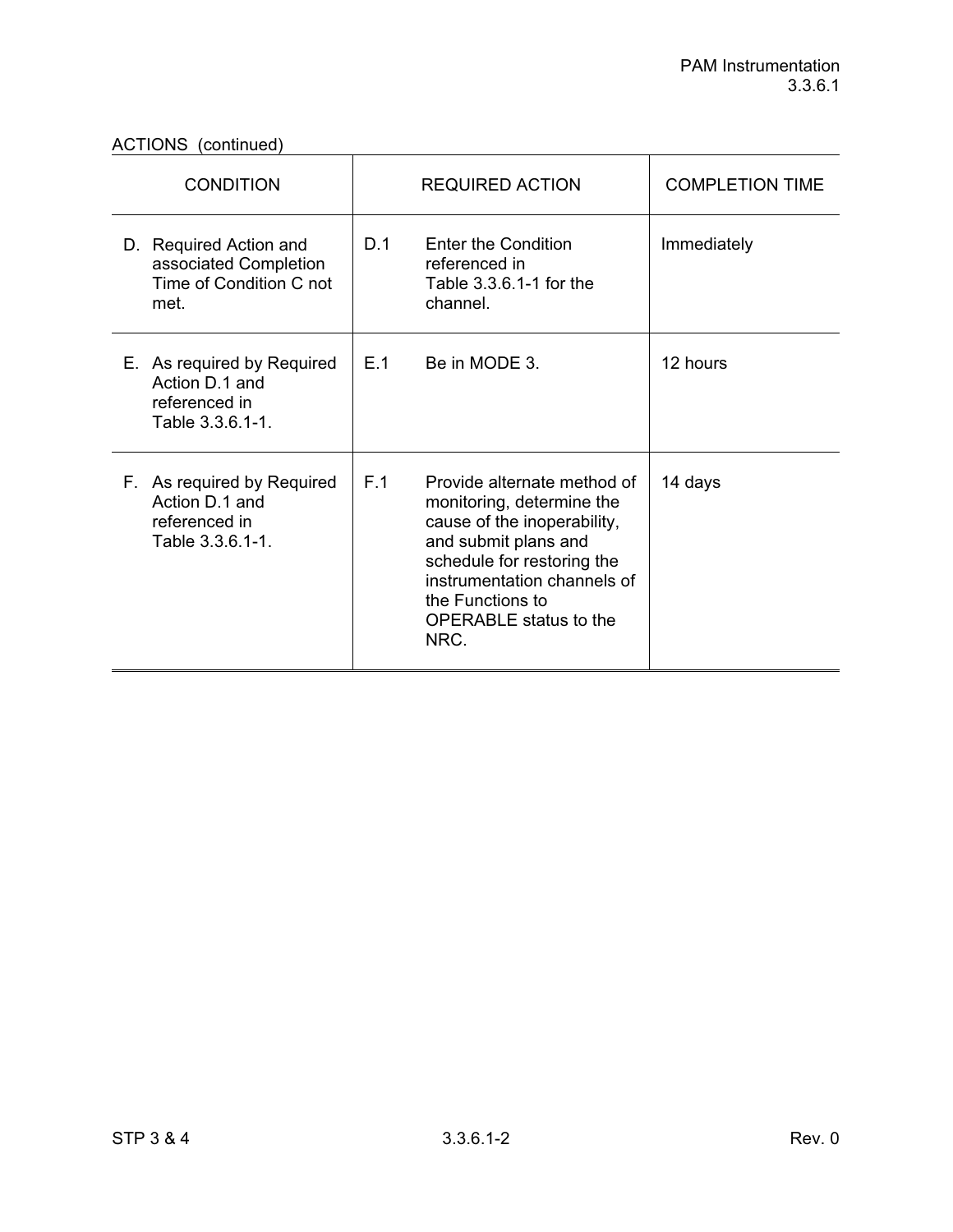## SURVEILLANCE REQUIREMENTS

| These SRs apply to each Function in Table 3.3.6.1-1. |
|------------------------------------------------------|

-------------------------------------------------------------------------------------------------------------------------------

2. SR 3.3.6.1.1 does not apply to Function 8.

|              | <b>SURVEILLANCE</b>                                                                                 | <b>FREQUENCY</b> |
|--------------|-----------------------------------------------------------------------------------------------------|------------------|
| SR 3.3.6.1.1 | Perform CHANNEL CHECK.                                                                              | $[31]$ days      |
| SR 3.3.6.1.2 | --NOTE---------------------------<br>---------------------------<br>Neutron detectors are excluded. |                  |
|              | Perform CHANNEL CALIBRATION.                                                                        | 18 months        |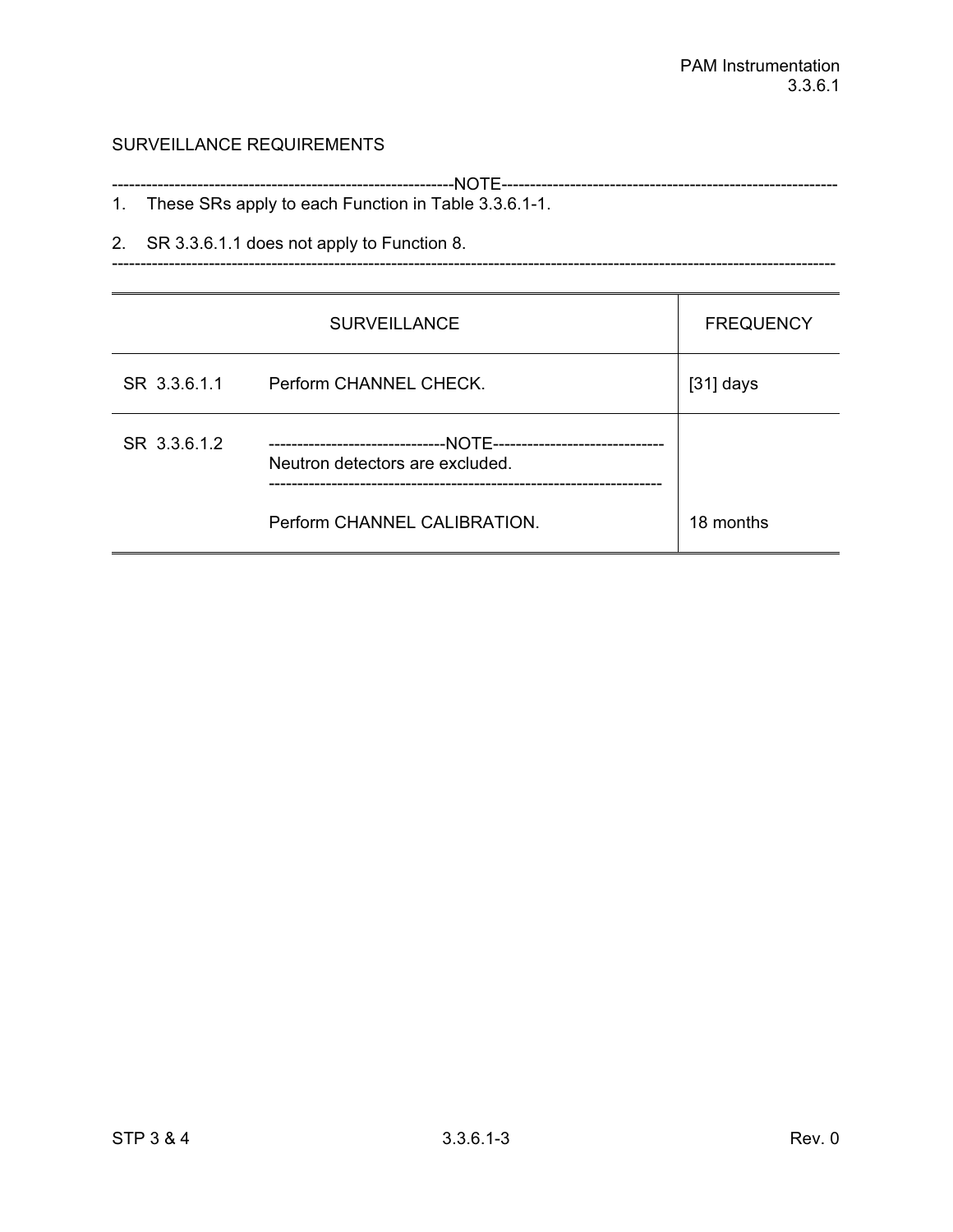|     | <b>FUNCTION</b>                               | <b>REQUIRED</b><br><b>CHANNELS</b>     | <b>CONDITIONS</b><br><b>REFERENCED</b><br><b>FROM</b><br><b>REQUIRED</b><br><b>ACTION E.1</b> |
|-----|-----------------------------------------------|----------------------------------------|-----------------------------------------------------------------------------------------------|
| 1.  | Reactor Steam Dome Pressure.                  | $\overline{2}$                         | E                                                                                             |
| 2.  | Reactor Vessel Water Level - Wide Range.      | $\overline{2}$                         | E                                                                                             |
| 3.  | Reactor Vessel Water Level - Fuel Zone.       | $\overline{2}$                         | E                                                                                             |
| 4.  | Suppression Pool Water Level.                 | 2                                      | E                                                                                             |
| 5.  | <b>Containment Pressure.</b>                  |                                        |                                                                                               |
|     | 5a. Drywell Pressure.                         | $\overline{2}$                         | E                                                                                             |
|     | 5b. Wetwell Pressure.                         | $\overline{2}$                         | E                                                                                             |
| 6.  | Drywell Area Radiation.                       | $\overline{2}$                         | F                                                                                             |
| 7.  | Wetwell Area Radiation.                       | $\overline{2}$                         | F                                                                                             |
| 8.  | PCIV Position.                                | 2 per penetration<br>flow path (a),(b) | E                                                                                             |
| 9.  | Startup Range Neutron Monitor - Neutron Flux. | 2 <sup>(c)</sup>                       | E                                                                                             |
| 10. | Average Power Range Monitor - Neutron Flux.   | 2 <sup>(d)</sup>                       | E                                                                                             |
| 11. | Suppression Pool Water Temperature.           | $2^{(e)}$                              | E                                                                                             |
| 12. | Drywell Atmosphere Temperature.               | $\overline{2}$                         | E                                                                                             |
| 13. | Wetwell Atmosphere Temperature.               | $\overline{2}$                         | E                                                                                             |

#### Table 3.3.6.1-1 (page 1 of 1) Post Accident Monitoring Instrumentation

(a) Only one position indication channel is required for penetration flow paths with only one installed control room indication channel.

(b) Not required for isolation valves whose associated penetration flow path is isolated by at least one closed and de-activated automatic valve, closed manual valve, blind flange, or check valve with flow through the valve secured.

(c) When power is  $\le$  [10]% RTP

(d) When power is > [10]% RTP

(e) Bulk average temperature.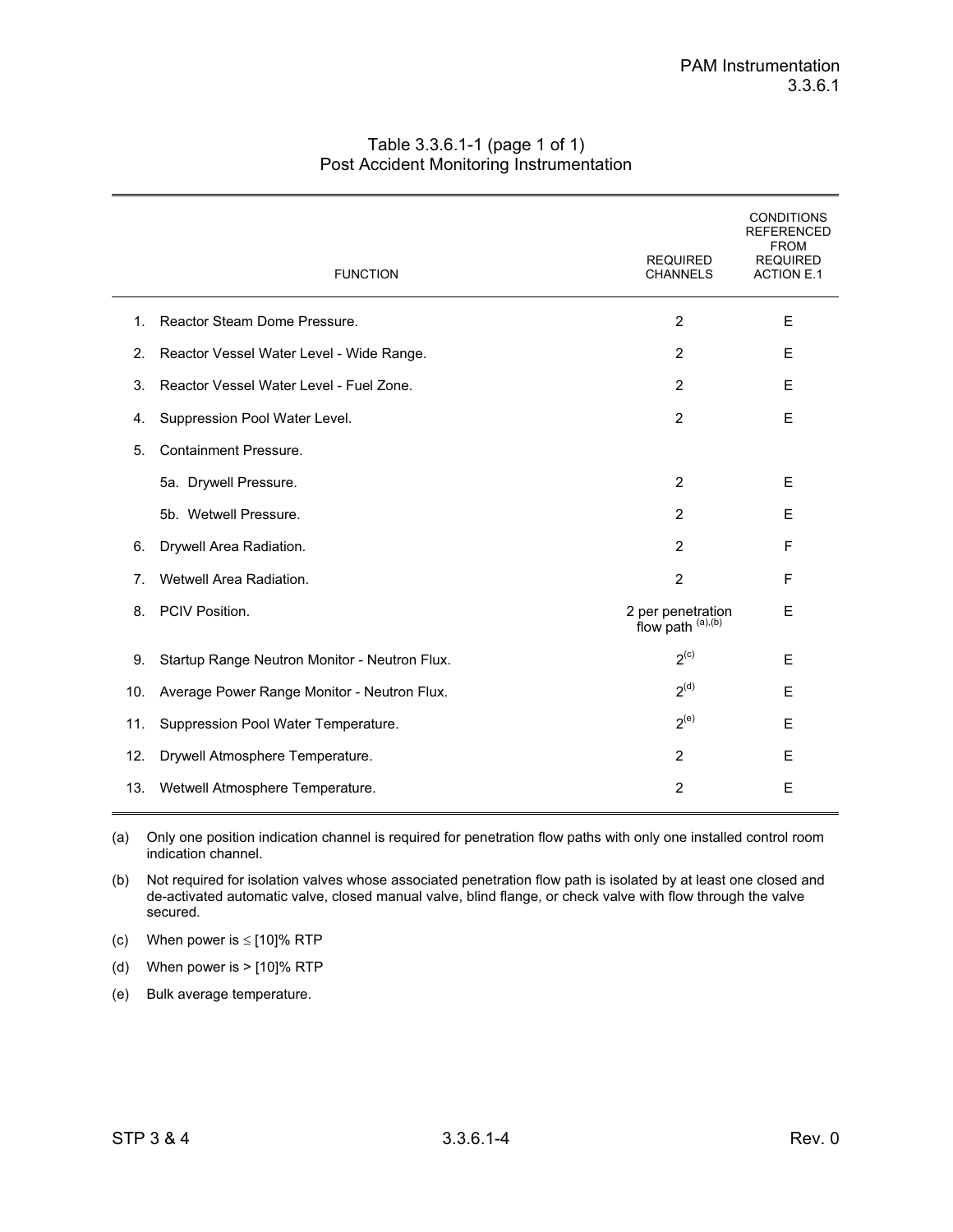3.3.6.2 Remote Shutdown System

LCO 3.3.6.2 The Remote Shutdown System (RSS) instrumentation for each Function listed in Table 3.3.6.2-1 shall be OPERABLE.

APPLICABILITY: MODES 1 and 2.

------------------------------------------------------------NOTE-----------------------------------------------------------

1. LCO 3.0.4. is not applicable.

2. Separate Condition entry is allowed for each Function. -------------------------------------------------------------------------------------------------------------------------------

| <b>CONDITION</b>                                                           | REQUIRED ACTION |                                                          | <b>COMPLETION TIME</b> |
|----------------------------------------------------------------------------|-----------------|----------------------------------------------------------|------------------------|
| A One RSS division with<br>one or more required<br>Functions inoperable.   | A.1             | <b>Restore required Functions</b><br>to OPERABLE status. | 90 days                |
| B. Two RSS divisions with<br>one or more required<br>Functions inoperable. | B.1             | <b>Restore required Functions</b><br>to OPERABLE status. | 30 days                |
| C. Required Action and<br>associated Completion<br>Time not met.           | C.1             | Be in MODE 3.                                            | 12 hours               |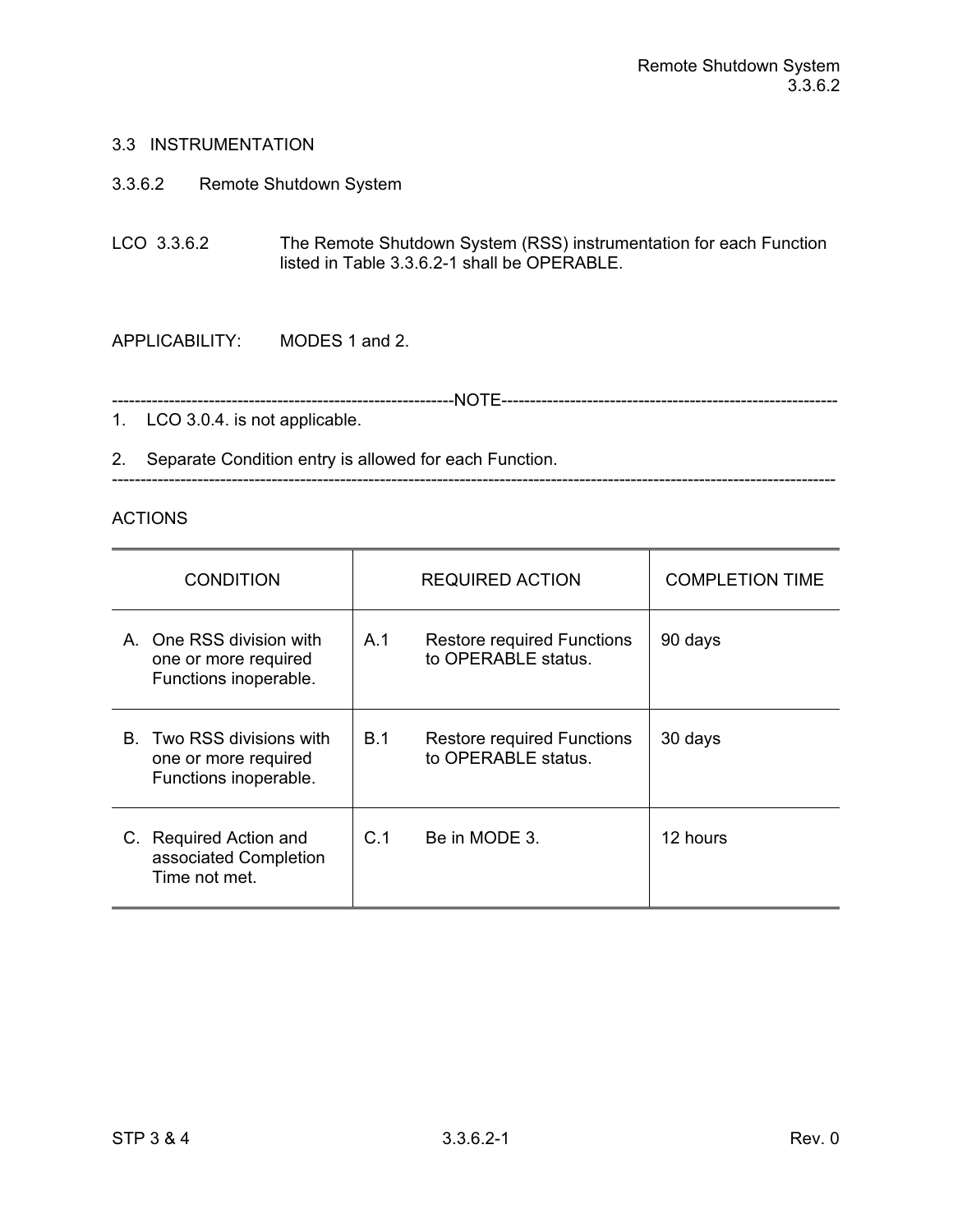|              | <b>SURVEILLANCE</b>                                                                                             | <b>FREQUENCY</b> |
|--------------|-----------------------------------------------------------------------------------------------------------------|------------------|
| SR 3.3.6.2.1 | Perform CHANNEL CHECK for each required<br>instrumentation channel.                                             | $[31]$ days      |
| SR 3.3.6.2.2 | Verify each required control circuit and transfer<br>switch is capable of performing the intended<br>functions. | 18 months        |
| SR 3.3.6.2.3 | Perform CHANNEL CALIBRATION for each<br>required instrumentation channel.                                       | 18 months        |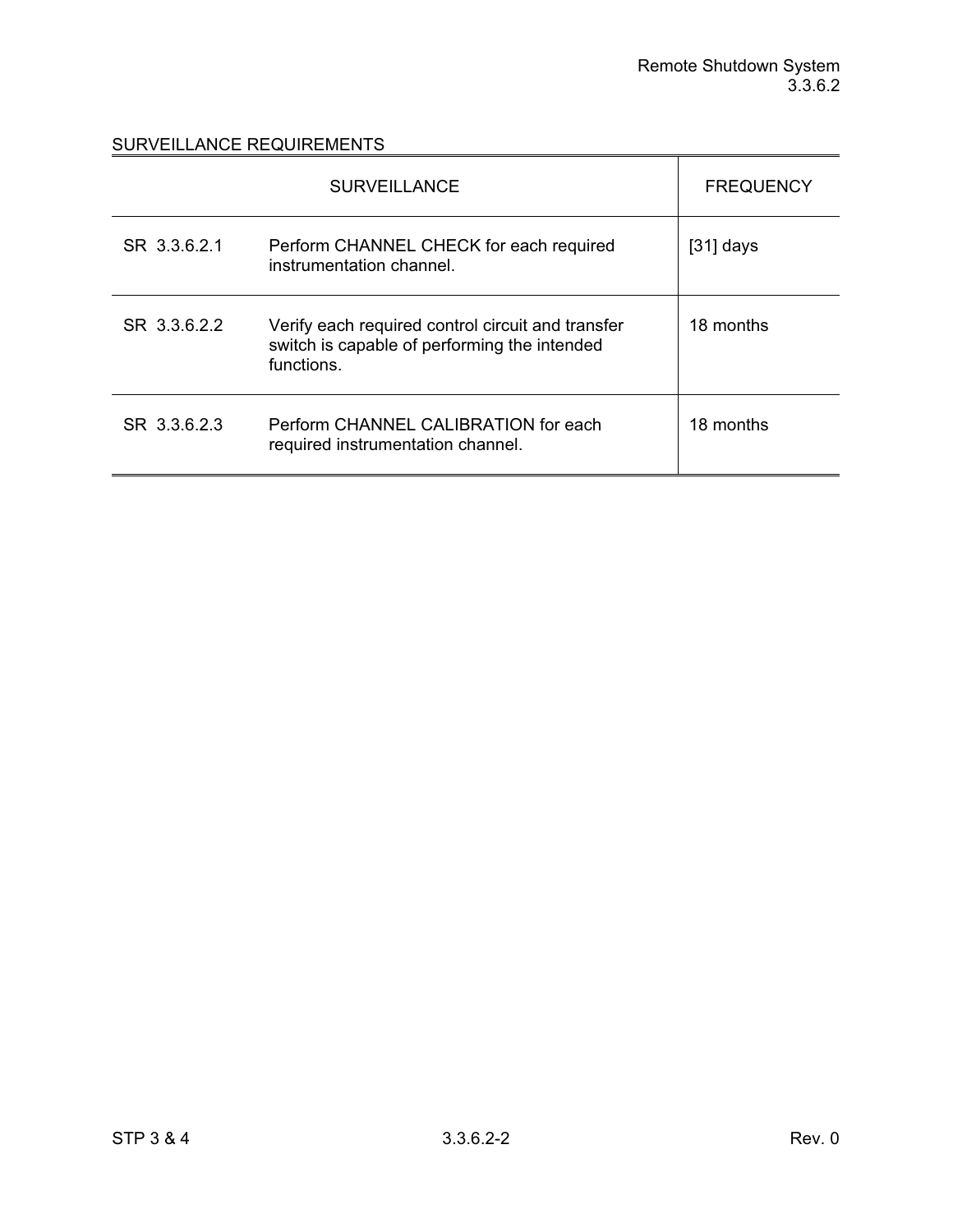|    | FUNCTION (INSTRUMENT OR CONTROL PARAMETER)             | <b>REQUIRED NUMBER</b><br>OF DIVISIONS |
|----|--------------------------------------------------------|----------------------------------------|
| 1. | Reactor Steam Dome Pressure.                           | 2                                      |
| 2. | <b>HPCF B Flow.</b>                                    | $\mathbf{1}$                           |
| 3. | <b>HPCF B Controls.</b>                                | 1(c)                                   |
| 4. | HPCF B Pump Discharge Pressure.                        | 1                                      |
| 5. | RHR Flow.                                              | 2(a)                                   |
| 6. | RHR Hx Inlet Temperature.                              | 2(a)                                   |
| 7. | RHR Hx Outlet Temperature.                             | 2(a)                                   |
| 8. | RHR Hx Bypass Valve Position.                          | 2(a)                                   |
| 9. | RHR Hx Outlet Valve Position.                          | 2(a)                                   |
|    | 10. RHR Pump Discharge Pressure.                       | 2(a)                                   |
|    | 11. RHR Controls.                                      | 2(a)(c)                                |
|    | 12. RPV Wide Range Water Level.                        | $\overline{c}$                         |
|    | 13. RPV Shutdown Range Water Level.                    | $\overline{2}$                         |
|    | 14. Reactor Building Cooling Water Flow.               | $\overline{2}$                         |
|    | 15. Reactor Building Cooling Water Controls.           | 2(c)                                   |
|    | 16. Reactor Building Service Water System Controls.    | 2(c)                                   |
|    | 17. RSW Strainer Differential Pressure.                | 2                                      |
|    | 18. Suppression Pool Water Level.                      | $\overline{2}$                         |
|    | 19. Condensate Storage Tank Water Level.               | 1                                      |
|    | 20. Suppression Pool Temperature.                      | 2                                      |
|    | 21. Medium Voltage Power Distribution System Controls. | 2(c)                                   |
|    | 22. Diesel Generator Interlock and Monitors.           | 2                                      |
|    | 23. SRV Controls.                                      | (b)(c)                                 |

#### Table 3.3.6.2-1 (page 1 of 1) Remote Shutdown System Instrumentation

(a) RHR A for division I RSS panel, RHR B for division II RSS panel.

(b) Three on the Division I RSS, 1 on division II RSS.

(c) The specified number of channels are required to be OPERABLE for each device that can be controlled from the RSS panels.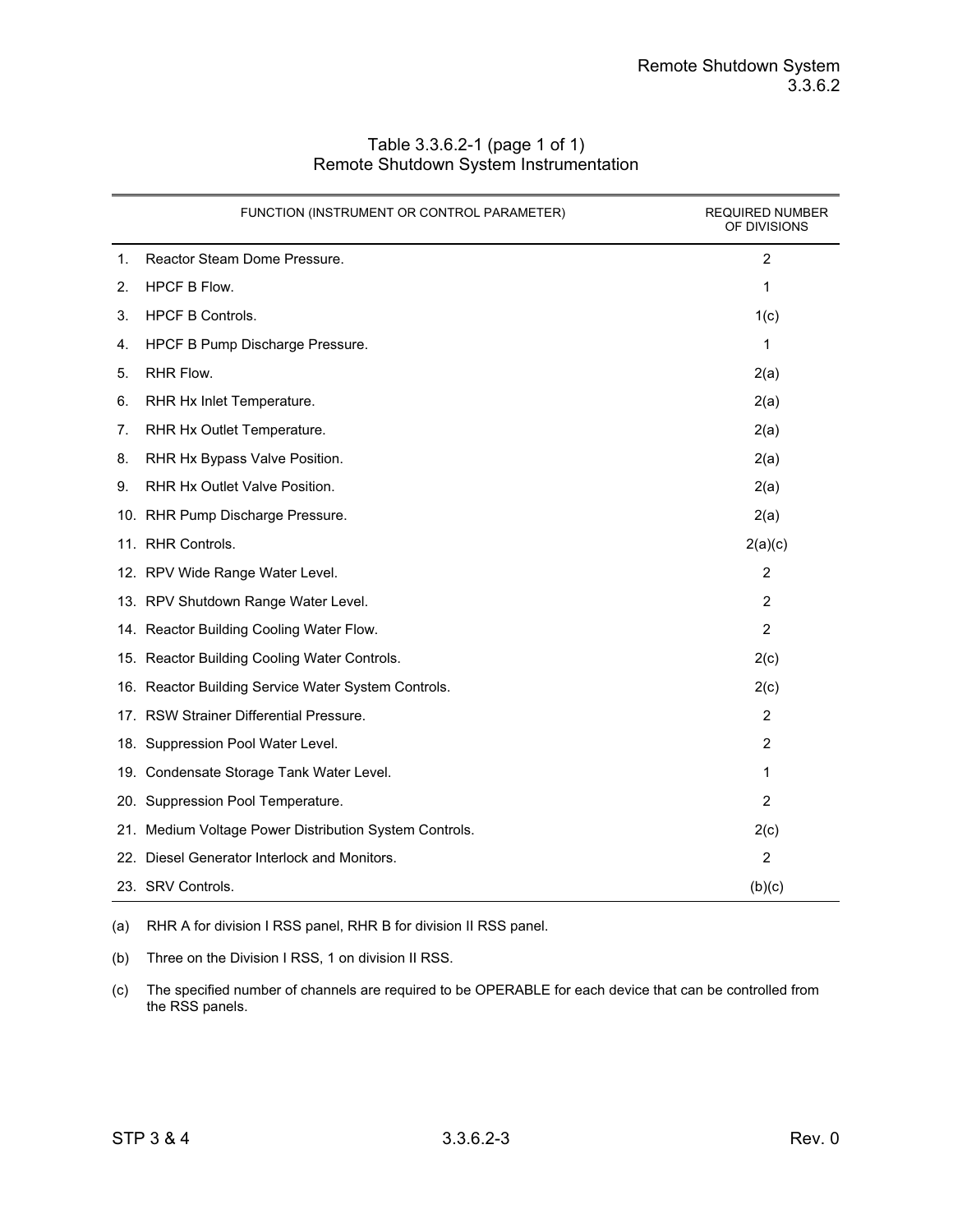| 3.3.7.1        |    | Control Room Habitability Area (CRHA) Emergency Filtration (EF)<br>System Instrumentation     |
|----------------|----|-----------------------------------------------------------------------------------------------|
| LCO 3.3.7.1    |    | The CRHA EF System instrumentation for each Function in<br>Table 3.3.7.1-1 shall be OPERABLE. |
| APPLICABILITY: | a. | MODES 1, 2, and 3.                                                                            |
|                | b. | During movement of irradiated fuel assemblies in the secondary<br>containment.                |
|                | C. | During CORE ALTERATIONS.                                                                      |
|                | d. | During operations with a potential for draining the reactor vessel.                           |
|                |    |                                                                                               |

------------------------------------------------------------NOTE----------------------------------------------------------- Separate Condition entry is allowed for each channel. -------------------------------------------------------------------------------------------------------------------------------

| <b>CONDITION</b>                                                                                                 |                          | <b>REQUIRED ACTION</b>                                                                                     | <b>COMPLETION TIME</b>                                                      |
|------------------------------------------------------------------------------------------------------------------|--------------------------|------------------------------------------------------------------------------------------------------------|-----------------------------------------------------------------------------|
| A. One or more EF<br>divisions with one<br>control room ventilation<br>radiation monitor<br>channel inoperable.  | A.1<br>OR<br>A.2         | Place channel in trip.<br>Place channel in bypass.                                                         | 6 hours<br>6 hours                                                          |
| B. One or more EF<br>divisions with two control<br>room ventilation<br>radiation monitor<br>channels inoperable. | <b>B.1</b><br>AND<br>B.2 | Place one channel in trip<br>and the other in bypass.<br>Restore one channel to<br><b>OPERABLE</b> status. | 6 hours<br>Prior to completion of<br>next CHANNEL<br><b>FUNCTIONAL TEST</b> |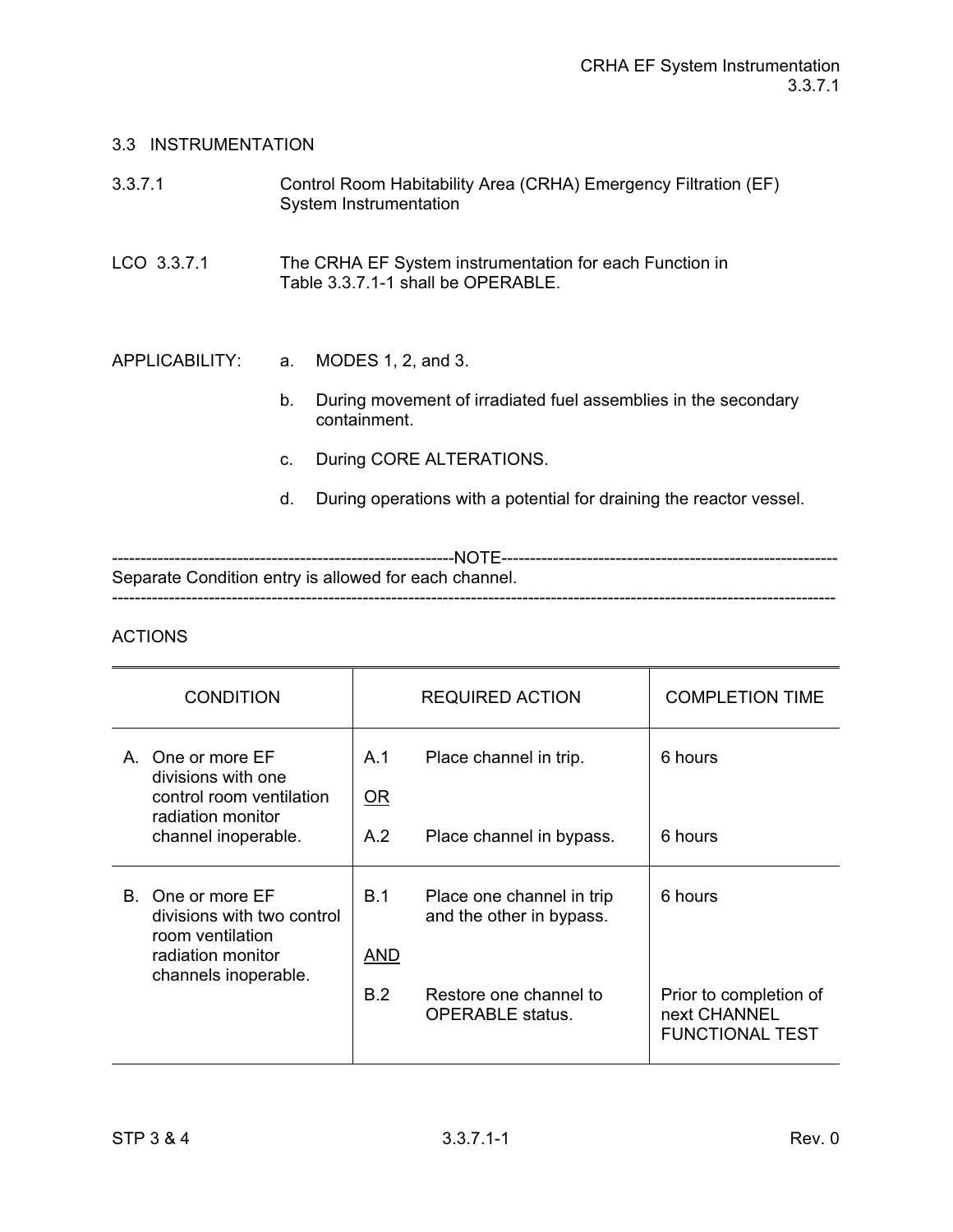ACTIONS (continued)

| <b>CONDITION</b>                                                                                                                                   | <b>REQUIRED ACTION</b>                                                                               | <b>COMPLETION TIME</b> |
|----------------------------------------------------------------------------------------------------------------------------------------------------|------------------------------------------------------------------------------------------------------|------------------------|
| C. Required Action and<br>associated Completion<br>Time of Condition A or B<br>not met.                                                            | C.1<br>Place the associated EF<br>division in the emergency<br>filtration mode of operation.<br>$OR$ | 1 hour                 |
| $\overline{\text{OR}}$<br>One or more EF<br>divisions with one or<br>more Manual Switch<br>channel or low flow<br>actuation channel<br>inoperable. | C.2<br>Declare associated EF<br>division inoperable.                                                 | 1 hour                 |
| OR                                                                                                                                                 |                                                                                                      |                        |
| One or more EF<br>divisions with 3 or more<br>control room radiation<br>monitor channels<br>inoperable.                                            |                                                                                                      |                        |

# SURVEILLANCE REQUIREMENTS

---------------------------------------------NOTE-------------------------------------------- Refer to Table 3.3.7.1-1 to determine which SRs apply for each Function.

--------------------------------------------------------------------------------------------------

|              | <b>SURVEILLANCE</b>                   | <b>FREQUENCY</b> |
|--------------|---------------------------------------|------------------|
| SR 3.3.7.1.1 | Perform CHANNEL CHECK.                | [24] hours       |
| SR 3.3.7.1.2 | Perform CHANNEL FUNCTIONAL TEST.      | [92] days        |
| SR 3.3.7.1.3 | Perform CHANNEL CALIBRATION.          | 18 months        |
| SR 33714     | Perform LOGIC SYSTEM FUNCTIONAL TEST. | 18 months        |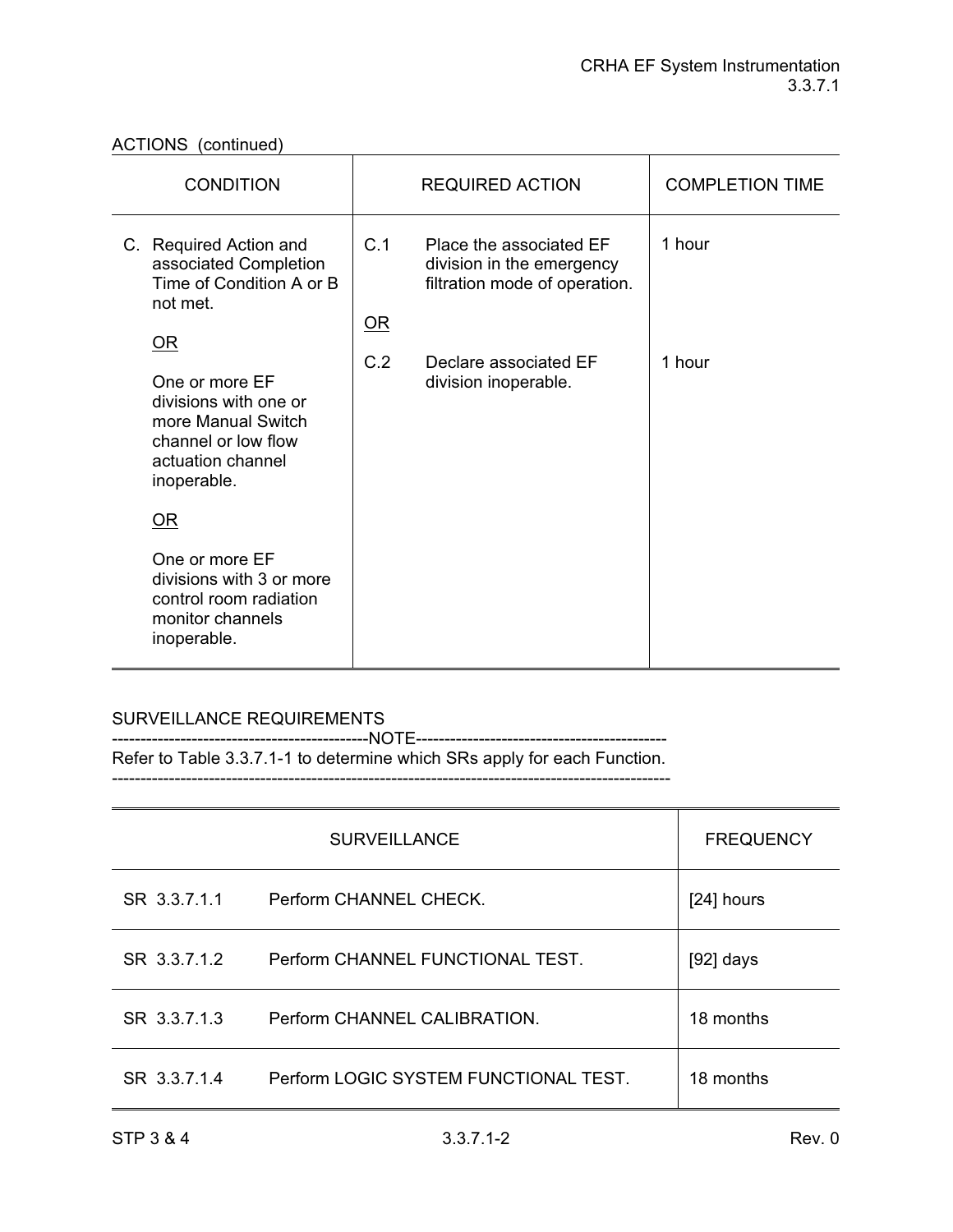#### Table 3.3.7.1-1 (page 1 of 1) Control Room Habitability Area - Emergency Filtration System Instrumentation

|    | <b>FUNCTION</b>                                       | <b>REQUIRED</b><br><b>CHANNELS</b> | <b>SURVEILLANCE</b><br><b>REQUIREMENTS</b>                   | <b>ALLOWABLE</b><br><b>VALUE</b> |
|----|-------------------------------------------------------|------------------------------------|--------------------------------------------------------------|----------------------------------|
| 1. | Control Room Ventilation Radiation<br><b>Monitors</b> | 4 per EF division                  | SR 3.3.7.1.1<br>SR 3.3.7.1.2<br>SR 3.3.7.1.3<br>SR 3.3.7.1.4 | $\leq$ [ ] mGy/h                 |
| 2. | <b>Emergency Filtration System Low Flow</b>           | 2 per EF division                  | SR 3.3.7.1.2<br>SR 3.3.7.1.3<br>SR 3.3.7.1.4                 | $\leq$ [ ] kg/h                  |
| 3. | <b>Emergency Filtration System Manual</b><br>Switch   | 1 per EF division                  | SR 3.3.7.1.2<br>SR 3.3.7.1.4                                 | NA.                              |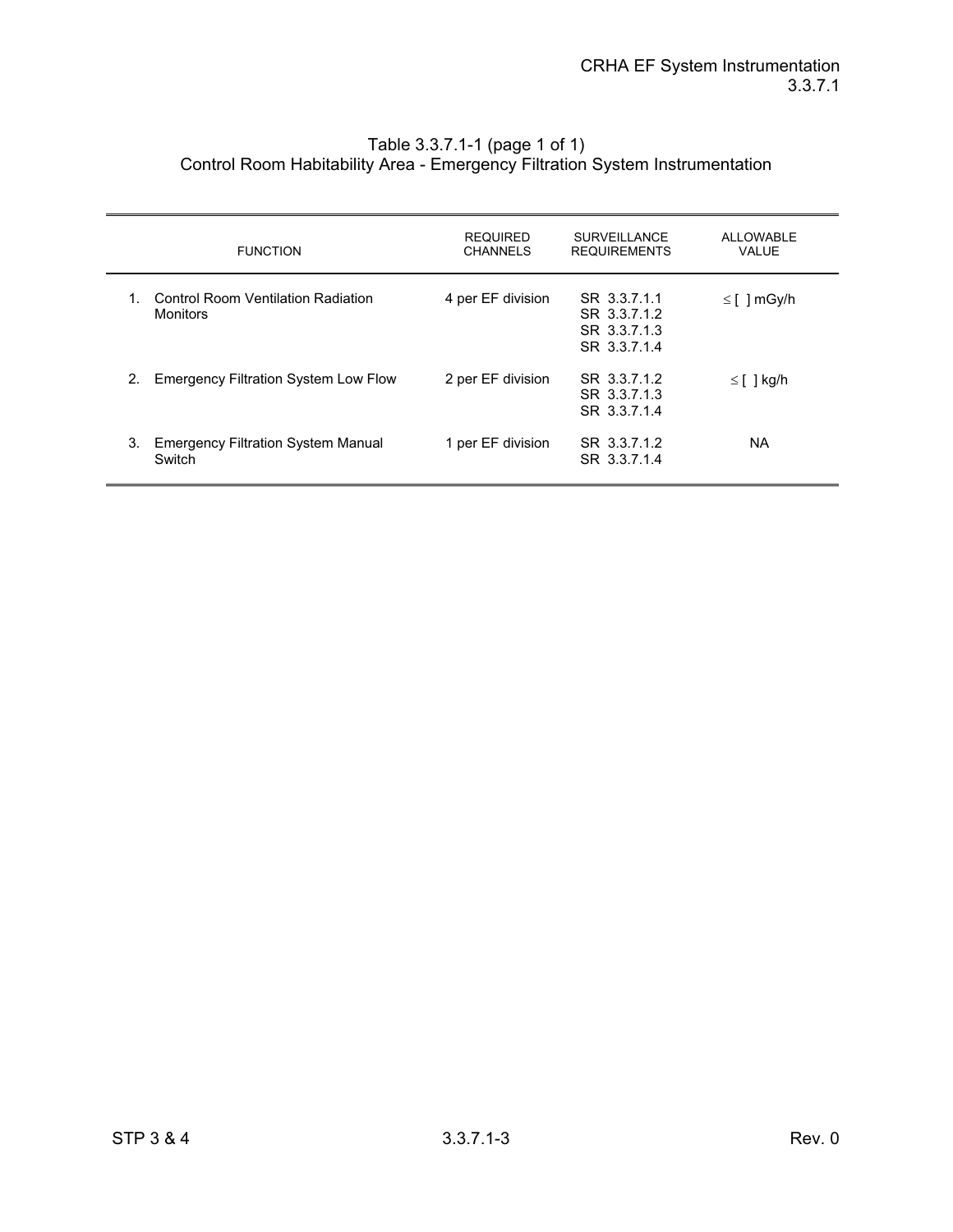### 3.3.8.1 Electric Power Monitoring

LCO 3.3.8.1 Two Electric Power Monitoring assemblies shall be OPERABLE for each inservice Class 1E Constant Voltage Constant Frequency (CVCF) power supply.

APPLICABILITY: MODES 1, 2, and 3, MODES 4 and 5 with any control rod withdrawn from a core cell containing one or more fuel assemblies, or with both residual heat removal (RHR) shutdown cooling isolation valves open.

------------------------------------------------------------NOTE----------------------------------------------------------- Separate Condition entry is allowed for each CVCF power supply. -------------------------------------------------------------------------------------------------------------------------------

| <b>CONDITION</b>                                                                                                    | <b>REQUIRED ACTION</b>                                                                                                              | <b>COMPLETION TIME</b> |
|---------------------------------------------------------------------------------------------------------------------|-------------------------------------------------------------------------------------------------------------------------------------|------------------------|
| One or more inservice<br>A<br>CVCF power supplies<br>with one Electric Power<br>Monitoring assembly<br>inoperable.  | A <sub>1</sub><br>Place the associated<br><b>Electric Power Monitoring</b><br>assembly circuit breaker in<br>the tripped condition. | 1 hour                 |
| B. One or more inservice<br>CVCF power supplies<br>with both Electric Power<br>Monitoring assemblies<br>inoperable. | B.1<br>Remove associated<br>inservice power supply(s)<br>from service                                                               | 72 hours               |
| C. Required Action and<br>associated Completion<br>Time of Condition A or B<br>not met in MODE 1, 2,<br>or $31$     | C.1<br>Be in MODE 3.<br><b>AND</b><br>C.2<br>Be in MODE 4.                                                                          | 12 hours<br>36 hours   |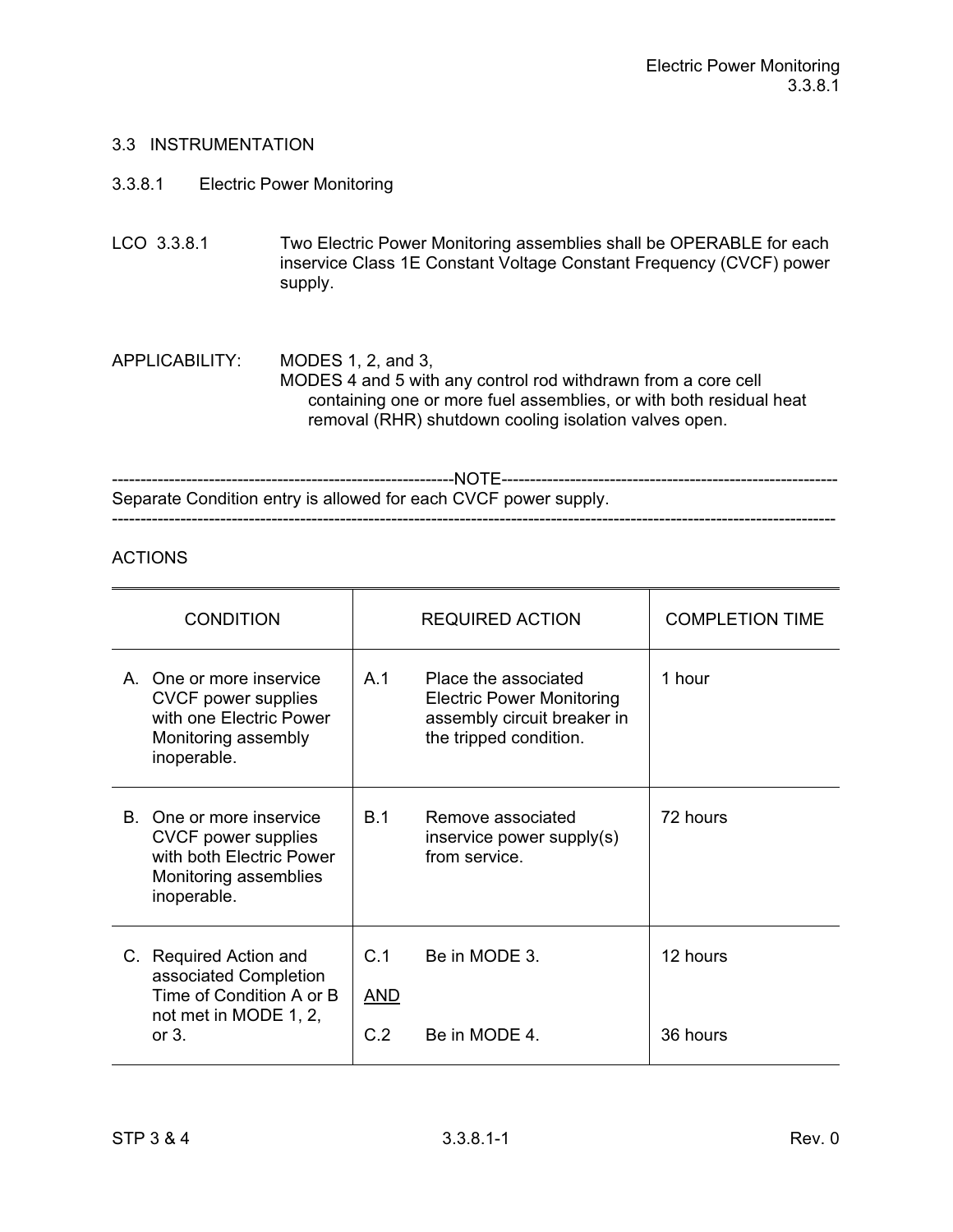| <b>CONDITION</b>                                                                                                                                       | <b>REQUIRED ACTION</b> |                                                                                                                                           | <b>COMPLETION TIME</b> |
|--------------------------------------------------------------------------------------------------------------------------------------------------------|------------------------|-------------------------------------------------------------------------------------------------------------------------------------------|------------------------|
| D. Required Action and<br>associated Completion<br>Time of Condition A or B<br>not met in MODE 4 or 5<br>with any control rod<br>withdrawn from a core | D.1<br><u>AND</u>      | Initiate action to fully insert<br>all insertable control rods in<br>core cells containing one or<br>more fuel assemblies.                | Immediately            |
| cell containing one or<br>more fuel assemblies or<br>with both RHR shutdown<br>cooling isolation valves<br>open.                                       | D.2.1                  | Initiate action to restore one<br><b>Electric Power Monitoring</b><br>assembly to OPERABLE<br>status for inservice power<br>$supply(s)$ . | Immediately            |
|                                                                                                                                                        | $OR$                   |                                                                                                                                           |                        |
|                                                                                                                                                        | D.2.2                  | Initiate action to isolate the<br><b>Residual Heat Removal</b><br><b>Shutdown Cooling</b><br>Systems.                                     | Immediately            |

|              | <b>FREQUENCY</b>                                                                                |             |
|--------------|-------------------------------------------------------------------------------------------------|-------------|
| SR 3.3.8.1.1 | Perform CHANNEL FUNCTIONAL TEST.                                                                | $[92]$ days |
| SR 3.3.8.1.2 | Perform CHANNEL CALIBRATION. The Allowable<br>Values for Divisions I, II, III, and IV shall be: | $[92]$ days |
|              | Undervoltage: $\le$ [108] VAC.<br>a.                                                            |             |
|              | Overvoltage: $\ge$ [132] VAC.<br>b.                                                             |             |
|              | Underfrequency: $\le$ [57] Hz.<br>C.                                                            |             |
|              | Overfrequency: $\ge$ [63] Hz.<br>d.                                                             |             |
| SR 3.3.8.1.3 | Perform SYSTEM FUNCTIONAL TEST.                                                                 | 18 months   |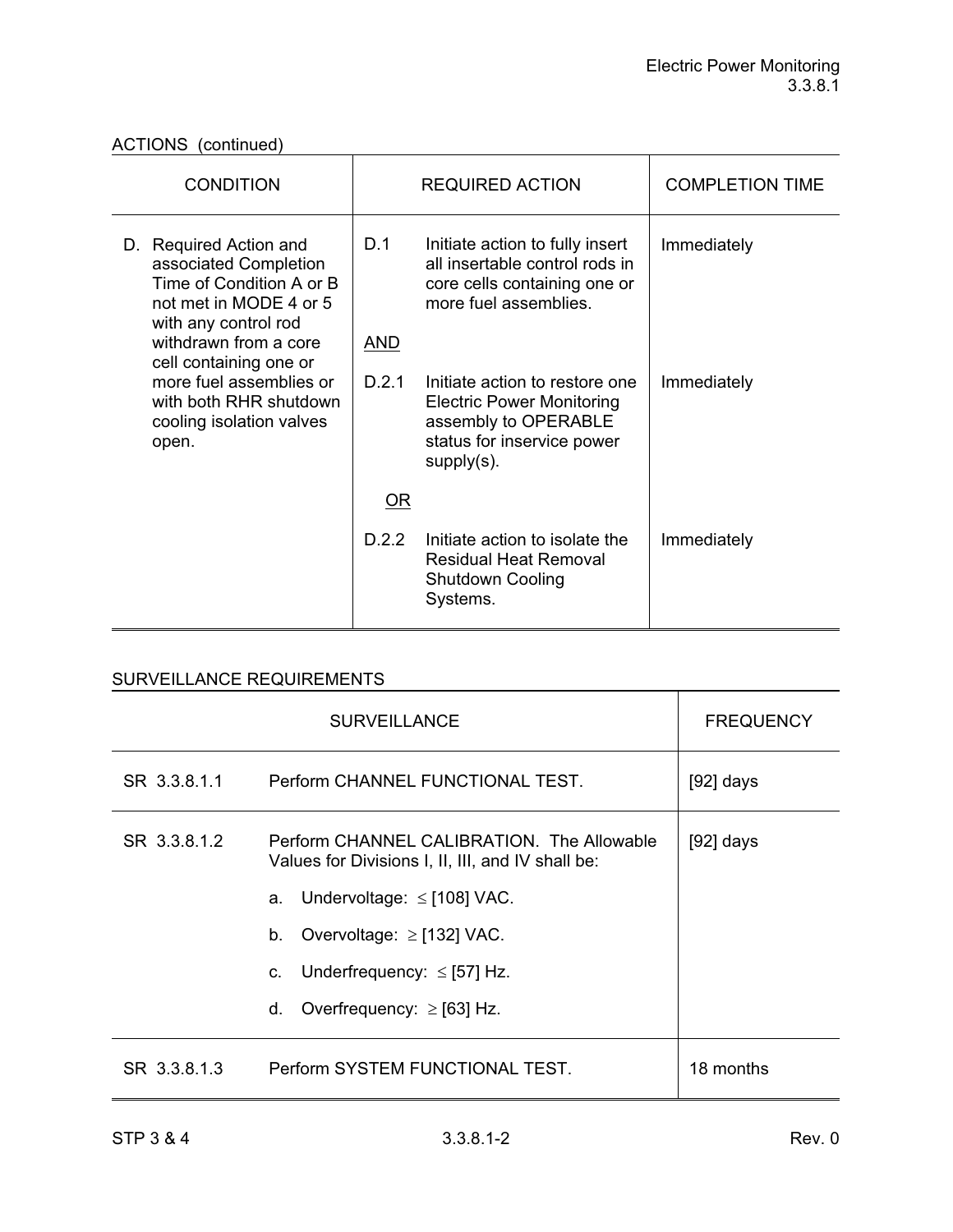- 3.3.8.2 Reactor Coolant Temperature Monitoring Shutdown
- LCO 3.3.8.2 One Reactor Coolant Temperature Monitoring channel associated with each RHR subsystem operating in the Shutdown Cooling Mode shall be OPERABLE.
- APPLICABILITY: When RHR is operating in the Shutdown Cooling Mode.

| <b>CONDITION</b>                                                                          |                                         | <b>REQUIRED ACTION</b>                                                               | <b>COMPLETION TIME</b>           |
|-------------------------------------------------------------------------------------------|-----------------------------------------|--------------------------------------------------------------------------------------|----------------------------------|
| A. One or more reactor<br>coolant temperature<br>monitoring channels<br>inoperable.       | A.1                                     | Verify at least one RHR<br>subsystem is operating in<br>the Shutdown Cooling<br>Mode | Immediately.                     |
|                                                                                           | <b>AND</b>                              |                                                                                      |                                  |
|                                                                                           | A.2                                     | Verify an alternate method<br>of reactor coolant                                     | 1 hour                           |
|                                                                                           | temperature monitoring is<br>available. |                                                                                      | <u>AND</u>                       |
|                                                                                           |                                         |                                                                                      | Once per 24 hours<br>thereafter. |
| <b>B.</b> Required Action and<br>associated Completion<br>Time of Condition A not<br>met. | B.1                                     | Initiate action to restore<br>reactor coolant temperature<br>monitoring capability.  | Immediately.                     |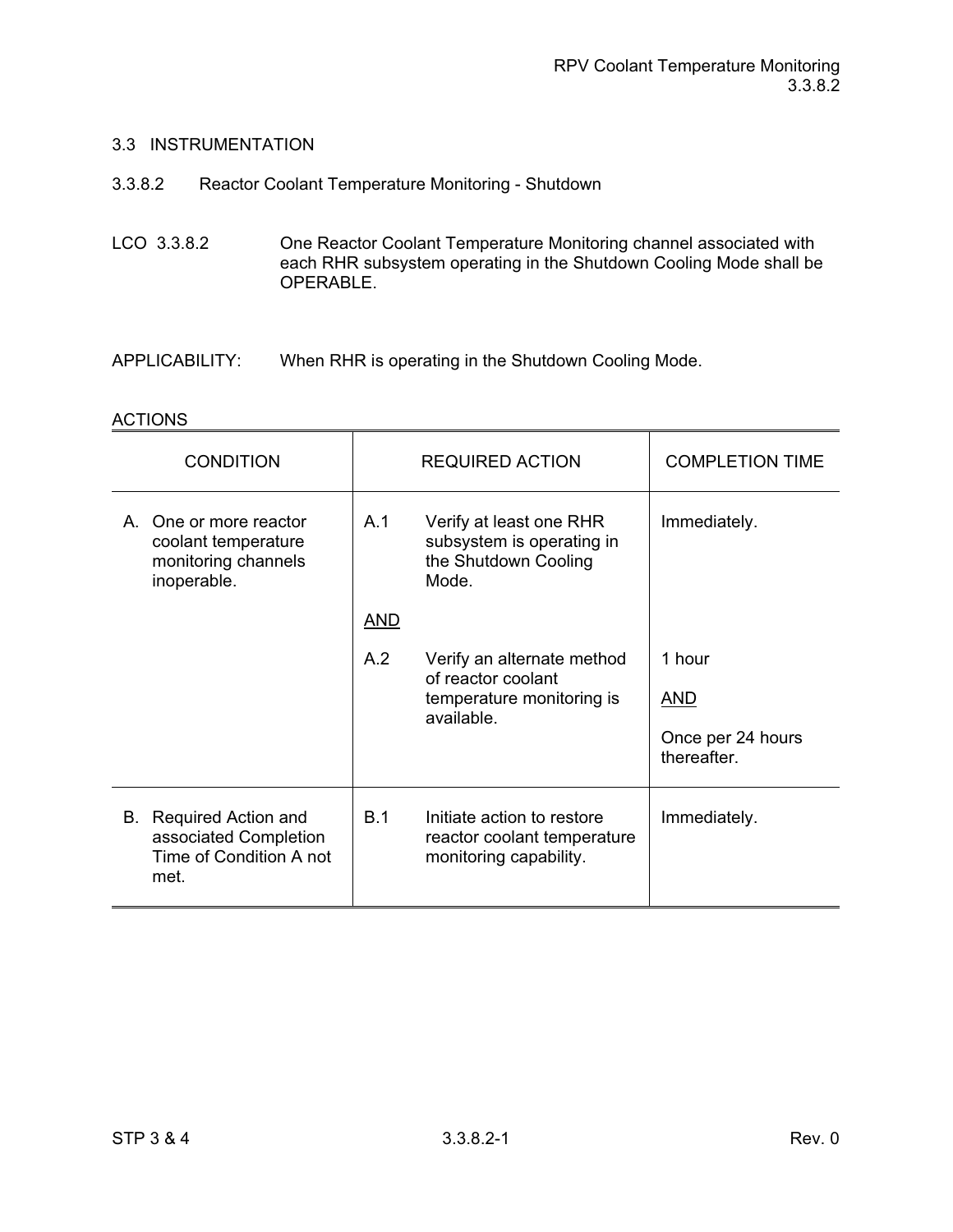|              | <b>SURVEILLANCE</b>              | <b>FREQUENCY</b> |
|--------------|----------------------------------|------------------|
| SR 3.3.8.2.1 | Perform CHANNEL CHECK.           | [7] days         |
| SR 3.3.8.2.2 | Perform CHANNEL FUNCTIONAL TEST. | $[92]$ days      |
| SR 3.3.8.2.3 | Perform CHANNEL CALIBRATION.     | 18 months        |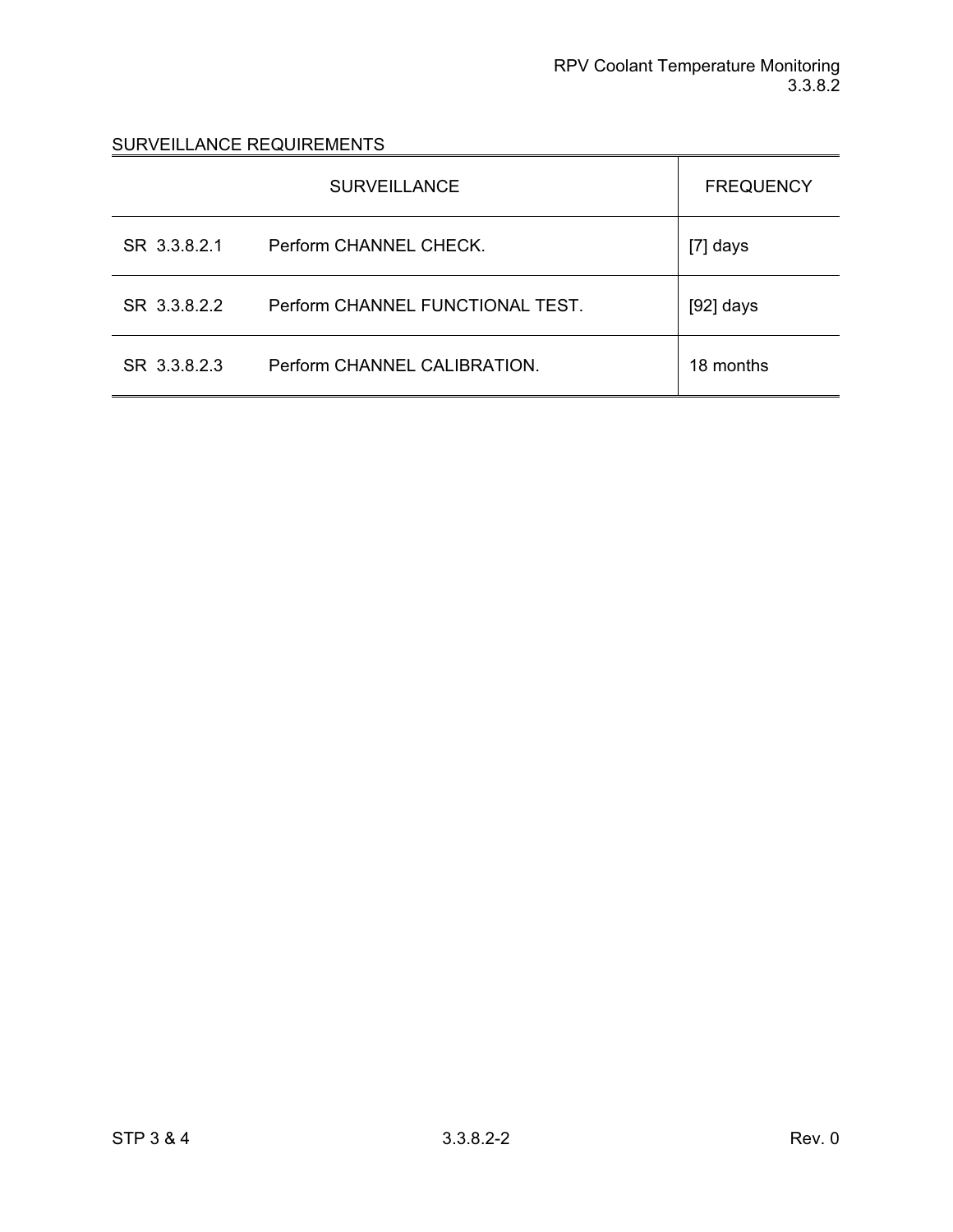## 3.4 REACTOR COOLANT SYSTEM (RCS)

- 3.4.1 Reactor Internal Pumps (RIPs) Operating
- LCO 3.4.1 At least nine RIPs shall be in operation.

[OR

[ ] RIPs may be in operation provided the following limits are applied when the associated LCO is applicable:

- a. LCO 3.2.1, "AVERAGE PLANAR LINEAR HEAT GENERATION RATE (APLHGR)," limits specified in the COLR for [ ] RIPs in operation; and
- b. LCO 3.2.2, "MINIMUM CRITICAL POWER RATIO (MCPR)," limits specified in the COLR for [ ] RIPs in operation; and
- c. LCO 3.3.1.1, "SSLC Sensor Instrumentation," Function 2.b (Average Power Range Monitors Flow Biased Simulated Thermal Power - High), Allowable Value of Table 3.3.1.1-1 is reset for operation with [ ] RIPs.]

APPLICABILITY: MODES 1 and 2.

## ACTIONS

| <b>CONDITION</b>                       | <b>REQUIRED ACTION</b> | <b>COMPLETION TIME</b> |
|----------------------------------------|------------------------|------------------------|
| A. Requirements of the<br>LCO not met. | Be in MODE 3.<br>A 1   | 12 hours               |

|            | <b>SURVEILLANCE</b>                                                                      | <b>FREQUENCY</b> |
|------------|------------------------------------------------------------------------------------------|------------------|
| SR 3.4.1.1 | Verify at least the required number of RIPs are<br>operating at any THERMAL POWER level. | 24 hours         |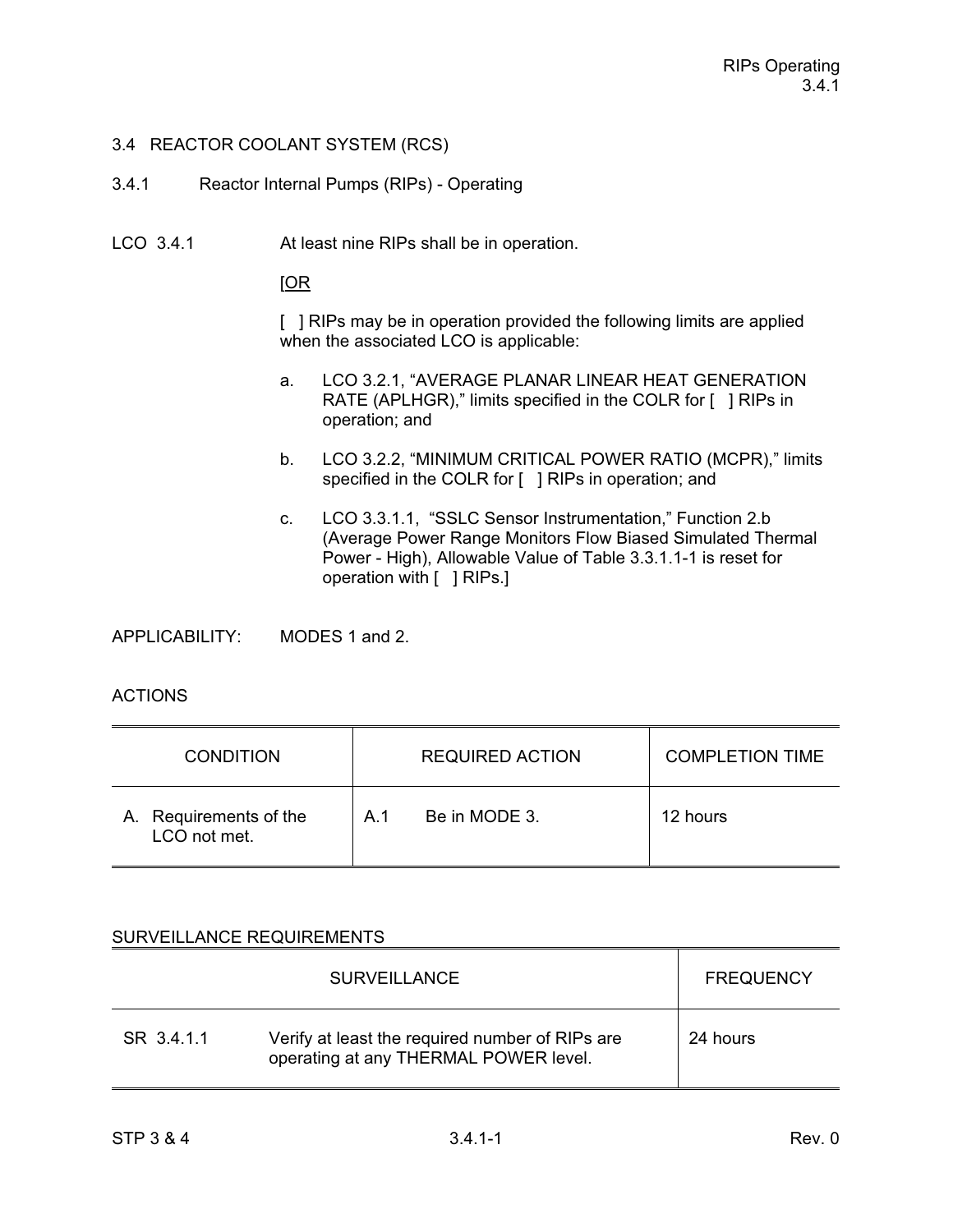# 3.4 REACTOR COOLANT SYSTEM (RCS)

3.4.2 Safety/Relief Valves (S/RVs)

LCO 3.4.2 The safety function of twelve S/RVs shall be OPERABLE.

APPLICABILITY: MODES 1, 2, and 3.

|    | <b>ACTIONS</b>                                                                         |                   |                                                     |                        |  |  |  |
|----|----------------------------------------------------------------------------------------|-------------------|-----------------------------------------------------|------------------------|--|--|--|
|    | <b>CONDITION</b>                                                                       |                   | <b>REQUIRED ACTION</b>                              | <b>COMPLETION TIME</b> |  |  |  |
|    | A. One required S/RV<br>inoperable.                                                    | A.1               | Restore required S/RV to<br><b>OPERABLE</b> status. | 14 day                 |  |  |  |
| В. | <b>Required Action and</b><br>associated Completion<br>Time of Condition A not<br>met. | B.1<br><b>AND</b> | Be in MODE 3.                                       | 12 hours               |  |  |  |
|    | $OR$                                                                                   | B.2               | Be in MODE 4.                                       | 36 hours               |  |  |  |
|    | Two or more required<br>S/RVs inoperable.                                              |                   |                                                     |                        |  |  |  |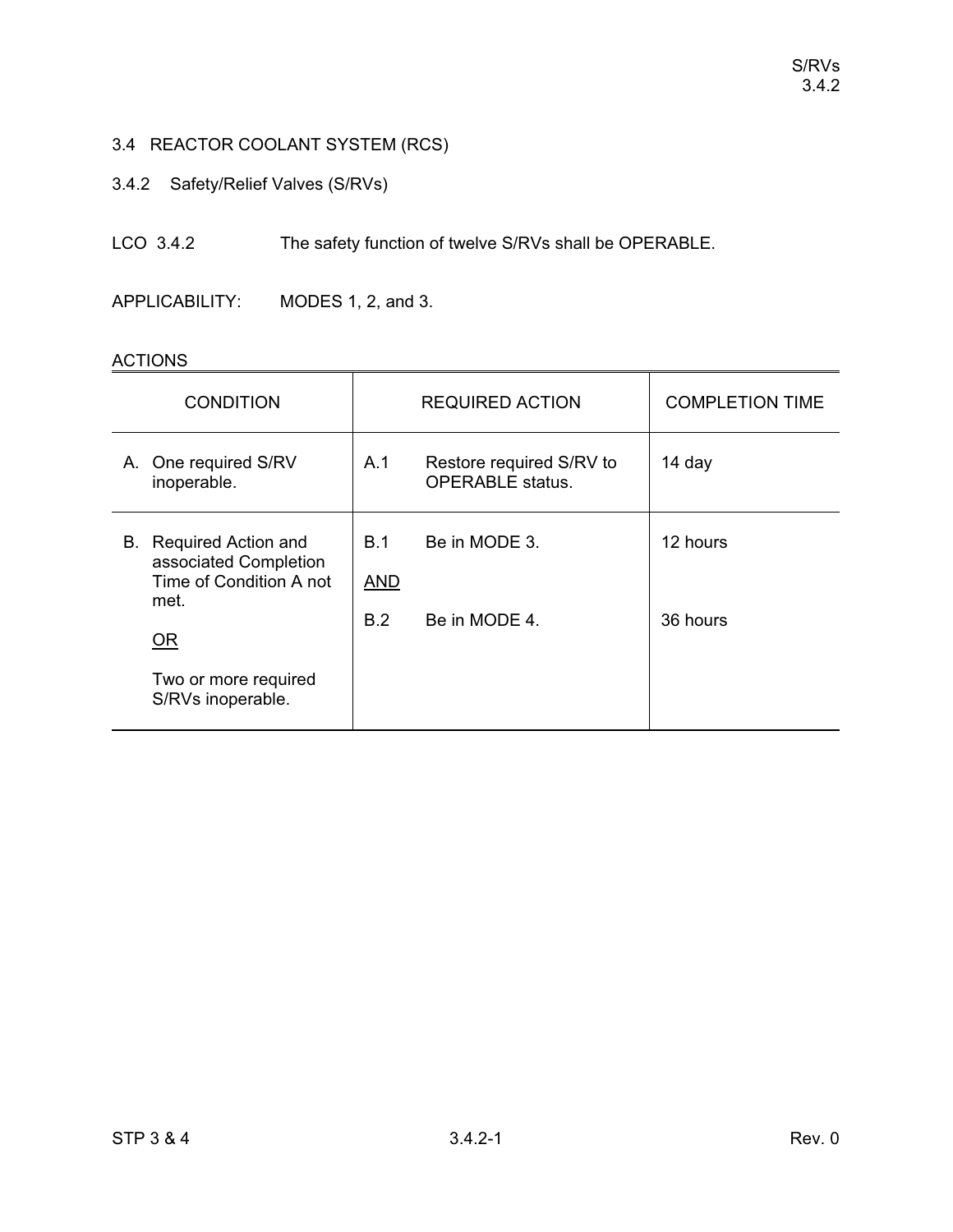|            | <b>FREQUENCY</b>                                                                                                               |                 |                                                               |
|------------|--------------------------------------------------------------------------------------------------------------------------------|-----------------|---------------------------------------------------------------|
| SR 3.4.2.1 | Verify the safety function lift setpoints of the required<br>S/RVs are as follows:<br>Number of<br>Setpoint<br>(MPaG)<br>S/RVs |                 | In accordance<br>with the Inservice<br><b>Testing Program</b> |
|            | $\overline{2}$                                                                                                                 | $8.00 \pm 0.24$ |                                                               |
|            | 4                                                                                                                              | $8.07 \pm 0.24$ |                                                               |
|            | 4                                                                                                                              | $8.14 \pm 0.24$ |                                                               |
|            | 4                                                                                                                              | $8.20 \pm 0.25$ |                                                               |
|            | 4                                                                                                                              | $8.27 \pm 0.25$ |                                                               |
|            | Following testing, lift settings shall be within $\pm$ 1%.                                                                     |                 |                                                               |
| SR 3.4.2.2 |                                                                                                                                |                 |                                                               |
|            | Not required to be performed until 12 hours after<br>reactor steam dome pressure is $\geq 6.55$ MPaG.                          |                 |                                                               |
|            | Verify each required S/RV opens when manually<br>actuated.                                                                     |                 | 18 months                                                     |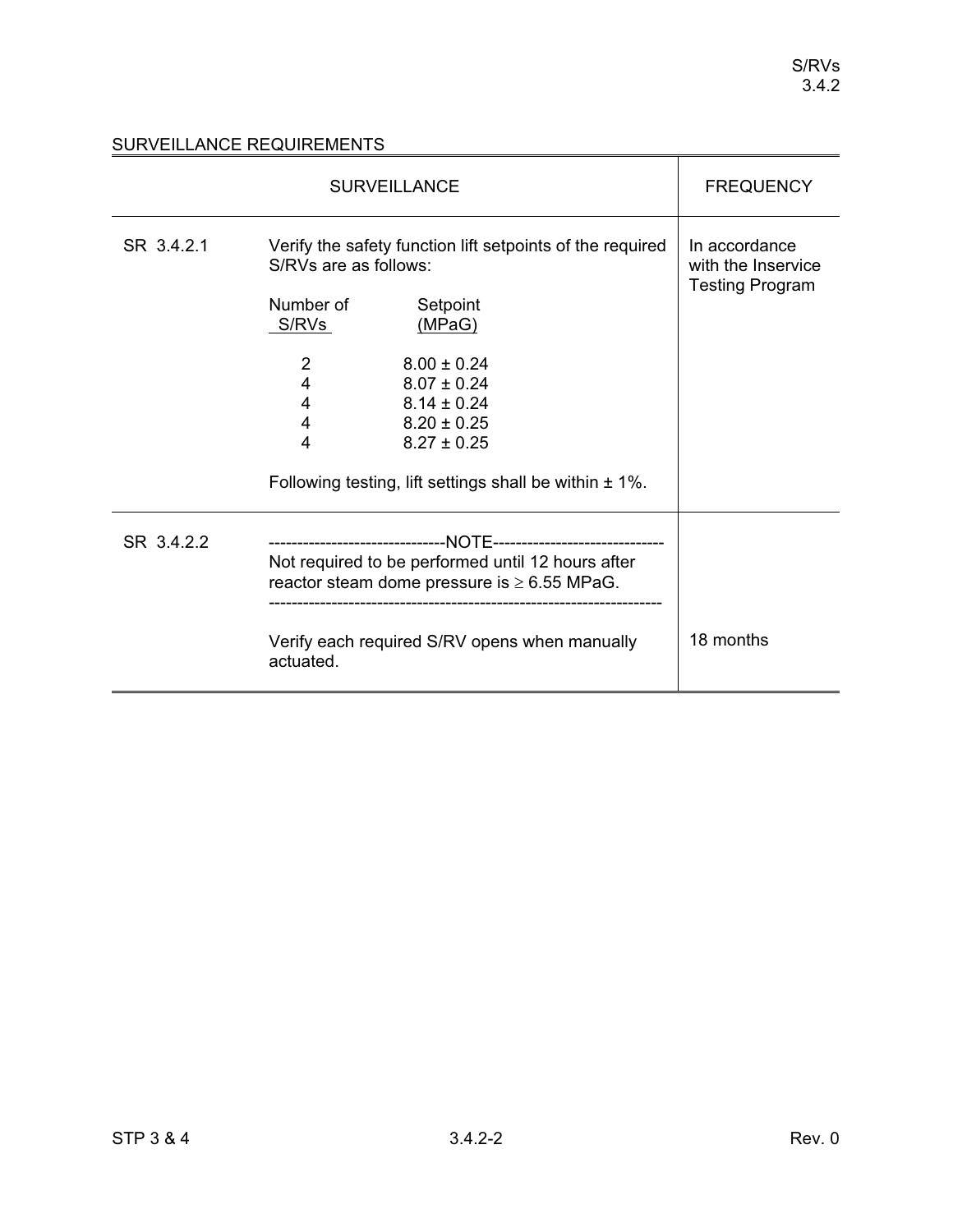### 3.4.3 RCS Operational LEAKAGE

- LCO 3.4.3 RCS operational LEAKAGE shall be limited to:
	- a. No pressure boundary LEAKAGE;
	- b.  $\leq$  19 L/min unidentified LEAKAGE;
	- $c. \leq 114$  L/min total LEAKAGE averaged over the previous 24 hour period; and
	- $d. \leq 8$  L/min increase in unidentified LEAKAGE within previous 4 hour period in MODE 1.

APPLICABILITY: MODES 1, 2, and 3.

#### ACTIONS

| <b>CONDITION</b>                                             |      | <b>REQUIRED ACTION</b>                                                                                                               | <b>COMPLETION TIME</b>            |
|--------------------------------------------------------------|------|--------------------------------------------------------------------------------------------------------------------------------------|-----------------------------------|
| A. Unidentified LEAKAGE<br>not within limit.                 | A.1  | Reduce LEAKAGE to within<br>limits.                                                                                                  | 4 hours                           |
| OR                                                           |      |                                                                                                                                      |                                   |
| <b>Total LEAKAGE not</b><br>within limit.                    |      |                                                                                                                                      |                                   |
| <b>B.</b> Unidentified LEAKAGE<br>increase not within limit. | B.1  | Reduce LEAKAGE to within<br>limits.                                                                                                  | 4 hours                           |
|                                                              | $OR$ |                                                                                                                                      |                                   |
|                                                              | B.2  | Verify source of unidentified<br>LEAKAGE increase is not<br>service sensitive type 304<br>or type 316 austenitic<br>stainless steel. |                                   |
|                                                              |      |                                                                                                                                      | $\ell = \ell$ and $\ell = \ell$ . |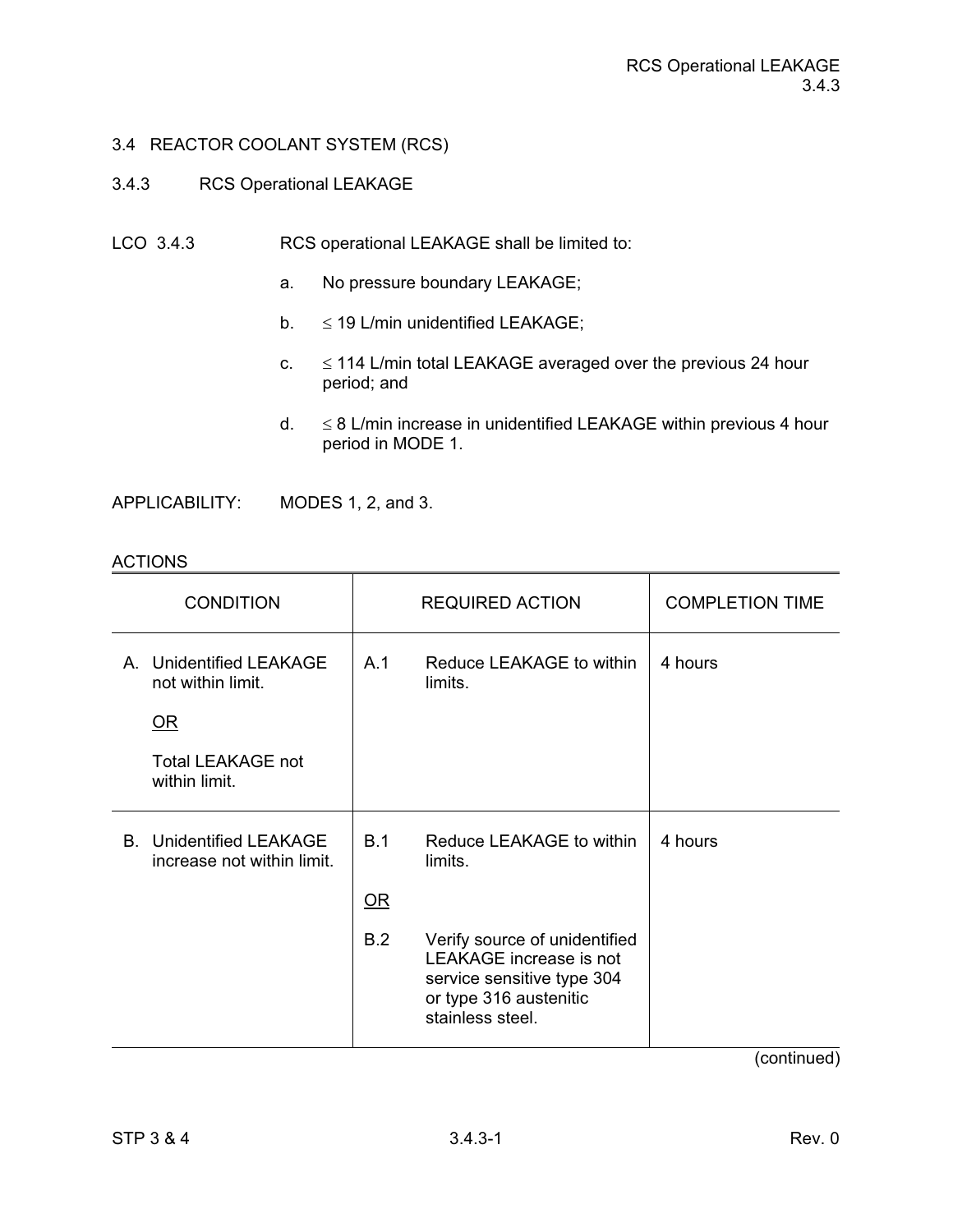ACTIONS (continued)

| <b>CONDITION</b>                                                                        |                   | <b>REQUIRED ACTION</b> | <b>COMPLETION TIME</b> |
|-----------------------------------------------------------------------------------------|-------------------|------------------------|------------------------|
| C. Required Action and<br>associated Completion<br>Time of Condition A or B<br>not met. | C.1<br><b>AND</b> | Be in MODE 3.          | 12 hours               |
| <b>OR</b>                                                                               | C.2               | Be in MODE 4.          | 36 hours               |
| Pressure boundary<br><b>LEAKAGE</b> exists.                                             |                   |                        |                        |

|            | <b>SURVEILLANCE</b>                                                                            | <b>FREQUENCY</b> |
|------------|------------------------------------------------------------------------------------------------|------------------|
| SR 3.4.3.1 | Verify RCS unidentified, total LEAKAGE and<br>unidentified LEAKAGE increase are within limits. | 8 hours          |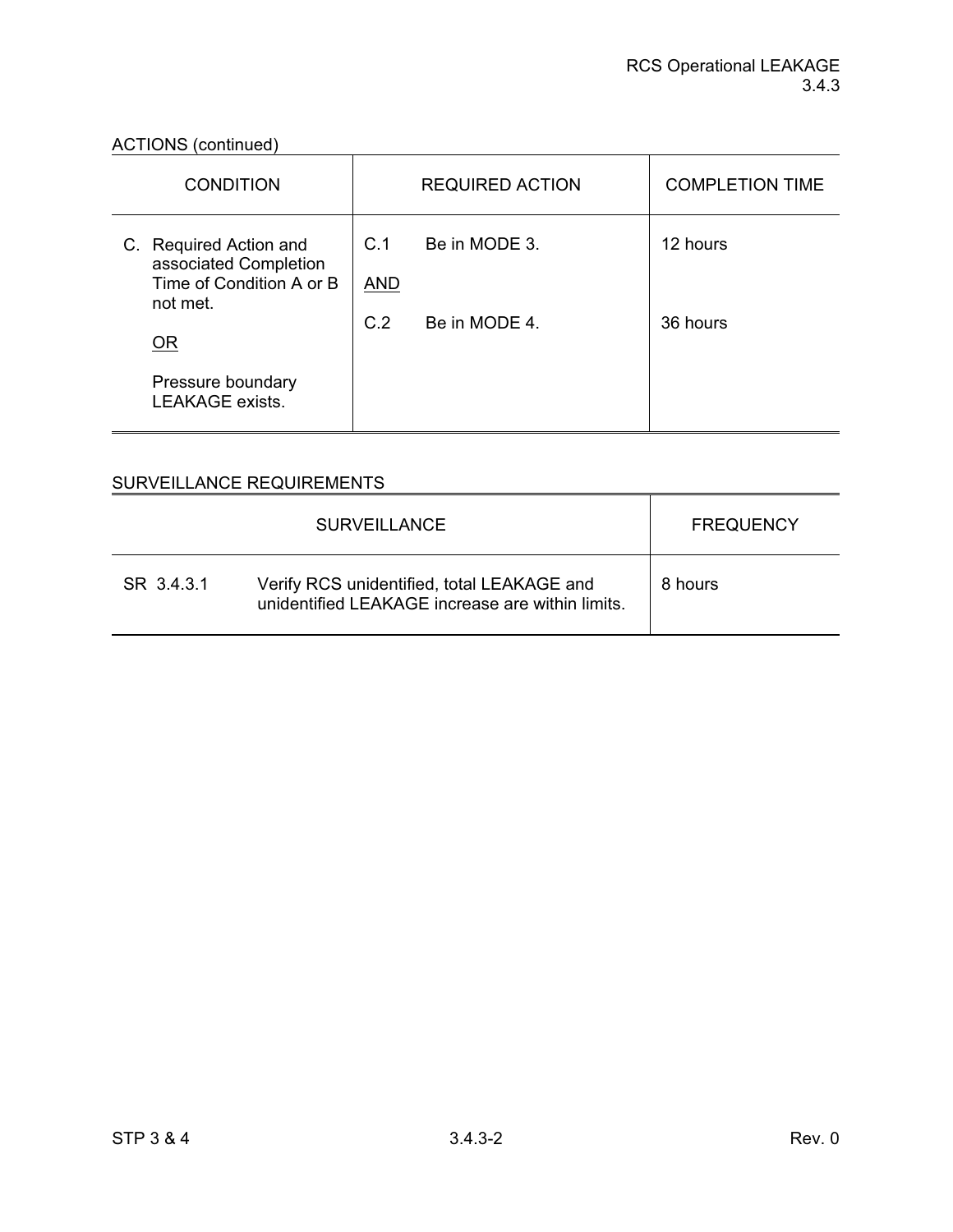- 3.4.4 RCS Pressure Isolation Valve (PIV) Leakage
- LCO 3.4.4 The leakage from each RCS PIV shall be within limit.

APPLICABILITY: MODES 1 and 2, MODE 3, except valves in the residual heat removal (RHR) shutdown cooling flowpath are not required to meet the requirements of this LCO when in the shutdown cooling mode of operation.

# ACTIONS

-----------------------------------------------------------NOTES---------------------------------------------------------- 1. Separate Condition entry is allowed for each flow path.

2. Enter applicable Conditions and Required Actions for systems made inoperable by PIVs.

| <b>CONDITION</b>                                             | <b>REQUIRED ACTION</b>                                                                                                                                                                     | <b>COMPLETION TIME</b> |
|--------------------------------------------------------------|--------------------------------------------------------------------------------------------------------------------------------------------------------------------------------------------|------------------------|
| A. Leakage from one or<br>more RCS PIVs not<br>within limit. | Each valve used to satisfy Required<br>Action A.1 and Required Action A.2<br>shall have been verified to meet<br>SR 3.4.4.1 and be in the reactor<br>coolant pressure boundary.            |                        |
|                                                              | A.1<br>Isolate the high pressure<br>portion of the affected<br>system from the low<br>pressure portion by use of<br>one closed manual,<br>deactivated automatic, or<br>check valve.<br>AND | 4 hours                |
|                                                              |                                                                                                                                                                                            | $($ continued)         |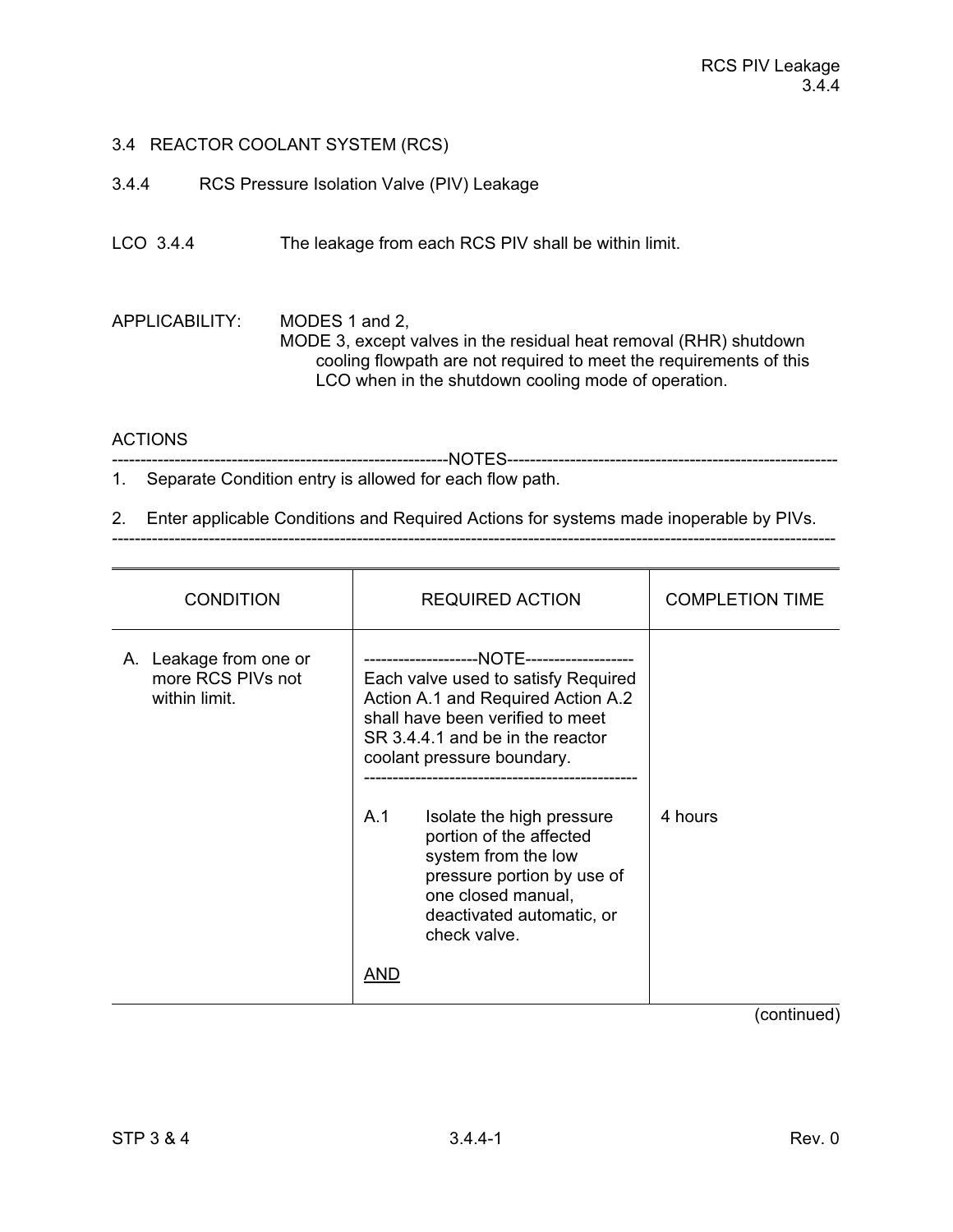ACTIONS (continued)

| <b>CONDITION</b>                                                 | <b>REQUIRED ACTION</b>          |                                                                                                                                                                                   | <b>COMPLETION TIME</b> |
|------------------------------------------------------------------|---------------------------------|-----------------------------------------------------------------------------------------------------------------------------------------------------------------------------------|------------------------|
| A. (continued)                                                   | A.2                             | Isolate the high pressure<br>portion of the affected<br>system from the low<br>pressure portion by use of a<br>second closed manual,<br>deactivated automatic, or<br>check valve. | 72 hours               |
| B. Required Action and<br>associated Completion<br>Time not met. | <b>B.1</b><br><b>AND</b><br>B.2 | Be in MODE 3.<br>Be in MODE 4.                                                                                                                                                    | 12 hours<br>36 hours   |

|            | <b>SURVEILLANCE</b>                                                                                                                                                                                                                               | <b>FREQUENCY</b> |
|------------|---------------------------------------------------------------------------------------------------------------------------------------------------------------------------------------------------------------------------------------------------|------------------|
| SR 3.4.4.1 | Not required to be performed in MODE 3.<br>Verify equivalent leakage of each RCS PIV is<br>$\leq$ 1.9 L/min per 2.54 cm (nominal inch) of valve size<br>up to a maximum of 19 L/min, at an RCS pressure<br>$\geq$ 7.17 MPaG and $\leq$ 7.31 MPaG. | 18 months        |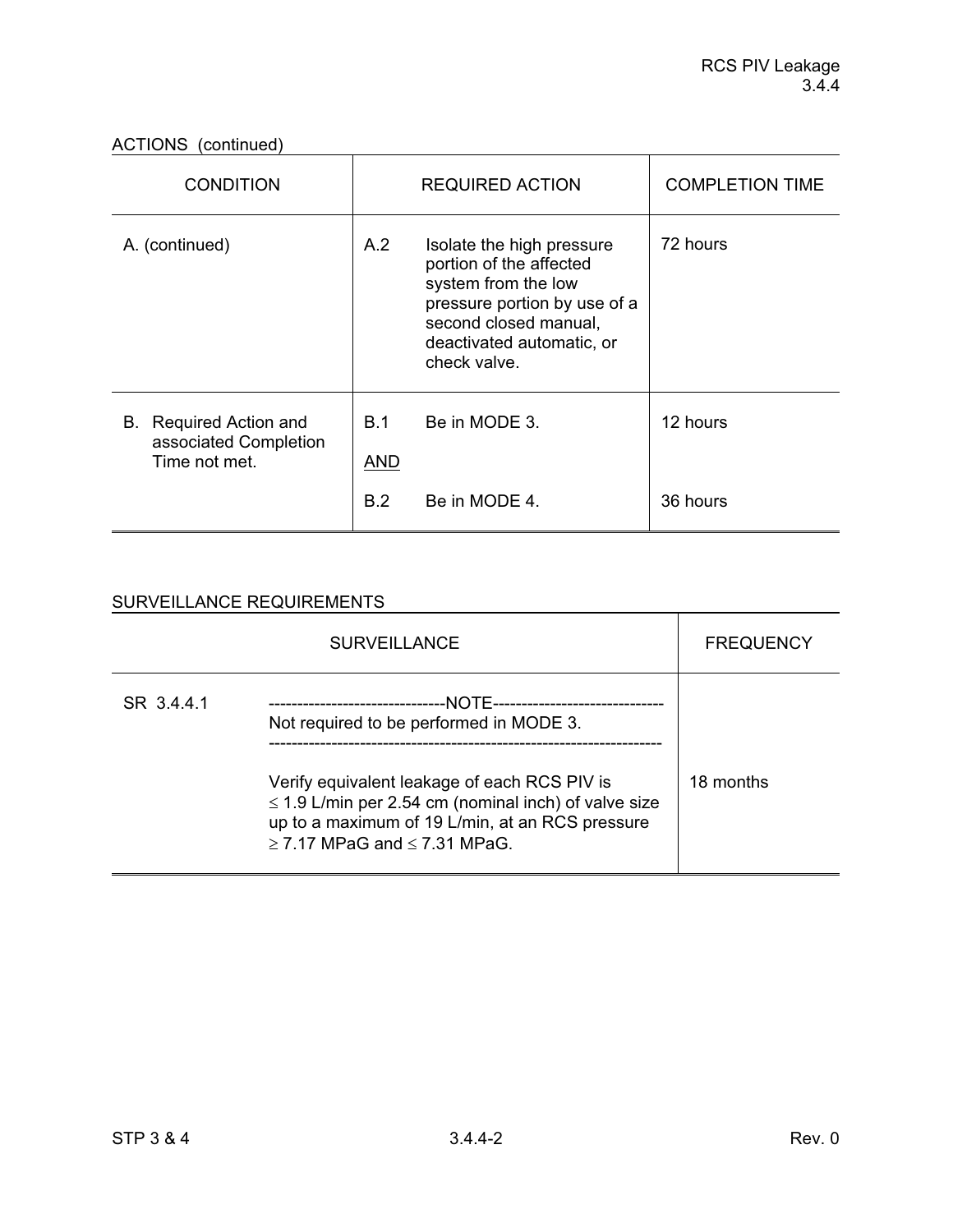- 3.4.5 RCS Leakage Detection Instrumentation
- LCO 3.4.5 The following RCS leakage detection instrumentation shall be OPERABLE:
	- a. Drywell floor drain sump monitoring system;
	- b. The airborne particulate channel of the drywell fission products monitoring system; and
	- c. The gaseous radioactivity channel of the drywell fission products monitoring system or the drywell air cooler condensate flow monitoring system.

APPLICABILITY: MODES 1, 2, and 3.

| <b>CONDITION</b>                                                   | <b>REQUIRED ACTION</b>                                                                     | <b>COMPLETION TIME</b> |
|--------------------------------------------------------------------|--------------------------------------------------------------------------------------------|------------------------|
| Drywell floor drain sump<br>А.<br>monitoring system<br>inoperable. | LCO 3.0.4 is not applicable.                                                               |                        |
|                                                                    | A.1<br>Restore drywell floor drain<br>sump monitoring system to<br><b>OPERABLE</b> status. | 30 days                |
| B. Airborne particulate<br>channel of drywell<br>fission products  | LCO 3.0.4 is not applicable.                                                               |                        |
| monitoring system<br>inoperable.                                   | B.1<br>Analyze grab samples of<br>drywell atmosphere.                                      | Once per 12 hours      |
|                                                                    | AND                                                                                        |                        |

### **ACTIONS**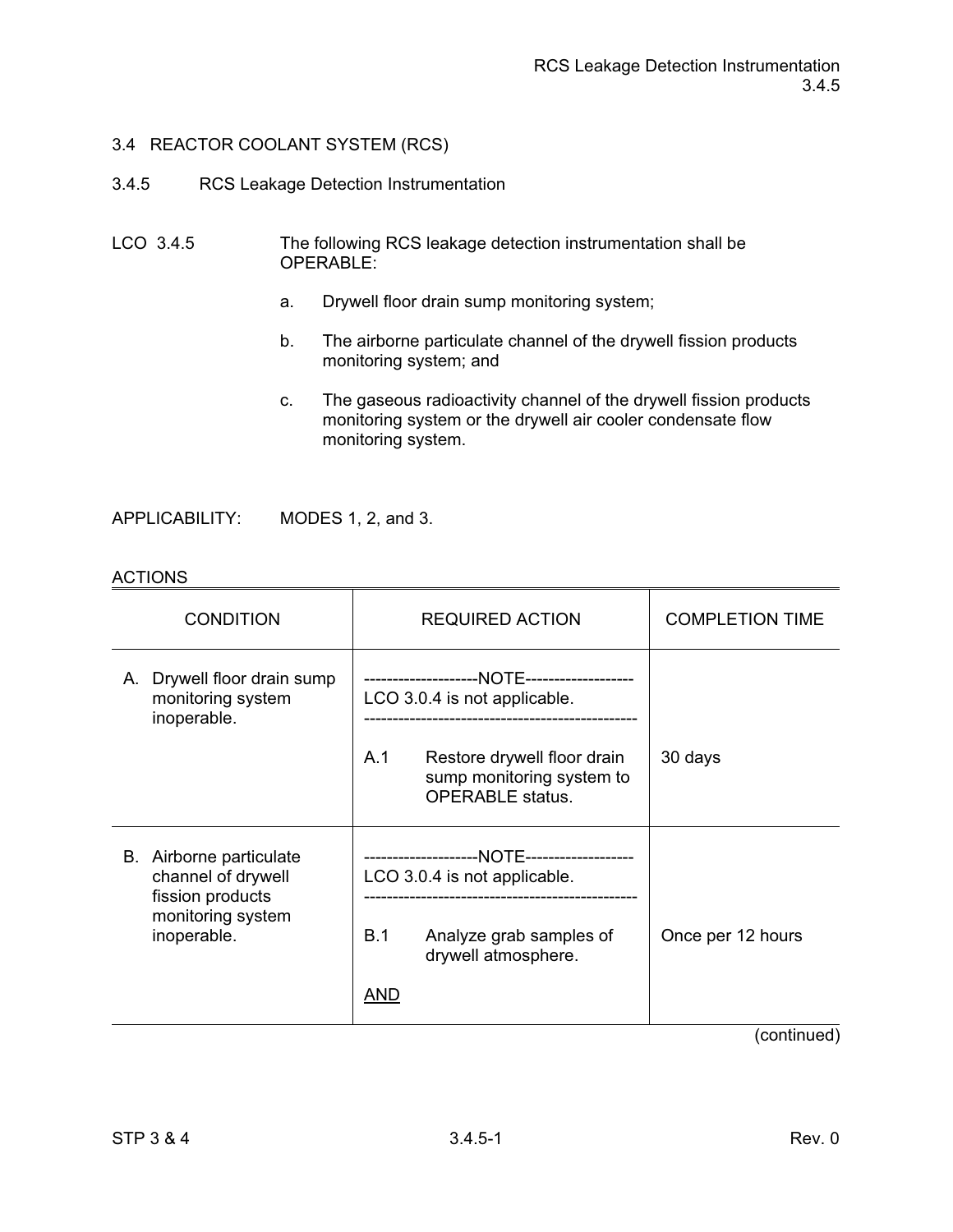| ACTIONS (continued) |  |
|---------------------|--|
|---------------------|--|

| <b>CONDITION</b>                                                                                                                                                                                  |                          | <b>REQUIRED ACTION</b>                                                                                                                                                                                                                                  | <b>COMPLETION TIME</b> |
|---------------------------------------------------------------------------------------------------------------------------------------------------------------------------------------------------|--------------------------|---------------------------------------------------------------------------------------------------------------------------------------------------------------------------------------------------------------------------------------------------------|------------------------|
| B. (continued)                                                                                                                                                                                    | B.2                      | Restore airborne particulate<br>channel of drywell fission<br>product monitoring system<br>to OPERABLE status.                                                                                                                                          | 30 days                |
| C. Gaseous radioactivity<br>channel of drywell<br>fission products<br>monitoring system<br>inoperable.<br><b>AND</b><br>Drywell air cooler<br>condensate flow<br>monitoring system<br>inoperable. | C.1<br>OR<br>C.2         | LCO 3.0.4 is not applicable.<br>Restore gaseous<br>radioactivity channel of<br>drywell fission products<br>monitoring system to<br><b>OPERABLE</b> status.<br>Restore drywell air cooler<br>condensate flow monitoring<br>system to OPERABLE<br>status. | 30 days<br>30 days     |
| D. Required Action and<br>associated Completion<br>Time of Condition A, B,<br>or C not met.                                                                                                       | D.1<br><b>AND</b><br>D.2 | Be in MODE 3.<br>Be in MODE 4.                                                                                                                                                                                                                          | 12 hours<br>36 hours   |
| E. All required leakage<br>detection systems<br>inoperable.                                                                                                                                       | E.1                      | Enter LCO 3.0.3.                                                                                                                                                                                                                                        | Immediately            |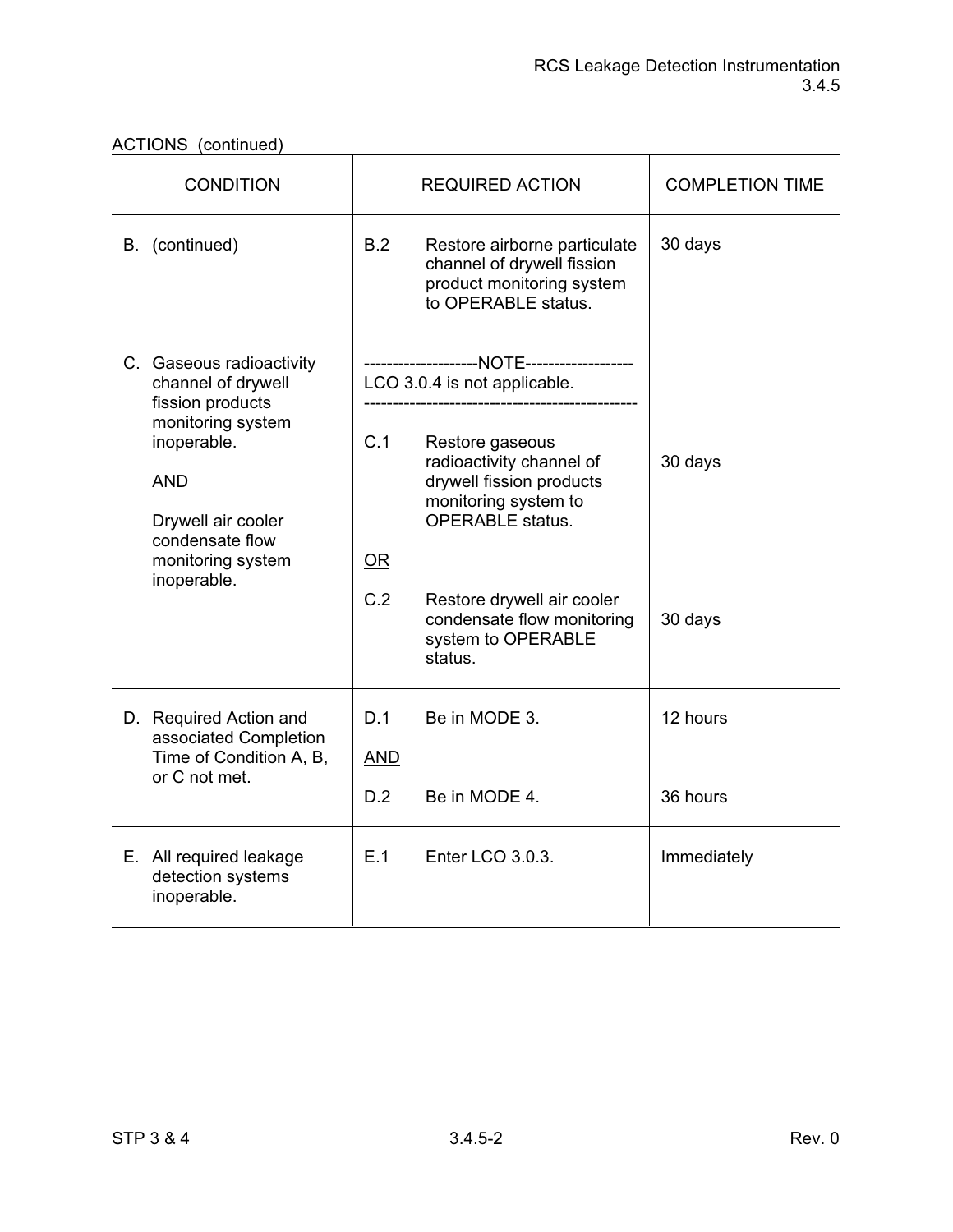|            | <b>SURVEILLANCE</b>                                                               | <b>FREQUENCY</b> |
|------------|-----------------------------------------------------------------------------------|------------------|
| SR 3.4.5.1 | Perform CHANNEL CHECK of required drywell<br>atmospheric monitoring system.       | 12 hours         |
| SR 3452    | Perform CHANNEL FUNCTIONAL TEST of required<br>leakage detection instrumentation. | 31 days          |
| SR 3453    | Perform CHANNEL CALIBRATION of required<br>leakage detection instrumentation.     | 18 months        |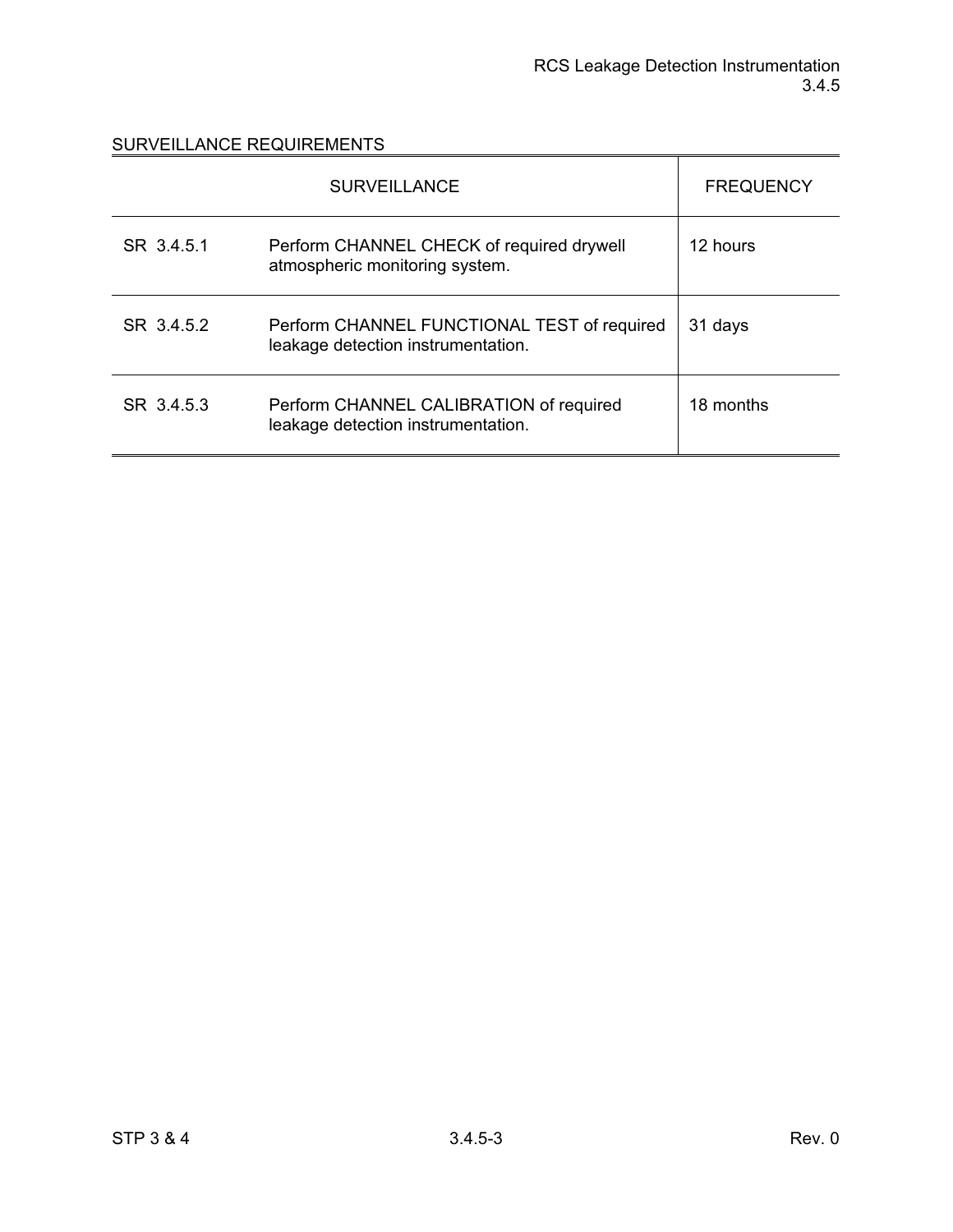- 3.4.6 RCS Specific Activity
- LCO 3.4.6 The specific activity of the reactor coolant shall be limited to:
	- a. DOSE EQUIVALENT I-131 specific activity  $\leq$  7400 Bq/g; and
- b. Gross specific activity  $\leq$  (3.7x10<sup>6</sup>/Ē) Bq/g.
- APPLICABILITY: MODE 1, MODES 2 and 3 with any main steam line not isolated.

# ACTIONS

| <b>CONDITION</b>                                                                          |                              | <b>REQUIRED ACTION</b> |                                                       | <b>COMPLETION TIME</b> |
|-------------------------------------------------------------------------------------------|------------------------------|------------------------|-------------------------------------------------------|------------------------|
| A. Reactor coolant specific<br>activity > 7400 Bq/g and<br>$\leq$ 148,000 Bq/g DOSE       | LCO 3.0.4 is not applicable. |                        |                                                       |                        |
| EQUIVALENT I-131.                                                                         |                              | A.1                    | Determine DOSE<br>EQUIVALENT I-131.                   | Once per 4 hours       |
|                                                                                           |                              | <b>AND</b>             |                                                       |                        |
|                                                                                           |                              | A.2                    | Restore DOSE<br>EQUIVALENT I-131 to<br>within limits. | 48 hours               |
| <b>B.</b> Required Action and<br>associated Completion<br>Time of Condition A not<br>met. |                              | B.1<br><b>AND</b>      | Determine DOSE<br>EQUIVALENT I-131.                   | Once per 4 hours       |
| OR                                                                                        |                              | B.2.1                  | Isolate all main steam lines.                         | 12 hours               |
| Reactor coolant                                                                           |                              | OR                     |                                                       |                        |
| specific activity<br>> 148,000 Bq/g DOSE<br>EQUIVALENT I-131.                             | B.2.2.1 Be in MODE 3.        |                        | 12 hours                                              |                        |
|                                                                                           |                              |                        | <b>AND</b>                                            |                        |
|                                                                                           |                              |                        | B.2.2.2 Be in MODE 4.                                 | 36 hours               |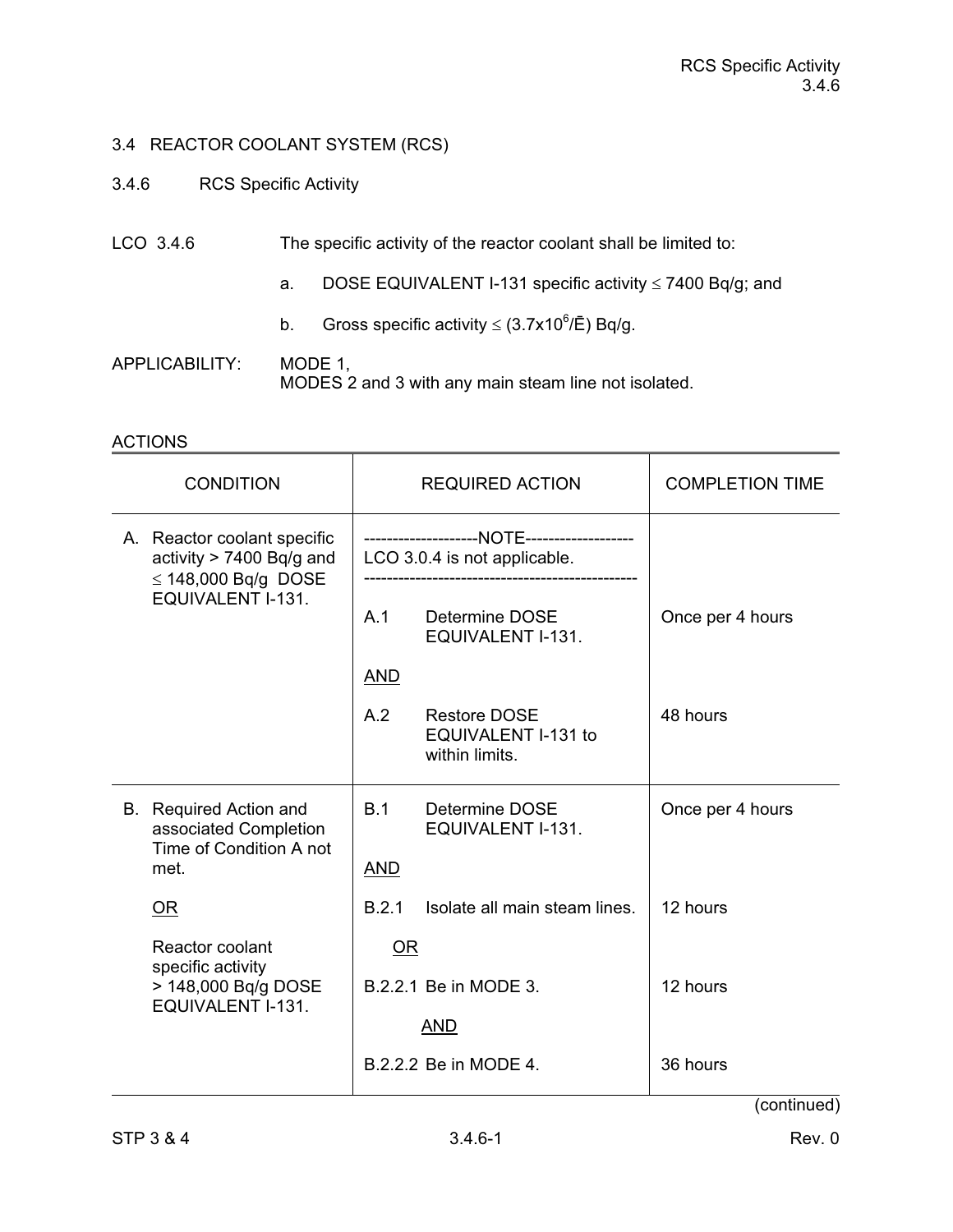ACTIONS (continued)

| <b>CONDITION</b>                                                        | <b>REQUIRED ACTION</b>                     | <b>COMPLETION TIME</b> |
|-------------------------------------------------------------------------|--------------------------------------------|------------------------|
| C. Reactor coolant specific<br>activity<br>$>$ (3.7x10 $^{6}$ /Ē) Bq/g. | C.1<br>Isolate all main steam lines.<br>OR | 12 hours               |
|                                                                         | Be in MODE 3.<br>C.2.1<br><b>AND</b>       | 12 hours               |
|                                                                         | C.2.2 Be in MODE 4.                        | 36 hours               |

|            | <b>SURVEILLANCE</b>                                                                                                                                                                                                                                                                                                                                                                                                    | <b>FREQUENCY</b> |
|------------|------------------------------------------------------------------------------------------------------------------------------------------------------------------------------------------------------------------------------------------------------------------------------------------------------------------------------------------------------------------------------------------------------------------------|------------------|
| SR 3.4.6.1 | Verify reactor coolant gross specific activity is<br>≤ (3.7x10 <sup>6</sup> /Ē) Bq/g.                                                                                                                                                                                                                                                                                                                                  | 7 days           |
| SR 3.4.6.2 | Only required to be performed in MODE 1.                                                                                                                                                                                                                                                                                                                                                                               |                  |
|            | Verify reactor coolant DOSE EQUIVALENT I-131<br>specific activity is $\leq$ 7400 Bq/g.                                                                                                                                                                                                                                                                                                                                 | 31 days          |
| SR 3.4.6.3 | Not required to be performed until 31 days after a<br>minimum of 2 effective full power days and 20 days<br>of MODE 1 operation have elapsed since the<br>reactor was last subcritical for $\geq$ 48 hours.<br>Determine E from a sample taken in MODE 1 after a<br>minimum of 2 effective full power days and 20 days<br>of MODE 1 operation have elapsed since the<br>reactor was last subcritical for $>$ 48 hours. | 184 days         |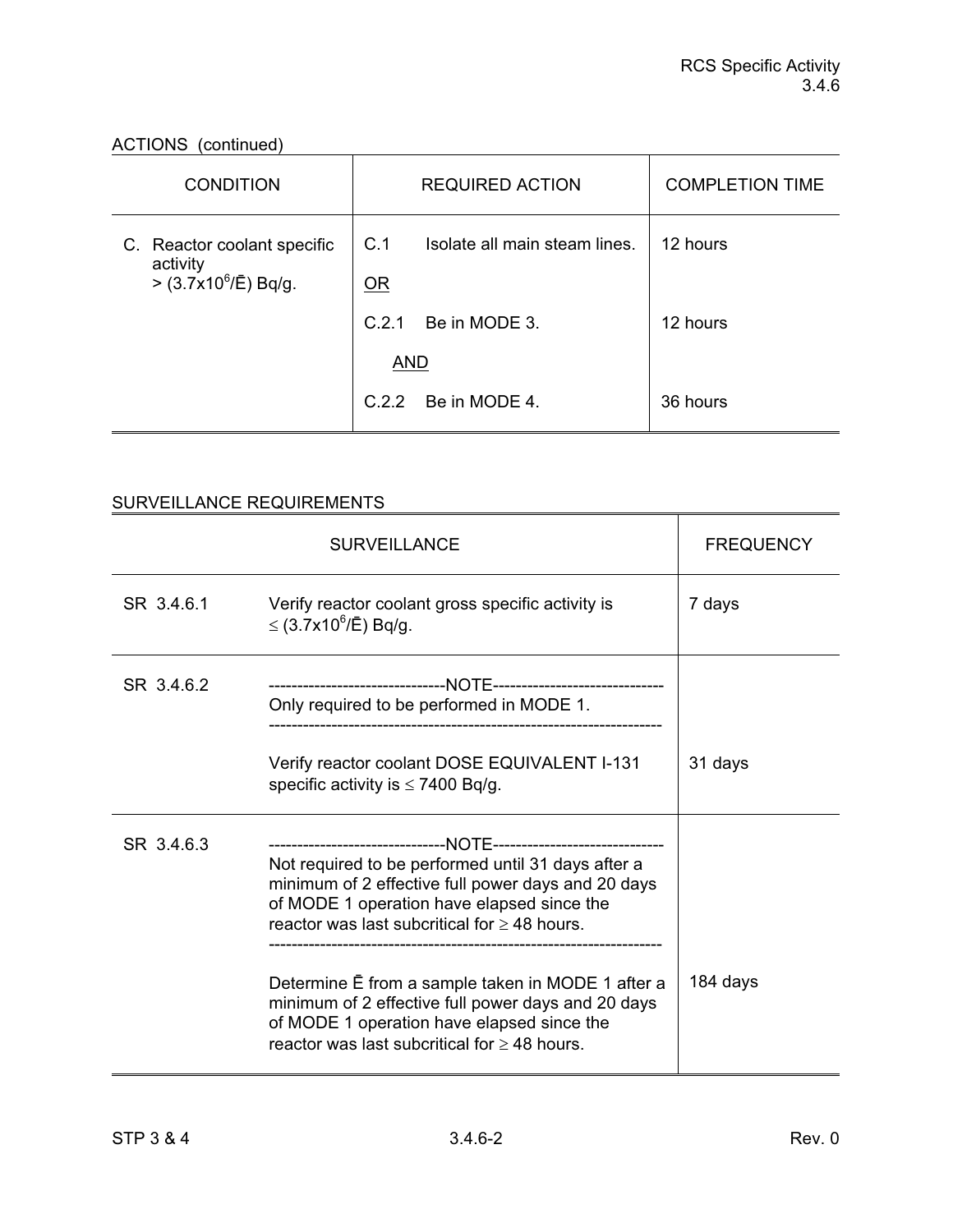| 3.4.7 |                                                                    |  |  |  |
|-------|--------------------------------------------------------------------|--|--|--|
|       | Residual Heat Removal (RHR) Shutdown Cooling System - Hot Shutdown |  |  |  |

LCO 3.4.7 Three RHR shutdown cooling subsystems shall be OPERABLE, and, with less than 5 reactor internal pumps (RIPs) in operation, at least one RHR shutdown cooling subsystem shall be in operation.

--------------------------------------------NOTES-------------------------------------------

- 1. All RHR shutdown cooling subsystems and reactor internal pumps may be removed from operation for up to 2 hours per 8 hour period.
- 2. One RHR shutdown cooling subsystem may be inoperable for up to 2 hours for performance of Surveillances provided one of the remaining RHR shutdown cooling subsystems is OPERABLE. --------------------------------------------------------------------------------------------------

APPLICABILITY: MODE 3 with reactor steam dome pressure < 0.932 MPaG.

### ACTIONS

-----------------------------------------------------------NOTE-----------------------------------------------------------

LCO 3.0.4 is not applicable. -------------------------------------------------------------------------------------------------------------------------------

| <b>CONDITION</b>                                                          |            | <b>REQUIRED ACTION</b>                                                                                    | <b>COMPLETION TIME</b>                                                                                                                                                                                                                                                                                                   |
|---------------------------------------------------------------------------|------------|-----------------------------------------------------------------------------------------------------------|--------------------------------------------------------------------------------------------------------------------------------------------------------------------------------------------------------------------------------------------------------------------------------------------------------------------------|
| A. One or more required<br>RHR shutdown cooling<br>subsystems inoperable. | A.1        | Initiate action to restore<br>required RHR shutdown<br>cooling subsystem(s) to<br><b>OPERABLE</b> status. | Immediately                                                                                                                                                                                                                                                                                                              |
|                                                                           | <b>AND</b> |                                                                                                           |                                                                                                                                                                                                                                                                                                                          |
|                                                                           | A.2        | Initiate action to be in<br>MODE 4.                                                                       | Immediately                                                                                                                                                                                                                                                                                                              |
|                                                                           | <b>AND</b> |                                                                                                           |                                                                                                                                                                                                                                                                                                                          |
|                                                                           |            |                                                                                                           | $\sqrt{2}$ $\frac{1}{2}$ $\frac{1}{2}$ $\frac{1}{2}$ $\frac{1}{2}$ $\frac{1}{2}$ $\frac{1}{2}$ $\frac{1}{2}$ $\frac{1}{2}$ $\frac{1}{2}$ $\frac{1}{2}$ $\frac{1}{2}$ $\frac{1}{2}$ $\frac{1}{2}$ $\frac{1}{2}$ $\frac{1}{2}$ $\frac{1}{2}$ $\frac{1}{2}$ $\frac{1}{2}$ $\frac{1}{2}$ $\frac{1}{2}$ $\frac{1}{2}$ $\frac$ |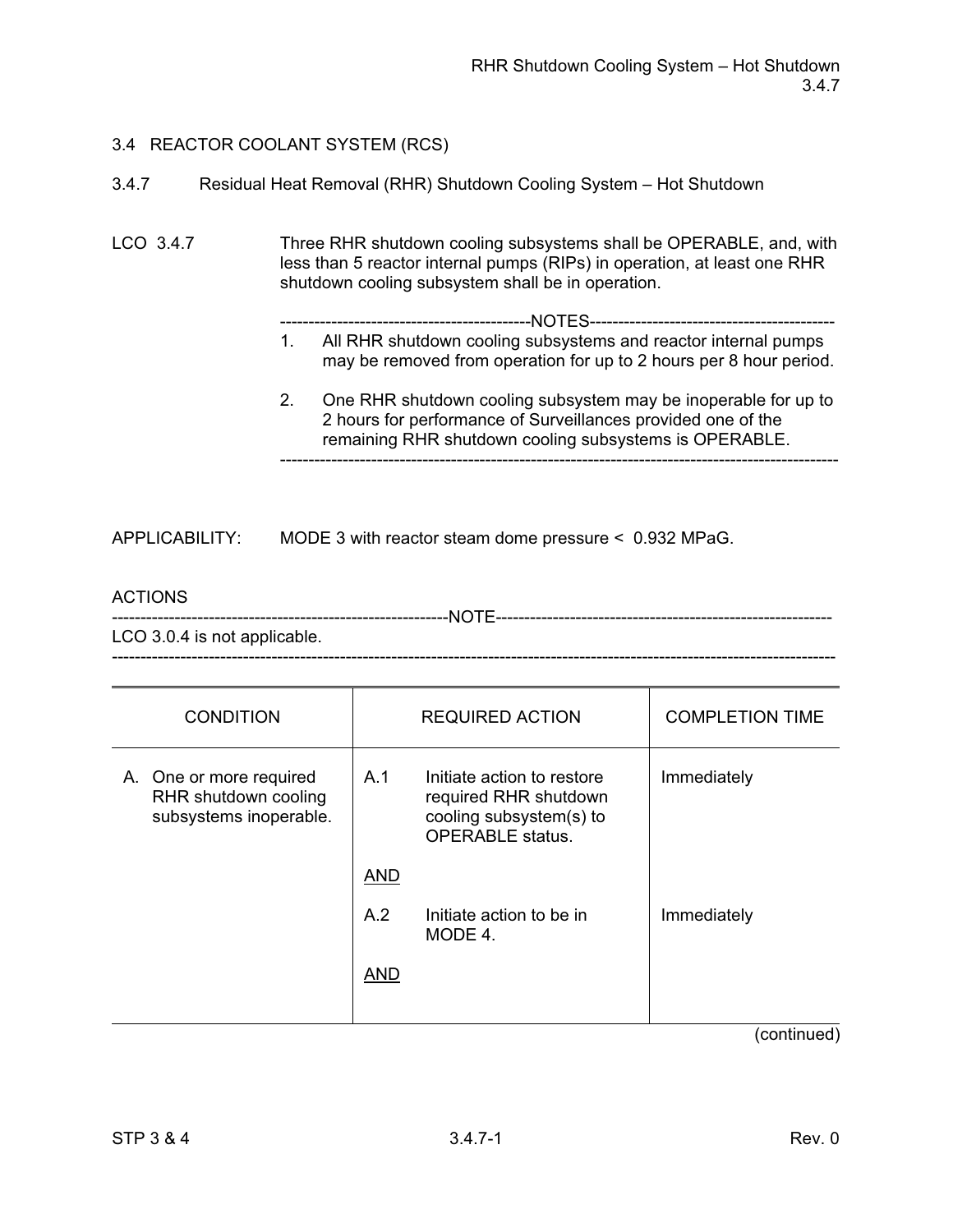|  | ACTIONS (continued) |
|--|---------------------|
|--|---------------------|

| <b>CONDITION</b>                                         |            | <b>REQUIRED ACTION</b>                                                                                                                 | <b>COMPLETION TIME</b>                                        |
|----------------------------------------------------------|------------|----------------------------------------------------------------------------------------------------------------------------------------|---------------------------------------------------------------|
| A. (continued)                                           | A.3        | Verify an alternate method<br>of decay heat removal is<br>available for each required<br>inoperable RHR shutdown<br>cooling subsystem. | 1 hour                                                        |
| B. No RHR shutdown<br>cooling subsystem in<br>operation. | B.1.1      | Initiate action to restore one<br>RHR shutdown cooling<br>subsystem to operation.                                                      | Immediately                                                   |
| <b>AND</b>                                               | OR         |                                                                                                                                        |                                                               |
| Less than 5 RIPs in<br>operation.                        | B.1.2      | Initiate action to restore at<br>least 5 RIPs to operation.                                                                            | Immediately                                                   |
|                                                          | <b>AND</b> |                                                                                                                                        |                                                               |
|                                                          | B.2        | Verify reactor coolant<br>circulation by an alternate<br>method.                                                                       | 1 hour from discovery<br>of no reactor coolant<br>circulation |
|                                                          |            |                                                                                                                                        | <b>AND</b>                                                    |
|                                                          |            |                                                                                                                                        | Once per 12 hours<br>thereafter                               |
|                                                          | <b>AND</b> |                                                                                                                                        |                                                               |
|                                                          | B.3        | Monitor reactor coolant<br>temperature and pressure.                                                                                   | Once per hour                                                 |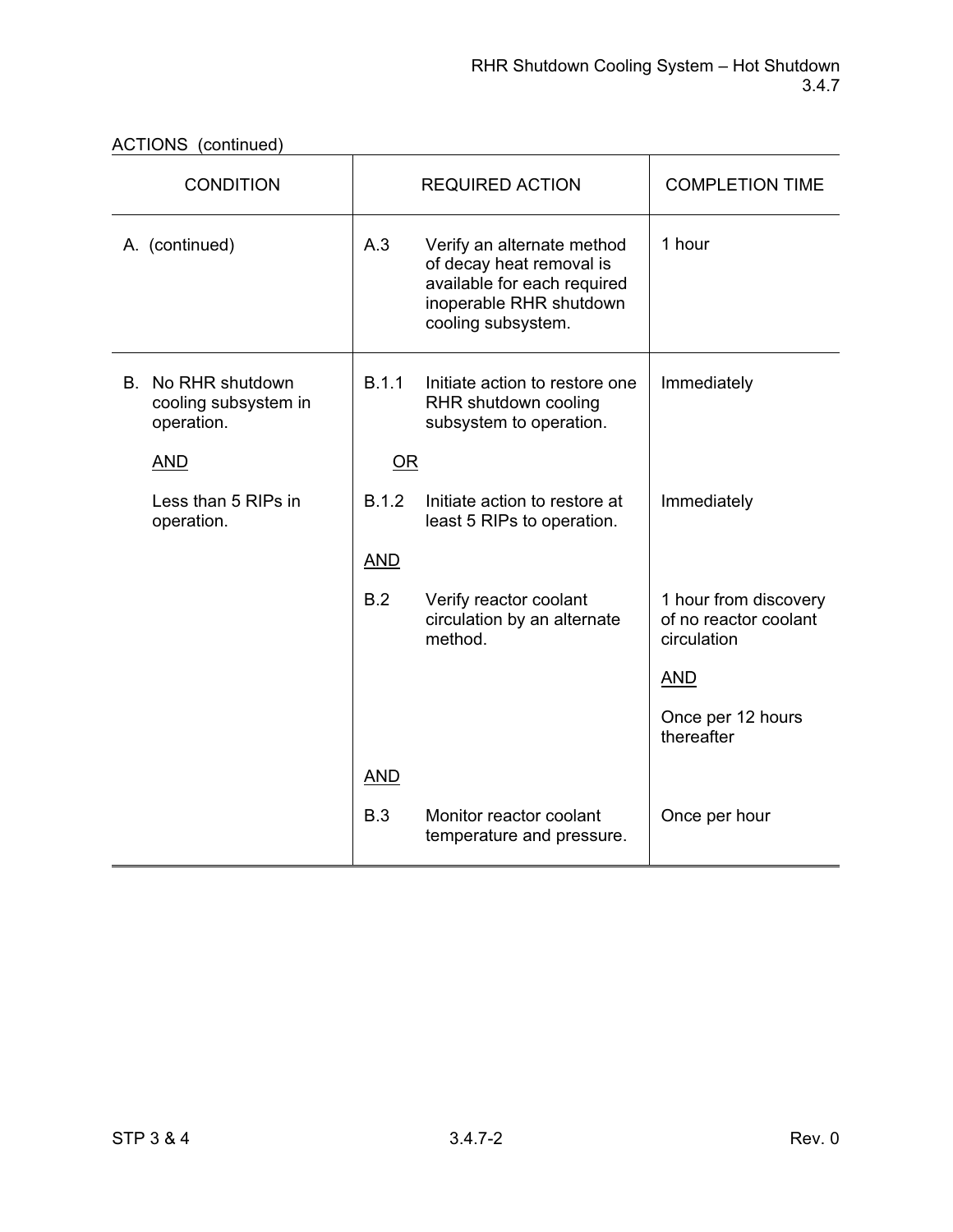|            | <b>SURVEILLANCE</b>                                                                                                  | <b>FREQUENCY</b> |
|------------|----------------------------------------------------------------------------------------------------------------------|------------------|
| SR 3.4.7.1 | --NOTF----------------<br>Not required to be met until 2 hours after reactor<br>steam dome pressure is < 0.932 MPaG. |                  |
|            | Verify one RHR shutdown cooling subsystem or at<br>least 5 RIPs are operating.                                       | 12 hours         |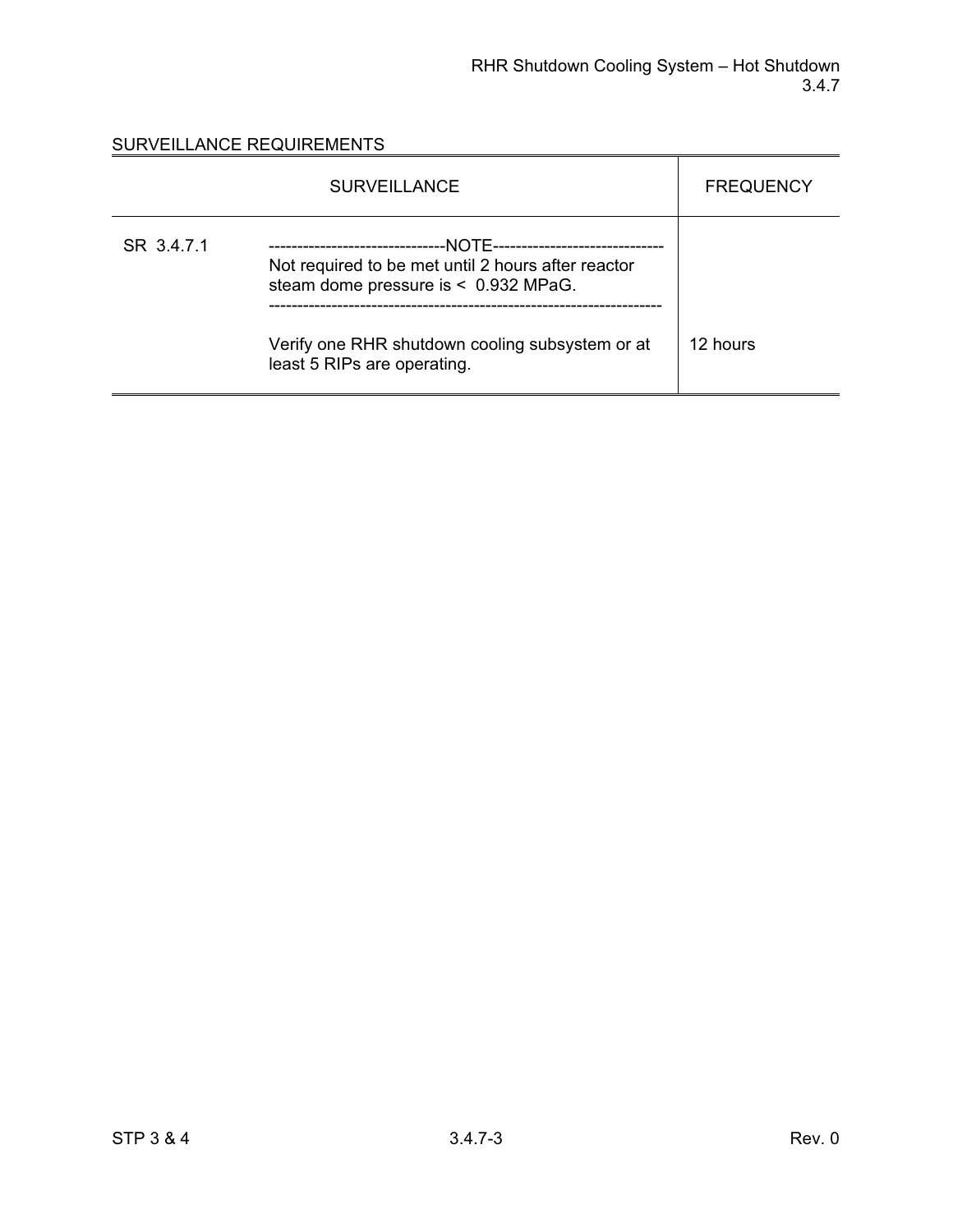3.4.8 Residual Heat Removal (RHR) Shutdown Cooling System – Cold Shutdown

LCO 3.4.8 Three RHR shutdown cooling subsystems shall be OPERABLE, and, with less than 5 reactor internal pumps (RIPs) in operation, at least one RHR shutdown cooling subsystem shall be in operation.

--------------------------------------------------------------------------------------------------

- --------------------------------------------NOTES------------------------------------------- 1. All RHR shutdown cooling subsystems and reactor internal pumps
- may be removed from operation for up to 2 hours per 8 hour period. 2. One RHR shutdown cooling subsystem may be inoperable for up to 2 hours for the performance of Surveillances.
- 3. One RHR shutdown cooling subsystem may be inoperable after 30 hours from initial entry into MODE 4 from MODE 3.

APPLICABILITY: MODE 4.

### ACTIONS

| <b>CONDITION</b>                                                          | <b>REQUIRED ACTION</b>                                                                                                                        | <b>COMPLETION TIME</b>                                  |
|---------------------------------------------------------------------------|-----------------------------------------------------------------------------------------------------------------------------------------------|---------------------------------------------------------|
| A. One or more required<br>RHR shutdown cooling<br>subsystems inoperable. | Verify an alternate method<br>A.1<br>of decay heat removal is<br>available for each required<br>inoperable RHR shutdown<br>cooling subsystem. | 1 hour<br><b>AND</b><br>Once per 24 hours<br>thereafter |
|                                                                           |                                                                                                                                               | (continued)                                             |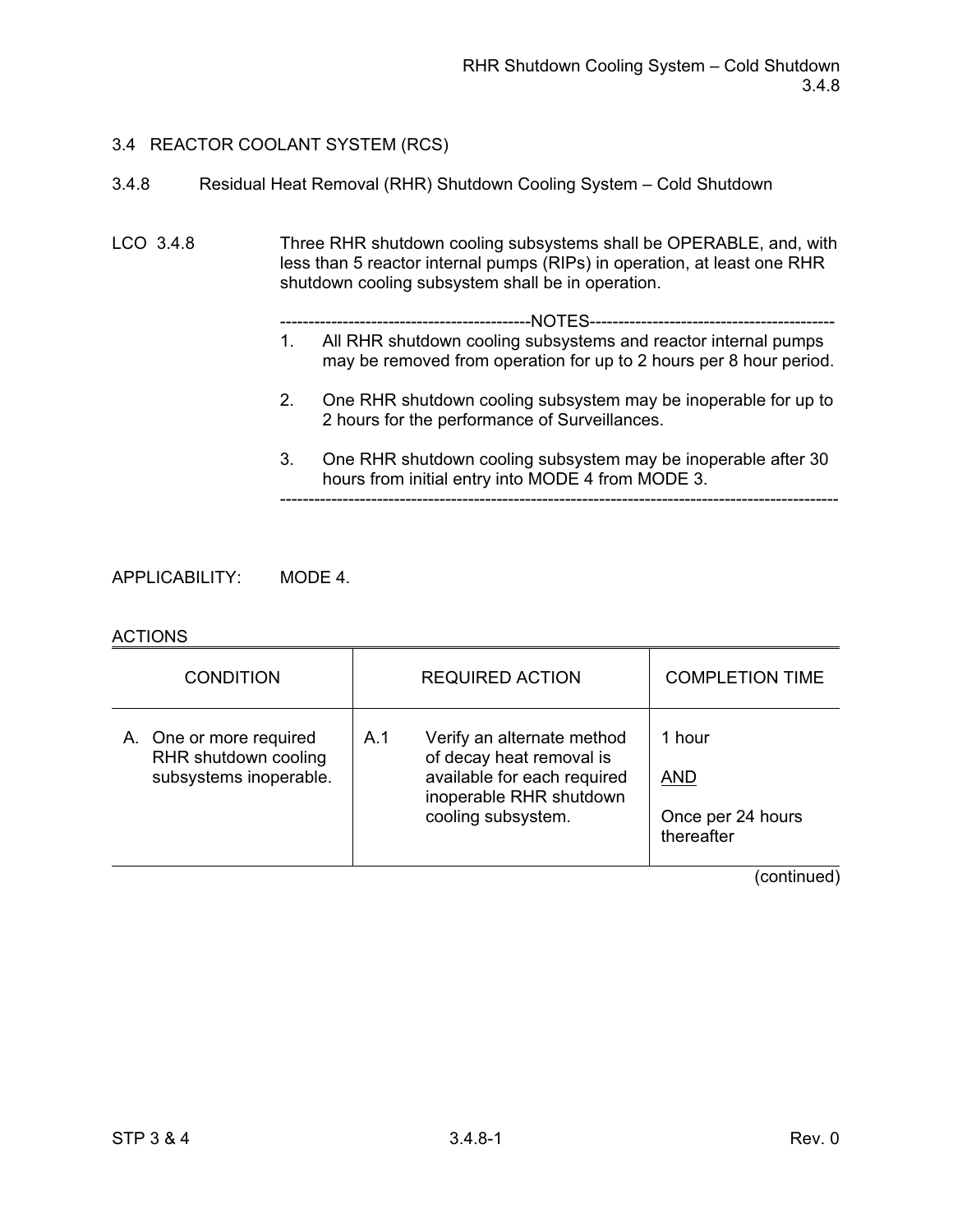ACTIONS (continued)

| <b>CONDITION</b>                                         |            | <b>REQUIRED ACTION</b>                                           | <b>COMPLETION TIME</b>                                        |
|----------------------------------------------------------|------------|------------------------------------------------------------------|---------------------------------------------------------------|
| B. No RHR shutdown<br>cooling subsystem in<br>operation. | B.1        | Verify reactor coolant<br>circulating by an alternate<br>method. | 1 hour from discovery<br>of no reactor coolant<br>circulation |
| <b>AND</b>                                               |            |                                                                  | <b>AND</b>                                                    |
| Less than 5 RIPs in<br>operation.                        |            |                                                                  | Once per 12 hours<br>thereafter                               |
|                                                          | <b>AND</b> |                                                                  |                                                               |
|                                                          | <b>B.2</b> | Monitor reactor coolant<br>temperature and pressure.             | Once per hour                                                 |

|            | <b>SURVEILLANCE</b>                                                            | <b>FREQUENCY</b> |
|------------|--------------------------------------------------------------------------------|------------------|
| SR 3.4.8.1 | Verify one RHR shutdown cooling subsystem or at<br>least 5 RIPs are operating. | 12 hours         |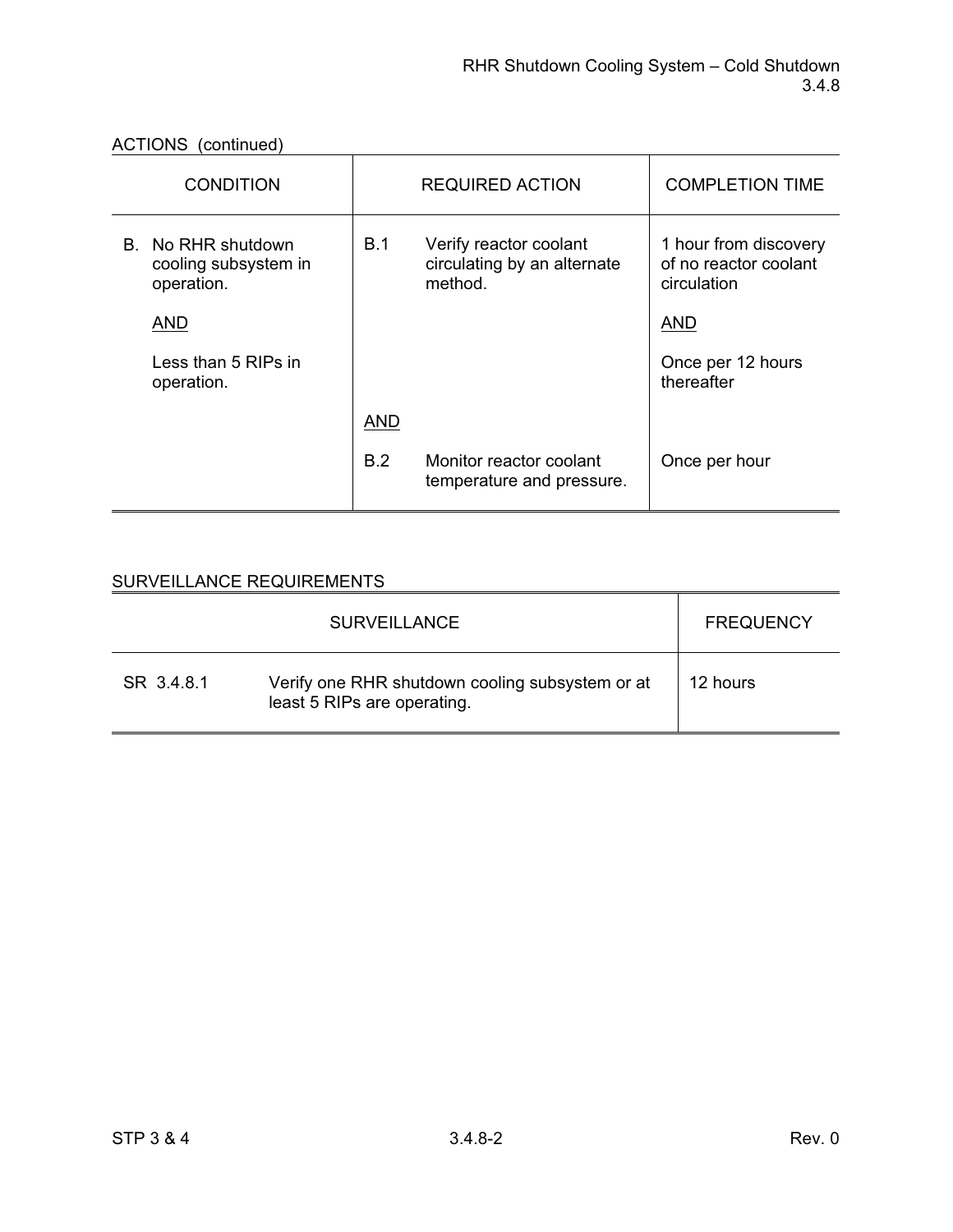3.4.9 RCS Pressure and Temperature (P/T) Limits

LCO 3.4.9 RCS pressure, RCS temperature, RCS heatup and cooldown rate requirements shall be maintained within the limits specified in the PTLR.

APPLICABILITY: At all times.

#### **ACTIONS**

| <b>CONDITION</b>                                                                                                     |                   | <b>REQUIRED ACTION</b>                                          | <b>COMPLETION TIME</b>           |
|----------------------------------------------------------------------------------------------------------------------|-------------------|-----------------------------------------------------------------|----------------------------------|
| A. ------------NOTE------------<br><b>Required Action A.2</b><br>shall be completed if this<br>Condition is entered. | A.1<br><u>AND</u> | Restore parameter(s) to<br>within limits.                       | 30 minutes                       |
| Requirements of the<br>LCO not met in<br>MODES 1, 2, and 3.                                                          | A.2               | Determine RCS is<br>acceptable for continued<br>operation.      | 72 hours                         |
| <b>B.</b> Required Action and<br>associated Completion<br>Time of Condition A not<br>met.                            | B.1<br><b>AND</b> | Be in MODE 3.                                                   | 12 hours                         |
|                                                                                                                      | B.3               | Be in MODE 4.                                                   | 36 hours                         |
| C. ------------NOTE------------<br><b>Required Action C.2</b><br>shall be completed if this<br>Condition is entered. | C.1<br><b>AND</b> | Initiate action to restore<br>parameter(s) to within<br>limits. | Immediately                      |
| Requirements of the<br>LCO not met in other<br>than MODES 1, 2,<br>and $3.$                                          | C.2               | Determine RCS is<br>acceptable for operation.                   | Prior to entering<br>MODE 2 or 3 |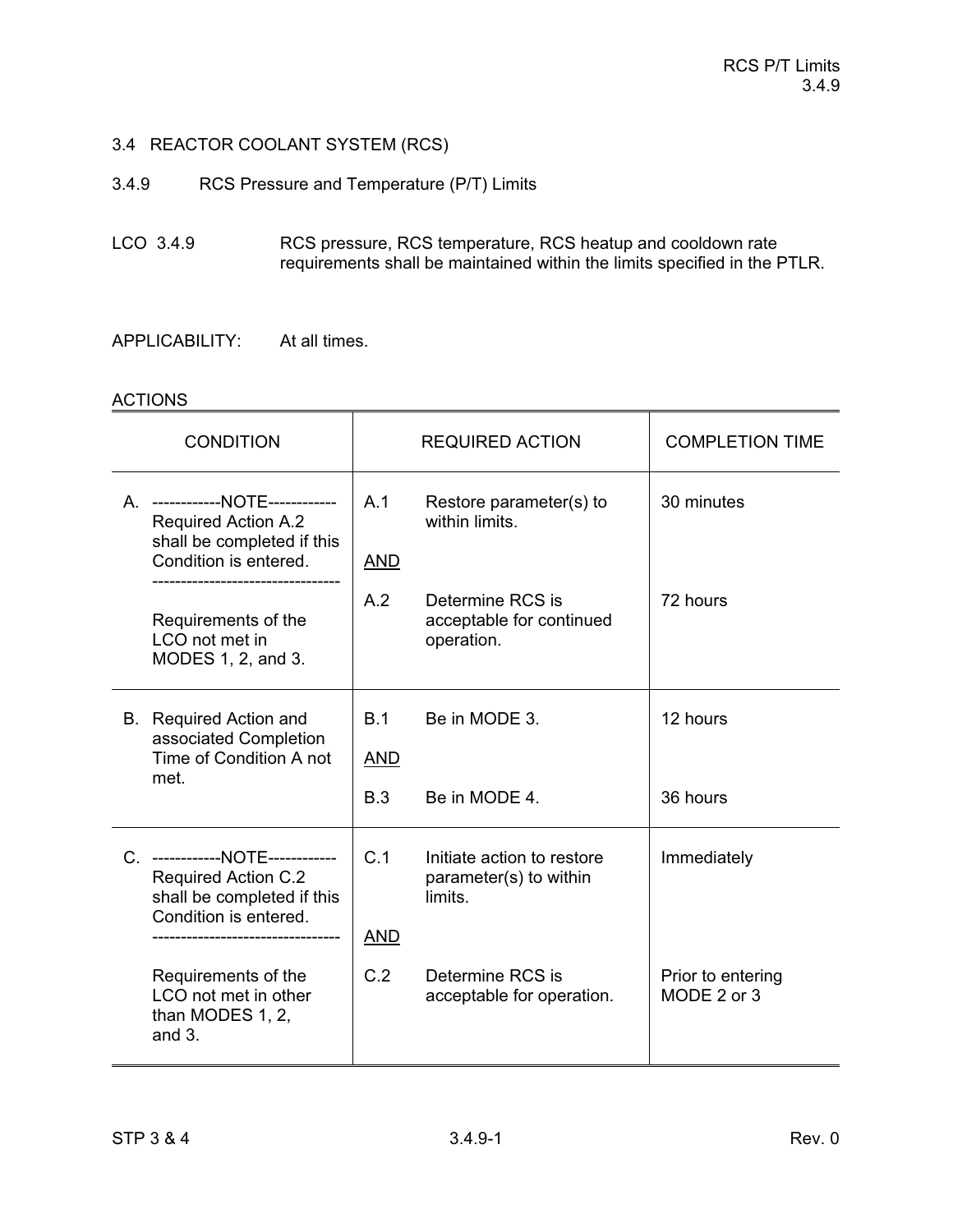|            | <b>SURVEILLANCE</b>                                                                                                                                                                                           | <b>FREQUENCY</b>                                                                                                  |
|------------|---------------------------------------------------------------------------------------------------------------------------------------------------------------------------------------------------------------|-------------------------------------------------------------------------------------------------------------------|
| SR 3.4.9.1 | Only required to be performed during RCS heatup<br>and cooldown operations, and RCS inservice leak<br>and hydrostatic testing.                                                                                |                                                                                                                   |
|            | Verify RCS pressure, RCS temperature, and RCS<br>heatup and cooldown rates are within the limits<br>specified in the PTLR.                                                                                    | 30 minutes                                                                                                        |
| SR 3.4.9.2 | Verify RCS pressure and RCS temperature are<br>within the criticality limits specified in the PTLR.                                                                                                           | Once within<br>15 minutes prior<br>to control rod<br>withdrawal for the<br>purpose of<br>achieving<br>criticality |
| SR 3.4.9.3 | Only required to be performed when tensioning the<br>reactor vessel head bolting studs.<br>Verify reactor vessel flange and head flange<br>temperatures are within the limits specified in the<br>PTLR.       | 30 minutes                                                                                                        |
| SR 3.4.9.4 | Not required to be performed until 30 minutes after<br>RCS temperature $\leq$ 27°C in MODE 4.<br>Verify reactor vessel flange and head flange<br>temperatures are within the limits specified in the<br>PTLR. | 30 minutes                                                                                                        |
|            |                                                                                                                                                                                                               | $\sim$ ntin $\cdots$                                                                                              |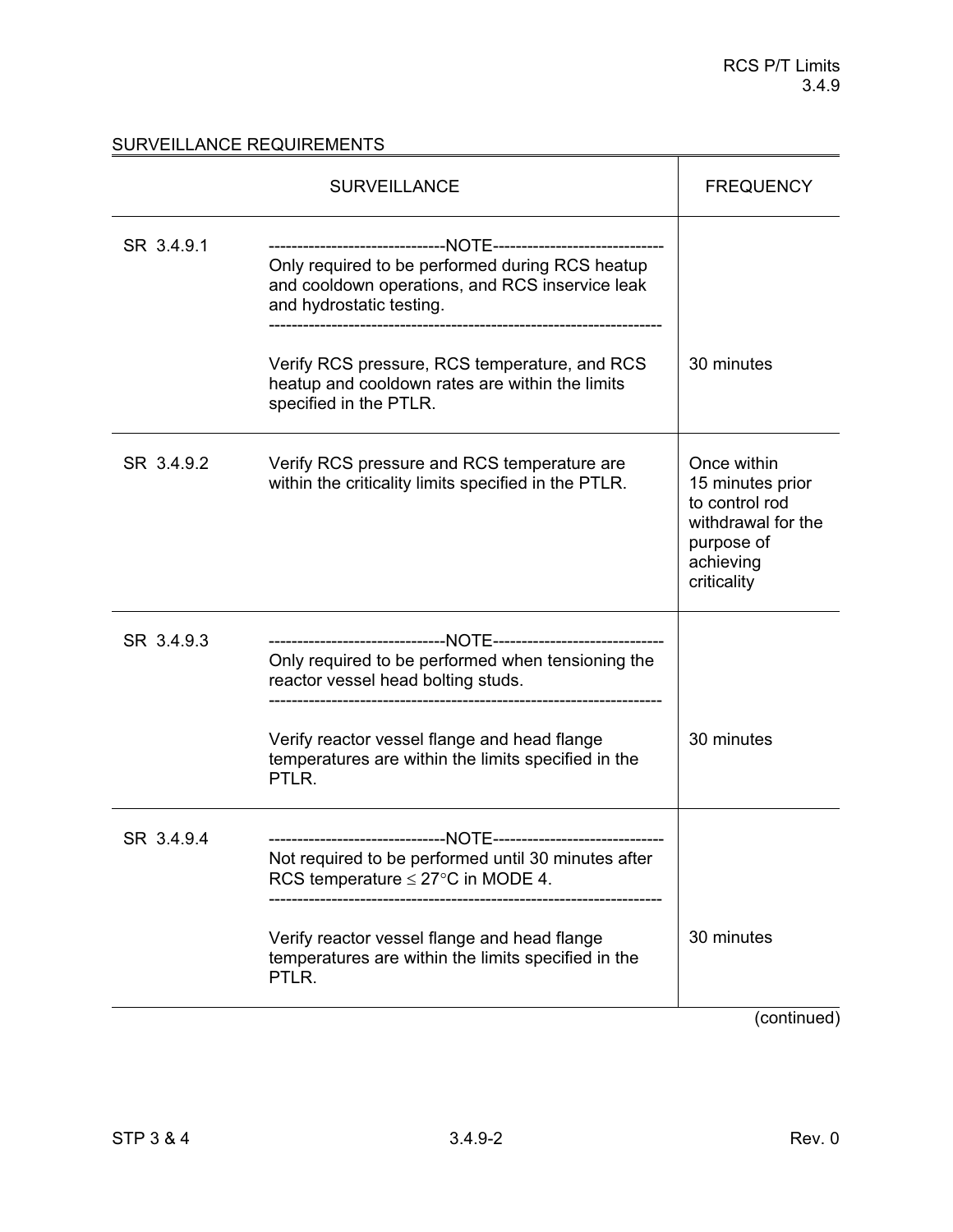SURVEILLANCE REQUIREMENTS (continued)<br>
SURVEILLANCE REQUIREMENTS (continued)

|            | <b>SURVEILLANCE</b>                                                                                                                                                                                                                                                      | <b>FREQUENCY</b> |
|------------|--------------------------------------------------------------------------------------------------------------------------------------------------------------------------------------------------------------------------------------------------------------------------|------------------|
| SR 3.4.9.5 | --NOTF---------------<br>------------------------<br>Not required to be performed until 12 hours after<br>RCS temperature $\leq 38^{\circ}$ C in MODE 4.<br>Verify reactor vessel flange and head flange<br>temperatures are within the limits specified in the<br>PTLR. | 12 hours         |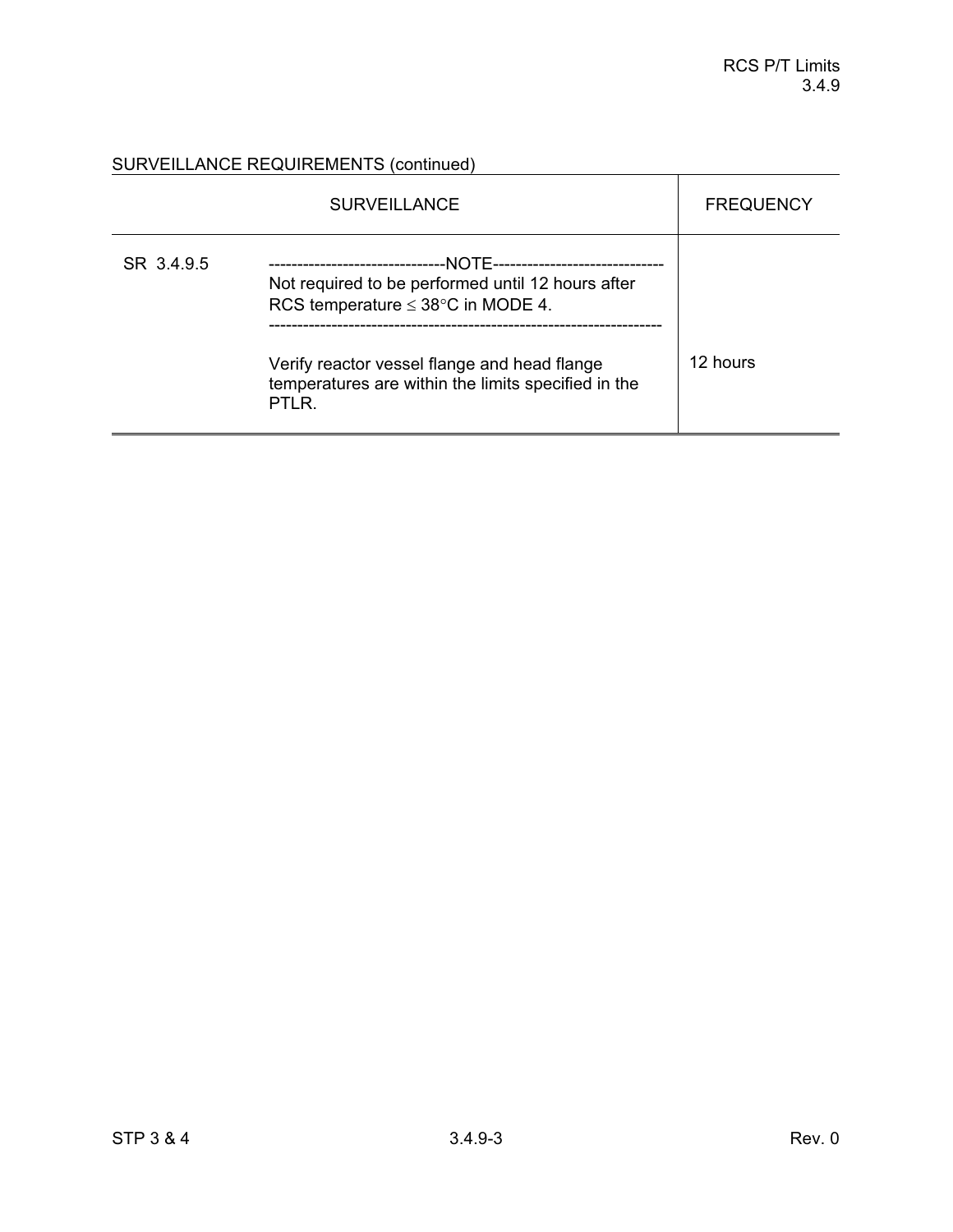- 3.4.10 Reactor Steam Dome Pressure
- LCO 3.4.10 The reactor steam dome pressure shall be  $\leq 7.17$  MPaG.

APPLICABILITY: MODES 1 and 2.

#### ACTIONS

| <b>CONDITION</b>                                                    |            | <b>REQUIRED ACTION</b>                                     | <b>COMPLETION TIME</b> |
|---------------------------------------------------------------------|------------|------------------------------------------------------------|------------------------|
| A. Reactor steam dome<br>pressure not within limit.                 | A 1        | Restore reactor steam<br>dome pressure to within<br>limit. | 15 minutes             |
| Required Action and<br>В.<br>associated Completion<br>Time not met. | <b>B.1</b> | Be in MODE 3.                                              | 12 hours               |

|             | <b>SURVEILLANCE</b>                                        | <b>FREQUENCY</b> |
|-------------|------------------------------------------------------------|------------------|
| SR 3.4.10.1 | Verify reactor steam dome pressure is<br>$\leq$ 7.17 MPaG. | 12 hours         |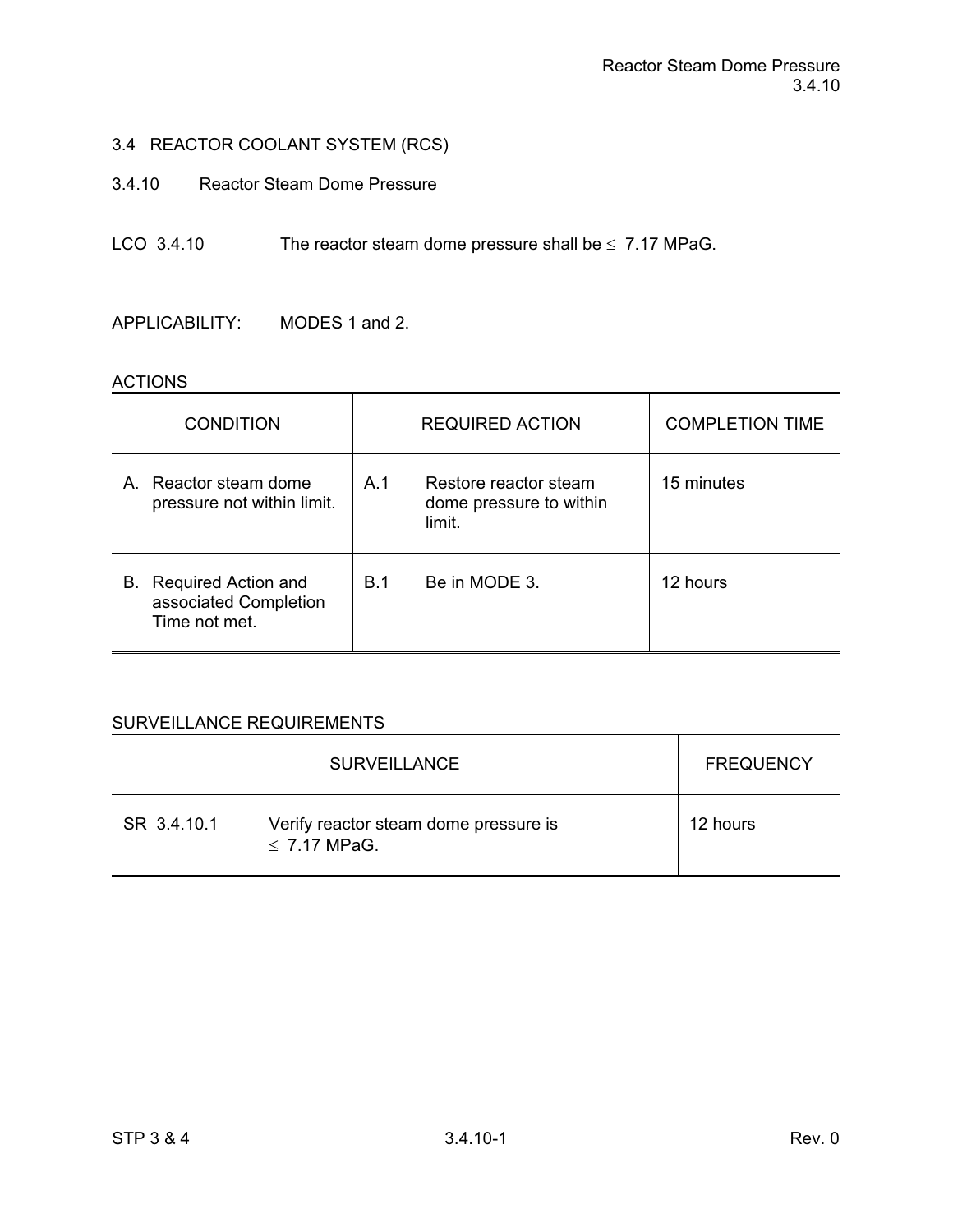## 3.5 EMERGENCY CORE COOLING SYSTEMS (ECCS)

- 3.5.1 ECCS Operating
- LCO 3.5.1 Each ECCS subsystem and the Automatic Depressurization System (ADS) function of eight safety/relief valves shall be OPERABLE.

APPLICABILITY: MODE 1, MODES 2 and 3, except ADS valves and RCIC are not required to be OPERABLE with reactor steam dome pressure  $\leq 0.343$  MPaG for ADS and  $\leq$  1.03 MPaG for RCIC.

### ACTIONS

| <b>CONDITION</b>                                                                                   |                     | <b>REQUIRED ACTION</b>                                                                                                                        | <b>COMPLETION TIME</b>                                 |
|----------------------------------------------------------------------------------------------------|---------------------|-----------------------------------------------------------------------------------------------------------------------------------------------|--------------------------------------------------------|
| A. One or two ECCS<br>subsystems inoperable<br>provided RCIC is<br>OPERABLE.                       | A.1                 | <b>Restore ECCS</b><br>subsystem(s) to<br><b>OPERABLE</b> status.                                                                             | 14 days                                                |
| B. RCIC inoperable.<br><u>OR</u><br>RCIC and any one other<br><b>ECCS</b> subsystem<br>inoperable. | B.1.1<br><b>AND</b> | Verify the CTG is functional<br>by verifying the CTG starts<br>and achieves steady state<br>voltage and frequency in<br>less than 10 minutes. | 7 days                                                 |
|                                                                                                    | B.1.2<br>$OR$       | Verify the CTG circuit<br>breakers are capable of<br>being aligned to each of the<br><b>ESF</b> buses                                         | 7 days<br><u>AND</u><br>Once per 8 hours<br>thereafter |
|                                                                                                    | B.2<br><u>AND</u>   | Verify the ACIWA mode of<br>RHR(C) subsystem is<br>functional.                                                                                | 7 days                                                 |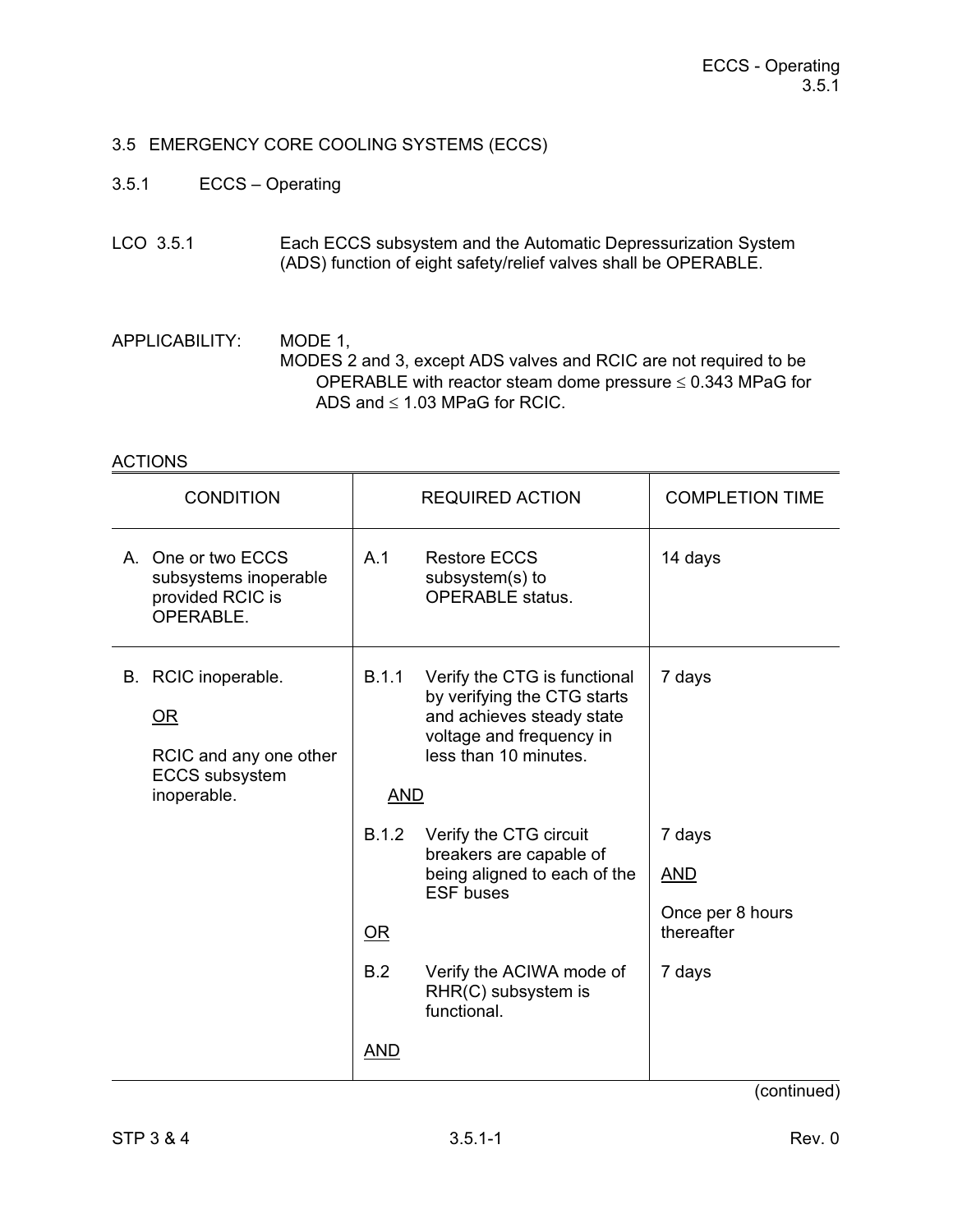# ACTIONS (continued)

| <b>CONDITION</b>                                                                                                             | <b>REQUIRED ACTION</b>                                                                                                                                              | <b>COMPLETION TIME</b>         |  |
|------------------------------------------------------------------------------------------------------------------------------|---------------------------------------------------------------------------------------------------------------------------------------------------------------------|--------------------------------|--|
| B. (continued)                                                                                                               | B.3<br><b>Restore ECCS</b><br>subsystem(s) to<br><b>OPERABLE</b> status.                                                                                            | 14 days                        |  |
| C. RCIC and any other two<br><b>ECCS</b> subsystems<br>inoperable provided at<br>least one HPCF<br>subsystem is<br>OPERABLE. | C.1.1.1 Verify the CTG is functional<br>by verifying the CTG starts<br>and achieves steady state<br>voltage and frequency in<br>less than 10 minutes.<br><b>AND</b> | 72 hours                       |  |
|                                                                                                                              | C.1.1.2 Verify the CTG circuit<br>breakers are capable of                                                                                                           | 72 hours                       |  |
|                                                                                                                              | being aligned to each of the<br>ESF buses.                                                                                                                          | <u>AND</u>                     |  |
|                                                                                                                              | $OR$                                                                                                                                                                | Once per 8 hours<br>thereafter |  |
|                                                                                                                              | C.1.2<br>Verify the ACIWA mode of<br>RHR(C) subsystem is<br>functional.                                                                                             | 72 hours                       |  |
|                                                                                                                              | <b>AND</b>                                                                                                                                                          |                                |  |
|                                                                                                                              | C.2<br><b>Restore one ECCS</b><br>subsystem to OPERABLE<br>status.                                                                                                  | 7 days                         |  |
| D. Any three ECCS<br>subsystems inoperable<br>provided RCIC is<br>OPERABLE.                                                  | Restore one ECCS<br>D.1<br>subsystem to OPERABLE<br>status.                                                                                                         | 3 days                         |  |
| Three high pressure<br>Е.<br><b>ECCS</b> subsystems<br>inoperable.                                                           | E.1<br>Restore one high pressure<br>ECCS subsystem to<br><b>OPERABLE</b> status.                                                                                    | 12 hours                       |  |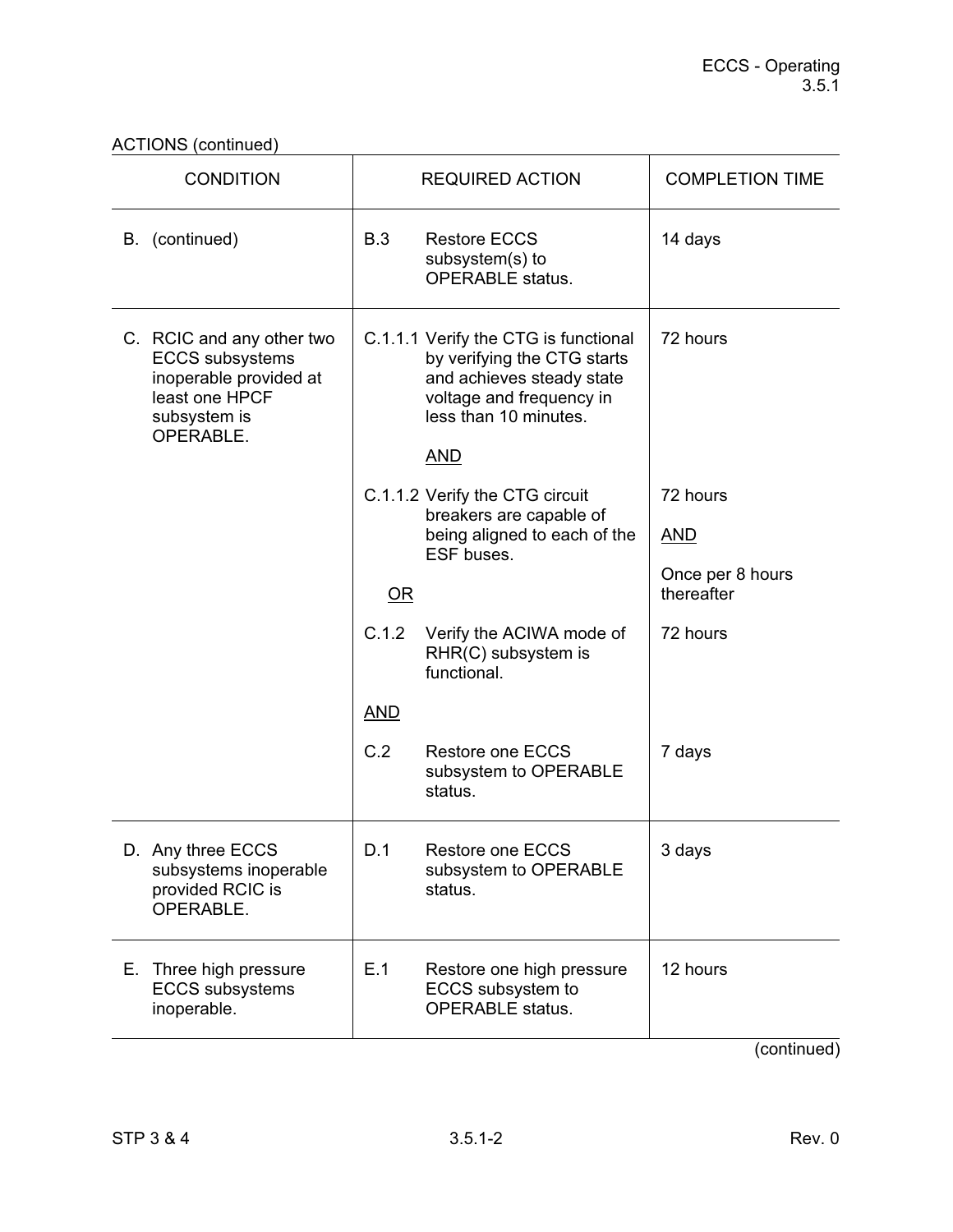ACTIONS (continued)

| <b>CONDITION</b> |                                                                                                                                                                       |                          | <b>REQUIRED ACTION</b>                                                          | <b>COMPLETION TIME</b> |
|------------------|-----------------------------------------------------------------------------------------------------------------------------------------------------------------------|--------------------------|---------------------------------------------------------------------------------|------------------------|
|                  | F. Required Action and<br>associated Completion<br>Time of Condition A, B,<br>C, D or E not met.<br>$\overline{\text{OR}}$<br>Any four ECCS<br>subsystems inoperable. | F.1<br><u>AND</u><br>F.2 | Be in MODE 3.<br>Be in MODE 4.                                                  | 12 hours<br>36 hours   |
|                  | G. ------------NOTE------------<br>This Condition may exist<br>concurrently with<br>Conditions A through D.<br>One or two ADS valves<br>inoperable.                   | G.1                      | Restore ADS valves to<br><b>OPERABLE</b> status.                                | 14 days                |
|                  | H. -----------NOTE-----------<br>This Condition may exist<br>concurrently with<br>Conditions A through C.<br>Three ADS valves<br>inoperable.                          | H.1                      | Restore one ADS valve to<br><b>OPERABLE</b> status.                             | 7 days                 |
|                  | Four or more ADS<br>valves inoperable.<br>$OR$<br>Required Action and<br>associated Completion<br>Time of Condition G or H<br>not met.                                | 1.1<br><b>AND</b><br>1.2 | Be in MODE 3.<br>Reduce reactor steam<br>dome pressure to<br>$\leq$ 0.343 MPaG. | 12 hours<br>36 hours   |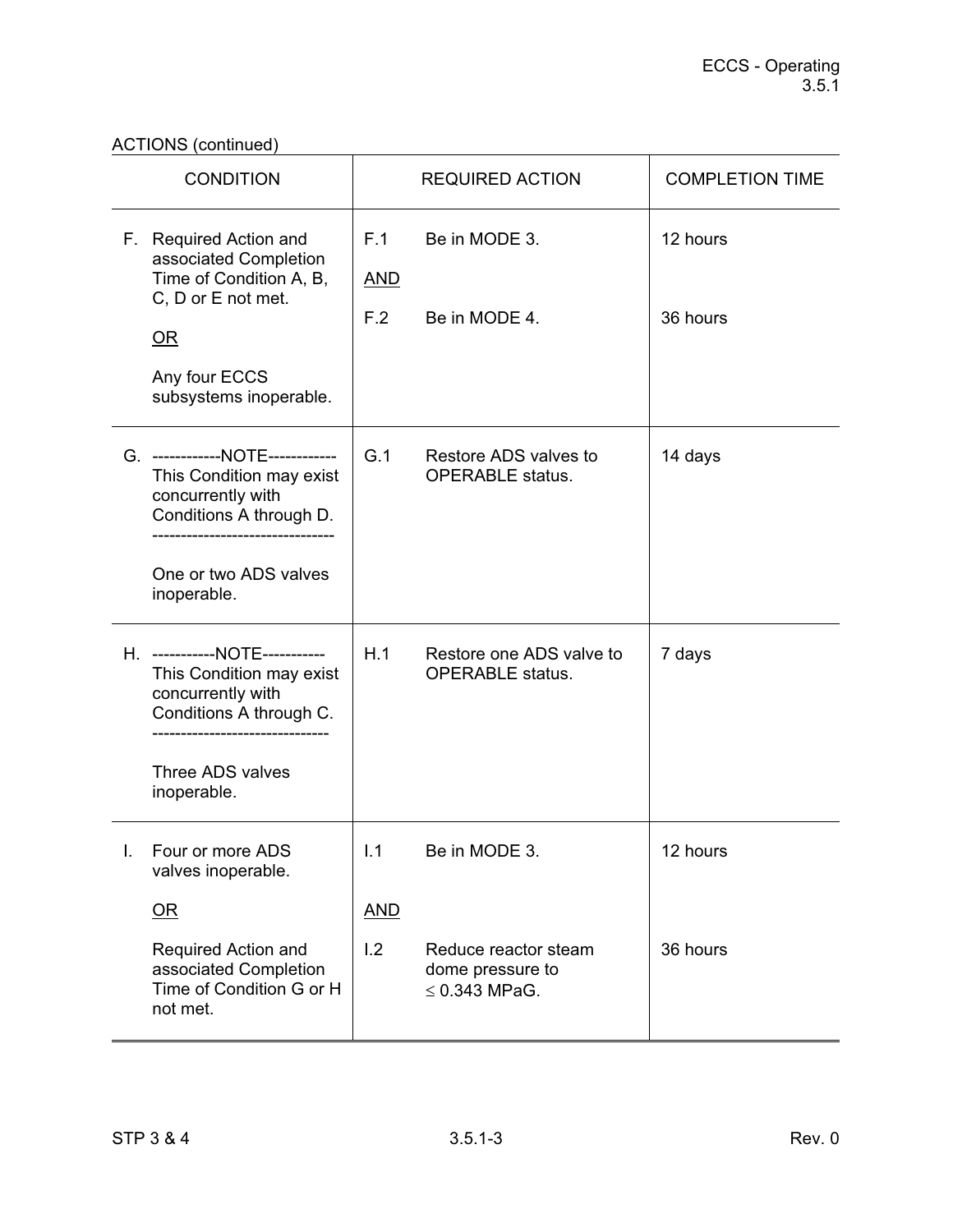|            | <b>SURVEILLANCE</b>                                                                                                                                                                                                                                                              | <b>FREQUENCY</b>                                                  |                                                                                         |  |
|------------|----------------------------------------------------------------------------------------------------------------------------------------------------------------------------------------------------------------------------------------------------------------------------------|-------------------------------------------------------------------|-----------------------------------------------------------------------------------------|--|
| SR 3.5.1.1 | Verify, for each ECCS subsystem, the piping is filled<br>with water from the pump discharge valve to the<br>injection valve.                                                                                                                                                     | 31 days                                                           |                                                                                         |  |
| SR 3.5.1.2 | Low pressure core flooder (LPFL) subsystems may<br>be considered OPERABLE during alignment and<br>operation for decay heat removal with reactor steam<br>dome pressure less than 0.932 MPaG in MODE 3, if<br>capable of being manully realigned and not<br>otherwise inoperable. |                                                                   |                                                                                         |  |
|            | Verify each ECCS subsystem manual, power<br>operated, and automatic valve in the flow path, that<br>is not locked, sealed, or otherwise secured in<br>position, is in the correct position.                                                                                      | 31 days                                                           |                                                                                         |  |
| SR 3.5.1.3 | Verify ADS nitrogen supply pressure is<br>$\geq$ 1.11 MPaG.                                                                                                                                                                                                                      | 31 days                                                           |                                                                                         |  |
| SR 3.5.1.4 | Verify each motor driven ECCS pump develops the<br>specified flow rate against a system head<br>corresponding to the specified reactor pressure.                                                                                                                                 | 92 days                                                           |                                                                                         |  |
|            | <b>SYSTEM</b>                                                                                                                                                                                                                                                                    | <b>FLOW RATE</b>                                                  | <b>SYSTEM HEAD</b><br><b>CORRESPONDING</b><br><b>TO A REACTOR</b><br><b>PRESSURE OF</b> |  |
|            | <b>LPFL</b><br><b>HPCF</b>                                                                                                                                                                                                                                                       | $\geq$ 954 m <sup>3</sup> /h<br>$\geq 182 \; \text{m}^3/\text{h}$ | $\geq$ 0.275 MPaG<br>$\geq$ 8.12 MPaG                                                   |  |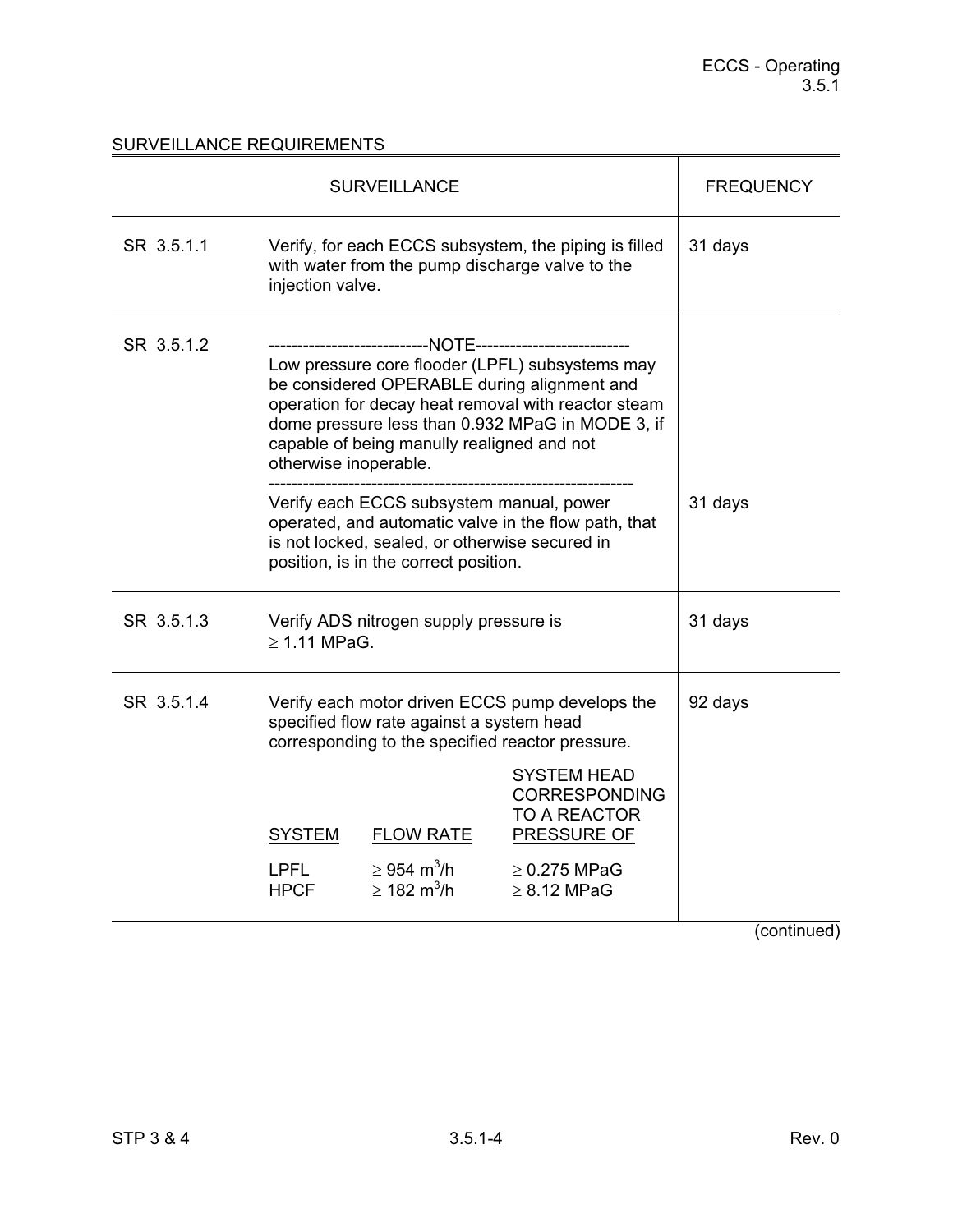## SURVEILLANCE REQUIREMENTS (continued)

|            | <b>SURVEILLANCE</b>                                                                                                                                                                                                                                                                                                     | <b>FREQUENCY</b> |
|------------|-------------------------------------------------------------------------------------------------------------------------------------------------------------------------------------------------------------------------------------------------------------------------------------------------------------------------|------------------|
| SR 3.5.1.5 | Not required to be performed until 12 hours after<br>reactor steam dome pressure is $\geq 6.55$ MPaG.<br>Verify, with RCIC steam supply pressure<br>$\leq$ 7.07 MPaG and $\geq$ 6.55 MPaG, the RCIC pump<br>can develop a flow $\geq 182$ m <sup>3</sup> /h against a system<br>head corresponding to reactor pressure. | 92 days          |
| SR 3.5.1.6 | Not required to be performed until 12 hours after<br>reactor steam dome pressure is $\geq 1.03$ MPaG.<br>Verify, with RCIC steam supply pressure<br>$\leq$ 1.14 MPaG, the RCIC pump can develop a flow<br>rate $\geq$ 182 m <sup>3</sup> /h against a system head<br>corresponding to reactor pressure.                 | 18 months        |
| SR 3.5.1.7 | Vessel injection may be excluded.<br>Verify each ECCS subsystem actuates on an actual<br>or simulated automatic initiation signal.                                                                                                                                                                                      | 18 months        |
| SR 3.5.1.8 | Valve actuation may be excluded.<br>____________________________<br>Verify the ADS actuates on an actual or simulated<br>automatic initiation signal.                                                                                                                                                                   | 18 months        |
|            |                                                                                                                                                                                                                                                                                                                         | (continued)      |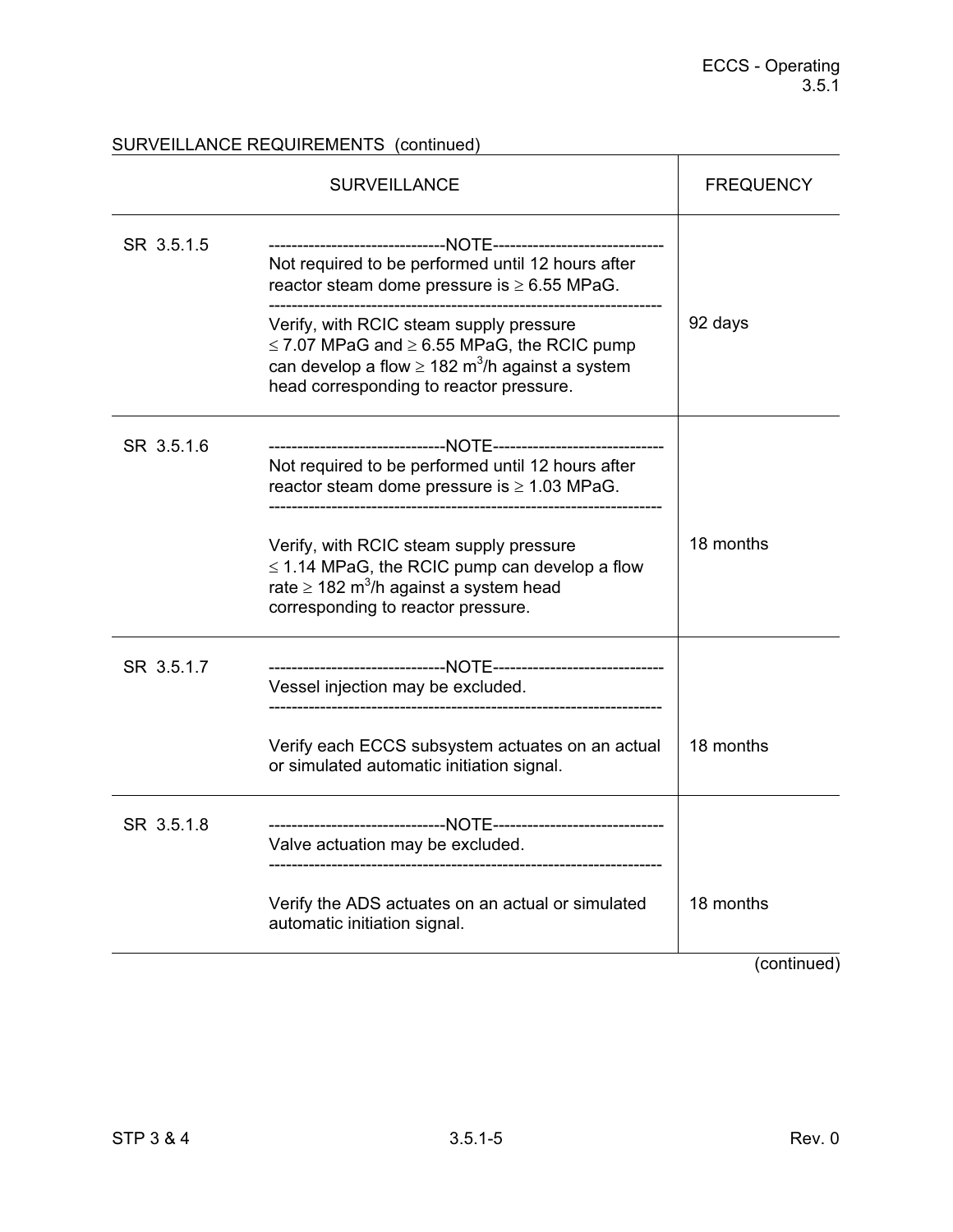# SURVEILLANCE REQUIREMENTS (continued)

|            | <b>SURVEILLANCE</b>                                                                                                                                                           | <b>FREQUENCY</b> |
|------------|-------------------------------------------------------------------------------------------------------------------------------------------------------------------------------|------------------|
| SR 3.5.1.9 | -NOTF-----<br>Not required to be performed until 12 hours after<br>reactor steam dome pressure is $\geq 6.55$ MPaG.<br>Verify each ADS valve opens when manually<br>actuated. | 18 months        |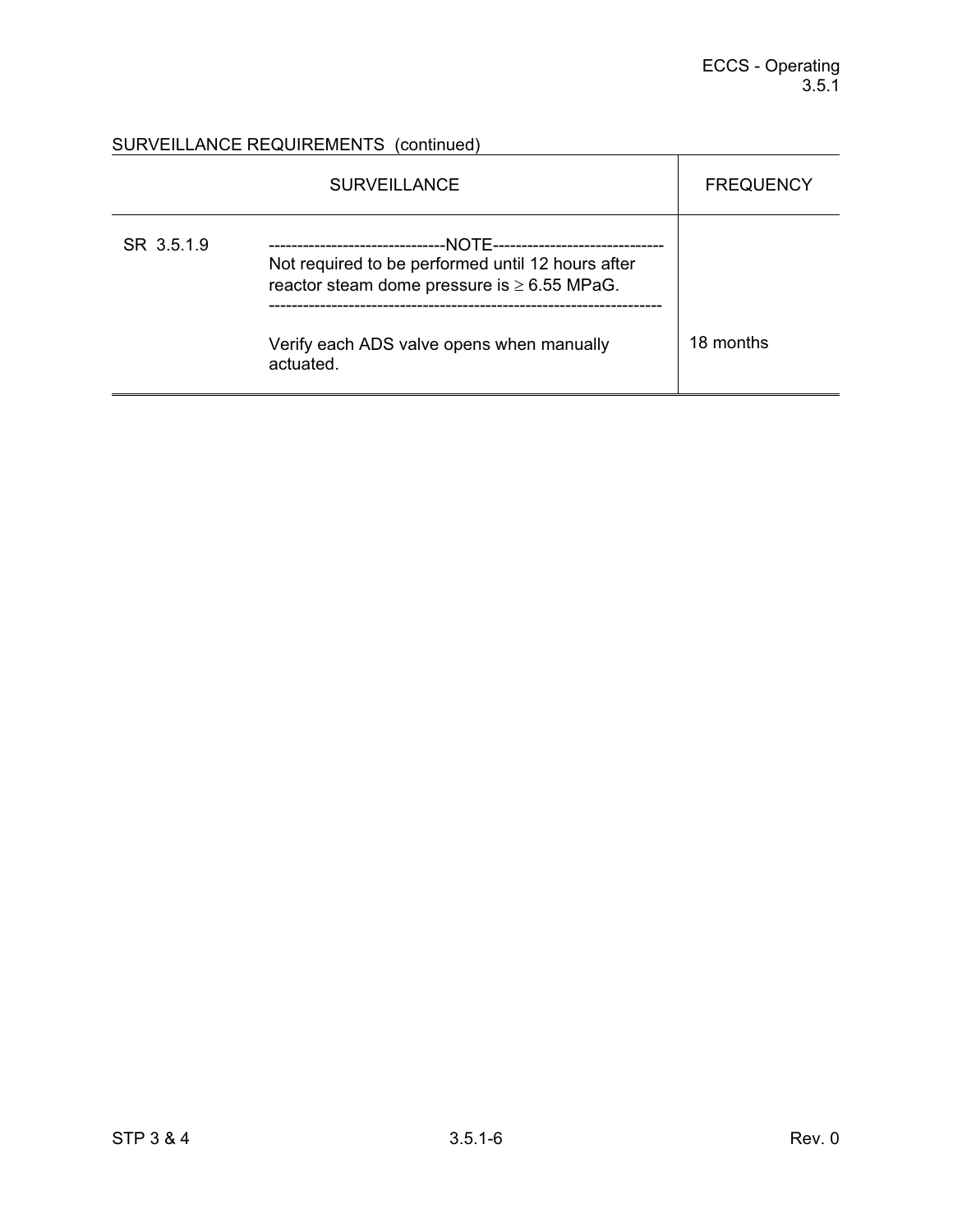# 3.5 EMERGENCY CORE COOLING SYSTEMS (ECCS)

- 3.5.2 ECCS Shutdown
- LCO 3.5.2 Two ECCS subsystems shall be OPERABLE.
- APPLICABILITY: MODE 4, MODE 5 except with the reactor cavity to dryer/separator storage pool gate removed and water level  $\geq 7.0$  m over the top of the reactor pressure vessel flange.

### ACTIONS

| <b>CONDITION</b>                                                                   |            | <b>REQUIRED ACTION</b>                                                                                    | <b>COMPLETION TIME</b> |
|------------------------------------------------------------------------------------|------------|-----------------------------------------------------------------------------------------------------------|------------------------|
| A. One required ECCS<br>subsystem inoperable.                                      | A.1        | <b>Restore required ECCS</b><br>subsystem to OPERABLE<br>status.                                          | 4 hours                |
| B. Required Action and<br>associated Completion<br>Time of Condition A not<br>met. | <b>B.1</b> | Initiate action to suspend<br>operations with a potential<br>for draining the reactor<br>vessel (OPDRVs). | Immediately            |
| C. Two required ECCS<br>subsystems inoperable.                                     | C.1<br>AND | Initiate action to suspend<br>OPDRVs.                                                                     | Immediately            |
|                                                                                    | C.2        | Restore one ECCS<br>subsystem to OPERABLE<br>status.                                                      | 4 hours                |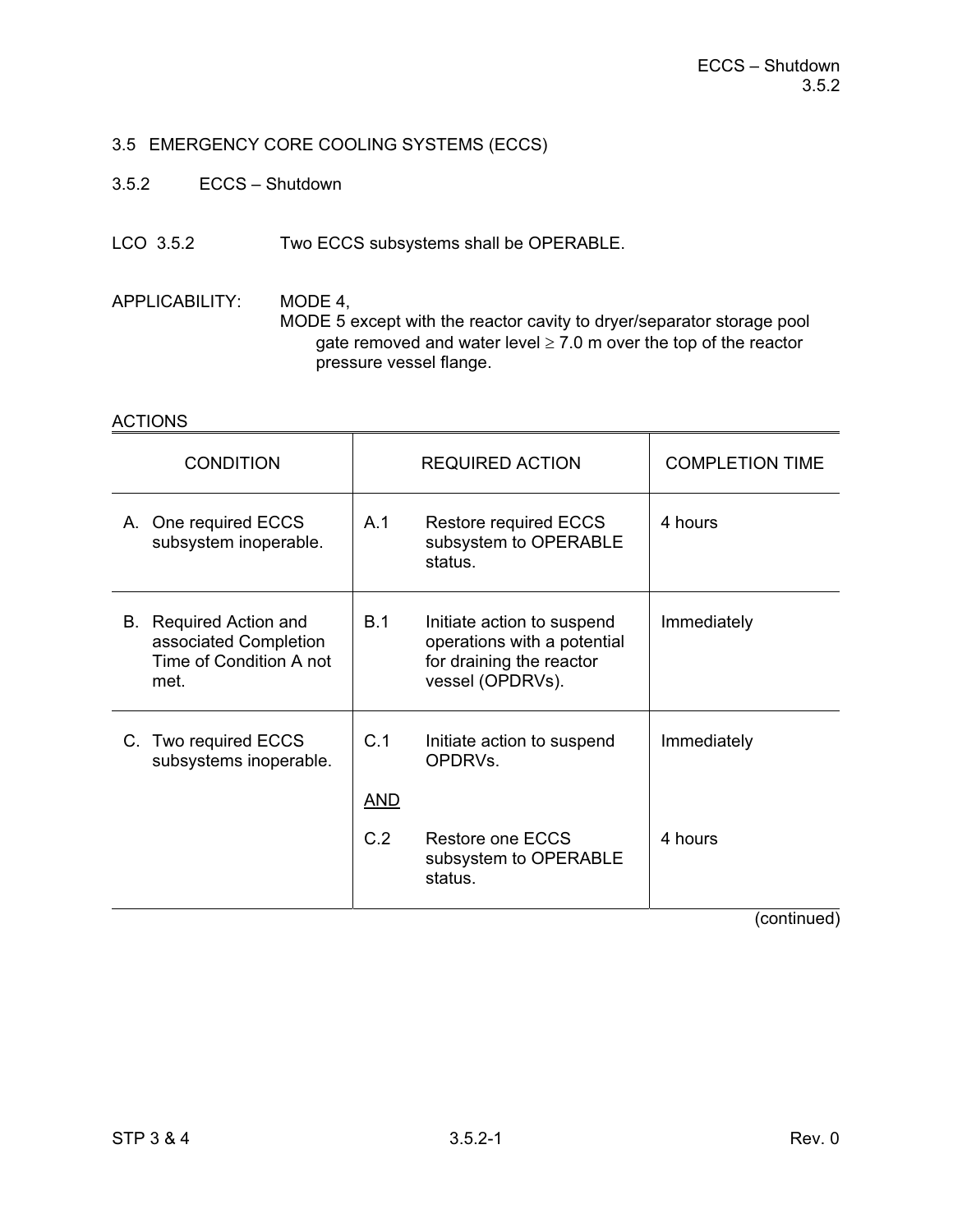# ACTIONS (continued)

|                                                                      |            |                                                                                                                                                                                      | ----------             |
|----------------------------------------------------------------------|------------|--------------------------------------------------------------------------------------------------------------------------------------------------------------------------------------|------------------------|
| <b>CONDITION</b>                                                     |            | <b>REQUIRED ACTION</b>                                                                                                                                                               | <b>COMPLETION TIME</b> |
| D. Required Action C.2 and<br>associated Completion<br>Time not met. | D.1        | Initiate action to restore<br>secondary containment to<br><b>OPERABLE</b> status.                                                                                                    | Immediately            |
|                                                                      | <u>AND</u> |                                                                                                                                                                                      |                        |
|                                                                      | D.2        | Initiate action to restore one<br>standby gas treatment<br>subsystem to OPERABLE<br>status.                                                                                          | Immediately            |
|                                                                      | <b>AND</b> |                                                                                                                                                                                      |                        |
|                                                                      | D.3        | Initiate action to restore one<br>isolation valve and<br>associated instrumentation<br>to OPERABLE status in<br>each secondary<br>containment penetration<br>flow path not isolated. | Immediately            |

|            | <b>SURVEILLANCE</b>                                                                                                                                                                              | <b>FREQUENCY</b> |
|------------|--------------------------------------------------------------------------------------------------------------------------------------------------------------------------------------------------|------------------|
| SR 3.5.2.1 | Verify, for each required Low Pressure Core Flooder<br>(LPFL) subsystem, the suppression pool water level<br>$is > 7.0$ m.                                                                       | 12 hours         |
| SR 3.5.2.2 | Verify, for the required High Pressure Core Flooder<br>(HPCF) subsystem, the:<br>Suppression pool water level is $\geq 7.0$ m, or<br>a.<br>Condensate storage tank water level is $\geq$ [<br>b. | 12 hours         |
|            |                                                                                                                                                                                                  | (continued)      |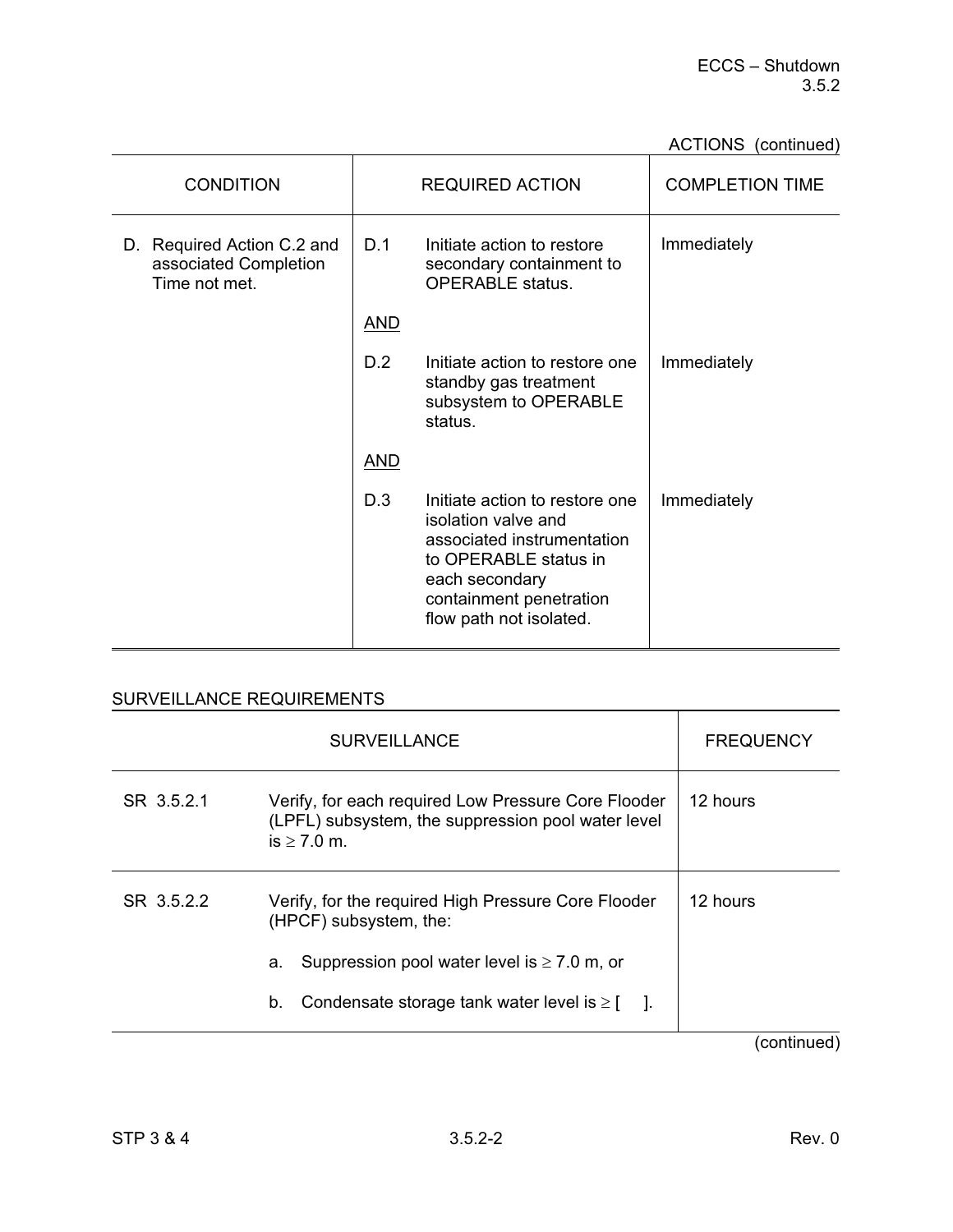# SURVEILLANCE REQUIREMENTS (continued)

|                                             | <b>SURVEILLANCE</b>                                                                                                                                                                                                                    |                                 |                                                                                                                                  | <b>FREQUENCY</b> |
|---------------------------------------------|----------------------------------------------------------------------------------------------------------------------------------------------------------------------------------------------------------------------------------------|---------------------------------|----------------------------------------------------------------------------------------------------------------------------------|------------------|
| SR 3.5.2.3                                  | Verify, for each required ECCS subsystem, the<br>piping is filled with water from the pump discharge<br>valve to the injection valve.                                                                                                  |                                 |                                                                                                                                  | 31 days          |
| SR 3.5.2.4                                  | Low Pressure Core Flooder (LPFL) subsystem may<br>be considered OPERABLE during alignment and<br>operation in the decay heat removal shutdown<br>cooling mode, if capable of being manually<br>realigned and not otherwise inoperable. |                                 |                                                                                                                                  |                  |
|                                             | path, that is not locked, sealed, or otherwise<br>secured in position, is in the correct position.                                                                                                                                     |                                 | Verify each required ECCS subsystem manual,<br>power operated, and automatic valve in the flow                                   | 31 days          |
| SR 3.5.2.5                                  | Verify each required ECCS pump develops the<br>specified flow rate against a system head<br>corresponding to the specified reactor pressure.                                                                                           |                                 |                                                                                                                                  | 92 days          |
| <b>SYSTEM</b><br><b>LPFL</b><br><b>HPCF</b> | <b>FLOW RATE</b><br>$\geq$ 954 m <sup>3</sup> /h<br>$\geq 182 \text{ m}^3\text{/h}$                                                                                                                                                    | NO OF<br><b>PUMPS</b><br>1<br>1 | <b>SYSTEM HEAD</b><br><b>CORRESPONDING</b><br><b>TO A REACTOR</b><br><b>PRESSURE OF</b><br>$\geq$ 0.275 MPaG<br>$\geq$ 8.12 MPaG |                  |
| SR 3.5.2.6                                  | Vessel injection may be excluded.                                                                                                                                                                                                      |                                 |                                                                                                                                  |                  |
|                                             | Verify each required ECCS subsystem actuates on<br>an actual or simulated automatic initiation signal.                                                                                                                                 |                                 |                                                                                                                                  | 18 months        |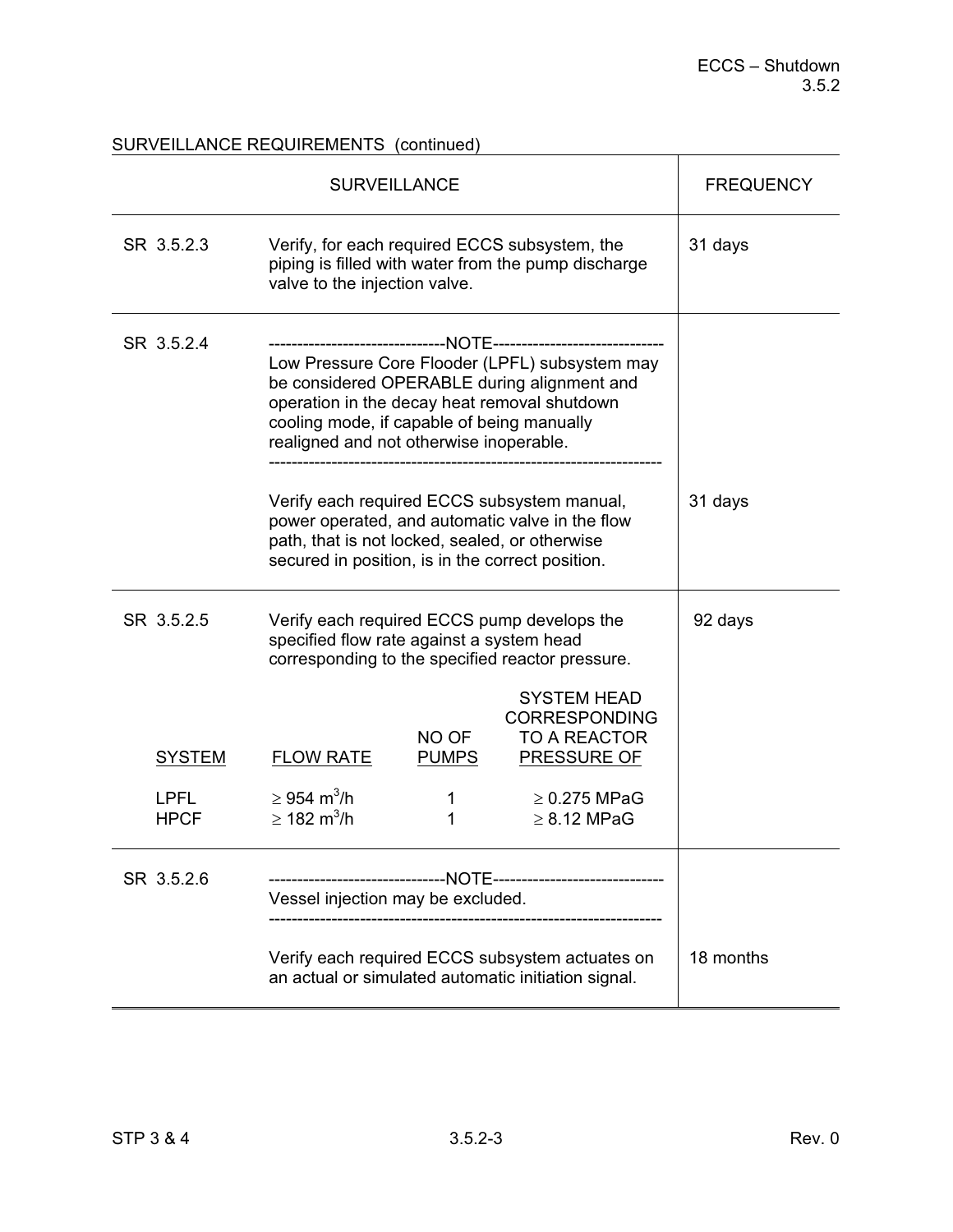## 3.6 CONTAINMENT SYSTEMS

3.6.1.1 Primary Containment

LCO 3.6.1.1 Primary containment shall be OPERABLE.

APPLICABILITY: MODES 1, 2, and 3.

## ACTIONS

| <b>CONDITION</b>                                                 |                   | <b>REQUIRED ACTION</b>                                | <b>COMPLETION TIME</b> |
|------------------------------------------------------------------|-------------------|-------------------------------------------------------|------------------------|
| A. Primary containment<br>inoperable.                            | A.1               | Restore primary<br>containment to OPERABLE<br>status. | 1 hour                 |
| B. Required Action and<br>associated Completion<br>Time not met. | B.1<br><b>AND</b> | Be in MODE 3.                                         | 12 hours               |
|                                                                  | B.2               | Be in MODE 4.                                         | 36 hours               |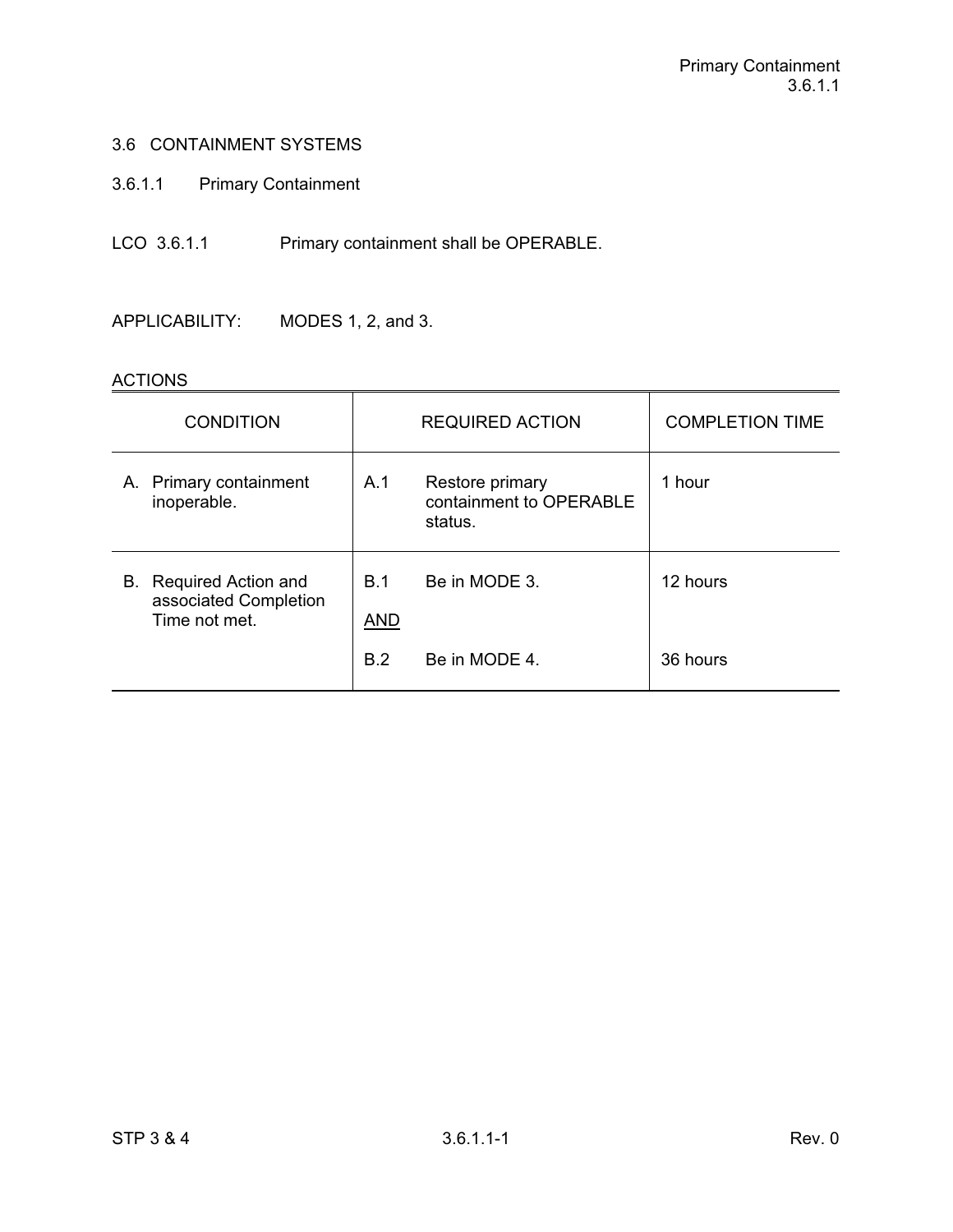|              | <b>SURVEILLANCE</b>                                                                                                                                                                                                                                                                                                                                                        | <b>FREQUENCY</b>                                                                                                                                                             |
|--------------|----------------------------------------------------------------------------------------------------------------------------------------------------------------------------------------------------------------------------------------------------------------------------------------------------------------------------------------------------------------------------|------------------------------------------------------------------------------------------------------------------------------------------------------------------------------|
| SR 3.6.1.1.1 | Perform required visual examinations and leakage<br>rate testing except for primary containment air lock<br>testing, in accordance with 10 CFR 50, Appendix J,<br>as modified by approved exemptions.<br>The maximum allowable leakage rate, $L_a$ , is 0.5% of<br>primary containment air weight per day at the<br>calculated peak containment pressure, P <sub>a</sub> . | -------NOTE-------<br>SR 3.0.2 is not<br>applicable<br>In accordance<br>with 10 CFR 50,<br>Appendix J, as<br>modified by<br>approved<br>exemptions                           |
| SR 3.6.1.1.2 | Verify drywell to suppression chamber differential<br>pressure does not decrease at a rate > 12 mm<br>water gauge per minute tested over a 15 minute<br>period at an initial differential pressure of<br>0.031 MPaD.                                                                                                                                                       | 18 months<br><b>AND</b><br>-------NOTE-------<br>Only required<br>after two<br>consecutive tests<br>fail and continues<br>until two<br>consecutive tests<br>pass<br>9 months |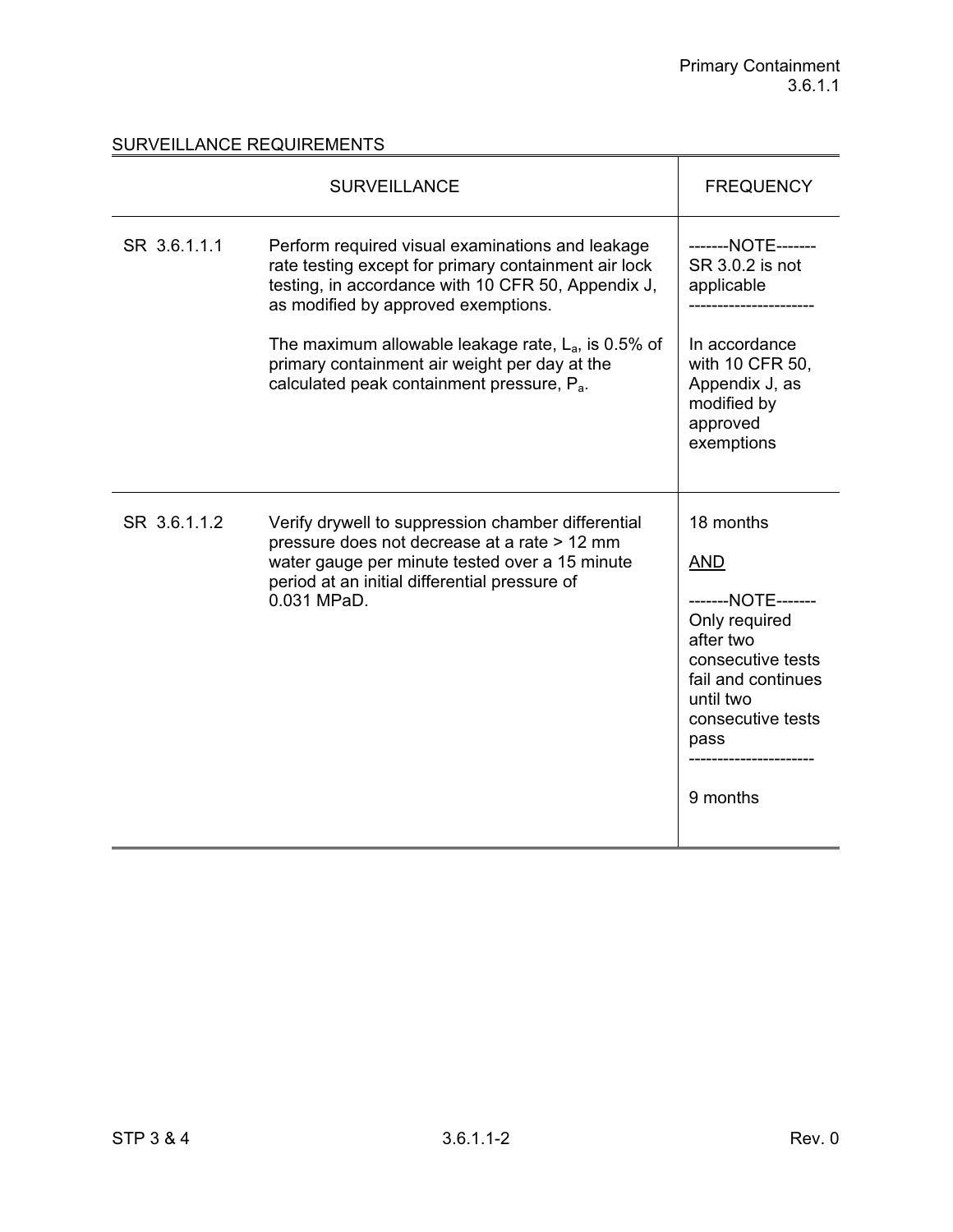### 3.6 CONTAINMENT SYSTEMS

3.6.1.2 Primary Containment Air Locks

LCO 3.6.1.2 Two primary containment air locks shall be OPERABLE.

APPLICABILITY: MODES 1, 2, and 3.

### **ACTIONS**

-----------------------------------------------------------NOTES----------------------------------------------------------

1. Entry and exit is permissible to perform repairs of the affected air lock components.

- 2. Separate Condition entry is allowed for each air lock.
- 3. Enter applicable Conditions and Required Actions of LCO 3.6.1.1, "Primary Containment," when air lock leakage results in exceeding overall containment leakage rate acceptance criteria.

-------------------------------------------------------------------------------------------------------------------------------

| <b>CONDITION</b>                                                                                                | <b>REQUIRED ACTION</b>                                                                                                                                                                                                                                                                                                | <b>COMPLETION TIME</b> |
|-----------------------------------------------------------------------------------------------------------------|-----------------------------------------------------------------------------------------------------------------------------------------------------------------------------------------------------------------------------------------------------------------------------------------------------------------------|------------------------|
| A. One or more primary<br>containment air locks<br>with one primary<br>containment air lock<br>door inoperable. | ---NOTES-------------<br>--------------<br>1. Required Actions A.1, A.2,<br>and A.3 are not applicable if both<br>doors in the same air lock are<br>inoperable and Condition C is<br>entered.<br>2. Entry and exit is permissible for<br>7 days under administrative<br>controls if both air locks are<br>inoperable. |                        |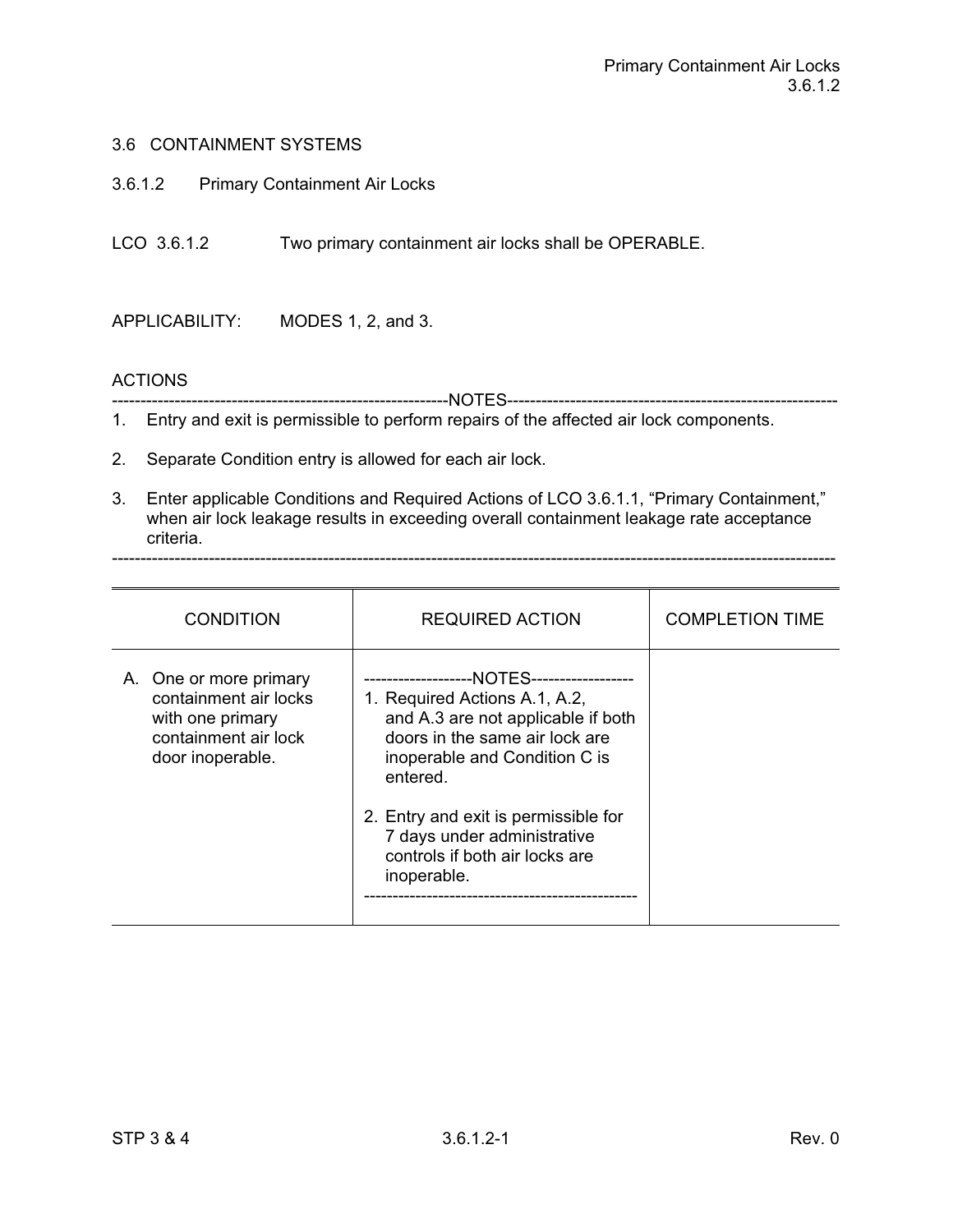| <b>CONDITION</b> |            | <b>REQUIRED ACTION</b>                                                                                                                                                                         | <b>COMPLETION TIME</b> |
|------------------|------------|------------------------------------------------------------------------------------------------------------------------------------------------------------------------------------------------|------------------------|
| A. (continued)   | A.1        | Verify the OPERABLE door<br>is closed in the affected air<br>$lock(s)$ .                                                                                                                       | 1 hour                 |
|                  | <u>AND</u> |                                                                                                                                                                                                |                        |
|                  | A.2        | Lock the OPERABLE door<br>closed in the affected air<br>$lock(s)$ .                                                                                                                            | 24 hours               |
|                  | <b>AND</b> |                                                                                                                                                                                                |                        |
|                  | A.3        | ---------------NOTE--------------<br>Air lock doors in high<br>radiation areas or areas<br>with limited access due to<br>inerting may be verified<br>locked closed by<br>administrative means. |                        |
|                  |            | Verify the OPERABLE door<br>is locked closed in the<br>affected air lock(s).                                                                                                                   | Once per 31 days       |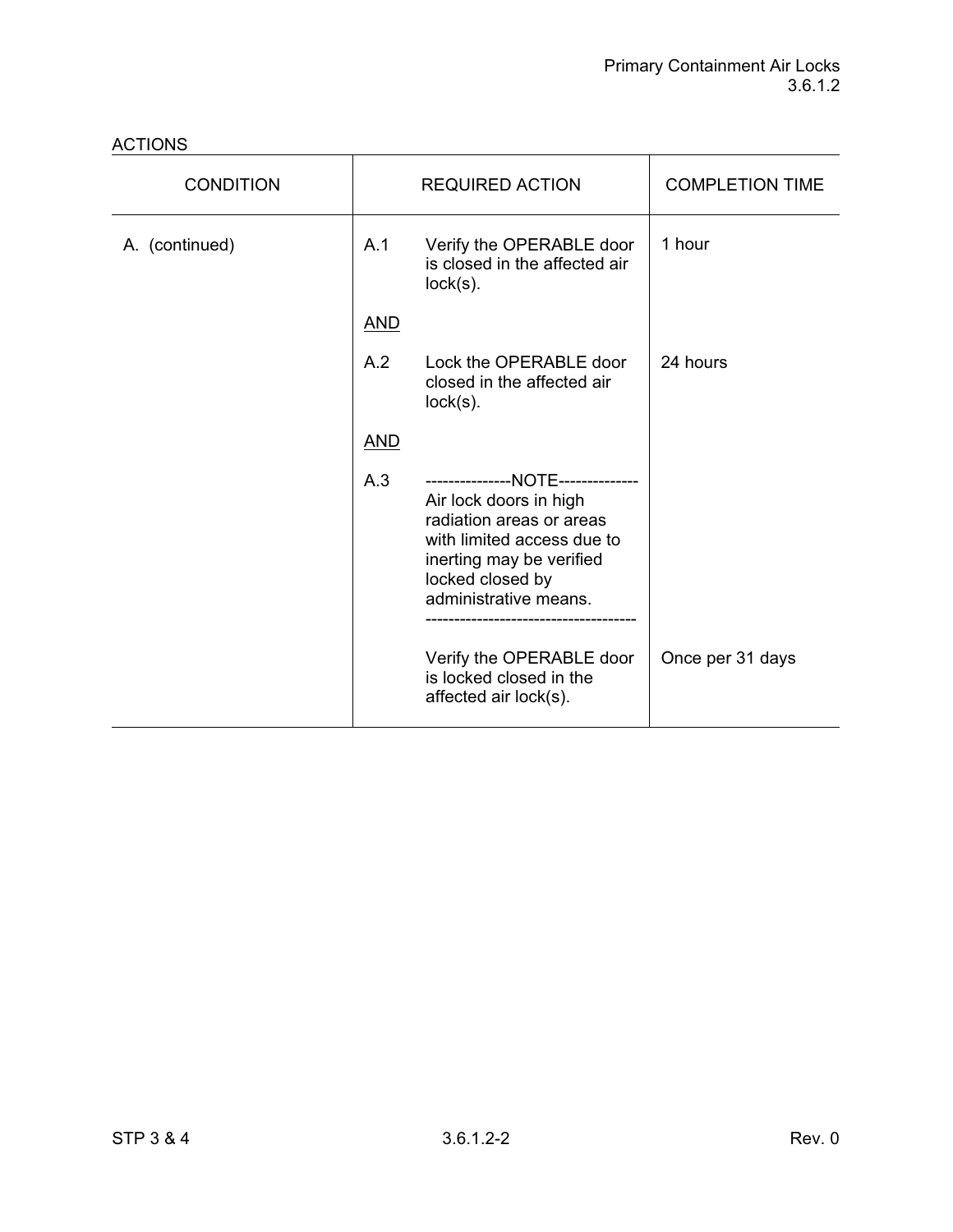| <b>CONDITION</b>                                                                                                              |                                                                                                                                                                                                | <b>REQUIRED ACTION</b>                                                                                                                                                                         | <b>COMPLETION TIME</b> |
|-------------------------------------------------------------------------------------------------------------------------------|------------------------------------------------------------------------------------------------------------------------------------------------------------------------------------------------|------------------------------------------------------------------------------------------------------------------------------------------------------------------------------------------------|------------------------|
| B. One or more primary<br>containment air locks<br>with primary<br>containment air lock<br>interlock mechanism<br>inoperable. | -----------------NOTES------------------<br>1. Required Actions B.1, B.2,<br>and B.3 are not applicable if both<br>doors in the same air lock are<br>inoperable and Condition C is<br>entered. |                                                                                                                                                                                                |                        |
|                                                                                                                               | 2. Entry into and exit from<br>containment is permissible under<br>the control of a dedicated<br>individual.                                                                                   |                                                                                                                                                                                                |                        |
|                                                                                                                               | B.1                                                                                                                                                                                            | Verify an OPERABLE door<br>is closed in the affected air<br>$lock(s)$ .                                                                                                                        | 1 hour                 |
|                                                                                                                               | <b>AND</b>                                                                                                                                                                                     |                                                                                                                                                                                                |                        |
|                                                                                                                               | B.2                                                                                                                                                                                            | Lock an OPERABLE door<br>closed in the affected air<br>$lock(s)$ .                                                                                                                             | 24 hours               |
|                                                                                                                               | <b>AND</b>                                                                                                                                                                                     |                                                                                                                                                                                                |                        |
|                                                                                                                               | <b>B.3</b>                                                                                                                                                                                     | ---------------NOTE--------------<br>Air lock doors in high<br>radiation areas or areas<br>with limited access due to<br>inerting may be verified<br>locked closed by<br>administrative means. |                        |
|                                                                                                                               |                                                                                                                                                                                                | Verify an OPERABLE door<br>is locked closed in the<br>affected air lock(s).                                                                                                                    | Once per 31 days       |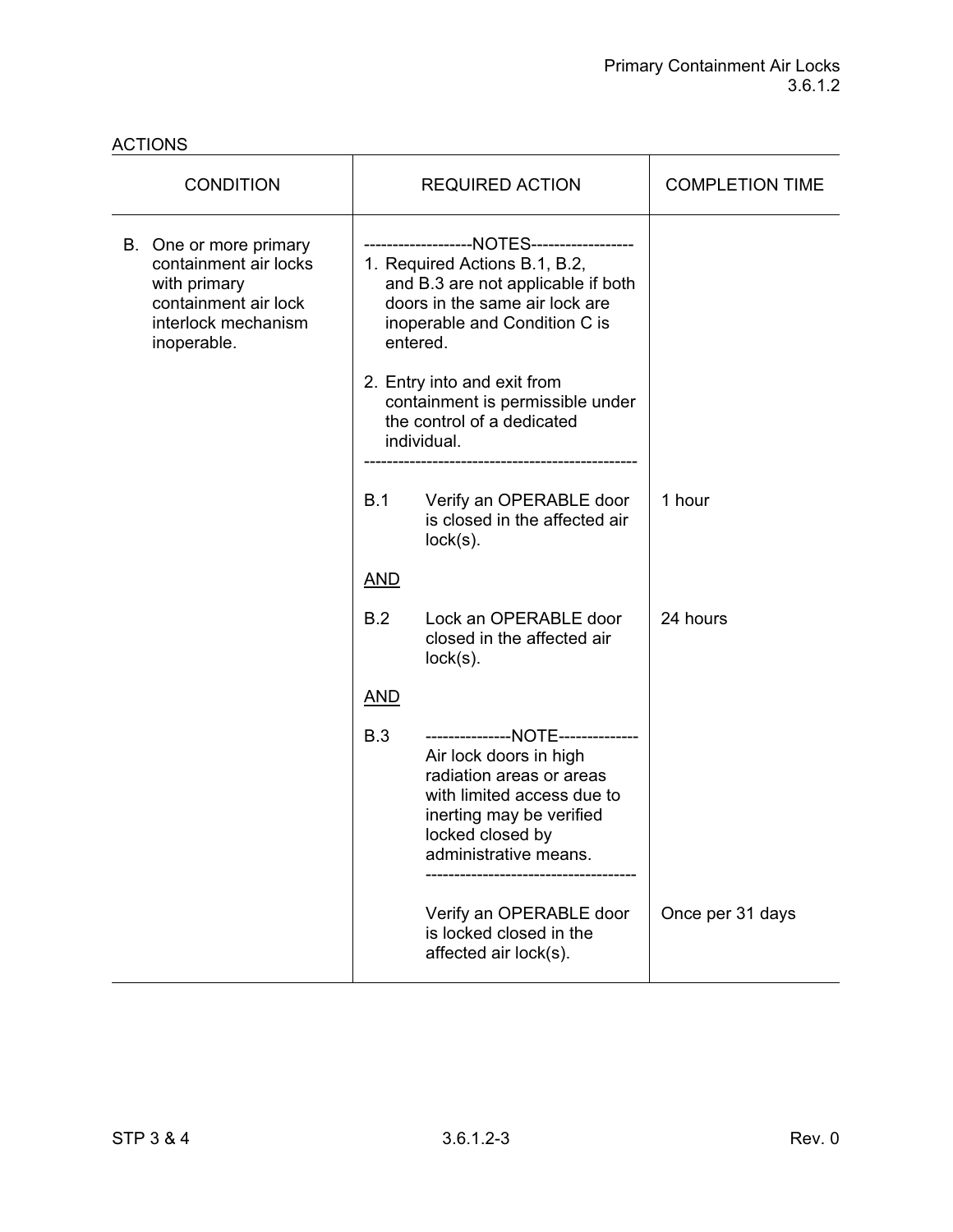| <b>CONDITION</b>                                                                                                |            | <b>REQUIRED ACTION</b>                                                                                                                 | <b>COMPLETION TIME</b> |
|-----------------------------------------------------------------------------------------------------------------|------------|----------------------------------------------------------------------------------------------------------------------------------------|------------------------|
| C. One or more primary<br>containment air locks<br>inoperable for reasons<br>other than Condition A<br>or $B$ . | C.1        | Initiate action to evaluate<br>primary containment overall<br>leakage rate per<br>LCO 3.6.1.1, using current<br>air lock test results. | Immediately            |
|                                                                                                                 | <u>AND</u> |                                                                                                                                        |                        |
|                                                                                                                 | C.2        | Verify a door is closed in<br>the affected air lock(s).                                                                                | 1 hour                 |
|                                                                                                                 | <b>AND</b> |                                                                                                                                        |                        |
|                                                                                                                 | C.3        | Restore air lock(s) to<br><b>OPERABLE</b> status.                                                                                      | 24 hours               |
| D. Required Action and                                                                                          | D.1        | Be in MODE 3.                                                                                                                          | 12 hours               |
| associated Completion<br>Time not met.                                                                          | <b>AND</b> |                                                                                                                                        |                        |
|                                                                                                                 | D.2        | Be in MODE 4.                                                                                                                          | 36 hours               |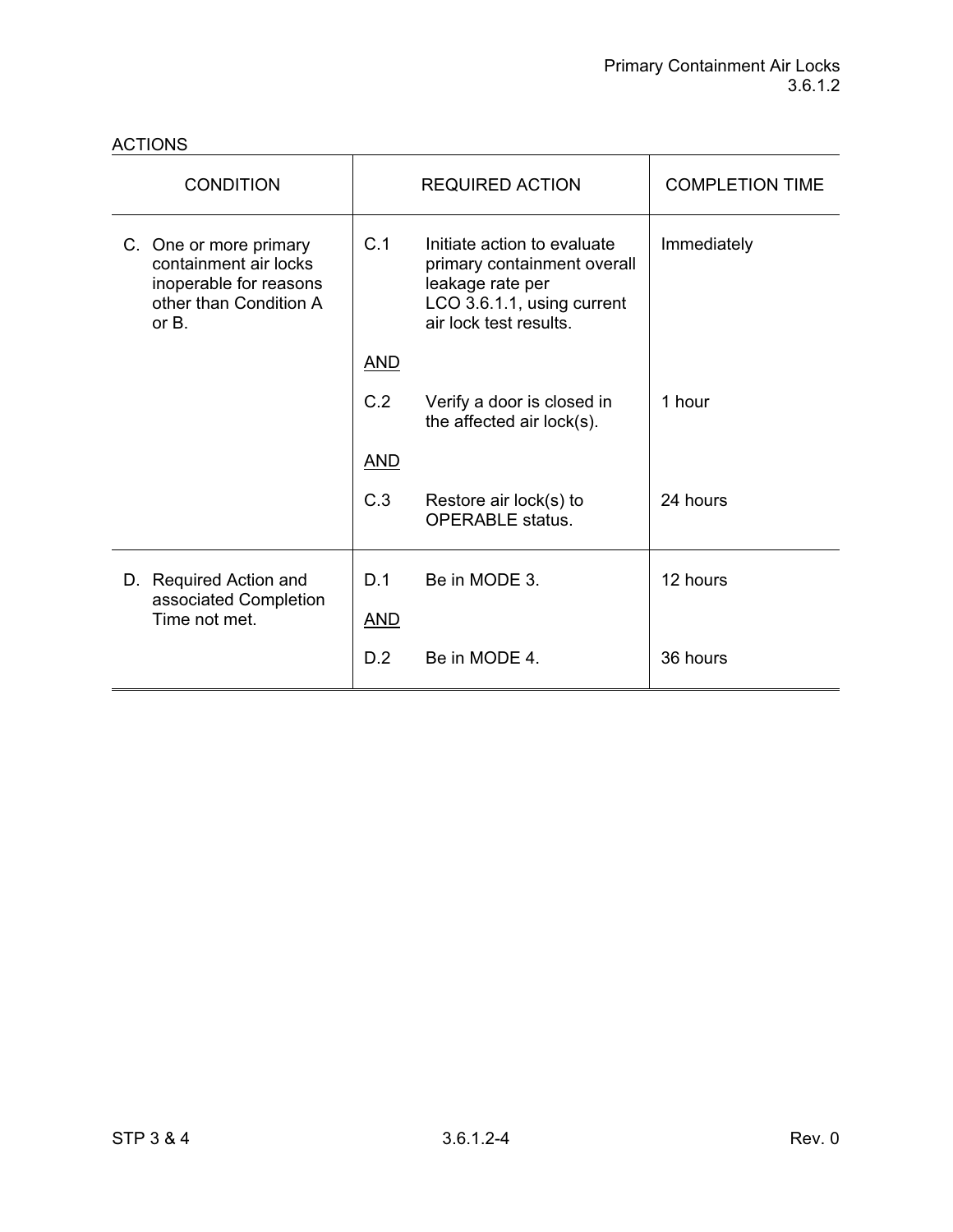|              | <b>SURVEILLANCE</b>                                                                                                                                                                                                                                                                                                                                                                                                                                                                                                                                                                                                                                                                                                                                                                                                                                         | <b>FREQUENCY</b>                                                                                                                                     |
|--------------|-------------------------------------------------------------------------------------------------------------------------------------------------------------------------------------------------------------------------------------------------------------------------------------------------------------------------------------------------------------------------------------------------------------------------------------------------------------------------------------------------------------------------------------------------------------------------------------------------------------------------------------------------------------------------------------------------------------------------------------------------------------------------------------------------------------------------------------------------------------|------------------------------------------------------------------------------------------------------------------------------------------------------|
| SR 3.6.1.2.1 | ---------------------------NOTES----------------------------<br>1. An inoperable air lock door does not invalidate<br>the previous successful performance of the<br>overall air lock leakage test.<br>2. Results shall be evaluated against acceptance<br>criteria of SR 3.6.1.1.1 in accordance with<br>10 CFR 50, Appendix J, as modified by<br>approved exemptions.<br>Perform required primary containment air lock<br>leakage rate testing in accordance with 10 CFR 50,<br>Appendix J, as modified by approved exemptions.<br>The acceptance criteria for air lock testing are:<br>a. Overall air lock leakage rate is $\leq 0.05$ L <sub>a</sub> when<br>tested at $\geq P_a$ .<br>b. For each door, leakage rate is $\leq 0.01$ L <sub>a</sub> when<br>the gap between the door seals is pressurized to<br>$\geq$ [ ] MPaG for at least 15 minutes. | --------NOTE--------<br>SR 3.0.2 is not<br>applicable<br>In accordance<br>with 10 CFR 50,<br>Appendix J, as<br>modified by<br>approved<br>exemptions |
| SR 3.6.1.2.2 | Only required to be performed upon entry into<br>primary containment when the primary containment<br>is de-inerted.<br>Verify only one door in the primary containment air<br>lock can be opened at a time.                                                                                                                                                                                                                                                                                                                                                                                                                                                                                                                                                                                                                                                 | 184 days                                                                                                                                             |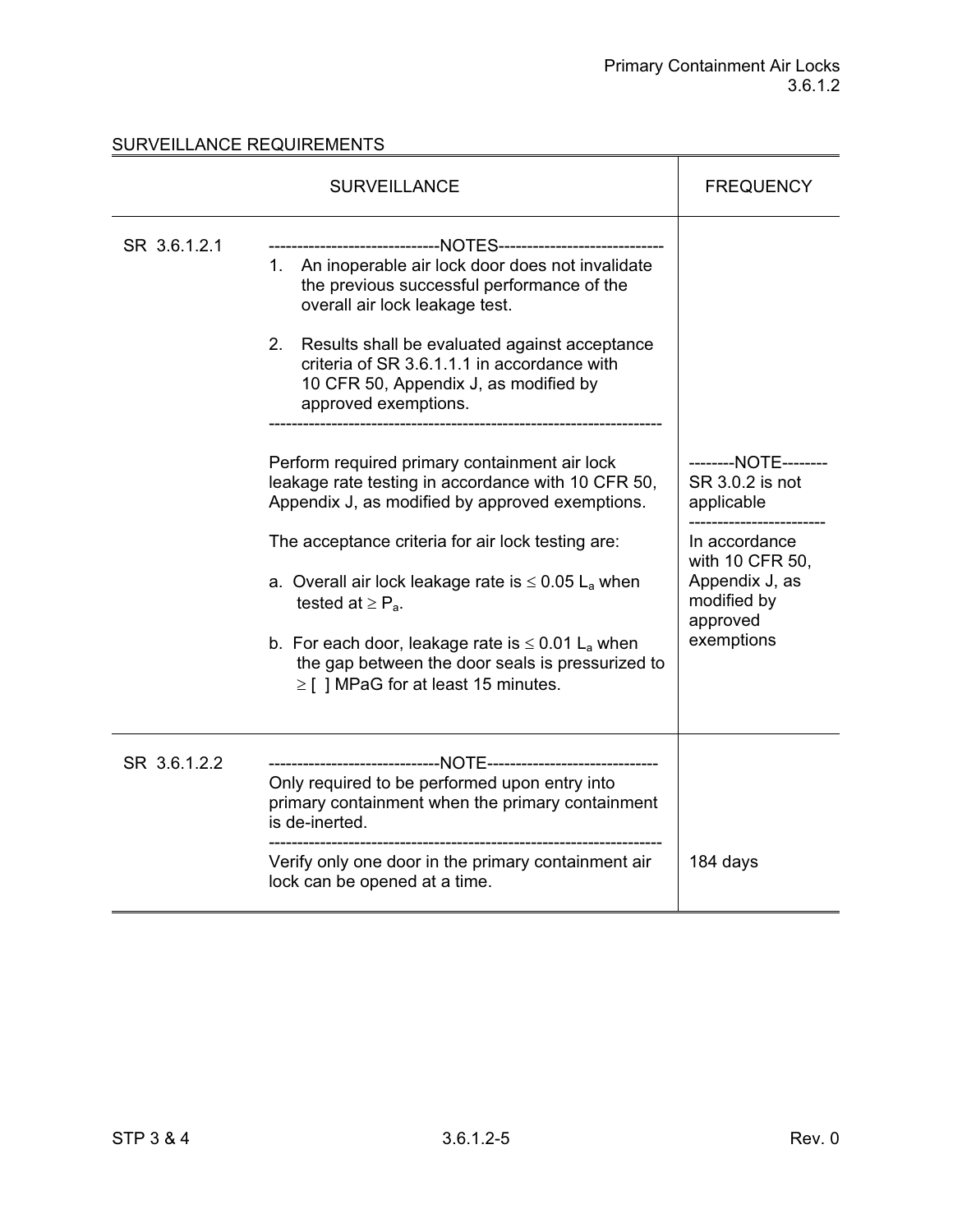## 3.6 CONTAINMENT SYSTEMS

3.6.1.3 Primary Containment Isolation Valves (PCIVs)

LCO 3.6.1.3 Each PCIV shall be OPERABLE.

APPLICABILITY: MODES 1, 2, and 3, When associated instrumentation is required to be OPERABLE per LCO 3.3.1.1, "SSLC Sensor Instrumentation," and LCO 3.3.1.4, "ESF Actuation Instrumentation."

# ACTIONS

-----------------------------------------------------------NOTES----------------------------------------------------------

- 1. Penetration flow paths may be unisolated intermittently under administrative controls.
- 2. Separate Condition entry is allowed for each penetration flow path.
- 3. Enter applicable Conditions and Required Actions for systems made inoperable by PCIVs.
- 4. Enter applicable Conditions and Required Actions of LCO 3.6.1.1, "Primary Containment," when PCIV leakage results in exceeding overall containment leakage rate acceptance criteria. -------------------------------------------------------------------------------------------------------------------------------

| <b>CONDITION</b>                                                                                                                                                                                                       | <b>REQUIRED ACTION</b>                                                                                                                                                             | <b>COMPLETION TIME</b>                                                  |
|------------------------------------------------------------------------------------------------------------------------------------------------------------------------------------------------------------------------|------------------------------------------------------------------------------------------------------------------------------------------------------------------------------------|-------------------------------------------------------------------------|
| ------------NOTE------------<br>A<br>Only applicable to<br>penetration flow paths<br>with two PCIVs.                                                                                                                   | A.1<br>Isolate the affected<br>penetration flow path by<br>use of at least one closed<br>and de-activated automatic<br>valve, closed manual valve,<br>blind flange, or check valve | 4 hours except for<br>main steam line<br><b>AND</b><br>8 hours for main |
| One or more penetration<br>flow paths with one<br>PCIV inoperable except<br>for purge valve leakage,<br>main steam line isolation<br>valve leakage, or<br>hydrostatically tested<br>line leakage, not within<br>limit. | with flow through the valve<br>secured.<br><b>AND</b>                                                                                                                              | steam line                                                              |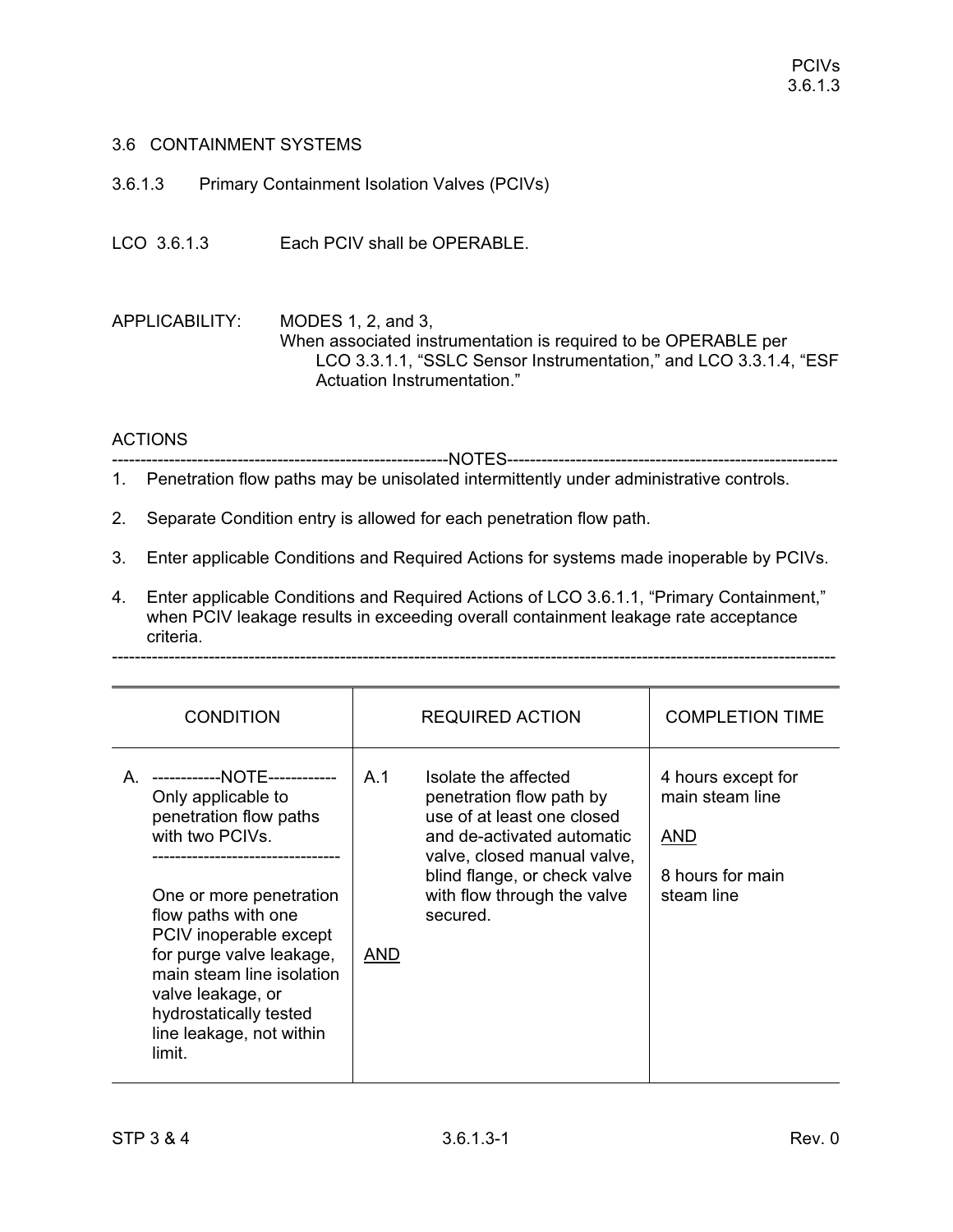| <b>CONDITION</b>                                                                                                                                                                                                                                                                                                        | <b>REQUIRED ACTION</b>                                                                                                                                                                                               | <b>COMPLETION TIME</b>                                                                                                                                                                                                                                                                                                                                     |
|-------------------------------------------------------------------------------------------------------------------------------------------------------------------------------------------------------------------------------------------------------------------------------------------------------------------------|----------------------------------------------------------------------------------------------------------------------------------------------------------------------------------------------------------------------|------------------------------------------------------------------------------------------------------------------------------------------------------------------------------------------------------------------------------------------------------------------------------------------------------------------------------------------------------------|
| A. (continued)                                                                                                                                                                                                                                                                                                          | A.2<br>--------------NOTE--------------<br>Valves and blind flanges in<br>high radiation areas may be<br>verified by use of<br>administrative means.<br>Verify the affected<br>penetration flow path is<br>isolated. | Once per 31 days for<br>isolation devices<br>outside primary<br>containment, drywell,<br>and steam tunnel<br><u>AND</u><br>Prior to entering<br>MODE 2 or 3 from<br>MODE 4, if primary<br>containment was de-<br>inerted while in<br>MODE 4, if not<br>performed within the<br>previous 92 days, for<br>isolation devices<br>inside primary<br>containment |
| B. ------------NOTE------------<br>Only applicable to<br>penetration flow paths<br>with two PCIVs.<br>One or more penetration<br>flow paths with two<br>PCIVs inoperable except<br>for purge valve leakage,<br>main steam isolation<br>valve leakage, or<br>hydrostatically tested<br>line leakage not within<br>limit. | B.1<br>Isolate the affected<br>penetration flow path by<br>use of at least one closed<br>and de-activated automatic<br>valve, closed manual valve,<br>or blind flange.                                               | 1 hour                                                                                                                                                                                                                                                                                                                                                     |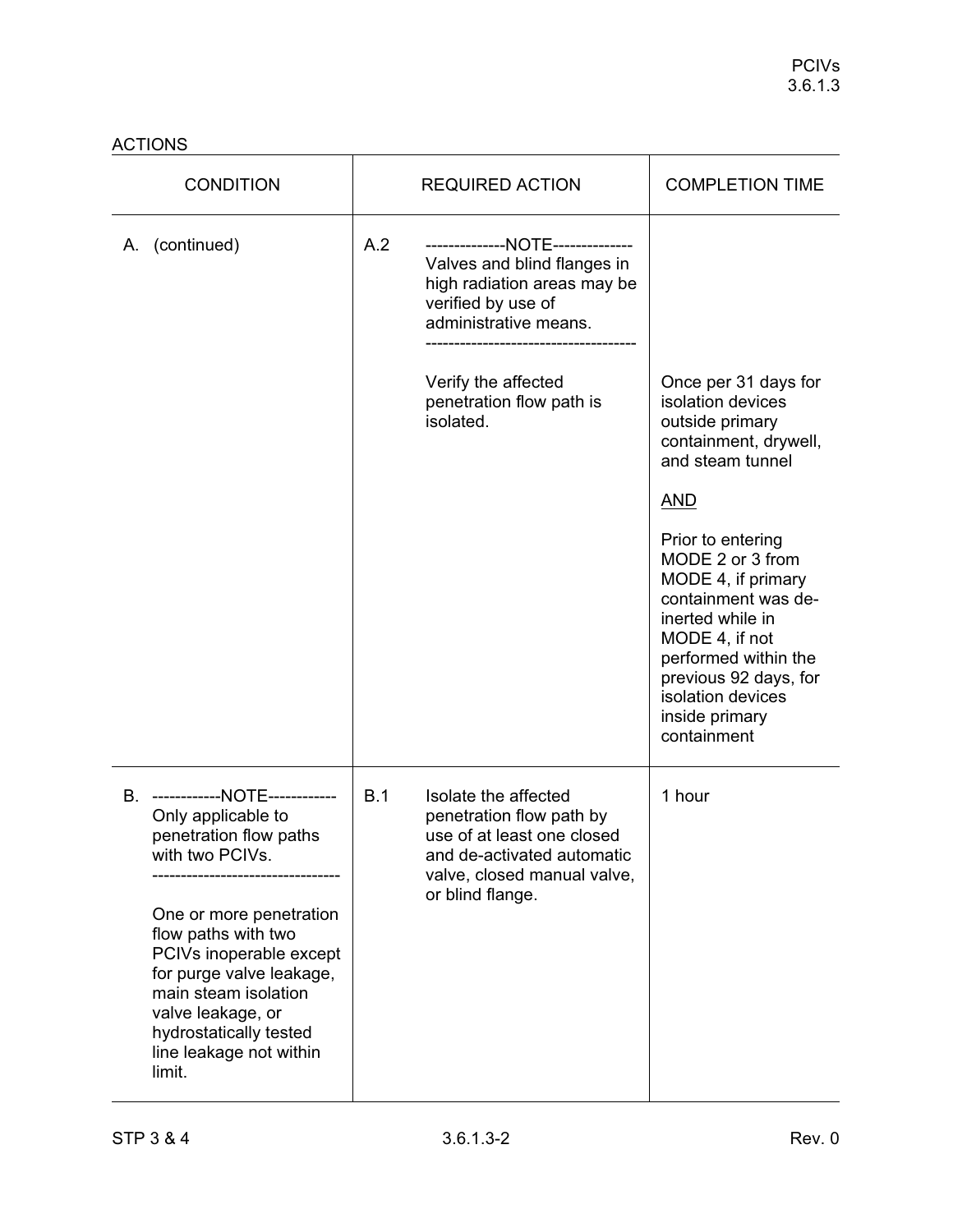ACTIONS (continued)

| <b>CONDITION</b>                                                                                                                                                             | <b>REQUIRED ACTION</b>                                                                                                                                                                                               | <b>COMPLETION TIME</b>                                                                                                                           |
|------------------------------------------------------------------------------------------------------------------------------------------------------------------------------|----------------------------------------------------------------------------------------------------------------------------------------------------------------------------------------------------------------------|--------------------------------------------------------------------------------------------------------------------------------------------------|
| C. ------------NOTE------------<br>Only applicable to<br>penetration flow paths<br>with only one PCIV.<br>One or more penetration<br>flow paths with one<br>PCIV inoperable. | C.1<br>Isolate the affected<br>penetration flow path by<br>use of at least one closed<br>and de-activated automatic<br>valve, closed manual valve,<br>or blind flange.<br><b>AND</b>                                 | 4 hours except for<br>excess flow check<br>valves (EFCVs)<br><u>AND</u><br>12 hours for EFCVs                                                    |
|                                                                                                                                                                              | C.2<br>--------------NOTE--------------<br>Valves and blind flanges in<br>high radiation areas may be<br>verified by use of<br>administrative means.<br>Verify the affected<br>penetration flow path is<br>isolated. | Once per 31 days                                                                                                                                 |
| D. Purge valve leakage<br>rate, main steam<br>isolation valve leakage,<br>or hydrostatically tested<br>line leakage not within<br>limit.                                     | D.1<br>Restore leakage to within<br>limit.                                                                                                                                                                           | [4 hours except for<br>main steam line<br>isolation valve<br>leakage<br><b>AND</b><br>8 hours for main<br>steam line isolation<br>valve leakage] |
| E. Required Action and<br>associated Completion<br>Time of Condition A, B,<br>C, or D not met in<br>MODE 1, 2, or 3.                                                         | E.1<br>Be in MODE 3.<br><b>AND</b><br>E.2<br>Be in MODE 4.                                                                                                                                                           | 12 hours<br>36 hours                                                                                                                             |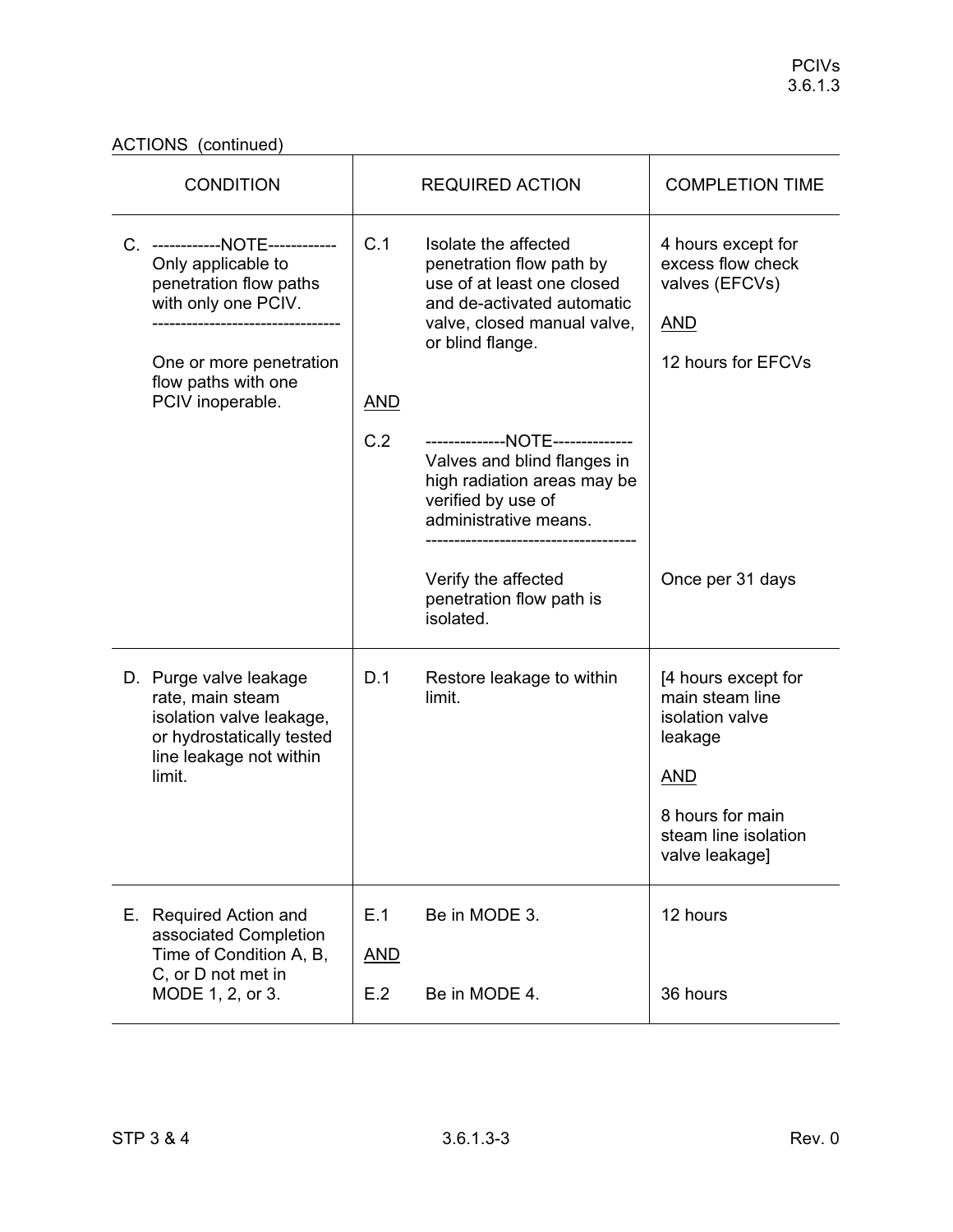### ACTIONS (continued)

| <b>ACTIONS</b> (continued)                                                                                                                                                                                                                                    |                  |                                                                                                                                                         |                            |  |
|---------------------------------------------------------------------------------------------------------------------------------------------------------------------------------------------------------------------------------------------------------------|------------------|---------------------------------------------------------------------------------------------------------------------------------------------------------|----------------------------|--|
| <b>CONDITION</b>                                                                                                                                                                                                                                              |                  | <b>REQUIRED ACTION</b>                                                                                                                                  | <b>COMPLETION TIME</b>     |  |
| F. Required Action and<br>associated Completion<br>Time of Condition A, B,<br>or C not met for PCIV(s)<br>required to be<br><b>OPERABLE during</b><br>movement of irradiated<br>fuel assemblies in the<br>secondary containment.                              | F.1              | ---------------NOTE--------------<br>LCO 3.0.3 is not applicable.<br>Suspend movement of<br>irradiated fuel assemblies in<br>the secondary containment. | Immediately                |  |
| G. Required Action and<br>associated Completion<br>Time of Condition A, B,<br>or C not met for PCIV(s)<br>required to be<br><b>OPERABLE</b> during<br><b>CORE ALTERATIONS.</b>                                                                                | G.1              | <b>Suspend CORE</b><br>ALTERATIONS.                                                                                                                     | Immediately                |  |
| H. Required Action and<br>associated Completion<br>Time of Condition A, B,<br>or C not met for PCIV(s)<br>required to be<br><b>OPERABLE during</b><br>MODE 4 or 5 or during<br>operations with a<br>potential for draining the<br>reactor vessel<br>(OPDRVs). | H.1<br>OR<br>H.2 | Initiate action to suspend<br>OPDRVs.<br>Initiate action to restore<br>valve(s) to OPERABLE<br>status.                                                  | Immediately<br>Immediately |  |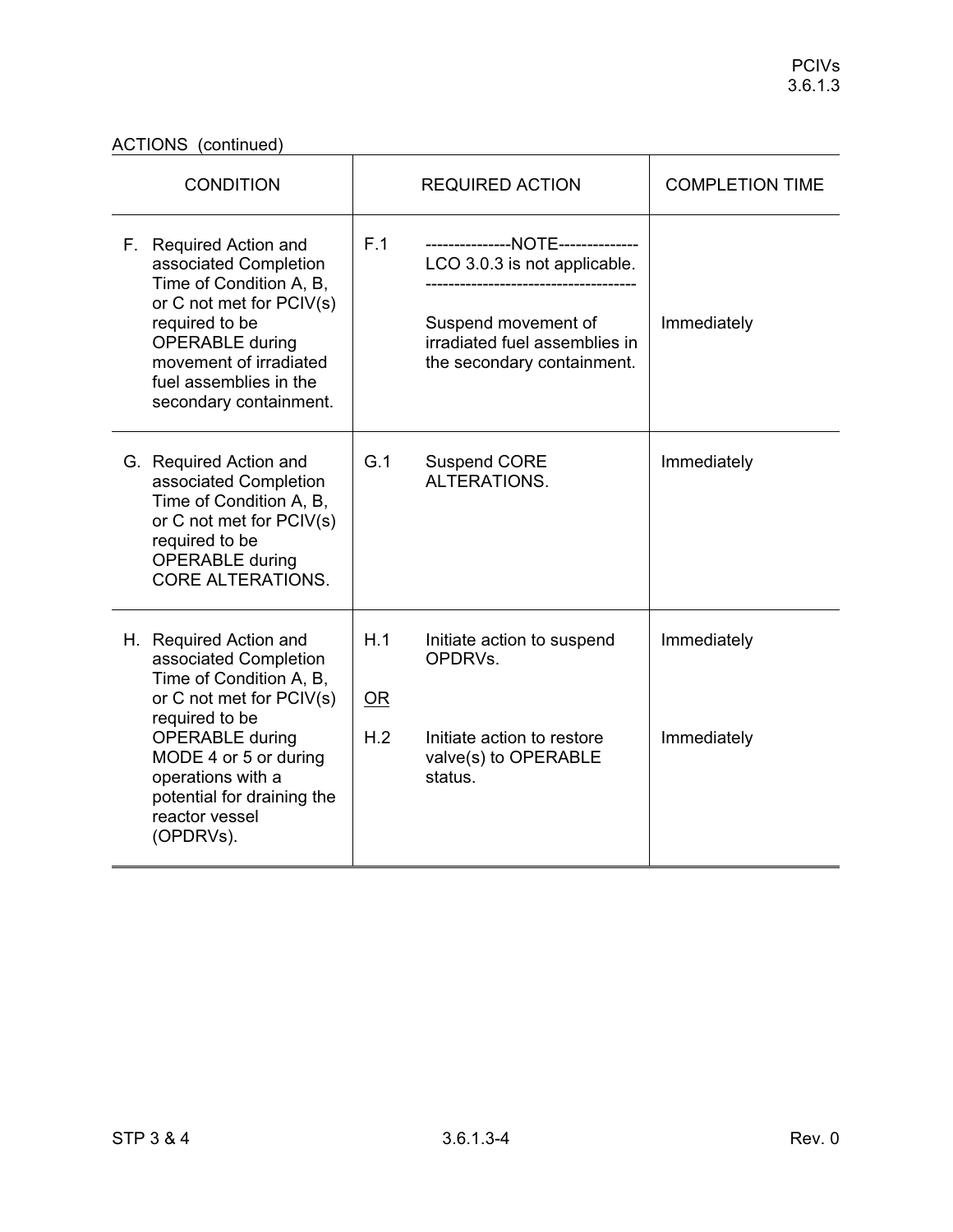|              | <b>FREQUENCY</b>                                                                                                                                                                                                                                                                                                                                                                         |         |
|--------------|------------------------------------------------------------------------------------------------------------------------------------------------------------------------------------------------------------------------------------------------------------------------------------------------------------------------------------------------------------------------------------------|---------|
| SR 3.6.1.3.1 | ------------------------------NOTES-----------------------------<br>1. Only required to be met in MODES 1, 2, and 3.<br>2.<br>Not required to be met when the 500 mm<br>primary containment purge valves are open for<br>inerting, de-inerting, pressure control, ALARA or<br>air quality considerations for personnel entry, or<br>Surveillances that require the valves to be<br>open. |         |
|              | Verify each 500 mm primary containment purge<br>valve is closed.                                                                                                                                                                                                                                                                                                                         | 31 days |
| SR 3.6.1.3.2 | ------------------------------NOTES-----------------------------<br>1. Valves and blind flanges in high radiation areas<br>may be verified by use of administrative means.<br>Not required to be met for PCIVs that are open<br>2.<br>under administrative controls.                                                                                                                     |         |
|              | Verify each primary containment isolation manual<br>valve and blind flange that is located outside primary<br>containment and is required to be closed during<br>accident conditions is closed.                                                                                                                                                                                          | 31 days |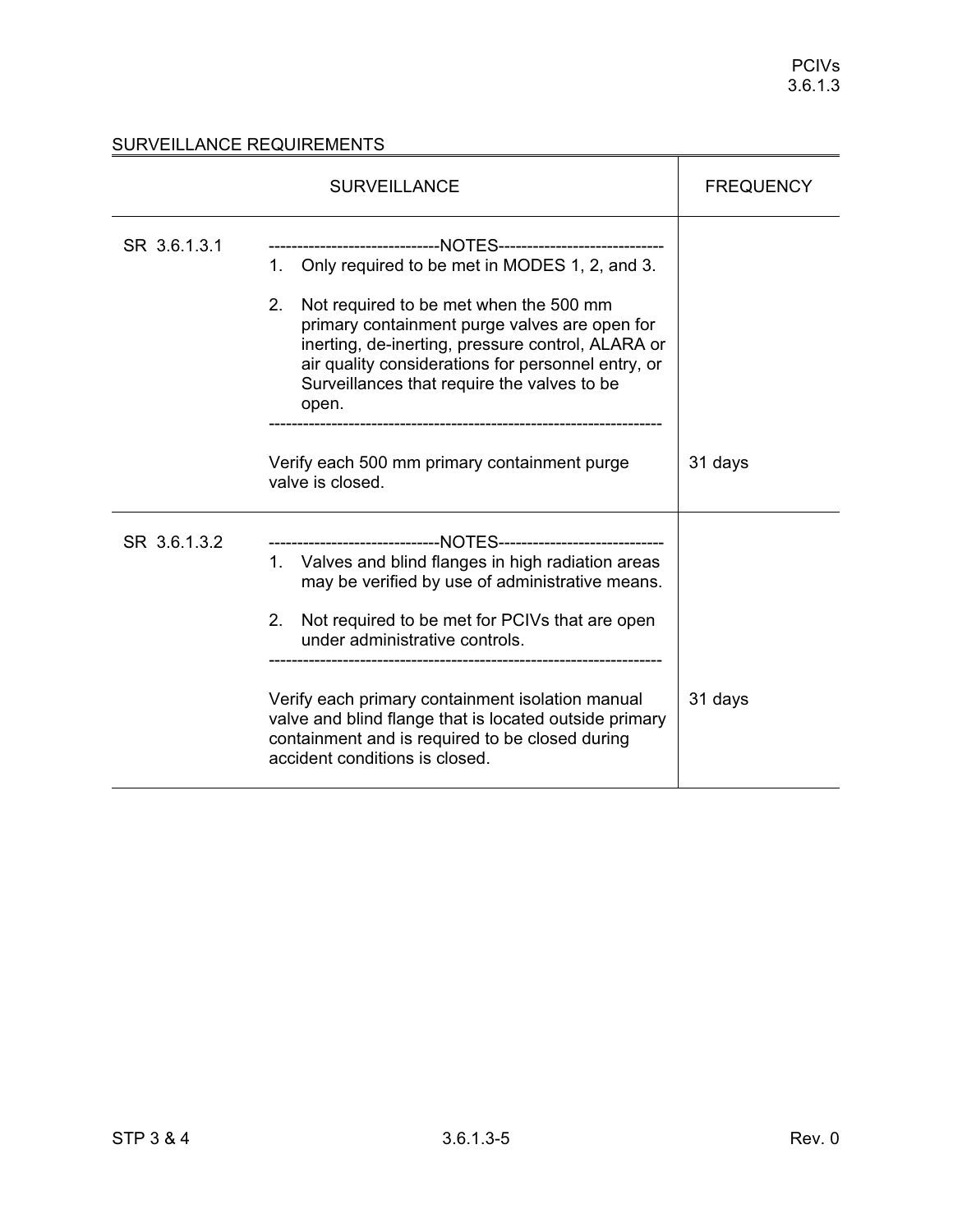|              | <b>SURVEILLANCE</b>                                                                                                                                                                                                                                                                                                                                                                                                                                          | <b>FREQUENCY</b>                                                                                                                                               |
|--------------|--------------------------------------------------------------------------------------------------------------------------------------------------------------------------------------------------------------------------------------------------------------------------------------------------------------------------------------------------------------------------------------------------------------------------------------------------------------|----------------------------------------------------------------------------------------------------------------------------------------------------------------|
| SR 3.6.1.3.3 | --------------------NOTES-----------------------------<br>1. Valves and blind flanges in high radiation areas<br>may be verified by use of administrative means.<br>2.<br>Not required to be met for PCIVs that are open<br>under administrative controls.<br>Verify each primary containment isolation manual<br>valve and blind flange that is located inside primary<br>containment and is required to be closed during<br>accident conditions is closed. | Prior to entering<br>MODE 2 or 3 from<br>MODE 4, if<br>primary<br>containment was<br>de-inerted while in<br>MODE 4, if not<br>performed within<br>the previous |
| SR 3.6.1.3.4 | Verify continuity of the automatic traversing incore<br>probe (ATIP) shear isolation valve explosive charge.                                                                                                                                                                                                                                                                                                                                                 | 92 days<br>31 days                                                                                                                                             |
| SR 3.6.1.3.5 | Verify the isolation time of each power operated and<br>each automatic PCIV, except MSIVs, is within limits.                                                                                                                                                                                                                                                                                                                                                 | In accordance<br>with the Inservice<br><b>Testing Program</b>                                                                                                  |
| SR 3.6.1.3.6 | -------------------------NOTES--------------------------<br>Only required to be met in MODES 1, 2, and 3.<br>1.<br>Results shall be evaluated against acceptance<br>2.<br>criteria of SR 3.6.1.1.1 in accordance with<br>10 CFR 50, Appendix J, as modified by<br>approved exemptions.<br>Perform leakage rate testing for each primary<br>containment purge valve with resilient seals.                                                                     | 184 days<br><b>AND</b><br>Once within<br>92 days after<br>opening the valve                                                                                    |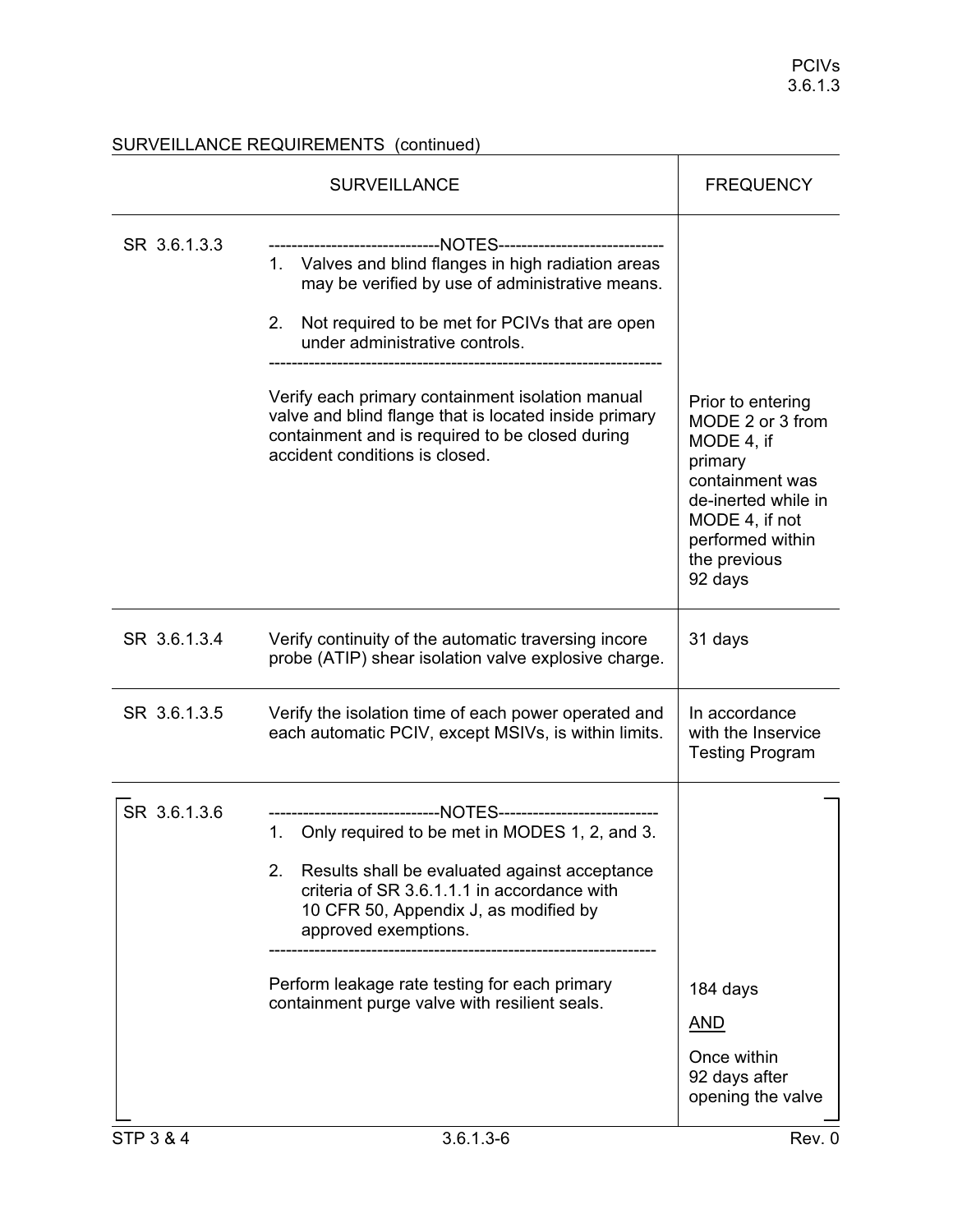|               | <b>SURVEILLANCE</b>                                                                                                                                                                                                                                                                                                                                                                                                                                                                           | <b>FREQUENCY</b>                                        |
|---------------|-----------------------------------------------------------------------------------------------------------------------------------------------------------------------------------------------------------------------------------------------------------------------------------------------------------------------------------------------------------------------------------------------------------------------------------------------------------------------------------------------|---------------------------------------------------------|
| SR 3.6.1.3.7  | Verify the isolation time (i.e., total closure time<br>exclusive of electrical delays) of each MSIV is<br>$\geq$ 3 seconds and $\leq$ 4.5 seconds.                                                                                                                                                                                                                                                                                                                                            | 3 months                                                |
| SR 3.6.1.3.8  | Verify each automatic PCIV actuates to the isolation<br>position on an actual or simulated isolation signal.                                                                                                                                                                                                                                                                                                                                                                                  | 18 months                                               |
| SR 3.6.1.3.9  | Verify each reactor instrumentation line EFCV<br>actuates on a simulated instrument line break to<br>restrict flow to $\leq 1.05$ cm <sup>3</sup> /s.                                                                                                                                                                                                                                                                                                                                         | 18 months                                               |
| SR 3.6.1.3.10 | Remove and test the explosive squib from each<br>shear isolation valve of the ATIP System.                                                                                                                                                                                                                                                                                                                                                                                                    | 18 months on a<br><b>STAGGERED</b><br><b>TEST BASIS</b> |
| SR 3.6.1.3.11 | 1. Only required to be met in MODES 1, 2, and 3.<br>Results shall be evaluated against acceptance<br>2.<br>criteria of SR 3.6.1.1.1 in accordance with<br>10 CFR 50, Appendix J, as modified by<br>approved exemptions.<br>Verify the combined leakage rate of 0.277 cm <sup>3</sup> /hr<br>times the total number of PCIVs through<br>hydrostatically tested lines that penetrate the<br>primary containment is not exceeded when these<br>isolation valves are tested at $\geq$ 0.294 MPaG. | 18 months                                               |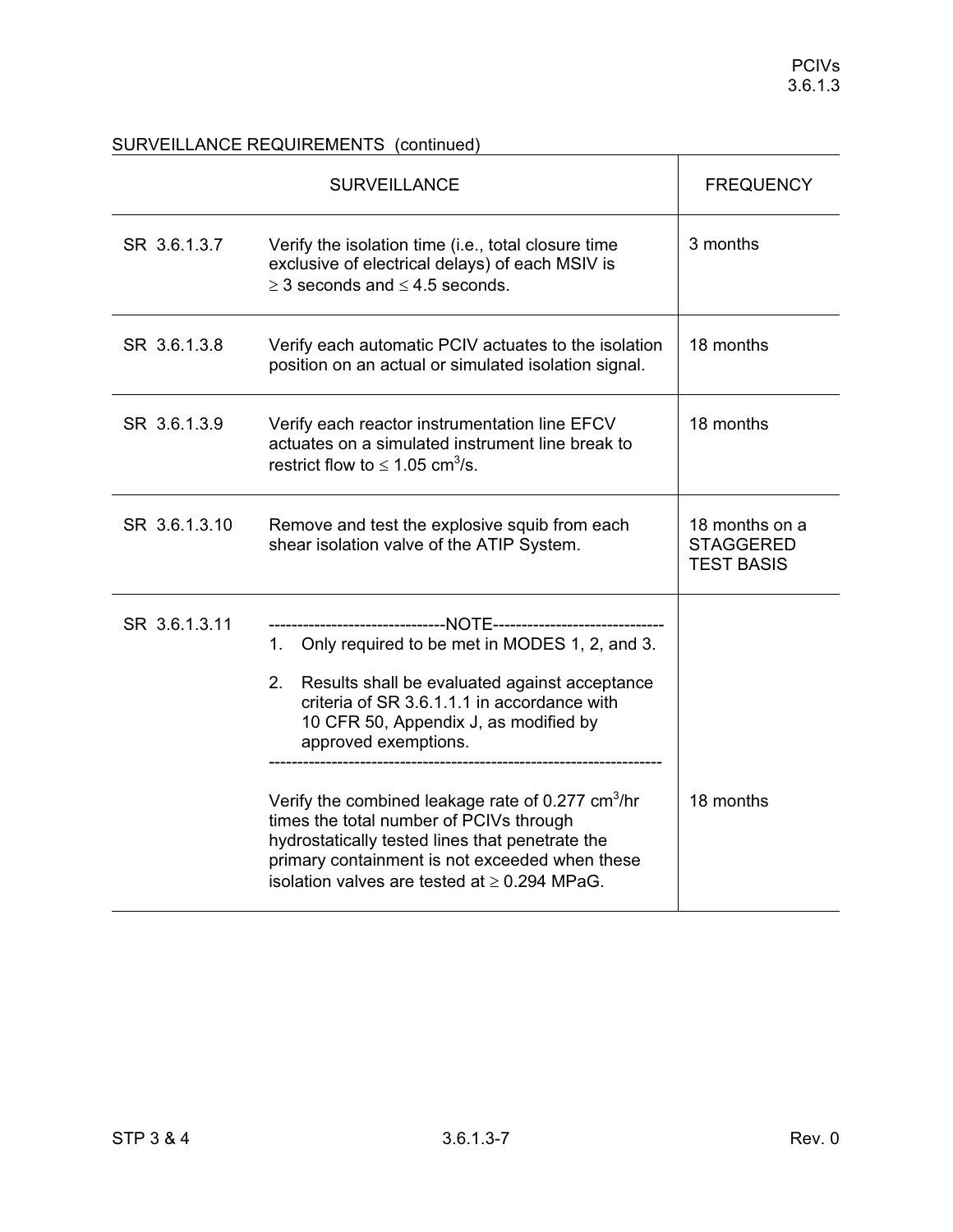|               | <b>SURVEILLANCE</b>                                                                                                                                                | <b>FREQUENCY</b>                                                                            |
|---------------|--------------------------------------------------------------------------------------------------------------------------------------------------------------------|---------------------------------------------------------------------------------------------|
| SR 3.6.1.3.12 | Verify leakage rate through each MSIV is $\leq 1$ m <sup>3</sup> /h<br>when tested at $\geq$ 0.170 MPaG.                                                           | --------NOTE--------<br>SR 3.0.2 is not<br>applicable                                       |
|               |                                                                                                                                                                    | In accordance<br>with 10 CFR 50,<br>Appendix J, as<br>modified by<br>approved<br>exemptions |
| SR 3.6.1.3.13 | Only required to be met in MODES 1, 2, and 3.<br>Verify each 500 mm primary containment purge<br>valve is blocked to restrict the valve from opening<br>$>$ [50]%. | 18 months                                                                                   |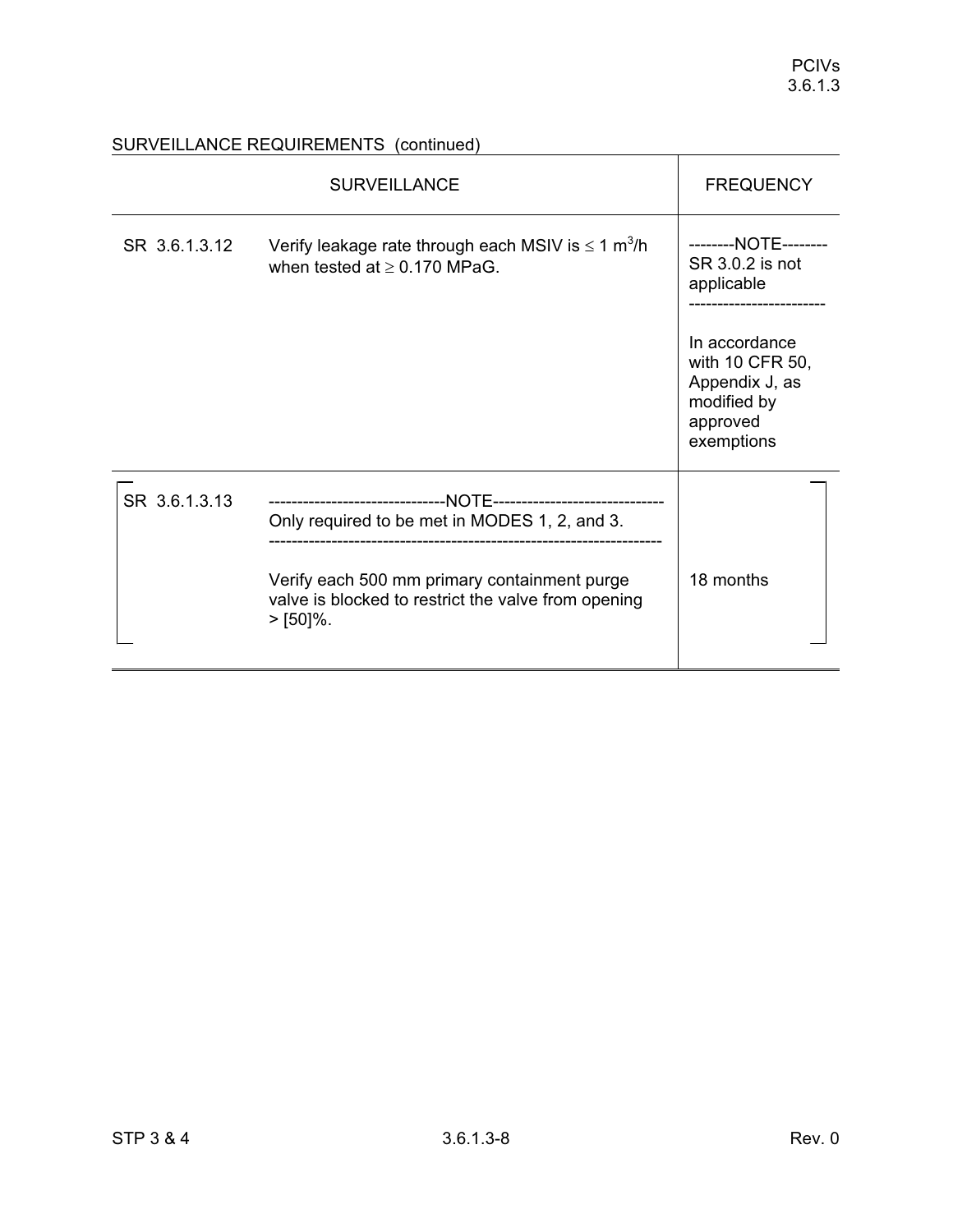3.6.1.4 Drywell Pressure

LCO  $3.6.1.4$  Drywell pressure shall be  $\leq 5.20$  kPaG.

APPLICABILITY: MODES 1, 2, and 3.

#### ACTIONS

| <b>CONDITION</b>                                                 |                          | <b>REQUIRED ACTION</b>                       | <b>COMPLETION TIME</b> |
|------------------------------------------------------------------|--------------------------|----------------------------------------------|------------------------|
| Drywell pressure not<br>Α.<br>within limit.                      | A.1                      | Restore drywell pressure to<br>within limit. | 1 hour                 |
| B. Required Action and<br>associated Completion<br>Time not met. | <b>B.1</b><br><u>AND</u> | Be in MODE 3.                                | 12 hours               |
|                                                                  | <b>B.2</b>               | Be in MODE 4.                                | 36 hours               |

|              | <b>SURVEILLANCE</b>                      | <b>FREQUENCY</b> |
|--------------|------------------------------------------|------------------|
| SR 3.6.1.4.1 | Verify drywell pressure is within limit. | 12 hours         |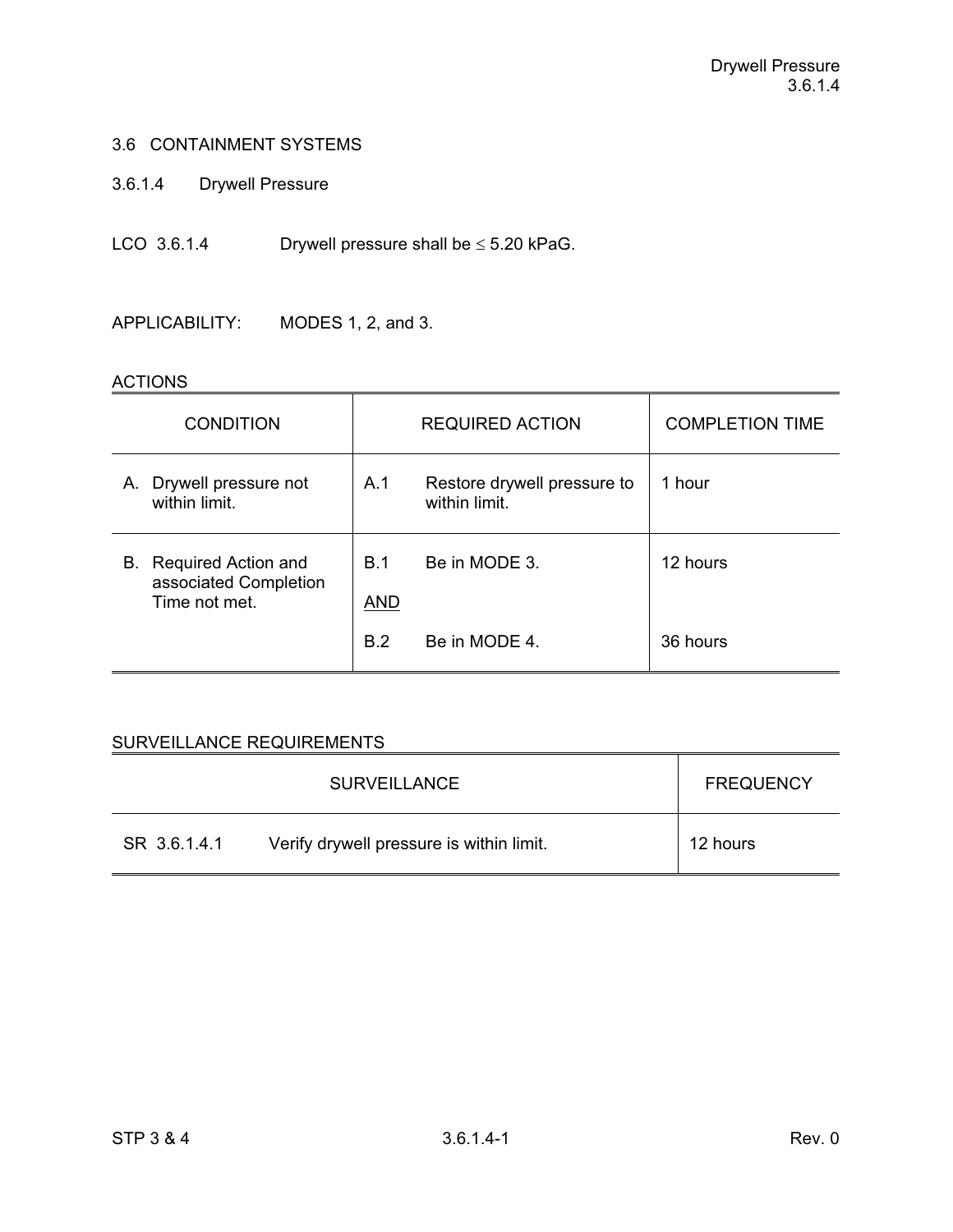- 3.6.1.5 Drywell Air Temperature
- LCO 3.6.1.5 Drywell average air temperature shall be  $\leq 57^{\circ}$ C.

APPLICABILITY: MODES 1, 2, and 3.

#### ACTIONS

| <b>CONDITION</b>                                                 |                   | <b>REQUIRED ACTION</b>                                      | <b>COMPLETION TIME</b> |
|------------------------------------------------------------------|-------------------|-------------------------------------------------------------|------------------------|
| A. Drywell average air<br>temperature not within<br>limit.       | A.1               | Restore drywell average air<br>temperature to within limit. | 8 hours                |
| B. Required Action and<br>associated Completion<br>Time not met. | B.1<br><b>AND</b> | Be in MODE 3.                                               | 12 hours               |
|                                                                  | B.2               | Be in MODE 4.                                               | 36 hours               |

|              | <b>SURVEILLANCE</b>                                                      | <b>FREQUENCY</b> |
|--------------|--------------------------------------------------------------------------|------------------|
| SR 3.6.1.5.1 | Verify drywell average air temperature is within limit. $\vert$ 24 hours |                  |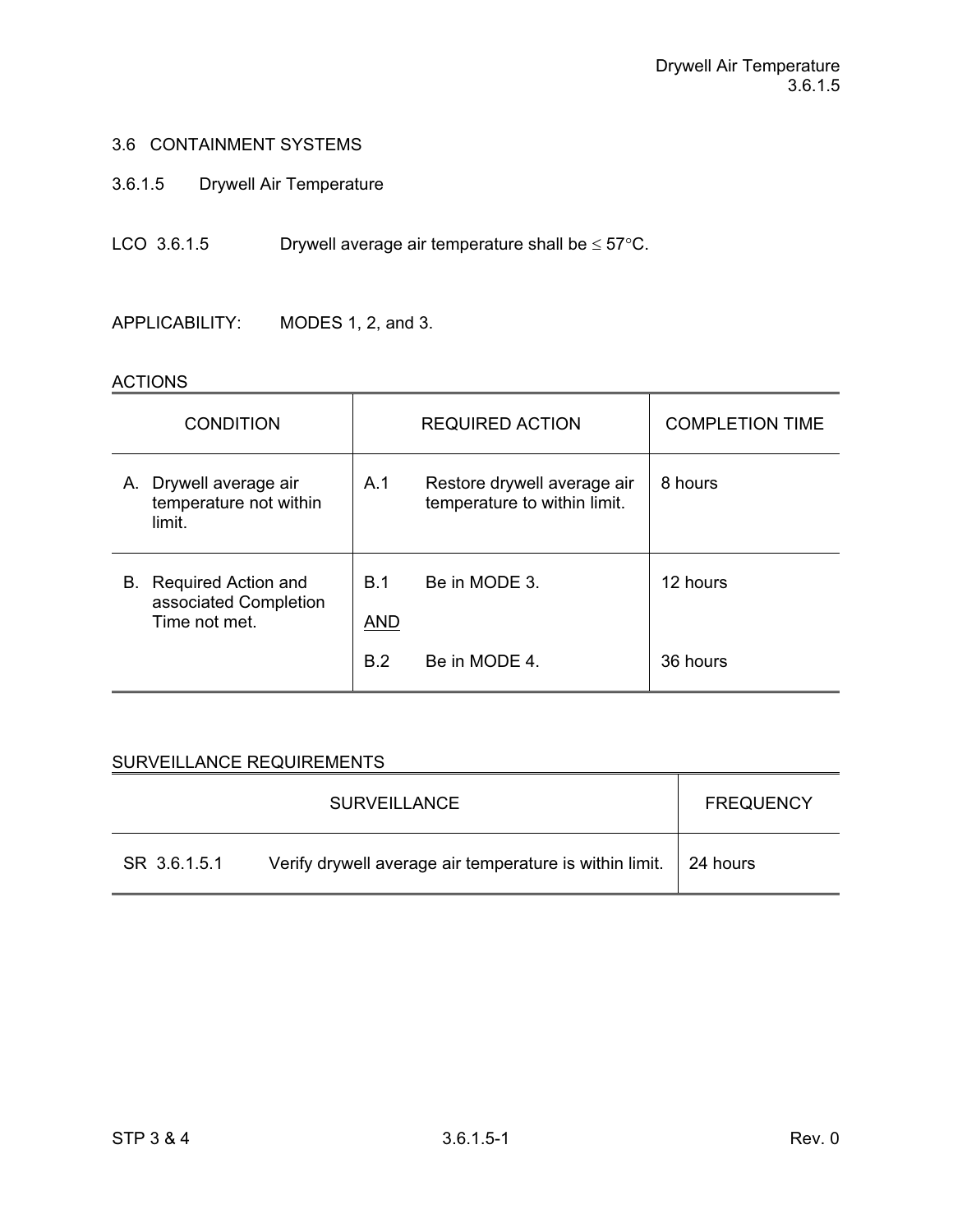- 3.6.1.6 Wetwell-to-Drywell Vacuum Breakers
- LCO 3.6.1.6 Eight wetwell-to-drywell vacuum breakers shall be OPERABLE.

### AND

Eight wetwell-to-drywell vacuum breakers shall be closed.

APPLICABILITY: MODES 1, 2, and 3.

| <b>CONDITION</b>                                                       |                          | <b>REQUIRED ACTION</b>                                                 | <b>COMPLETION TIME</b> |
|------------------------------------------------------------------------|--------------------------|------------------------------------------------------------------------|------------------------|
| A. One wetwell-to-drywell<br>vacuum breaker<br>inoperable for opening. | A.1                      | Restore the inoperable<br>vacuum breaker to<br><b>OPERABLE</b> status. | 72 hours               |
| B. One or more wetwell-to-<br>drywell vacuum<br>breaker(s) not closed. | <b>B.1</b>               | Verify closure of the<br>vacuum breaker(s) by<br>alternate methods.    | 12 hours               |
| C. Required Action and<br>associated Completion<br>Time not met.       | C.1<br><b>AND</b><br>C.2 | Be in MODE 3.<br>Be in MODE 4.                                         | 12 hours<br>36 hours   |
|                                                                        |                          |                                                                        |                        |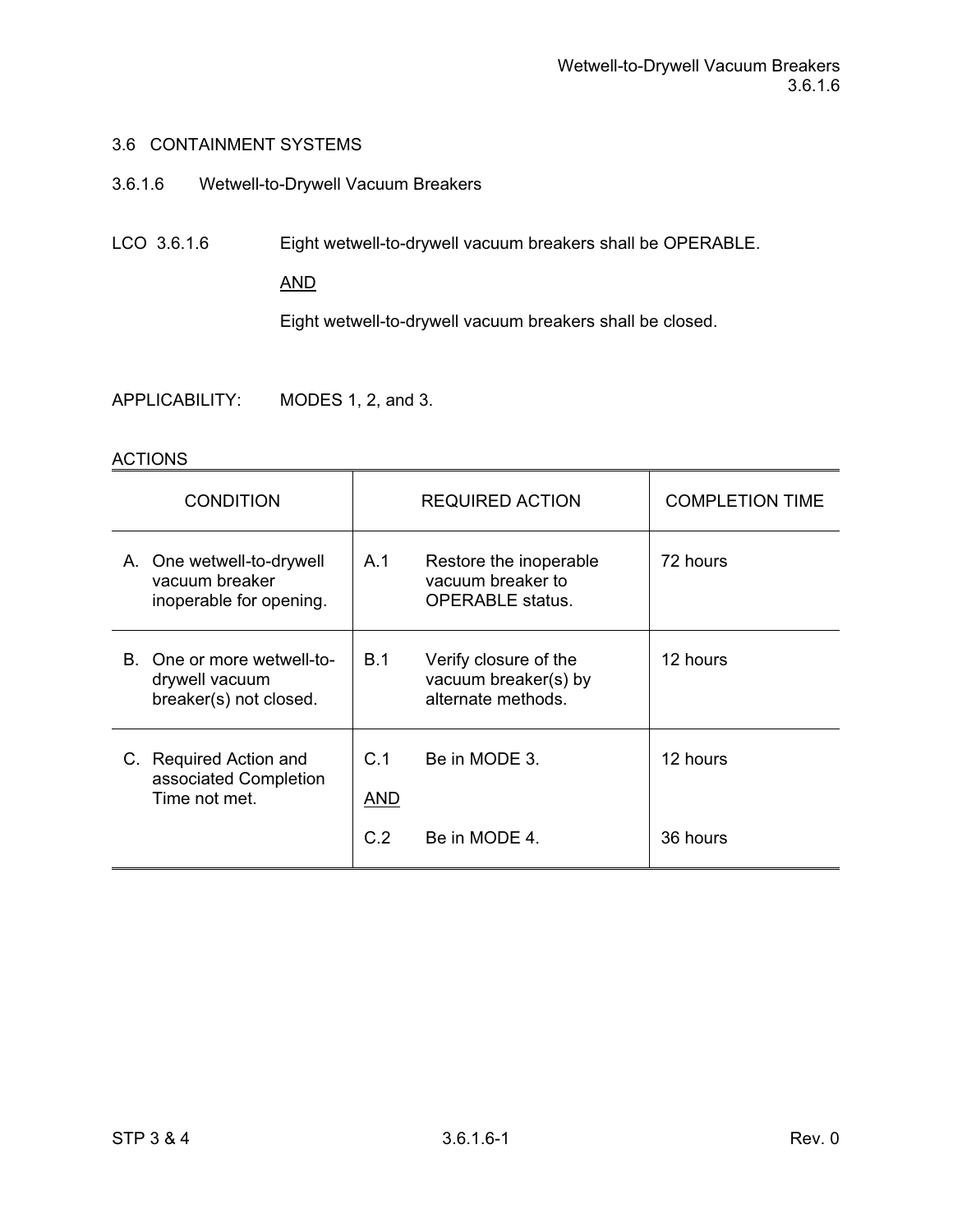|              | <b>SURVEILLANCE</b>                                                                    | <b>FREQUENCY</b>                                                                                                                                                                                                                                                           |
|--------------|----------------------------------------------------------------------------------------|----------------------------------------------------------------------------------------------------------------------------------------------------------------------------------------------------------------------------------------------------------------------------|
| SR 3.6.1.6.1 | Not required to be met for vacuum breakers when<br>performing their intended function. |                                                                                                                                                                                                                                                                            |
|              | Verify each vacuum breaker is closed.                                                  | 14 days<br><b>AND</b><br>Within 2 hours<br>after any<br>discharge of<br>steam to the<br>wetwell from the<br>safety/relief<br>valves (S/RVs) or<br>any operation that<br>causes the<br>wetwell-drywell<br>differential<br>pressure to be<br>reduced by<br>$\geq 0.69$ kPaD. |
| SR 3.6.1.6.2 | Perform a functional test of each vacuum breaker.                                      | 18 months                                                                                                                                                                                                                                                                  |
| SR 3.6.1.6.3 | Verify each required vacuum breaker fully opens at<br>$\leq$ 3.45 kPaD.                | 18 months                                                                                                                                                                                                                                                                  |
| SR 3.6.1.6.4 | Perform CHANNEL CALIBRATION of vacuum<br>breaker position indication channel.          | 18 months                                                                                                                                                                                                                                                                  |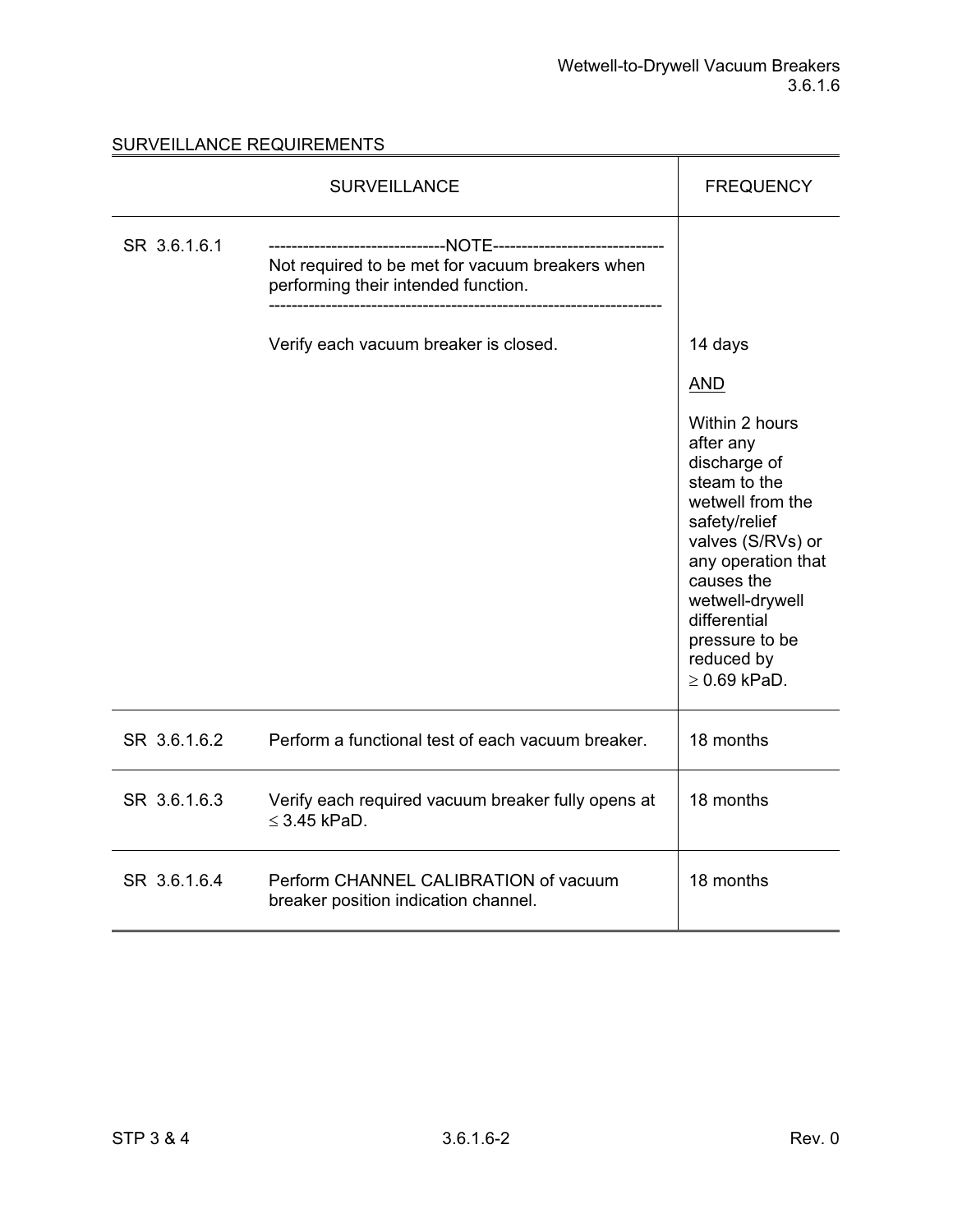- 3.6.2.1 Suppression Pool Average Temperature
- LCO 3.6.2.1 Suppression pool average temperature shall be:
	- a.  $\leq$  35°C when THERMAL POWER is > 1% RTP and no testing that adds heat to the suppression pool is being performed;
	- b.  $\leq 40.6^{\circ}$ C when THERMAL POWER is > 1% RTP and testing that adds heat to the suppression pool is being performed; and
	- c.  $\leq 43.3^{\circ}$ C when THERMAL POWER is  $\leq 1\%$  RTP.

APPLICABILITY: MODES 1, 2, and 3.

| <b>CONDITION</b> |                                                                                             | <b>REQUIRED ACTION</b> |                                                                   | <b>COMPLETION TIME</b> |
|------------------|---------------------------------------------------------------------------------------------|------------------------|-------------------------------------------------------------------|------------------------|
|                  | A. Suppression pool<br>average temperature<br>> 35 $\degree$ C but $\leq$ 43.3 $\degree$ C. | A.1                    | Verify suppression pool<br>average temperature<br>$\leq 43.3$ °C. | Once per hour          |
|                  | AND                                                                                         | <b>AND</b>             |                                                                   |                        |
|                  | THERMAL POWER is<br>> 1% RTP.                                                               | A.2                    | Restore suppression pool<br>average temperature to                | 24 hours               |
|                  | <b>AND</b>                                                                                  |                        | ≤ 35 $°C$ .                                                       |                        |
|                  | Not performing testing<br>that adds heat to the<br>suppression pool.                        |                        |                                                                   |                        |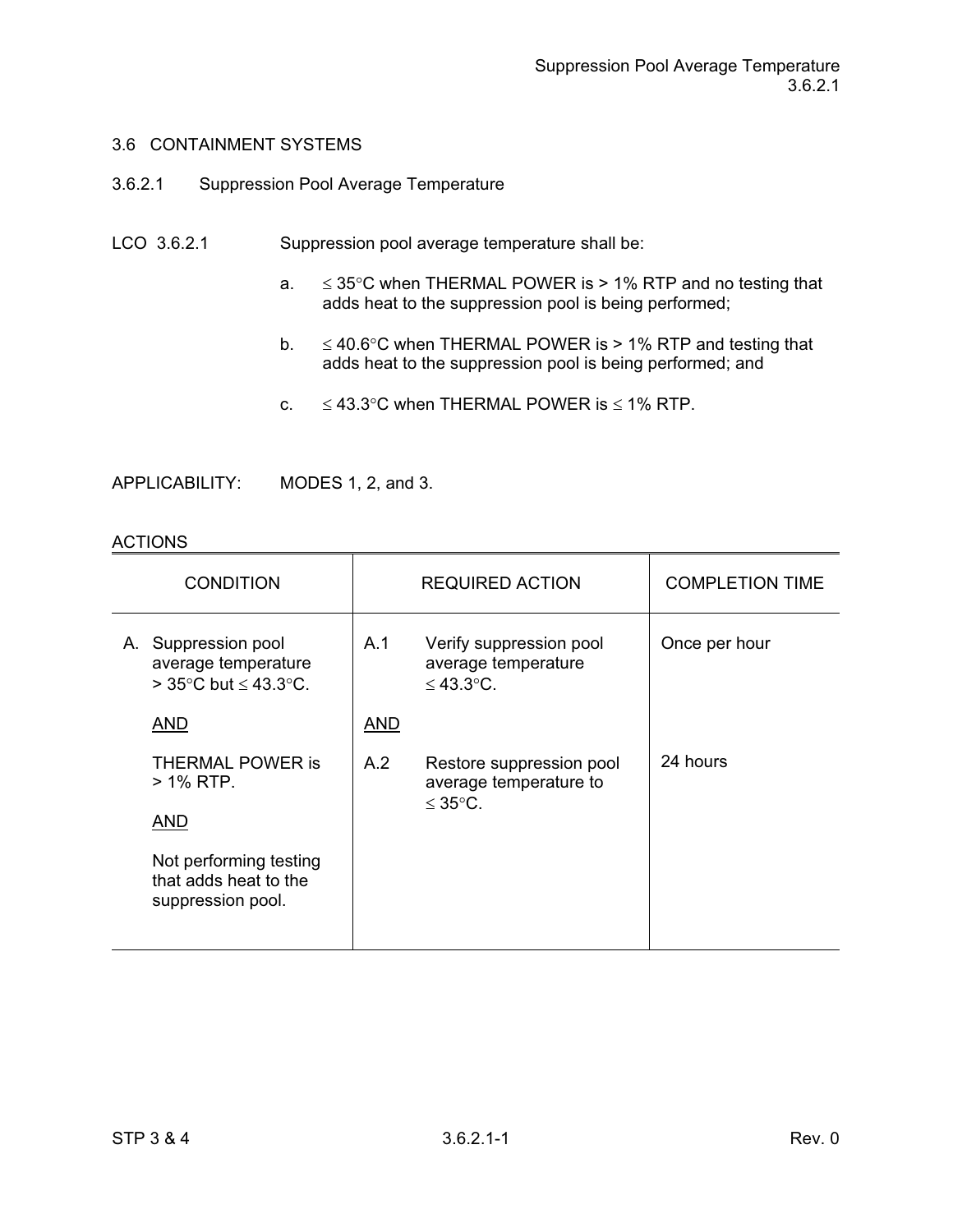ACTIONS (continued)

| <b>CONDITION</b>                                                                                                                                                                                          |                          | <b>REQUIRED ACTION</b>                                              | <b>COMPLETION TIME</b>          |
|-----------------------------------------------------------------------------------------------------------------------------------------------------------------------------------------------------------|--------------------------|---------------------------------------------------------------------|---------------------------------|
| B. Required Action and<br>associated Completion<br>Time of Condition A not<br>met.                                                                                                                        | B.1                      | <b>Reduce THERMAL</b><br>POWER to $<$ 1% RTP.                       | 12 hours                        |
| C. Suppression pool<br>average temperature<br>$>$ 40.6 $^{\circ}$ C.<br><b>AND</b><br><b>THERMAL POWER</b><br>> 1% RTP.<br><b>AND</b><br>Performing testing that<br>adds heat to the<br>suppression pool. | C.1                      | Suspend all testing that<br>adds heat to the<br>suppression pool.   | Immediately                     |
| D. Suppression pool<br>average temperature<br>$> 43.3$ °C.                                                                                                                                                | D.1<br><b>AND</b><br>D.2 | Determine suppression<br>pool average temperature.<br>Be in MODE 4. | Once per 30 minutes<br>36 hours |
| E. Suppression pool<br>average temperature<br>$>$ 48.9 $^{\circ}$ C.                                                                                                                                      | E.1                      | Depressurize the reactor<br>vessel to $<$ 1.38 MPaG.                | 12 hours                        |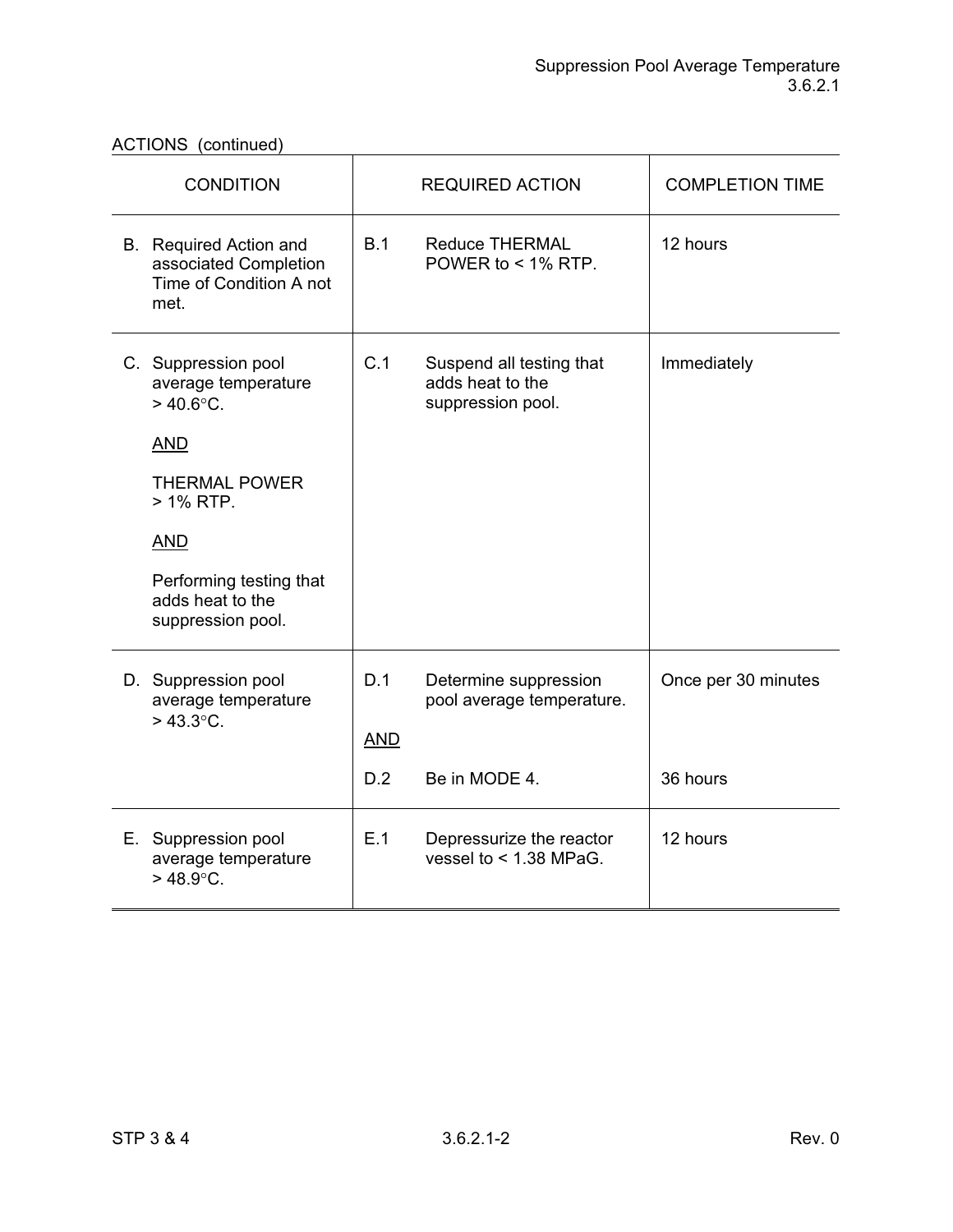|              | <b>SURVEILLANCE</b>                                                             | <b>FREQUENCY</b>                                                                                               |
|--------------|---------------------------------------------------------------------------------|----------------------------------------------------------------------------------------------------------------|
| SR 3.6.2.1.1 | Verify suppression pool average temperature is<br>within the applicable limits. | 24 hours<br><b>AND</b><br>5 minutes when<br>performing testing<br>that adds heat to<br>the suppression<br>pool |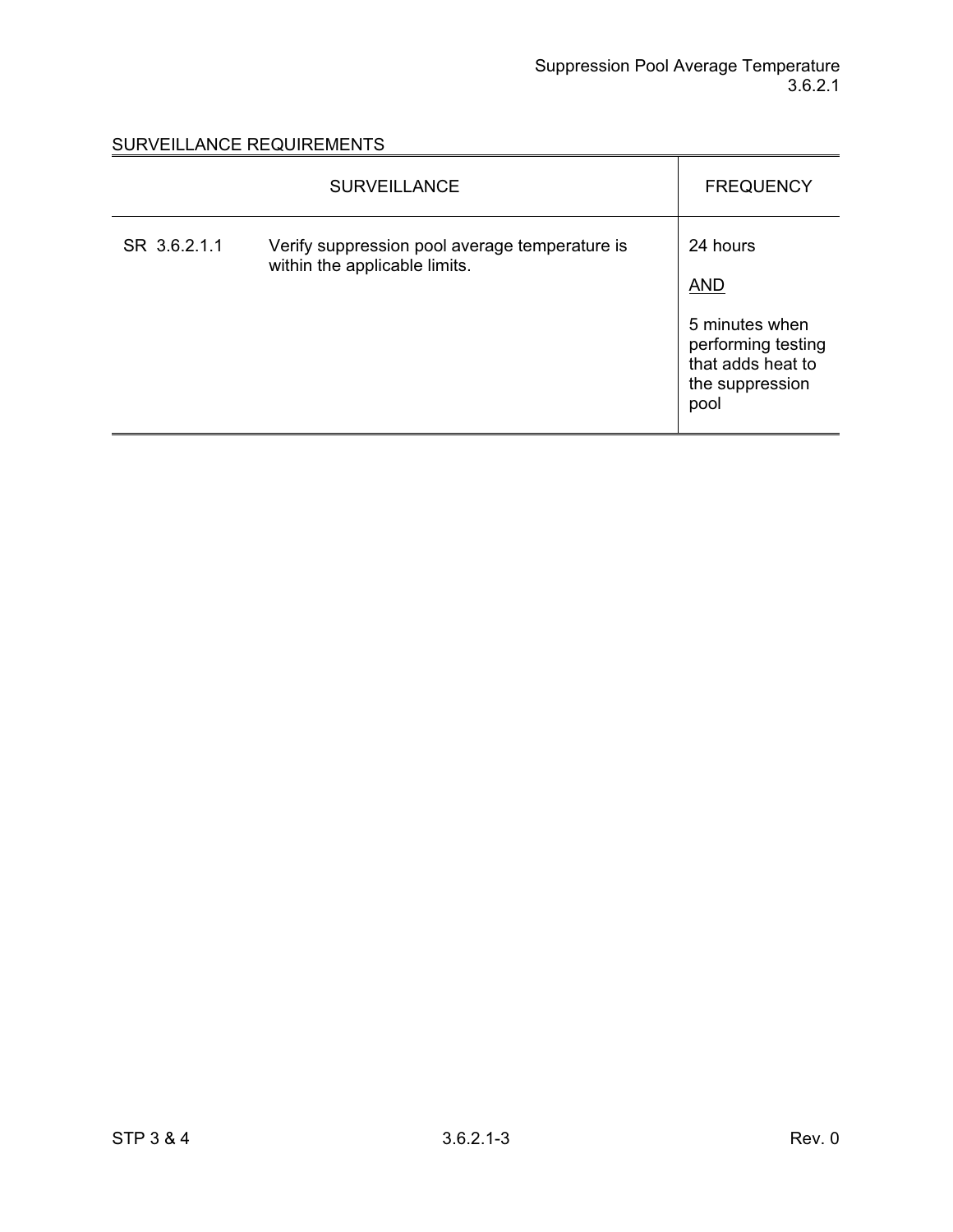- 3.6.2.2 Suppression Pool Water Level
- LCO 3.6.2.2 Suppression pool water level shall be  $\geq 7$  meters and  $\leq 7.1$  meters.

APPLICABILITY: MODES 1, 2, and 3.

#### ACTIONS

| <b>CONDITION</b>                                                    |                   | <b>REQUIRED ACTION</b>                                    | <b>COMPLETION TIME</b> |
|---------------------------------------------------------------------|-------------------|-----------------------------------------------------------|------------------------|
| A. Suppression pool water<br>level not within limits.               | A.1               | Restore suppression pool<br>water level to within limits. | 2 hours                |
| Required Action and<br>В.<br>associated Completion<br>Time not met. | B.1<br><b>AND</b> | Be in MODE 3.                                             | 12 hours               |
|                                                                     | <b>B.2</b>        | Be in MODE 4.                                             | 36 hours               |

|              | SURVEILLANCE                                          | <b>FREQUENCY</b> |
|--------------|-------------------------------------------------------|------------------|
| SR 3.6.2.2.1 | Verify suppression pool water level is within limits. | 24 hours         |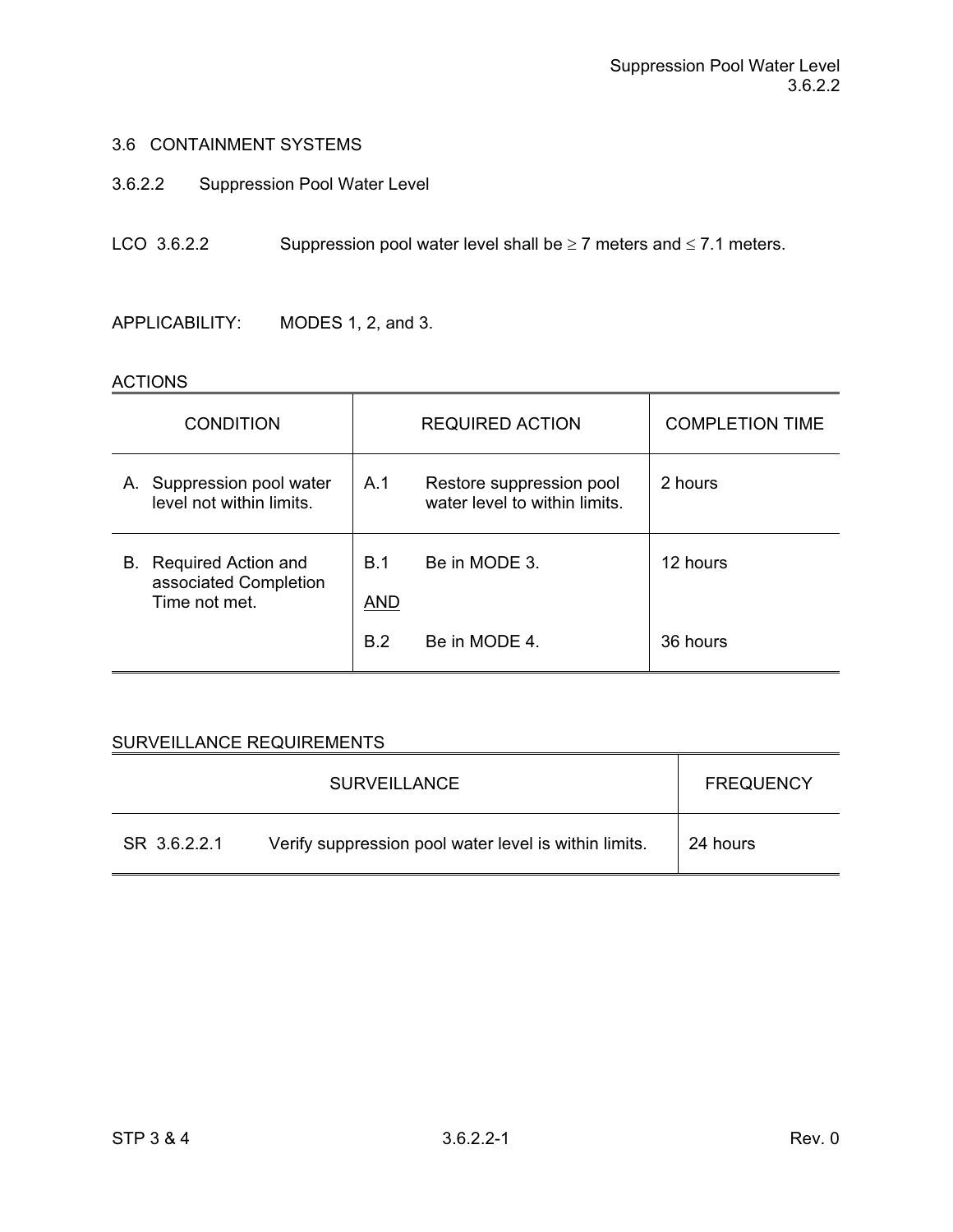3.6.2.3 Residual Heat Removal (RHR) Suppression Pool Cooling

# LCO 3.6.2.3 Three RHR suppression pool cooling subsystems shall be OPERABLE.

APPLICABILITY: MODES 1, 2, and 3.

| <b>CONDITION</b>                                                                             |                                 | <b>REQUIRED ACTION</b>                                                          | <b>COMPLETION TIME</b> |
|----------------------------------------------------------------------------------------------|---------------------------------|---------------------------------------------------------------------------------|------------------------|
| A. One RHR suppression<br>pool cooling subsystem<br>inoperable.                              | A.1                             | Restore RHR suppression<br>pool cooling subsystem to<br><b>OPERABLE</b> status. | 14 days                |
| <b>Required Action and</b><br>В.<br>associated Completion<br>Time of Condition A not<br>met. | <b>B.1</b><br><b>AND</b><br>B.2 | Be in MODE 3.<br>Be in MODE 4.                                                  | 12 hours<br>36 hours   |
| <u>OR</u><br>Two or more RHR<br>suppression pool cooling<br>subsystems inoperable.           |                                 |                                                                                 |                        |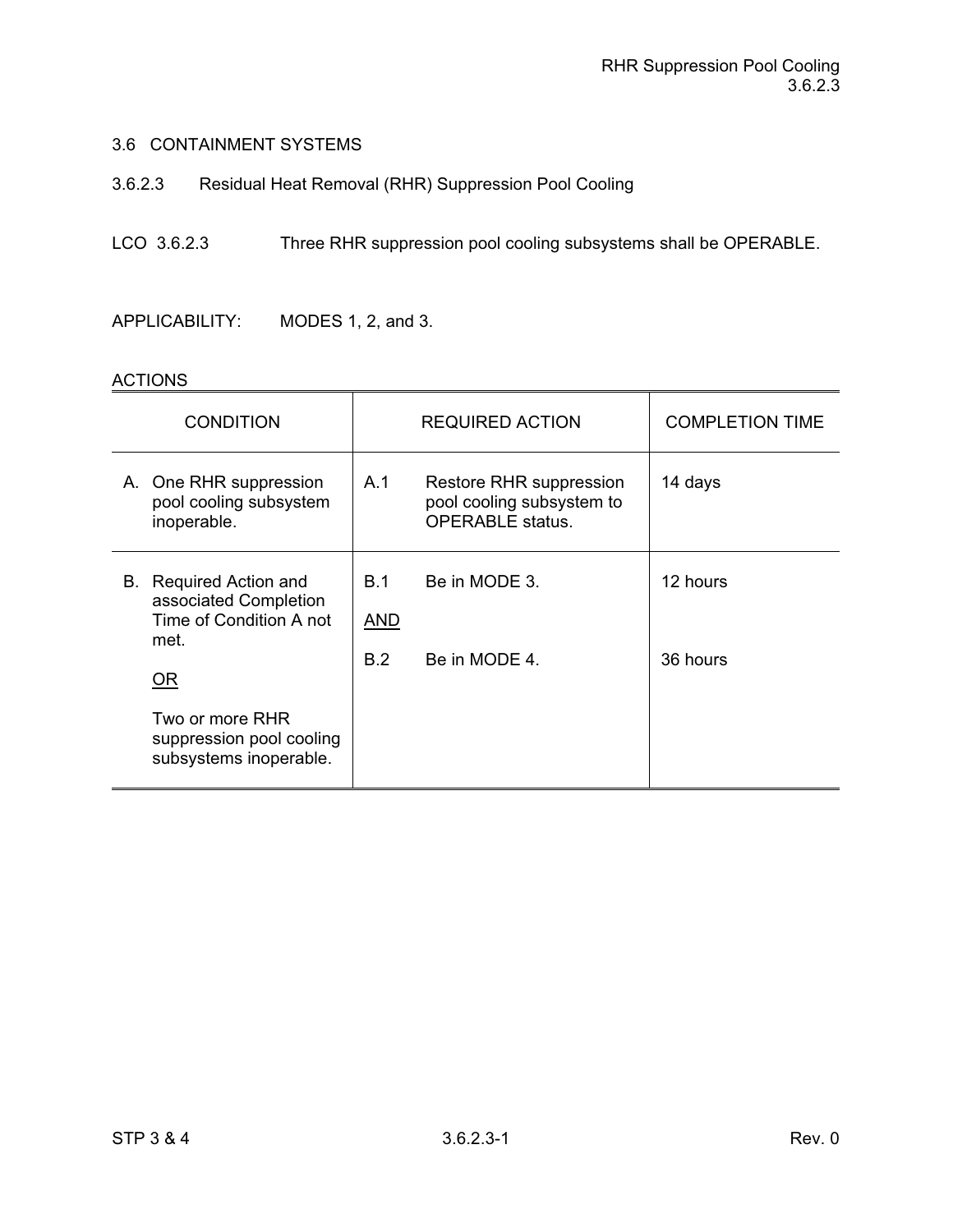|              | <b>SURVEILLANCE</b>                                                                                                                                                                                                                                            | <b>FREQUENCY</b> |
|--------------|----------------------------------------------------------------------------------------------------------------------------------------------------------------------------------------------------------------------------------------------------------------|------------------|
| SR 3.6.2.3.1 | Verify each RHR suppression pool cooling<br>subsystem manual, power operated, and automatic<br>valve in the flow path that is not locked, sealed, or<br>otherwise secured in position is in the correct<br>position or can be aligned to the correct position. | 31 days          |
| SR 3.6.2.3.2 | Verify each RHR pump develops a flow rate<br>$\geq$ 954 m <sup>3</sup> /h through the associated heat exchanger<br>while operating in the suppression pool cooling<br>mode.                                                                                    | 92 days          |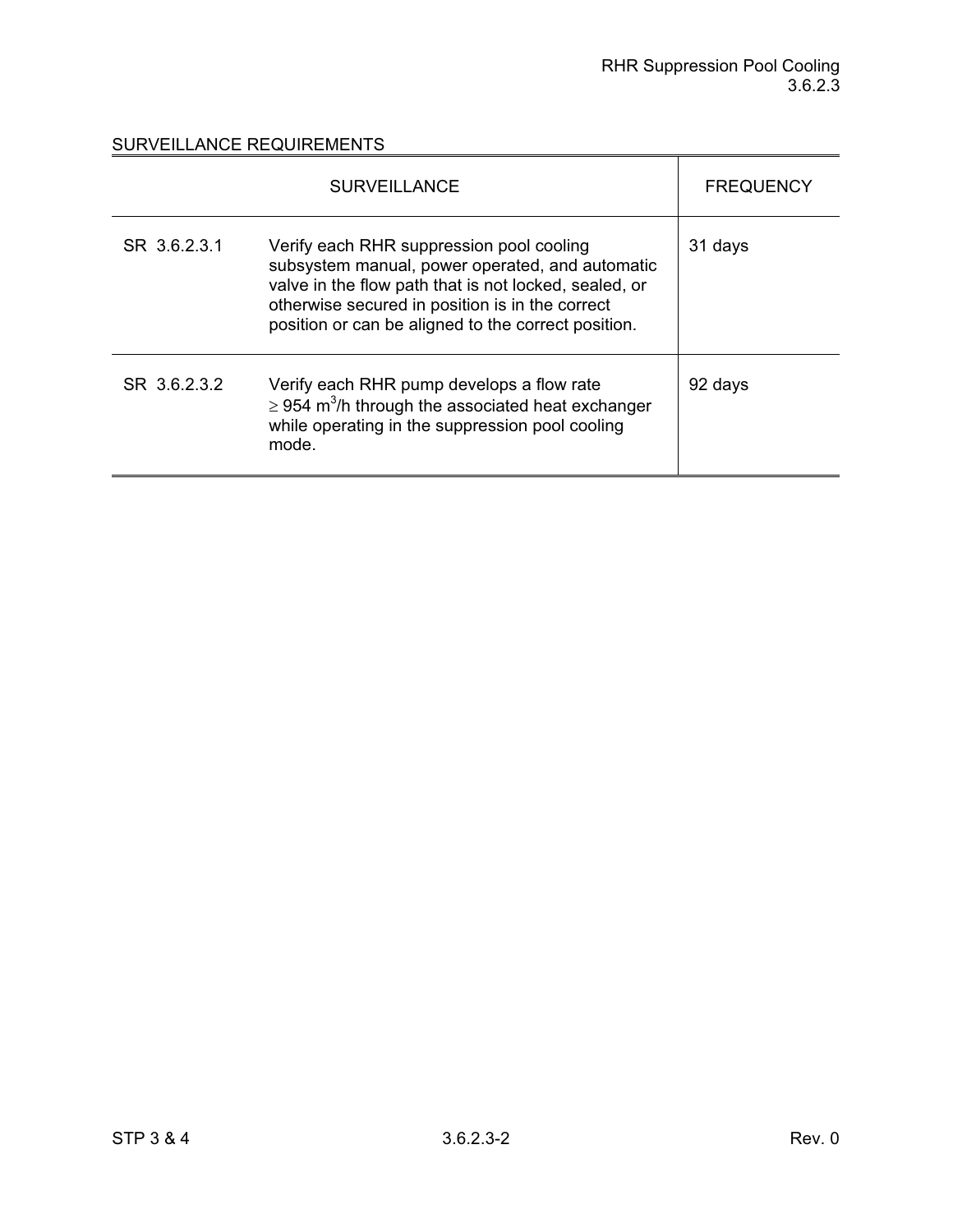3.6.2.4 Residual Heat Removal (RHR) Containment Spray

# LCO 3.6.2.4 Two RHR containment spray subsystems shall be OPERABLE.

APPLICABILITY: MODES 1, 2, and 3.

| <b>CONDITION</b>                                                 |                   | <b>REQUIRED ACTION</b>                                                   | <b>COMPLETION TIME</b> |
|------------------------------------------------------------------|-------------------|--------------------------------------------------------------------------|------------------------|
| One RHR containment<br>A<br>spray subsystem<br>inoperable.       | A.1               | Verify the ACIWA mode of<br>RHR(C) subsystem is<br>functional.           | 7 days                 |
|                                                                  | <u>AND</u>        |                                                                          |                        |
|                                                                  | A.2               | Restore RHR containment<br>spray subsystem to<br><b>OPERABLE</b> status. | 14 days                |
| Two RHR containment<br>В.<br>spray subsystems<br>inoperable.     | B.1               | Restore one RHR<br>containment spray<br>subsystem to OPERABLE<br>status. | 8 hours                |
| C. Required Action and<br>associated Completion<br>Time not met. | C.1<br><b>AND</b> | Be in MODE 3.                                                            | 12 hours               |
|                                                                  | C.2               | Be in MODE 4                                                             | 36 hours               |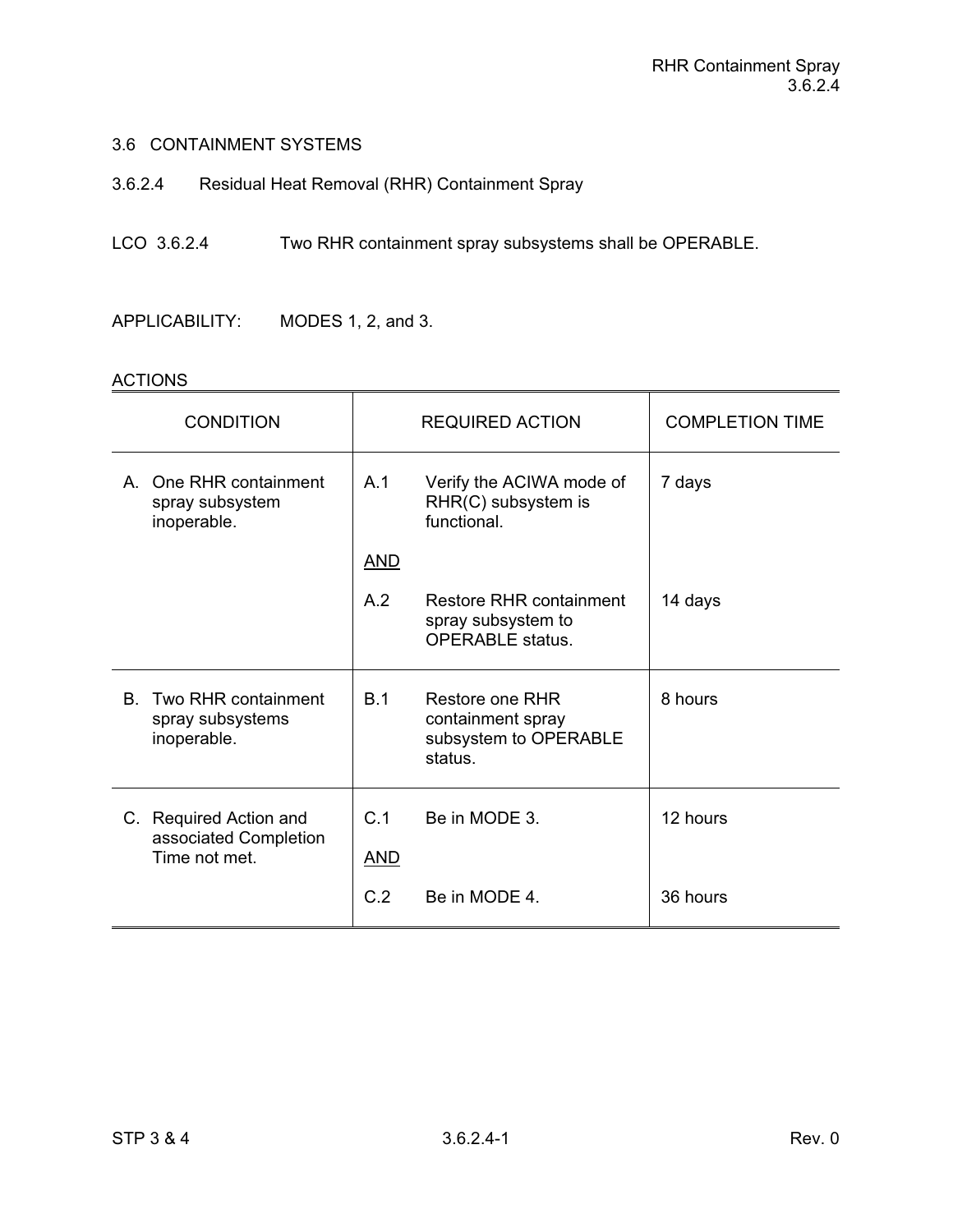|              | <b>SURVEILLANCE</b>                                                                                                                                                                                                                                     | <b>FREQUENCY</b> |
|--------------|---------------------------------------------------------------------------------------------------------------------------------------------------------------------------------------------------------------------------------------------------------|------------------|
| SR 3.6.2.4.1 | Verify each RHR containment spray subsystem<br>manual, power operated, and automatic valve in the<br>flow path that is not locked, sealed, or otherwise<br>secured in position is in the correct position or can<br>be aligned to the correct position. | 31 days          |
| SR 36242     | Verify each associated (i.e., in subsystems B & C)<br>RHR pump develops a flow rate $\geq 114$ m <sup>3</sup> /h through<br>the wetwell spray sparger.                                                                                                  | 92 days          |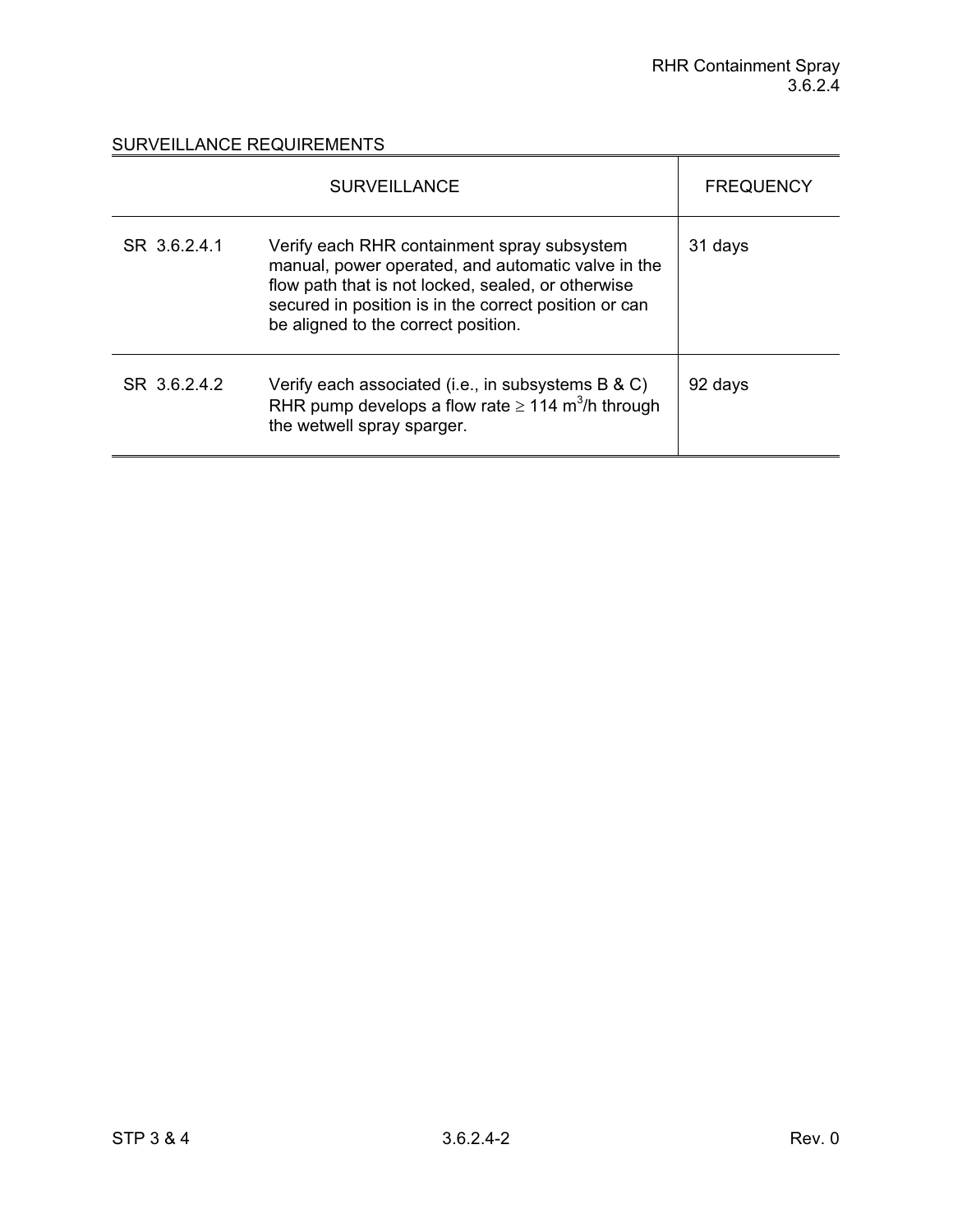# 3.6.3.1 Primary Containment Hydrogen Recombiners

Not Used.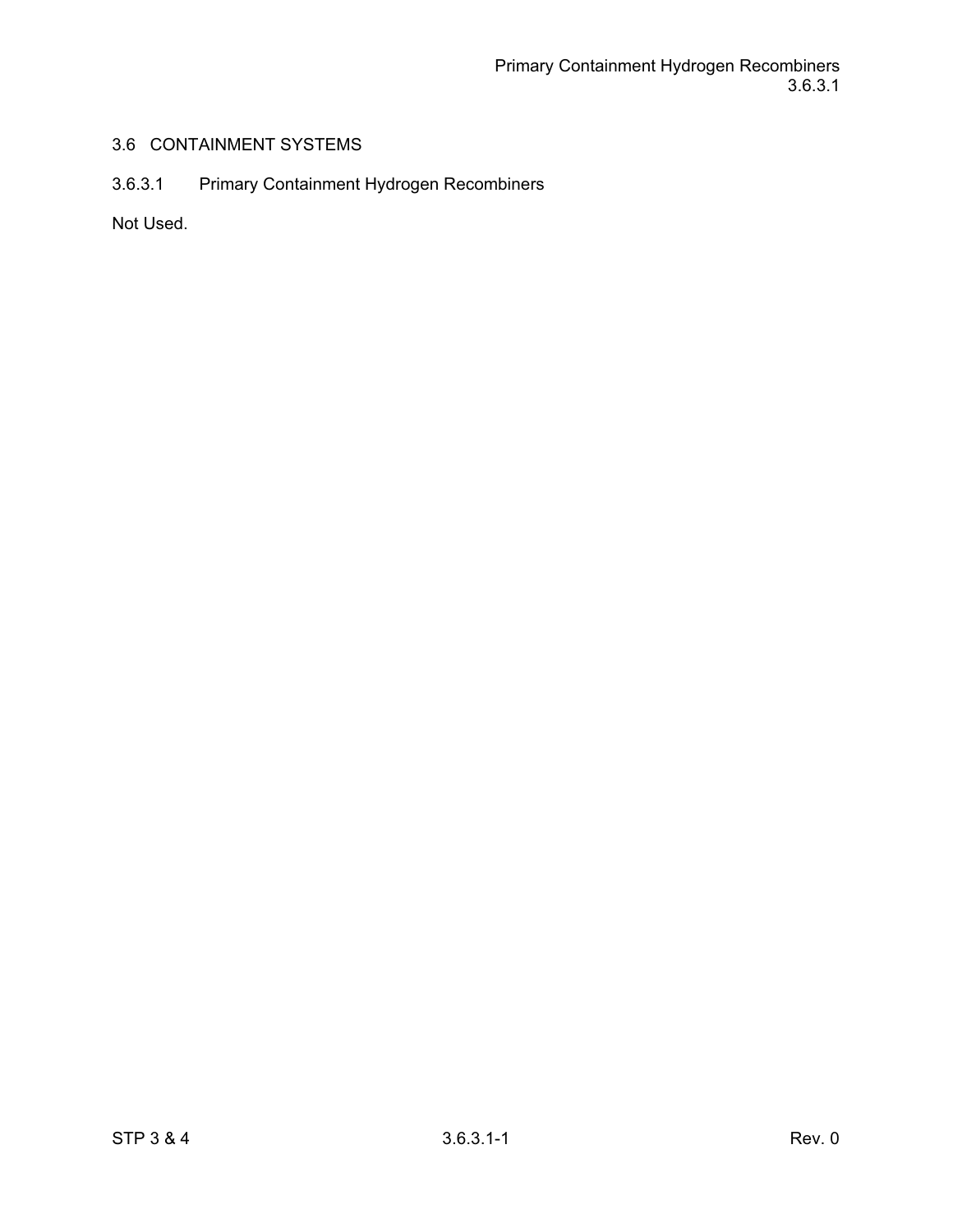- 3.6.3.2 Primary Containment Oxygen Concentration
- LCO 3.6.3.2 The primary containment oxygen concentration shall be < 3.5 volume percent.
- APPLICABILITY: MODE 1 during the time period:
	- a. From 24 hours after THERMAL POWER is > 15% RTP following startup, to
	- b. 24 hours prior to reducing THERMAL POWER to < 15% RTP prior to the next scheduled reactor shutdown.

### ACTIONS

|    | <b>CONDITION</b>                                                    |            | <b>REQUIRED ACTION</b>                           | <b>COMPLETION TIME</b> |
|----|---------------------------------------------------------------------|------------|--------------------------------------------------|------------------------|
|    | A. Primary containment<br>oxygen concentration<br>not within limit. | A.1        | Restore oxygen<br>concentration to within limit. | 24 hours               |
| В. | Required Action and<br>associated Completion<br>Time not met.       | <b>B.1</b> | Reduce THERMAL<br>POWER to $<$ 15% RTP.          | 8 hours                |

|              | <b>SURVEILLANCE</b>                                                  | <b>FREQUENCY</b> |
|--------------|----------------------------------------------------------------------|------------------|
| SR 3.6.3.2.1 | Verify primary containment oxygen concentration is<br>within limits. | 7 days           |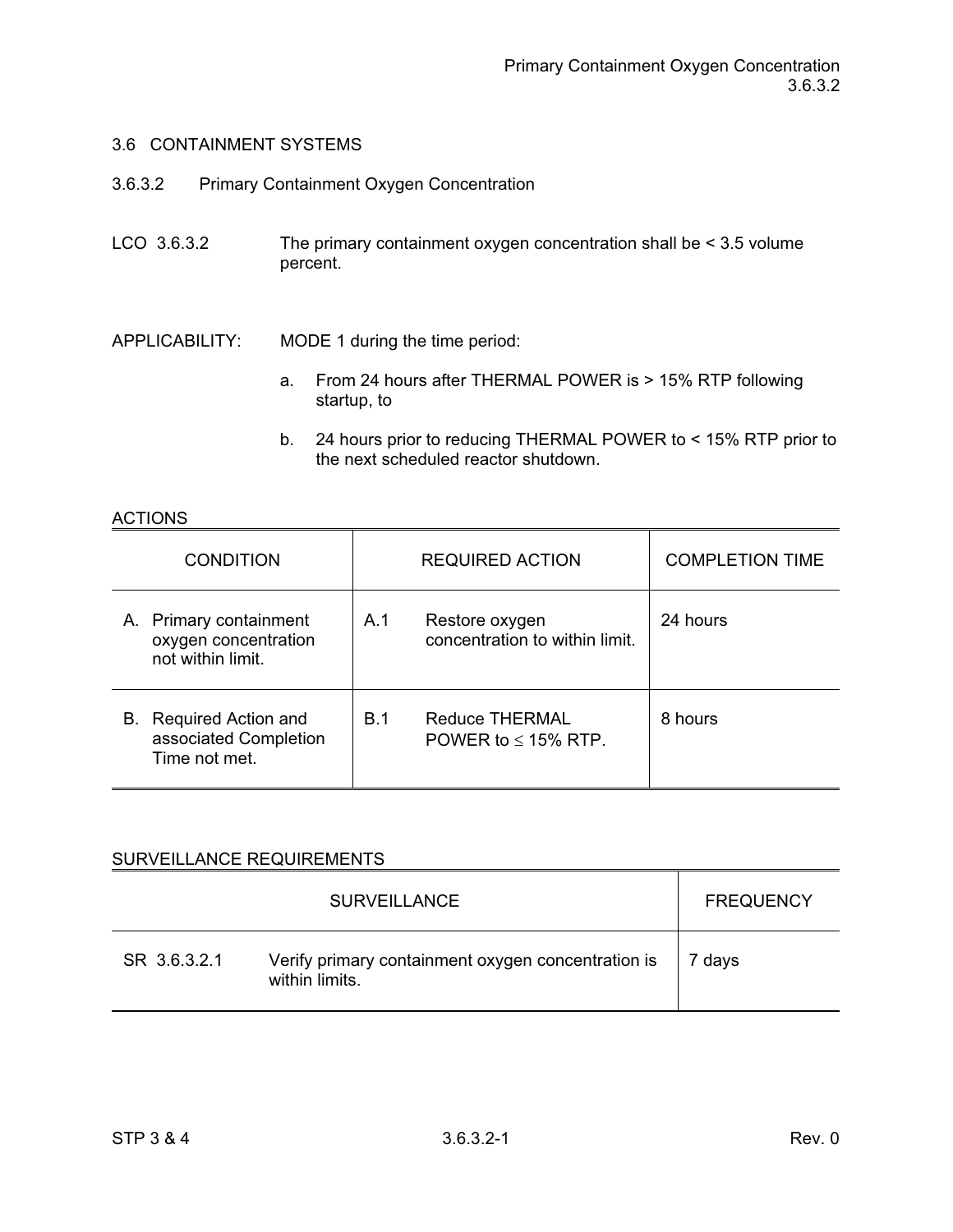- 3.6.4.1 Secondary Containment
- LCO 3.6.4.1 The secondary containment shall be OPERABLE.

APPLICABILITY: MODES 1, 2, and 3, During movement of irradiated fuel assemblies in the secondary containment, During CORE ALTERATIONS, During operations with a potential for draining the reactor vessel (OPDRVs).

| <b>CONDITION</b>                                                                                                                                                                |                                               | <b>REQUIRED ACTION</b>                                                                                                                                                                                                                  | <b>COMPLETION TIME</b>                    |
|---------------------------------------------------------------------------------------------------------------------------------------------------------------------------------|-----------------------------------------------|-----------------------------------------------------------------------------------------------------------------------------------------------------------------------------------------------------------------------------------------|-------------------------------------------|
| A. Secondary containment<br>inoperable in MODE 1,<br>2, or 3.                                                                                                                   | A.1                                           | Restore secondary<br>containment to OPERABLE<br>status.                                                                                                                                                                                 | 4 hours                                   |
| <b>B.</b> Required Action and<br>associated Completion<br>Time of Condition A not<br>met.                                                                                       | B.1<br><b>AND</b>                             | Be in MODE 3.                                                                                                                                                                                                                           | 12 hours                                  |
|                                                                                                                                                                                 | B.2                                           | Be in MODE 4.                                                                                                                                                                                                                           | 36 hours                                  |
| C. Secondary containment<br>inoperable during<br>movement of irradiated<br>fuel assemblies in the<br>secondary containment,<br>during CORE<br>ALTERATIONS, or<br>during OPDRVs. | C.1<br><b>AND</b><br>C.2<br><b>AND</b><br>C.3 | ---------------NOTE--------------<br>LCO 3.0.3 is not applicable.<br>Suspend movement of<br>irradiated fuel assemblies in<br>the secondary containment.<br><b>Suspend CORE</b><br>ALTERATIONS.<br>Initiate action to suspend<br>OPDRVs. | Immediately<br>Immediately<br>Immediately |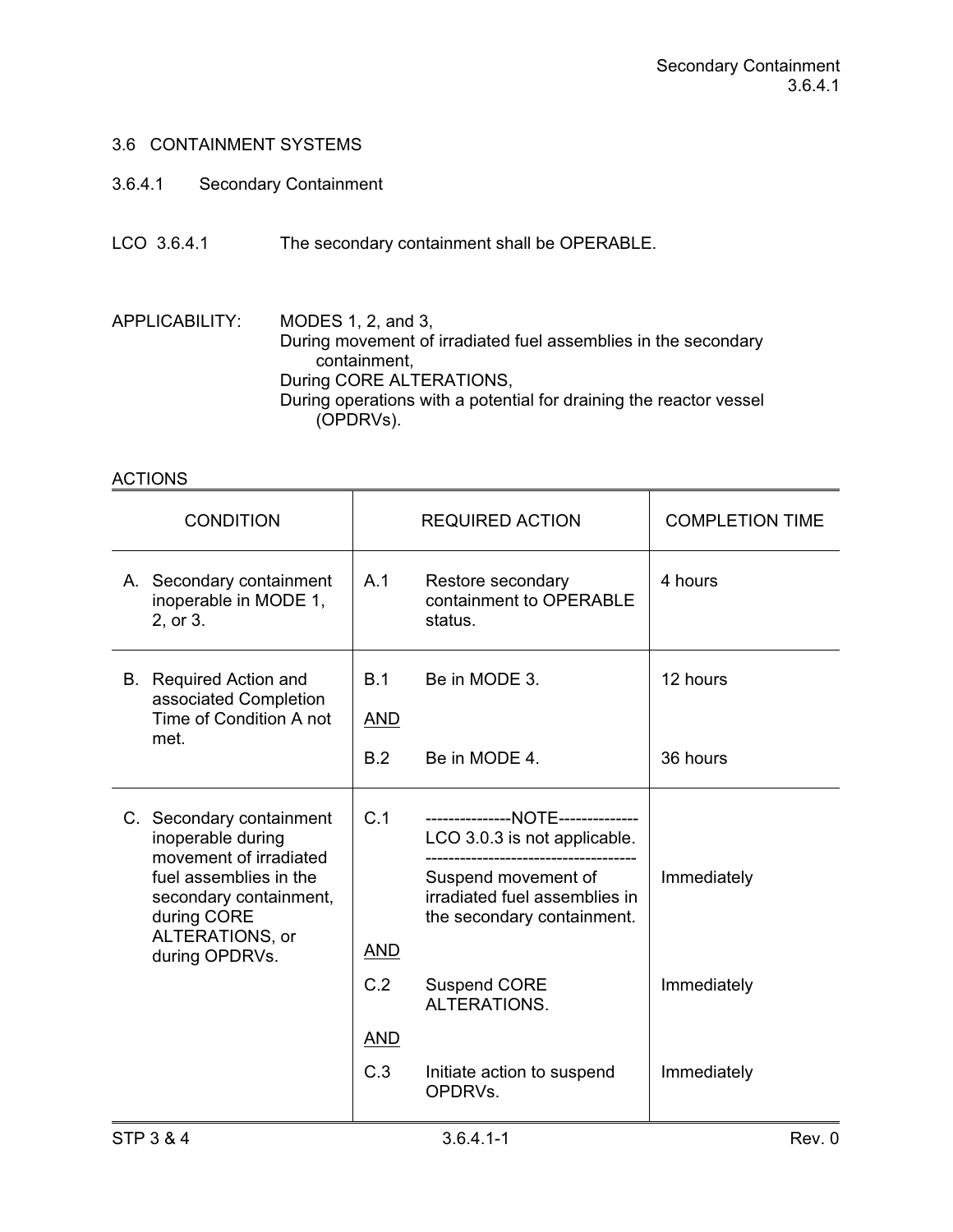|              | <b>SURVEILLANCE</b>                                                                                                                                                        | <b>FREQUENCY</b>                                        |
|--------------|----------------------------------------------------------------------------------------------------------------------------------------------------------------------------|---------------------------------------------------------|
| SR 3.6.4.1.1 | Verify secondary containment vacuum is $\geq 6.4$ mm<br>water gauge.                                                                                                       | 24 hours                                                |
| SR 36412     | Verify all secondary containment equipment hatches<br>are closed and sealed.                                                                                               | 31 days                                                 |
| SR 36413     | Verify each secondary containment access door is<br>closed, except when the access opening is being<br>used for entry and exit, then at least one door shall<br>be closed. | 31 days                                                 |
| SR 3.6.4.1.4 | Verify each standby gas treatment (SGT) subsystem<br>will draw down the secondary containment to<br>$\geq$ 6.4 mm water gauge vacuum in $\leq$ 20 minutes.                 | 18 months on a<br><b>STAGGERED</b><br><b>TEST BASIS</b> |
| SR 3.6.4.1.5 | Verify each SGT subsystem can maintain $\geq 6.4$ mm<br>water gauge vacuum in the secondary containment<br>for 1 hour at a flow rate $\leq 6800$ m <sup>3</sup> /h.        | 18 months on a<br><b>STAGGERED</b><br><b>TEST BASIS</b> |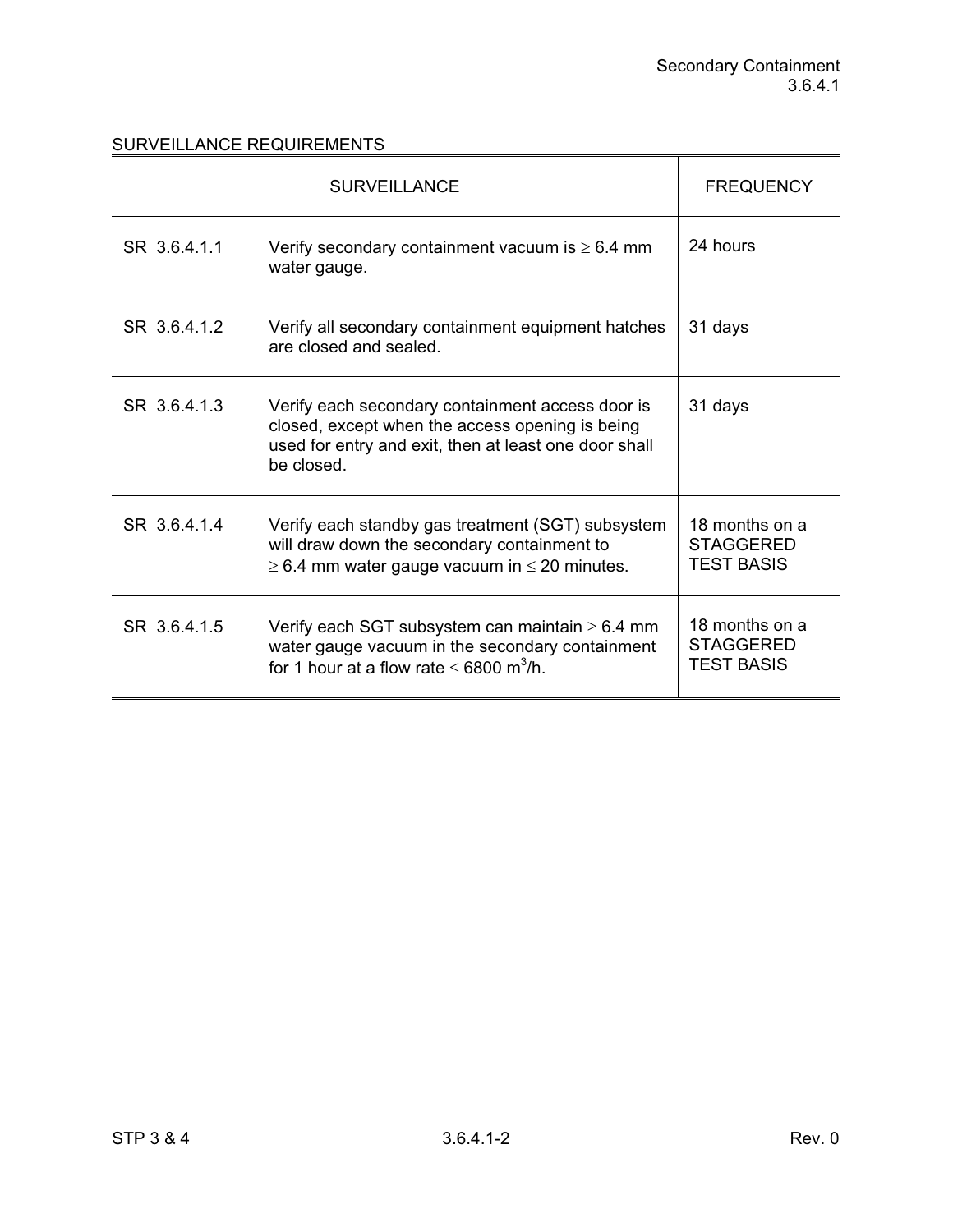3.6.4.2 Secondary Containment Isolation Valves (SCIVs)

LCO 3.6.4.2 Each SCIV shall be OPERABLE.

APPLICABILITY: MODES 1, 2, and 3, During movement of irradiated fuel assemblies in the secondary containment, During CORE ALTERATIONS, During operations with a potential for draining the reactor vessel (OPDRVs).

#### ACTIONS

-----------------------------------------------------------NOTES----------------------------------------------------------

- 1. Penetration flow paths may be unisolated intermittently under administrative controls.
- 2. Separate Condition entry is allowed for each penetration flow path.

3. Enter applicable Conditions and Required Actions for systems made inoperable by SCIVs.

| <b>CONDITION</b>                                                      | <b>REQUIRED ACTION</b>                                                                                                                                                 | <b>COMPLETION TIME</b> |
|-----------------------------------------------------------------------|------------------------------------------------------------------------------------------------------------------------------------------------------------------------|------------------------|
| A. One or more penetration<br>flow paths with one<br>SCIV inoperable. | Isolate the affected<br>A.1<br>penetration flow path by<br>use of at least one closed<br>and de-activated automatic<br>valve, closed manual valve,<br>or blind flange. | 8 hours                |
|                                                                       | AND                                                                                                                                                                    |                        |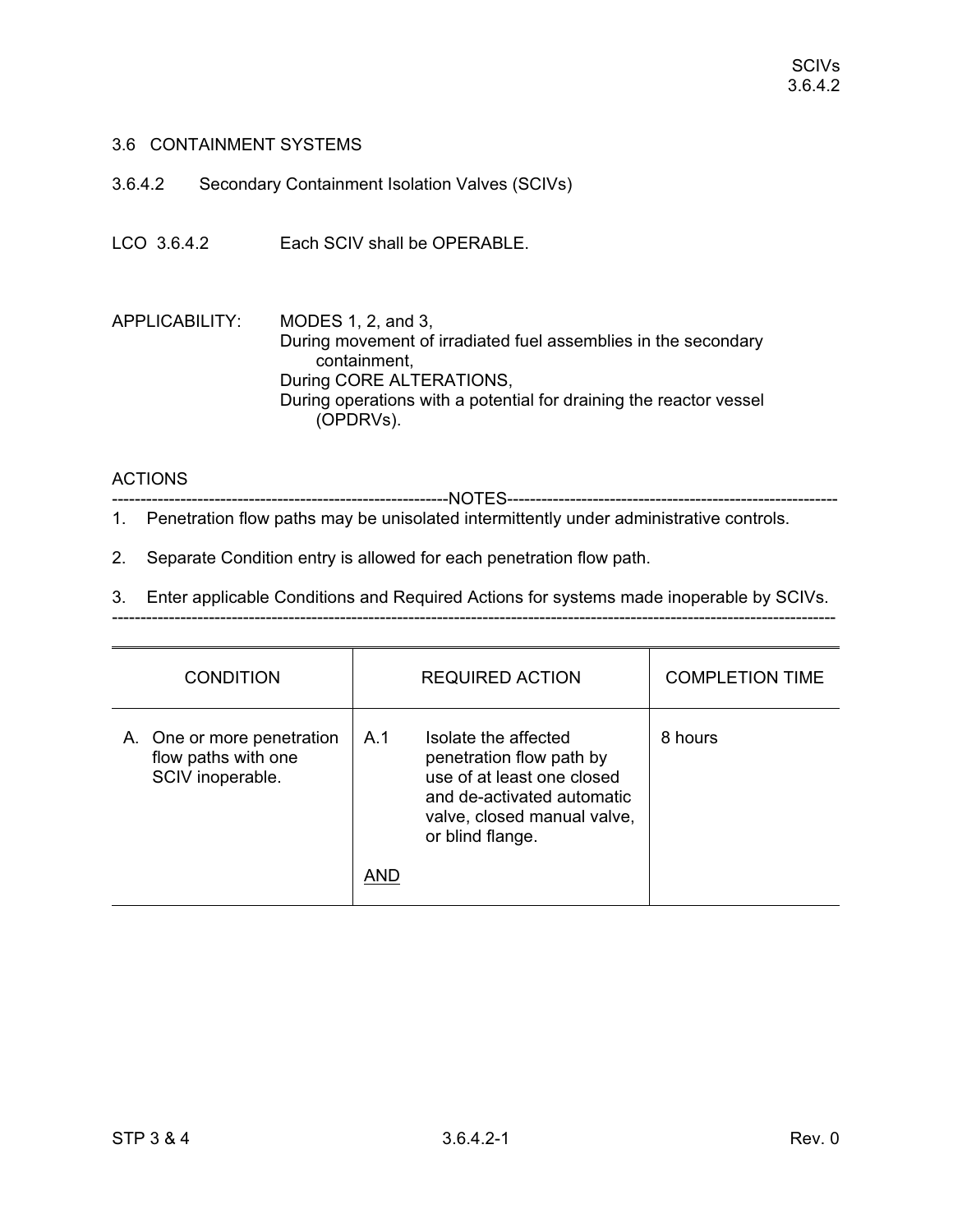| <b>CONDITION</b>                                                                                                                                                                        |                          | <b>REQUIRED ACTION</b>                                                                                                                                                                                       | <b>COMPLETION TIME</b> |
|-----------------------------------------------------------------------------------------------------------------------------------------------------------------------------------------|--------------------------|--------------------------------------------------------------------------------------------------------------------------------------------------------------------------------------------------------------|------------------------|
| A. (continued)                                                                                                                                                                          | A.2                      | --------------NOTE-------------<br>Valves and blind flanges in<br>high radiation areas may be<br>verified by use of<br>administrative means.<br>Verify the affected<br>penetration flow path is<br>isolated. | Once per 31 days       |
| ------------NOTE------------<br>В.<br>Only applicable to<br>penetration flow paths<br>with two isolation valves.<br>One or more penetration<br>flow paths with two<br>SCIVs inoperable. | B.1                      | Isolate the affected<br>penetration flow path by<br>use of at least one closed<br>and de-activated automatic<br>valve, closed manual valve,<br>or blind flange.                                              | 4 hours                |
| C. Required Action and<br>associated Completion<br>Time of Condition A or B<br>not met in MODE 1, 2,<br>or $3.$                                                                         | C.1<br><b>AND</b><br>C.2 | Be in MODE 3.<br>Be in MODE 4.                                                                                                                                                                               | 12 hours<br>36 hours   |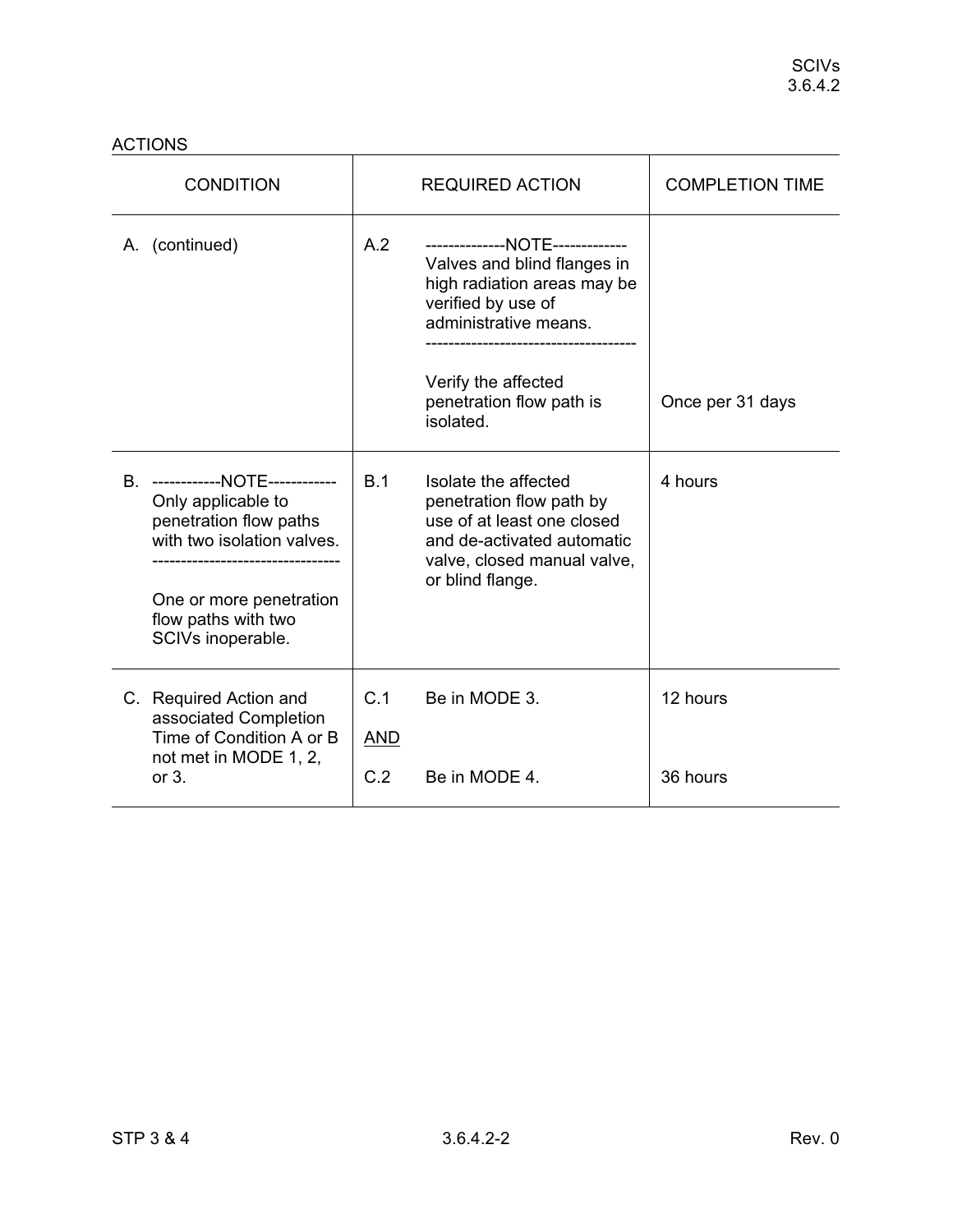# ACTIONS (continued)

| <b>CONDITION</b>                                                                                                                                  |            | <b>REQUIRED ACTION</b>                                                                                                    | <b>COMPLETION TIME</b> |
|---------------------------------------------------------------------------------------------------------------------------------------------------|------------|---------------------------------------------------------------------------------------------------------------------------|------------------------|
| D. Required Action and<br>associated Completion<br>Time of Condition A or B<br>not met during<br>movement of irradiated<br>fuel assemblies in the | D.1        | ---------------NOTE--------------<br>LCO 3.0.3 is not applicable.<br>Suspend movement of<br>irradiated fuel assemblies in | Immediately            |
| secondary containment,<br>during CORE                                                                                                             |            | the secondary containment.                                                                                                |                        |
| ALTERATIONS, or<br>during OPDRVs.                                                                                                                 | <b>AND</b> |                                                                                                                           |                        |
|                                                                                                                                                   | D.2        | <b>Suspend CORE</b><br>ALTERATIONS.                                                                                       | Immediately            |
|                                                                                                                                                   | <b>AND</b> |                                                                                                                           |                        |
|                                                                                                                                                   | D.3        | Initiate action to suspend<br>OPDRVs.                                                                                     | Immediately            |

|              | <b>FREQUENCY</b>                                                                                                                                                                                                                                                  |         |
|--------------|-------------------------------------------------------------------------------------------------------------------------------------------------------------------------------------------------------------------------------------------------------------------|---------|
| SR 36421     | ---------------------------NOTES-----------------------------<br>1. Valves and blind flanges in high radiation areas<br>may be verified by use of administrative means.<br>2.<br>Not required to be met for SCIVs that are open<br>under administrative controls. |         |
|              | Verify each secondary containment isolation manual<br>valve and blind flange that is required to be closed<br>during accident conditions is closed.                                                                                                               | 31 days |
| SR 3.6.4.2.2 | Verify the isolation time of each power operated and<br>each automatic SCIV is within limits.                                                                                                                                                                     | 92 days |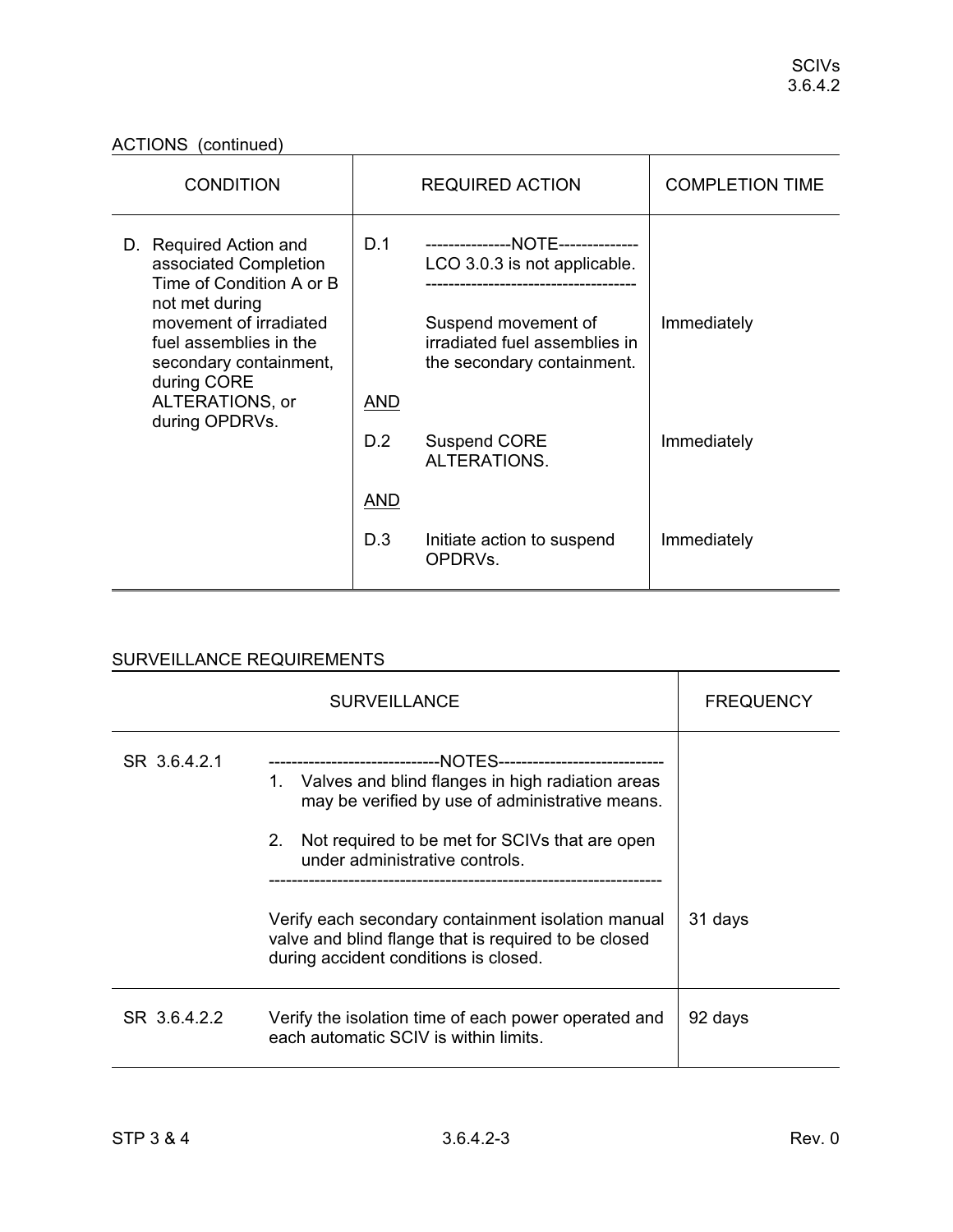|              | <b>SURVEILLANCE</b>                                                                                          | <b>FREQUENCY</b> |
|--------------|--------------------------------------------------------------------------------------------------------------|------------------|
| SR 3.6.4.2.3 | Verify each automatic SCIV actuates to the isolation<br>position on an actual or simulated actuation signal. | 18 months        |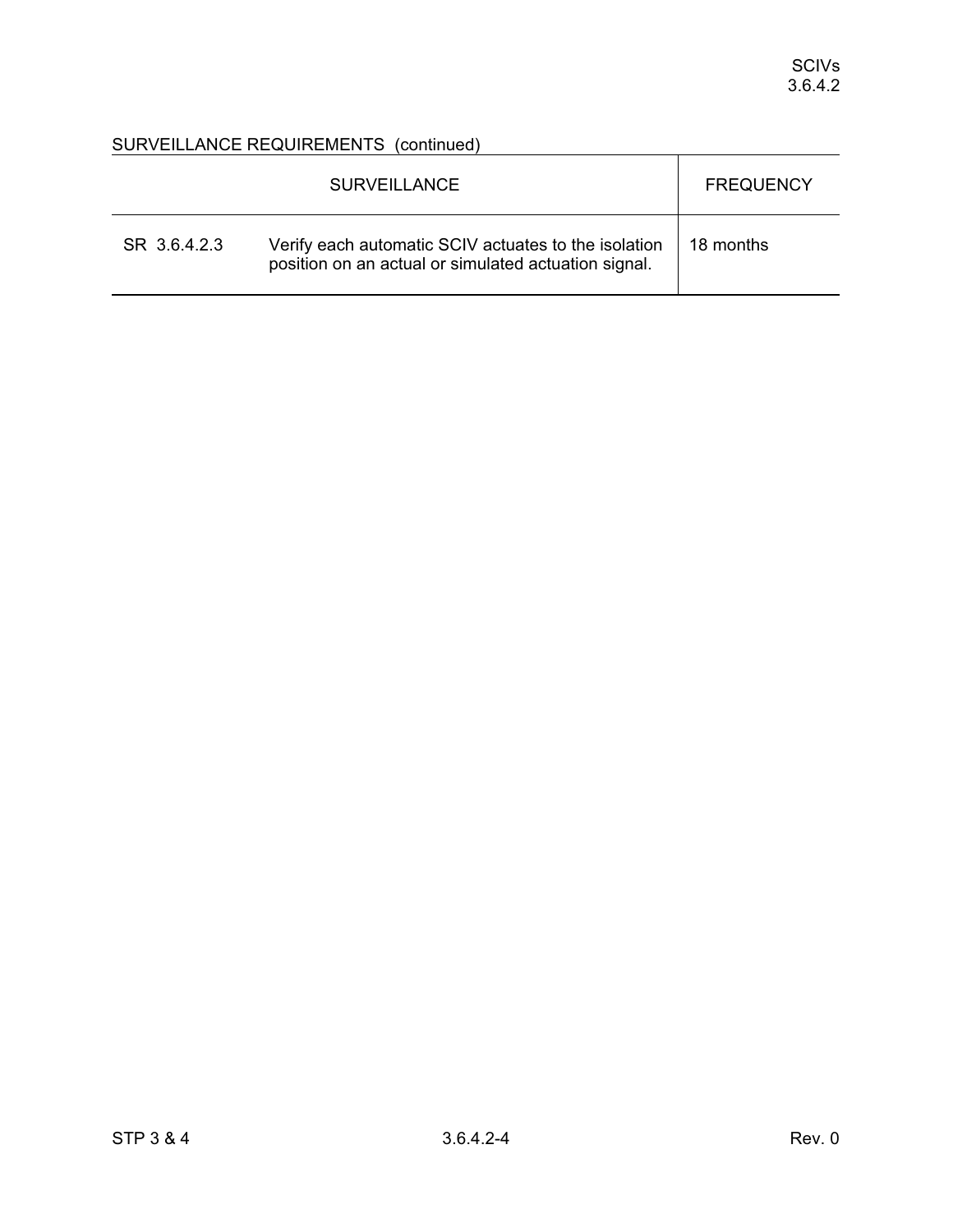- 3.6.4.3 Standby Gas Treatment (SGT) System
- LCO 3.6.4.3 Two SGT trains shall be OPERABLE.

APPLICABILITY: MODES 1, 2, and 3, During movement of irradiated fuel assemblies in the secondary containment, During CORE ALTERATIONS, During operations with a potential for draining the reactor vessel (OPDRVs).

| <b>CONDITION</b>                                                                                                | <b>REQUIRED ACTION</b>                                            | <b>COMPLETION TIME</b> |
|-----------------------------------------------------------------------------------------------------------------|-------------------------------------------------------------------|------------------------|
| A. One SGT subsystem<br>inoperable.                                                                             | Restore SGT train to<br>A.1<br><b>OPERABLE</b> status.            | 7 days                 |
| <b>B.</b> Two SGT trains<br>inoperable in MODES 1,<br>2, or 3.                                                  | <b>B.1</b><br>Restore one SGT train to<br><b>OPERABLE</b> status. | 4 hours                |
| C. Required Action and<br>associated Completion<br>Time of Condition A or B<br>not met in MODE 1, 2,<br>or $3.$ | C.1<br>Be in MODE 3.<br><b>AND</b><br>C.2<br>Be in MODE 4.        | 12 hours<br>36 hours   |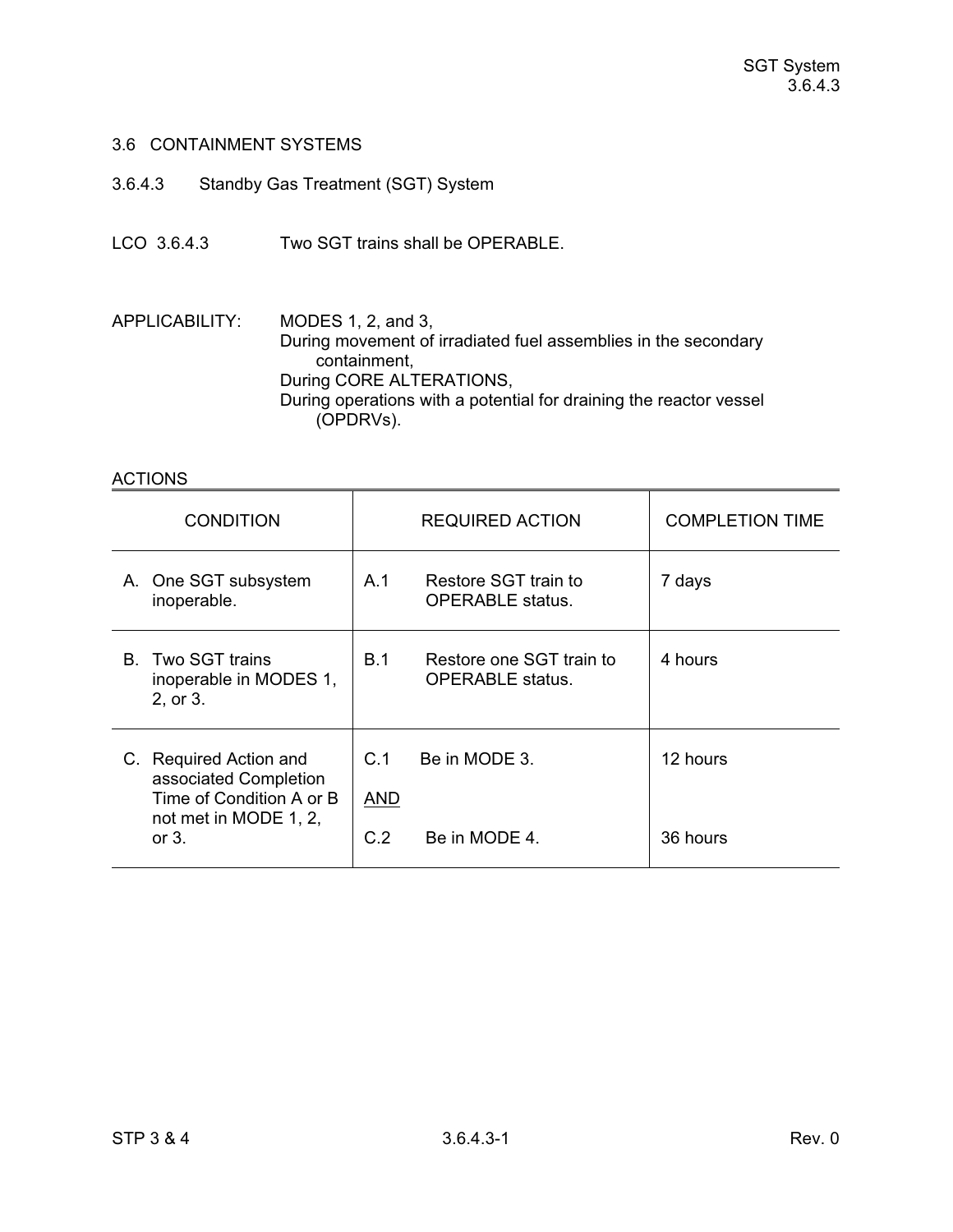# ACTIONS (continued) ACTIONS (continued)

| D. Required Action and<br>associated Completion<br>Time of Condition A not                           |            | LCO 3.0.3 is not applicable.                                                   |             |
|------------------------------------------------------------------------------------------------------|------------|--------------------------------------------------------------------------------|-------------|
| met during movement of<br>irradiated fuel<br>assemblies in the                                       | D.1        | Place OPERABLE SGT<br>train in operation.                                      | Immediately |
| secondary containment,<br>during CORE                                                                | <u>OR</u>  |                                                                                |             |
| ALTERATIONS, or<br>during OPDRVs.                                                                    | D.2.1      | Suspend movement of<br>irradiated fuel assemblies in<br>secondary containment. | Immediately |
|                                                                                                      | <b>AND</b> |                                                                                |             |
|                                                                                                      | D.2.2      | <b>Suspend CORE</b><br>ALTERATIONS.                                            | Immediately |
|                                                                                                      | <b>AND</b> |                                                                                |             |
|                                                                                                      | D.2.3      | Initiate action to suspend<br>OPDRVs.                                          | Immediately |
| E. Two SGT subsystems<br>inoperable during<br>movement of irradiated                                 | E.1        | ---------------NOTE--------------<br>LCO 3.0.3 is not applicable.              |             |
| fuel assemblies in the<br>secondary containment,<br>during CORE<br>ALTERATIONS, or<br>during OPDRVs. |            | Suspend movement of<br>irradiated fuel assemblies in<br>secondary containment. | Immediately |
|                                                                                                      | <b>AND</b> |                                                                                |             |
|                                                                                                      | E.2        | <b>Suspend CORE</b><br>ALTERATIONS.                                            | Immediately |
|                                                                                                      | <b>AND</b> |                                                                                |             |
|                                                                                                      | E.3        | Initiate action to suspend<br>OPDRVs.                                          | Immediately |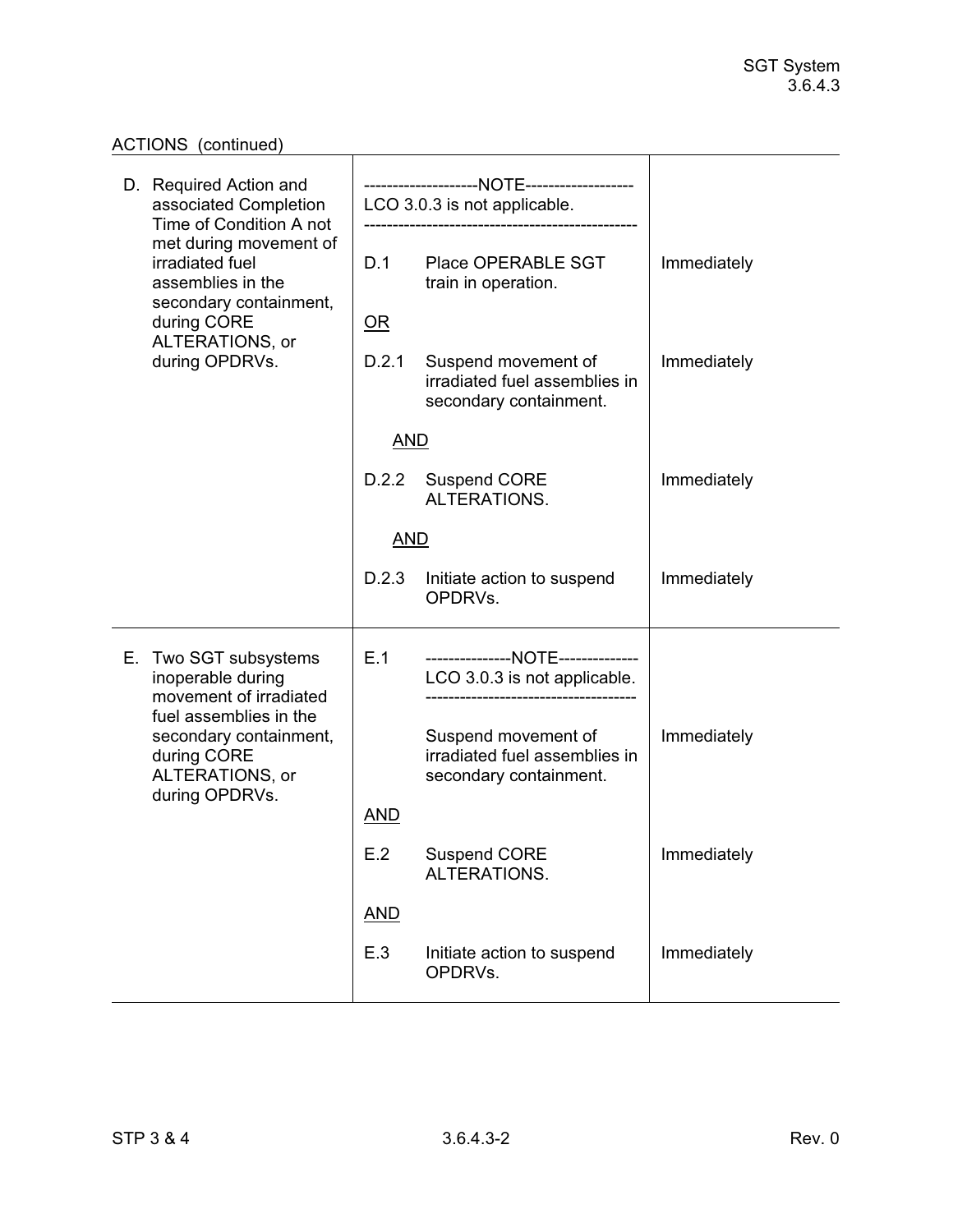|              | <b>FREQUENCY</b>                                                                                         |                                |
|--------------|----------------------------------------------------------------------------------------------------------|--------------------------------|
| SR 3.6.4.3.1 | Operate each SGT train for $\geq 10$ continuous hours<br>with heaters operating.                         | 31 days                        |
| SR 36432     | Perform required SGT filter testing in accordance<br>with the Ventilation Filter Testing Program (VFTP). | In accordance<br>with the VFTP |
| SR 3.6.4.3.3 | Verify each SGT train actuates on an actual or<br>simulated initiation signal.                           | 18 months                      |
| SR 3.6.4.3.4 | Verify each SGT filter cooler bypass damper can be<br>opened and the fan started.                        | 18 months                      |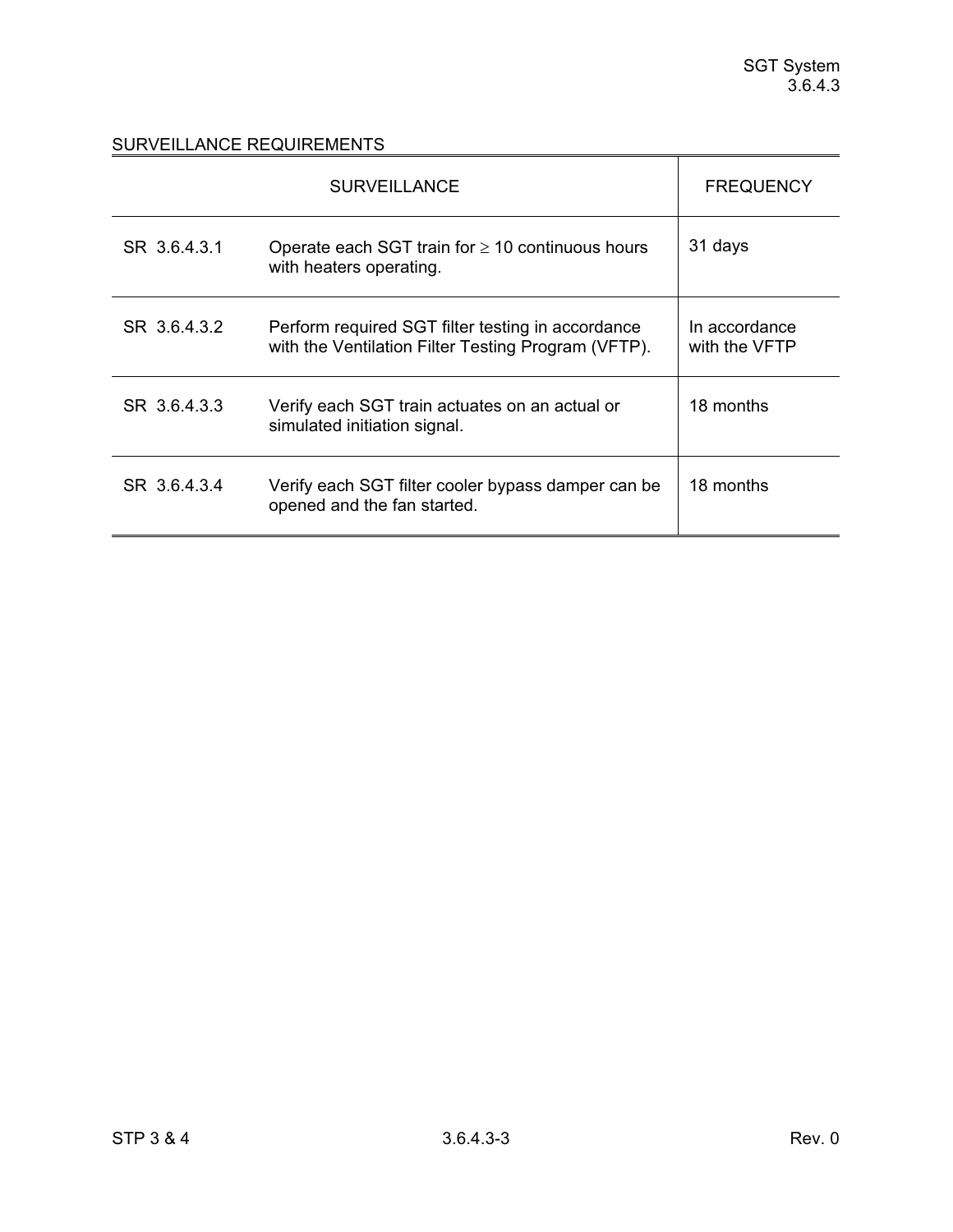### 3.7 PLANT SYSTEMS

- 3.7.1 Reactor Building Cooling Water(RCW) System, Reactor Service Water (RSW) System and Ultimate Heat Sink (UHS) – Operating
- LCO 3.7.1 Divisions A, B and C of the RCW/RSW System and the UHS shall be OPERABLE.
- APPLICABILITY: MODES 1, 2, and 3.

| <b>CONDITION</b>                                                                                                                                                  |                   | <b>REQUIRED ACTION</b>                                                                                                                                                                 | <b>COMPLETION TIME</b> |
|-------------------------------------------------------------------------------------------------------------------------------------------------------------------|-------------------|----------------------------------------------------------------------------------------------------------------------------------------------------------------------------------------|------------------------|
| A. One RCW pump and/or<br>one RSW pump and/or<br>one RCW/RSW heat<br>exchanger and/or one<br>cooling tower cell in the<br>UHS inoperable in a<br>single division. | A.1               | Restore pump(s) and/or<br>heat exchanger and/or UHS<br>cooling tower cell to<br><b>OPERABLE</b> status.                                                                                | 14 days                |
| One RCW/RSW division<br>B.<br>inoperable for reasons<br>other than Condition A.<br>$OR$<br>Both cooling tower cells<br>in one UHS division<br>inoperable.         | B.1<br><b>AND</b> | Declare associated<br>supported required<br>feature(s) inoperable and<br>enter applicable Conditions<br>and Required Actions of the<br>LCOs for the inoperable<br>required feature(s). | Immediately            |
|                                                                                                                                                                   | B.2               | Initiate action to restore<br>RCW/RSW division or both<br>UHS cooling tower cells to<br><b>OPERABLE</b> status.                                                                        | Immediately            |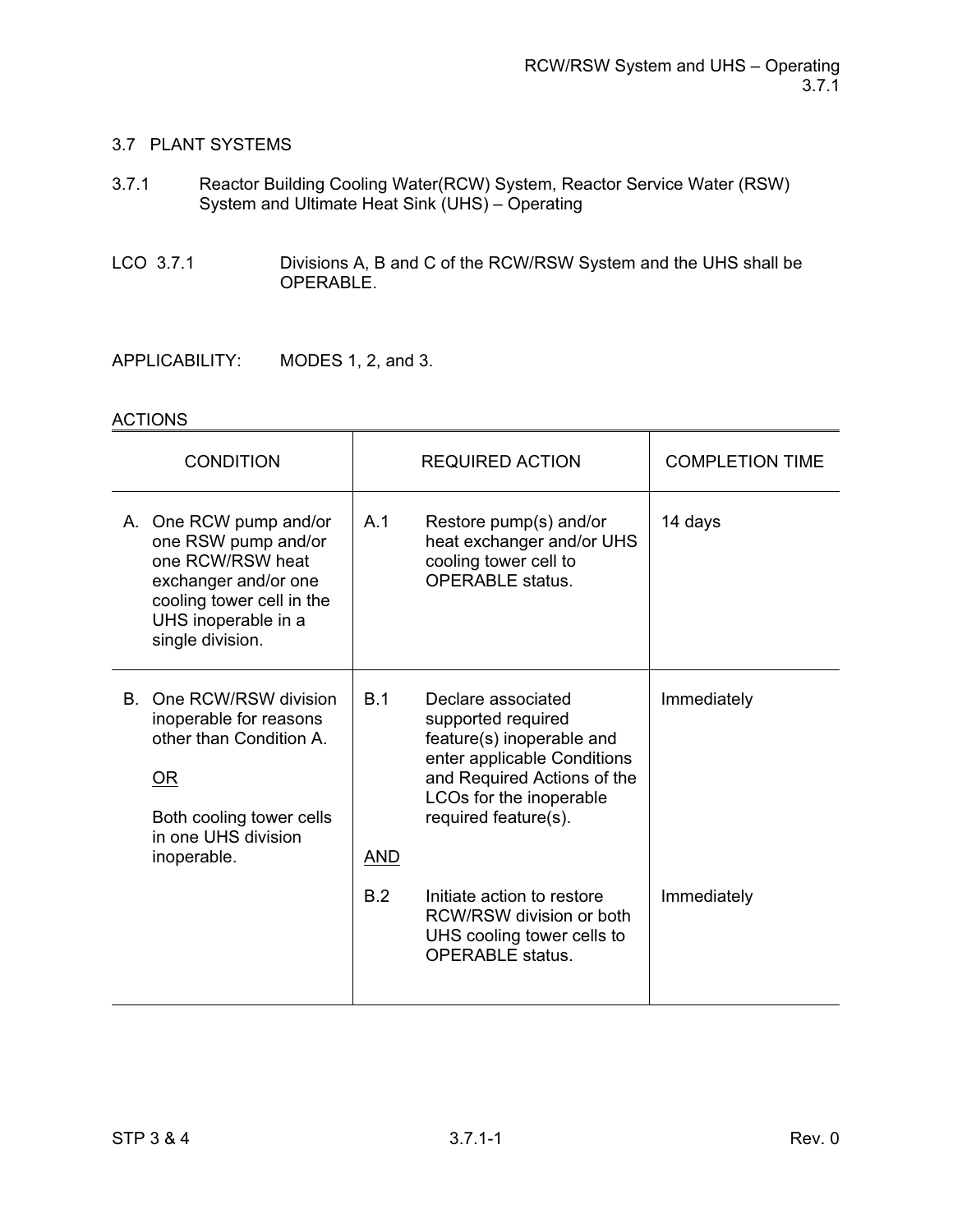ACTIONS (continued)

| <b>CONDITION</b>                                                                                   |                   | <b>REQUIRED ACTION</b>                                                                           | <b>COMPLETION TIME</b> |
|----------------------------------------------------------------------------------------------------|-------------------|--------------------------------------------------------------------------------------------------|------------------------|
| C. Condition A exists in two<br>or more RCW/RSW or<br>UHS cooling tower<br>divisions.              | C.1               | Restore one inoperable<br>RCW/RSW or UHS cooling<br>tower division to<br><b>OPERABLE</b> status. | 7 days                 |
| D. Required Action and<br>associated Completion<br>Time of Condition A, B<br>or C not met.<br>$OR$ | D.1<br><b>AND</b> | Be in MODE 3.                                                                                    | 12 hours               |
|                                                                                                    | D.2               | Be in MODE 4.                                                                                    | 36 hours               |
| Two or more RCW/RSW<br>divisions inoperable for<br>reasons other than<br>Condition C.              |                   |                                                                                                  |                        |
| OR                                                                                                 |                   |                                                                                                  |                        |
| UHS inoperable.                                                                                    |                   |                                                                                                  |                        |
| OR                                                                                                 |                   |                                                                                                  |                        |
| Two or more UHS<br>cooling tower divisions<br>inoperable for reasons<br>other than Condition C.    |                   |                                                                                                  |                        |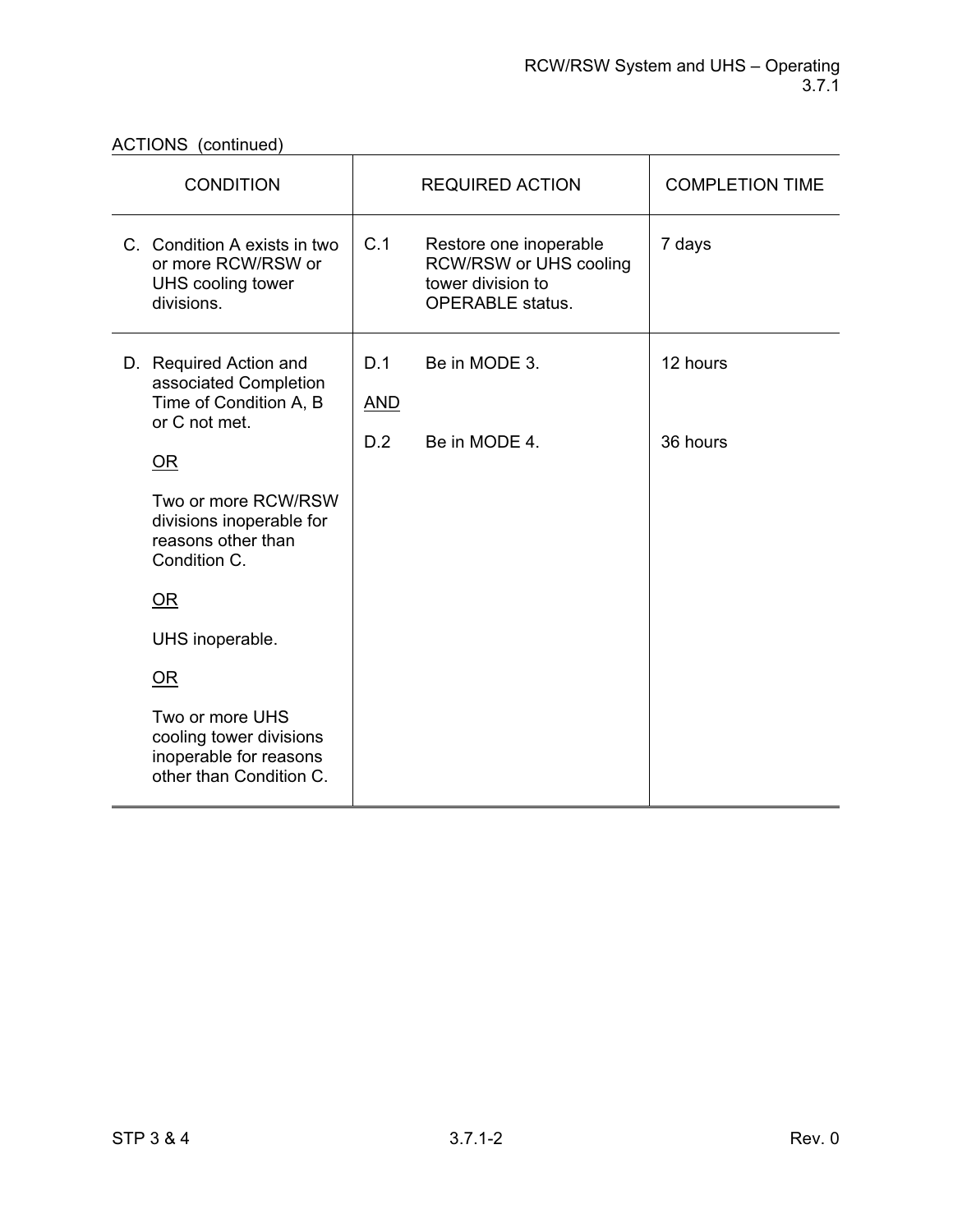|            | <b>SURVEILLANCE</b>                                                                                                                                                                                                                                                                          | <b>FREQUENCY</b> |
|------------|----------------------------------------------------------------------------------------------------------------------------------------------------------------------------------------------------------------------------------------------------------------------------------------------|------------------|
| SR 3.7.1.1 | Verify the water level of the UHS basin is $\geq 13.56$ m<br>(MSL).                                                                                                                                                                                                                          | 24 hours         |
| SR 3.7.1.2 | Verify the water level in each RSW pump well of the<br>UHS basin is $\geq$ [ ] m.                                                                                                                                                                                                            | 24 hours         |
| SR 3.7.1.3 | Verify the RSW water temperature at the inlet to the<br>RCW/RSW heat exchangers is $\leq$ [33.3] °C.                                                                                                                                                                                         | 24 hours         |
| SR 3.7.1.4 | Operate each cooling tower cell fan for<br>$\geq$ 15 minutes.                                                                                                                                                                                                                                | 31 days          |
| SR 3.7.1.5 | Isolation of flow to individual components does not<br>render RCW/RSW System inoperable.                                                                                                                                                                                                     |                  |
|            | Verify each RCW/RSW division and associated<br>UHS cooling tower division manual, power operated,<br>and automatic valve in the flow path servicing safety<br>related systems or components, that is not locked,<br>sealed, or otherwise secured in position, is in the<br>correct position. | 31 days          |
| SR 3.7.1.6 | Verify each RCW/RSW division and associated<br>UHS cooling tower division actuate on an actual or<br>simulated initiation signal.                                                                                                                                                            | 18 months        |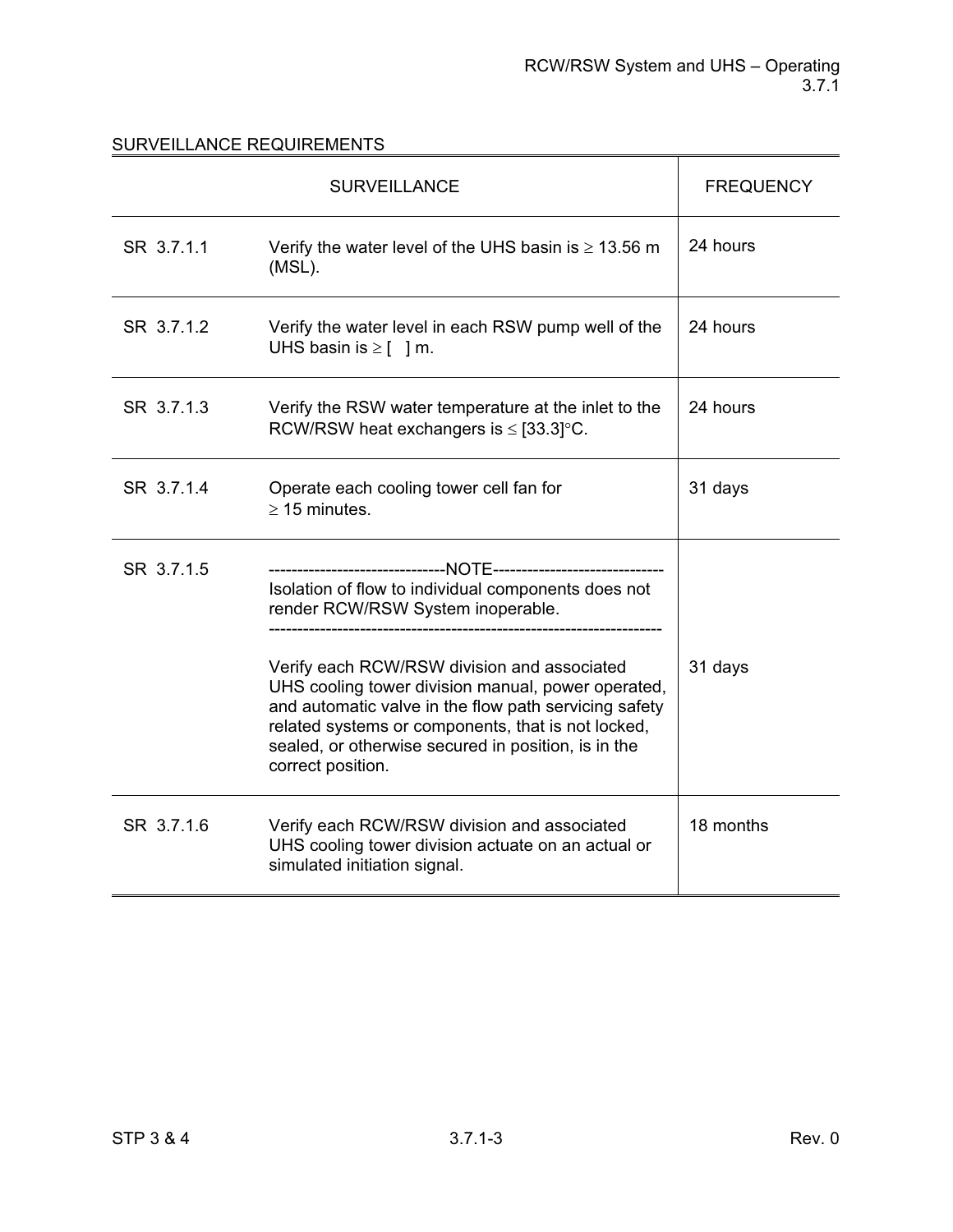# 3.7 PLANT SYSTEMS

| 3.7.2 | Reactor Building Cooling Water (RCW) System, Reactor Service Water (RSW) |
|-------|--------------------------------------------------------------------------|
|       | System and Ultimate Heat Sink (UHS) – Shutdown                           |

LCO 3.7.2 Three RCW/RSW divisions and UHS shall be OPERABLE.

---------------------------------------NOTE------------------------------------------------ One RCW/RSW division may be inoperable in MODE 5, and after 30 hours from initial entry into MODE 4 from MODE 3. -----------------------------------------------------------------------------------------------

APPLICABILITY: MODE 4, MODE 5 with irradiated fuel in the reactor pressure vessel (RPV) and water level < 7.0 m over the top of the reactor pressure vessel flange.

| <b>CONDITION</b>                                                                                                                                                      | <b>REQUIRED ACTION</b>                                                                                         | <b>COMPLETION TIME</b> |
|-----------------------------------------------------------------------------------------------------------------------------------------------------------------------|----------------------------------------------------------------------------------------------------------------|------------------------|
| A. One RCW pump and/or<br>one RSW pump and/or<br>one RCW/RSW heat<br>exchanger and/or one<br>cooling tower cell in the<br>UHS in one required<br>division inoperable. | Restore pump(s) and/or<br>A.1<br>heat exchanger and/or UHS<br>cooling tower cell to<br><b>OPERABLE</b> status. | 14 days                |
| B. Condition A exists in two<br>or more required<br><b>RCW/RSW or UHS</b><br>cooling tower divisions.                                                                 | B.1<br>Restore one inoperable<br>RCW/RSW or UHS cooling<br>tower division to<br><b>OPERABLE</b> status.        | 7 days                 |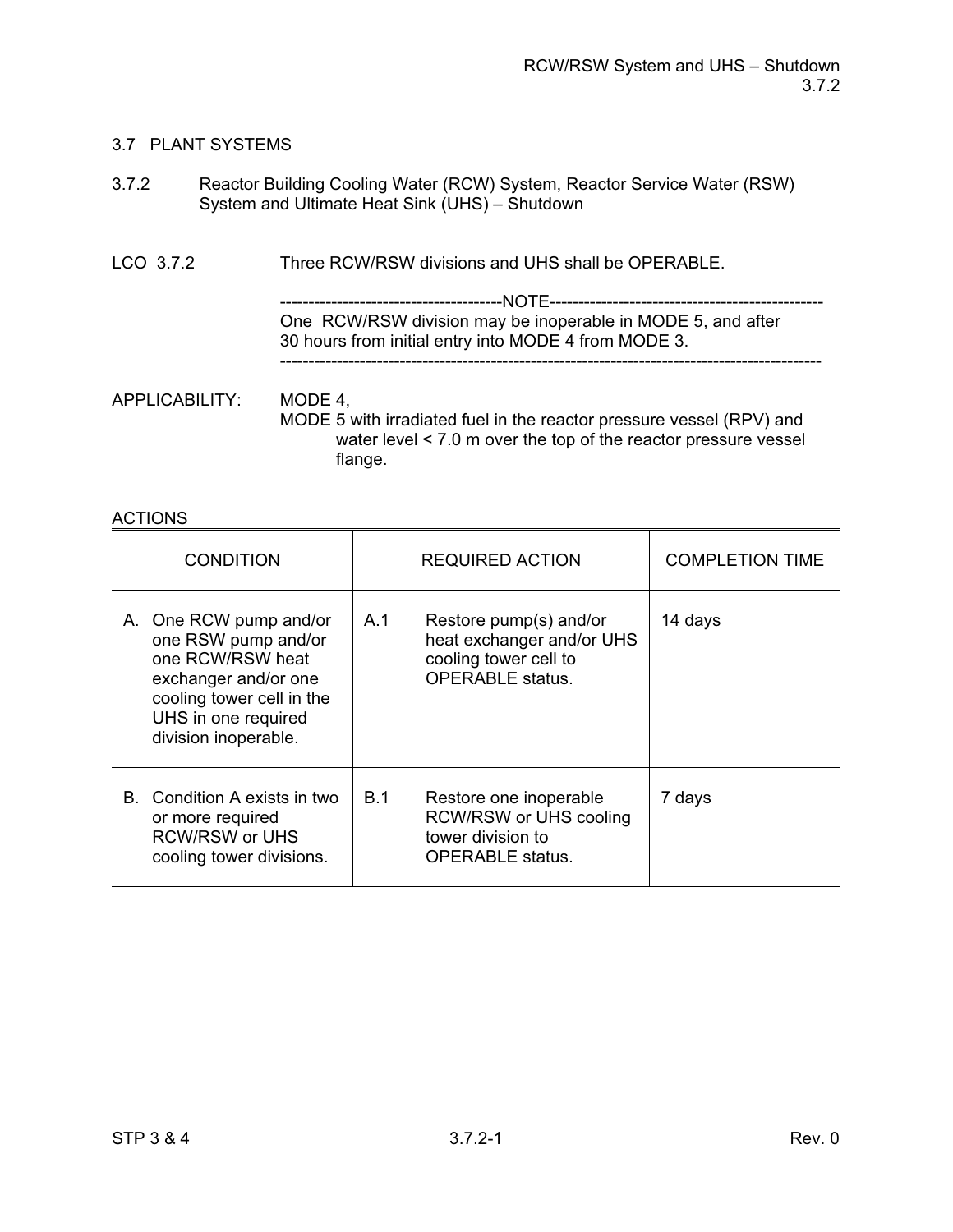ACTIONS (continued)

| <b>CONDITION</b>                                                                                                                                        | <b>REQUIRED ACTION</b>                                                                                                                                                                                                            | <b>COMPLETION TIME</b> |
|---------------------------------------------------------------------------------------------------------------------------------------------------------|-----------------------------------------------------------------------------------------------------------------------------------------------------------------------------------------------------------------------------------|------------------------|
| C. One or more required<br>RCW/RSW division or<br>UHS cooling tower<br>divisions inoperable for<br>reasons other then<br>Condition A or B.<br><u>OR</u> | C.1<br>Enter applicable Conditions<br>and Required Actions of<br>$LCO$ 3.8.11, "AC Sources $-$<br>Shutdown (Low Water<br>Level)" for diesel<br>generator(s) made<br>inoperable by RCW/RSW.<br><b>AND</b>                          | Immediately            |
| UHS inoperable.<br>0R<br>Required Action and<br>associated Completion<br>Time of Condition A or B<br>not met.                                           | C.2<br>Enter applicable Conditions<br>and Required Actions of<br>LCO 3.4.8, "Residual Heat<br>Removal (RHR) -<br>MODE 4," or LCO 3.9.8,<br>"RHR - Low Water Level",<br>for RHR shutdown cooling<br>made inoperable by<br>RCW/RSW. | Immediately            |

|            | <b>SURVEILLANCE</b>                                                                                  | <b>FREQUENCY</b> |
|------------|------------------------------------------------------------------------------------------------------|------------------|
| SR 3.7.2.1 | Verify the water level of the UHS basin is $\geq 13.56$ m<br>(MSL).                                  | 24 hours         |
| SR 3.7.2.2 | Verify the water level in each RSW pump well of<br>the UHS basin is $\geq$ [ ] m.                    | 24 hours         |
| SR 3.7.2.3 | Verify the RSW water temperature at the inlet to the<br>RCW/RSW heat exchangers is $\leq$ [33.3] °C. | 24 hours         |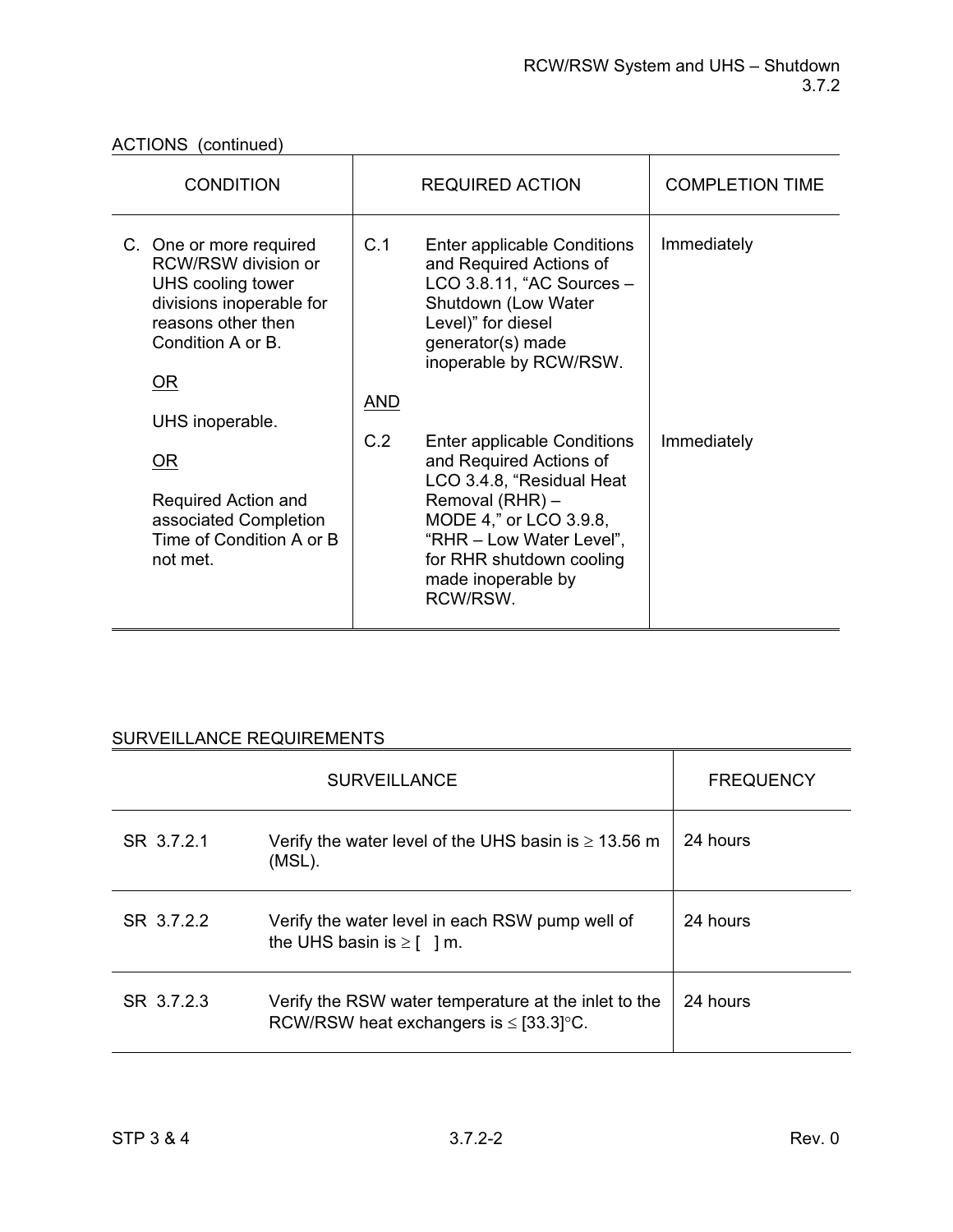|            | <b>SURVEILLANCE</b>                                                                                                                                                                                                                                                                                                                                                                      | <b>FREQUENCY</b> |
|------------|------------------------------------------------------------------------------------------------------------------------------------------------------------------------------------------------------------------------------------------------------------------------------------------------------------------------------------------------------------------------------------------|------------------|
| SR 3.7.2.4 | Operate each cooling tower cell fan for<br>$\geq$ 15 minutes.                                                                                                                                                                                                                                                                                                                            | 31 days          |
| SR 3.7.2.5 | Isolation of flow to individual components does not<br>render RCW/RSW System inoperable.<br>Verify each RCW/RSW division and associated<br>UHS cooling tower division manual, power<br>operated, and automatic valve in the flow path<br>servicing safety related systems or components,<br>that is not locked, sealed, or otherwise secured in<br>position, is in the correct position. | 31 days          |
| SR 3.7.2.6 | Verify each RCW/RSW division and associated<br>UHS [cooling tower] division actuate on an actual or<br>simulated initiation signal.                                                                                                                                                                                                                                                      | 18 months        |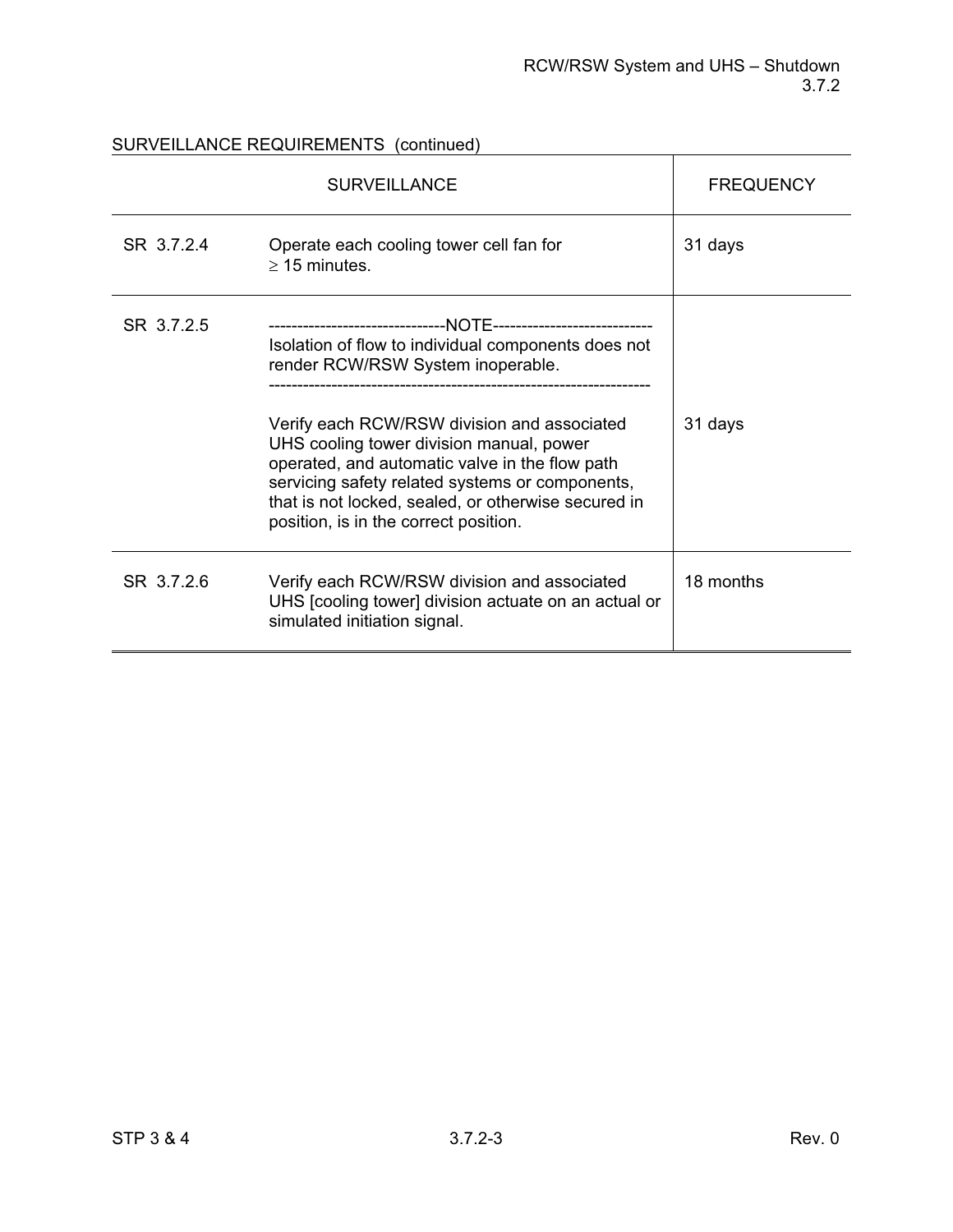### 3.7 PLANT SYSTEMS

| 3.7.3          | Reactor Building Cooling Water (RCW) System and Reactor Service Water (RSW)<br>System and Ultimate Heat Sink (UHS) - Refueling                 |
|----------------|------------------------------------------------------------------------------------------------------------------------------------------------|
| LCO 3.7.3      | One RCW/RSW division and UHS shall be OPERABLE.                                                                                                |
| APPLICABILITY: | MODE 5 with irradiated fuel in the reactor pressure vessel and water<br>level $\geq$ 7.0 m over the top of the reactor pressure vessel flange. |

| <b>CONDITION</b>                                             | <b>REQUIRED ACTION</b> |                                                                                                                                                             | <b>COMPLETION TIME</b> |
|--------------------------------------------------------------|------------------------|-------------------------------------------------------------------------------------------------------------------------------------------------------------|------------------------|
| A. No RCW/RSW division<br>OPERABLE.<br>OR<br>UHS inoperable. | A.1                    | Enter applicable Conditions<br>and Required Actions of<br>LCO 3.8.2, "AC Sources-<br>Refueling" for the diesel<br>generator made inoperable<br>by RCW/RSW.  | Immediately            |
| <u>OR</u>                                                    | <b>AND</b>             |                                                                                                                                                             |                        |
| Associated divisional<br>UHS cooling towers<br>inoperable.   | A.2                    | Enter applicable Conditions<br>and Required Actions of<br>LCO 3.9.7, "RHR-High<br>Water Level", for RHR-<br>Shutdown Cooling made<br>inoperable by RCW/RSW. | Immediately            |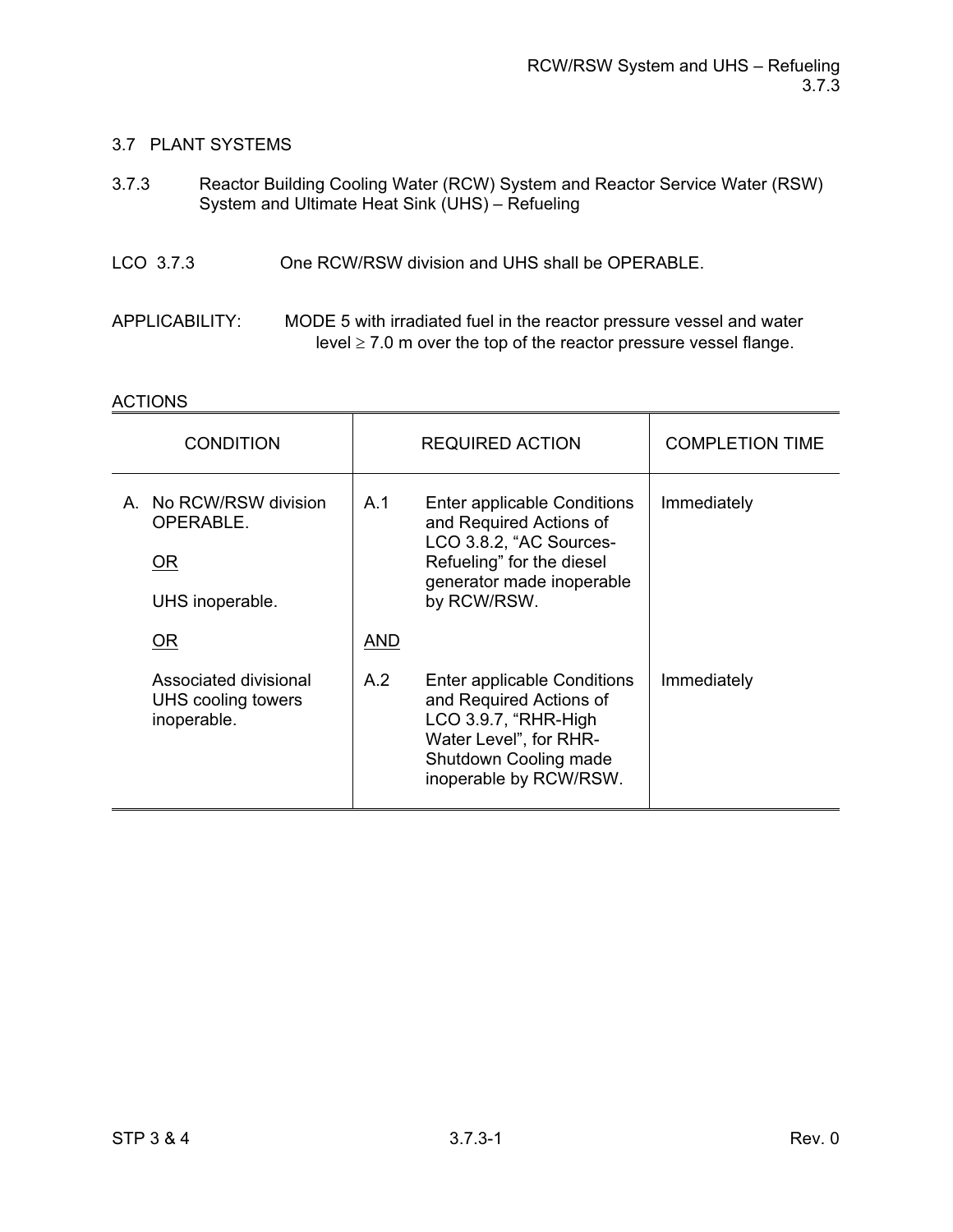|            | <b>SURVEILLANCE</b>                                                                                                                                                                                                                                                                         | <b>FREQUENCY</b> |
|------------|---------------------------------------------------------------------------------------------------------------------------------------------------------------------------------------------------------------------------------------------------------------------------------------------|------------------|
| SR 3.7.3.1 | Verify the water level of the UHS basin is $\geq 13.56$ m<br>(MSL).                                                                                                                                                                                                                         | 24 hours         |
| SR 3.7.3.2 | Verify the water level in each RSW pump well of<br>the intake structure UHS basin is $\geq$ [ ] m.                                                                                                                                                                                          | 24 hours         |
| SR 3.7.3.3 | Verify the RSW water temperature at the inlet to the<br>RCW/RSW heat exchangers is $\leq$ [33.3] °C.                                                                                                                                                                                        | 24 hours         |
| SR 3.7.3.4 | Operate each cooling tower cell fan for<br>$\geq$ 15 minutes.                                                                                                                                                                                                                               | 31 days          |
| SR 3.7.3.5 | Isolation of flow to individual components does not<br>render RCW/RSW System inoperable.                                                                                                                                                                                                    |                  |
|            | Verify each RCW/RSW division and associated<br>UHS cooling tower division manual, power<br>operated, and automatic valve in the flow path<br>servicing safety related systems or components,<br>that is not locked, sealed, or otherwise secured in<br>position is in the correct position. | 31 days          |
| SR 3.7.3.6 | Verify each RCW/RSW division and associated<br>UHS [cooling tower] division actuate on an actual or<br>simulated initiation signal.                                                                                                                                                         | 18 months        |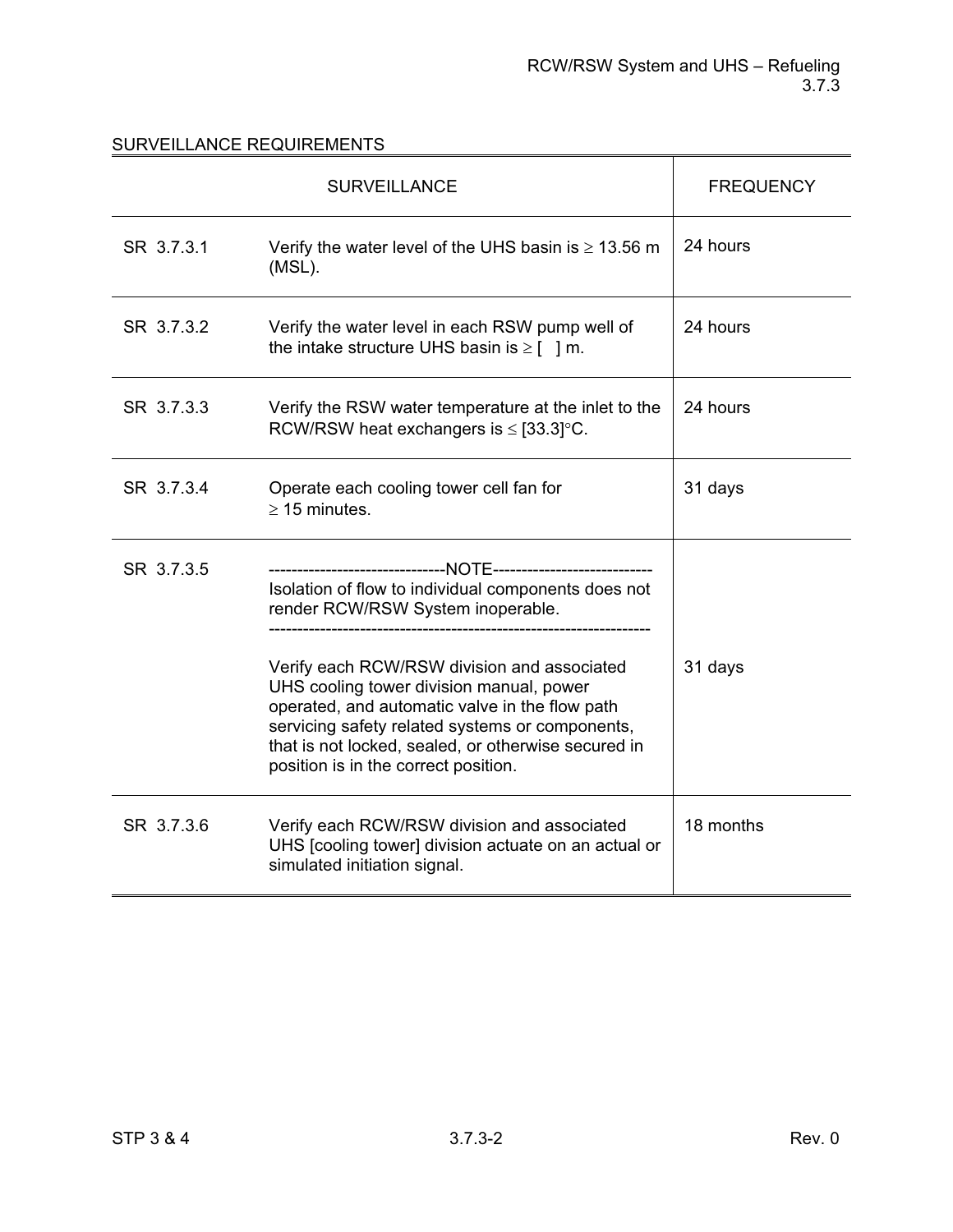## 3.7 PLANT SYSTEMS

| 3.7.4 | Control Room Habitability Area (CRHA) – Emergency Filtration (EF) System |
|-------|--------------------------------------------------------------------------|
|-------|--------------------------------------------------------------------------|

LCO 3.7.4 Two divisions of the CRHA EF Systems shall be OPERABLE.

APPLICABILITY: MODES 1, 2, and 3, During movement of irradiated fuel assemblies in the secondary containment, During CORE ALTERATIONS, During operations with a potential for draining the reactor vessel (OPDRVs).

#### ACTIONS

| <b>CONDITION</b>                                                                  |                   | <b>REQUIRED ACTION</b>                            | <b>COMPLETION TIME</b> |
|-----------------------------------------------------------------------------------|-------------------|---------------------------------------------------|------------------------|
| A One EF division<br>inoperable.                                                  | A.1               | Restore EF division to<br><b>OPERABLE</b> status. | 7 days                 |
| B. Required Action and<br><b>Associated Completion</b><br>Time of Condition A not | B.1<br><b>AND</b> | Be in MODE 3.                                     | 12 hours               |
| met in MODE 1, 2, or 3.                                                           | B.2               | Be in MODE 4.                                     | 36 hours               |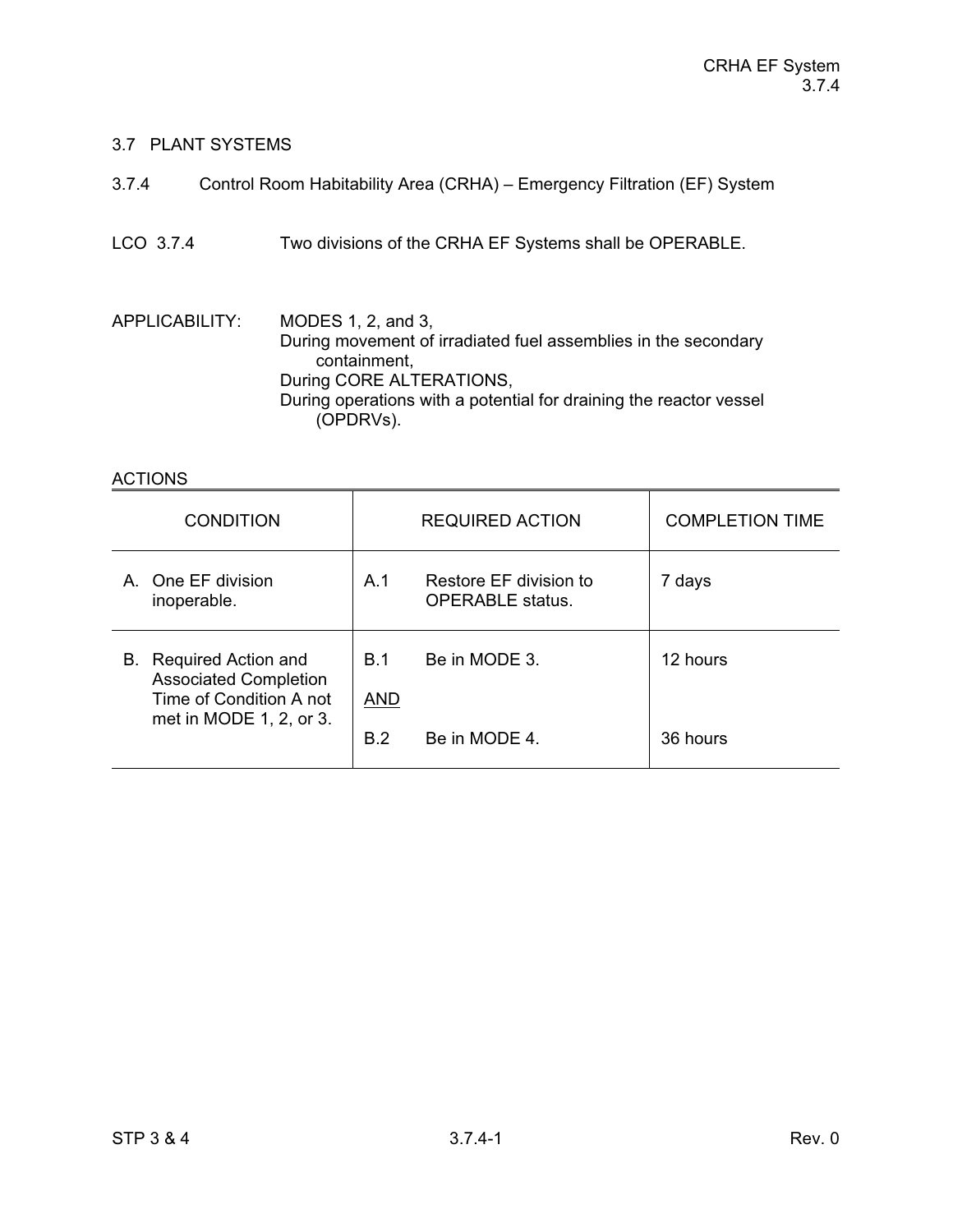| <b>CONDITION</b>                                                                                        | <b>REQUIRED ACTION</b>                                                                      | <b>COMPLETION TIME</b> |
|---------------------------------------------------------------------------------------------------------|---------------------------------------------------------------------------------------------|------------------------|
| C. Required Action and<br>associated Completion<br>Time of Condition A not                              | LCO 3.0.3 is not applicable.                                                                |                        |
| met during movement of<br>irradiated fuel<br>assemblies in the<br>secondary containment,<br>during CORE | C.1<br>Place OPERABLE EF<br>division in standby mode.<br>OR                                 | Immediately            |
| ALTERATIONS, or<br>during OPDRVs.                                                                       | C.2.1<br>Suspend movement of<br>irradiated fuel assemblies in<br>the secondary containment. | Immediately            |
|                                                                                                         | <b>AND</b>                                                                                  |                        |
|                                                                                                         | C.2.2<br><b>Suspend CORE</b><br>ALTERATIONS.                                                | Immediately            |
|                                                                                                         | <b>AND</b>                                                                                  |                        |
|                                                                                                         | C.2.3<br>Initiate action to suspend<br>OPDRVs.                                              | Immediately            |
|                                                                                                         |                                                                                             |                        |
| D. Two EF divisions<br>inoperable in MODE 1,<br>2, or 3.                                                | D.1<br>Enter LCO 3.0.3.                                                                     | Immediately            |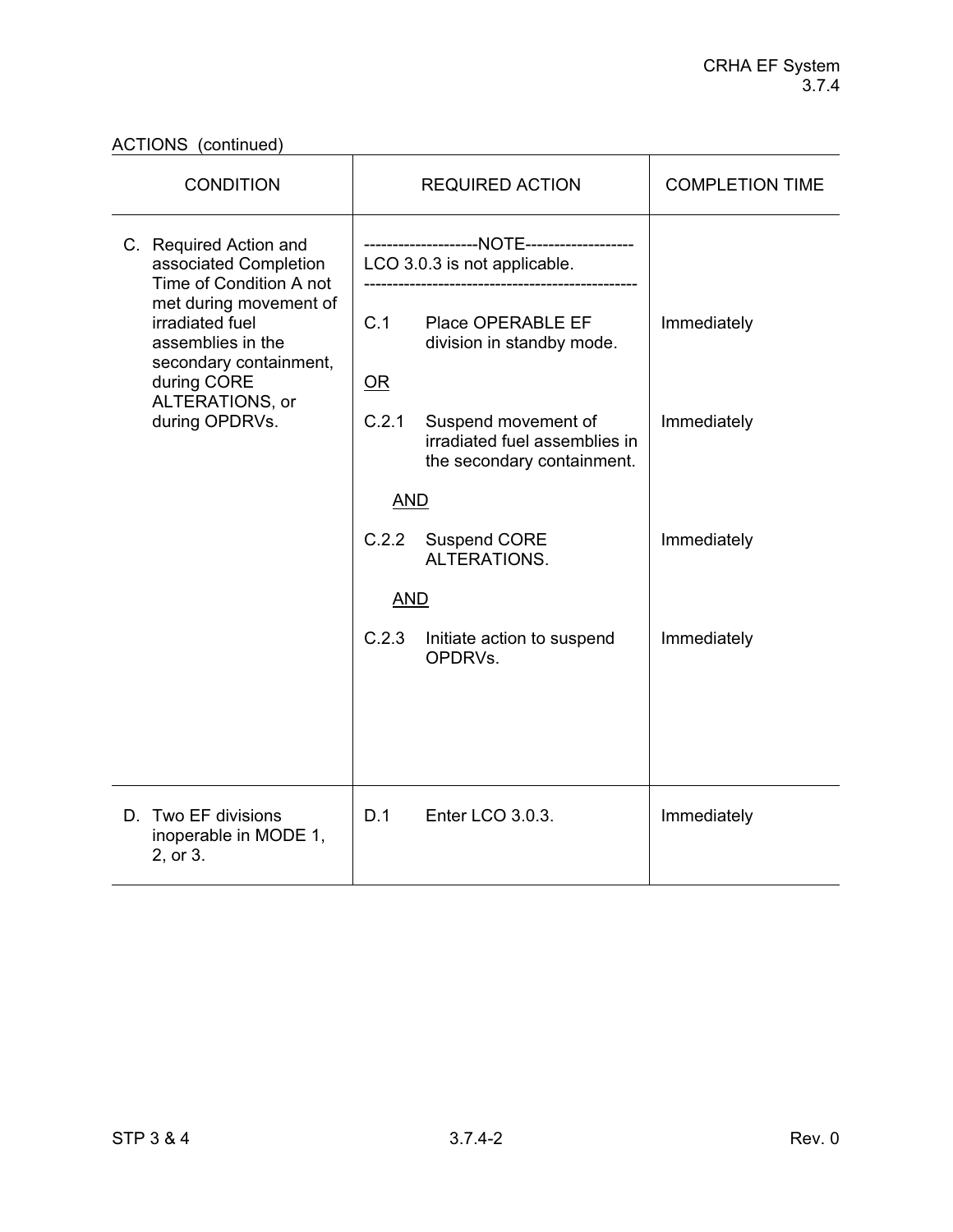| <b>CONDITION</b>                                                                                     |                              | <b>REQUIRED ACTION</b>                                                             | <b>COMPLETION TIME</b> |
|------------------------------------------------------------------------------------------------------|------------------------------|------------------------------------------------------------------------------------|------------------------|
| E. Two EF divisions<br>inoperable during<br>movement of irradiated                                   | LCO 3.0.3 is not applicable. |                                                                                    |                        |
| fuel assemblies in the<br>secondary containment,<br>during CORE<br>ALTERATIONS, or<br>during OPDRVs. | E.1                          | Suspend movement of<br>irradiated fuel assemblies in<br>the secondary containment. | Immediately            |
|                                                                                                      | <b>AND</b>                   |                                                                                    |                        |
|                                                                                                      | E.2                          | <b>Suspend CORE</b><br>ALTERATIONS.                                                | Immediately            |
|                                                                                                      | <b>AND</b>                   |                                                                                    |                        |
|                                                                                                      | E.3                          | Initiate action to suspend<br>OPDRVs.                                              | Immediately            |

|            | <b>SURVEILLANCE</b>                                                                                                                                                                                               | <b>FREQUENCY</b>                                        |
|------------|-------------------------------------------------------------------------------------------------------------------------------------------------------------------------------------------------------------------|---------------------------------------------------------|
| SR 3.7.4.1 | Operate each EF division for $\geq 10$ continuous hours<br>with the heaters operating.                                                                                                                            | 31 days                                                 |
| SR 3.7.4.2 | Perform required EF filter testing in accordance with<br>the Ventilation Filter Testing Program (VFTP).                                                                                                           | In accordance<br>with the VFTP                          |
| SR 3.7.4.3 | Verify each EF division actuates on an actual or<br>simulated initiation signal.                                                                                                                                  | 18 months                                               |
| SR 3.7.4.4 | Verify each EF division can maintain a positive<br>pressure of $\geq$ 3.2 mm water gauge relative to the<br>atmosphere during the isolation mode of operation<br>at a flow rate of $\leq$ 3400 m <sup>3</sup> /h. | 18 months on a<br><b>STAGGERED</b><br><b>TEST BASIS</b> |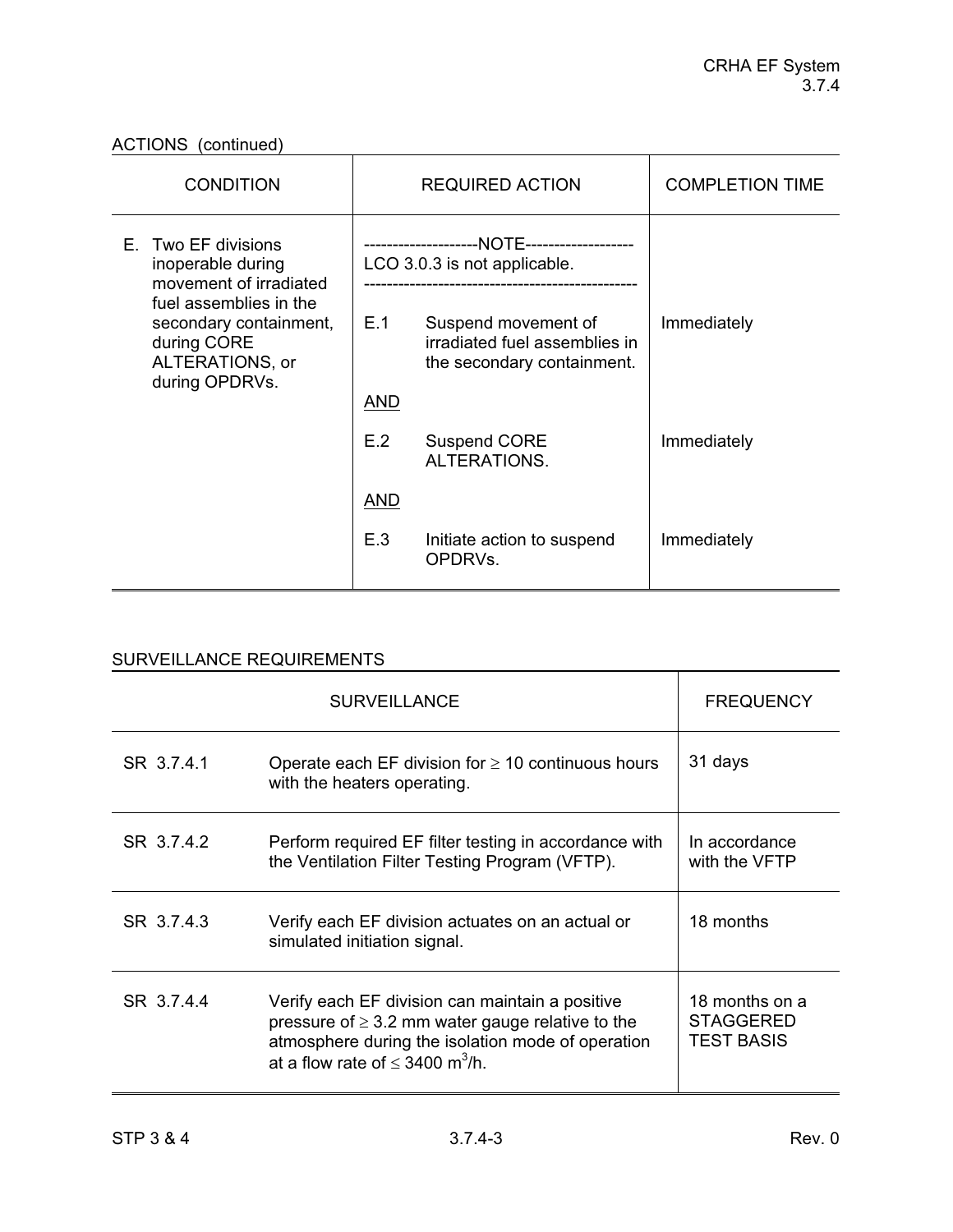## 3.7 PLANT SYSTEM

| 3.7.5 | Control Room Habitability Area (CRHA) – Air Conditioning (AC) System |
|-------|----------------------------------------------------------------------|
|       |                                                                      |

LCO 3.7.5 Two divisions of the CRHA AC System shall be OPERABLE.

APPLICABILITY: MODES 1, 2, and 3, During movement of irradiated fuel assemblies in the secondary containment, During CORE ALTERATIONS, During operations with a potential for draining the reactor vessel (OPDRVs).

#### ACTIONS

| <b>CONDITION</b>                                                                                                                                                                                                           | <b>REQUIRED ACTION</b>                                                                                     | <b>COMPLETION TIME</b> |
|----------------------------------------------------------------------------------------------------------------------------------------------------------------------------------------------------------------------------|------------------------------------------------------------------------------------------------------------|------------------------|
| One AC division<br>A<br>inoperable.                                                                                                                                                                                        | A <sub>1</sub><br>Restore AC division to<br><b>OPERABLE</b> status.                                        | 30 days                |
| <b>B.</b> Required Action and<br><b>Associated Completion</b><br>Time of Condition A not<br>met in MODE 1, 2, or 3.                                                                                                        | Be in MODE 3.<br>B.1<br><b>AND</b><br>B.2<br>Be in MODE 4.                                                 | 12 hours<br>36 hours   |
| C. Required Action and<br>associated Completion<br>Time of Condition A not<br>met during movement of<br>irradiated fuel<br>assemblies in the<br>secondary containment,<br>during CORE<br>ALTERATIONS, or<br>during OPDRVs. | LCO 3.0.3 is not applicable.<br>C <sub>1</sub><br>Place OPFRABLE AC<br>division in operation.<br><u>OR</u> | Immediately            |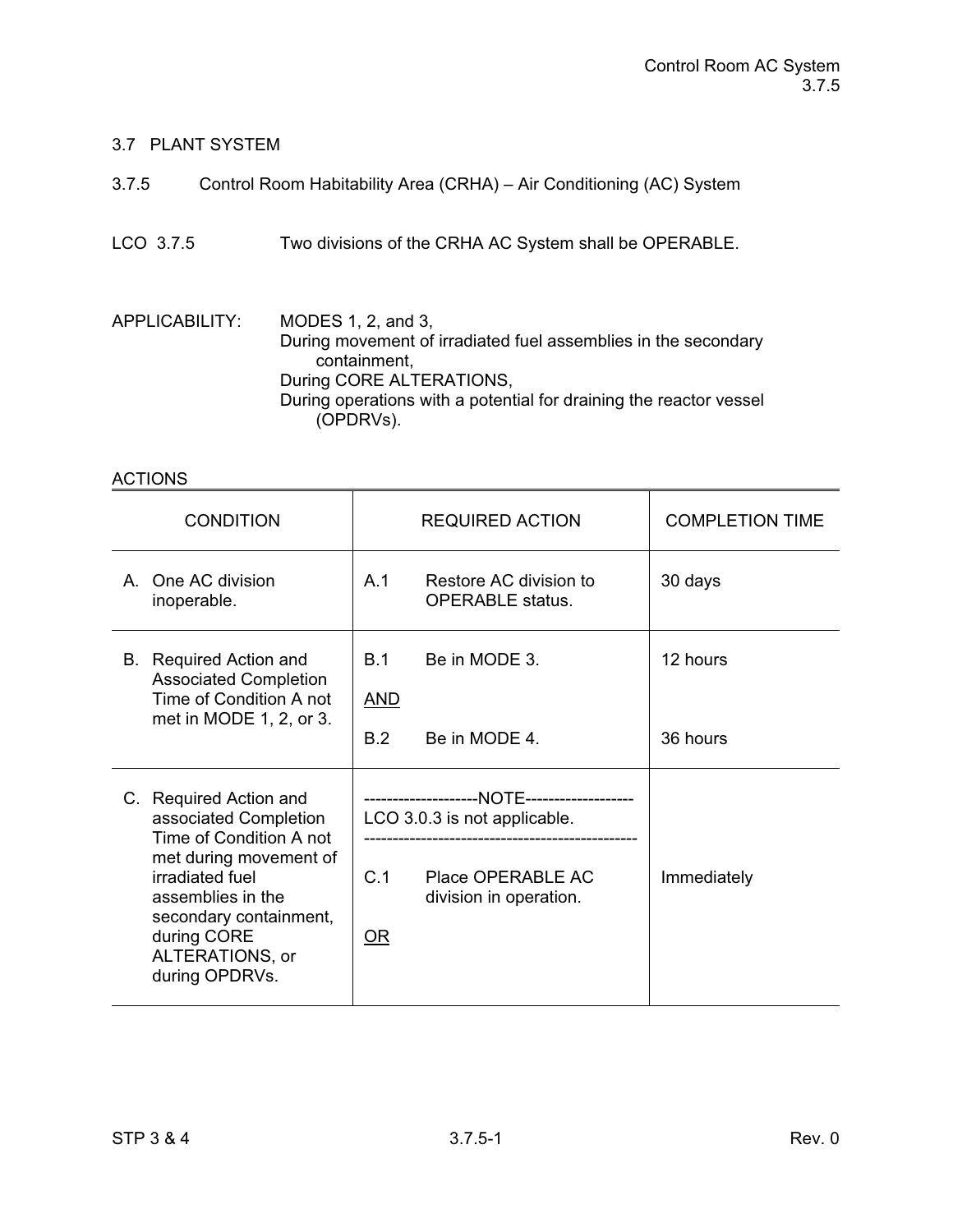| <b>CONDITION</b>                                                                                     | <b>REQUIRED ACTION</b> |                                                                                    | <b>COMPLETION TIME</b> |
|------------------------------------------------------------------------------------------------------|------------------------|------------------------------------------------------------------------------------|------------------------|
|                                                                                                      | C.2.1                  | Suspend movement of<br>irradiated fuel assemblies in<br>the secondary containment. | Immediately            |
|                                                                                                      | <b>AND</b>             |                                                                                    |                        |
|                                                                                                      | C.2.2                  | <b>Suspend CORE</b><br>ALTERATIONS.                                                | Immediately            |
|                                                                                                      | <b>AND</b>             |                                                                                    |                        |
|                                                                                                      | C.2.3                  | Initiate action to suspend<br>OPDRVs.                                              | Immediately            |
| D. Two AC divisions<br>inoperable in MODE 1,<br>2, or 3.                                             | D.1                    | Enter LCO 3.0.3.                                                                   | Immediately            |
| Two AC divisions<br>Е.                                                                               |                        |                                                                                    |                        |
| inoperable during<br>movement of irradiated                                                          |                        | LCO 3.0.3 is not applicable.                                                       |                        |
| fuel assemblies in the<br>secondary containment,<br>during CORE<br>ALTERATIONS, or<br>during OPDRVs. | E.1                    | Suspend movement of<br>irradiated fuel assemblies in<br>the secondary containment. | Immediately            |
|                                                                                                      | <u>AND</u>             |                                                                                    |                        |
|                                                                                                      | E.2                    | <b>Suspend CORE</b><br>ALTERATIONS.                                                | Immediately            |
|                                                                                                      | <b>AND</b>             |                                                                                    |                        |
|                                                                                                      | E.3                    | Initiate action to suspend<br>OPDRVs.                                              | Immediately            |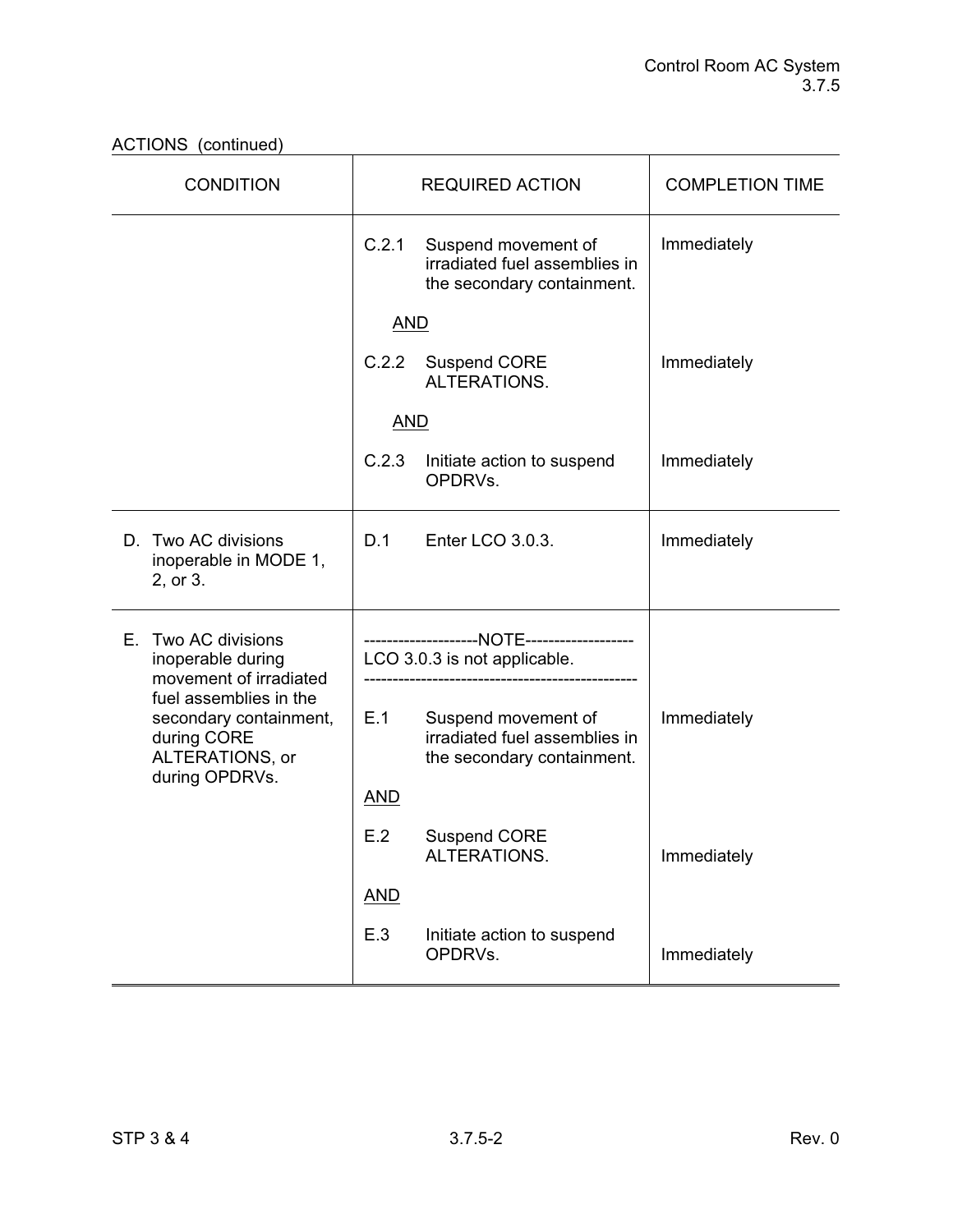|            | <b>SURVEILLANCE</b>                                                                   | <b>FREQUENCY</b> |
|------------|---------------------------------------------------------------------------------------|------------------|
| SR 3.7.5.1 | Verify each CRHA AC division has the capability to<br>remove the assumed heat load.   | 18 months        |
| SR 3.7.5.2 | Verify each CRHA AC division actuates on an actual<br>or simulated initiation signal. | 18 months        |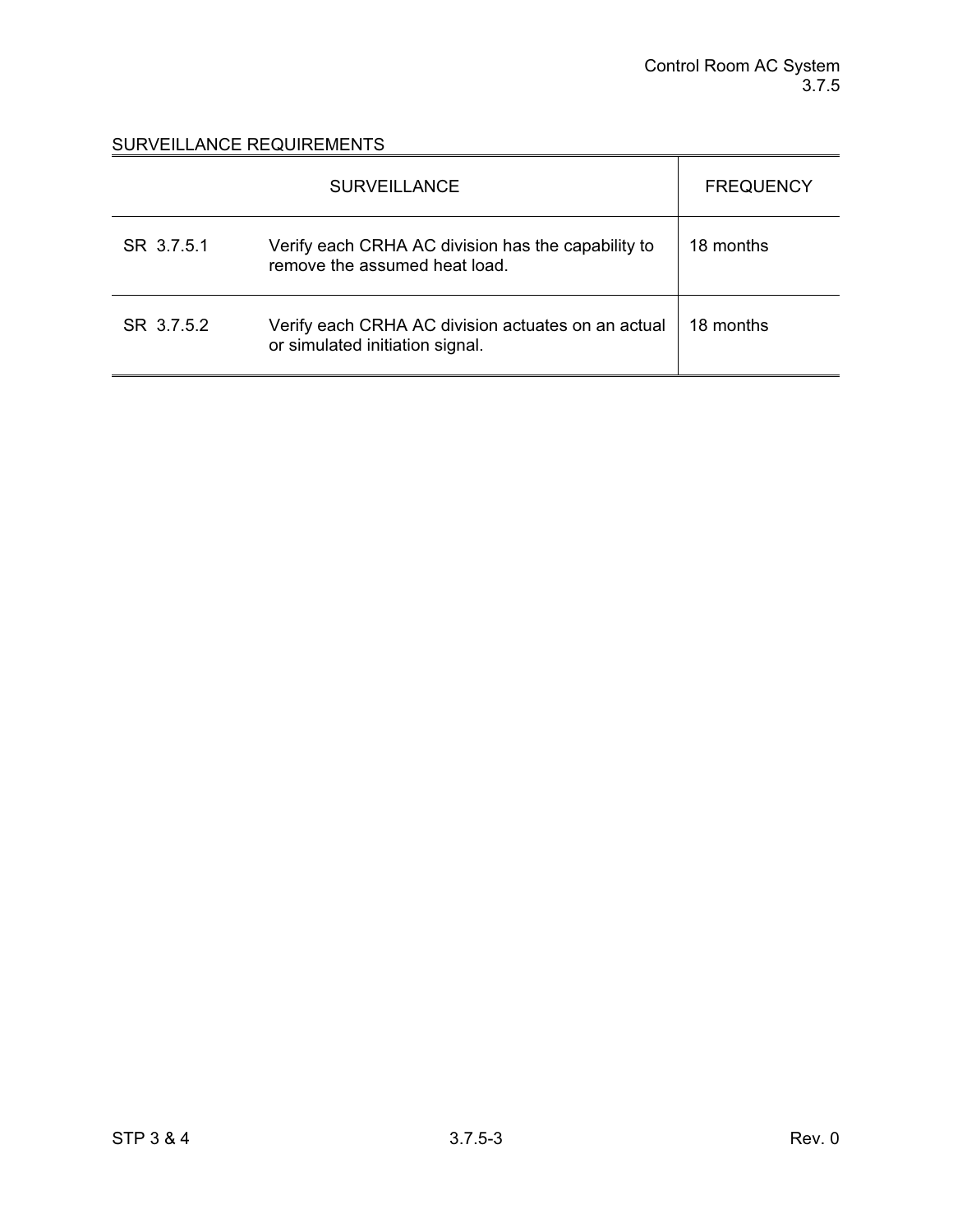## 3.7 PLANT SYSTEMS

## 3.7.6 Main Condenser Offgas

LCO 3.7.6 The gross gamma activity rate of the noble gases measured at the offgas recombiner effluent shall be  $\leq 14.8$  GBq/second after decay of 30 minutes.

APPLICABILITY: MODE 1, MODES 2 and 3 with any main steam line not isolated and steam jet air ejector (SJAE) in operation.

#### ACTIONS

| <b>CONDITION</b>                                                        |              | <b>REQUIRED ACTION</b>                                                      | <b>COMPLETION TIME</b> |
|-------------------------------------------------------------------------|--------------|-----------------------------------------------------------------------------|------------------------|
| A. Gross gamma activity<br>rate of the noble gases<br>not within limit. | A.1          | Restore gross gamma<br>activity rate of the noble<br>gases to within limit. | 72 hours               |
| B. Required Action and<br>associated Completion<br>Time not met.        | B.1<br>$OR$  | Isolate all main steam lines.                                               | 12 hours               |
|                                                                         | B.2          | Isolate SJAE.                                                               | 12 hours               |
|                                                                         | OR           |                                                                             |                        |
|                                                                         | <b>B.3.1</b> | Be in MODE 3.                                                               | 12 hours               |
|                                                                         | AND          |                                                                             |                        |
|                                                                         | <b>B.3.2</b> | Be in MODE 4.                                                               | 36 hours               |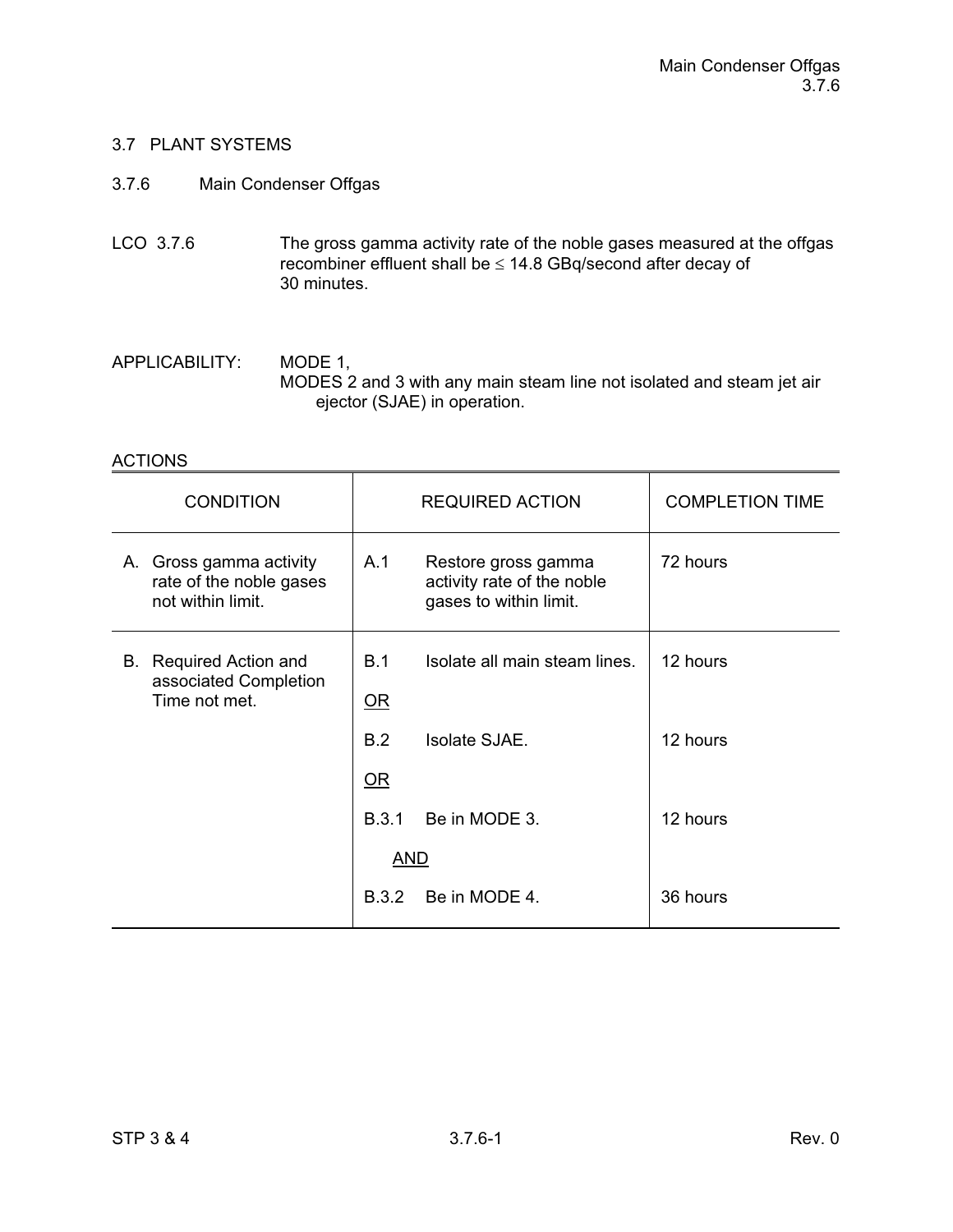|            | <b>SURVEILLANCE</b>                                                                                                                                                                                                               | <b>FREQUENCY</b>                                                                                                                                                                                                                            |
|------------|-----------------------------------------------------------------------------------------------------------------------------------------------------------------------------------------------------------------------------------|---------------------------------------------------------------------------------------------------------------------------------------------------------------------------------------------------------------------------------------------|
| SR 3.7.6.1 | Not required to be performed until 31 days after any<br>main steam line not isolated and SJAE in operation.<br>Verify the gross gamma activity rate of the noble<br>gases is $\leq$ 14.8 GBq/second after decay of<br>30 minutes. | 31 days<br><u>AND</u><br>Once within<br>4 hours after a<br>$\geq$ 50% increase in<br>the nominal<br>steady state<br>fission gas<br>release after<br>factoring out<br>increases due to<br>changes in<br><b>THERMAL</b><br><b>POWER</b> level |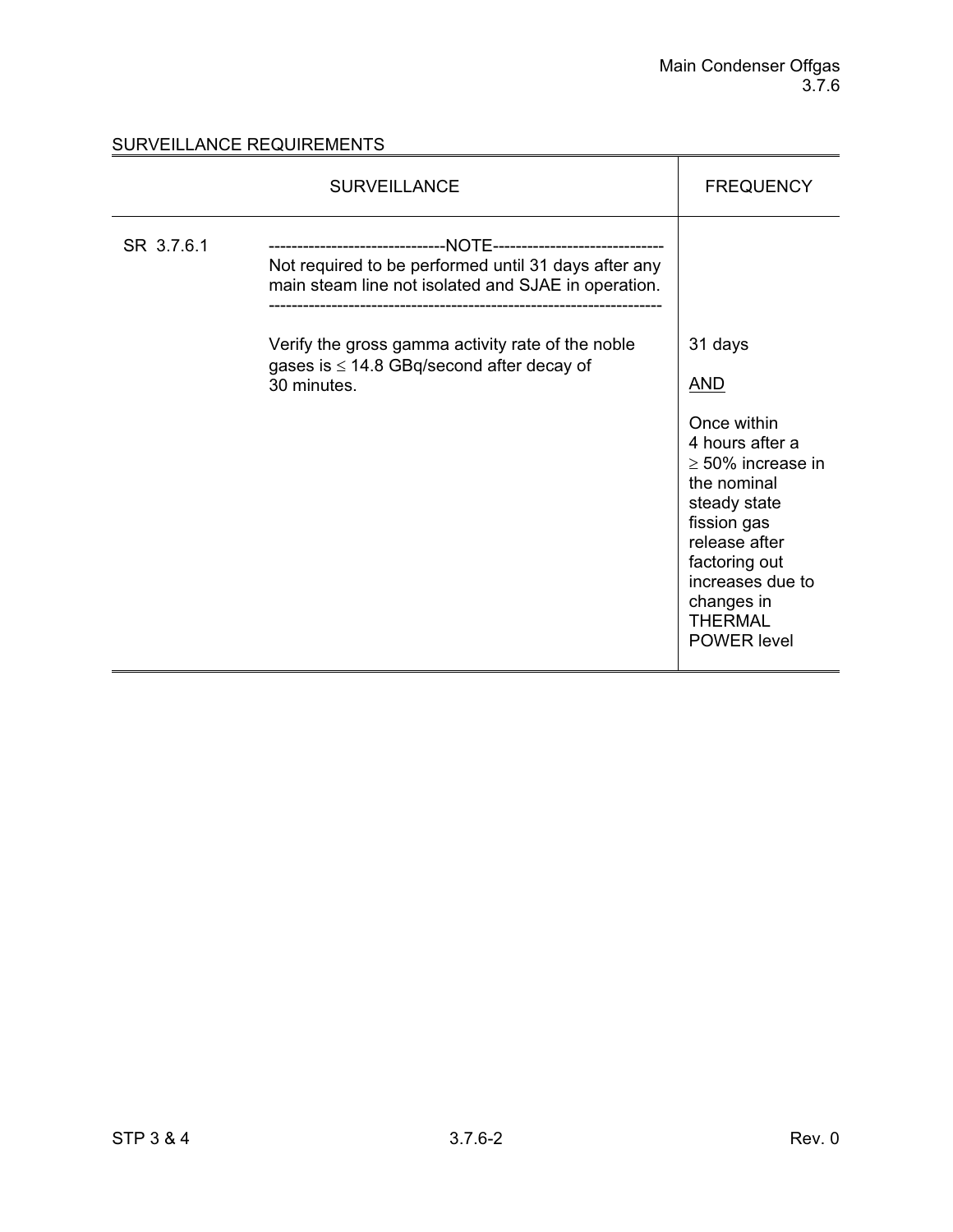#### 3.7 PLANT SYSTEMS

## 3.7.7 Main Turbine Bypass System

LCO 3.7.7 The Main Turbine Bypass System shall be OPERABLE.

OR

LCO 3.2.2, "MINIMUM CRITICAL POWER RATIO (MCPR)," limits for an inoperable Main Turbine Bypass System, as specified in the Core Operating Limits Report (COLR), are made applicable.

 $APPLICABILITY: THE RMAL POWER  $\geq 40\%$  RTP.$ 

#### **ACTIONS**

| <b>CONDITION</b>                                                                             | <b>REQUIRED ACTION</b>                                                                                               | <b>COMPLETION TIME</b> |
|----------------------------------------------------------------------------------------------|----------------------------------------------------------------------------------------------------------------------|------------------------|
| A. Requirements of the<br>LCO not met or Main<br><b>Turbine Bypass System</b><br>inoperable. | Satisfy the requirements of<br>A.1<br>the LCO or restore Main<br>Turbine Bypass System to<br><b>OPERABLE</b> status. | 2 hours                |
| Required Action and<br>В.<br>associated Completion<br>Time not met.                          | <b>B.1</b><br><b>Reduce THERMAL</b><br>POWER to $\leq 40\%$ RTP.                                                     | 4 hours                |

|            | <b>SURVEILLANCE</b>                                                                         | <b>FREQUENCY</b> |
|------------|---------------------------------------------------------------------------------------------|------------------|
| SR 3.7.7.1 | Perform bypass valve opening test to $\geq 10\%$<br>position for each turbine bypass valve. | 31 days          |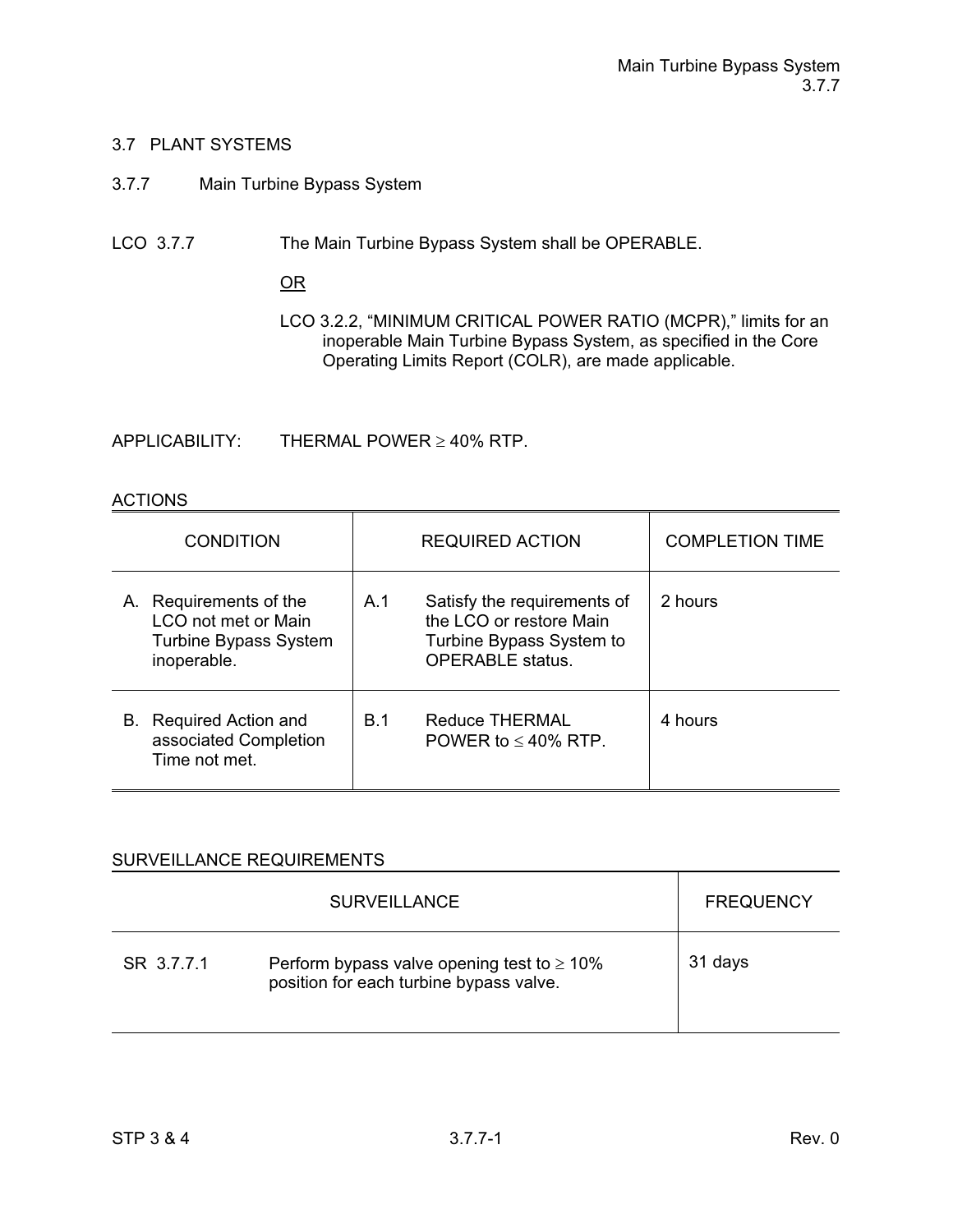|            | <b>SURVEILLANCE</b>                                                 | <b>FREQUENCY</b> |
|------------|---------------------------------------------------------------------|------------------|
| SR 3.7.7.2 | Perform a system functional test.                                   | 18 months        |
| SR 3.7.7.3 | Verify the TURBINE BYPASS SYSTEM<br>RESPONSE TIME is within limits. | 18 months        |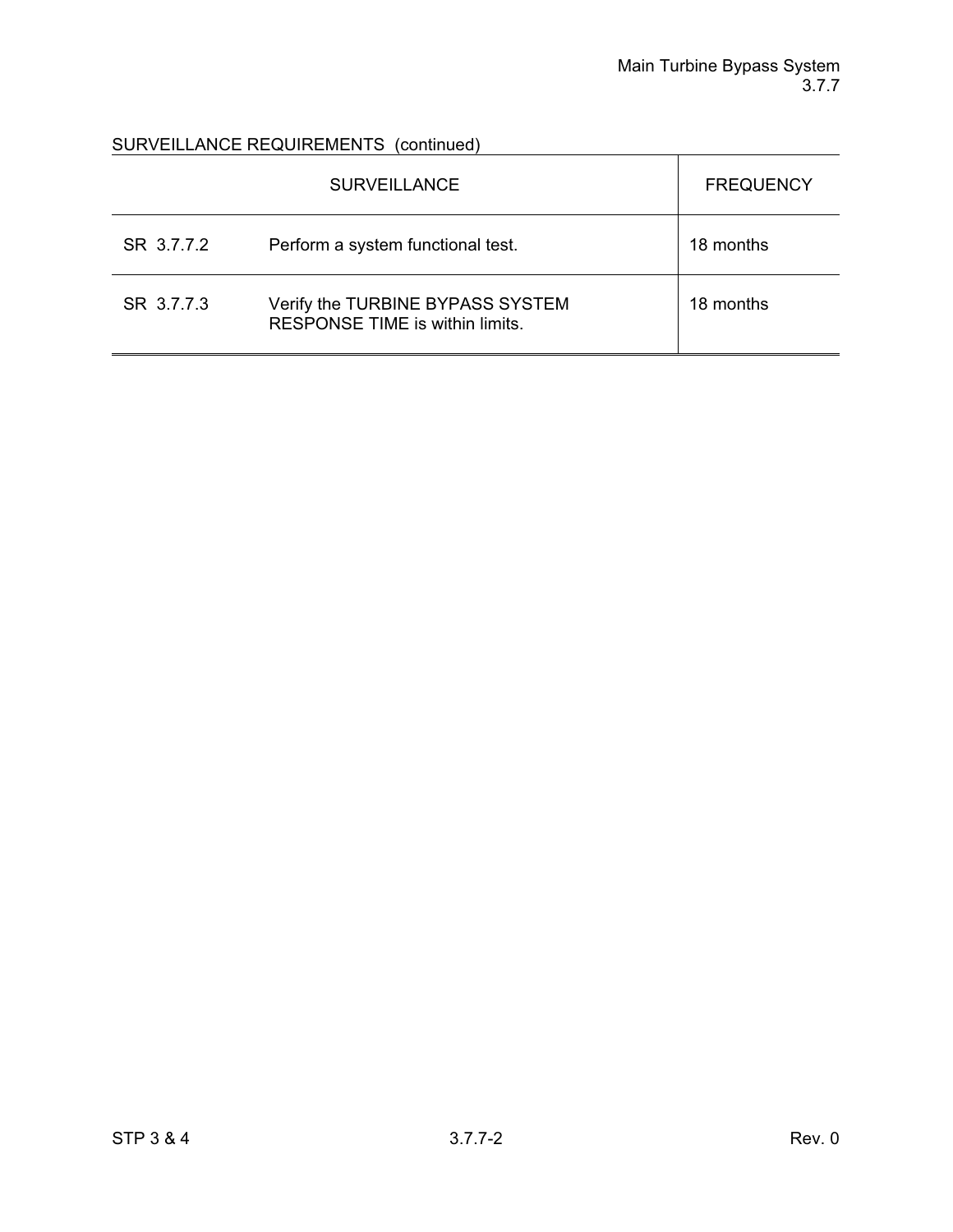## 3.7 PLANT SYSTEMS

3.7.8 Fuel Pool Water Level

| LCO 3.7.8 | The fuel pool water level shall be $\geq 7.0$ m over the top of irradiated fuel |
|-----------|---------------------------------------------------------------------------------|
|           | assemblies seated in the spent fuel storage pool.                               |

APPLICABILITY: During movement of irradiated fuel assemblies in the associated fuel storage pool.

#### **ACTIONS**

| <b>CONDITION</b>                              | <b>REQUIRED ACTION</b>                                                                                                                             | <b>COMPLETION TIME</b> |
|-----------------------------------------------|----------------------------------------------------------------------------------------------------------------------------------------------------|------------------------|
| A. Fuel pool water level not<br>within limit. | A.1<br>--NOTE--<br>LCO 3.0.3 is not applicable.<br>Suspend movement of<br>irradiated fuel assemblies in<br>the associated fuel storage<br>pool(s). | Immediately            |

|            | <b>SURVEILLANCE</b>                                                                                                            | <b>FREQUENCY</b> |
|------------|--------------------------------------------------------------------------------------------------------------------------------|------------------|
| SR 3.7.8.1 | Verify the fuel pool water level is $\geq 7.0$ m over the<br>top of irradiated fuel assemblies seated in the<br>storage racks. | 7 days           |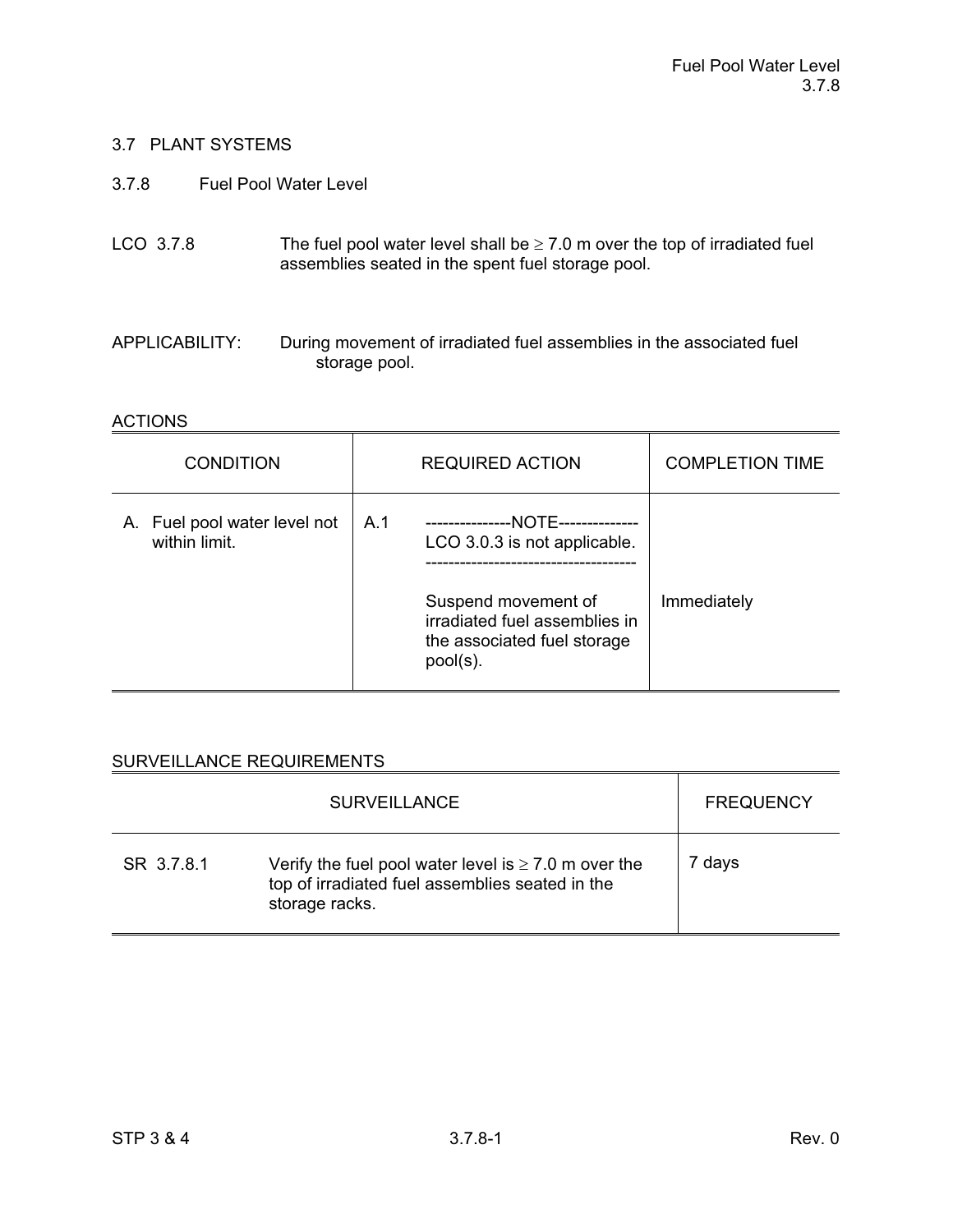## 3.8 ELECTRICAL POWER SYSTEMS

## 3.8.1 AC Sources – Operating

## LCO 3.8.1 The following AC electrical power sources shall be OPERABLE:

- a. Two qualified circuits between the offsite transmission network and the onsite Class 1E AC Electrical Power Distribution System; and
- b. Three diesel generators (DGs).
- APPLICABILITY: MODES 1, 2, and 3.

#### ACTIONS

| <b>CONDITION</b>                            |                                                                                                               | <b>REQUIRED ACTION</b>                                                               | <b>COMPLETION TIME</b>         |
|---------------------------------------------|---------------------------------------------------------------------------------------------------------------|--------------------------------------------------------------------------------------|--------------------------------|
| A. One of two offsite AC                    | A.1                                                                                                           | Verify affected ESF bus is<br>powered from the other<br>operable offsite AC circuit. | 72 hours                       |
| power sources to one<br>ESF bus inoperable. |                                                                                                               |                                                                                      | <b>AND</b>                     |
|                                             |                                                                                                               |                                                                                      | Once per 8 hours<br>thereafter |
|                                             | <b>AND</b>                                                                                                    |                                                                                      |                                |
|                                             | A.2                                                                                                           | Verify the CTG is functional                                                         | 72 hours                       |
|                                             | by verifying the CTG starts<br>and achieves steady state<br>voltage and frequency in<br>less than 10 minutes. |                                                                                      | <b>AND</b>                     |
|                                             |                                                                                                               | Once per 7 days<br>thereafter                                                        |                                |
|                                             | <b>AND</b>                                                                                                    |                                                                                      |                                |
|                                             | A.3<br>Verify the CTG circuit                                                                                 | breakers are aligned to the                                                          | 72 hours                       |
| affected ESF bus.                           | <u>AND</u>                                                                                                    |                                                                                      |                                |
|                                             |                                                                                                               |                                                                                      | Once per 8 hours<br>thereafter |
|                                             | <u>AND</u>                                                                                                    |                                                                                      |                                |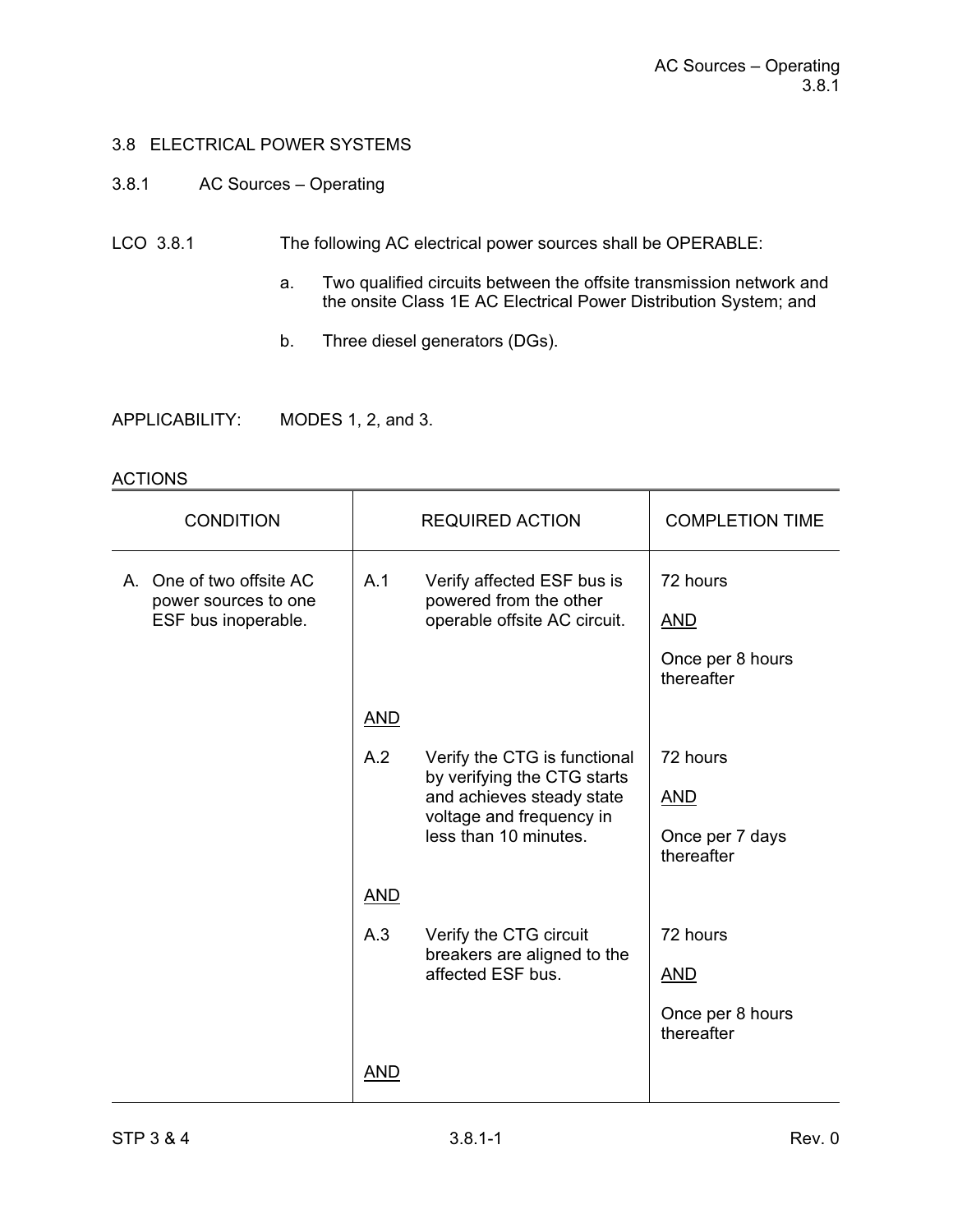| <b>CONDITION</b>                               |            | <b>REQUIRED ACTION</b>                                                                                                                                                             | <b>COMPLETION TIME</b>                                                                                                                                                                       |
|------------------------------------------------|------------|------------------------------------------------------------------------------------------------------------------------------------------------------------------------------------|----------------------------------------------------------------------------------------------------------------------------------------------------------------------------------------------|
| A. (continued)                                 | A.4        | Restore inoperable offsite<br>AC power to affected ESF<br>bus.                                                                                                                     | 30 days                                                                                                                                                                                      |
| B. One required offsite<br>circuit inoperable. | B.1        | Perform SR 3.8.1.1 for                                                                                                                                                             | 1 hour                                                                                                                                                                                       |
|                                                |            | <b>OPERABLE</b> required offsite<br>circuit.                                                                                                                                       | <b>AND</b>                                                                                                                                                                                   |
|                                                |            |                                                                                                                                                                                    | Once per 8 hours<br>thereafter                                                                                                                                                               |
|                                                | <b>AND</b> |                                                                                                                                                                                    |                                                                                                                                                                                              |
|                                                | B.2        | Declare required feature(s)<br>with no power available<br>from an OPERABLE offsite<br>circuit inoperable when the<br>redundant required<br>feature(s) are inoperable.              | 24 hours from<br>discovery of no power<br>available from an<br><b>OPERABLE</b> offsite<br>circuit to one division<br>concurrent with<br>inoperability of<br>redundant required<br>feature(s) |
|                                                | <b>AND</b> |                                                                                                                                                                                    |                                                                                                                                                                                              |
|                                                | B.3        | Verify the combustion<br>turbine generator (CTG) is<br>functional by verifying the<br>CTG starts and achieves<br>steady state voltage and<br>frequency in less than<br>10 minutes. | 72 hours                                                                                                                                                                                     |
|                                                | <b>AND</b> |                                                                                                                                                                                    | 72 hours                                                                                                                                                                                     |
|                                                | <b>B.4</b> | Verify the CTG circuit<br>breakers are capable of<br>being aligned to each of<br>ESF buses.                                                                                        | <b>AND</b><br>Once per 8 hours<br>thereafter                                                                                                                                                 |
|                                                | <b>AND</b> |                                                                                                                                                                                    |                                                                                                                                                                                              |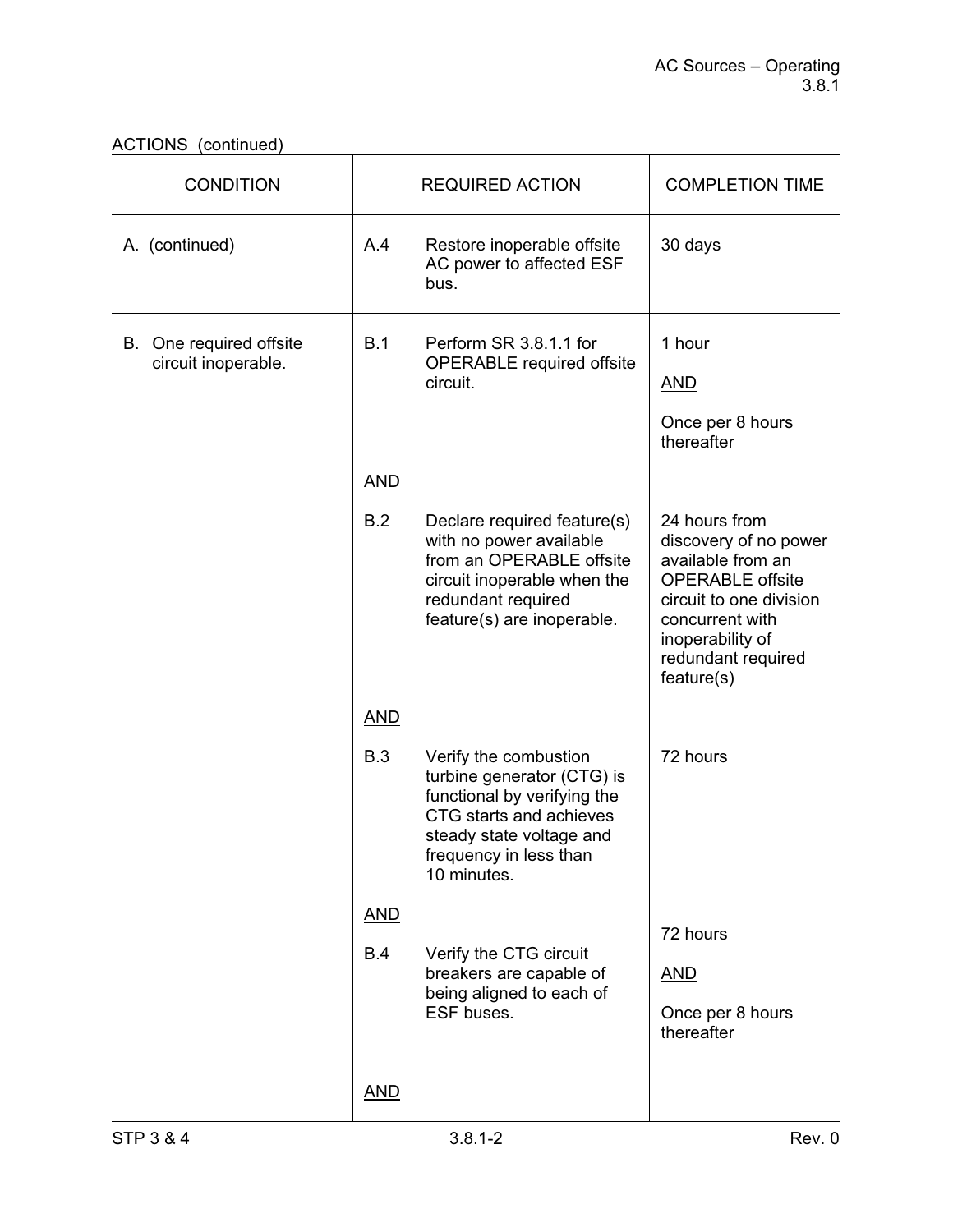ACTIONS (continued)

| <b>CONDITION</b>                           |                                 | <b>REQUIRED ACTION</b>                                                                                                                      | <b>COMPLETION TIME</b>                                                                                                 |
|--------------------------------------------|---------------------------------|---------------------------------------------------------------------------------------------------------------------------------------------|------------------------------------------------------------------------------------------------------------------------|
| B. (continued)                             | B.5<br>Restore required offsite | circuit to OPERABLE                                                                                                                         | 14 days                                                                                                                |
|                                            |                                 | status.                                                                                                                                     | <b>AND</b>                                                                                                             |
|                                            |                                 |                                                                                                                                             | 1 day from discovery<br>of two divisions with<br>no power available<br>from an OPERABLE<br>offsite circuit             |
|                                            |                                 |                                                                                                                                             | <b>AND</b>                                                                                                             |
|                                            |                                 |                                                                                                                                             | 15 days from<br>discovery of failure to<br>meet the LCO                                                                |
| C. ------------NOTE------------            | C.1                             | Perform SR 3.8.1.1 for<br><b>OPERABLE</b> required offsite<br>circuit(s).                                                                   | 1 hour                                                                                                                 |
| Required Action C.3.1<br>or C.3.2 shall be |                                 |                                                                                                                                             | <b>AND</b>                                                                                                             |
| completed if this<br>Condition is entered. |                                 |                                                                                                                                             | Once per 8 hours<br>thereafter                                                                                         |
| One required DG<br>inoperable.             | <b>AND</b>                      |                                                                                                                                             |                                                                                                                        |
|                                            | C.2                             | Declare required feature(s),<br>supported by the inoperable<br>DG, inoperable when the<br>redundant required<br>features(s) are inoperable. | 4 hours from<br>discovery of<br>Condition C<br>concurrent with<br>inoperability of<br>redundant required<br>feature(s) |
|                                            | <b>AND</b>                      |                                                                                                                                             |                                                                                                                        |
|                                            | C.3.1                           | <b>Determine OPERABLE</b><br>DG(s) are not inoperable<br>due to common cause<br>failure.                                                    | 24 hours                                                                                                               |
|                                            | $OR$                            |                                                                                                                                             |                                                                                                                        |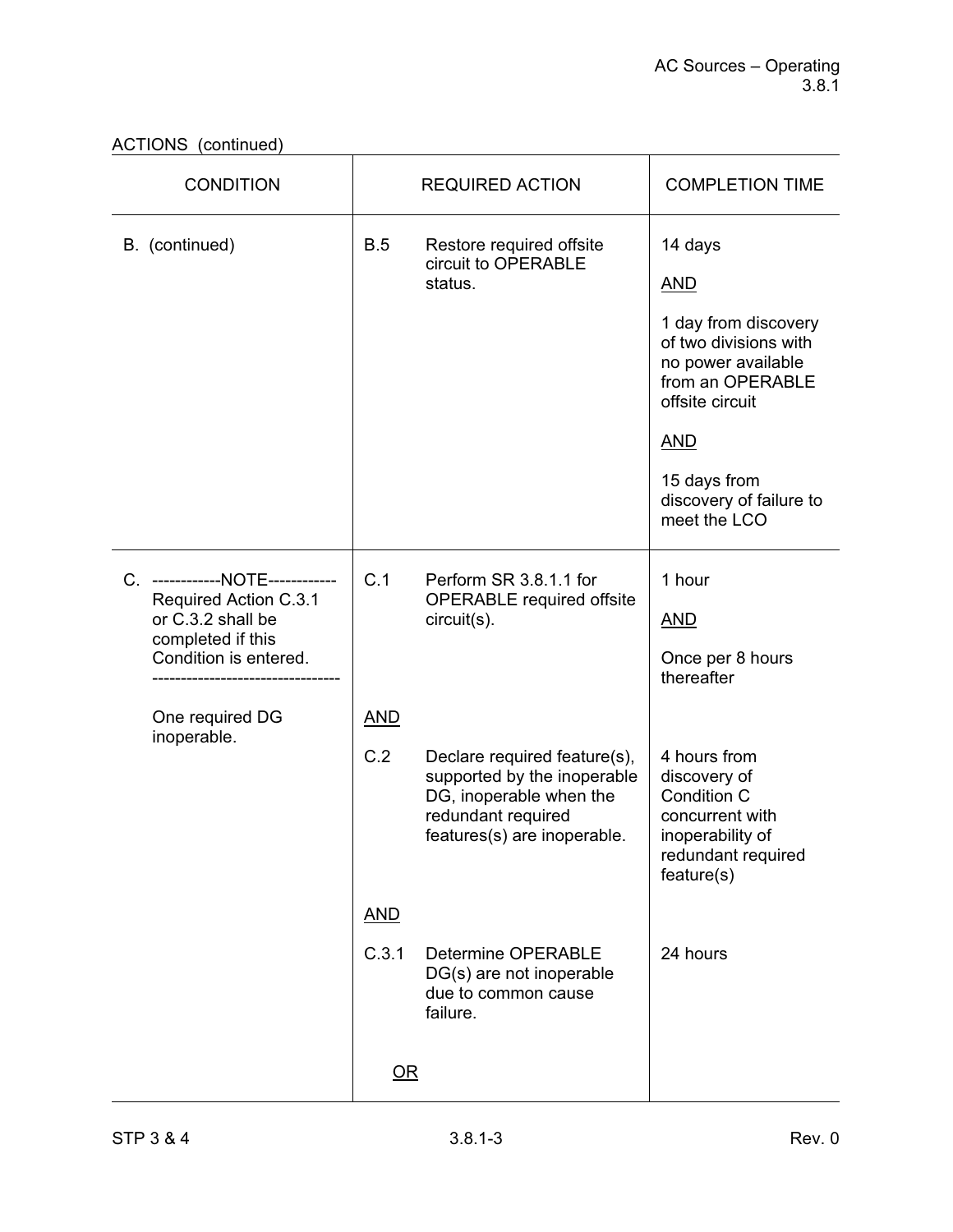| <b>CONDITION</b>                                |            | <b>REQUIRED ACTION</b>                                                                                                                                                             | <b>COMPLETION TIME</b>                                                                                                  |
|-------------------------------------------------|------------|------------------------------------------------------------------------------------------------------------------------------------------------------------------------------------|-------------------------------------------------------------------------------------------------------------------------|
| C. (continued)                                  | C.3.2      | Perform SR 3.8.1.2 for<br>OPERABLE DG(s).                                                                                                                                          | 24 hours                                                                                                                |
|                                                 | <b>AND</b> |                                                                                                                                                                                    |                                                                                                                         |
|                                                 | C.4        | Verify the combustion<br>turbine generator (CTG) is<br>functional by verifying the<br>CTG starts and achieves<br>steady state voltage and<br>frequency in less than<br>10 minutes. | 72 hours                                                                                                                |
|                                                 | <b>AND</b> |                                                                                                                                                                                    | 72 hours                                                                                                                |
|                                                 | C.5        | Verify the CTG circuit<br>breakers are aligned to the                                                                                                                              | <u>AND</u>                                                                                                              |
|                                                 |            | ESF bus associated with<br>the inoperable DG.                                                                                                                                      | Once per 8 hours                                                                                                        |
|                                                 |            |                                                                                                                                                                                    | thereafter                                                                                                              |
|                                                 | <b>AND</b> |                                                                                                                                                                                    |                                                                                                                         |
|                                                 | C.6        | Restore required DG to                                                                                                                                                             | 14 days                                                                                                                 |
|                                                 |            | <b>OPERABLE</b> status.                                                                                                                                                            | <b>AND</b>                                                                                                              |
|                                                 |            |                                                                                                                                                                                    | 15 days from<br>discovery of failure to<br>meet the LCO                                                                 |
| D. Two required offsite<br>circuits inoperable. | D.1        | Declare required feature(s)<br>inoperable when the<br>redundant required<br>feature(s) are inoperable.                                                                             | 12 hours from<br>discovery of<br>Condition D<br>concurrent with<br>inoperability of<br>redundant required<br>feature(s) |
|                                                 | <b>AND</b> |                                                                                                                                                                                    |                                                                                                                         |
|                                                 | D.2        | Restore one required offsite<br>circuit to OPERABLE<br>status.                                                                                                                     | 24 hours                                                                                                                |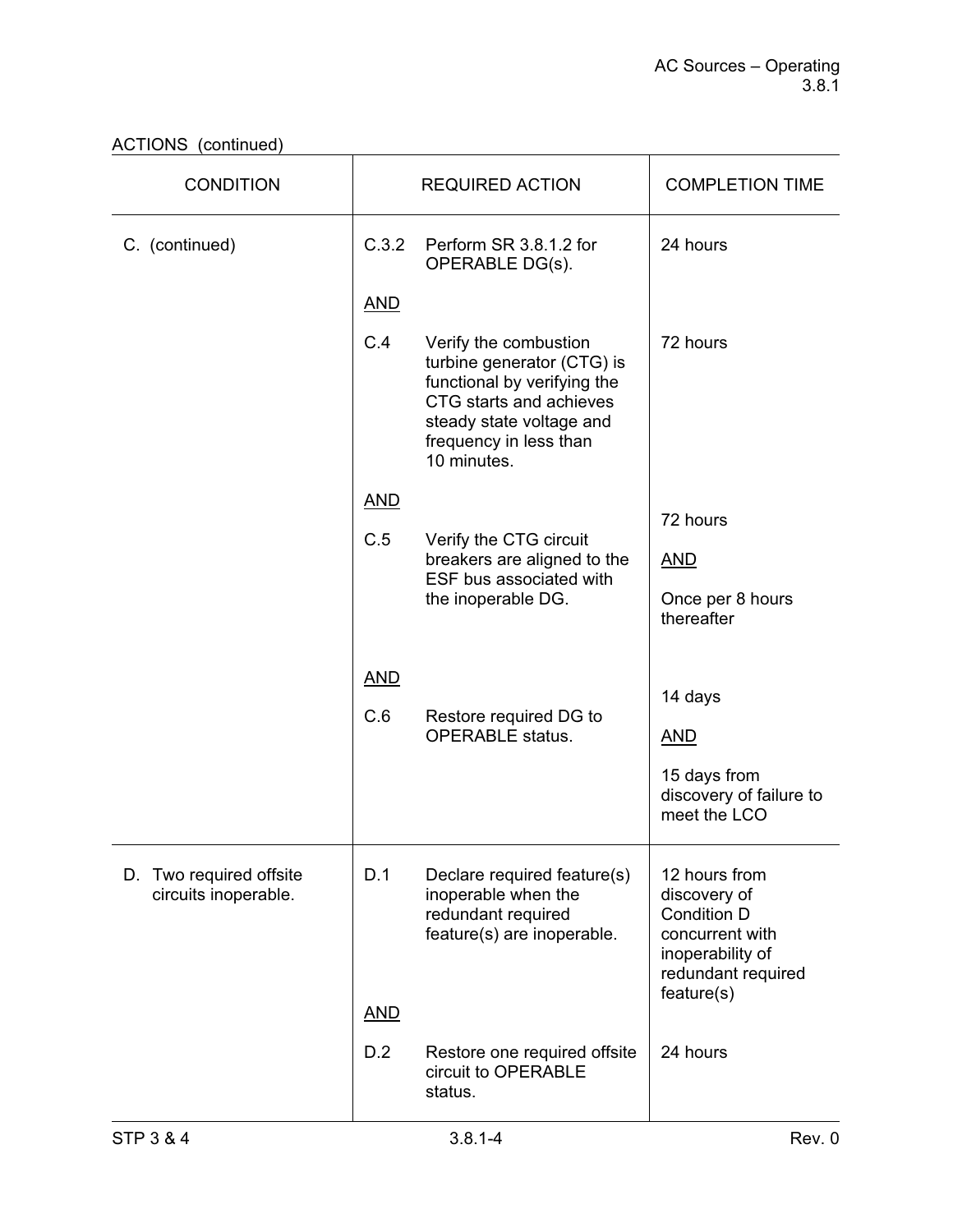| <b>CONDITION</b>                                                                               |                     | <b>REQUIRED ACTION</b>                                                                                                                                                             | <b>COMPLETION TIME</b>                                   |
|------------------------------------------------------------------------------------------------|---------------------|------------------------------------------------------------------------------------------------------------------------------------------------------------------------------------|----------------------------------------------------------|
| E. One required offsite<br>circuit inoperable.<br><b>AND</b><br>One required DG<br>inoperable. | division.           | Enter applicable Conditions and<br>Required Actions of LCO 3.8.9,<br>"Distribution Systems - Operating,"<br>when Condition D is entered with no<br>required AC power source to one |                                                          |
|                                                                                                | E.1                 | Verify the combustion<br>turbine generator (CTG) is<br>functional by verifying the<br>CTG starts and achieves<br>steady state voltage and<br>frequency in less than<br>10 minutes. | 12 hours                                                 |
|                                                                                                | <b>AND</b><br>E.2   | Verify the CTG circuit<br>breakers are aligned to the<br>ESF bus associated with<br>the inoperable DG.                                                                             | 12 hours<br><b>AND</b><br>Once per 8 hours<br>thereafter |
|                                                                                                | <b>AND</b><br>E.3.1 | Restore required offsite<br>circuit to OPERABLE<br>status.                                                                                                                         | 72 hours                                                 |
|                                                                                                | OR<br>E.3.2         | Restore required DG to<br><b>OPERABLE</b> status.                                                                                                                                  | 72 hours                                                 |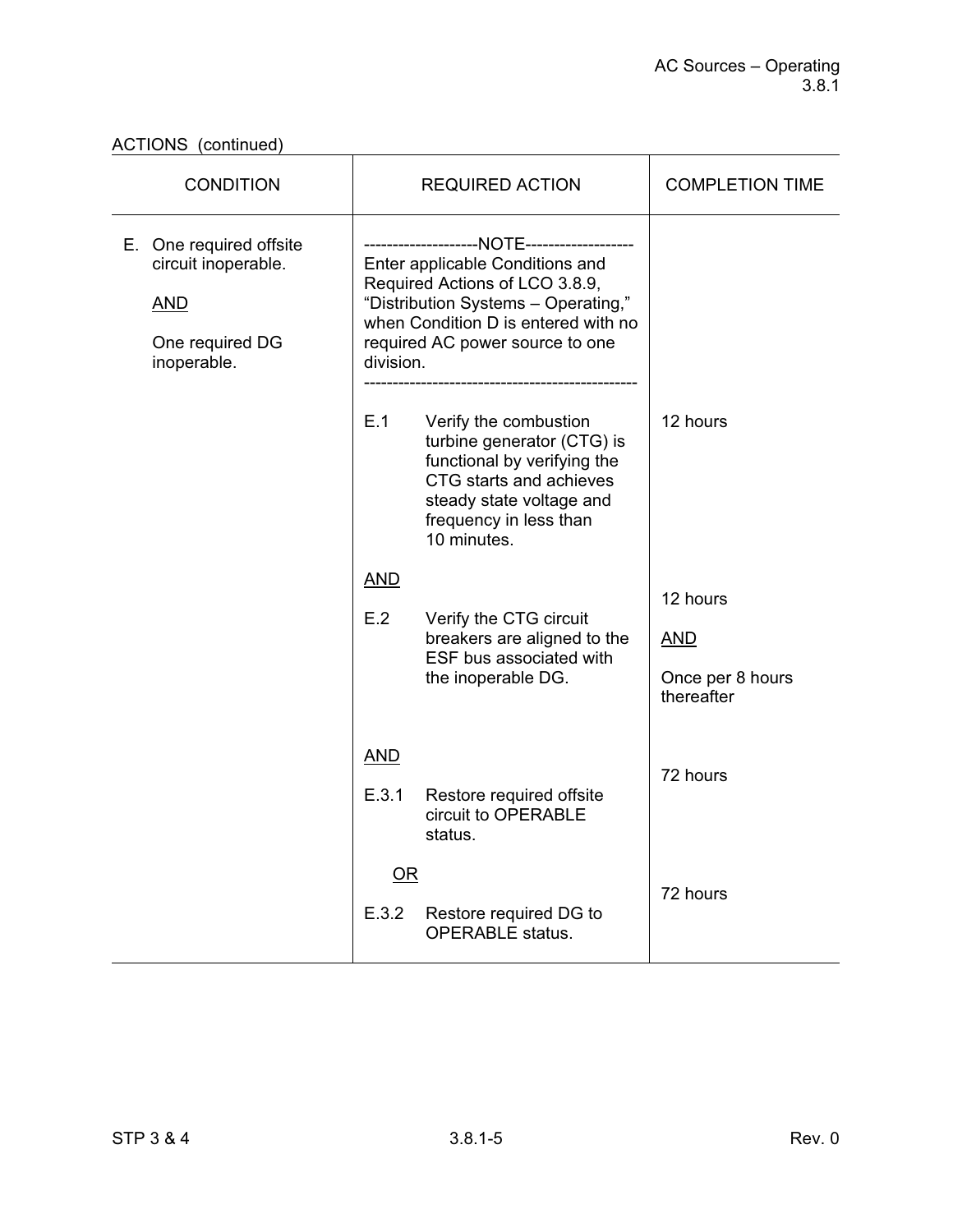| <b>CONDITION</b>                                        | <b>REQUIRED ACTION</b>                                                                                                                                                                    | <b>COMPLETION TIME</b>         |
|---------------------------------------------------------|-------------------------------------------------------------------------------------------------------------------------------------------------------------------------------------------|--------------------------------|
| F. Two required DGs<br>inoperable.                      | F.1<br>Verify the combustion<br>turbine generator (CTG) is<br>functional by verifying the<br>CTG starts and achieves<br>steady state voltage and<br>frequency in less than<br>10 minutes. | 2 hours                        |
|                                                         | <b>AND</b>                                                                                                                                                                                | 2 hours                        |
|                                                         | F.2<br>Verify the CTG circuit<br>breakers are aligned to one                                                                                                                              | <b>AND</b>                     |
|                                                         | ESF bus associated with an<br>inoperable DG and capable<br>of being aligned to the other<br>ESF bus associated with an<br>inoperable DG.                                                  | Once per 8 hours<br>thereafter |
|                                                         | <b>AND</b>                                                                                                                                                                                | 72 hours                       |
|                                                         | F.3<br>Restore one required DG to<br><b>OPERABLE</b> status.                                                                                                                              |                                |
| G. Required Action and                                  | G.1<br>Be in MODE 3.                                                                                                                                                                      | 12 hours                       |
| <b>Associated Completion</b><br>Time of Condition A, B, | <b>AND</b>                                                                                                                                                                                |                                |
| C, D, E or F not met.                                   | G.2<br>Be in MODE 4.                                                                                                                                                                      | 36 hours                       |
| H. Three or more required<br>AC sources inoperable.     | H.1<br>Enter LCO 3.0.3.                                                                                                                                                                   | Immediately                    |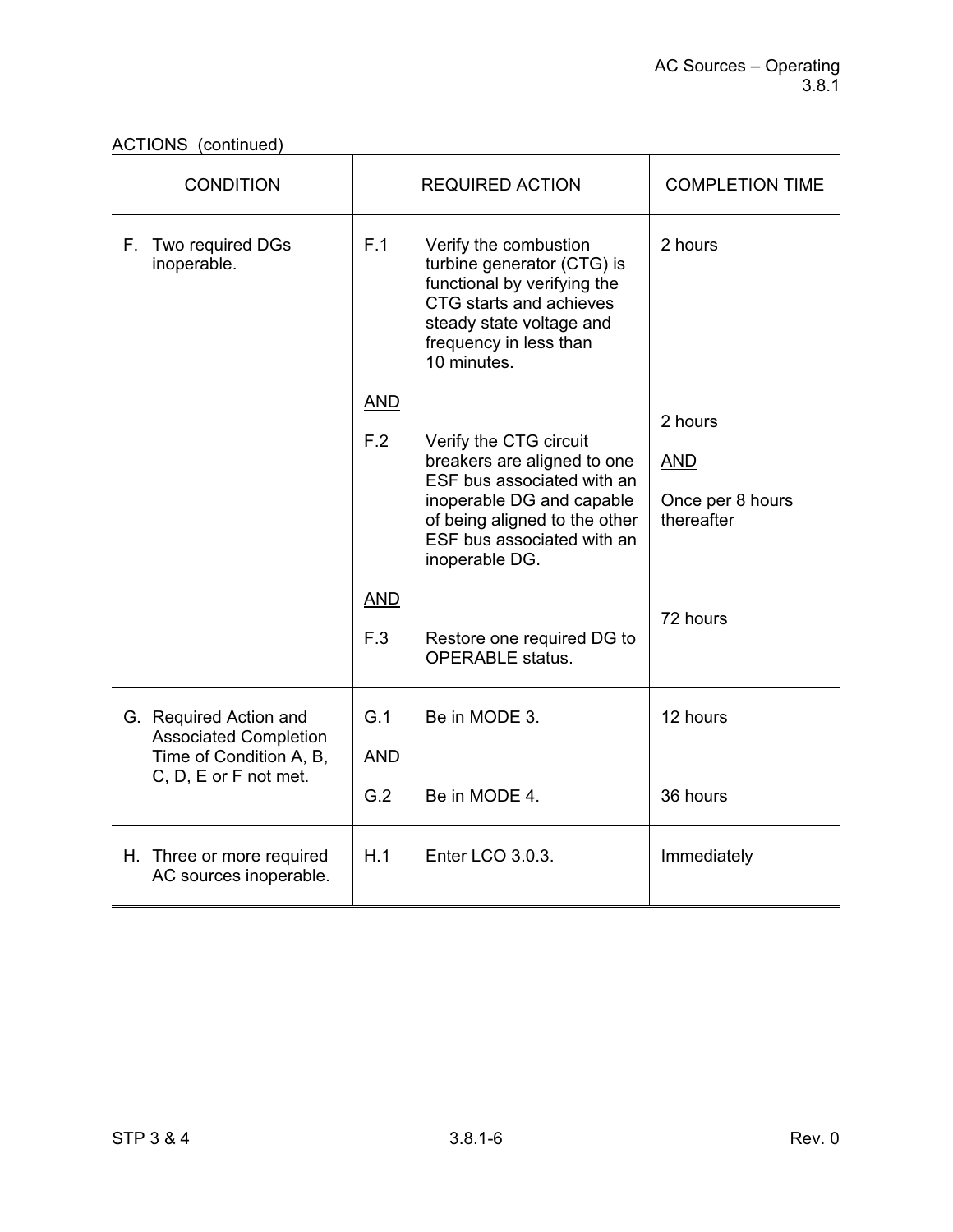|            | <b>SURVEILLANCE</b>                                                                                                                                                                                                                                                                                                                                                                                                                                                                                                          | <b>FREQUENCY</b>                 |
|------------|------------------------------------------------------------------------------------------------------------------------------------------------------------------------------------------------------------------------------------------------------------------------------------------------------------------------------------------------------------------------------------------------------------------------------------------------------------------------------------------------------------------------------|----------------------------------|
| SR 3.8.1.1 | Verify correct breaker alignment and indicated<br>power availability for each required offsite circuit.                                                                                                                                                                                                                                                                                                                                                                                                                      | 7 days                           |
| SR 3.8.1.2 | ---------------------------NOTES----------------------<br>1. Performance of SR 3.8.1.7 satisfies this SR.<br>2. All DG starts may be preceded by an engine<br>prelube period and followed by a warmup<br>period prior to loading.<br>3.<br>A modified DG start involving idling and gradual<br>acceleration to synchronous speed may be<br>used for this SR as recommended by the<br>manufacturer. When modified start procedures<br>are not used, the time, voltage, and frequency<br>tolerances of SR 3.8.1.7 must be met. |                                  |
|            | Verify each DG starts from standby conditions and<br>achieves steady state voltage ≥ [3744] V and<br>$\le$ [4576] V and frequency $\ge$ [58.8] Hz and<br>≤ [61.2] Hz.                                                                                                                                                                                                                                                                                                                                                        | As specified in<br>Table 3.8.1-1 |
| SR 3.8.1.3 | ----------------------NOTES-------------------<br>1. DG loadings may include gradual loading as<br>recommended by the manufacturer.<br>2.<br>Momentary transients outside the load range do<br>not invalidate this test.<br>3.<br>This Surveillance shall be conducted on only<br>one DG at a time.<br>This SR shall be preceded by, and immediately<br>4.<br>follow, without shutdown, a successful<br>performance of SR 3.8.1.2 or SR 3.8.1.7.<br>Verify each DG is synchronized and loaded and                            | As specified in                  |
|            | operates for $\geq 60$ minutes at a load $\geq 7200$ kW and<br>] kW.<br>$\leq$ [                                                                                                                                                                                                                                                                                                                                                                                                                                             | Table 3.8.1-1                    |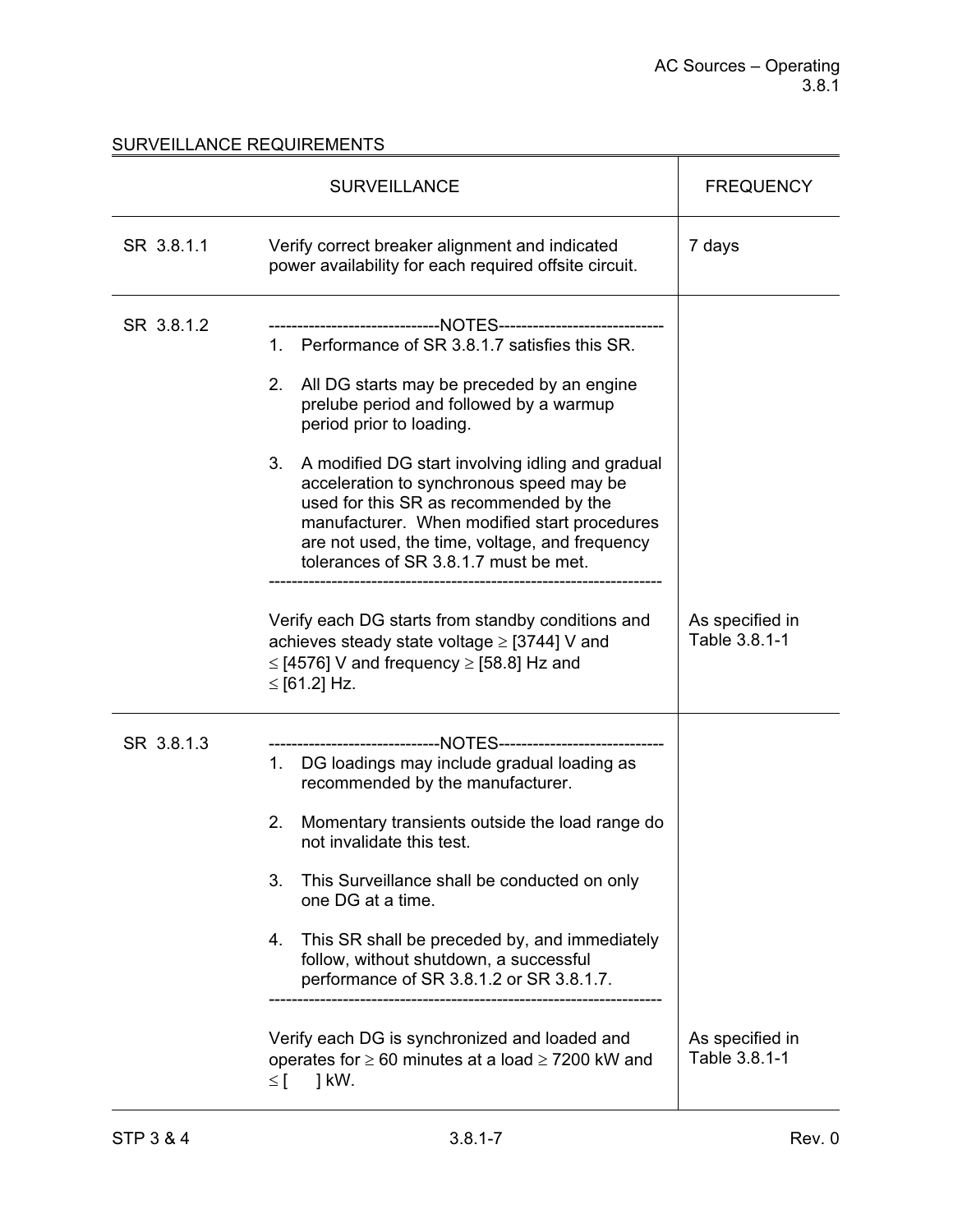|            | <b>SURVEILLANCE</b>                                                                                                                                                                                                                                                                                                                                          | <b>FREQUENCY</b> |
|------------|--------------------------------------------------------------------------------------------------------------------------------------------------------------------------------------------------------------------------------------------------------------------------------------------------------------------------------------------------------------|------------------|
| SR 3.8.1.4 | Verify each day tank contains $\geq$ [ ] liters of fuel oil.                                                                                                                                                                                                                                                                                                 | 31 days          |
| SR 3.8.1.5 | Check for and remove accumulated water from each<br>day tank.                                                                                                                                                                                                                                                                                                | 31 days          |
| SR 3.8.1.6 | Verify the fuel oil transfer system operates to<br>automatically transfer fuel oil from the storage tank<br>to the day tank.                                                                                                                                                                                                                                 | 92 days          |
| SR 3.8.1.7 | All DG starts may be preceded by an engine prelube<br>period.<br>Verify each DG starts from standby condition and<br>achieves, in $\leq$ 20 seconds, voltage $\geq$ [3744] V and<br>$\le$ [4576] V and frequency $\ge$ [58.8] Hz and<br>≤ [61.2] Hz.                                                                                                         | 184 days         |
| SR 3.8.1.8 | ------------------------------NOTES-----------------------------<br>This Surveillance shall not be performed in<br>1.<br>MODE 1 or 2.<br>Credit may be taken for unplanned events that<br>$2_{-}$<br>satisfy this SR.<br>Verify manual transfer of the [unit power supply]<br>from the normal offsite circuit to each required<br>alternate offsite circuit. | 18 months        |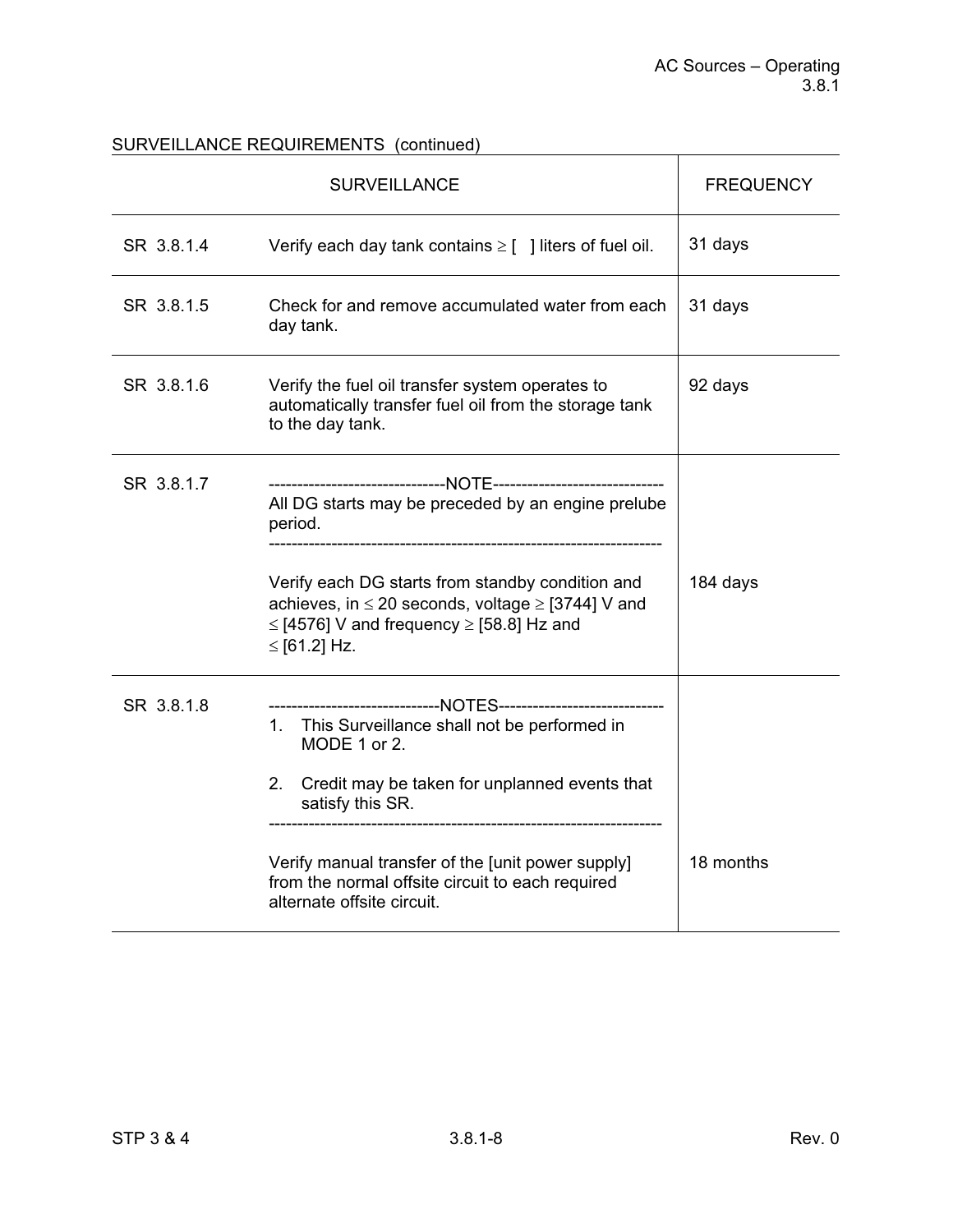|             | <b>SURVEILLANCE</b>                                                                                                                                                                                                                                                                                                                                                                                                                                                                                                                                                                                                                                                                             | <b>FREQUENCY</b> |
|-------------|-------------------------------------------------------------------------------------------------------------------------------------------------------------------------------------------------------------------------------------------------------------------------------------------------------------------------------------------------------------------------------------------------------------------------------------------------------------------------------------------------------------------------------------------------------------------------------------------------------------------------------------------------------------------------------------------------|------------------|
| SR 3.8.1.9  | ------------------------------NOTES--------------------<br>1. This Surveillance shall not be performed in<br>MODE 1 or 2.<br>Credit may be taken for unplanned events that<br>2.<br>satisfy this SR.<br>-------------------------------<br>Verify each DG operating at a power factor $\leq 0.9$<br>rejects a load $\geq$ 540 kW for Division 1 and<br>$\geq$ 1400 kW for Divisions 2 and 3, and:<br>Following load rejection, the frequency is<br>a.<br>$\leq$ [ ] Hz;<br>Within 3 seconds following load rejection, the<br>b.<br>voltage is $\ge$ [3744] V and $\le$ [4576] V; and<br>Within 3 seconds following load rejection, the<br>C.<br>frequency is $\geq$ 58.8 Hz and $\leq$ 61.2 Hz. | 18 months        |
| SR 3.8.1.10 | ------------------------NOTES---------------------<br>1. This Surveillance shall not be performed in<br>MODE 1 or 2.<br>Credit may be taken for unplanned events that<br>2.<br>satisfy this SR.<br>Verify each DG operating at a power factor $\leq 0.9$<br>does not trip and voltage is maintained $\leq$ [ ] V<br>during and following a load rejection of a load<br>$\ge$ [5000] V and $\le$ [ ] kW.                                                                                                                                                                                                                                                                                         | 18 months        |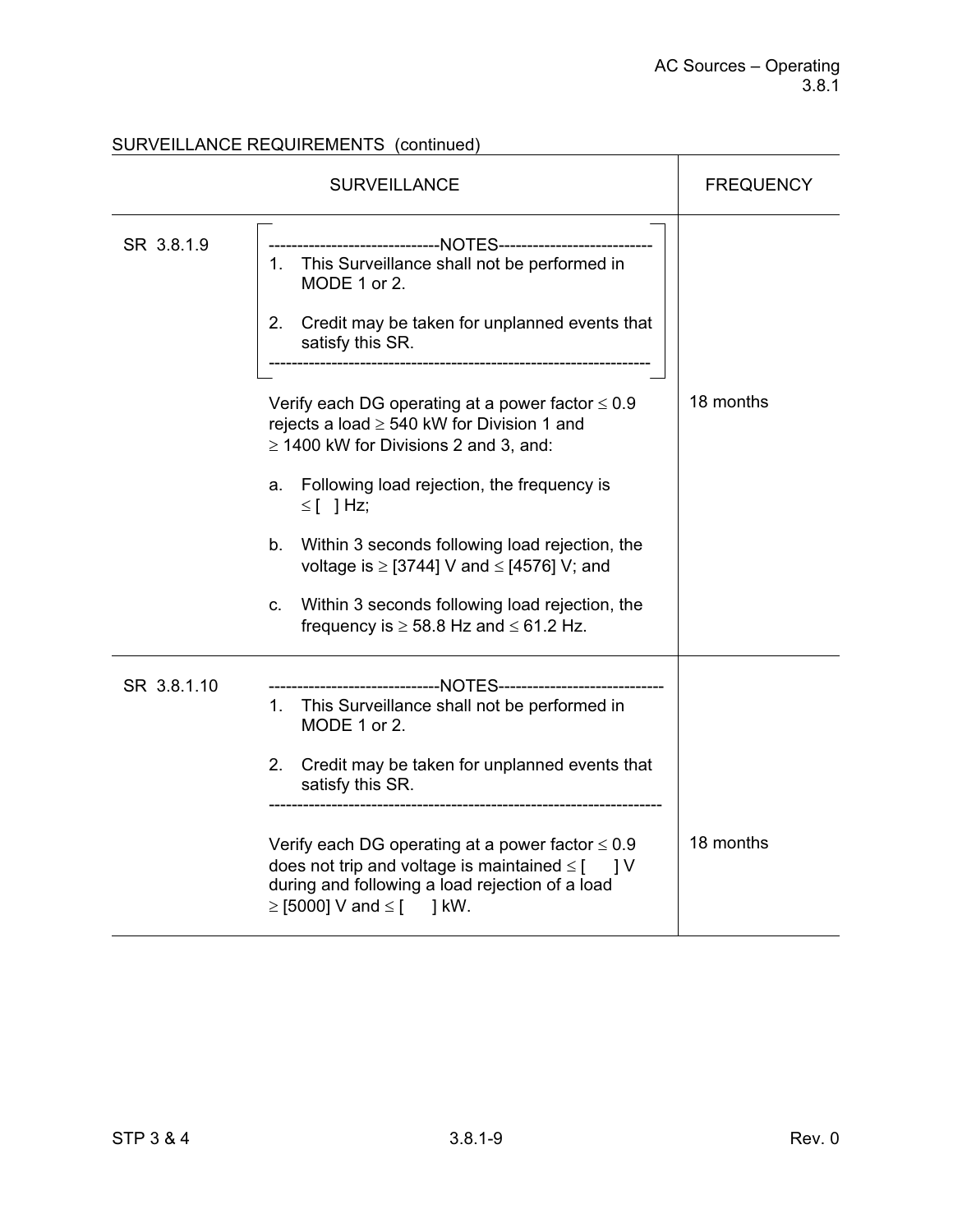| <b>SURVEILLANCE</b> |                   |         | <b>FREQUENCY</b>                                                                                                                                                                                                                                                   |           |
|---------------------|-------------------|---------|--------------------------------------------------------------------------------------------------------------------------------------------------------------------------------------------------------------------------------------------------------------------|-----------|
| SR 3.8.1.11         | $2_{\cdot}$<br>3. |         | --------------------------NOTES-----------------------<br>1. All DG starts may be preceded by an engine<br>prelube period.<br>This Surveillance shall not be performed in<br>MODE 1, 2, or 3.<br>Credit may be taken for unplanned events that<br>satisfy this SR. |           |
|                     |                   | signal: | Verify on an actual or simulated loss of offsite power                                                                                                                                                                                                             | 18 months |
|                     | a.                |         | De-energization of emergency buses;                                                                                                                                                                                                                                |           |
|                     | b.                |         | Load shedding from emergency buses; and                                                                                                                                                                                                                            |           |
|                     | C.                |         | DG auto-starts from standby condition and:                                                                                                                                                                                                                         |           |
|                     |                   | 1.      | energizes permanently connected loads<br>in $\leq$ 20 seconds,                                                                                                                                                                                                     |           |
|                     |                   | 2.      | sequentially energizes auto-connected<br>shutdown loads,                                                                                                                                                                                                           |           |
|                     |                   | 3.      | maintains steady state voltage<br>≥ [3744] V and ≤ [4576] V,                                                                                                                                                                                                       |           |
|                     |                   | 4.      | maintains steady state frequency<br>$\ge$ [58.8] Hz and $\le$ [61.2] Hz, and                                                                                                                                                                                       |           |
|                     |                   | 5.      | supplies permanently connected and<br>auto-connected shutdown loads for<br>$\geq$ 5 minutes.                                                                                                                                                                       |           |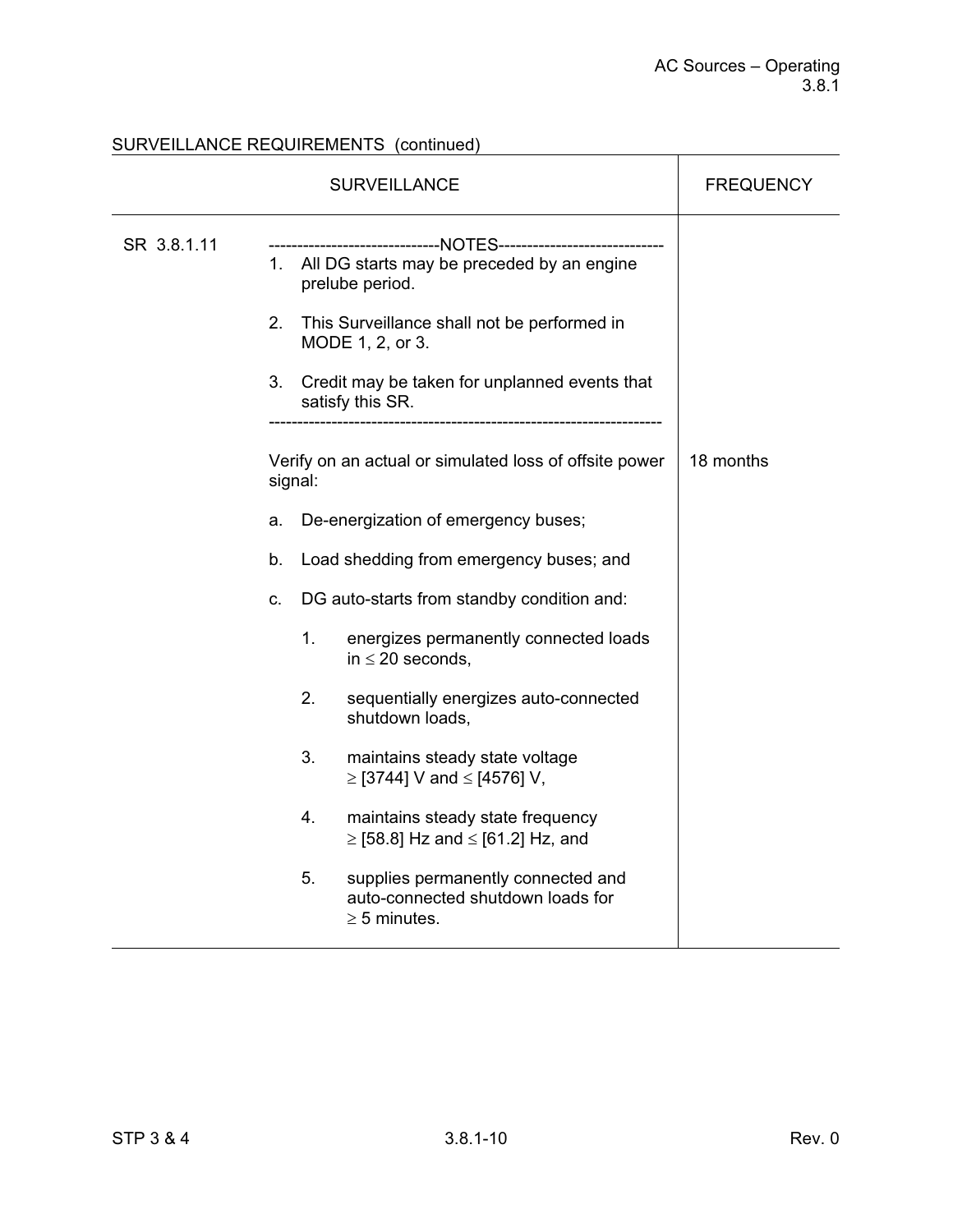|             | <b>SURVEILLANCE</b>                                                                                                                                                                                                                                   | <b>FREQUENCY</b> |
|-------------|-------------------------------------------------------------------------------------------------------------------------------------------------------------------------------------------------------------------------------------------------------|------------------|
| SR 3.8.1.12 | ---------------NOTES-------------<br>1. All DG starts may be preceded by an engine<br>prelube period.<br>This Surveillance shall not be performed in<br>2.<br>MODE 1 or 2.<br>3.<br>Credit may be taken for unplanned events that<br>satisfy this SR. |                  |
|             | Verify on an actual or simulated Emergency Core<br>Cooling System (ECCS) initiation signal each DG<br>auto-starts from standby condition and:                                                                                                         | 18 months        |
|             | In $\leq$ 20 seconds after auto-start and during<br>a.<br>tests, achieves voltage $\ge$ [3744] V and<br>≤ [4576] V;                                                                                                                                   |                  |
|             | In $\leq$ 20 seconds after auto-start and during<br>b.<br>tests, achieves frequency $\ge$ [58.8] Hz and<br>≤ [61.2] Hz;                                                                                                                               |                  |
|             | Operates for $\geq$ 5 minutes;<br>c.                                                                                                                                                                                                                  |                  |
|             | Permanently connected loads remain energized<br>d.<br>from the offsite power system; and                                                                                                                                                              |                  |
|             | Emergency loads are sequentially energized<br>е.<br>from the offsite power system.                                                                                                                                                                    |                  |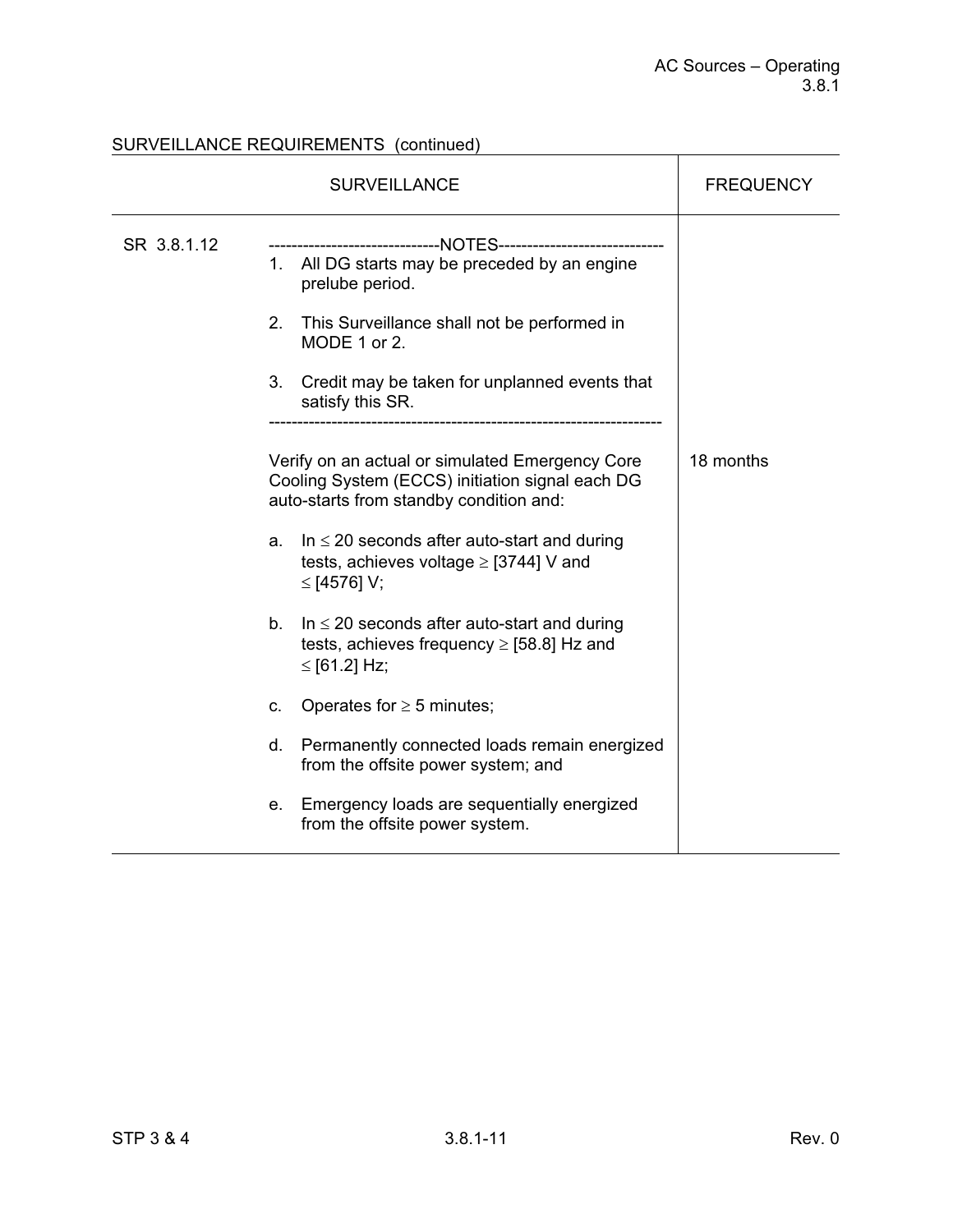|             | <b>FREQUENCY</b>                                                                                                                                                                                                                                                                                                                                                                                                                                                                                                                                                                       |           |
|-------------|----------------------------------------------------------------------------------------------------------------------------------------------------------------------------------------------------------------------------------------------------------------------------------------------------------------------------------------------------------------------------------------------------------------------------------------------------------------------------------------------------------------------------------------------------------------------------------------|-----------|
| SR 3.8.1.13 | ------------------------------NOTES------------------------------<br>This Surveillance shall not be performed in<br>1.<br>MODE 1, 2, or 3.<br>Credit may be taken for unplanned events that<br>2.<br>satisfy this SR.<br>Verify each DG's automatic trips are bypassed on<br>actual or simulated loss of voltage signal on the<br>emergency bus concurrent with an actual or<br>simulated ECCS initiation signal except:<br>Engine overspeed; and<br>а.<br>Generator differential current.<br>b.                                                                                       | 18 months |
| SR 3.8.1.14 | ----------------------NOTES------------------<br>Momentary transients outside the load and<br>1.<br>power factor ranges do not invalidate this test.<br>2.<br>This Surveillance shall not be performed in<br>MODE 1 or 2.<br>Credit may be taken for unplanned events that<br>3.<br>satisfy this SR.<br>Verify each DG operating at a power factor $\leq 0.9$ ,<br>operates for $\geq$ 24 hours:<br>For $\geq$ 2 hours loaded, $\geq$ 7560 kW and<br>a.<br>$\leq$ 7920 kW; and<br>For the remaining hours of the test loaded<br>b.<br>$\geq$ 7200 kW and $\leq$ [<br>$\blacksquare$ 1. | 18 months |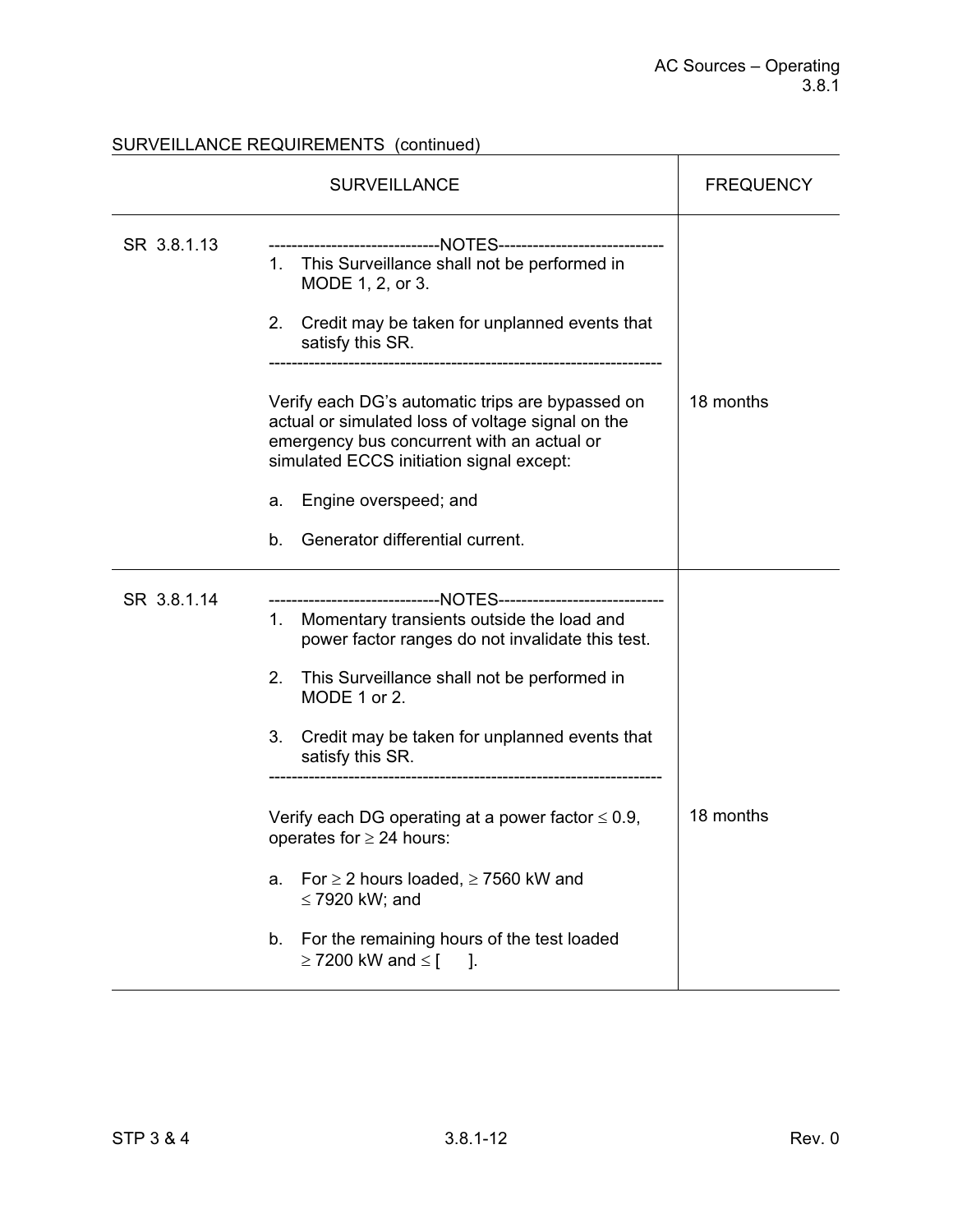|             | <b>SURVEILLANCE</b>                                                                                                                                                                                                                                                                                                           | <b>FREQUENCY</b> |
|-------------|-------------------------------------------------------------------------------------------------------------------------------------------------------------------------------------------------------------------------------------------------------------------------------------------------------------------------------|------------------|
| SR 3.8.1.15 | -----------------------------NOTES-----------------------------<br>1. This Surveillance shall be performed within<br>5 minutes of shutting down the DG after the DG<br>has operated $\geq 2$ hours loaded $\geq 7560$ kW and<br>$\leq$ 7920 kW.<br>Momentary transients outside of load range do<br>not invalidate this test. |                  |
|             | 2. All DG starts may be preceded by an engine<br>prelube period.                                                                                                                                                                                                                                                              |                  |
|             | Verify each DG starts and achieves, in<br>$\leq$ 20 seconds, voltage $\geq$ [3744] V and $\leq$ [4576] V<br>and frequency $\ge$ [58.8] Hz and $\le$ [61.2] Hz.                                                                                                                                                                | 18 months        |
| SR 3.8.1.16 | -----------------------------NOTES-----------------------------<br>1. This Surveillance shall not be performed in<br>MODE 1, 2, or 3.<br>$2_{-}$<br>Credit may be taken for unplanned events that<br>satisfy this SR.                                                                                                         |                  |
|             | Verify each DG:<br>Synchronizes with offsite power source while<br>a.<br>loaded with emergency loads upon a simulated<br>restoration of offsite power;<br>b.<br>Transfers loads to offsite power source; and                                                                                                                  | 18 months        |
|             | Returns to ready-to-load operation.<br>c.                                                                                                                                                                                                                                                                                     |                  |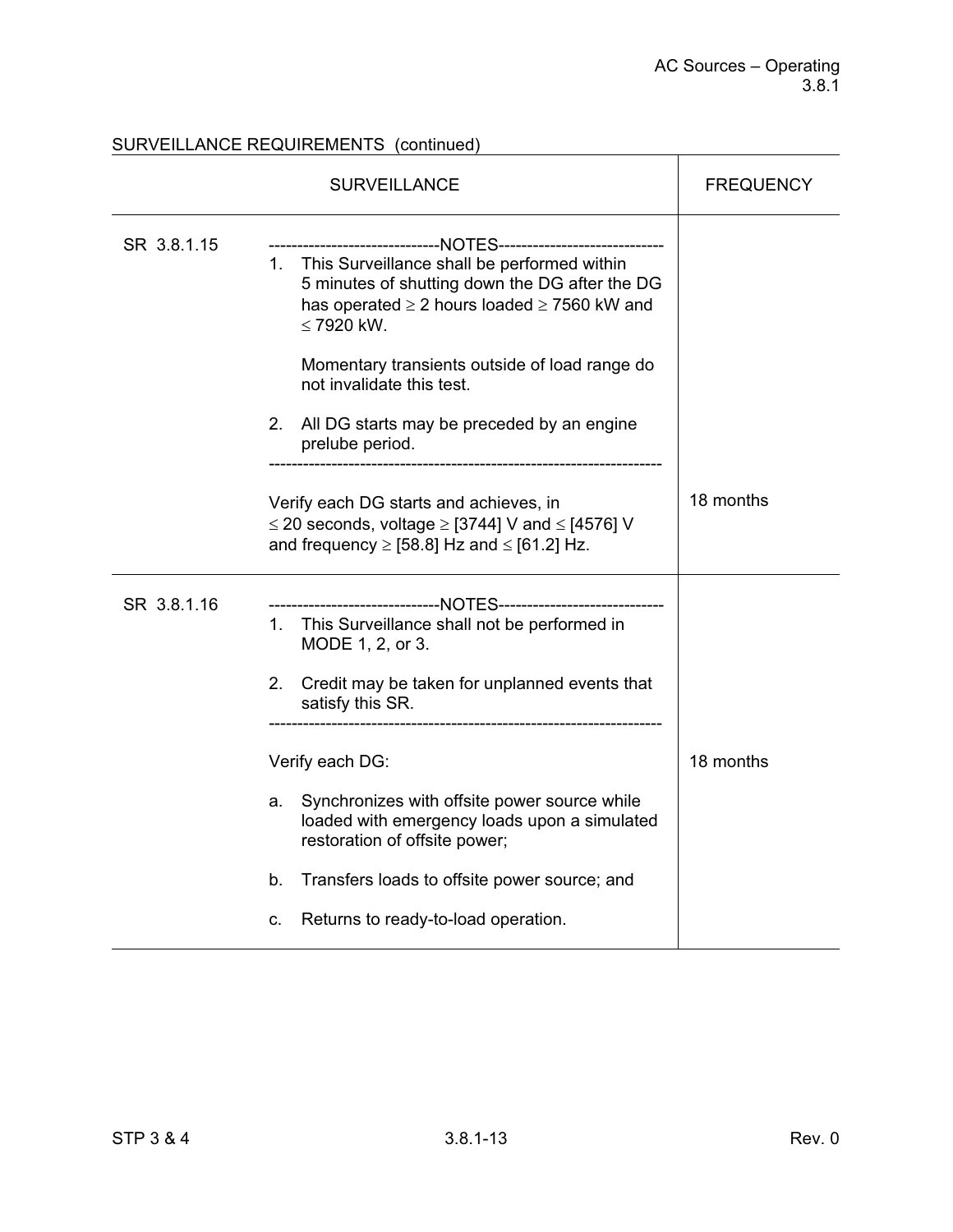|             | <b>SURVEILLANCE</b>                                                                                                                                                                                                                                                                                                                                                                                                                                                                                             | <b>FREQUENCY</b> |
|-------------|-----------------------------------------------------------------------------------------------------------------------------------------------------------------------------------------------------------------------------------------------------------------------------------------------------------------------------------------------------------------------------------------------------------------------------------------------------------------------------------------------------------------|------------------|
| SR 3.8.1.17 | -----------------------------NOTES----------------------------<br>This Surveillance shall not be performed in<br>$1_{-}$<br>MODE 1, 2, or 3.<br>2.<br>Credit may be taken for unplanned events that<br>satisfy this SR.<br>Verify, with a DG operating in test mode and<br>connected to its bus, an actual or simulated ECCS<br>initiation signal overrides the test mode by:<br>Returning DG to ready-to-load operation; and<br>a.<br>Automatically energizing the emergency load<br>b.<br>from offsite power. | 18 months        |
| SR 3.8.1.18 | ----------------------------NOTES-------------------------<br>This Surveillance shall not be performed in<br>$1_{-}$<br>MODE 1, 2, or 3.<br>Credit may be taken for unplanned events that<br>2.<br>satisfy this SR.<br>Verify interval between each sequenced load block<br>is within $\pm$ 10% of design interval for each load<br>sequencer timer.                                                                                                                                                            | 18 months        |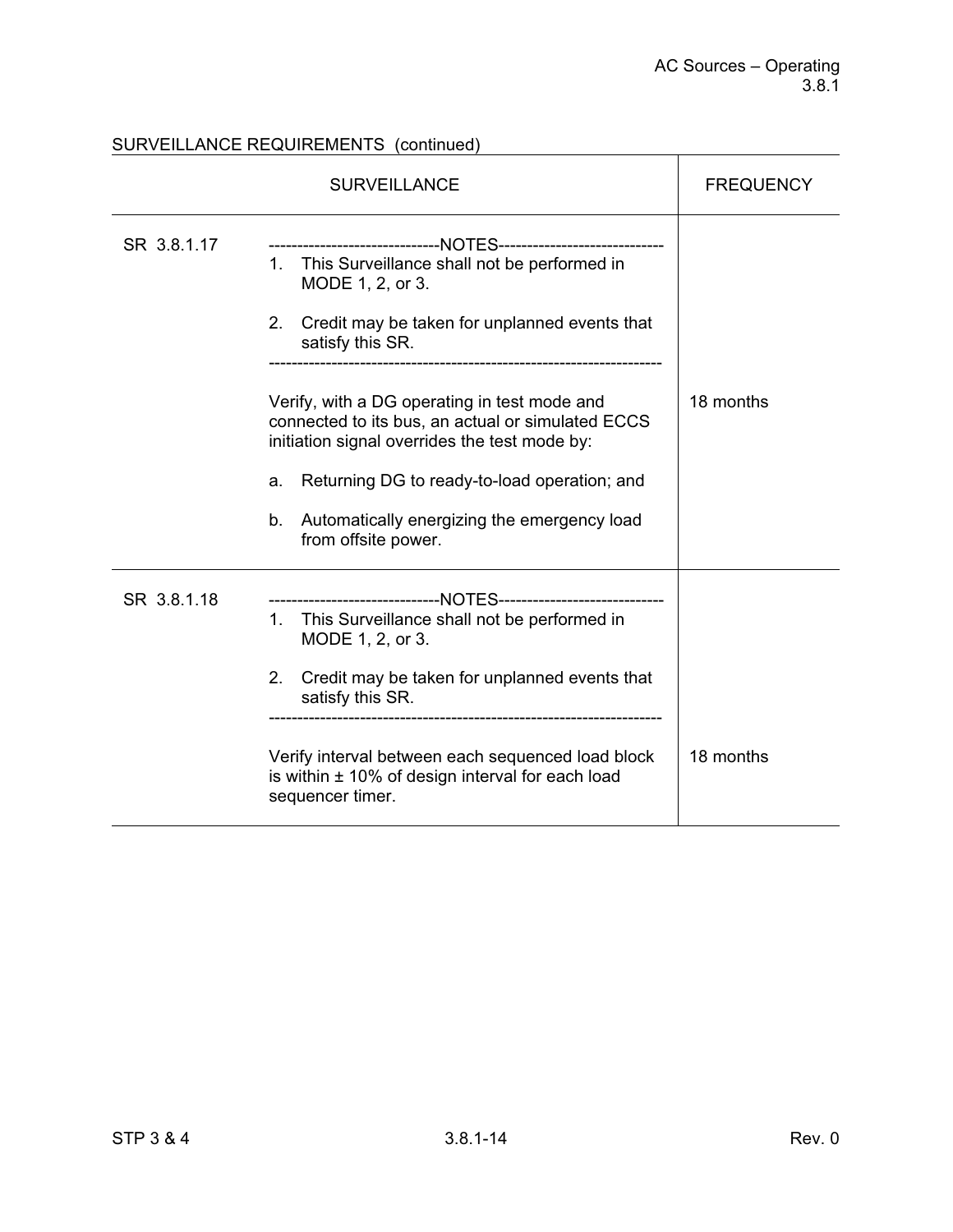# SURVEILLANCE REQUIREMENTS (continued)<br>
SURVEILLANCE REQUIREMENTS (continued)

| SURVEILLANCE |                                                                                                                                                                           |  |                                                                                                                                                                                                                                                                                                                                                                                                                                                                                           | FREQUENCY |
|--------------|---------------------------------------------------------------------------------------------------------------------------------------------------------------------------|--|-------------------------------------------------------------------------------------------------------------------------------------------------------------------------------------------------------------------------------------------------------------------------------------------------------------------------------------------------------------------------------------------------------------------------------------------------------------------------------------------|-----------|
| SR 3.8.1.19  | 2.<br>3.                                                                                                                                                                  |  | -------------------NOTES-------------------<br>1. All DG starts may be preceded by an engine<br>prelube period.<br>This Surveillance shall not be performed in<br>MODE 1, 2, or 3.<br>Credit may be taken for unplanned events that                                                                                                                                                                                                                                                       |           |
|              | satisfy this SR.<br>simulated ECCS initiation signal:<br>a.<br>b.<br>с.<br>1.<br>in $\leq$ 20 seconds,<br>2.<br>emergency loads,<br>3.<br>and $\le$ [4576] V,<br>4.<br>5. |  | Verify, on an actual or simulated loss of offsite<br>power signal in conjunction with an actual or<br>De-energization of emergency buses;<br>Load shedding from emergency buses; and<br>DG auto-starts from standby condition and:<br>energizes permanently connected loads<br>sequentially energizes auto-connected<br>achieves steady state voltage $\ge$ [3744] V<br>achieves steady state frequency<br>$\ge$ [58.8] Hz and $\le$ [61.2] Hz, and<br>supplies permanently connected and | 18 months |
|              |                                                                                                                                                                           |  | auto-connected emergency loads for<br>$\geq$ 5 minutes.                                                                                                                                                                                                                                                                                                                                                                                                                                   |           |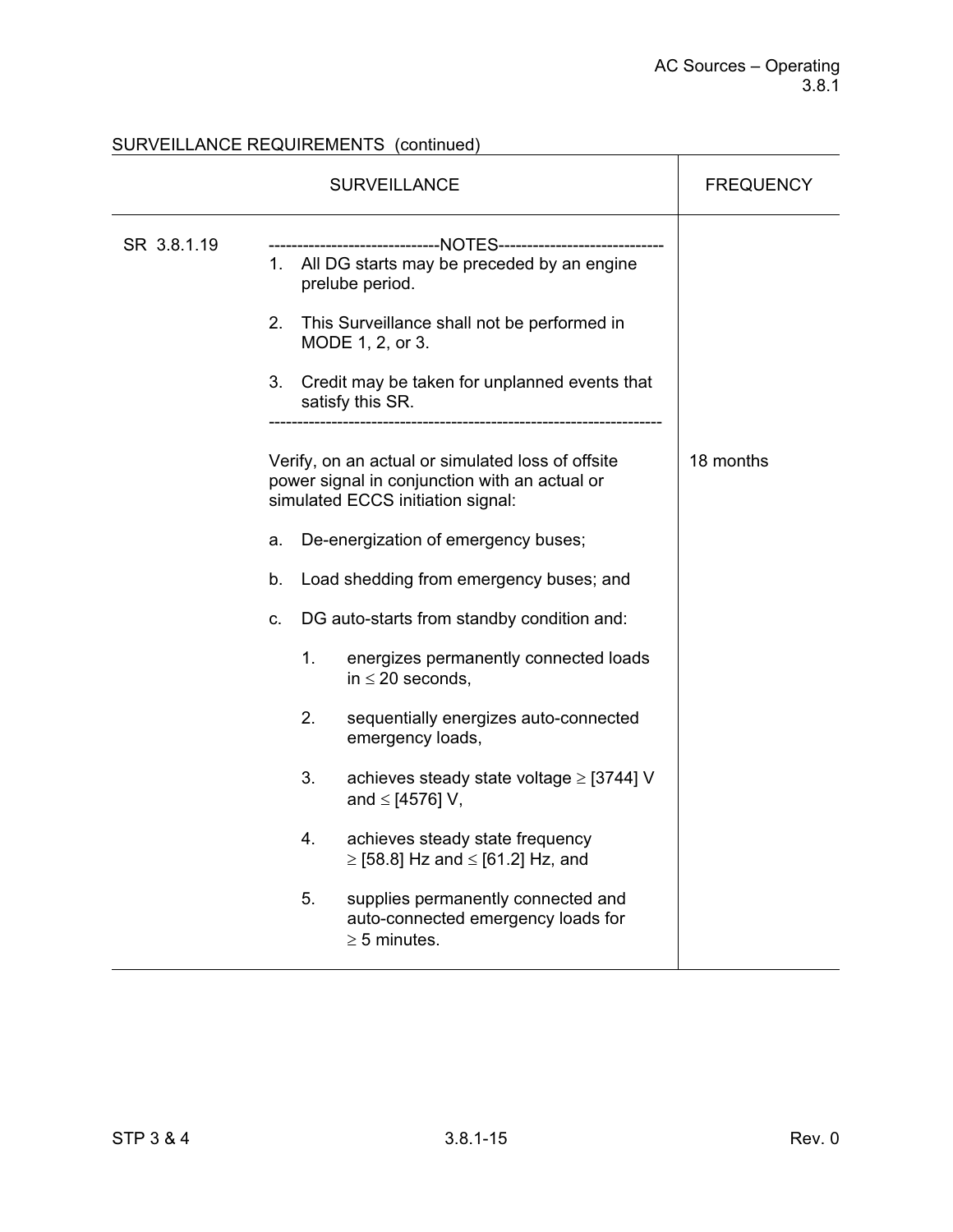$\mathbf{r}$ 

# SURVEILLANCE REQUIREMENTS (continued)

|             | <b>SURVEILLANCE</b>                                                                                                                                                                                                                                                                                             | <b>FREQUENCY</b>            |
|-------------|-----------------------------------------------------------------------------------------------------------------------------------------------------------------------------------------------------------------------------------------------------------------------------------------------------------------|-----------------------------|
| SR 3.8.1.20 | -NOTF-<br><br>All DG starts may be preceded by an engine prelube<br>period.<br>Verify, when started simultaneously from standby<br>condition, each Division 1, 2, and 3 DG achieves, in<br>$\leq$ 20 seconds, voltage $\geq$ [3744] V and $\leq$ [4576] V<br>and frequency $\ge$ [58.8] Hz and $\le$ [61.2] Hz. | 10 years during<br>shutdown |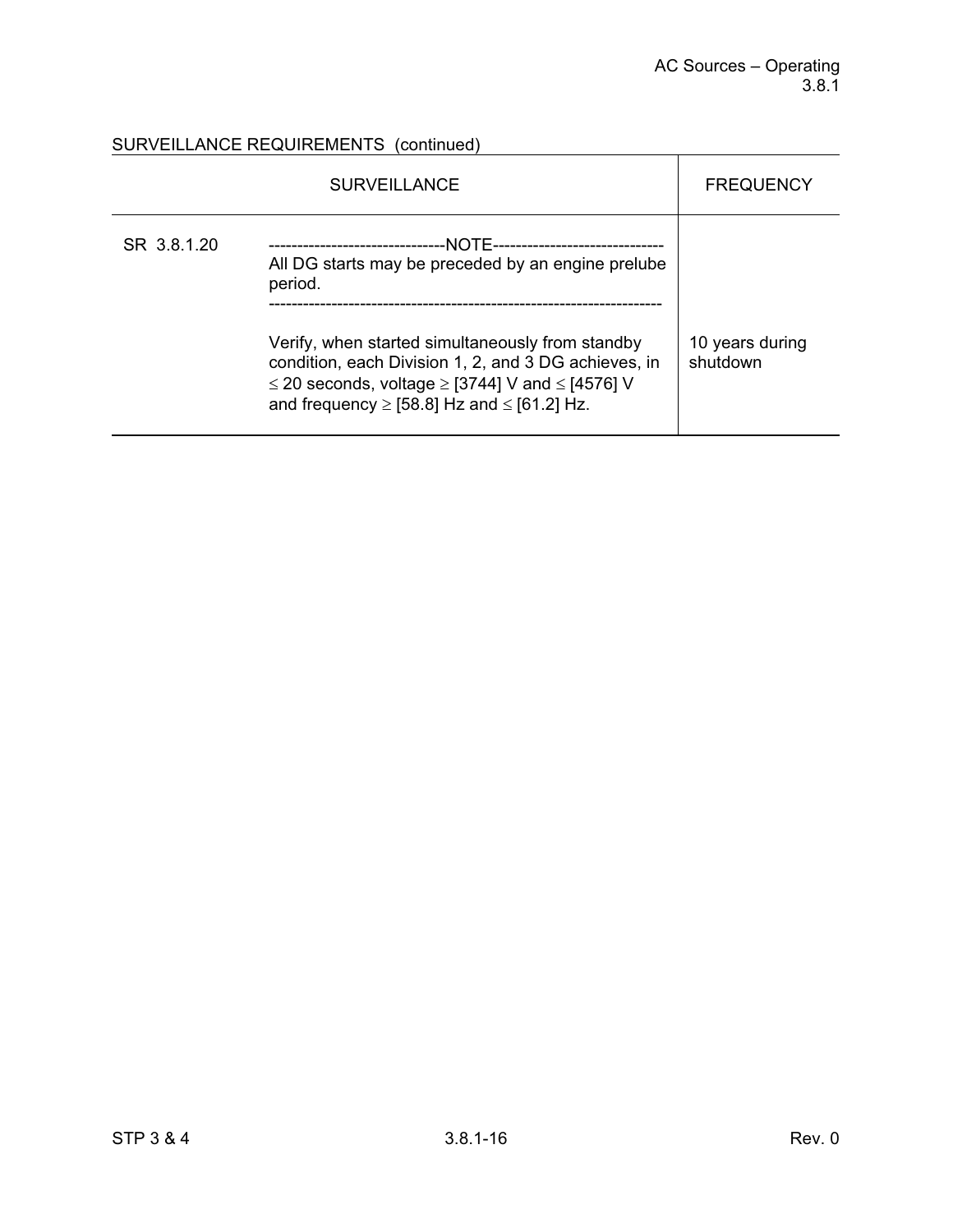| Table 3.8.1-1 (page 1 of 1)    |
|--------------------------------|
| Diesel Generator Test Schedule |

| <b>NUMBER OF FAILURES</b><br>IN LAST 25 VALID TESTS (a) | <b>FREQUENCY</b>                            |
|---------------------------------------------------------|---------------------------------------------|
| $\leq$ 3                                                | 31 days                                     |
| $\geq 4$                                                | 7 days <sup>(b)</sup> (but $\geq$ 24 hours) |

- (a) Criteria for determining number of failures and valid tests shall be in accordance with Regulatory Position C.2.1 of Regulatory Guide 1.9, Revision 3, where the number of tests and failures is determined on a per DG basis.
- (b) This test frequency shall be maintained until seven consecutive failure free starts from standby conditions and load and run tests have been performed. If, subsequent to the 7 failure free tests, 1 or more additional failures occur such that there are again 4 or more failures in the last 25 tests, the testing interval shall again be reduced as noted above and maintained until 7 consecutive failure free tests have been performed.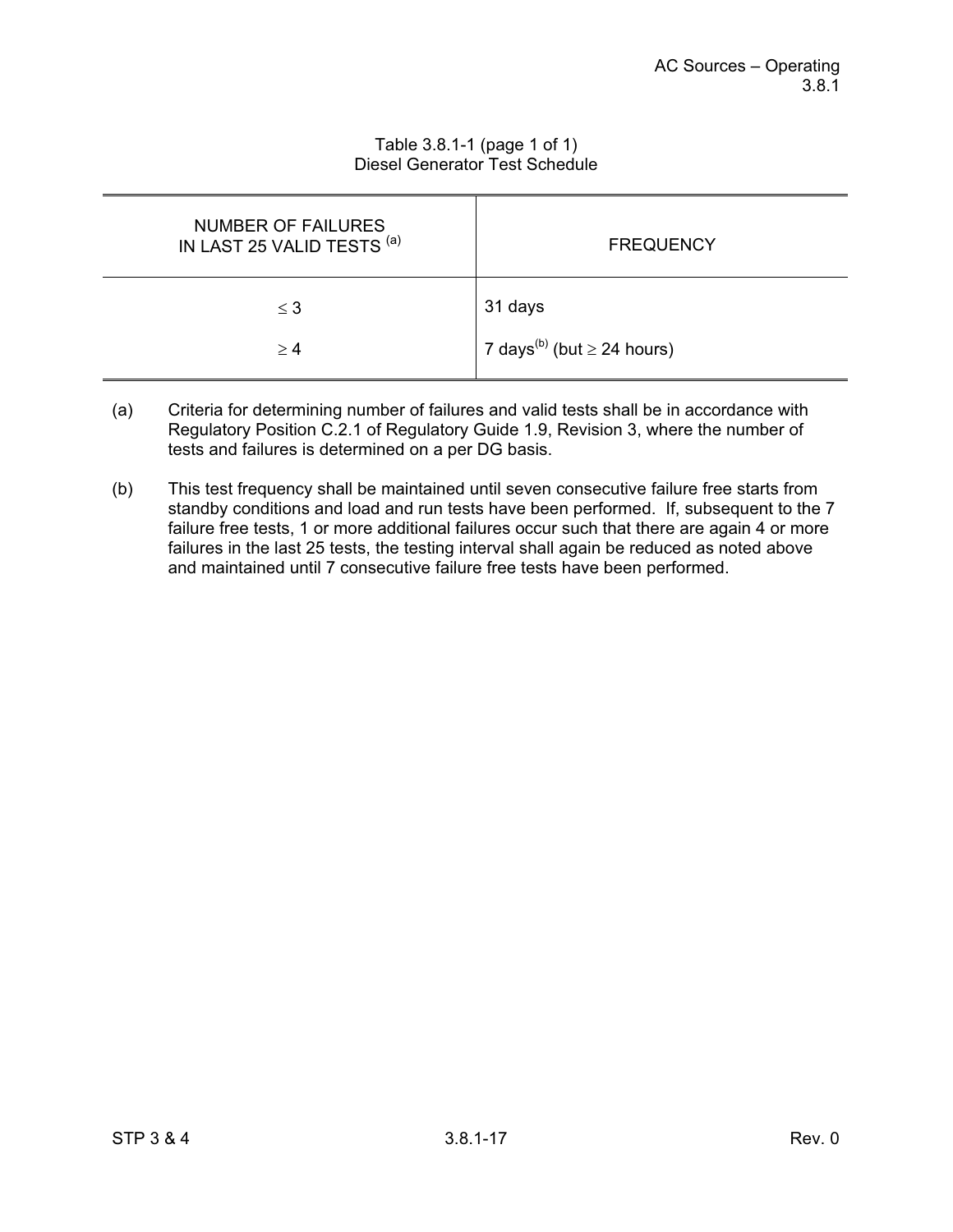#### 3.8 ELECTRICAL POWER SYSTEMS

#### 3.8.2 AC Sources – Refueling

#### LCO 3.8.2 The following AC electrical power sources shall be OPERABLE:

- a. One qualified circuit between the offsite transmission network and the onsite Class 1E AC electrical power distribution subsystem(s) required by LCO 3.8.10, "Distribution Systems – Shutdown"; and
- b. One or more diesel generator(s) (DG) capable of supplying at least one division of the required OPERABLE features via the onsite Class 1E AC electrical power distribution subsystem(s) required by LCO 3.8.10.
- APPLICABILITY: MODE 5 with water level in the refueling cavity  $\geq 7.0$  meters above the reactor pressure vessel flange, or during movement of irradiated fuel assemblies in secondary containment.

#### **ACTIONS**

| <b>CONDITION</b>                              | <b>REQUIRED ACTION</b>                                                                                                                                                                                                                                                                                | <b>COMPLETION TIME</b> |
|-----------------------------------------------|-------------------------------------------------------------------------------------------------------------------------------------------------------------------------------------------------------------------------------------------------------------------------------------------------------|------------------------|
| Required offsite circuit<br>А.<br>inoperable. | Enter applicable Condition and<br>Required Actions of LCO 3.8.10,<br>with one required division de-<br>energized as a result of<br>Condition A.<br>A.1<br>Initiate action to restore<br>required offsite circuit to<br><b>OPERABLE</b> status<br>supplying power to all<br>required ESF buses.<br>AND | Immediately            |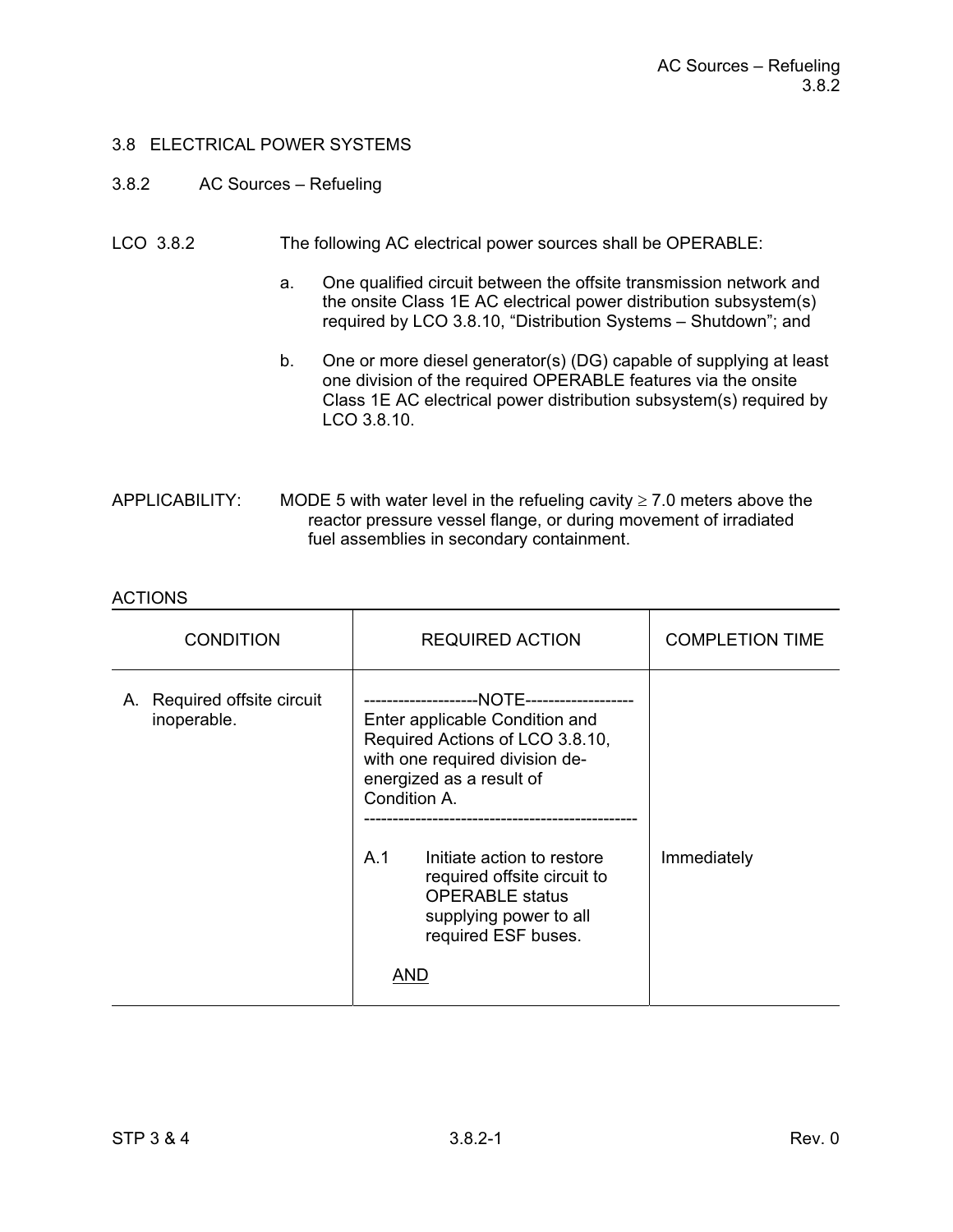| <b>CONDITION</b>                           | <b>REQUIRED ACTION</b> |                                                                                                                                      | <b>COMPLETION TIME</b> |
|--------------------------------------------|------------------------|--------------------------------------------------------------------------------------------------------------------------------------|------------------------|
| A. (continued)                             | A.1.2                  | Declare affected required<br>feature(s) with no power<br>available from an<br><b>OPERABLE offsite circuit</b><br>inoperable.         | Immediately            |
|                                            | $OR$                   |                                                                                                                                      |                        |
|                                            | A.2.1                  | <b>Suspend CORE</b><br>ALTERATIONS.                                                                                                  | Immediately            |
|                                            | <b>AND</b>             |                                                                                                                                      |                        |
|                                            | A.2.2                  | Suspend movement of<br>irradiated fuel assemblies in<br>secondary containment.                                                       | Immediately            |
|                                            | <b>AND</b>             |                                                                                                                                      |                        |
|                                            | A.2.3                  | Initiate action to suspend<br>operations with a potential<br>for draining the reactor<br>vessel (OPDRVs).                            | Immediately            |
|                                            | <b>AND</b>             |                                                                                                                                      |                        |
|                                            | A.2.4                  | Initiate action to restore<br>required offsite circuit to<br><b>OPERABLE</b> status<br>supplying power to all<br>required ESF buses. | Immediately            |
| B. One or more required<br>DGs inoperable. | B.1                    | <b>Suspend CORE</b><br>ALTERATIONS.                                                                                                  | Immediately            |
|                                            | <b>AND</b>             |                                                                                                                                      |                        |
|                                            | B.2                    | Suspend movement of<br>irradiated fuel assemblies in<br>secondary containment.                                                       | Immediately            |
|                                            | <b>AND</b>             |                                                                                                                                      |                        |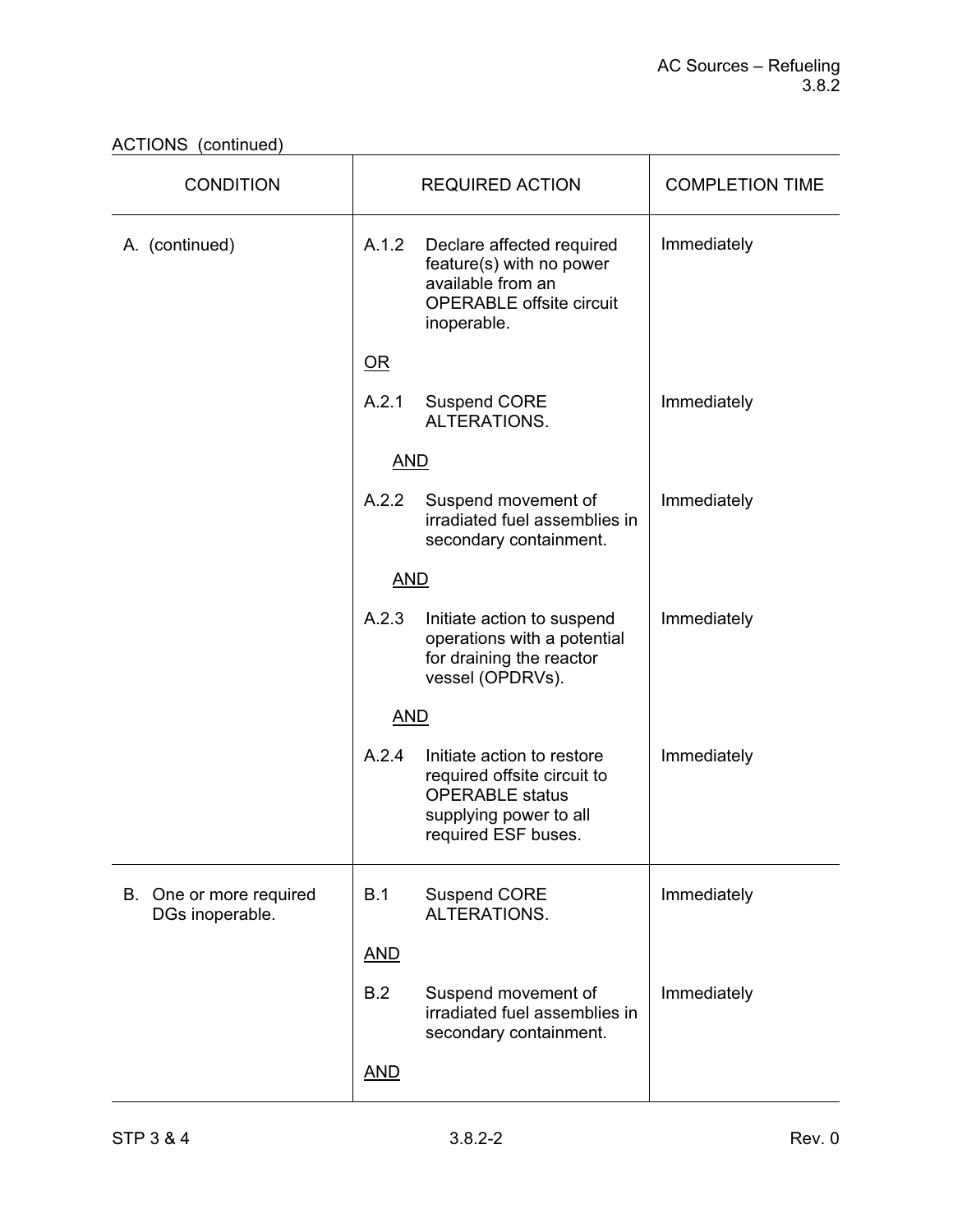| <b>CONDITION</b> | <b>REQUIRED ACTION</b> |                                                                            | <b>COMPLETION TIME</b> |
|------------------|------------------------|----------------------------------------------------------------------------|------------------------|
| B. (continued)   | B.3                    | Initiate action to suspend<br>OPDRVs.                                      | Immediately            |
|                  | <b>AND</b>             |                                                                            |                        |
|                  | B.4                    | Initiate action to restore<br>required DG(s) to<br><b>OPERABLE</b> status. | Immediately            |

|            | <b>FREQUENCY</b>                                                                                                                                                                                                                                                                                                                                                                |  |
|------------|---------------------------------------------------------------------------------------------------------------------------------------------------------------------------------------------------------------------------------------------------------------------------------------------------------------------------------------------------------------------------------|--|
| SR 3.8.2.1 | --NOTE-----------------------<br>---------------------------<br>1. SR 3.8.1.3 is only required when more than the<br>minimum number of AC sources required by<br>LCO 3.8.2 are available, but at least every<br>six months.<br>2. SR 3.8.1.12, SR 3.8.1.13, SR 3.8.1.17, and<br>SR 3.8.1.19 are only required when the<br>associated ECCS loads are required to be<br>OPERABLE. |  |
|            | In accordance<br>with applicable<br><b>SRs</b>                                                                                                                                                                                                                                                                                                                                  |  |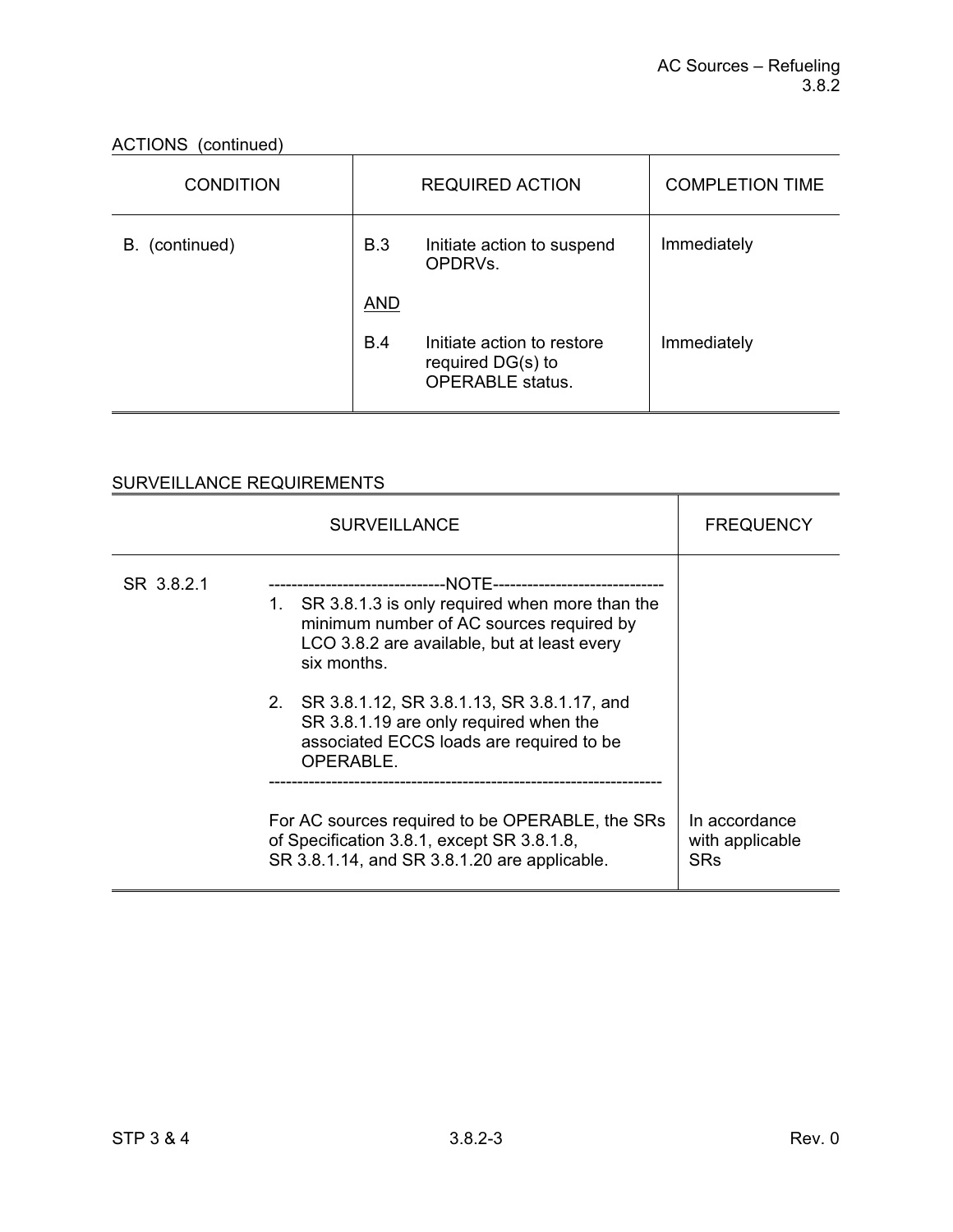#### 3.8 ELECTRICAL POWER SYSTEMS

3.8.3 Diesel Fuel Oil, Lube Oil, and Starting Air

LCO 3.8.3 The stored diesel fuel oil, lube oil, and starting air subsystem shall be within limits for each required diesel generator (DG).

APPLICABILITY: When associated DG is required to be OPERABLE.

#### ACTIONS

------------------------------------------------------------NOTE----------------------------------------------------------- Separate Condition entry is allowed for each DG. -------------------------------------------------------------------------------------------------------------------------------

| <b>CONDITION</b>                                                                                         | REQUIRED ACTION                                                | <b>COMPLETION TIME</b> |
|----------------------------------------------------------------------------------------------------------|----------------------------------------------------------------|------------------------|
| A. One or more DGs with<br>fuel oil level $\leq$ [ ] liters<br>and $\geq$ [ ] liters in<br>storage tank. | A <sub>1</sub><br>Restore fuel oil level to<br>within limits.  | 48 hours               |
| B. One or more DGs with<br>lube oil inventory<br>$\leq$   liters and<br>$\geq$   liters.                 | B.1<br>Restore lube oil inventory to<br>within limits.         | 48 hours               |
| C. One or more DGs with<br>stored fuel oil total<br>particulates not within<br>limit.                    | C.1<br>Restore fuel oil total<br>particulates to within limit. | 7 days                 |
| D. One or more DGs with<br>new fuel oil properties<br>not within limits                                  | Restore stored fuel oil<br>D.1<br>properties to within limits. | 30 days                |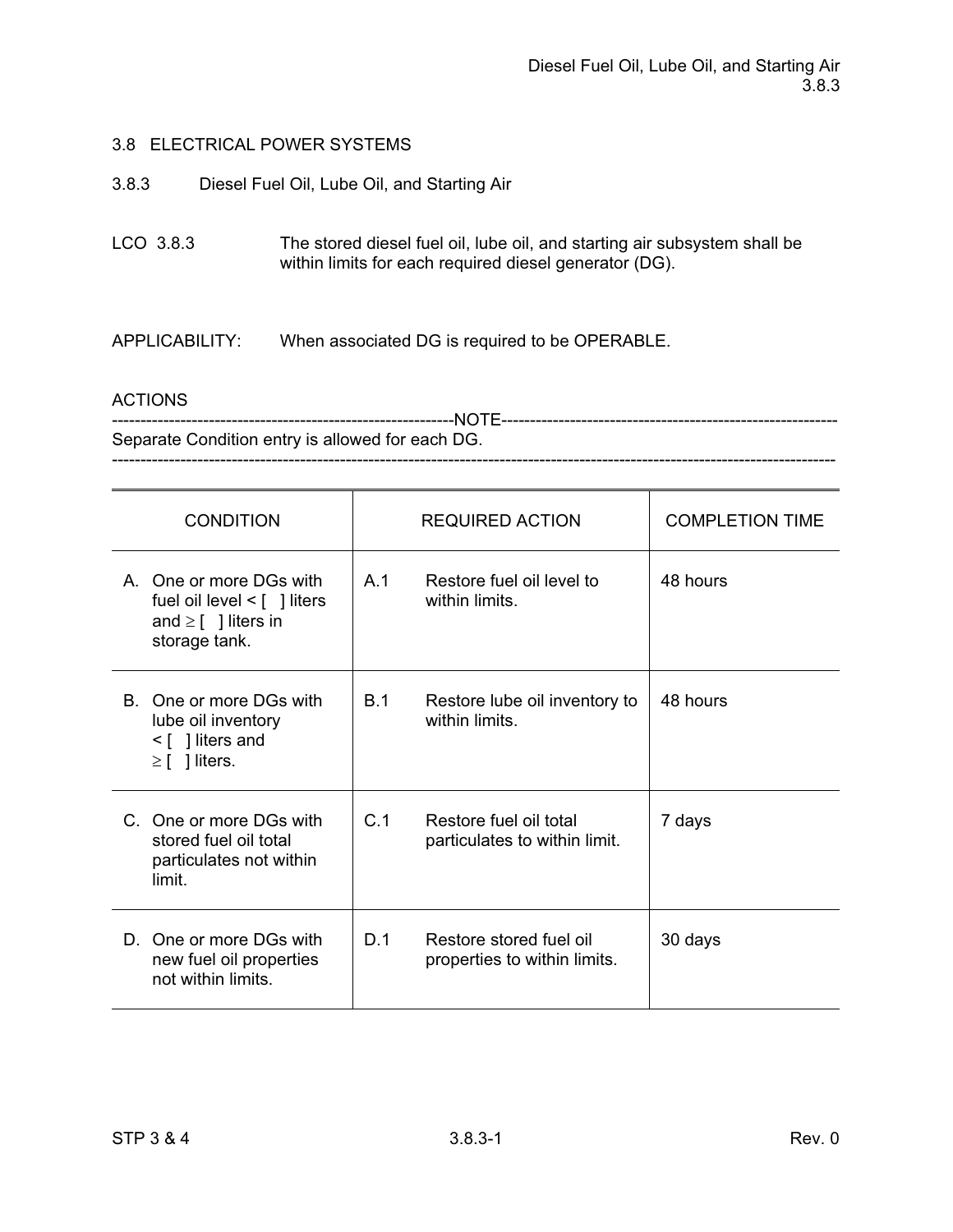|                                        | <b>CONDITION</b>                                                                                                                                                                                                | <b>REQUIRED ACTION</b> |                                                               | <b>COMPLETION TIME</b> |
|----------------------------------------|-----------------------------------------------------------------------------------------------------------------------------------------------------------------------------------------------------------------|------------------------|---------------------------------------------------------------|------------------------|
| $\geq$ [ ] kPaG.                       | E. One or more DGs with<br>pressure in at least one<br>starting air receiver<br><[ ] kPaG and                                                                                                                   | E.1                    | Restore starting air receiver<br>pressure to $\geq$ [ ] kPaG. | 48 hours               |
| F.,<br>Time not met.<br>OR<br>or $E$ . | <b>Required Actions and</b><br>associated Completion<br>One or more DGs with<br>diesel fuel oil, lube oil, or<br>starting air subsystem<br>not within limits for<br>reasons other than<br>Condition A, B, C, D, | F.1                    | Declare associated DG<br>inoperable.                          | Immediately            |

|            | <b>FREQUENCY</b>                                                                                                                                                     |                                                                 |
|------------|----------------------------------------------------------------------------------------------------------------------------------------------------------------------|-----------------------------------------------------------------|
| SR 3.8.3.1 | Verify each fuel oil storage tank contains $\geq$ [ ] liters.                                                                                                        | 31 days                                                         |
| SR 3.8.3.2 | Verify lube oil inventory for each DG is $\geq$ [ ] liters.                                                                                                          | 31 days                                                         |
| SR 3.8.3.3 | Verify fuel oil properties of new and stored fuel oil<br>are tested in accordance with, and maintained within<br>the limits of, the Diesel Fuel Oil Testing Program. | In accordance<br>with the Diesel<br>Fuel Oil Testing<br>Program |
| SR 3.8.3.4 | Verify each required DG air start receiver pressure<br>$is \geq \lceil \ \rceil$ kPaG.                                                                               | 31 days                                                         |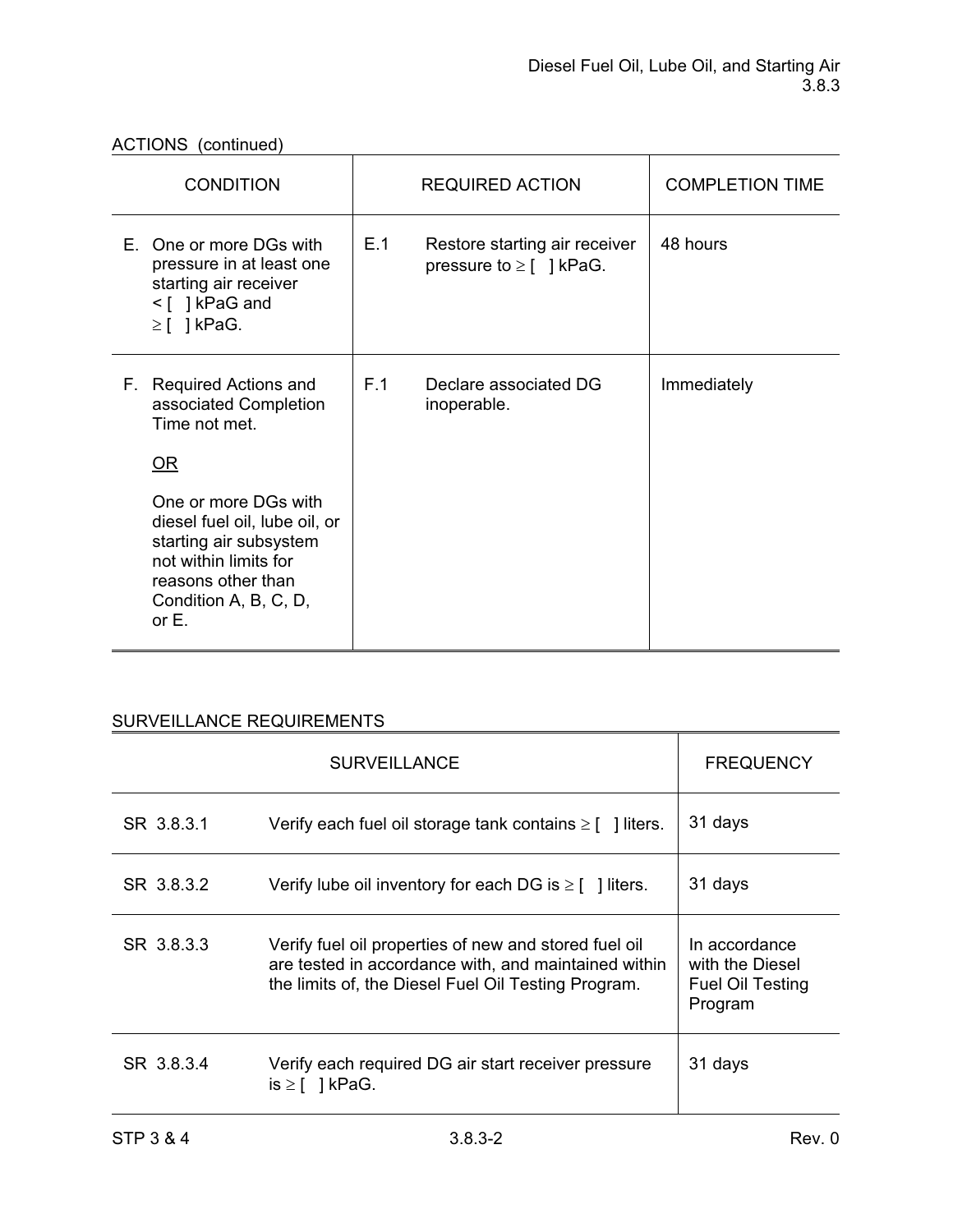|            | <b>FREQUENCY</b>                                                           |          |
|------------|----------------------------------------------------------------------------|----------|
| SR 3.8.3.5 | Check for and remove accumulated water from each<br>fuel oil storage tank. | 31 days  |
| SR 3.8.3.6 | For each fuel oil storage tank:                                            | 10 years |
|            | Drain the fuel oil;<br>a.                                                  |          |
|            | b.<br>Remove the sediment; and                                             |          |
|            | Clean the tank.<br>C.                                                      |          |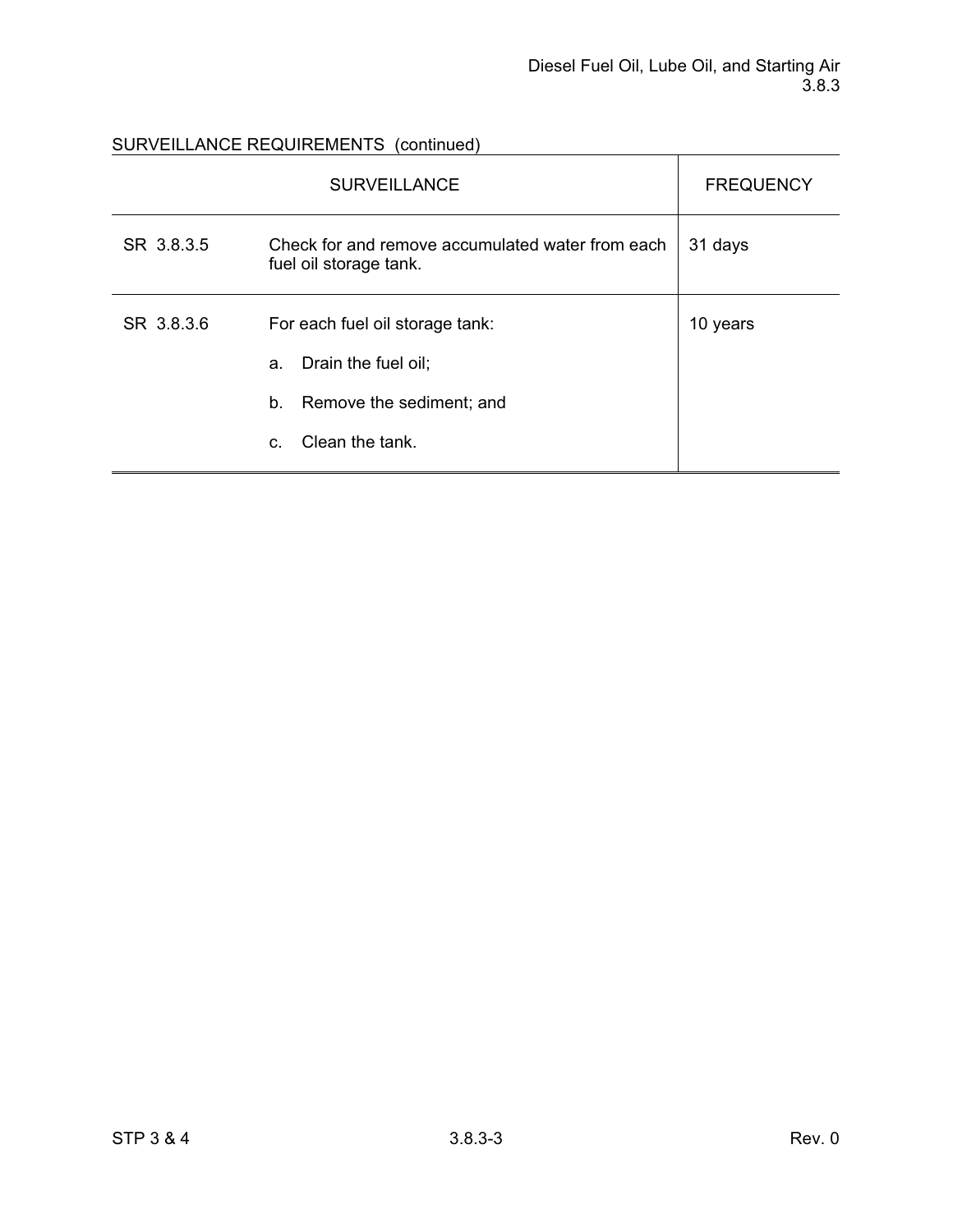## 3.8 ELECTRICAL POWER SYSTEMS

#### 3.8.4 DC Sources – Operating

LCO 3.8.4 The Division I, Division II, Division III, and Division IV DC electrical power subsystems shall be OPERABLE.

APPLICABILITY: MODES 1, 2, and 3.

#### **ACTIONS**

| <b>CONDITION</b>                                                                          |            | <b>REQUIRED ACTION</b>                                                                                                                                                             | <b>COMPLETION TIME</b>                       |
|-------------------------------------------------------------------------------------------|------------|------------------------------------------------------------------------------------------------------------------------------------------------------------------------------------|----------------------------------------------|
| A. One DC electrical power<br>subsystem (either<br>Division I, II, or III)<br>inoperable. | A.1        | Determine OPERABLE DC<br>electrical subsystems are<br>not inoperable due to<br>common cause failure.                                                                               | 2 hours                                      |
|                                                                                           | <b>AND</b> |                                                                                                                                                                                    |                                              |
|                                                                                           | A.2        | Declare affected required<br>features inoperable.                                                                                                                                  | 2 hours                                      |
|                                                                                           | <b>AND</b> |                                                                                                                                                                                    |                                              |
|                                                                                           | A.3        | Verify the combustion<br>turbine generator (CTG) is<br>functional by verifying the<br>CTG starts and achieves<br>steady state voltage and<br>frequency in less than<br>10 minutes. | 12 hours                                     |
|                                                                                           | <b>AND</b> |                                                                                                                                                                                    | 12 hours                                     |
|                                                                                           | A.4        | Verify the CTG circuit<br>breakers are capable of<br>being aligned to the two<br>unaffected ESF buses.                                                                             | <b>AND</b><br>Once per 8 hours<br>thereafter |
|                                                                                           |            |                                                                                                                                                                                    |                                              |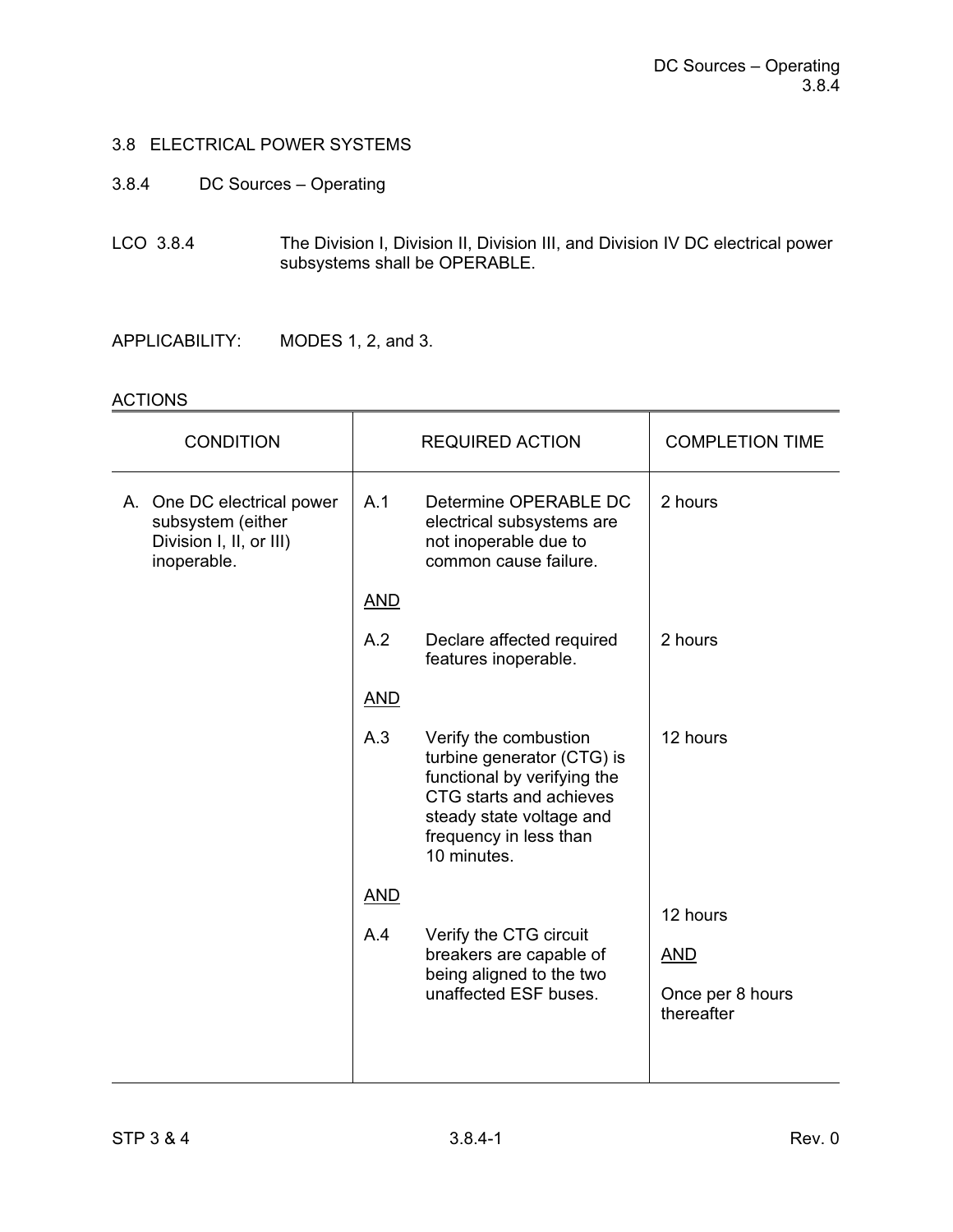ACTIONS (continued)

| <b>CONDITION</b>                                                                          | <b>REQUIRED ACTION</b> |                                                                                                               | <b>COMPLETION TIME</b> |
|-------------------------------------------------------------------------------------------|------------------------|---------------------------------------------------------------------------------------------------------------|------------------------|
| A. (continued)                                                                            | A.5                    | Restore inoperable DC<br>electrical power subsystem<br>to OPERABLE status.                                    | 72 hours               |
| <b>B.</b> Division IV DC electrical<br>power subsystem<br>inoperable.                     | B.1                    | Determine OPERABLE DC<br>electrical subsystems are<br>not inoperable due to<br>common cause failure.          | 2 hours                |
|                                                                                           | <b>AND</b>             |                                                                                                               |                        |
|                                                                                           | B.2                    | Declare affected required<br>features inoperable.                                                             | 2 hours                |
| C. One DC electrical power<br>subsystem (either<br>Division I, II, or III)<br>inoperable. | C.1                    | Restore inoperable DC<br>electrical power subsystem<br>(other than Division IV) to<br><b>OPERABLE</b> status. | 2 hours                |
| <b>AND</b>                                                                                | OR                     |                                                                                                               |                        |
| Division IV DC electrical<br>power subsystem<br>inoperable.                               | C.2                    | <b>Restore Division IV DC</b><br>electrical power subsystem<br>to OPERABLE status.                            | 2 hours                |
| D. Required Action and                                                                    | D.1                    | Be in MODE 3.                                                                                                 | 12 hours               |
| associated Completion<br>Time not met.                                                    | <b>AND</b>             |                                                                                                               |                        |
|                                                                                           | D.2                    | Be in MODE 4.                                                                                                 | 36 hours               |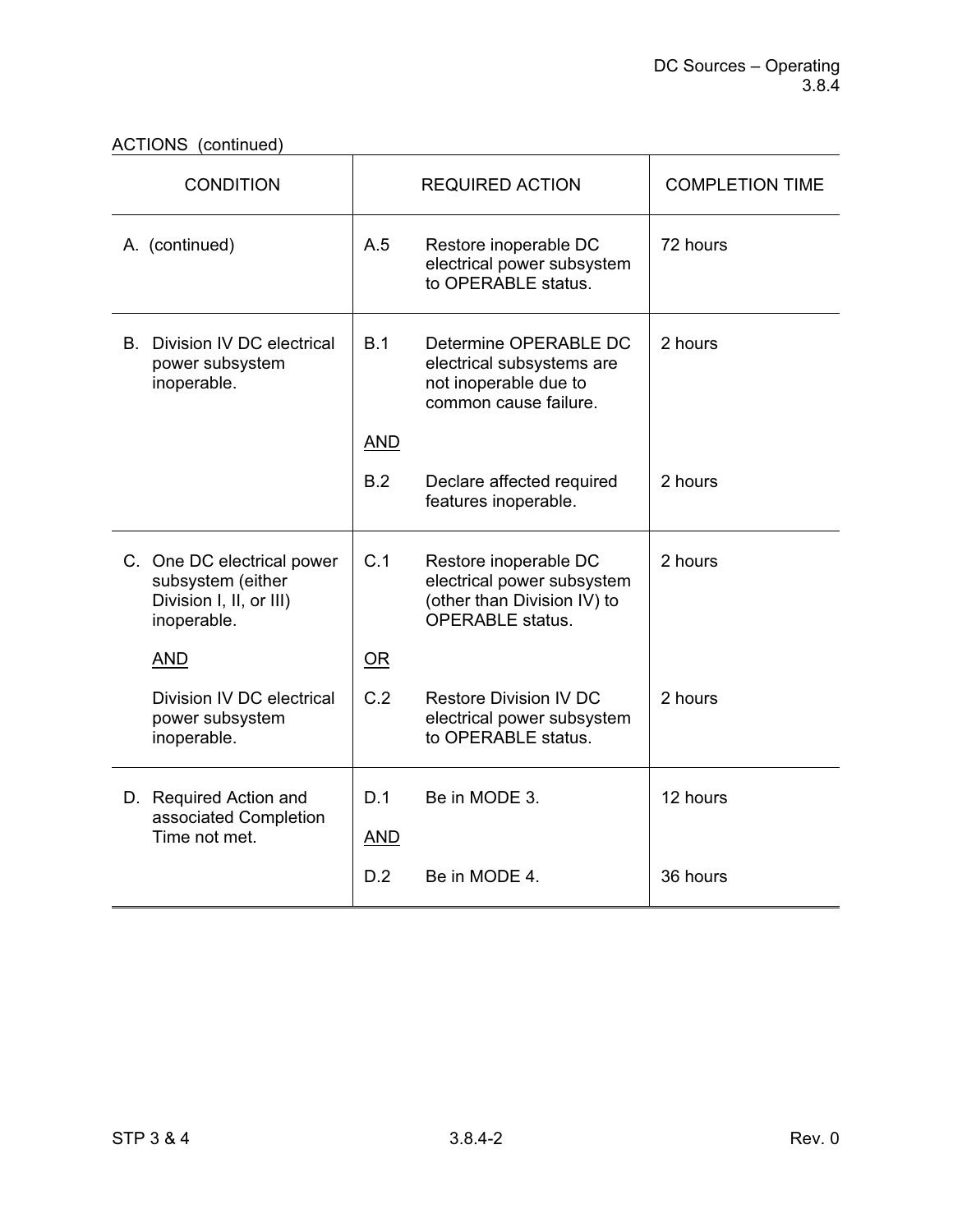|            | <b>SURVEILLANCE</b>                                                                                                                                                                                                                                     | <b>FREQUENCY</b> |
|------------|---------------------------------------------------------------------------------------------------------------------------------------------------------------------------------------------------------------------------------------------------------|------------------|
| SR 3.8.4.1 | Verify battery terminal voltage is $\geq$ [ ] V on float<br>charge.                                                                                                                                                                                     | 7 days           |
| SR 3.8.4.2 | Verify no visible corrosion at terminals and<br>connectors.                                                                                                                                                                                             | 92 days          |
|            | $OR$                                                                                                                                                                                                                                                    |                  |
|            | Verify connection resistance is<br>] ohms for inter-cell connections,<br>$\leq$ [<br>] ohms for inter-rack connections,<br>$\leq$ $\lceil$<br>] ohms for inter-tier connections, and<br>$\leq$ $\lceil$<br>] ohms for terminal connections.<br>$\leq$ [ |                  |
| SR 3.8.4.3 | Verify cells, cell plates, and battery racks show no<br>visual indication of physical damage or abnormal<br>deterioration.                                                                                                                              | 12 months        |
| SR 3.8.4.4 | Remove visible corrosion, and verify cell to cell and<br>terminal connections are coated with anti-corrosion<br>material.                                                                                                                               | 12 months        |
| SR 3.8.4.5 | Verify connection resistance is<br>] ohms for inter-cell connections,<br>$\leq$ [<br>] ohms for inter-rack connections,<br>$\leq$ [<br>] ohms for inter-tier connections, and<br>$\leq$ [<br>I ohms for terminal connections.<br>≤ [                    | 12 months        |
| SR 3.8.4.6 | -------------------------NOTES------------------------<br>This Surveillance shall not be performed in<br>1.<br>MODE 1, 2, or 3.<br>Credit may be taken for unplanned events that<br>2.<br>satisfy this SR.                                              |                  |
|            | Verify each required battery charger supplies<br>$\geq$ [ ] amps at $\geq$ 125 V for $\geq$ 12 hours.                                                                                                                                                   | 18 months        |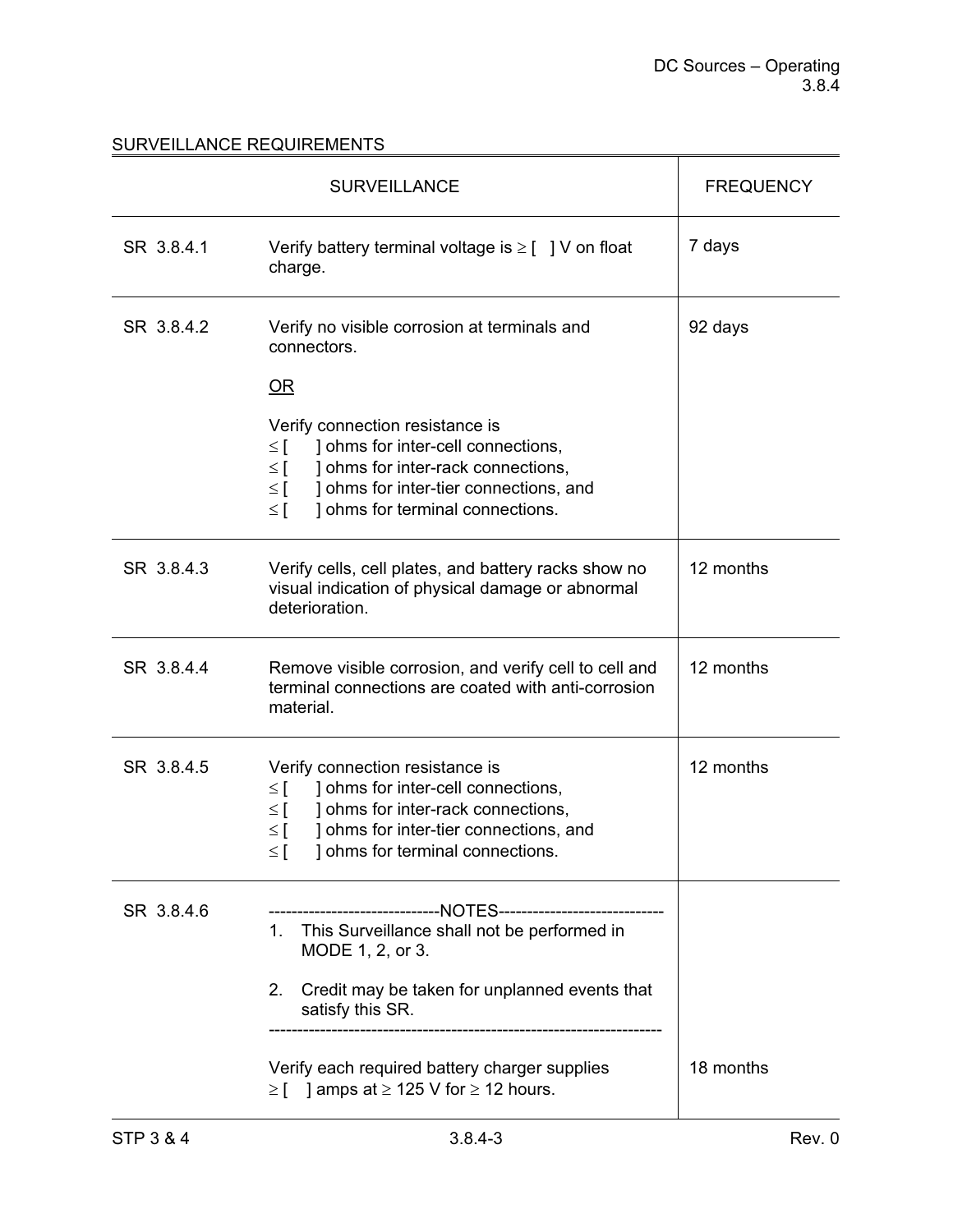### SURVEILLANCE REQUIREMENTS (continued)

|            | <b>SURVEILLANCE</b>                                                                                                                                                                                                                                                                                                                                                            | <b>FREQUENCY</b>                                                                                                                                      |
|------------|--------------------------------------------------------------------------------------------------------------------------------------------------------------------------------------------------------------------------------------------------------------------------------------------------------------------------------------------------------------------------------|-------------------------------------------------------------------------------------------------------------------------------------------------------|
| SR 3.8.4.7 | ----------------------------NOTES-----------------------------<br>The modified performance discharge test in<br>1.<br>SR 3.8.4.8 may be performed every 60 months<br>in lieu of a service test in SR 3.8.4.7.<br>2.<br>This Surveillance shall not be performed in<br>MODE 1, 2, or 3.<br>Credit may be taken for unplanned events that<br>3.<br>satisfy this SR.              |                                                                                                                                                       |
|            | Verify battery capacity is adequate to supply, and<br>maintain in OPERABLE status, the required<br>emergency loads for the design duty cycle when<br>subjected to a battery service test.                                                                                                                                                                                      | 18 months                                                                                                                                             |
| SR 3.8.4.8 | --------------------------NOTES------------------<br>This Surveillance shall not be performed in<br>1.<br>MODE 1, 2, or 3.<br>Credit may be taken for unplanned events that<br>2.<br>satisfy this SR.<br>Verify battery capacity is $\geq 80\%$ of the<br>manufacturer's rating when subjected to a<br>performance discharge test or a modified<br>performance discharge test. | 60 months<br><b>AND</b><br>--------NOTE--------<br>Only applicable<br>when battery<br>shows<br>degradation or<br>has reached 85%<br>of expected life. |
|            |                                                                                                                                                                                                                                                                                                                                                                                | 12 months                                                                                                                                             |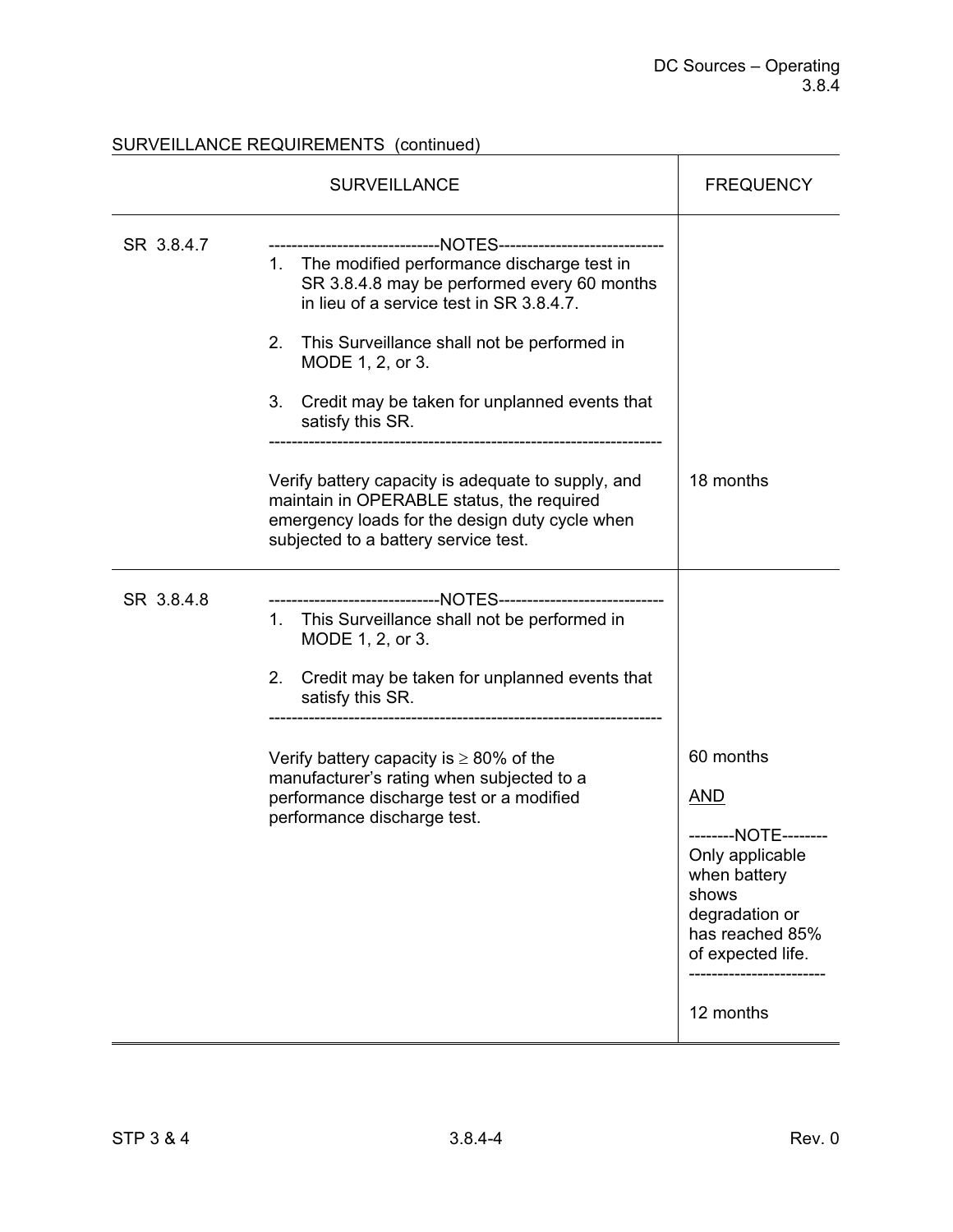#### 3.8.5 DC Sources – Shutdown

LCO 3.8.5 DC electrical power subsystem(s) shall be OPERABLE to support the required OPERABLE features and the electrical power distribution subsystem(s) required by LCO 3.8.10, "Distribution Systems – Shutdown."

APPLICABILITY: MODES 4 and 5, During movement of irradiated fuel assemblies in secondary containment.

| <b>CONDITION</b>                                                         | <b>REQUIRED ACTION</b> |                                                                                                        | <b>COMPLETION TIME</b> |
|--------------------------------------------------------------------------|------------------------|--------------------------------------------------------------------------------------------------------|------------------------|
| A. One or more required<br>DC electrical power<br>subsystems inoperable. | A.1                    | Declare affected required<br>feature(s) inoperable.                                                    | Immediately            |
|                                                                          | OR                     |                                                                                                        |                        |
|                                                                          | A.2.1                  | <b>Suspend CORE</b><br>ALTERATIONS.                                                                    | Immediately            |
|                                                                          | <b>AND</b>             |                                                                                                        |                        |
|                                                                          | A.2.2                  | Suspend movement of<br>irradiated fuel assemblies in<br>secondary containment.                         | Immediately            |
|                                                                          | <b>AND</b>             |                                                                                                        |                        |
|                                                                          | A.2.3                  | Initiate action to suspend<br>operations with a potential<br>for draining the reactor<br>vessel.       | Immediately            |
|                                                                          | <b>AND</b>             |                                                                                                        |                        |
|                                                                          | A.2.4                  | Initiate action to restore<br>required DC electrical<br>power subsystems to<br><b>OPERABLE</b> status. | Immediately            |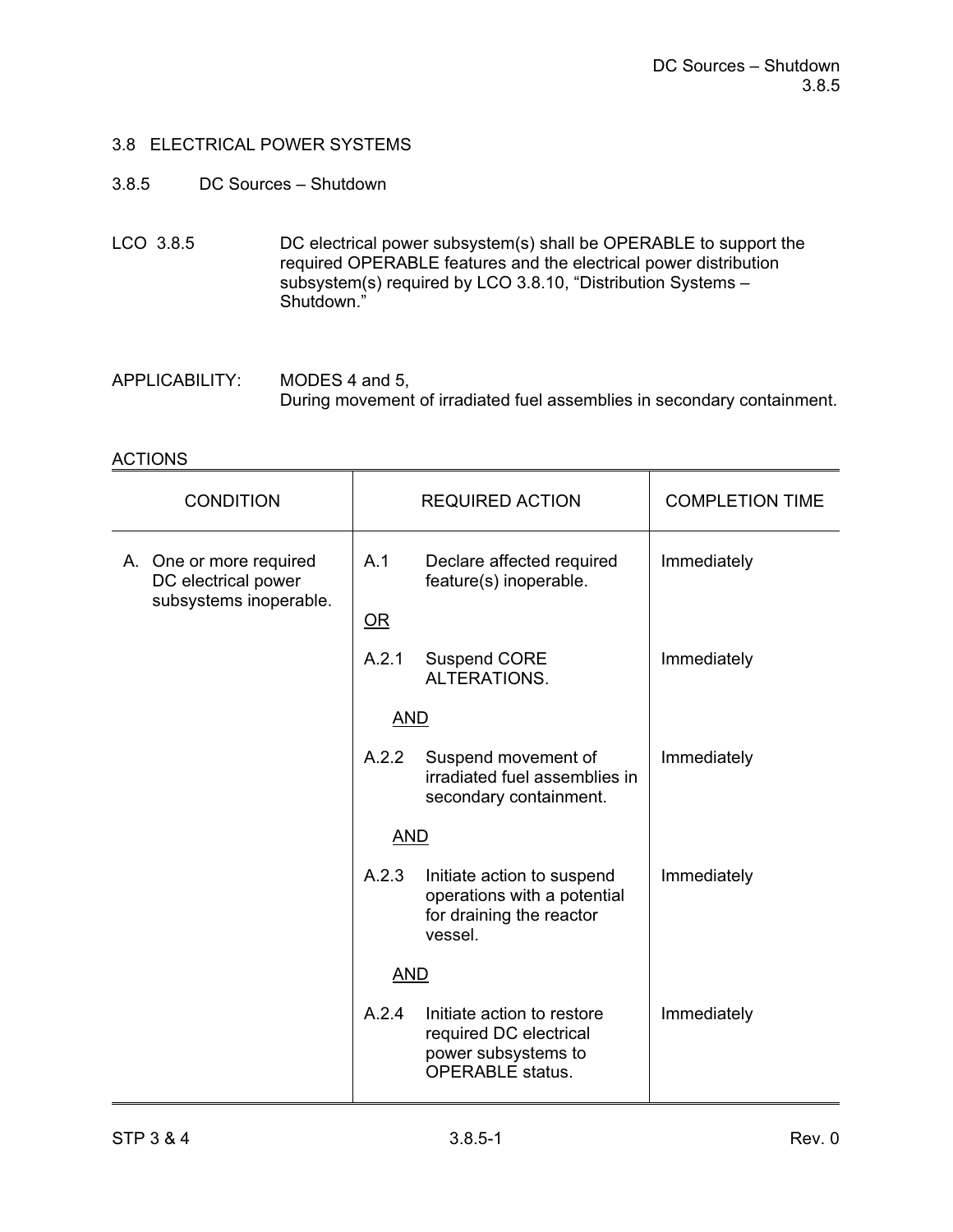| <b>SURVEILLANCE</b> |                                        |                                                                         |                                                                         | <b>FREQUENCY</b>                               |
|---------------------|----------------------------------------|-------------------------------------------------------------------------|-------------------------------------------------------------------------|------------------------------------------------|
| SR 3.8.5.1          | SR 3.8.4.1<br>SR 3.8.4.2<br>SR 3.8.4.3 | following SRs are applicable:<br>SR 3.8.4.4<br>SR 3.8.4.5<br>SR 3.8.4.6 | For DC sources required to be OPERABLE the<br>SR 3.8.4.7<br>SR 3.8.4.8. | In accordance<br>with applicable<br><b>SRs</b> |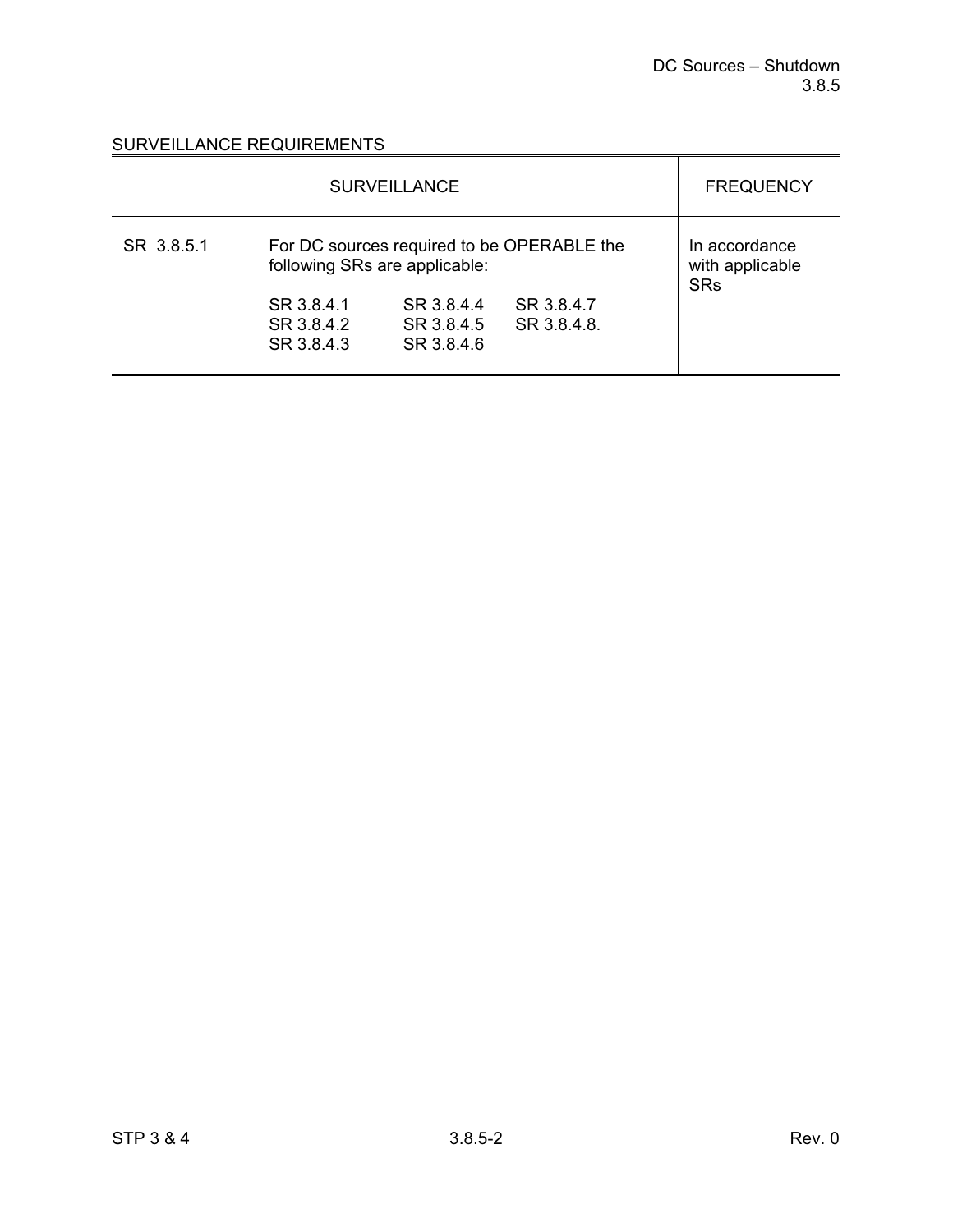#### 3.8.6 Battery Cell Parameters

LCO 3.8.6 Battery cell parameters for the Division 1, 2, 3, and 4 batteries shall be within the Category A and B limits of Table 3.8.6-1.

APPLICABILITY: When associated DC electrical power subsystems are required to be OPERABLE.

ACTIONS

------------------------------------------------------------NOTE----------------------------------------------------------- Separate Condition entry is allowed for each battery. -------------------------------------------------------------------------------------------------------------------------------

| <b>CONDITION</b>                                                                                                               |            | <b>REQUIRED ACTION</b>                                                                                | <b>COMPLETION TIME</b> |
|--------------------------------------------------------------------------------------------------------------------------------|------------|-------------------------------------------------------------------------------------------------------|------------------------|
| A. One or more batteries<br>with one or more battery<br>cell parameters not<br>within Table 3.8.6-1<br>Category A or B limits. | A.1        | Verify pilot cells electrolyte<br>level and float voltage meet<br>Table 3.8.6-1 Category C<br>limits. | 1 hour                 |
|                                                                                                                                | <u>AND</u> |                                                                                                       |                        |
|                                                                                                                                | A.2        | Verify battery cell<br>parameters meet<br>Table 3.8.6-1 Category C<br>limits.                         | 24 hours               |
|                                                                                                                                | <u>AND</u> |                                                                                                       |                        |
|                                                                                                                                | A.3        | Restore battery cell<br>parameters to Category A<br>and B limits of<br>Table 3.8.6-1.                 | 31 days                |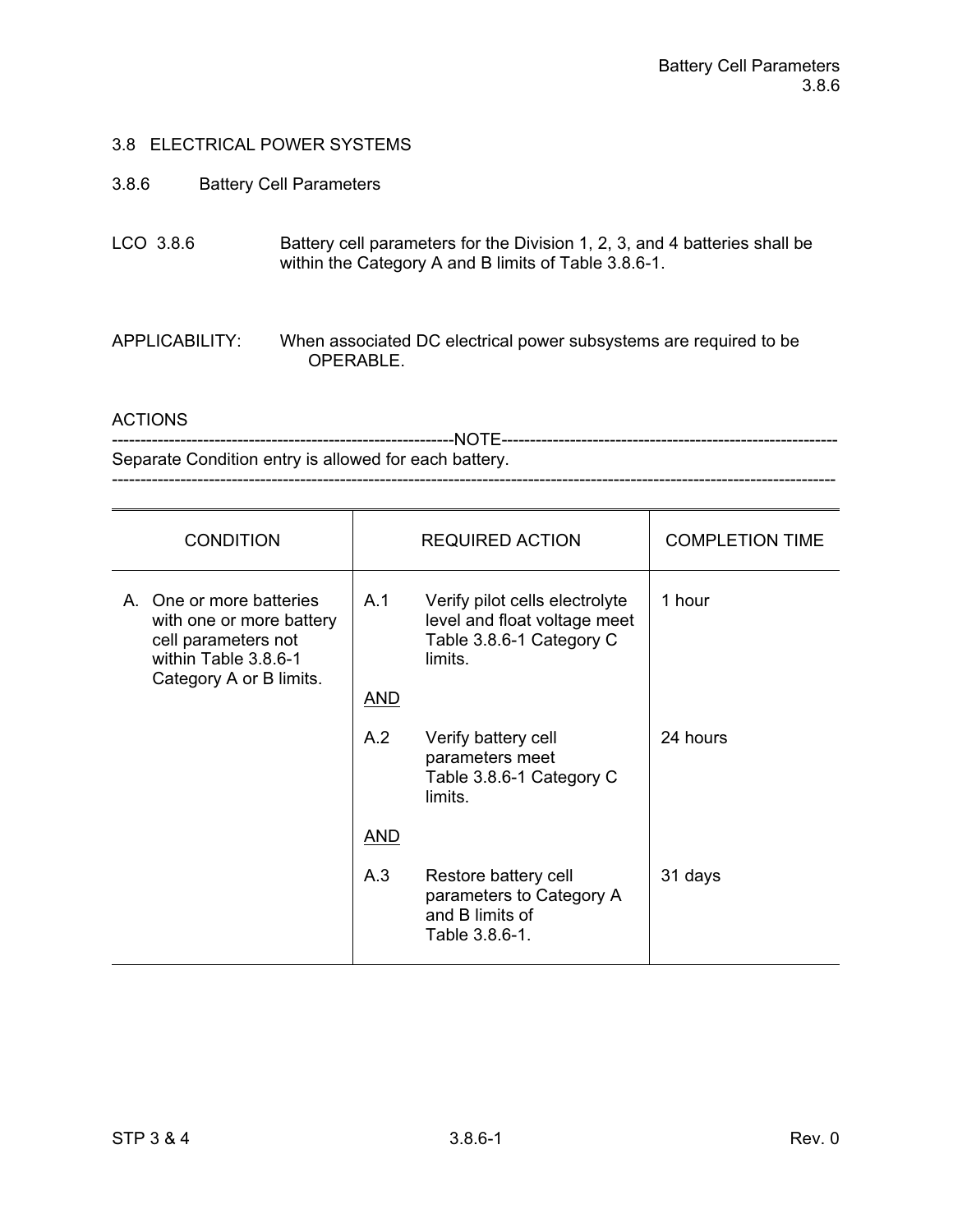ACTIONS (continued)

| <b>CONDITION</b>                                                                                                     |     | <b>REQUIRED ACTION</b>                    | <b>COMPLETION TIME</b> |
|----------------------------------------------------------------------------------------------------------------------|-----|-------------------------------------------|------------------------|
| B. Required Action and<br>associated Completion<br>Time of Condition A not<br>met.                                   | B.1 | Declare associated battery<br>inoperable. | Immediately            |
| OR                                                                                                                   |     |                                           |                        |
| One or more batteries<br>with average electrolyte<br>temperature of the<br>representative cells<br>$< 10^{\circ}$ C. |     |                                           |                        |
| OR                                                                                                                   |     |                                           |                        |
| One or more batteries<br>with one or more battery<br>cell parameters not<br>within Category C limits.                |     |                                           |                        |

|            | <b>SURVEILLANCE</b>                                                     | <b>FREQUENCY</b> |
|------------|-------------------------------------------------------------------------|------------------|
| SR 3.8.6.1 | Verify battery cell parameters meet Table 3.8.6-1<br>Category A limits. | 7 days           |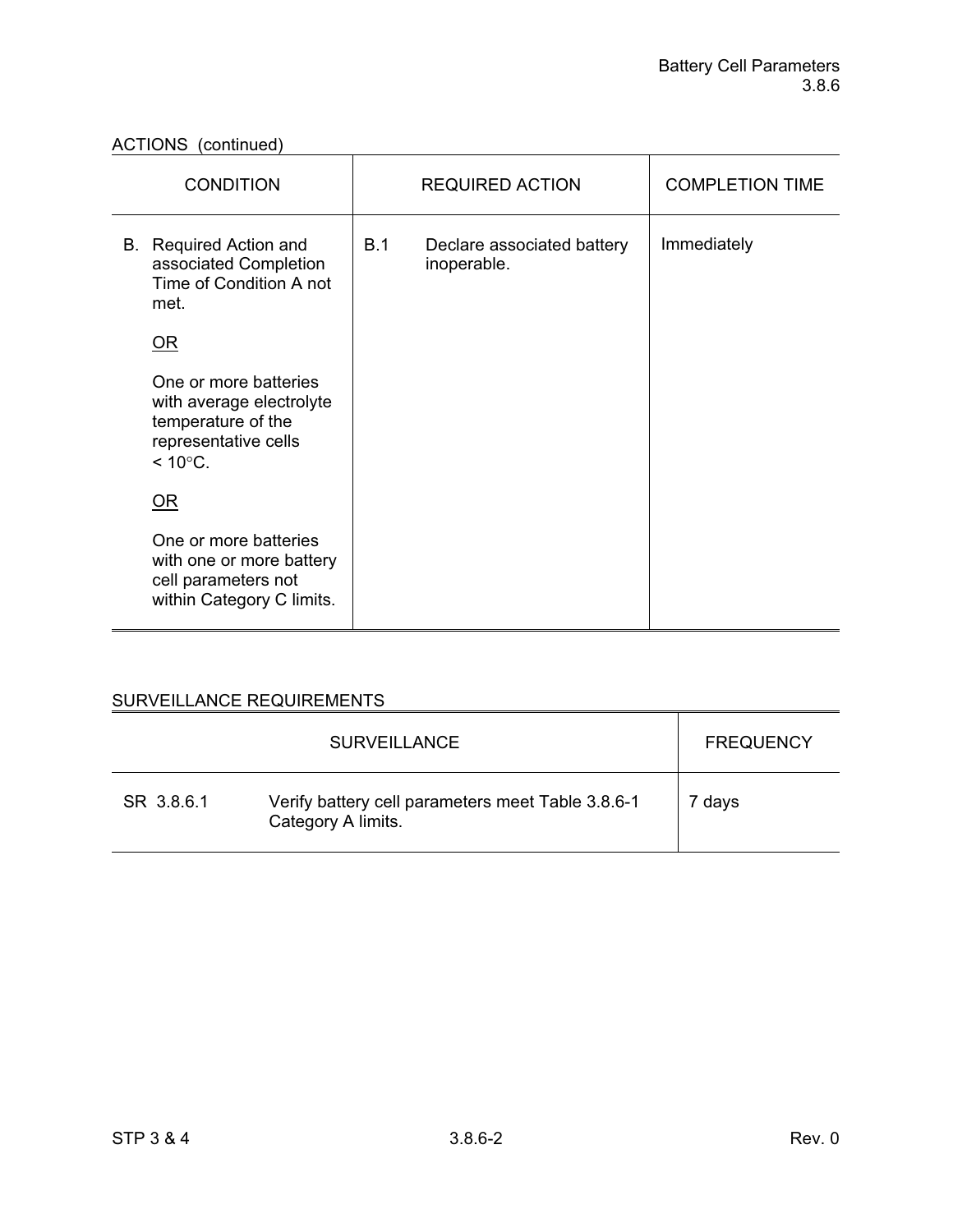# SURVEILLANCE REQUIREMENTS (continued)

|            | <b>SURVEILLANCE</b>                                                                       | <b>FREQUENCY</b>                                                                                                                                                                 |
|------------|-------------------------------------------------------------------------------------------|----------------------------------------------------------------------------------------------------------------------------------------------------------------------------------|
| SR 3.8.6.2 | Verify battery cell parameters meet Table 3.8.6-1<br>Category B limits.                   | 92 days<br><b>AND</b><br>Once within<br>24 hours after<br>battery discharge<br>$\leq$ [ ] V<br><b>AND</b><br>Once within<br>24 hours after<br>battery<br>overcharge<br>$>$ [ ] V |
| SR 3.8.6.3 | Verify average electrolyte temperature of<br>representative cells is $\geq 10^{\circ}$ C. | 92 days                                                                                                                                                                          |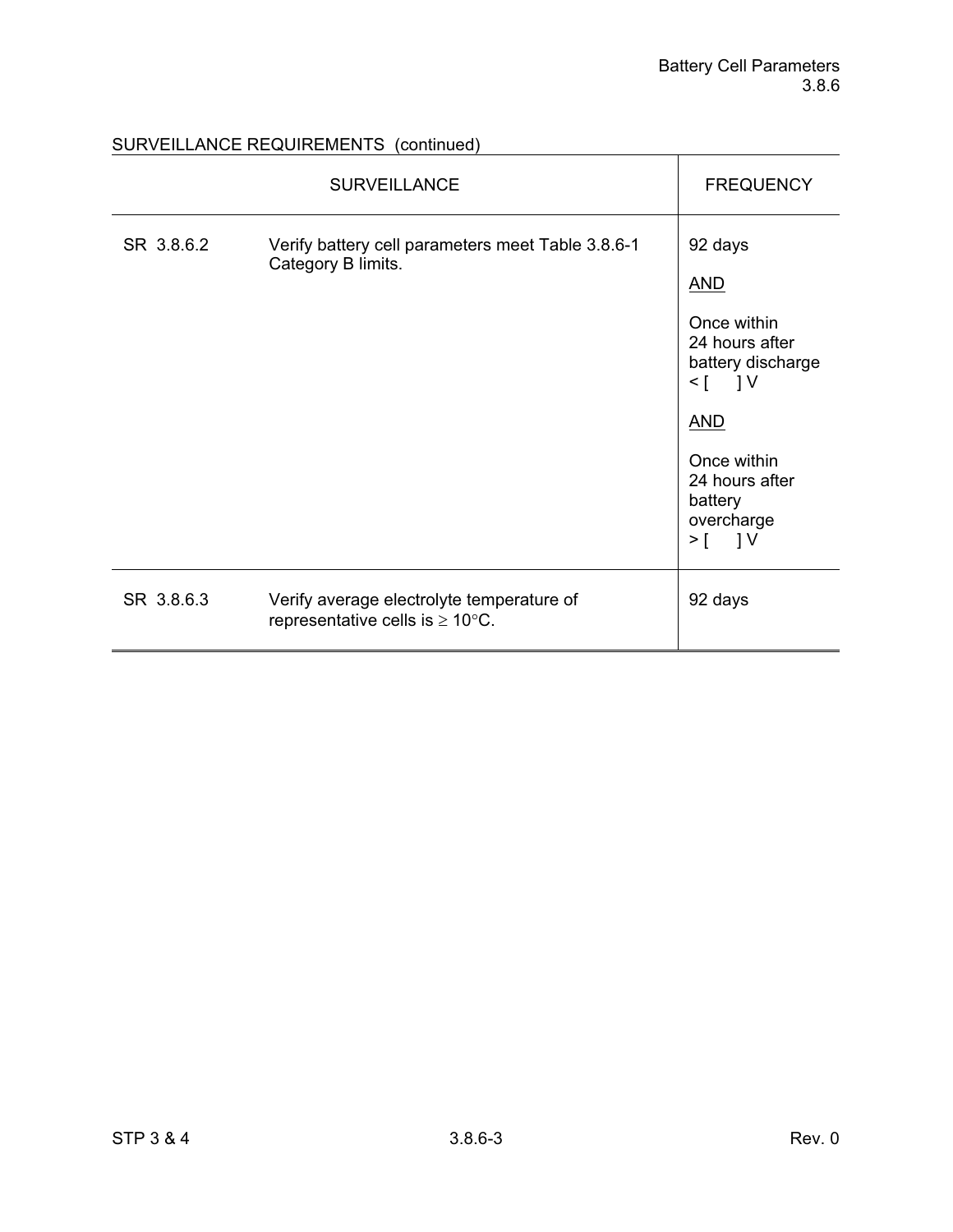| Table 3.8.6-1 (page 1 of 1)                |
|--------------------------------------------|
| <b>Battery Cell Parameter Requirements</b> |

| <b>PARAMETER</b>                   | <b>CATEGORY A:</b><br><b>LIMITS FOR EACH</b><br><b>DESIGNATED PILOT</b><br><b>CELL</b>                          | CATEGORY B:<br><b>LIMITS FOR EACH</b><br><b>CONNECTED CELL</b>                                                  | <b>CATEGORY C:</b><br><b>LIMITS FOR EACH</b><br><b>CONNECTED CELL</b>                                                         |
|------------------------------------|-----------------------------------------------------------------------------------------------------------------|-----------------------------------------------------------------------------------------------------------------|-------------------------------------------------------------------------------------------------------------------------------|
| Electrolyte Level                  | > Minimum level<br>indication mark, and<br>$\leq 6$ mm above<br>maximum level<br>indication mark <sup>(a)</sup> | > Minimum level<br>indication mark, and<br>$\leq 6$ mm above<br>maximum level<br>indication mark <sup>(a)</sup> | Above top of plates,<br>and not overflowing                                                                                   |
| <b>Float Voltage</b>               | $\geq$ 2.13 V                                                                                                   | $\geq$ 2.13 V                                                                                                   | > 2.07 V                                                                                                                      |
| Specific Gravity <sup>(b)(c)</sup> | $\geq$ [<br>$\Box$                                                                                              | $\geq$ [ ]<br><b>AND</b><br>Average of all<br>connected cells<br>$\geq$ [ ]                                     | Not more than 0.020<br>below average of all<br>connected cells<br><u>AND</u><br>Average of all<br>connected cells<br>$\geq$ [ |

- (a) It is acceptable for the electrolyte level to temporarily increase above the specified maximum level during equalizing charges provided it is not overflowing.
- (b) Corrected for electrolyte temperature and level.
- (c) Or battery charging current is < [ ] amps when on float charge. This is acceptable only during a maximum of [ ] days following a battery recharge.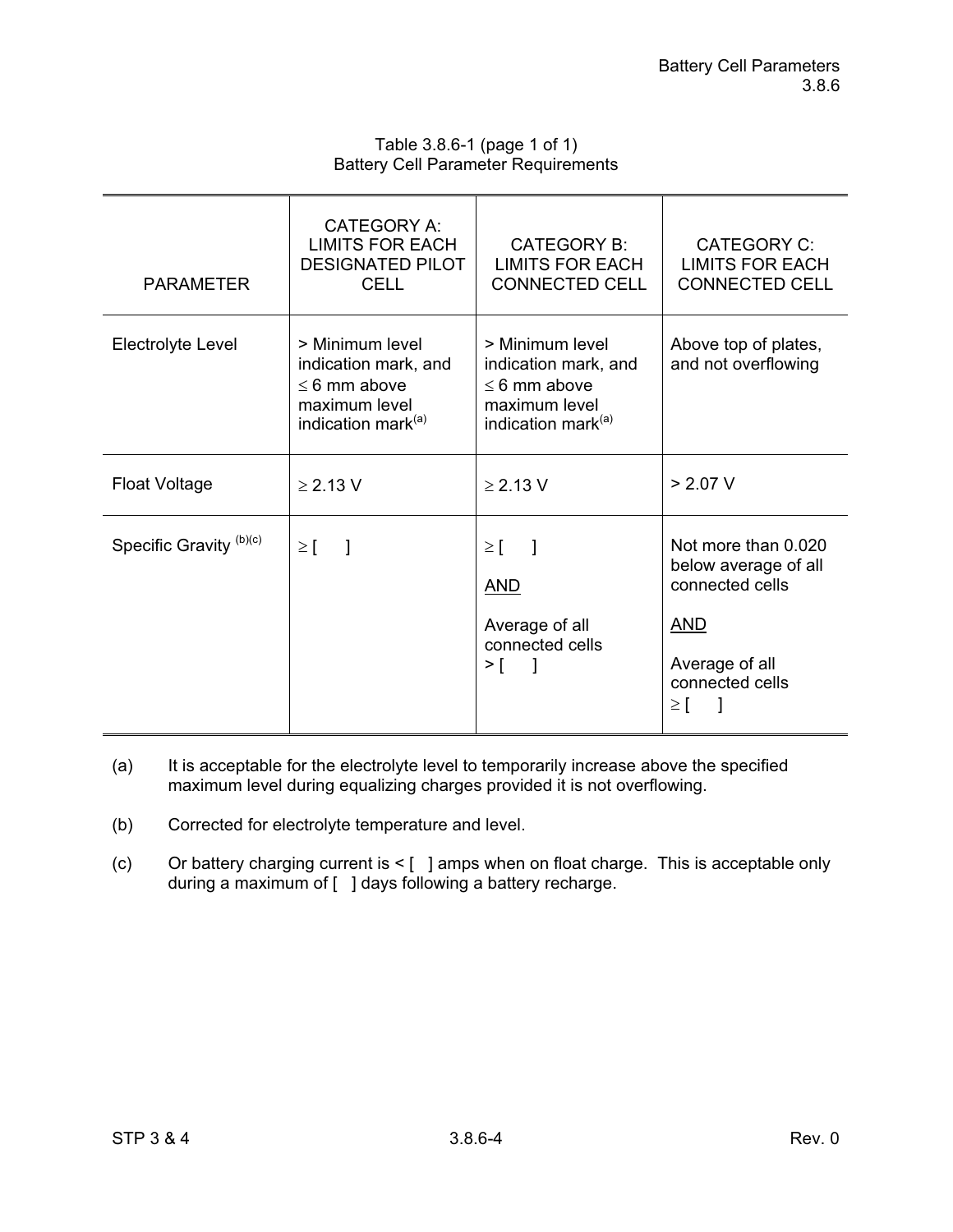- 3.8.7 Inverters Operating
- LCO 3.8.7 The Division I, Division II, Division III, and Division IV inverters shall be OPERABLE.

APPLICABILITY: MODES 1, 2, and 3.

| <b>CONDITION</b>            | <b>REQUIRED ACTION</b>                                                                                                                                                                                                                                                     | <b>COMPLETION TIME</b> |
|-----------------------------|----------------------------------------------------------------------------------------------------------------------------------------------------------------------------------------------------------------------------------------------------------------------------|------------------------|
| A. One inverter inoperable. | --NOTE--------------------<br>Immediately enter applicable<br>Conditions and Required Actions of<br>LCO 3.8.9 "Distribution Systems -<br>Operating" for de-energized AC<br>Vital buses.<br>A <sub>1</sub><br>Restore inverters to<br><b>OPERABLE</b> status.<br><u>AND</u> | 7 days                 |
|                             | A.2<br>Declare affected required<br>features inoperable.                                                                                                                                                                                                                   | 24 hours               |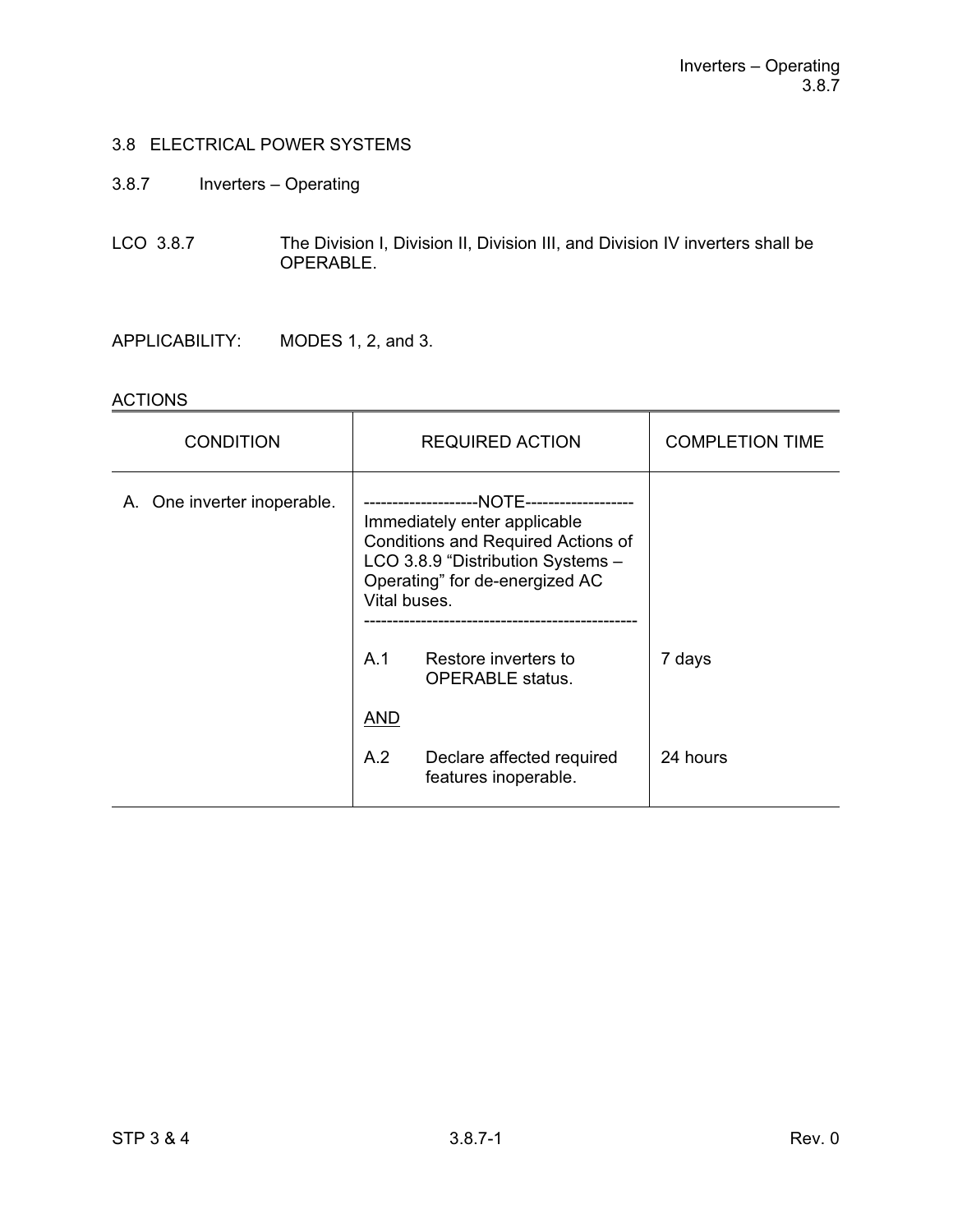| <b>CONDITION</b>                                                                                                       | <b>REQUIRED ACTION</b>                                                                                                                                                                                                                                                                                                                  | <b>COMPLETION TIME</b> |
|------------------------------------------------------------------------------------------------------------------------|-----------------------------------------------------------------------------------------------------------------------------------------------------------------------------------------------------------------------------------------------------------------------------------------------------------------------------------------|------------------------|
| B. One inverter (either<br>Division I, II, or III)<br>inoperable.<br><u>AND</u><br>Division IV inverter<br>inoperable. | Immediately enter applicable<br>Conditions and Required Actions of<br>LCO 3.8.9 "Distribution Systems -<br>Operating," for de-energized AC<br>Vital buses.<br>B.1<br>Restore inoperable inverter<br>(other than Division IV) to<br><b>OPERABLE</b> status.<br>$OR$<br>B.2<br><b>Restore Division IV inverter</b><br>to OPERABLE status. | 2 hours<br>2 hours     |
|                                                                                                                        |                                                                                                                                                                                                                                                                                                                                         |                        |
| C. Required Action and<br>associated Completion<br>Time of Condition A,                                                | C.1<br>Be in MODE 3.<br><b>AND</b>                                                                                                                                                                                                                                                                                                      | 12 hours               |
| or B not met.                                                                                                          | C.2<br>Be in MODE 4.                                                                                                                                                                                                                                                                                                                    | 36 hours               |

|            | <b>SURVEILLANCE</b>                                                                      | <b>FREQUENCY</b> |
|------------|------------------------------------------------------------------------------------------|------------------|
| SR 3.8.7.1 | Verify correct inverter voltage, frequency, and<br>alignment to required AC vital buses. | 7 days           |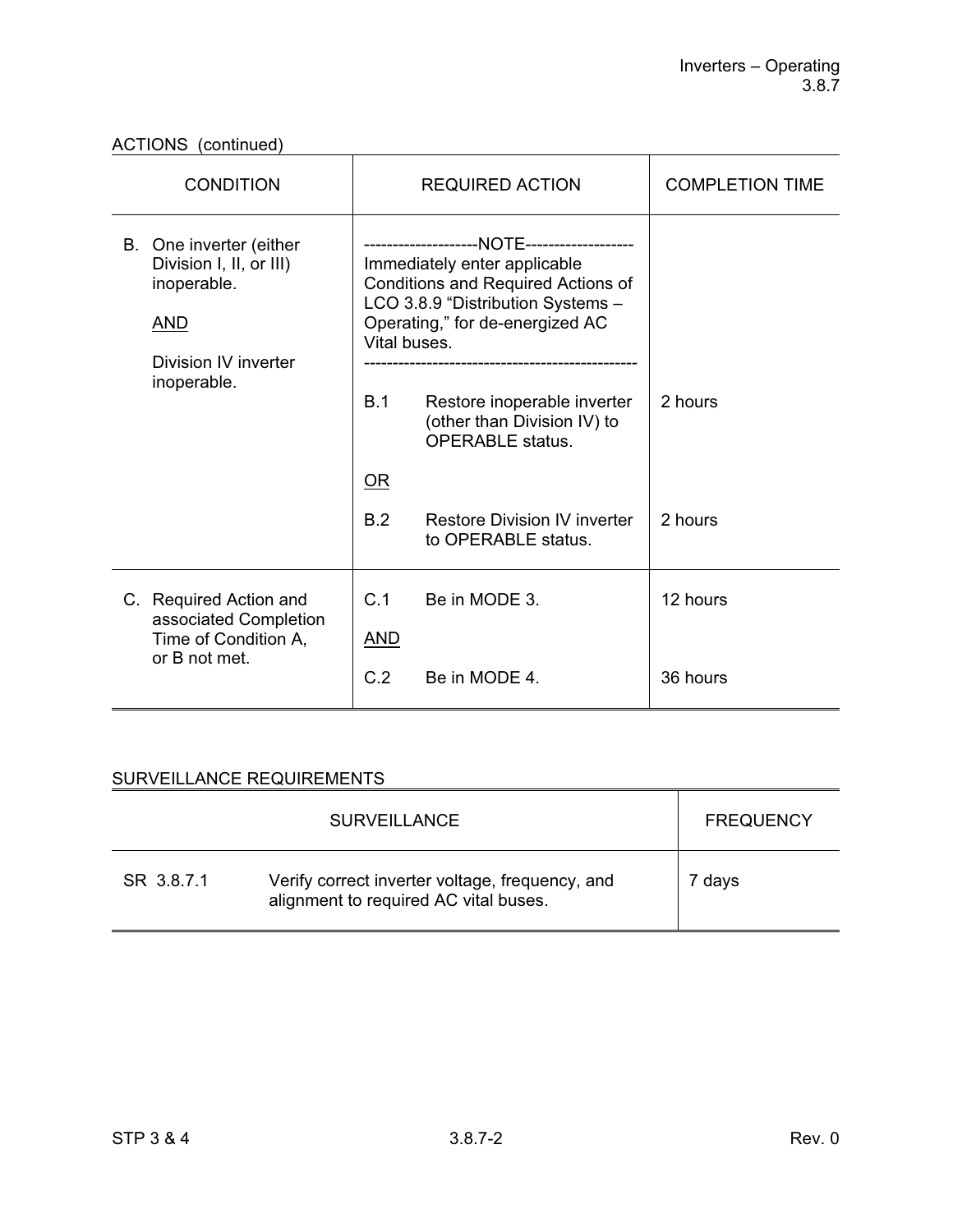### 3.8.8 Inverters – Shutdown

- LCO 3.8.8 Inverter(s) shall be OPERABLE to support required OPERABLE features and the onsite Class 1E AC vital bus electrical power distribution subsystem(s) required by LCO 3.8.10, "Distribution Systems – Shutdown."
- APPLICABILITY: MODES 4 and 5, During movement of irradiated fuel assemblies in the secondary containment.

| <b>CONDITION</b>                                 | <b>REQUIRED ACTION</b>   |                                                                                                  | <b>COMPLETION TIME</b> |
|--------------------------------------------------|--------------------------|--------------------------------------------------------------------------------------------------|------------------------|
| A. One or more required<br>inverters inoperable. | A.1                      | Declare affected required<br>feature(s) inoperable.                                              | Immediately            |
|                                                  | $\overline{\mathsf{OR}}$ |                                                                                                  |                        |
|                                                  | A.2.1                    | <b>Suspend CORE</b><br>ALTERATIONS.                                                              | Immediately            |
|                                                  | <b>AND</b>               |                                                                                                  |                        |
|                                                  | A.2.2                    | Suspend handling of<br>irradiated fuel assemblies in<br>the secondary containment.               | Immediately            |
|                                                  | <b>AND</b>               |                                                                                                  |                        |
|                                                  | A.2.3                    | Initiate action to suspend<br>operations with a potential<br>for draining the reactor<br>vessel. | Immediately            |
|                                                  | <b>AND</b>               |                                                                                                  |                        |
|                                                  | A.2.4                    | Initiate action to restore<br>required inverters to<br><b>OPERABLE</b> status.                   | Immediately            |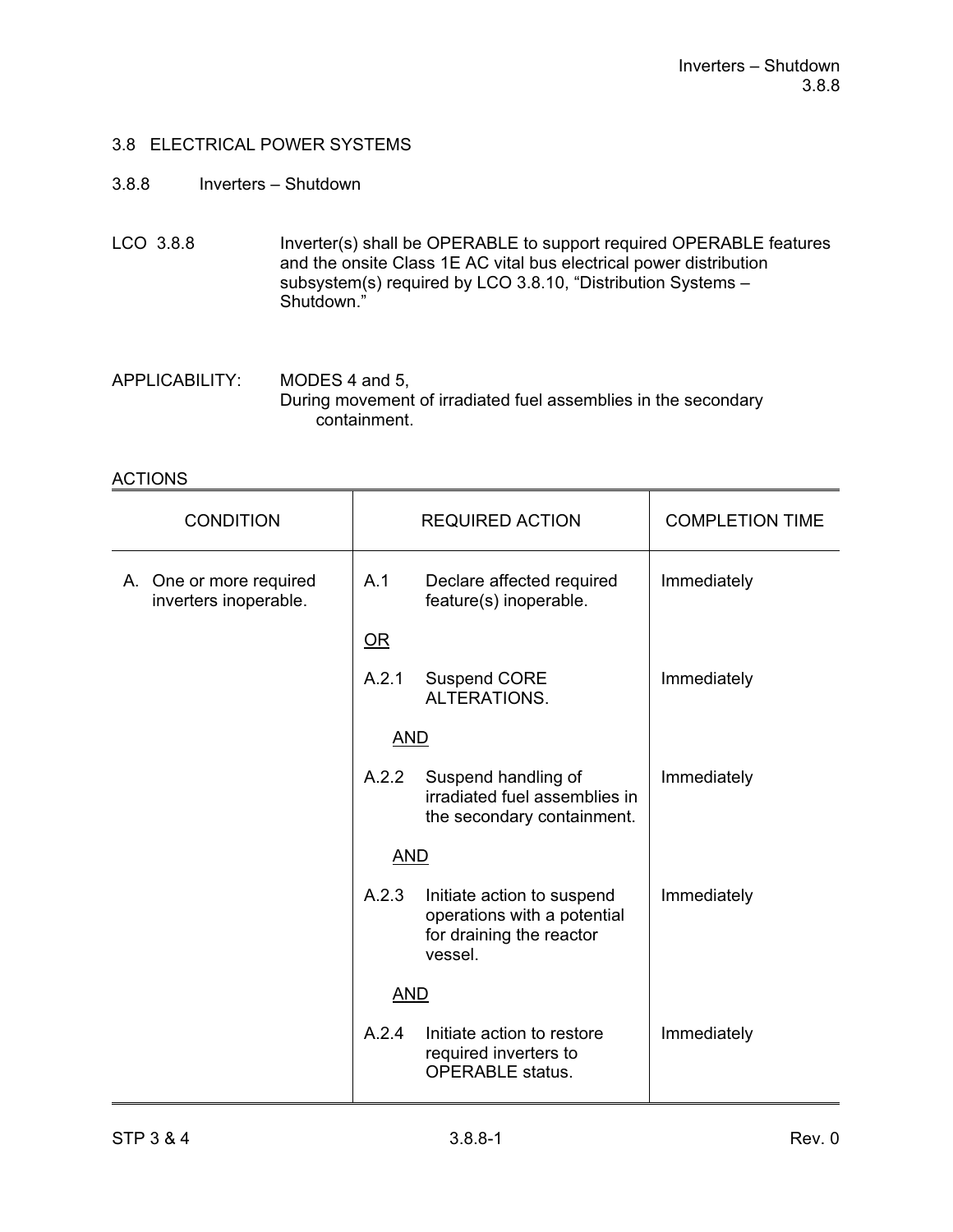|            | <b>SURVEILLANCE</b>                                                                       | <b>FREQUENCY</b> |
|------------|-------------------------------------------------------------------------------------------|------------------|
| SR 3.8.8.1 | Verify correct inverter voltage, frequency, and<br>alignments to required AC vital buses. | 7 days           |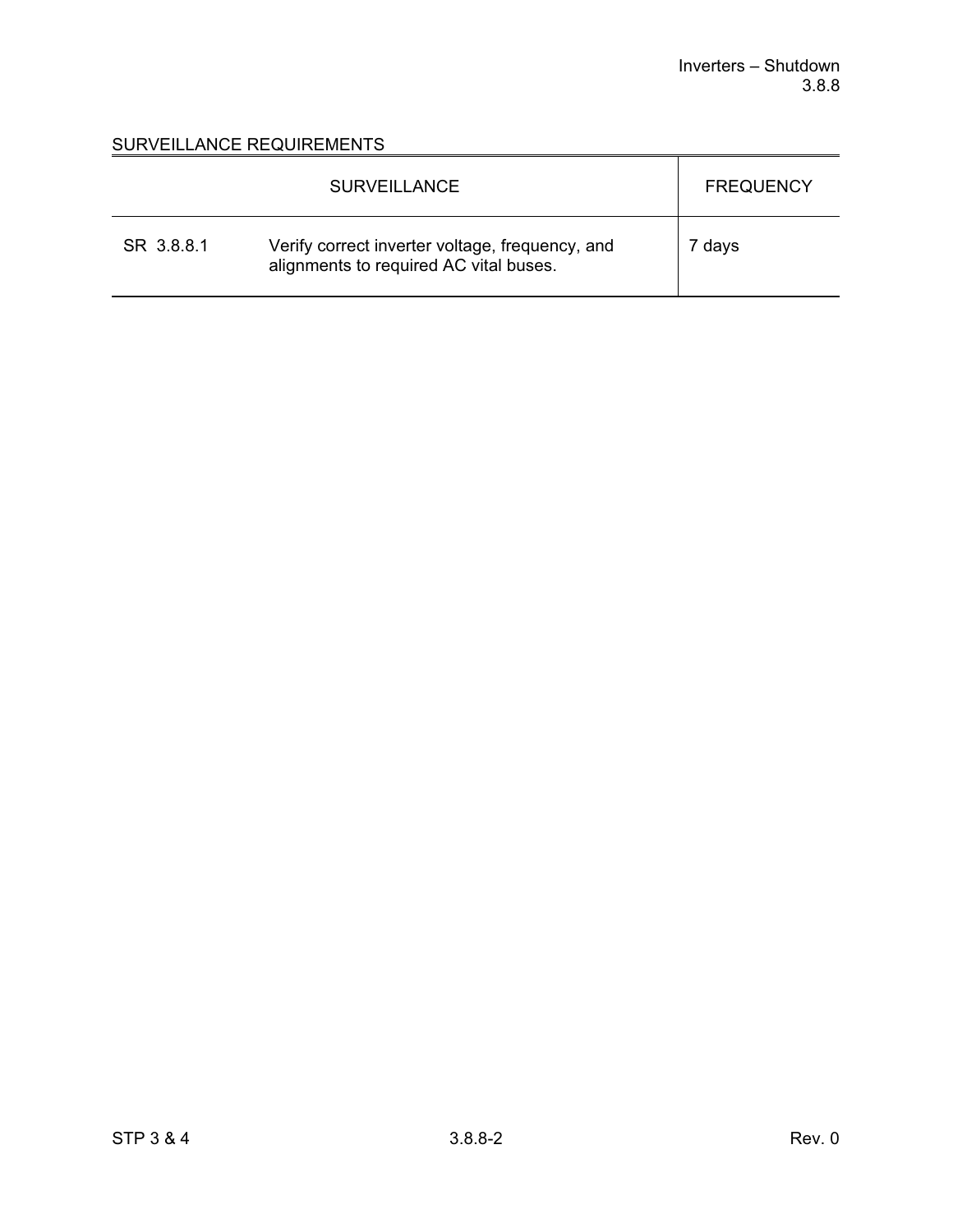- 3.8.9 Distribution Systems Operating
- LCO 3.8.9 Division I, II, and III AC, Divisions I, II, III, and IV DC, and Divisions I, II, III, and IV AC vital bus electrical power distribution subsystems shall be OPERABLE.

APPLICABILITY: MODES 1, 2, and 3.

| <b>CONDITION</b>                                                    |                                                                                                                | <b>REQUIRED ACTION</b>                                                                                                                                                             | <b>COMPLETION TIME</b>                          |
|---------------------------------------------------------------------|----------------------------------------------------------------------------------------------------------------|------------------------------------------------------------------------------------------------------------------------------------------------------------------------------------|-------------------------------------------------|
| A. One AC electrical power<br>distribution subsystem<br>inoperable. | A.1                                                                                                            | Declare affected required<br>features inoperable.                                                                                                                                  | 2 hours                                         |
|                                                                     | <b>AND</b>                                                                                                     |                                                                                                                                                                                    |                                                 |
|                                                                     | A.2                                                                                                            | Verify the combustion<br>turbine generator (CTG) is<br>functional by verifying the<br>CTG starts and achieves<br>steady state voltage and<br>frequency in less than<br>10 minutes. | 12 hours                                        |
|                                                                     | <b>AND</b>                                                                                                     |                                                                                                                                                                                    |                                                 |
|                                                                     | A.3<br>Verify the CTG circuit<br>breakers are capable of<br>being aligned to the<br><b>OPERABLE ESF buses.</b> |                                                                                                                                                                                    | 12 hours                                        |
|                                                                     |                                                                                                                |                                                                                                                                                                                    | <b>AND</b>                                      |
|                                                                     |                                                                                                                | Once per 8 hours<br>thereafter                                                                                                                                                     |                                                 |
|                                                                     | <b>AND</b>                                                                                                     |                                                                                                                                                                                    |                                                 |
|                                                                     | A.4                                                                                                            | Restore AC electrical power<br>distribution subsystem to<br><b>OPERABLE</b> status.                                                                                                | 72 hours                                        |
|                                                                     |                                                                                                                |                                                                                                                                                                                    | <u>AND</u>                                      |
|                                                                     |                                                                                                                |                                                                                                                                                                                    | 7 days from discovery<br>of failure to meet LCO |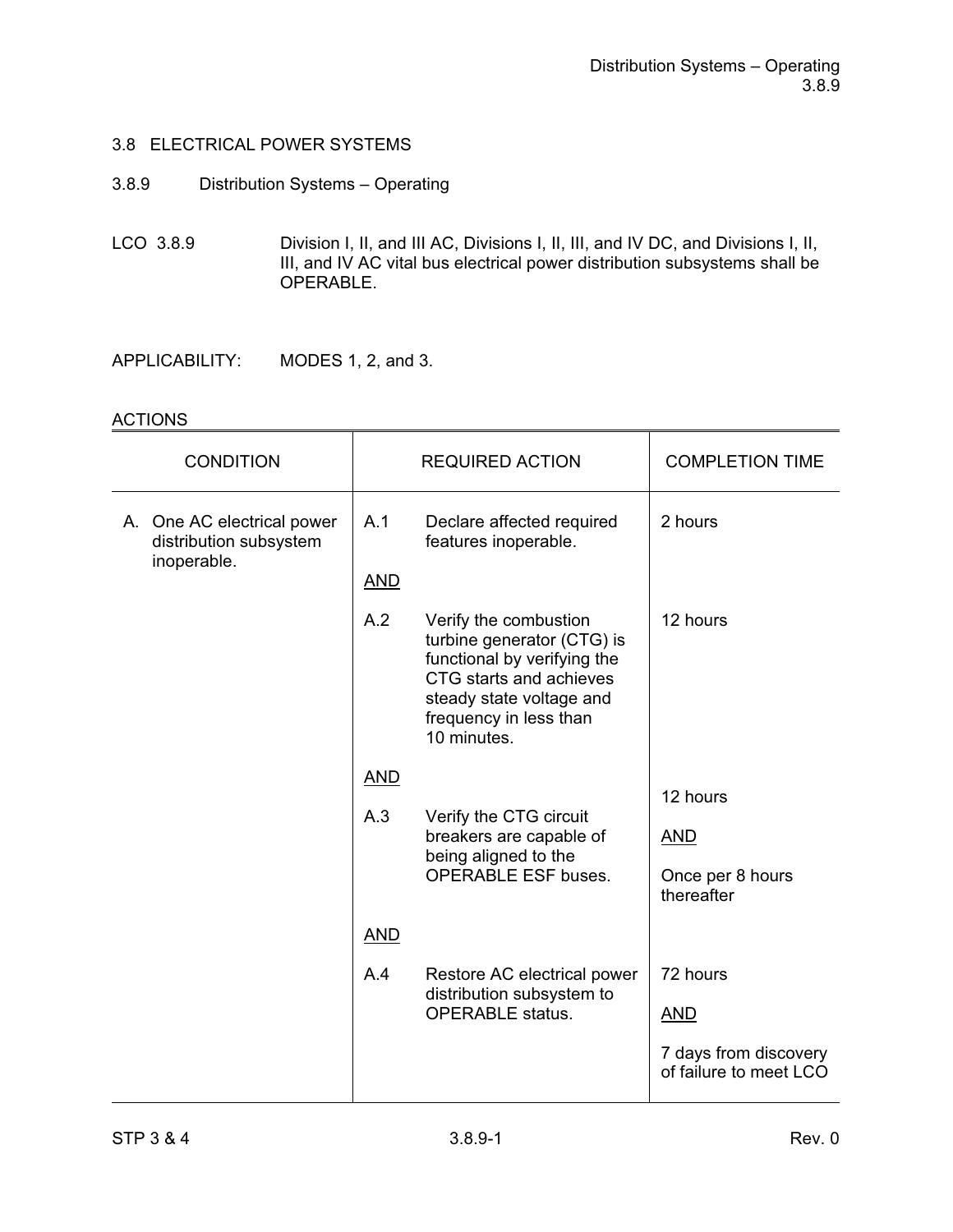| ACTIONS (continued)                                                                 |                                            |                                                                                    |                                                                         |  |
|-------------------------------------------------------------------------------------|--------------------------------------------|------------------------------------------------------------------------------------|-------------------------------------------------------------------------|--|
| <b>CONDITION</b>                                                                    |                                            | <b>REQUIRED ACTION</b>                                                             | <b>COMPLETION TIME</b>                                                  |  |
| One AC vital bus<br>B.<br>electrical power<br>distribution subsystem<br>inoperable. | B.1<br><u>AND</u>                          | Declare affected required<br>features inoperable.                                  | 2 hours                                                                 |  |
|                                                                                     | B.2                                        | Restore AC vital bus                                                               | 72 hours                                                                |  |
|                                                                                     | subsystem to OPERABLE                      | <u>AND</u>                                                                         |                                                                         |  |
|                                                                                     |                                            |                                                                                    | 7 days from discovery<br>of failure to meet LCO                         |  |
| electrical power<br>distribution subsystem<br>(either Division I, II,               | C.1                                        | Restore inoperable AC vital<br>bus (other than Division IV)<br>to OPERABLE status. | 2 hours                                                                 |  |
|                                                                                     |                                            |                                                                                    |                                                                         |  |
| <b>AND</b>                                                                          | C.2                                        | Restore inoperable                                                                 | 2 hours                                                                 |  |
| Division IV AC vital bus<br>inoperable.                                             |                                            | <b>OPERABLE</b> status.                                                            |                                                                         |  |
|                                                                                     | C. One AC vital bus<br>or III) inoperable. | $\overline{\mathsf{OR}}$                                                           | electrical power distribution<br>status.<br>Division IV AC vital bus to |  |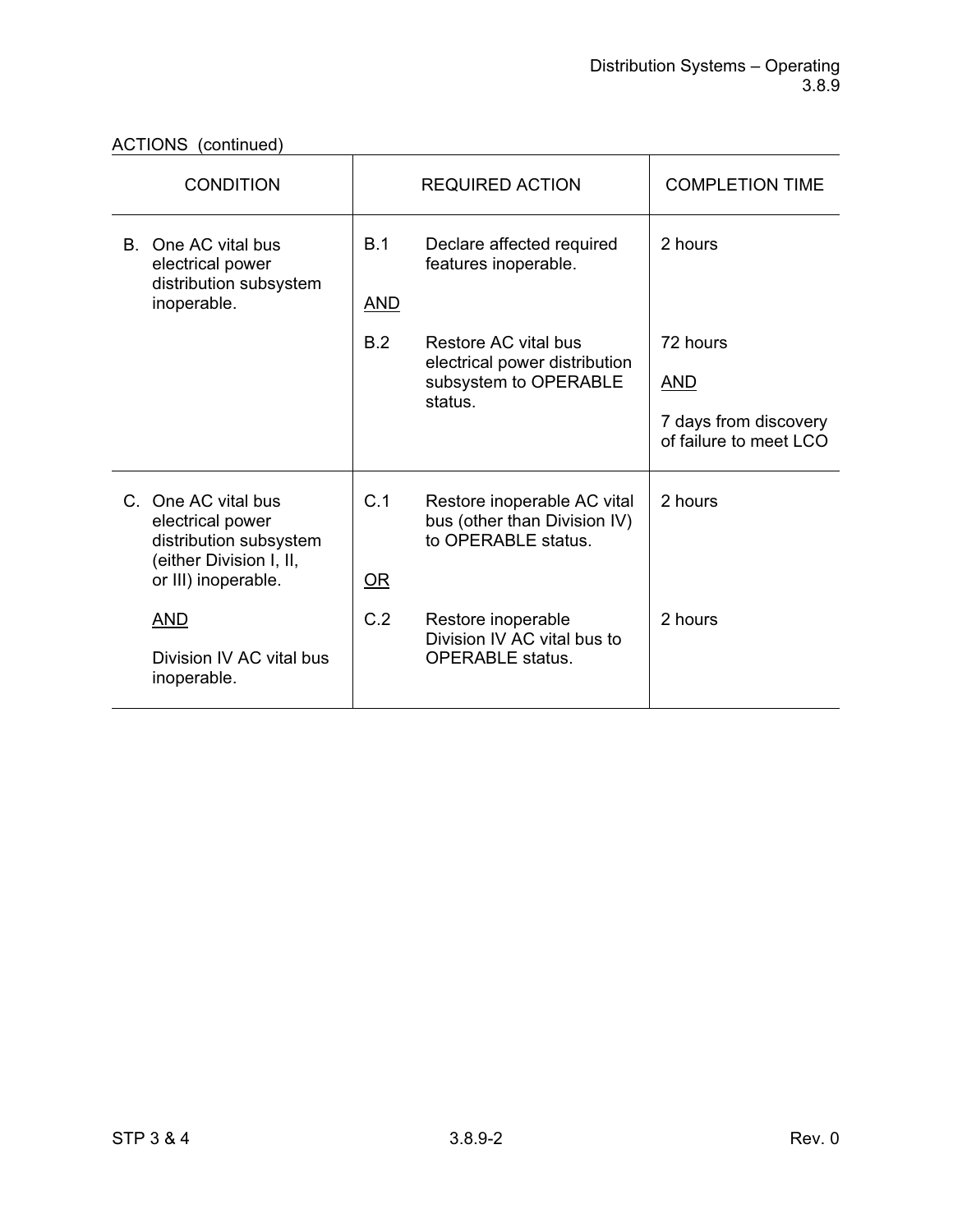| <b>CONDITION</b>                                                                                       | <b>REQUIRED ACTION</b> |                                                                                                                                                                                    | <b>COMPLETION TIME</b>                                   |
|--------------------------------------------------------------------------------------------------------|------------------------|------------------------------------------------------------------------------------------------------------------------------------------------------------------------------------|----------------------------------------------------------|
| D. One DC electrical power<br>distribution subsystem<br>(either Division I, II,<br>or III) inoperable. | D.1<br><b>AND</b>      | Declare affected required<br>features inoperable.                                                                                                                                  | 2 hours                                                  |
|                                                                                                        | D.2                    | Verify the combustion<br>turbine generator (CTG) is<br>functional by verifying the<br>CTG starts and achieves<br>steady state voltage and<br>frequency in less than<br>10 minutes. | 12 hours                                                 |
|                                                                                                        | <b>AND</b>             |                                                                                                                                                                                    |                                                          |
|                                                                                                        | D.3                    | Verify the CTG circuit<br>breakers are capable of<br>being aligned to the two<br>unaffected ESF buses.                                                                             | 12 hours<br><b>AND</b><br>Once per 8 hours<br>thereafter |
|                                                                                                        | <b>AND</b>             |                                                                                                                                                                                    |                                                          |
|                                                                                                        | D.4                    | Restore DC electrical<br>power distribution<br>subsystems to OPERABLE<br>status.                                                                                                   | 72 hours                                                 |
|                                                                                                        |                        |                                                                                                                                                                                    | <b>AND</b>                                               |
|                                                                                                        |                        |                                                                                                                                                                                    | 7 days from discovery<br>of failure to meet LCO          |
| E. Division IV DC electrical<br>power distribution<br>subsystem inoperable.                            | E.1                    | Declare affected required<br>features inoperable.                                                                                                                                  | 2 hours                                                  |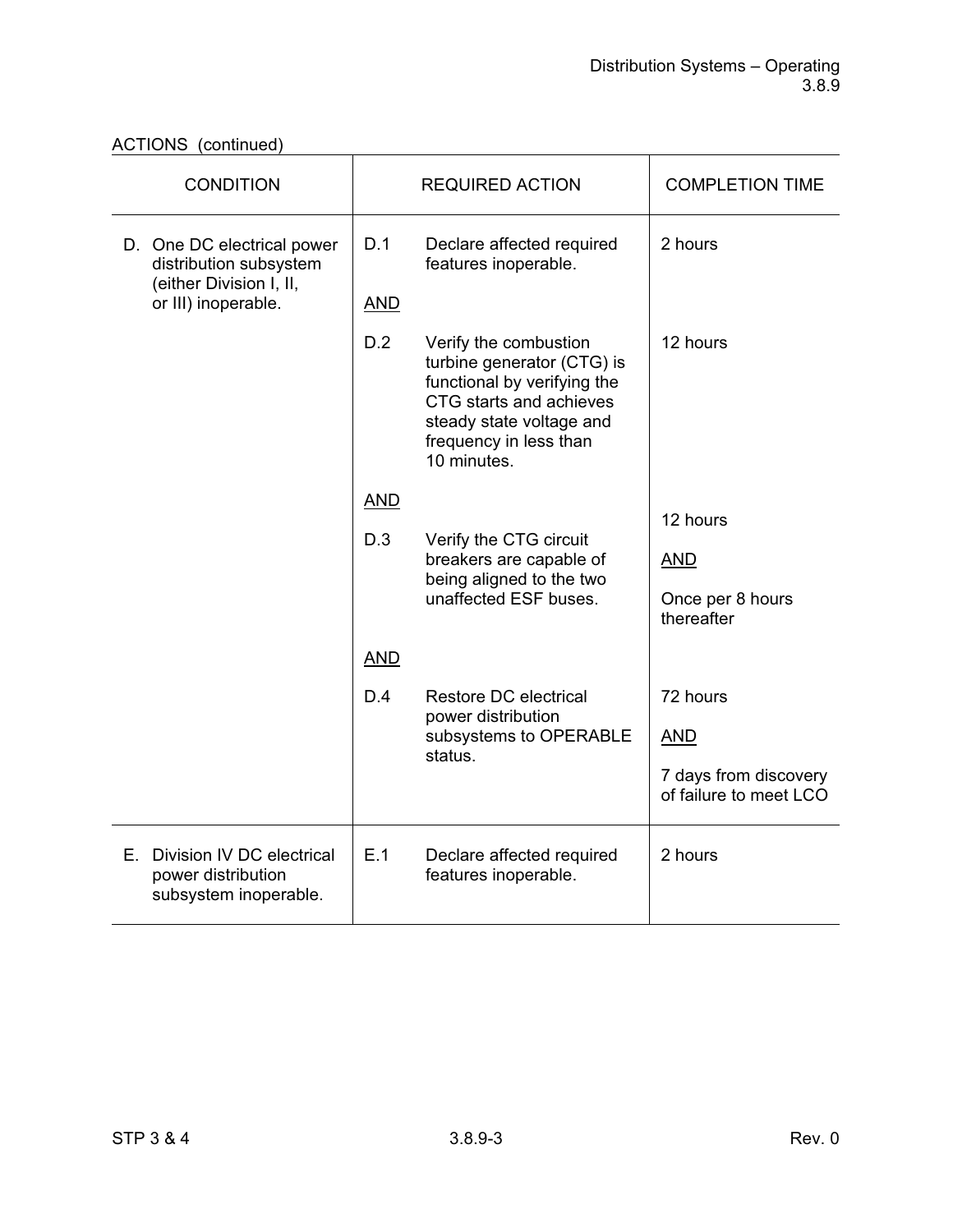| <b>CONDITION</b>                                                                                              | <b>REQUIRED ACTION</b>                                                                                                                      | <b>COMPLETION TIME</b> |
|---------------------------------------------------------------------------------------------------------------|---------------------------------------------------------------------------------------------------------------------------------------------|------------------------|
| F. One DC electrical power<br>distribution subsystem<br>(either Division I, II,<br>or III) inoperable.<br>AND | F.1<br>Restore inoperable DC<br>electrical power distribution<br>subsystems (other than<br>Division IV) to OPERABLE<br>status.<br><u>OR</u> | 2 hours                |
| Division IV DC electrical<br>power distribution<br>subsystem inoperable.                                      | F.2<br><b>Restore Division IV DC</b><br>electrical power distribution<br>subsystems to OPERABLE<br>status.                                  | 2 hours                |
| G. Required Action and<br>associated Completion<br>Time of Condition A, B,<br>C, D, E, or F not met.          | G.1<br>Be in MODE 3.<br><b>AND</b><br>G.2<br>Be in MODE 4.                                                                                  | 12 hours<br>36 hours   |

|            | <b>SURVEILLANCE</b>                                                                                                                | <b>FREQUENCY</b> |
|------------|------------------------------------------------------------------------------------------------------------------------------------|------------------|
| SR 3.8.9.1 | Verify correct breaker alignments and voltage to<br>required AC, DC, and AC vital bus electrical power<br>distribution subsystems. | 7 da∨s           |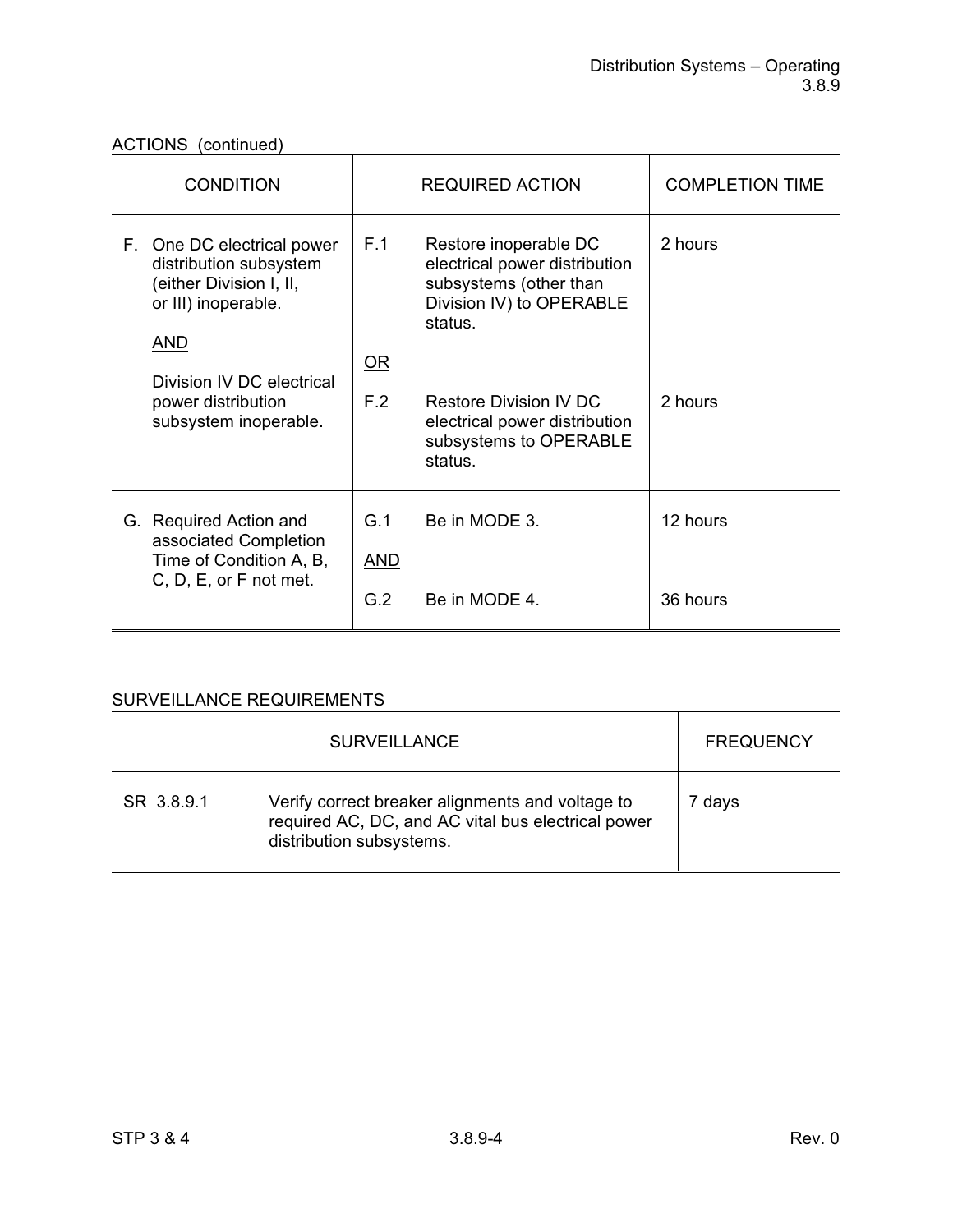#### 3.8.10 Distribution Systems – Shutdown

- LCO 3.8.10 The necessary portions of the Divisions I, II, and III AC, Divisions I, II, III, and 4 DC, and Divisions I, II, III, and IV AC vital bus electrical power distribution subsystems shall be OPERABLE to support equipment required to be OPERABLE.
- APPLICABILITY: MODES 4 and 5, During movement of irradiated fuel assemblies in the secondary containment.

| <b>CONDITION</b>                                                                                                 | <b>REQUIRED ACTION</b> |                                                                                    | <b>COMPLETION TIME</b> |
|------------------------------------------------------------------------------------------------------------------|------------------------|------------------------------------------------------------------------------------|------------------------|
| A. One or more required<br>AC, DC, or AC vital bus<br>electrical power<br>distribution subsystems<br>inoperable. | A.1<br>OR              | Declare associated<br>supported required<br>feature(s) inoperable.                 | Immediately            |
|                                                                                                                  | A.2.1                  | Suspend CORE<br>ALTERATIONS.                                                       | Immediately            |
|                                                                                                                  | <b>AND</b>             |                                                                                    |                        |
|                                                                                                                  | A.2.2                  | Suspend handling of<br>irradiated fuel assemblies in<br>the secondary containment. | Immediately            |
|                                                                                                                  | AND                    |                                                                                    |                        |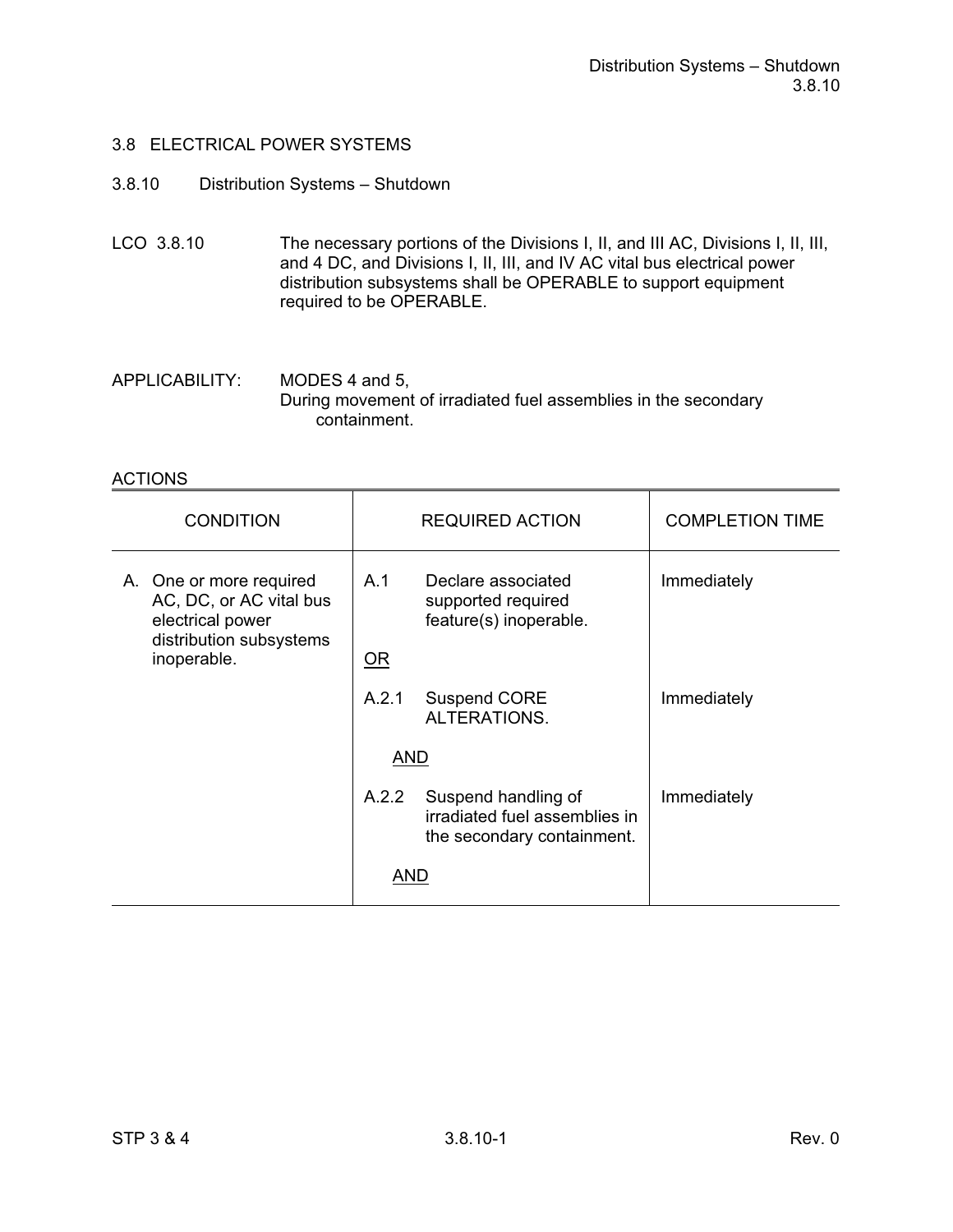| <b>CONDITION</b> | <b>REQUIRED ACTION</b> |                                                                                                                                               | <b>COMPLETION TIME</b> |
|------------------|------------------------|-----------------------------------------------------------------------------------------------------------------------------------------------|------------------------|
| A. (continued)   | A.2.3                  | Initiate action to suspend<br>operations with a potential<br>for draining the reactor<br>vessel.                                              | Immediately            |
|                  | <b>AND</b>             |                                                                                                                                               |                        |
|                  | A.2.4                  | Initiate actions to restore<br>required AC, DC, and AC<br>vital bus electrical power<br>distribution subsystems to<br><b>OPERABLE</b> status. | Immediately            |
|                  | <b>AND</b>             |                                                                                                                                               |                        |
|                  | A.2.5                  | Declare associated<br>required shutdown cooling<br>subsystem(s) inoperable<br>and not in operation.                                           | Immediately            |

|             | <b>SURVEILLANCE</b>                                                                                                                | <b>FREQUENCY</b> |
|-------------|------------------------------------------------------------------------------------------------------------------------------------|------------------|
| SR 3.8.10.1 | Verify correct breaker alignments and voltage to<br>required AC, DC, and AC vital bus electrical power<br>distribution subsystems. | 7 days           |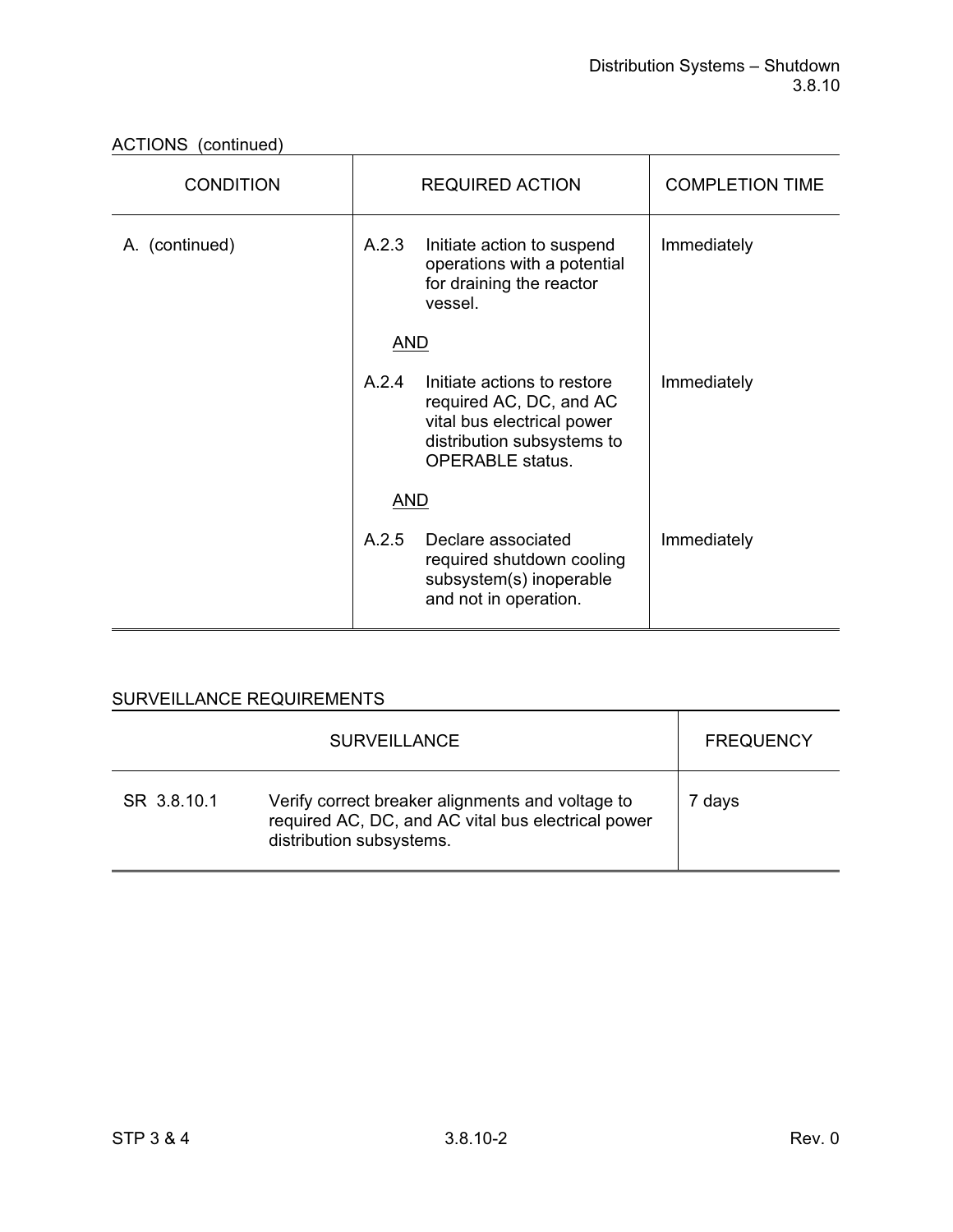#### 3.8.11 AC Sources – Shutdown (Low Water Level)

#### LCO 3.8.11 The following AC electrical power sources shall be OPERABLE:

- a. One qualified circuit between the offsite transmission network and the onsite Class 1E AC electrical power distribution subsystems required by LCO 3.8.10, "Distribution Systems – Shutdown;"
- b. Two or more diesel generators (DGs) capable of supplying the required OPERABLE features via the onsite Class 1E AC electrical power distribution subsystems required by LCO 3.8.10.

| APPLICABILITY: | MODE 4 and MODE 5 with water level in the refueling cavity $<$ 7.0 meters |
|----------------|---------------------------------------------------------------------------|
|                | above the reactor pressure vessel flange.                                 |

| <b>CONDITION</b>                           | <b>REQUIRED ACTION</b>                                                                                                                          | <b>COMPLETION TIME</b> |
|--------------------------------------------|-------------------------------------------------------------------------------------------------------------------------------------------------|------------------------|
| A. Required offsite circuit<br>inoperable. | Enter applicable Condition and<br>Required Actions of LCO 3.8.10,<br>with one required division de-<br>energized as a result of<br>Condition A. |                        |
|                                            | A.1.1<br>Initiate action to restore<br>required offsite circuit to<br><b>OPERABLE</b> status<br>supplying power to all<br>required ESF buses.   | Immediately            |
|                                            | <b>AND</b>                                                                                                                                      |                        |
|                                            | A.1.2<br>Declare affected required<br>feature(s) with no power<br>available from an<br><b>OPERABLE</b> offsite circuit<br>inoperable.           | 8 hours                |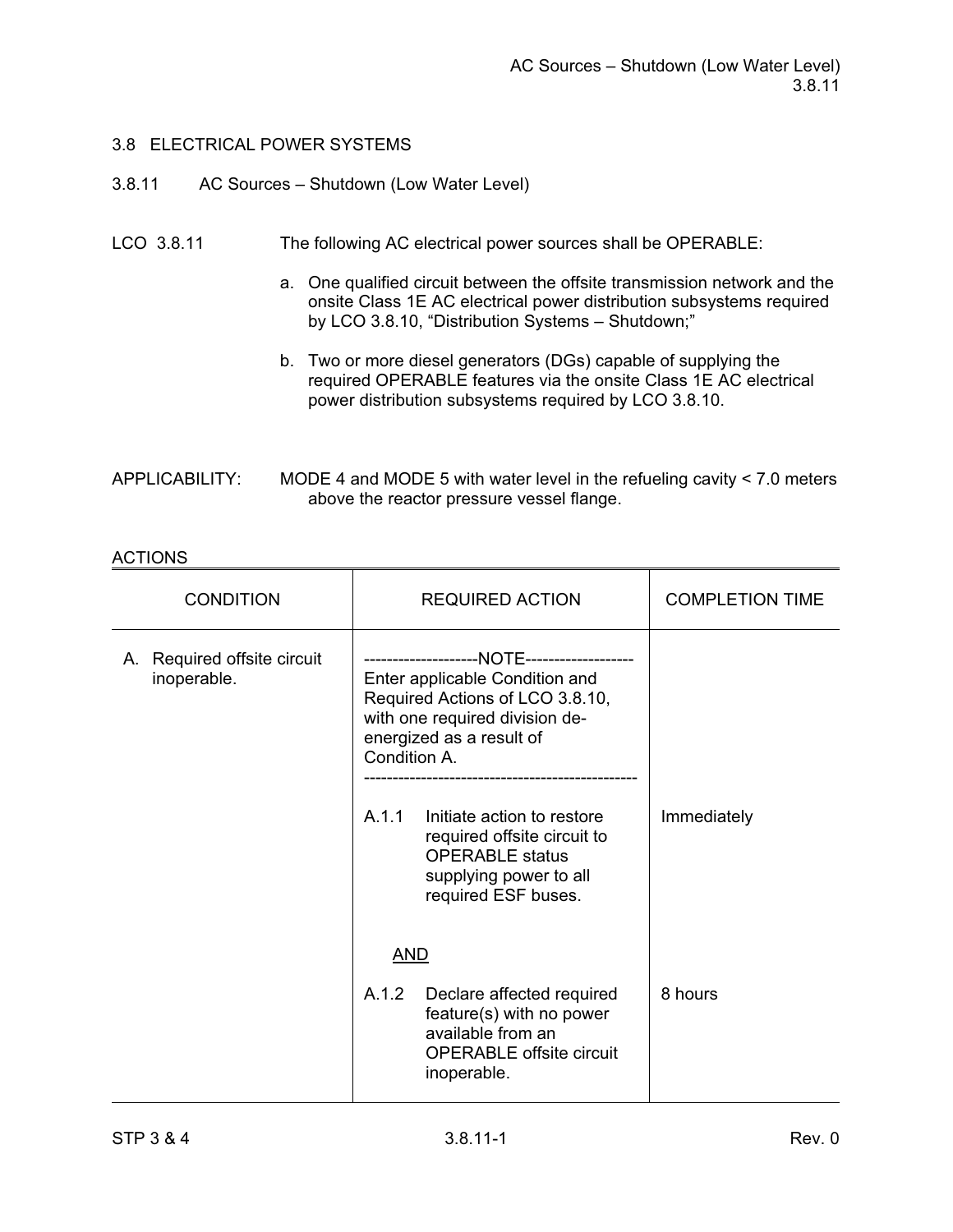| <b>CONDITION</b>                  |            | <b>REQUIRED ACTION</b>                                                                                                                                                             | <b>COMPLETION TIME</b>                       |
|-----------------------------------|------------|------------------------------------------------------------------------------------------------------------------------------------------------------------------------------------|----------------------------------------------|
| A. (continued)                    | $OR$       |                                                                                                                                                                                    |                                              |
|                                   | A.2.1      | <b>Suspend CORE</b><br>ALTERATIONS.                                                                                                                                                | 8 hours                                      |
|                                   | <b>AND</b> |                                                                                                                                                                                    |                                              |
|                                   | A.2.2      | Suspend movement of<br>irradiated fuel assemblies in<br>secondary containment.                                                                                                     | 8 hours                                      |
|                                   | <b>AND</b> |                                                                                                                                                                                    |                                              |
|                                   | A.2.3      | Initiate action to suspend<br>operations with a potential<br>for draining the reactor<br>vessel (OPDRVs).                                                                          | 8 hours                                      |
|                                   | <b>AND</b> |                                                                                                                                                                                    |                                              |
|                                   | A.2.4      | Initiate action to restore<br>required offsite circuit to<br><b>OPERABLE</b> status<br>supplying power to all<br>required ESF buses.                                               | Immediately                                  |
| B. One required DG<br>inoperable. | B.1        | Verify the combustion<br>turbine generator (CTG) is<br>functional by verifying the<br>CTG starts and achieves<br>steady state voltage and<br>frequency in less than<br>10 minutes. | 1 hour                                       |
|                                   | <b>AND</b> |                                                                                                                                                                                    | 1 hour                                       |
|                                   | B.2        | Verify the CTG circuit<br>breakers are aligned to the<br>ESF bus associated with<br>the inoperable required DG.                                                                    | <b>AND</b><br>Once per 8 hours<br>thereafter |
|                                   | <b>AND</b> |                                                                                                                                                                                    |                                              |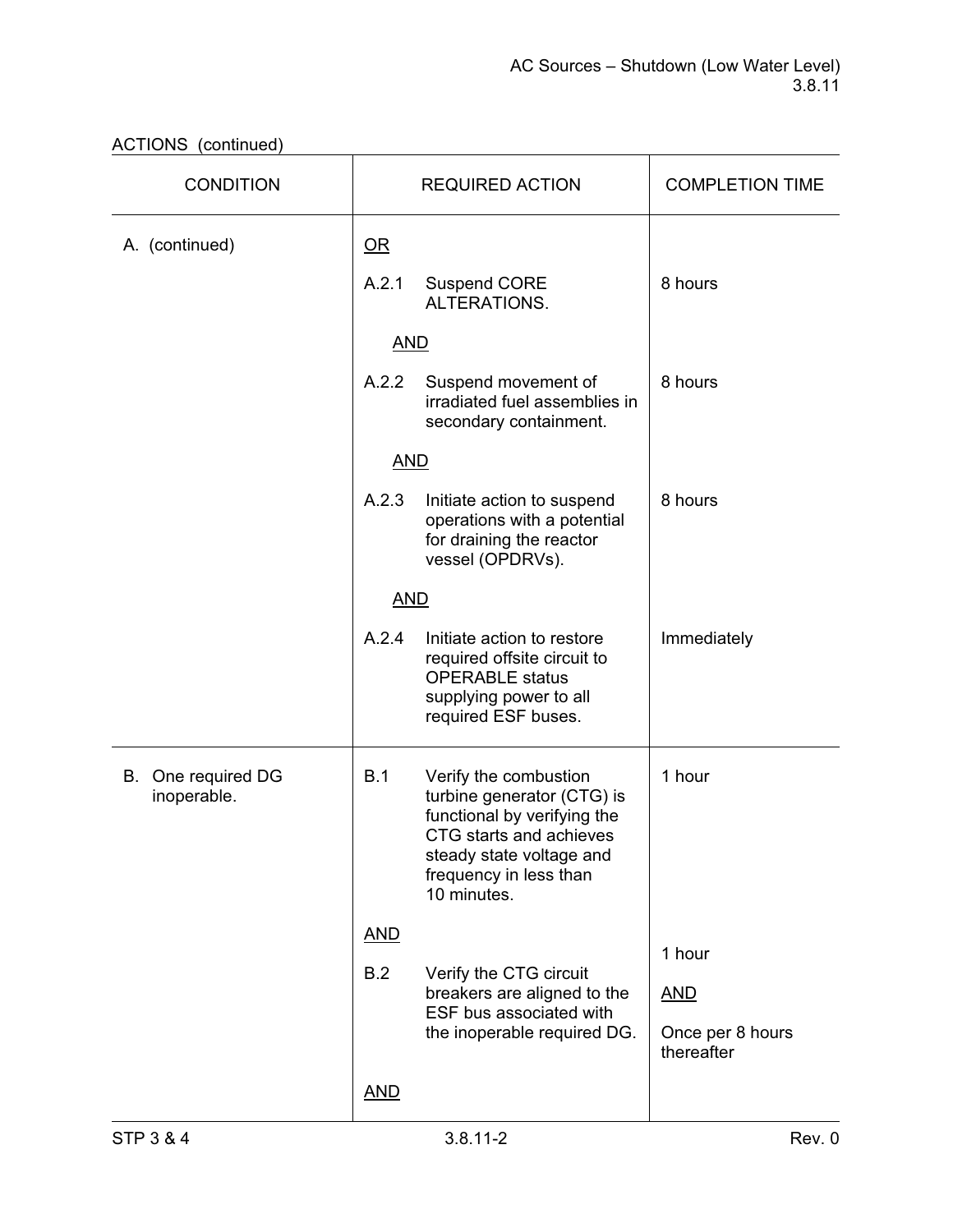| <b>CONDITION</b>                                                     |                   | <b>REQUIRED ACTION</b>                                                                    | <b>COMPLETION TIME</b> |
|----------------------------------------------------------------------|-------------------|-------------------------------------------------------------------------------------------|------------------------|
| B. (continued)                                                       | B.3               | Restore required DG to<br><b>OPERABLE</b> status.                                         | 14 days                |
| C. Required Action and<br>Completion Time of<br>Condition B not met. | C.1<br><b>AND</b> | <b>Suspend CORE</b><br>ALTERATIONS.                                                       | Immediately            |
| $OR$<br>Two or more required<br>DGs inoperable.                      | C.2               | Suspend movement of<br>irradiated fuel assemblies in<br>secondary containment.            | Immediately            |
|                                                                      | <b>AND</b>        |                                                                                           |                        |
|                                                                      | C.3               | Initiate action to suspend<br>OPDRVs.                                                     | Immediately            |
|                                                                      | <b>AND</b>        |                                                                                           |                        |
|                                                                      | C.4               | Initiate action to restore<br>required DG(s) to<br><b>OPERABLE</b> status.                | Immediately            |
|                                                                      | <b>AND</b>        |                                                                                           |                        |
|                                                                      | C.5               | Declare affected required<br>features supported by the<br>inoperable DG(s)<br>inoperable. | 8 hours                |

|             | <b>SURVEILLANCE</b>                                                                       | <b>FREQUENCY</b>                               |
|-------------|-------------------------------------------------------------------------------------------|------------------------------------------------|
| SR 3.8.11.1 | For AC sources required to be OPERABLE, the SRs<br>of Specification 3.8.2 are applicable. | In accordance<br>with applicable<br><b>SRs</b> |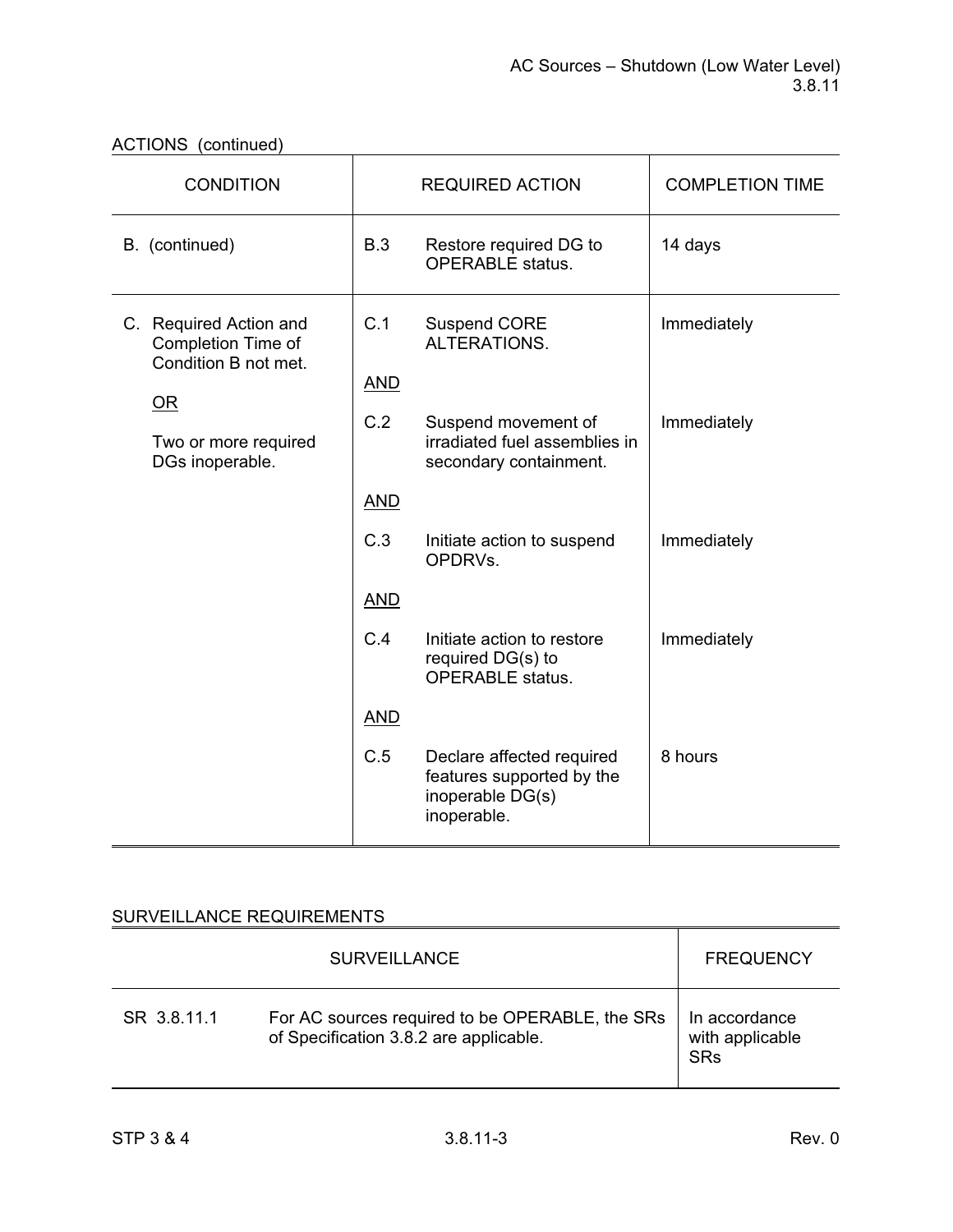- 3.9.1 Refueling Equipment Interlocks
- LCO 3.9.1 The refueling equipment interlocks associated with the reactor mode switch in the refuel position shall be OPERABLE.

APPLICABILITY: During in-vessel fuel movement with equipment associated with the interlocks when the reactor mode switch is in the refuel position.

#### **ACTIONS**

| <b>CONDITION</b>                                                         | <b>REQUIRED ACTION</b>                                                                                      | <b>COMPLETION TIME</b> |
|--------------------------------------------------------------------------|-------------------------------------------------------------------------------------------------------------|------------------------|
| A. One or more required<br>refueling equipment<br>interlocks inoperable. | Suspend in-vessel fuel<br>A.1<br>movement with equipment<br>associated with the<br>inoperable interlock(s). | Immediately            |

|            | <b>FREQUENCY</b>                                                                                              |        |
|------------|---------------------------------------------------------------------------------------------------------------|--------|
| SR 3.9.1.1 | Perform CHANNEL FUNCTIONAL TEST on each of<br>the following required refueling equipment interlock<br>inputs: | 7 days |
|            | All-rods-in,<br>a.                                                                                            |        |
|            | b.<br>Refuel machine position, and                                                                            |        |
|            | Refuel machine main hoist, fuel loaded.<br>C.                                                                 |        |
|            |                                                                                                               |        |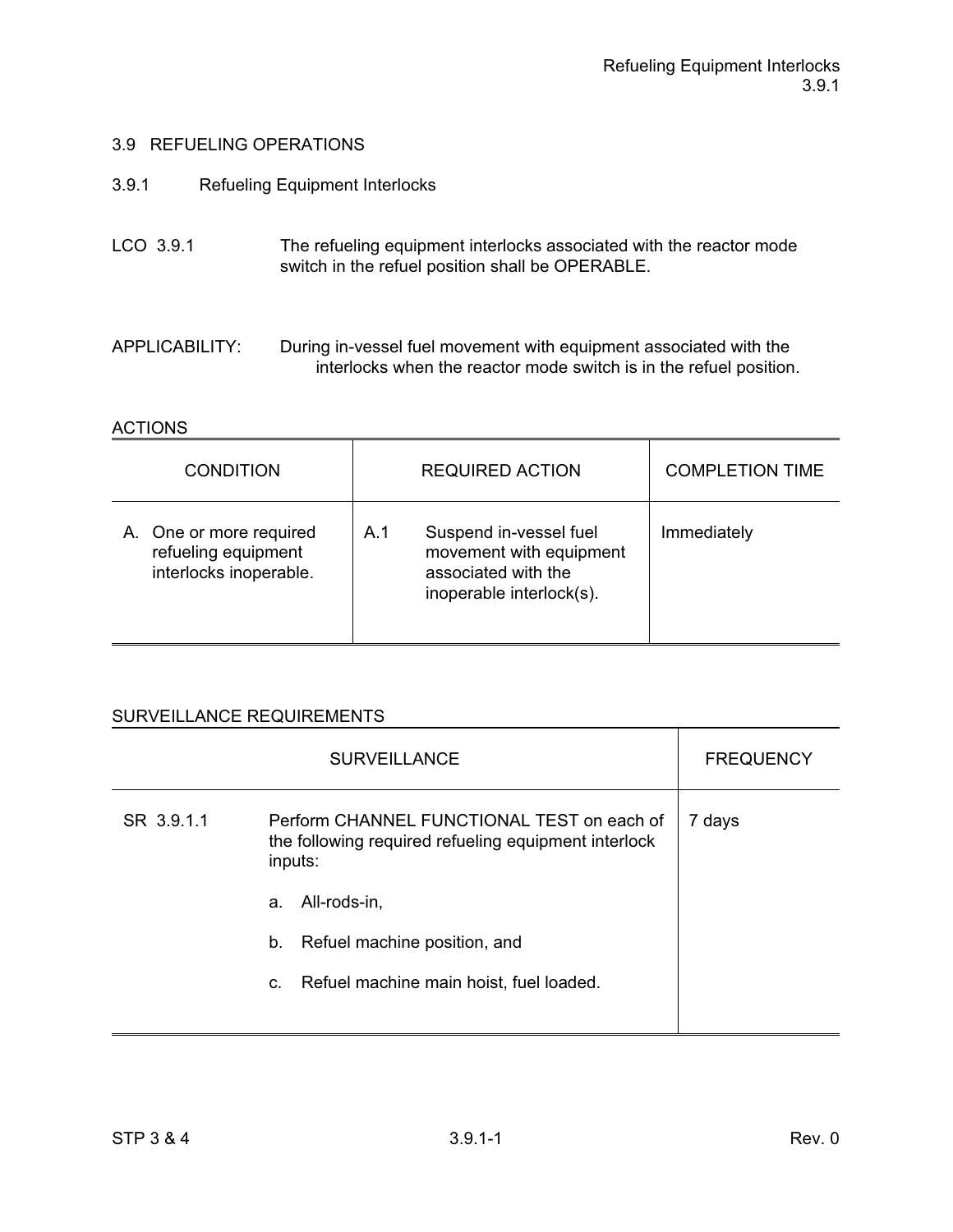- 3.9.2 Refuel Position Rod-Out Interlock
- LCO 3.9.2 The refuel position rod-out interlock shall be OPERABLE.
- APPLICABILITY: MODE 5 with the reactor mode switch in the refuel position and any control rod withdrawn.

#### **ACTIONS**

| <b>CONDITION</b>                                    |            | <b>REQUIRED ACTION</b>                                                                                                     | <b>COMPLETION TIME</b> |
|-----------------------------------------------------|------------|----------------------------------------------------------------------------------------------------------------------------|------------------------|
| A. Refuel position rod-out<br>interlock inoperable. | A.1        | Suspend control rod<br>withdrawal.                                                                                         | Immediately            |
|                                                     | <b>AND</b> |                                                                                                                            |                        |
|                                                     | A.2        | Initiate action to fully insert<br>all insertable control rods in<br>core cells containing one or<br>more fuel assemblies. | Immediately            |

|            | <b>SURVEILLANCE</b>                                                              | <b>FREQUENCY</b> |
|------------|----------------------------------------------------------------------------------|------------------|
| SR 3.9.2.1 | Verify reactor mode switch locked in refuel position.                            | 12 hours         |
| SR 3.9.2.2 | Not required to be performed until 1 hour after any<br>control rod is withdrawn. |                  |
|            | Perform CHANNEL FUNCTIONAL TEST.                                                 | 7 days           |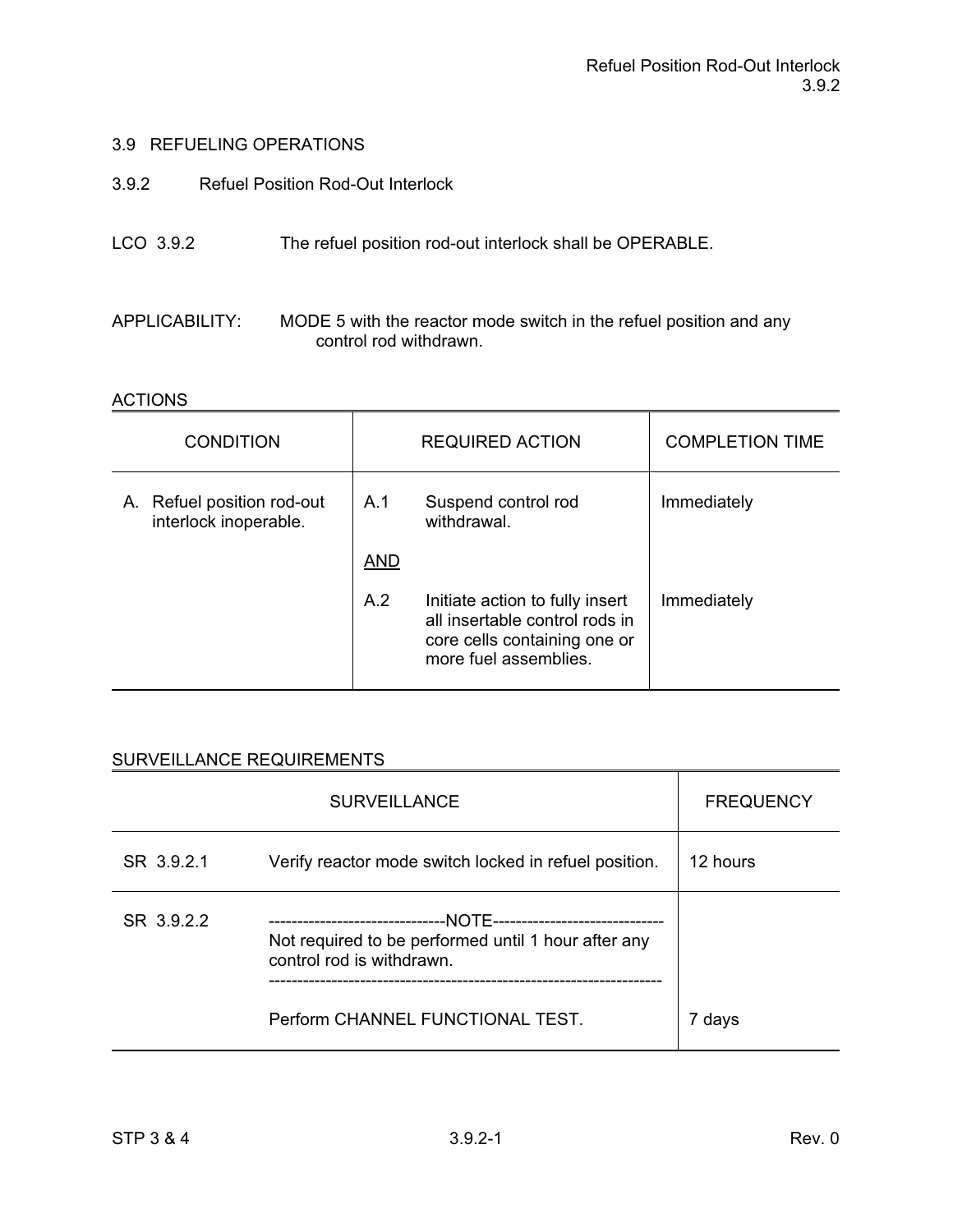3.9.3 Control Rod Position

### LCO 3.9.3 All control rods shall be fully inserted.

APPLICABILITY: When loading fuel assemblies into the core.

#### **ACTIONS**

| <b>CONDITION</b>                                   | <b>REQUIRED ACTION</b>                                   | <b>COMPLETION TIME</b> |
|----------------------------------------------------|----------------------------------------------------------|------------------------|
| A. One or more control<br>rods not fully inserted. | Suspend loading fuel<br>A.1<br>assemblies into the core. | Immediately            |

|            | <b>SURVEILLANCE</b>                         | <b>FREQUENCY</b> |
|------------|---------------------------------------------|------------------|
| SR 3.9.3.1 | Verify all control rods are fully inserted. | 12 hours         |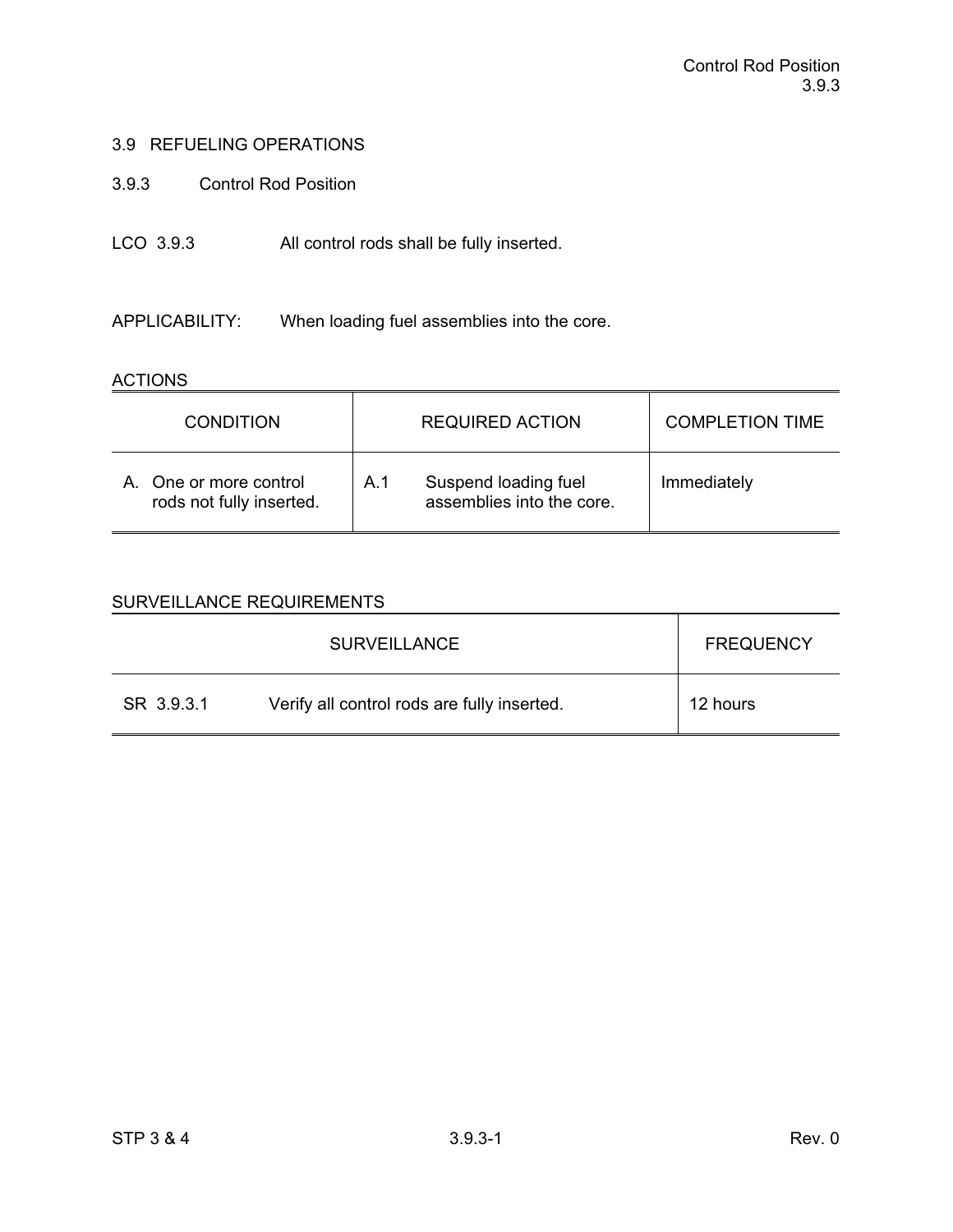3.9.4 Control Rod Position Indication

LCO 3.9.4 One control rod "full-in" position indication channel for each control rod shall be OPERABLE in core cells containing one or more fuel assemblies.

APPLICABILITY: MODE 5.

#### ACTIONS

------------------------------------------------------------NOTE----------------------------------------------------------- Separate Condition entry is allowed for each required channel. -------------------------------------------------------------------------------------------------------------------------------

| <b>CONDITION</b>                                                       | <b>REQUIRED ACTION</b> |                                                                                                                            | <b>COMPLETION TIME</b> |
|------------------------------------------------------------------------|------------------------|----------------------------------------------------------------------------------------------------------------------------|------------------------|
| A. One or more required<br>control rod position<br>indication channels | A.1.1                  | Suspend in-vessel fuel<br>movement.                                                                                        | Immediately            |
| inoperable.                                                            | <b>AND</b>             |                                                                                                                            |                        |
|                                                                        | A.1.2                  | Suspend control rod<br>withdrawal.                                                                                         | Immediately            |
|                                                                        | <b>AND</b>             |                                                                                                                            |                        |
|                                                                        | A.1.3                  | Initiate action to fully insert<br>all insertable control rods in<br>core cells containing one or<br>more fuel assemblies. | Immediately            |
|                                                                        | $OR$                   |                                                                                                                            |                        |
|                                                                        | A.2.1                  | Initiate action to fully insert<br>the control rod associated<br>with the inoperable position<br>indicator.                | Immediately            |
|                                                                        | <b>AND</b>             |                                                                                                                            |                        |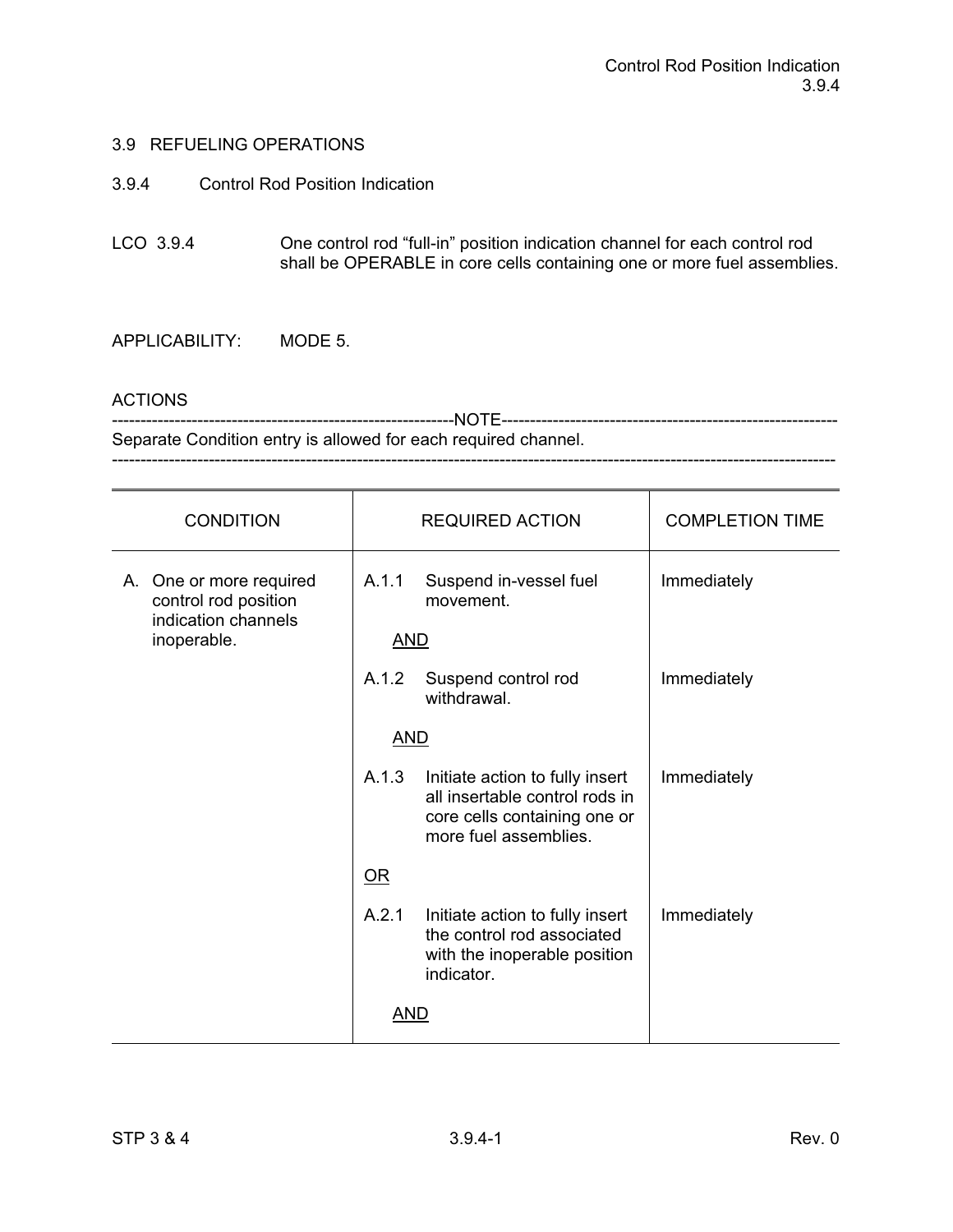| <b>CONDITION</b> | <b>REQUIRED ACTION</b>                                                                    | <b>COMPLETION TIME</b> |
|------------------|-------------------------------------------------------------------------------------------|------------------------|
| A. (continued)   | Initiate action to disarm the<br>A 2 2<br>associated fully inserted<br>control rod drive. | Immediately            |

|            | <b>SURVEILLANCE</b>                                                                                   | <b>FREQUENCY</b>                                                               |
|------------|-------------------------------------------------------------------------------------------------------|--------------------------------------------------------------------------------|
| SR 3.9.4.1 | Verify the required channel has no "full-in" indication<br>on each control rod that is not "full-in." | Each time the<br>control rod is<br>withdrawn from<br>the "full-in"<br>position |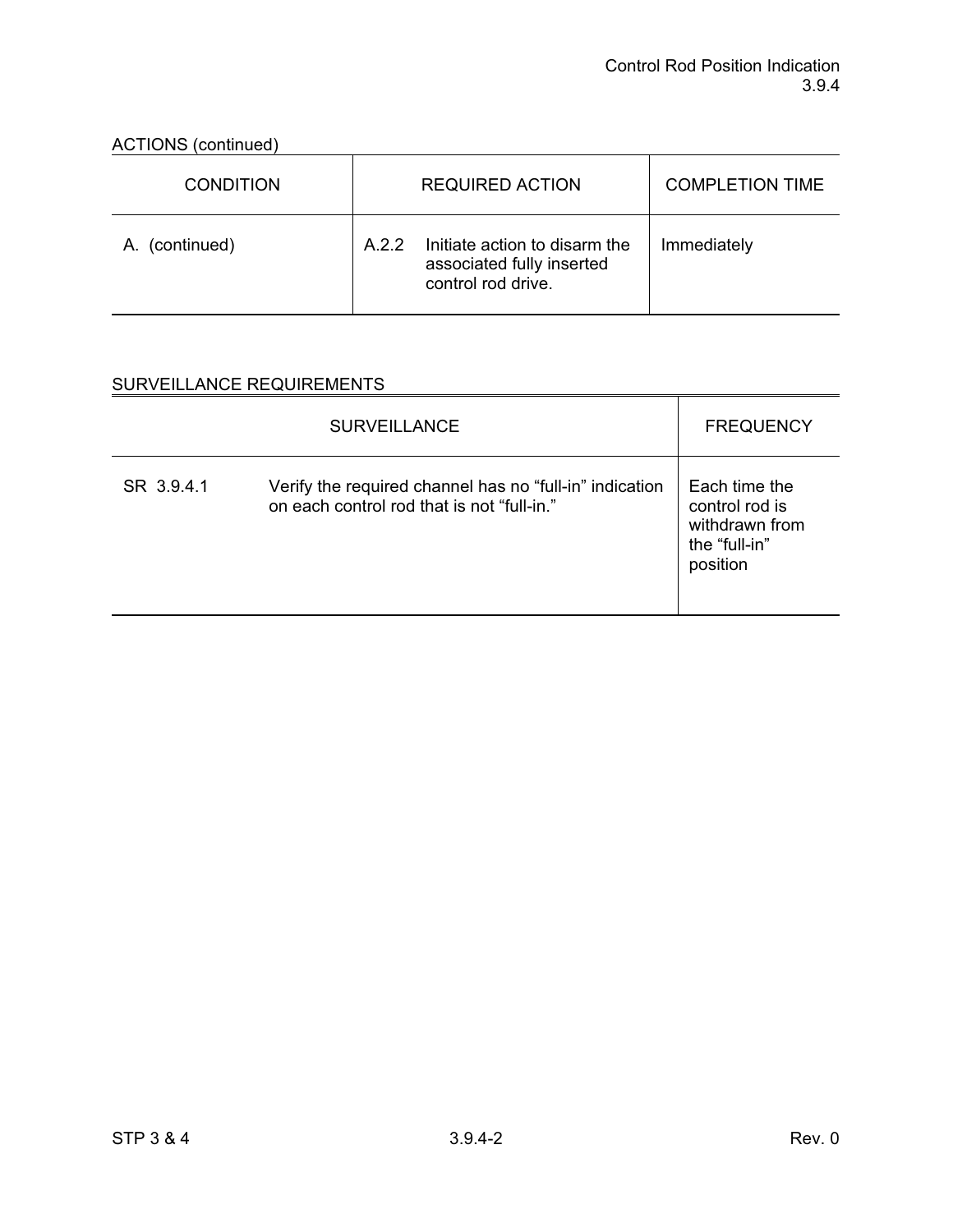3.9.5 Control Rod OPERABILITY – Refueling

LCO 3.9.5 Each withdrawn control rod shall be OPERABLE.

APPLICABILITY: MODE 5.

#### **ACTIONS**

| <b>CONDITION</b>                                     | <b>REQUIRED ACTION</b>                                                          | <b>COMPLETION TIME</b> |
|------------------------------------------------------|---------------------------------------------------------------------------------|------------------------|
| A. One or more withdrawn<br>control rods inoperable. | Initiate action to fully insert<br>A.1<br>inoperable withdrawn<br>control rods. | Immediately            |

|            | <b>SURVEILLANCE</b>                                                                   | <b>FREQUENCY</b> |
|------------|---------------------------------------------------------------------------------------|------------------|
| SR 3.9.5.1 | Insert each withdrawn control rod at least one step.                                  | 7 days           |
| SR 3.9.5.2 | Verify each withdrawn control rod scram<br>accumulator pressure is $\geq$ 12.75 MPaG. | 7 days           |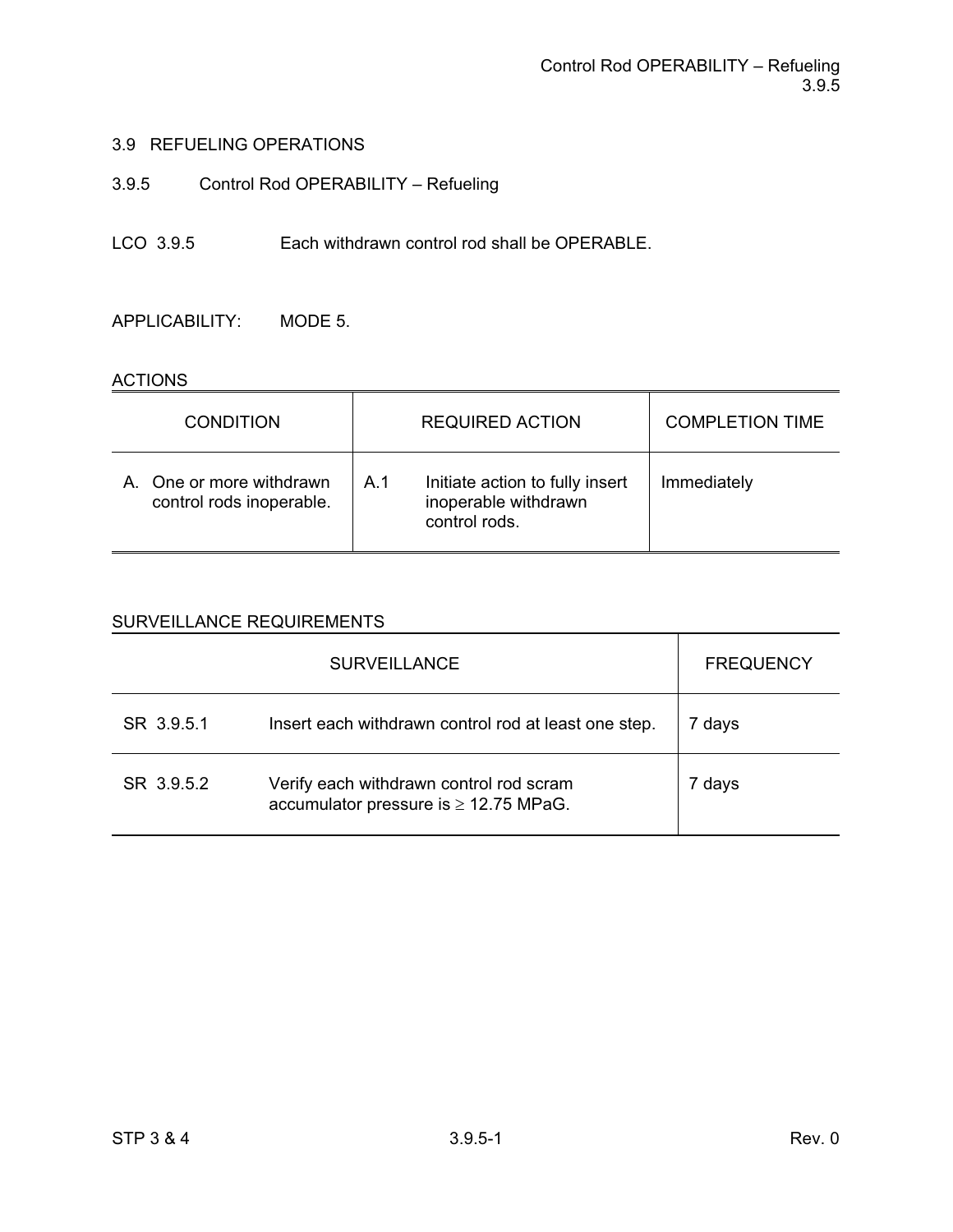- 3.9.6 Reactor Pressure Vessel (RPV) Water Level
- LCO 3.9.6 RPV water level shall be  $\geq 7.0$  m above the top of the RPV flange.

APPLICABILITY: During movement of irradiated fuel assemblies within the RPV, During movement of new fuel assemblies or handling of control rods within the RPV, when irradiated fuel assemblies are seated within the RPV.

#### **ACTIONS**

| <b>CONDITION</b>                        | <b>REQUIRED ACTION</b>                                                                        | <b>COMPLETION TIME</b> |
|-----------------------------------------|-----------------------------------------------------------------------------------------------|------------------------|
| A. RPV water level not<br>within limit. | Suspend movement of fuel<br>A.1<br>assemblies and handling of<br>control rods within the RPV. | Immediately            |

|            | <b>SURVEILLANCE</b>                                                        | <b>FREQUENCY</b> |
|------------|----------------------------------------------------------------------------|------------------|
| SR 3.9.6.1 | Verify RPV water level is $\geq 7.0$ m above the top of<br>the RPV flange. | 24 hours         |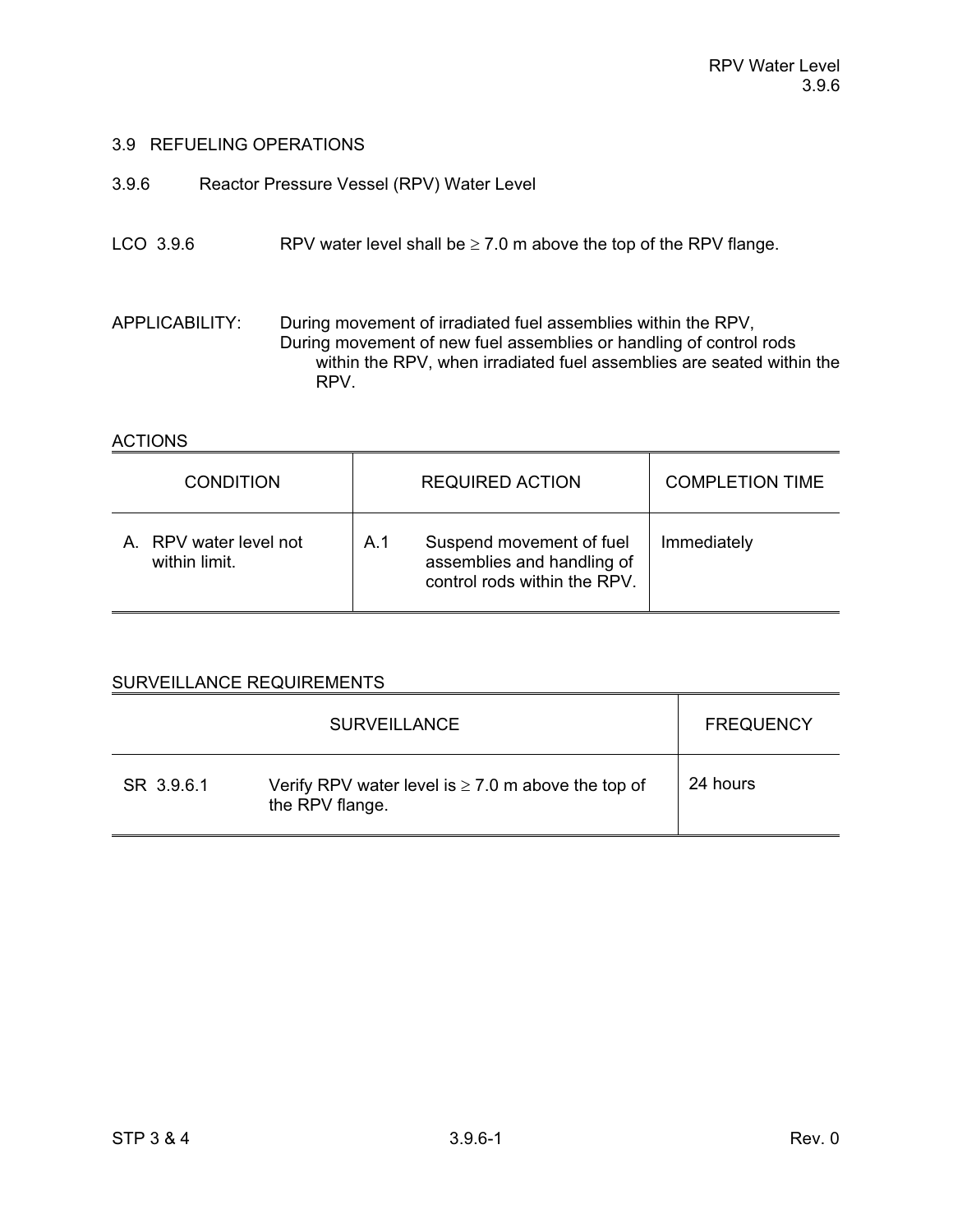| 3.9.7 | Residual Heat Removal (RHR) - High Water Level |
|-------|------------------------------------------------|
|       |                                                |

LCO 3.9.7 One RHR shutdown cooling subsystem shall be OPERABLE and in operation. ---------------------------------------------NOTE-------------------------------------------- The required RHR shutdown cooling subsystem may be removed from operation for up to 2 hours per 8 hour period. --------------------------------------------------------------------------------------------------

| <b>CONDITION</b> |                                                                                    | <b>REQUIRED ACTION</b>   |                                                                                       | <b>COMPLETION TIME</b>                                  |
|------------------|------------------------------------------------------------------------------------|--------------------------|---------------------------------------------------------------------------------------|---------------------------------------------------------|
|                  | A. Required RHR shutdown<br>cooling subsystem<br>inoperable.                       | A.1                      | Verify an alternate method<br>of decay heat removal is<br>available.                  | 1 hour<br><b>AND</b><br>Once per 24 hours<br>thereafter |
|                  | B. Required Action and<br>associated Completion<br>Time of Condition A not<br>met. | <b>B.1</b><br><b>AND</b> | Suspend loading irradiated<br>fuel assemblies into the<br>RPV.                        | Immediately                                             |
|                  |                                                                                    | B.2                      | Initiate action to restore the<br>secondary containment to<br><b>OPERABLE</b> status. | Immediately                                             |
|                  |                                                                                    | AND                      |                                                                                       |                                                         |

APPLICABILITY: MODE 5 with irradiated fuel in the reactor pressure vessel (RPV) and with the water level  $\geq 7.0$  m above the top of the RPV flange.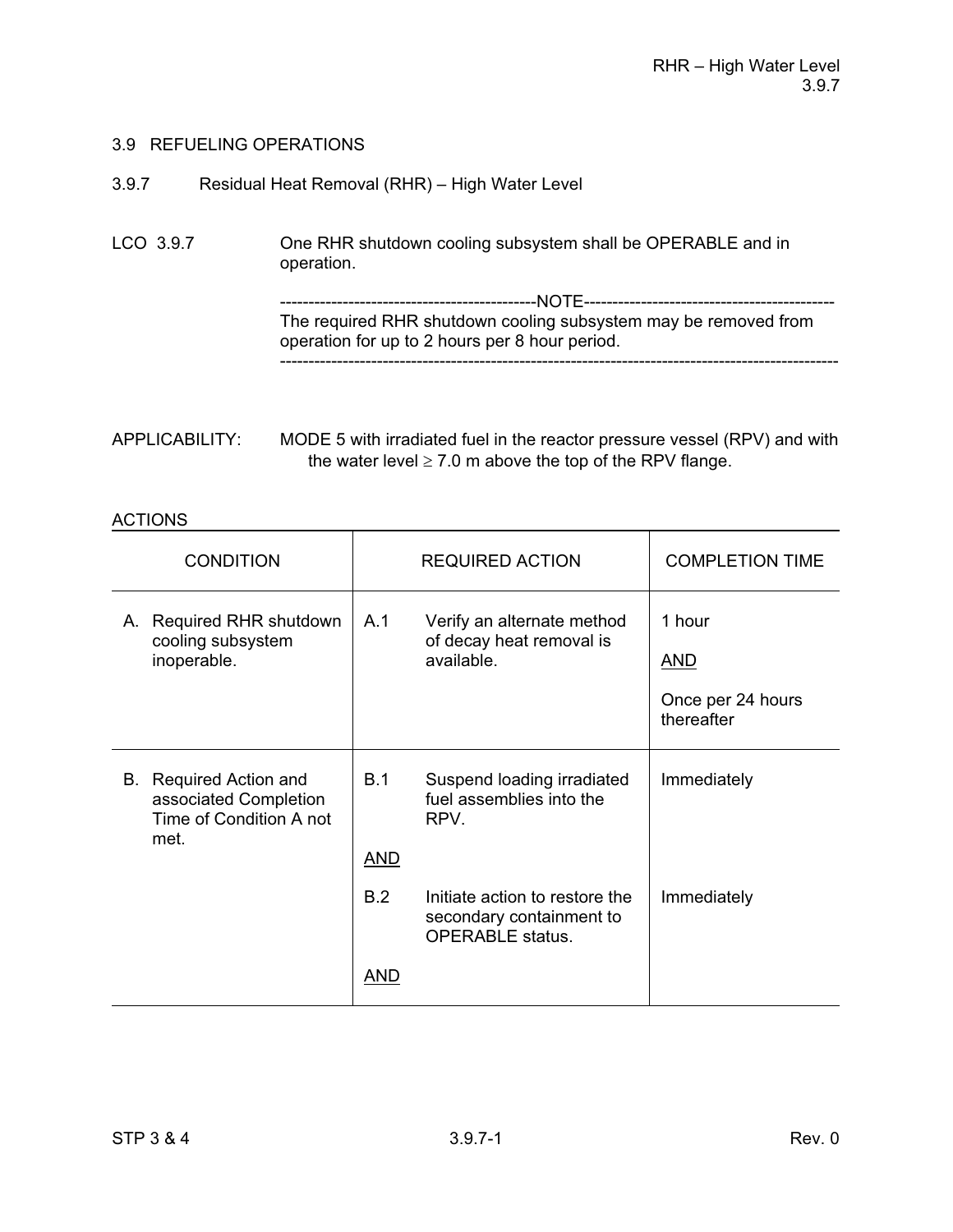ACTIONS (continued)

| <b>CONDITION</b>                                                   |            | <b>REQUIRED ACTION</b>                                                                                                                                                                             | <b>COMPLETION TIME</b>                                        |
|--------------------------------------------------------------------|------------|----------------------------------------------------------------------------------------------------------------------------------------------------------------------------------------------------|---------------------------------------------------------------|
| B. (continued)                                                     | B.3        | Initiate action to restore one<br>standby gas treatment<br>subsystem to OPERABLE<br>status.                                                                                                        | Immediately                                                   |
|                                                                    | <b>AND</b> |                                                                                                                                                                                                    |                                                               |
|                                                                    | B.4        | Initiate action to restore one<br>secondary containment<br>isolation valve and<br>associated instrumentation<br>to OPERABLE status in<br>each associated<br>penetration flow path not<br>isolated. | Immediately                                                   |
| C. Required RHR shutdown<br>cooling subsystem not in<br>operation. | C.1        | Establish reactor coolant<br>circulation by an alternate<br>method.                                                                                                                                | 1 hour from discovery<br>of no reactor coolant<br>circulation |
|                                                                    | <u>AND</u> |                                                                                                                                                                                                    |                                                               |
|                                                                    | C.2        | Monitor reactor coolant<br>temperature.                                                                                                                                                            | Once per hour                                                 |

|            | <b>SURVEILLANCE</b>                                                                        | <b>FREQUENCY</b> |
|------------|--------------------------------------------------------------------------------------------|------------------|
| SR 3.9.7.1 | Verify one RHR shutdown cooling subsystem is<br>operating and circulating reactor coolant. | 12 hours         |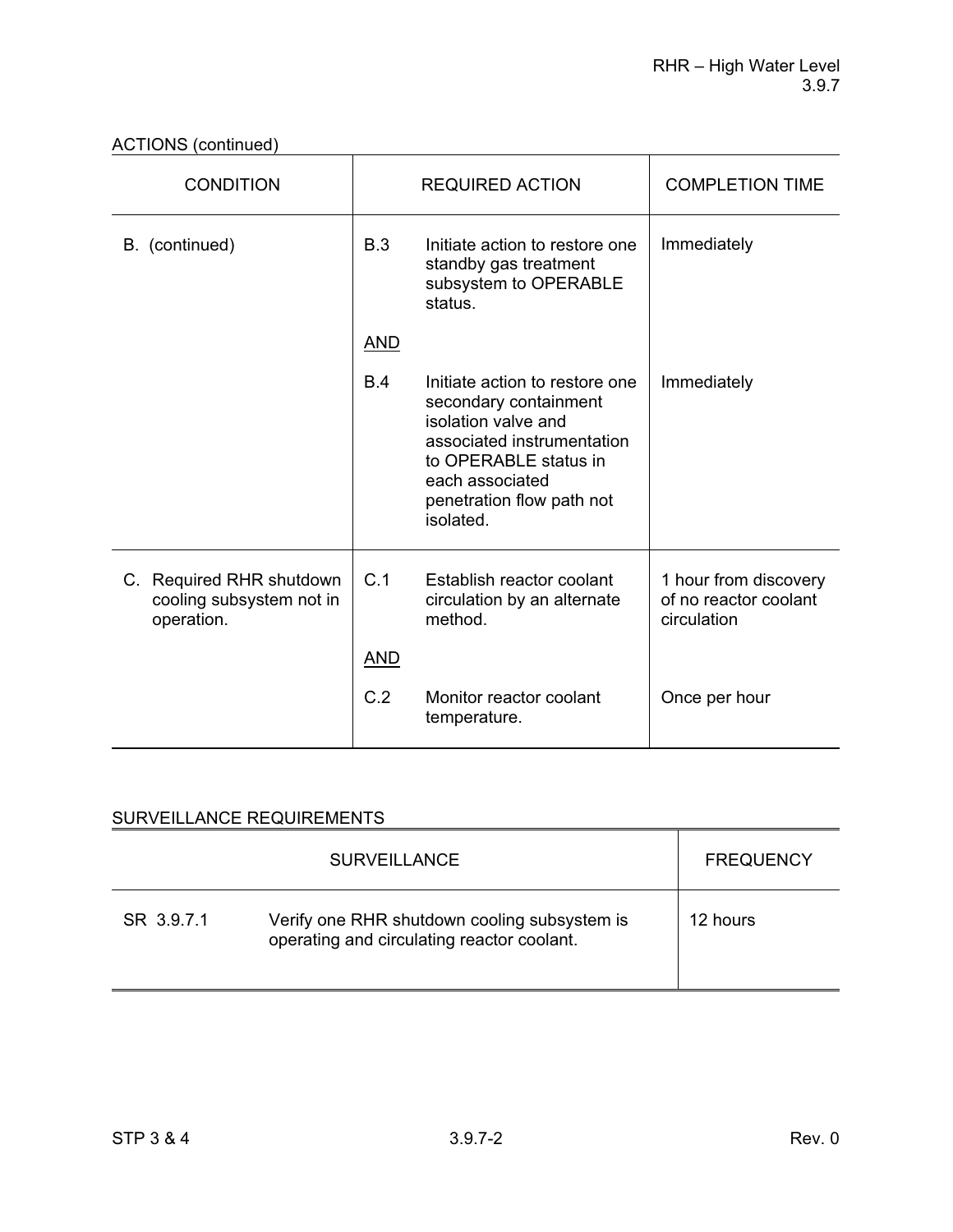| 3.9.8 | Residual Heat Removal (RHR) - Low Water Level |  |  |
|-------|-----------------------------------------------|--|--|
|-------|-----------------------------------------------|--|--|

LCO 3.9.8 Two RHR shutdown cooling subsystems shall be OPERABLE, and one RHR shutdown cooling subsystem shall be in operation.

 ---------------------------------------------NOTE-------------------------------------------- The required operating shutdown cooling subsystem may be removed from operation for up to 2 hours per 8 hour period. --------------------------------------------------------------------------------------------------

| APPLICABILITY: | MODE 5 with irradiated fuel in the reactor pressure vessel (RPV) and with |
|----------------|---------------------------------------------------------------------------|
|                | the water level $\leq 7.0$ m above the top of the RPV flange.             |

| <b>CONDITION</b>                                                                   | <b>REQUIRED ACTION</b> |                                                                                                                               | <b>COMPLETION TIME</b>                                  |
|------------------------------------------------------------------------------------|------------------------|-------------------------------------------------------------------------------------------------------------------------------|---------------------------------------------------------|
| A. One or two RHR<br>shutdown cooling<br>subsystems inoperable.                    | A.1                    | Verify an alternate method<br>of decay heat removal is<br>available for each<br>inoperable RHR shutdown<br>cooling subsystem. | 1 hour<br><u>AND</u><br>Once per 24 hours<br>thereafter |
| B. Required Action and<br>associated Completion<br>Time of Condition A not<br>met. | B.1<br><u>AND</u>      | Initiate action to restore the<br>secondary containment to<br><b>OPERABLE</b> status.                                         | Immediately                                             |
|                                                                                    | B.2                    | Initiate action to restore one<br>standby gas treatment<br>subsystem to OPERABLE<br>status.                                   | Immediately                                             |
|                                                                                    | AND                    |                                                                                                                               |                                                         |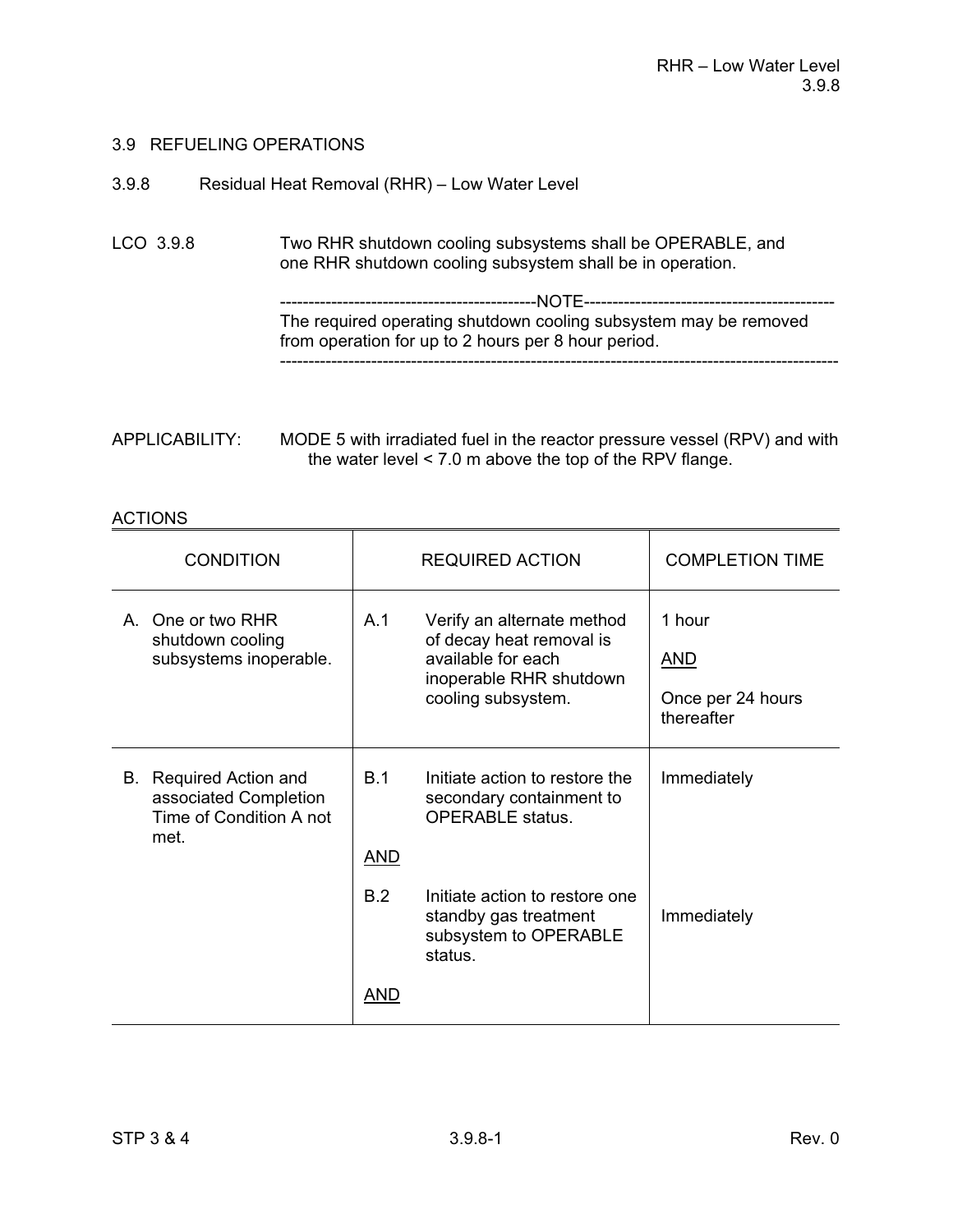ACTIONS (continued)

| <b>CONDITION</b>                                         | <b>REQUIRED ACTION</b> |                                                                                                                                                                                                    | <b>COMPLETION TIME</b>                                        |
|----------------------------------------------------------|------------------------|----------------------------------------------------------------------------------------------------------------------------------------------------------------------------------------------------|---------------------------------------------------------------|
| B. (continued)                                           | <b>B.3</b>             | Initiate action to restore one<br>secondary containment<br>isolation valve and<br>associated instrumentation<br>to OPERABLE status in<br>each associated<br>penetration flow path not<br>isolated. | Immediately                                                   |
| C. No RHR shutdown<br>cooling subsystem in<br>operation. | C.1                    | Establish reactor coolant<br>circulation by an alternate<br>method.                                                                                                                                | 1 hour from discovery<br>of no reactor coolant<br>circulation |
|                                                          | <u>AND</u>             |                                                                                                                                                                                                    |                                                               |
|                                                          | C.2                    | Monitor reactor coolant<br>temperature.                                                                                                                                                            | Once per hour                                                 |

|            | <b>SURVEILLANCE</b>                                                                        | <b>FREQUENCY</b> |
|------------|--------------------------------------------------------------------------------------------|------------------|
| SR 3.9.8.1 | Verify one RHR shutdown cooling subsystem is<br>operating and circulating reactor coolant. | 12 hours         |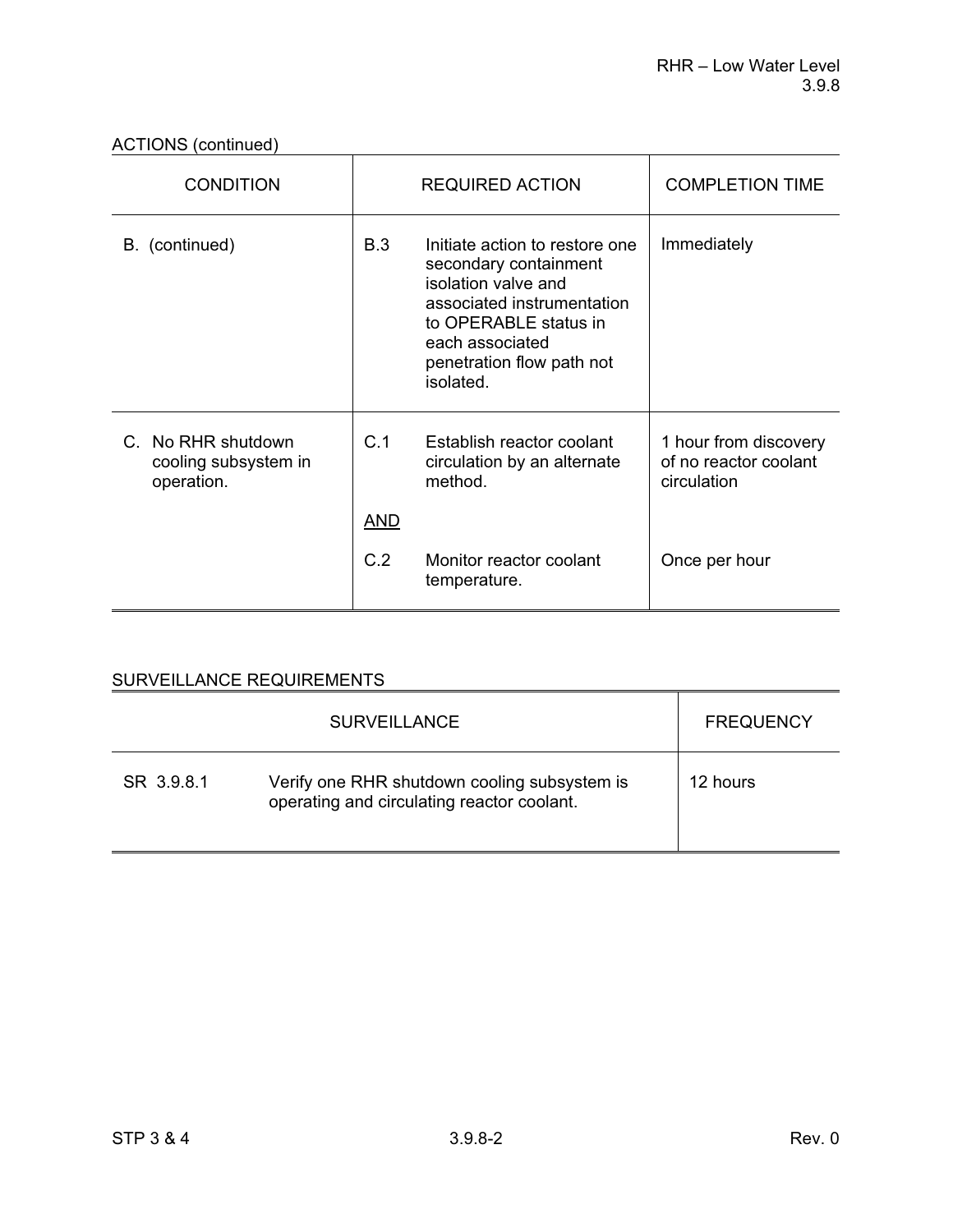#### 3.10 SPECIAL OPERATIONS

- 3.10.1 Inservice Leak and Hydrostatic Testing Operation
- LCO 3.10.1 The average reactor coolant temperature specified in Table 1.1-1 for MODE 4 may be changed to "NA," and operation considered not to be in MODE 3; and the requirements of LCO 3.4.8, "Residual Heat Removal (RHR) Shutdown Cooling System – Cold Shutdown," may be suspended, to allow performance of an inservice leak or hydrostatic test provided the following MODE 3 LCOs are met:
	- a. LCO 3.3.1.1, "SSLC Sensor Instrumentation," Functions 7b, 24a and 24b];
	- b. LCO 3.3.1.4, "ESF Actuation Instrumentation," Function 11;
	- c. LCO 3.6.4.1, "Secondary Containment";
	- d. LCO 3.6.4.2, "Secondary Containment Isolation Valves (SCIVs)"; and
	- e. LCO 3.6.4.3, "Standby Gas Treatment (SGT) System."
- APPLICABILITY: MODE 4 with average reactor coolant temperature  $> 93^{\circ}$ C.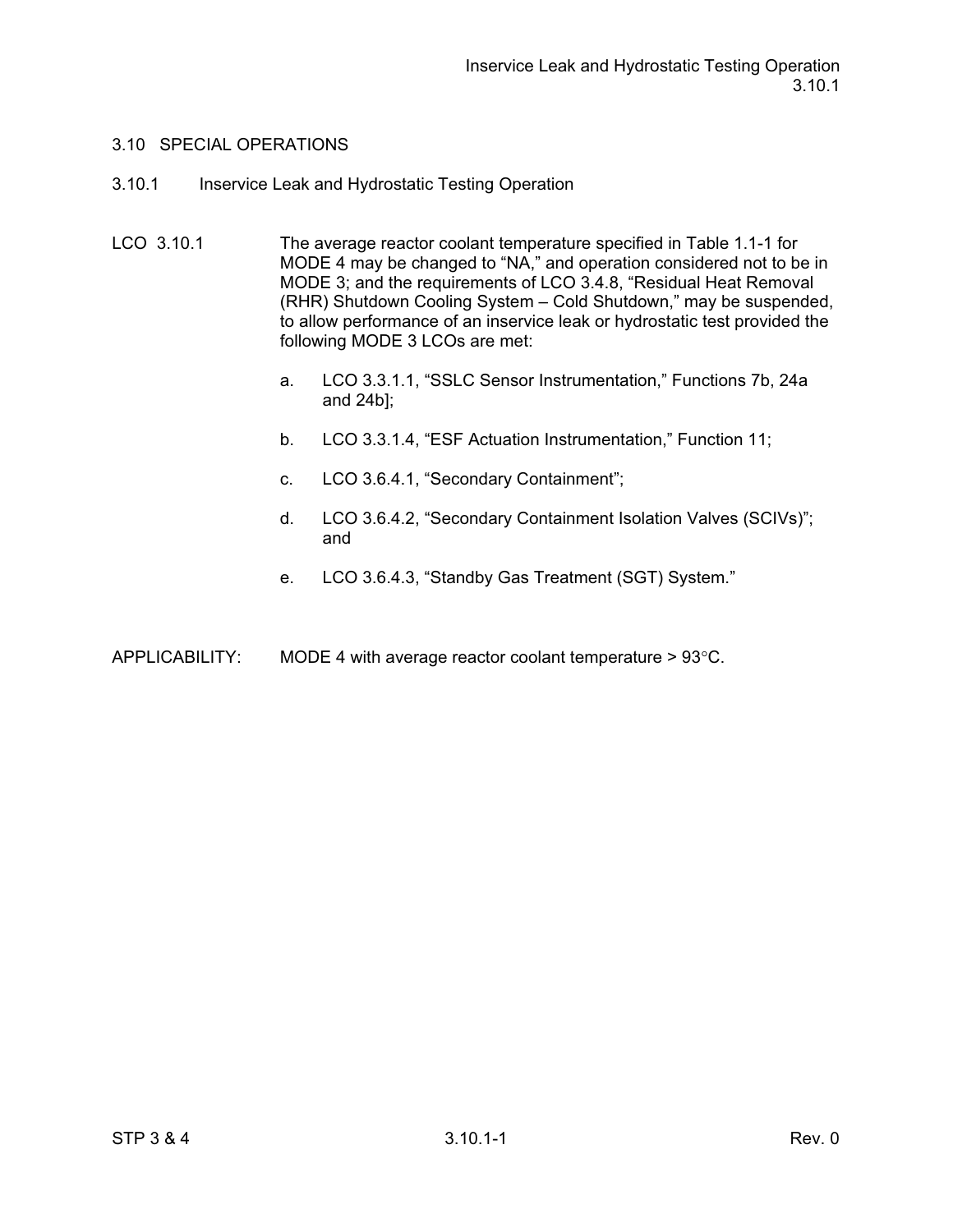### ACTIONS

------------------------------------------------------------NOTE-----------------------------------------------------------

Separate Condition entry is allowed for each requirement of the LCO. -------------------------------------------------------------------------------------------------------------------------------

| <b>CONDITION</b>                                        |            | <b>REQUIRED ACTION</b>                                                                                                                                      | <b>COMPLETION TIME</b> |
|---------------------------------------------------------|------------|-------------------------------------------------------------------------------------------------------------------------------------------------------------|------------------------|
| A. One or more of the<br>above requirements not<br>met. | A.1        | ---------------NOTE--------------<br>Required Actions to be in<br>MODE 4 include reducing<br>average reactor coolant<br>temperature to $\leq 93^{\circ}$ C. |                        |
|                                                         |            | Enter the applicable<br>Condition of the affected<br>LCO.                                                                                                   | Immediately            |
|                                                         | $OR$       |                                                                                                                                                             |                        |
|                                                         | A.2.1      | Suspend activities that<br>could increase the average<br>reactor coolant temperature<br>or pressure.                                                        | Immediately            |
|                                                         | <b>AND</b> |                                                                                                                                                             |                        |
|                                                         | A.2.2      | Reduce average reactor<br>coolant temperature to<br>$≤ 93$ °C.                                                                                              | 24 hours               |

|             | <b>SURVEILLANCE</b>                                                      | <b>FREQUENCY</b>                   |
|-------------|--------------------------------------------------------------------------|------------------------------------|
| SR 3.10.1.1 | Perform the applicable SRs for the required<br>MODE 3 LCO <sub>s</sub> . | According to the<br>applicable SRs |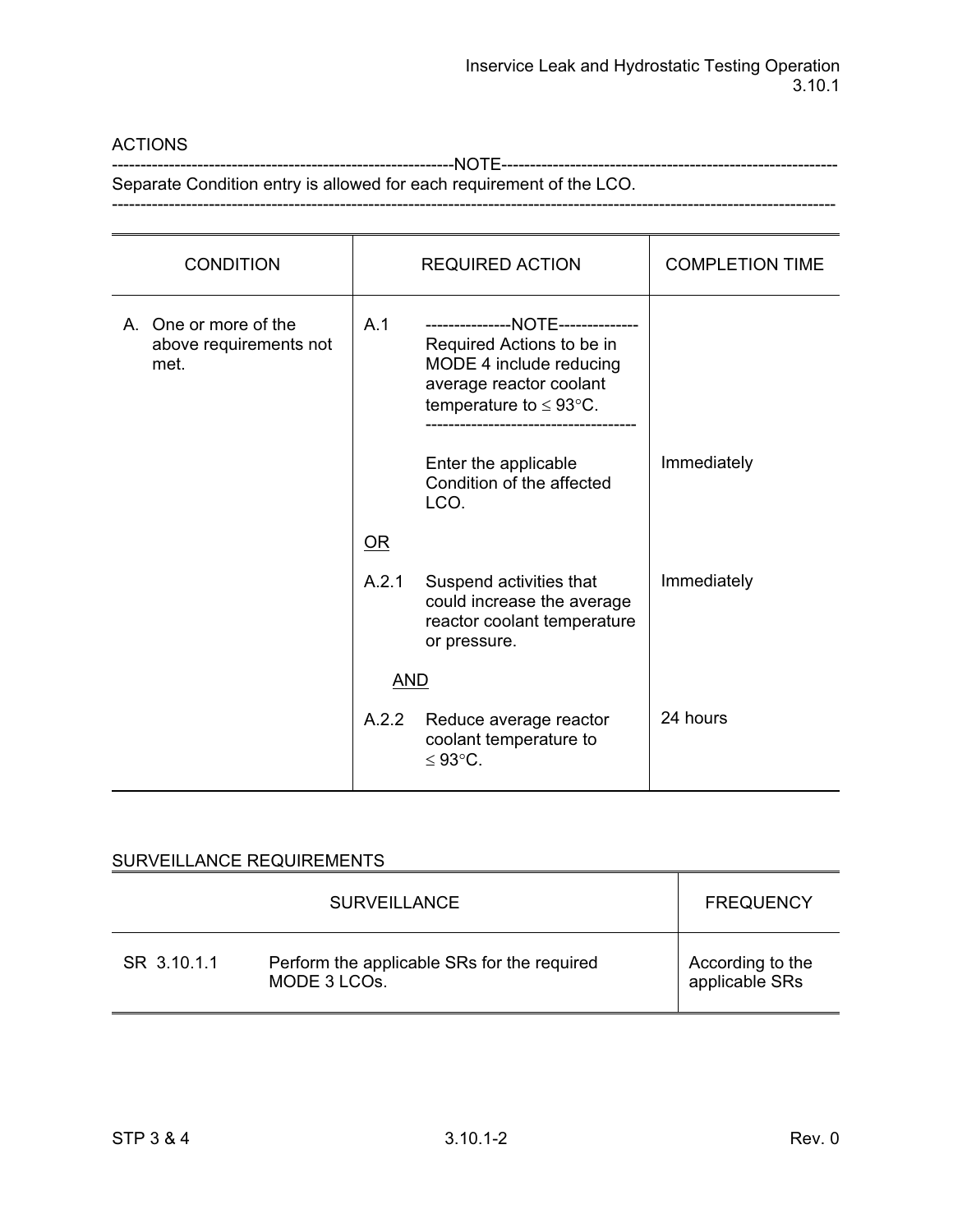#### 3.10 SPECIAL OPERATIONS

### 3.10.2 Reactor Mode Switch Interlock Testing

- LCO 3.10.2 The reactor mode switch position specified in Table 1.1-1 (Section 1.1, Definitions) for MODES 3, 4, and 5 may be changed to include the run, startup/hot standby, and refuel position, and operation considered not to be in MODE 1 or 2, to allow testing of instrumentation associated with the reactor mode switch interlock functions, provided:
	- a. All control rods remain fully inserted in core cells containing one or more fuel assemblies; and
	- b. No CORE ALTERATIONS are in progress.

#### APPLICABILITY: MODES 3 and 4 with the reactor mode switch in the run, startup/hot standby, or refuel position, MODE 5 with the reactor mode switch in the run or startup/hot standby position.

| <b>CONDITION</b>                                        | <b>REQUIRED ACTION</b> |                                                                                                         | <b>COMPLETION TIME</b> |
|---------------------------------------------------------|------------------------|---------------------------------------------------------------------------------------------------------|------------------------|
| A. One or more of the<br>above requirements not<br>met. | A.1                    | <b>Suspend CORE</b><br>ALTERATIONS except for<br>control rod insertion.                                 | Immediately            |
|                                                         | <b>AND</b>             |                                                                                                         |                        |
|                                                         | A.2                    | Fully insert all insertable<br>control rods in core cells<br>containing one or more fuel<br>assemblies. | 1 hour                 |
|                                                         | <b>AND</b>             |                                                                                                         |                        |
|                                                         | A.3.1                  | Place the reactor mode<br>switch in the shutdown<br>position.                                           | 1 hour                 |
|                                                         | <u>OR</u>              |                                                                                                         |                        |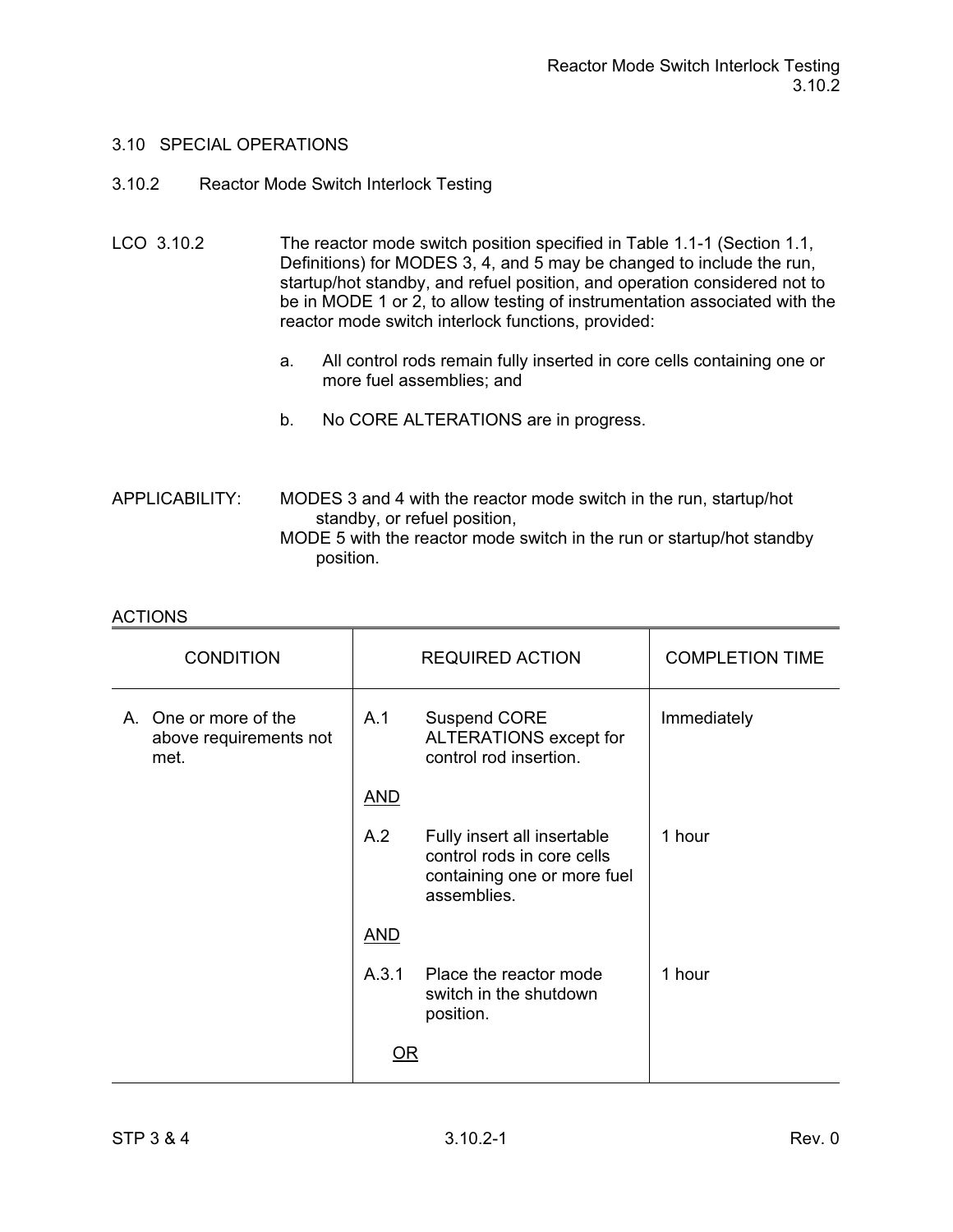| ACTIONS (continued) |       |                                                                 |                        |  |
|---------------------|-------|-----------------------------------------------------------------|------------------------|--|
| <b>CONDITION</b>    |       | <b>REQUIRED ACTION</b>                                          | <b>COMPLETION TIME</b> |  |
| A. (continued)      | A.3.2 | ---------------NOTE--------------<br>Only applicable in MODE 5. |                        |  |
|                     |       | Place the reactor mode<br>switch in the refuel position.        | 1 hour                 |  |

# ACTIONS (continued)

|             | <b>SURVEILLANCE</b>                                                                                 | <b>FREQUENCY</b> |
|-------------|-----------------------------------------------------------------------------------------------------|------------------|
| SR 3.10.2.1 | Verify all control rods are fully inserted in core cells<br>containing one or more fuel assemblies. | 12 hours         |
| SR 3.10.2.2 | Verify no CORE ALTERATIONS are in progress.                                                         | 24 hours         |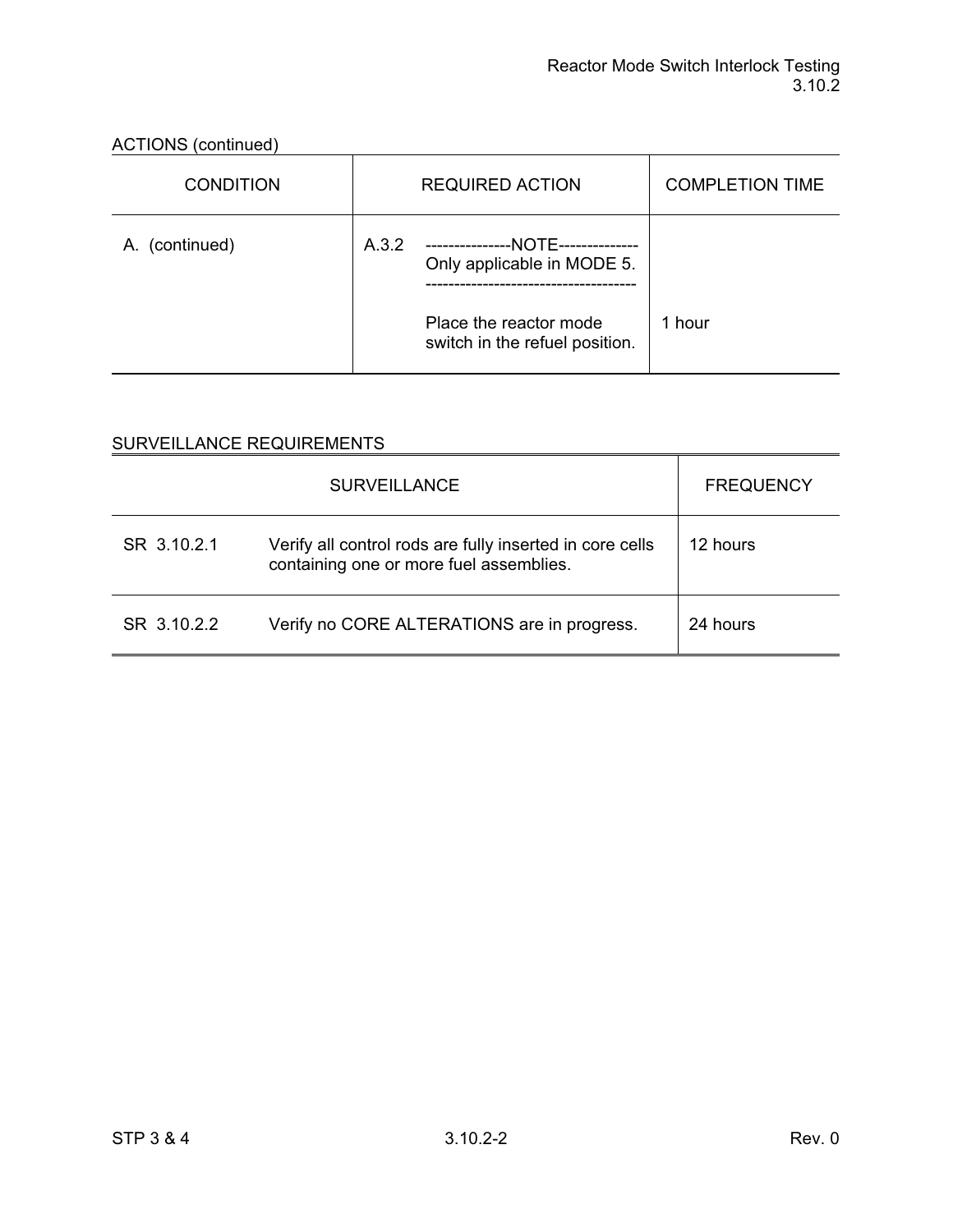### 3.10.3 Control Rod Withdrawal – Hot Shutdown

LCO 3.10.3 The reactor mode switch position specified in Table 1.1-1 for MODE 3 may be changed to include the refuel position, and operation considered not to be in MODE 2, to allow withdrawal of a single control rod or control rod pair, provided the following requirements are met:

- a. LCO 3.9.2, "Refuel Position Rod-Out Interlock";
- b. LCO 3.9.4, "Control Rod Position Indication";
- c. All other control rods are fully inserted; and
- d. 1. LCO 3.3.1.1, "SSLC Sensor Instrumentation," MODE 5 requirements for Functions 1.a, 1.d, 2.a, and 2.d of Table 3.3.1.1-1, and LCO 3.3.1.2, "RPS and MSIV Trip Actuation," Functions 1.a, 1.b, 3, and 4, and

LCO 3.9.5, "Control Rod OPERABILITY – Refueling,"

### OR

 2. All other control rods in a five by five array centered on each control rod being withdrawn are disarmed, and

 LCO 3.1.1, "SHUTDOWN MARGIN (SDM)," MODE 5 requirements, except the single control rod or pair to be withdrawn may be assumed to be the highest worth control rod.

APPLICABILITY: MODE 3 with the reactor mode switch in the refuel position.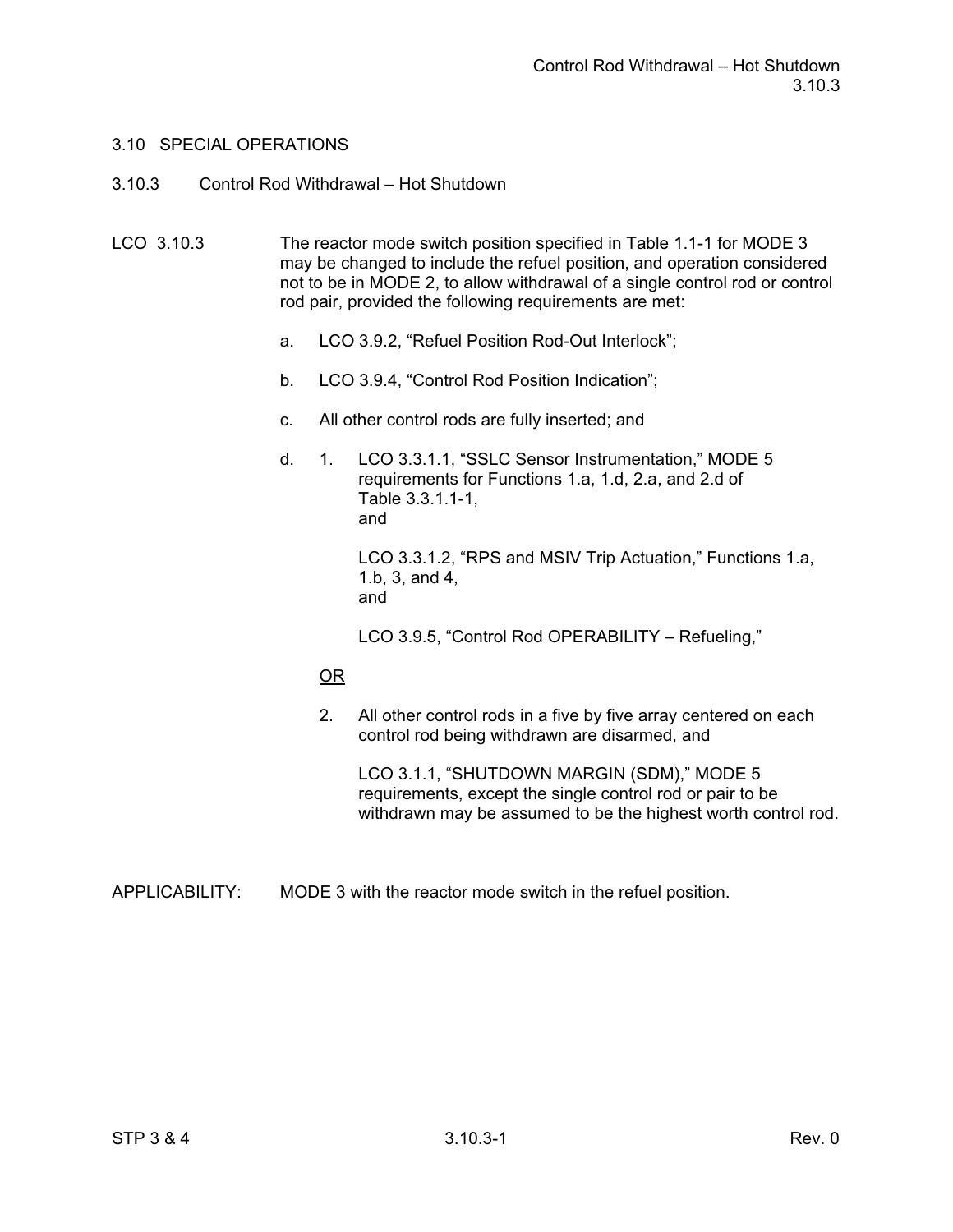## ACTIONS

------------------------------------------------------------NOTE-----------------------------------------------------------

Separate Condition entry is allowed for each requirement of the LCO. -------------------------------------------------------------------------------------------------------------------------------

| <b>CONDITION</b>                                        |            | <b>REQUIRED ACTION</b>                                                                                                                                                                                                                                         | <b>COMPLETION TIME</b> |
|---------------------------------------------------------|------------|----------------------------------------------------------------------------------------------------------------------------------------------------------------------------------------------------------------------------------------------------------------|------------------------|
| A. One or more of the<br>above requirements not<br>met. | A.1        | --------------NOTES-------------<br>1. Required Actions to fully<br>insert all insertable<br>control rods include<br>placing the reactor<br>mode switch in the<br>shutdown position.<br>2. Only applicable if the<br>requirement not met is a<br>required LCO. |                        |
|                                                         |            | Enter the applicable<br>Condition of the affected<br>LCO.                                                                                                                                                                                                      | Immediately            |
|                                                         | $OR$       |                                                                                                                                                                                                                                                                |                        |
|                                                         | A.2.1      | Initiate action to fully insert<br>all insertable control rods.                                                                                                                                                                                                | Immediately            |
|                                                         | <b>AND</b> |                                                                                                                                                                                                                                                                |                        |
|                                                         | A.2.2      | Place the reactor mode<br>switch in the shutdown<br>position.                                                                                                                                                                                                  | 1 hour                 |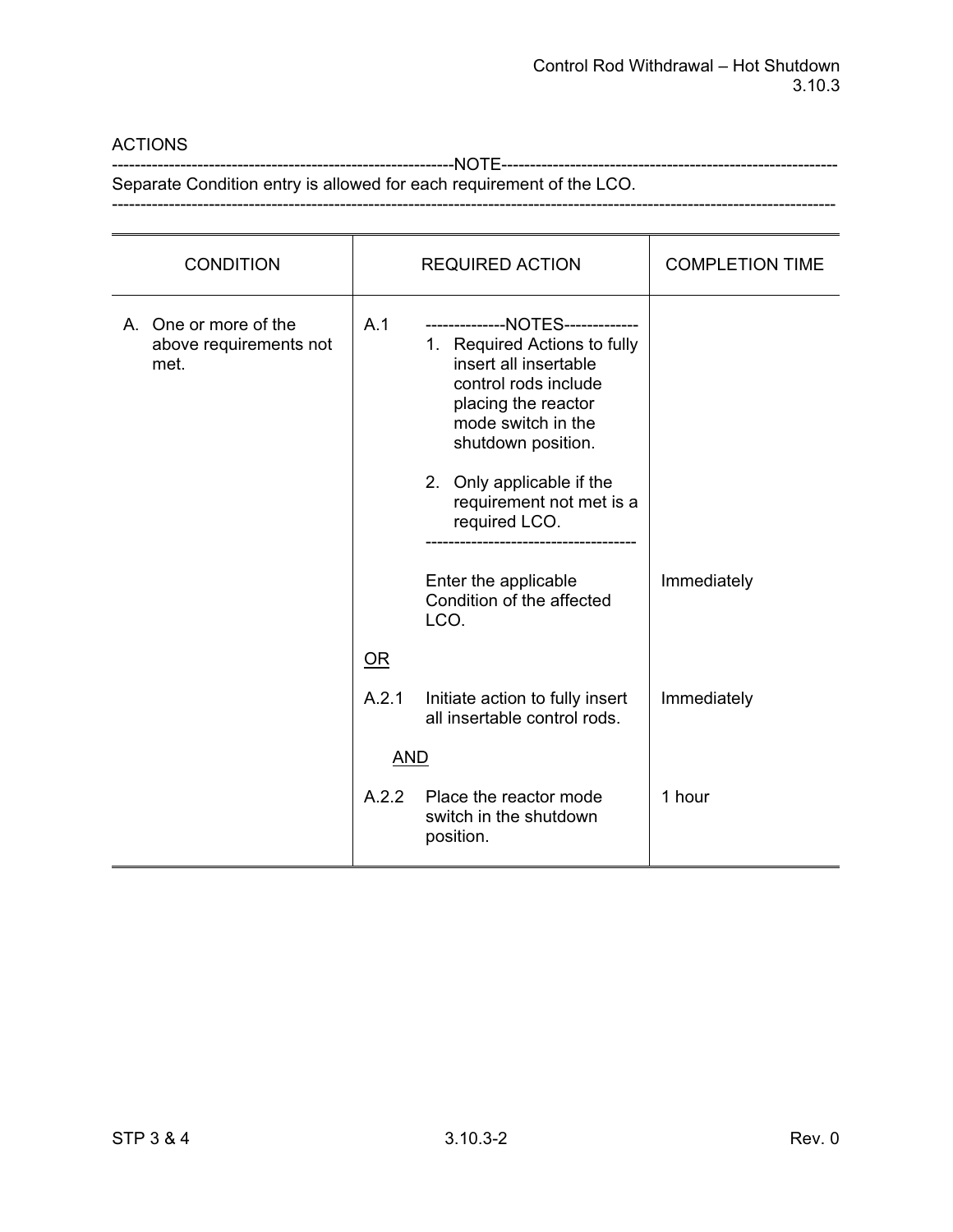|             | <b>FREQUENCY</b>                                                                                                                                                                                                                                                        |                                    |
|-------------|-------------------------------------------------------------------------------------------------------------------------------------------------------------------------------------------------------------------------------------------------------------------------|------------------------------------|
| SR 3.10.3.1 | Perform the applicable SRs for the required LCOs.                                                                                                                                                                                                                       | According to the<br>applicable SRs |
| SR 3.10.3.2 | Not required to be met if SR 3.10.3.1 is satisfied for<br>LCO 3.10.3.d.1 requirements.<br>Verify all control rods, other than the control rod or<br>rod pair being withdrawn, in a five by five array<br>centered on each control rod being withdrawn, are<br>disarmed. | 24 hours                           |
| SR 3.10.3.3 | Verify all control rods, other than the control rod or<br>rod pair being withdrawn, are fully inserted.                                                                                                                                                                 | 24 hours                           |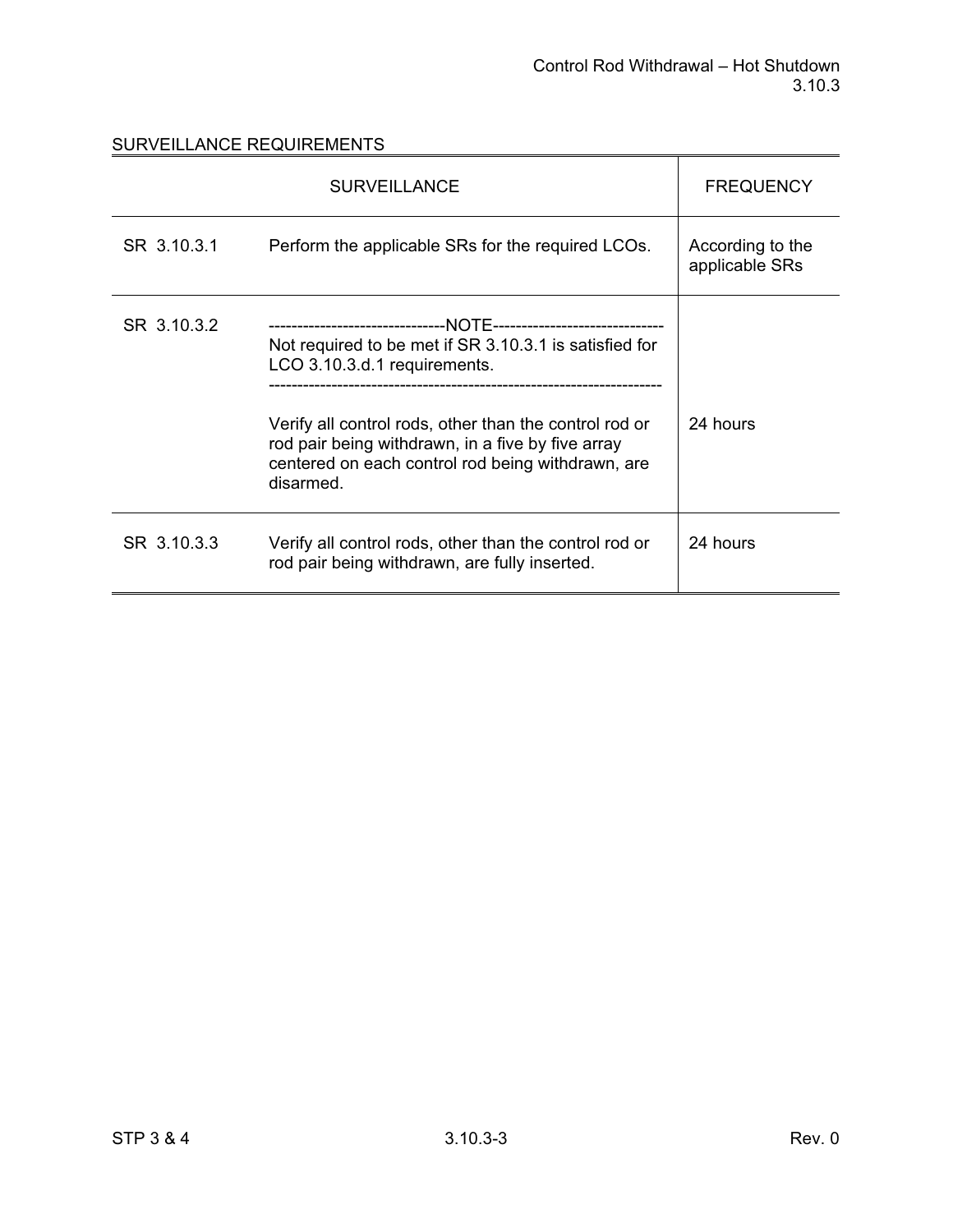#### 3.10.4 Control Rod Withdrawal – Cold Shutdown

- LCO 3.10.4 The reactor mode switch position specified in Table 1.1-1 for MODE 4 may be changed to include the refuel position, and operation considered not to be in MODE 2, to allow withdrawal of a single control rod or control rod pair, and subsequent removal of the associated control rod drives (CRD) if desired, provided the following requirements are met:
	- a. All other control rods are fully inserted;
	- b. 1. LCO 3.9.2, "Refuel Position Rod-Out Interlock," and

LCO 3.9.4, "Control Rod Position Indication,"

## OR

- 2. A control rod withdrawal block is inserted; and
- c. 1. LCO 3.3.1.1, "SSLC Sensor Instrumentation," MODE 5 requirements for Functions 1.a, 1.d, 2.a, and 2.d., of Table 3.3.1.1-1,

 LCO 3.3.1.2, "RPS and MSIV Trip Actuation," Functions 1.a, 1.b, 3, and 4; and

LCO 3.9.5, "Control Rod OPERABILITY – Refueling,"

### OR

 2. All other control rods in a five by five array centered on the control rod or control rod pair being withdrawn are disarmed, and

 LCO 3.1.1, "SHUTDOWN MARGIN (SDM)," MODE 5 requirements, except the single control rod or control rod pair to be withdrawn may be assumed to be the highest worth control rod or control rod pair.

APPLICABILITY: MODE 4 with the reactor mode switch in the refuel position.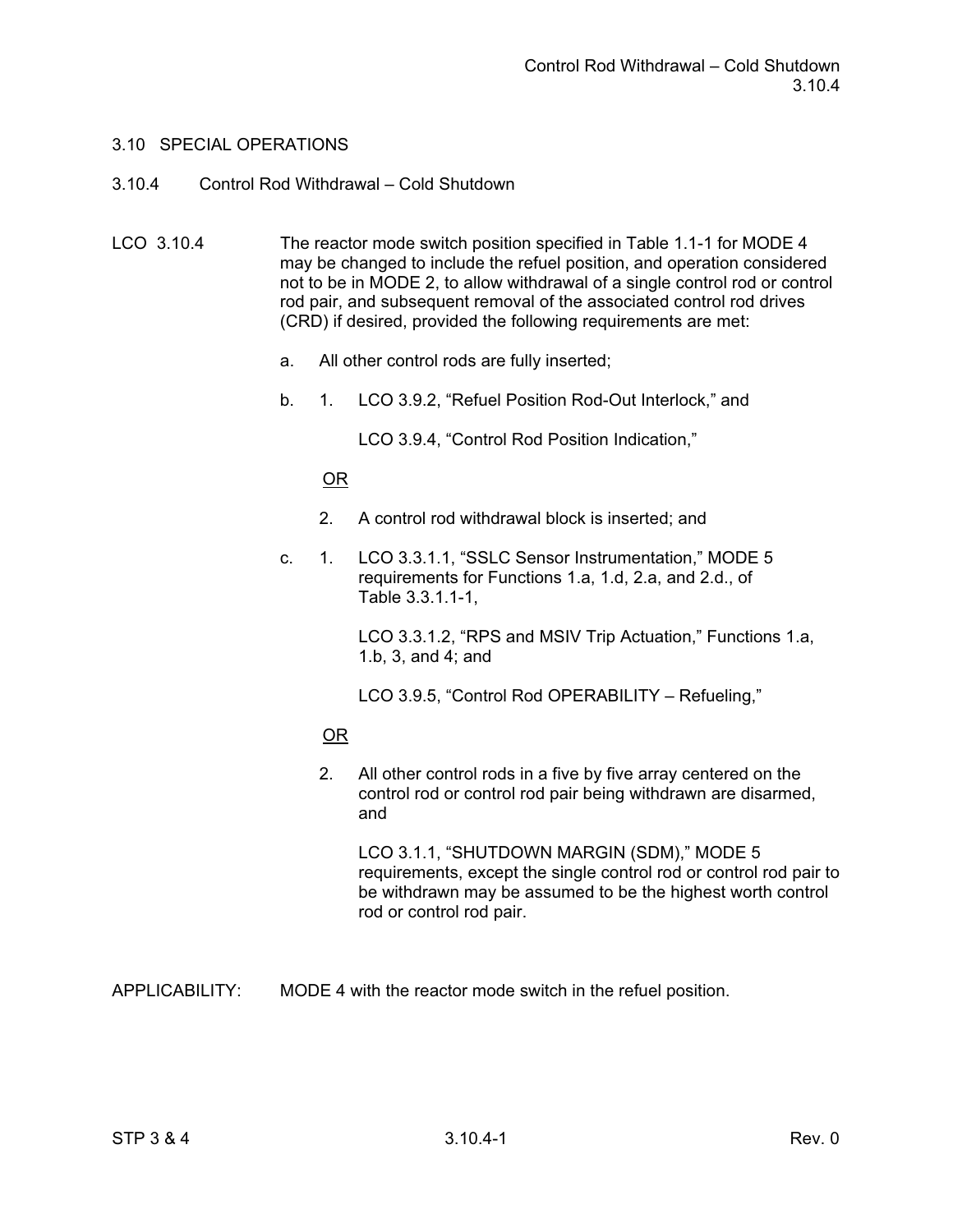## ACTIONS

------------------------------------------------------------NOTE-----------------------------------------------------------

Separate Condition entry is allowed for each requirement of the LCO. -------------------------------------------------------------------------------------------------------------------------------

| <b>CONDITION</b>                                                                                       | <b>REQUIRED ACTION</b>                                                                                                                                                                                                                                                | <b>COMPLETION TIME</b> |
|--------------------------------------------------------------------------------------------------------|-----------------------------------------------------------------------------------------------------------------------------------------------------------------------------------------------------------------------------------------------------------------------|------------------------|
| A. One or more of the<br>above requirements not<br>met with the affected<br>control rod(s) insertable. | A.1<br>--------------NOTES-------------<br>1. Required Actions to fully<br>insert all insertable<br>control rods include<br>placing the reactor<br>mode switch in the<br>shutdown position.<br>2. Only applicable if the<br>requirement not met is a<br>required LCO. |                        |
|                                                                                                        | Enter the applicable<br>Condition of the affected<br>LCO.                                                                                                                                                                                                             | Immediately            |
|                                                                                                        | OR                                                                                                                                                                                                                                                                    |                        |
|                                                                                                        | A.2.1<br>Initiate action to fully insert<br>all insertable control rods.                                                                                                                                                                                              | Immediately            |
|                                                                                                        | <b>AND</b>                                                                                                                                                                                                                                                            |                        |
|                                                                                                        | A.2.2<br>Place the reactor mode<br>switch in the shutdown<br>position.                                                                                                                                                                                                | 1 hour                 |
| B. One or more of the<br>above requirements not<br>met with the affected                               | B.1<br>Suspend withdrawal of the<br>control rod(s) and removal<br>of associated CRD(s).                                                                                                                                                                               | Immediately            |
| control rod(s) not<br>insertable.                                                                      | <b>AND</b>                                                                                                                                                                                                                                                            |                        |
|                                                                                                        | B.2.1<br>Initiate action to fully insert<br>all control rods.                                                                                                                                                                                                         | Immediately            |
|                                                                                                        | $\overline{\text{OR}}$                                                                                                                                                                                                                                                |                        |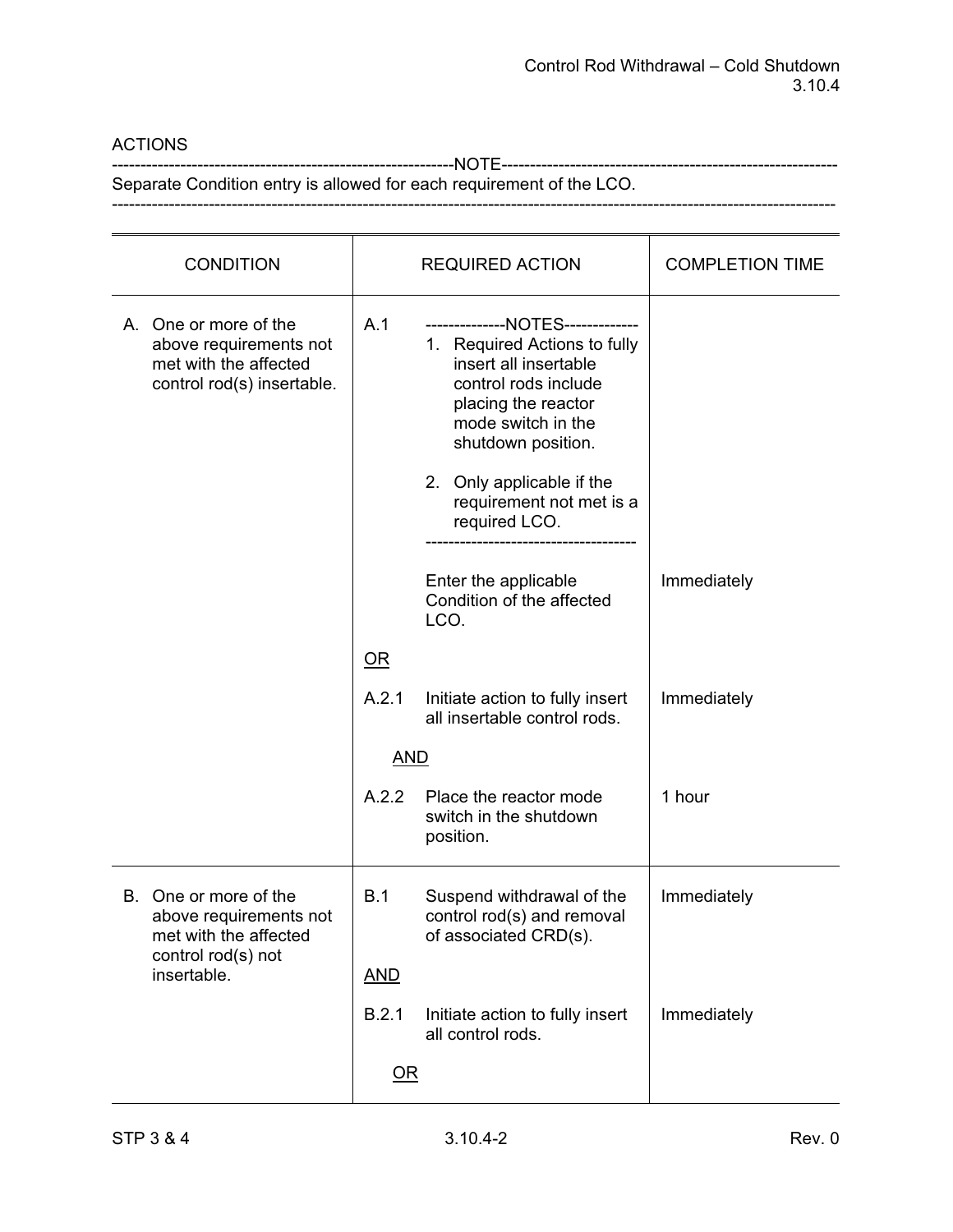| <b>AUTION</b><br><u>(CONTININGU)</u> |                                                                      |                        |  |  |
|--------------------------------------|----------------------------------------------------------------------|------------------------|--|--|
| <b>CONDITION</b>                     | <b>REQUIRED ACTION</b>                                               | <b>COMPLETION TIME</b> |  |  |
| (continued)<br>В.                    | Initiate action to satisfy the<br>B.2.2<br>requirements of this LCO. | Immediately            |  |  |

## ACTIONS (continued)

|             | <b>SURVEILLANCE</b>                                                                                                                                                                                                                                                     | <b>FREQUENCY</b>               |
|-------------|-------------------------------------------------------------------------------------------------------------------------------------------------------------------------------------------------------------------------------------------------------------------------|--------------------------------|
| SR 3.10.4.1 | Perform the applicable SRs for the required LCOs.                                                                                                                                                                                                                       | According to<br>applicable SRs |
| SR 3.10.4.2 | Not required to be met if SR 3.10.4.1 is satisfied for<br>LCO 3.10.4.c.1 requirements.<br>Verify all control rods, other than the control rod or<br>rod pair being withdrawn, in a five by five array<br>centered on each control rod being withdrawn, are<br>disarmed. | 24 hours                       |
| SR 3.10.4.3 | Verify all control rods, other than the control rod or<br>rod pair being withdrawn, are fully inserted.                                                                                                                                                                 | 24 hours                       |
| SR 3.10.4.4 | Not required to be met if SR 3.10.4.1 is satisfied for<br>LCO 3.10.4.b.1 requirements.<br>Verify a control rod withdrawal block is inserted.                                                                                                                            | 24 hours                       |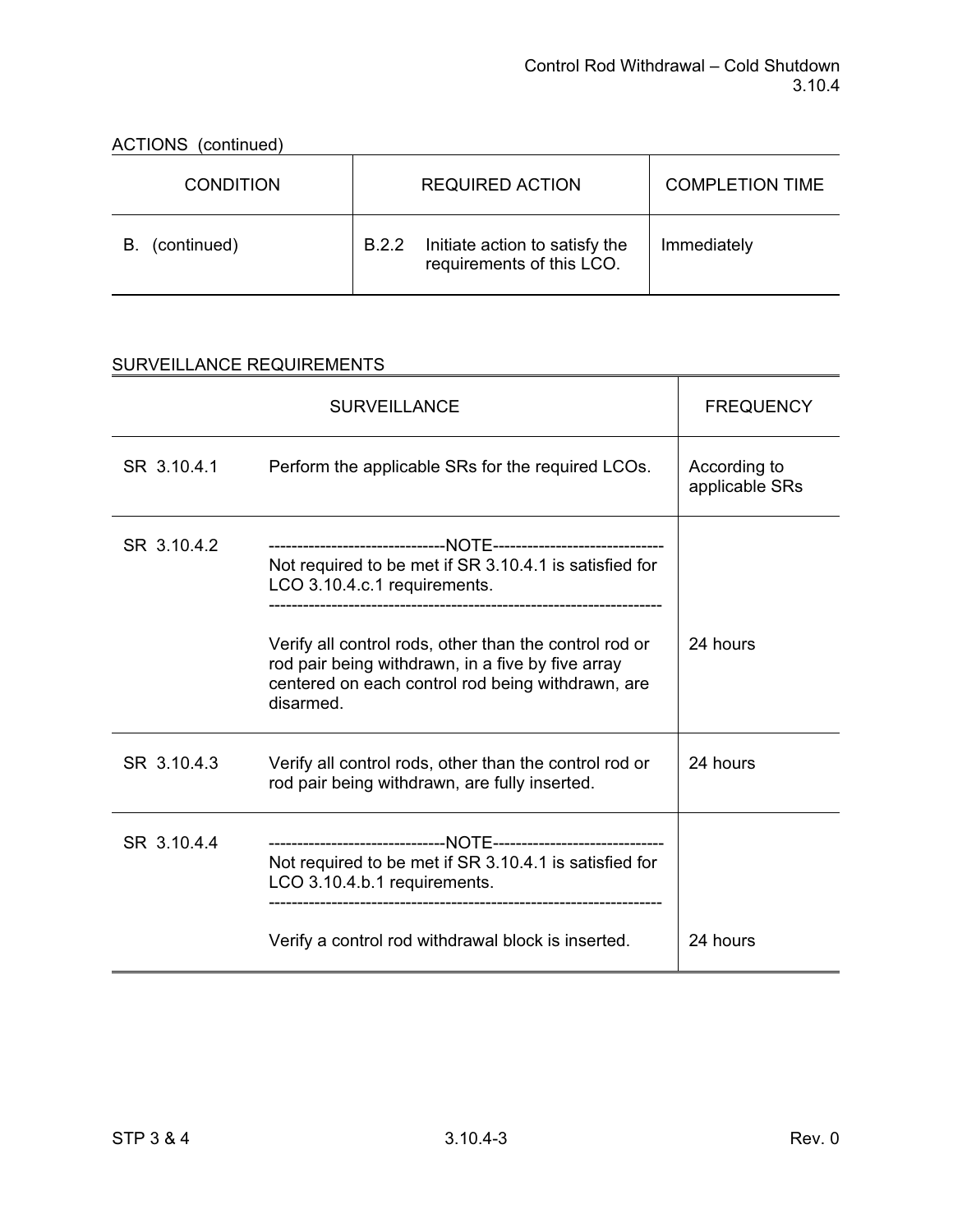#### 3.10.5 Control Rod Drive (CRD) Removal – Refueling

- LCO 3.10.5 The requirements of Functions 1.a, 1.b, 1.d, and 12 of LCO 3.3.1.1, "SSLC Sensor Instrumentation"; Functions 1.a, 1.b, 3, and 4 of LCO 3.3.1.2, "RPS and MSIV Actuation", LCO 3.3.8.1, "Electric Power Monitoring"; LCO 3.9.1, "Refueling Equipment Interlocks"; LCO 3.9.2, "Refueling Position Rod-Out Interlock"; LCO 3.9.4, "Control Rod Position Indication"; and LCO 3.9.5, "Control Rod OPERABILITY – Refueling," may be suspended in MODE 5 to allow the removal of a single CRD or CRD pair associated with control rod(s) withdrawn from core cell(s) containing one or more fuel assemblies, provided the following requirements are met:
	- a. All other control rods are fully inserted;
	- b. All other control rods in a five by five array centered on the control rod being removed are disarmed;
	- c. A control rod withdrawal block is inserted;
	- d. LCO 3.1.1, "SHUTDOWN MARGIN (SDM)," MODE 5 requirements, except the single control rod (or pair) to be withdrawn may be assumed to be the highest worth control rod pair; and
	- e. No other CORE ALTERATIONS are in progress.

APPLICABILITY: MODE 5 with LCO 3.9.5 not met.

### **ACTIONS**

| <b>CONDITION</b>                                        |            | <b>REQUIRED ACTION</b>                                                       | <b>COMPLETION TIME</b> |
|---------------------------------------------------------|------------|------------------------------------------------------------------------------|------------------------|
| A. One or more of the<br>above requirements not<br>met. | A.1        | Suspend removal of the<br>control rod(s) and<br>associated CRD<br>mechanism. | Immediately            |
|                                                         | <b>AND</b> |                                                                              |                        |
|                                                         | A.2.1      | Initiate action to fully insert<br>all control rods.                         | Immediately            |
|                                                         |            |                                                                              |                        |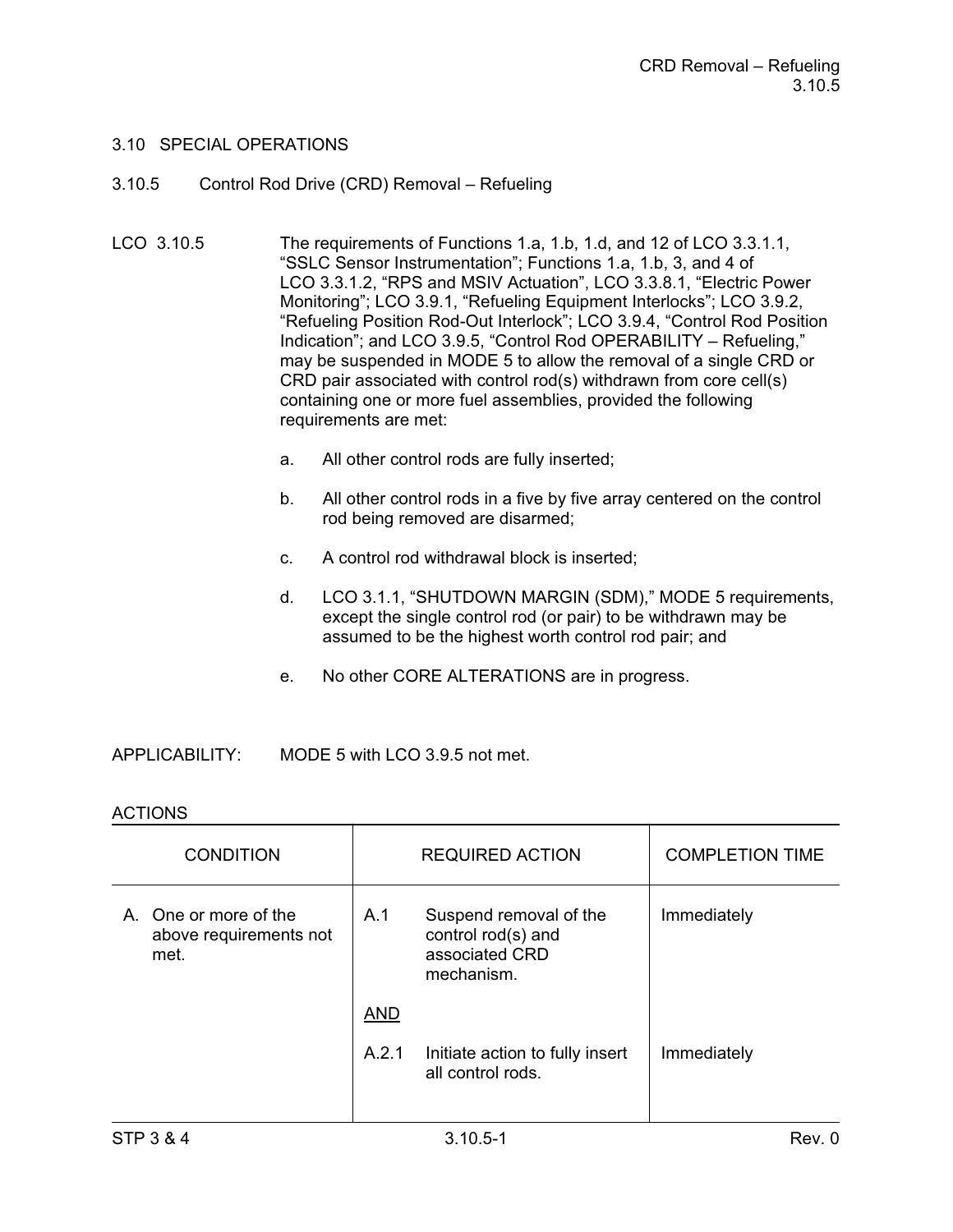## ACTIONS (continued)

| <b>CONDITION</b> | <b>REQUIRED ACTION</b>                                               | <b>COMPLETION TIME</b> |
|------------------|----------------------------------------------------------------------|------------------------|
| A. (continued)   | <u>OR</u>                                                            |                        |
|                  | Initiate action to satisfy the<br>A.2.2<br>requirements of this LCO. | Immediately            |

|             | <b>SURVEILLANCE</b>                                                                                                                                                                                                                        | <b>FREQUENCY</b>           |
|-------------|--------------------------------------------------------------------------------------------------------------------------------------------------------------------------------------------------------------------------------------------|----------------------------|
| SR 3.10.5.1 | Verify all controls rods, other than the control $rod(s)$<br>withdrawn for the removal of the associated CRD(s),<br>are fully inserted.                                                                                                    | 24 hours                   |
| SR 31052    | Verify all control rods, other than the control rod(s)<br>withdrawn for the removal of the associated CRD(s),<br>in a five by five array centered on each control rod<br>withdrawn for the removal of the associated CRD,<br>are disarmed. | 24 hours                   |
| SR 3.10.5.3 | Verify a control rod withdrawal block is inserted.                                                                                                                                                                                         | 24 hours                   |
| SR 3.10.5.4 | Perform SR 3.1.1.1.                                                                                                                                                                                                                        | According to<br>SR 3.1.1.1 |
| SR 3.10.5.5 | Verify no CORE ALTERATIONS, other than the<br>single control rod or control rod pair being removed,<br>are in progress.                                                                                                                    | 24 hours                   |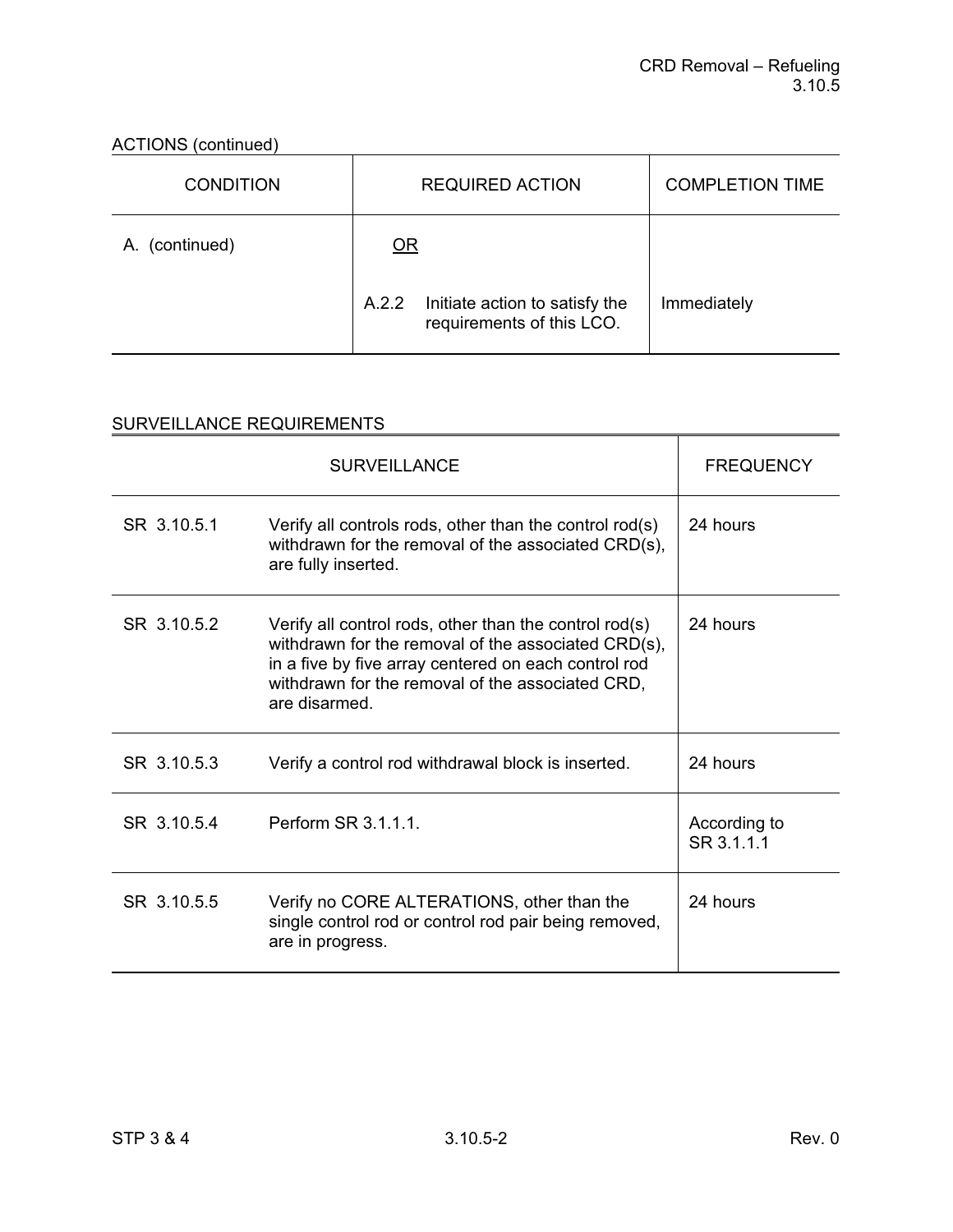#### 3.10.6 Multiple Control Rod Withdrawal – Refueling

LCO 3.10.6 The requirements of LCO 3.9.3, "Control Rod Position"; LCO 3.9.4, "Control Rod Position Indication"; and LCO 3.9.5, "Control Rod OPERABILITY – Refueling," may be suspended, and the "full in" position indicators may be bypassed for any number of control rods in MODE 5, to allow withdrawal of these control rods, removal of associated control rod drives (CRDs), or both, provided the following requirements are met:

- a. The four fuel assemblies are removed from the core cells associated with each control rod or CRD to be removed;
- b. All other control rods in core cells containing one or more fuel assemblies are fully inserted; and
- c. Fuel assemblies shall only be loaded in compliance with an approved spiral reload sequence.

| <b>APPLICABILITY:</b> | MODE 5 with LCO 3.9.3, LCO 3.9.4, or LCO 3.9.5 not met. |
|-----------------------|---------------------------------------------------------|
|-----------------------|---------------------------------------------------------|

| , , , , , , , , ,                                       |            |                                                                                                                 |                        |
|---------------------------------------------------------|------------|-----------------------------------------------------------------------------------------------------------------|------------------------|
| <b>CONDITION</b>                                        |            | <b>REQUIRED ACTION</b>                                                                                          | <b>COMPLETION TIME</b> |
| A. One or more of the<br>above requirements not<br>met. | A.1        | Suspend withdrawal of<br>control rods and removal of<br>associated CRDs.                                        | Immediately            |
|                                                         | <b>AND</b> |                                                                                                                 |                        |
|                                                         | A.2.1      | Initiate action to fully insert<br>all control rods in core cells<br>containing one or more fuel<br>assemblies. | Immediately            |
|                                                         | OR         |                                                                                                                 |                        |
|                                                         | A.2.2      | Initiate action to satisfy the<br>requirements of this LCO.                                                     | Immediately            |

#### **ACTIONS**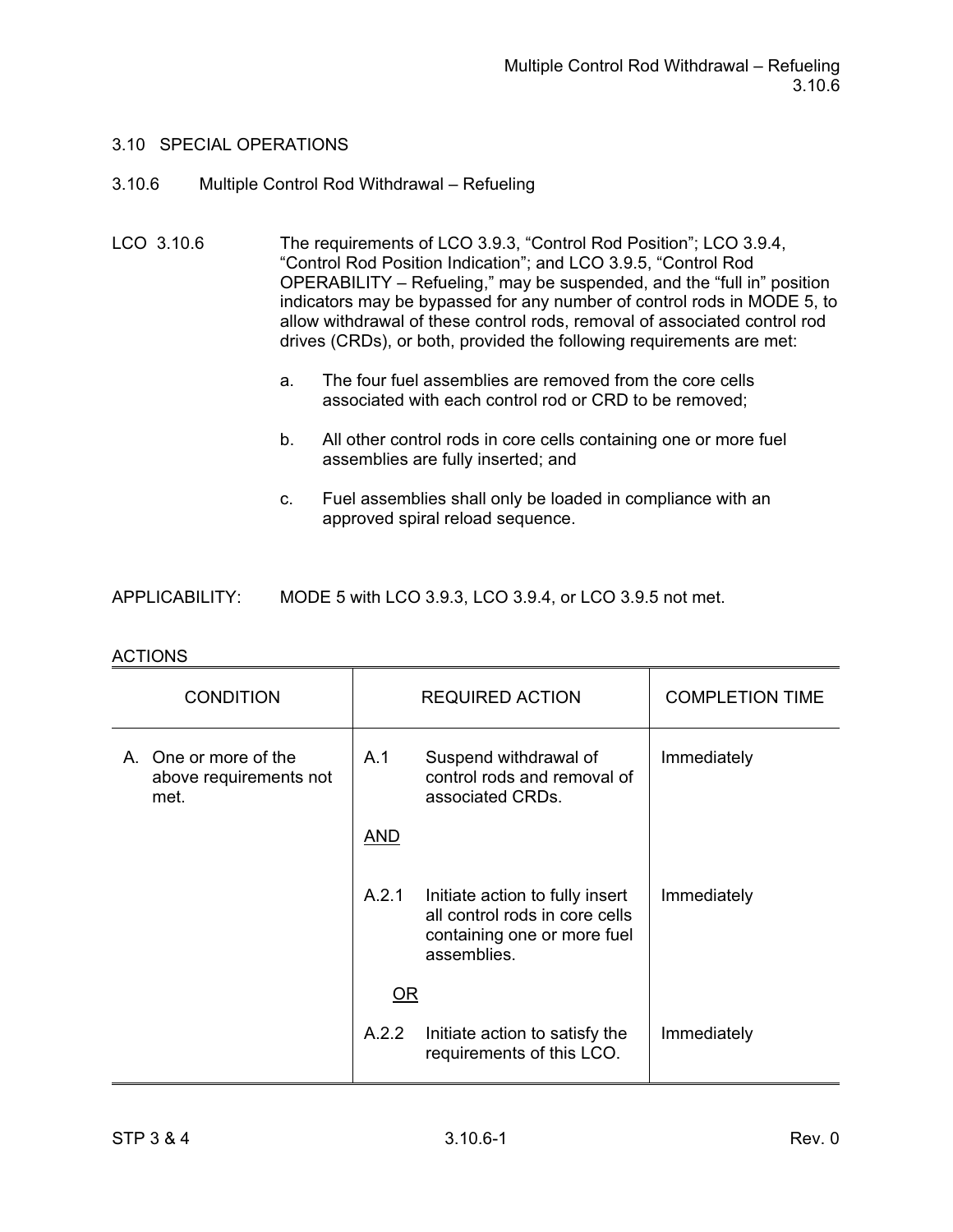|             | <b>SURVEILLANCE</b>                                                                                                                                  | <b>FREQUENCY</b> |
|-------------|------------------------------------------------------------------------------------------------------------------------------------------------------|------------------|
| SR 3.10.6.1 | Verify the four fuel assemblies are removed from<br>core cells associated with each control rod or CRD<br>removed.                                   | 24 hours         |
| SR 3.10.6.2 | Verify all other control rods in core cells containing<br>one or more fuel assemblies are fully inserted.                                            | 24 hours         |
| SR 3.10.6.3 | Only required to be met during fuel loading.<br>Verify fuel assemblies being loaded are in<br>compliance with an approved spiral reload<br>sequence. | 24 hours         |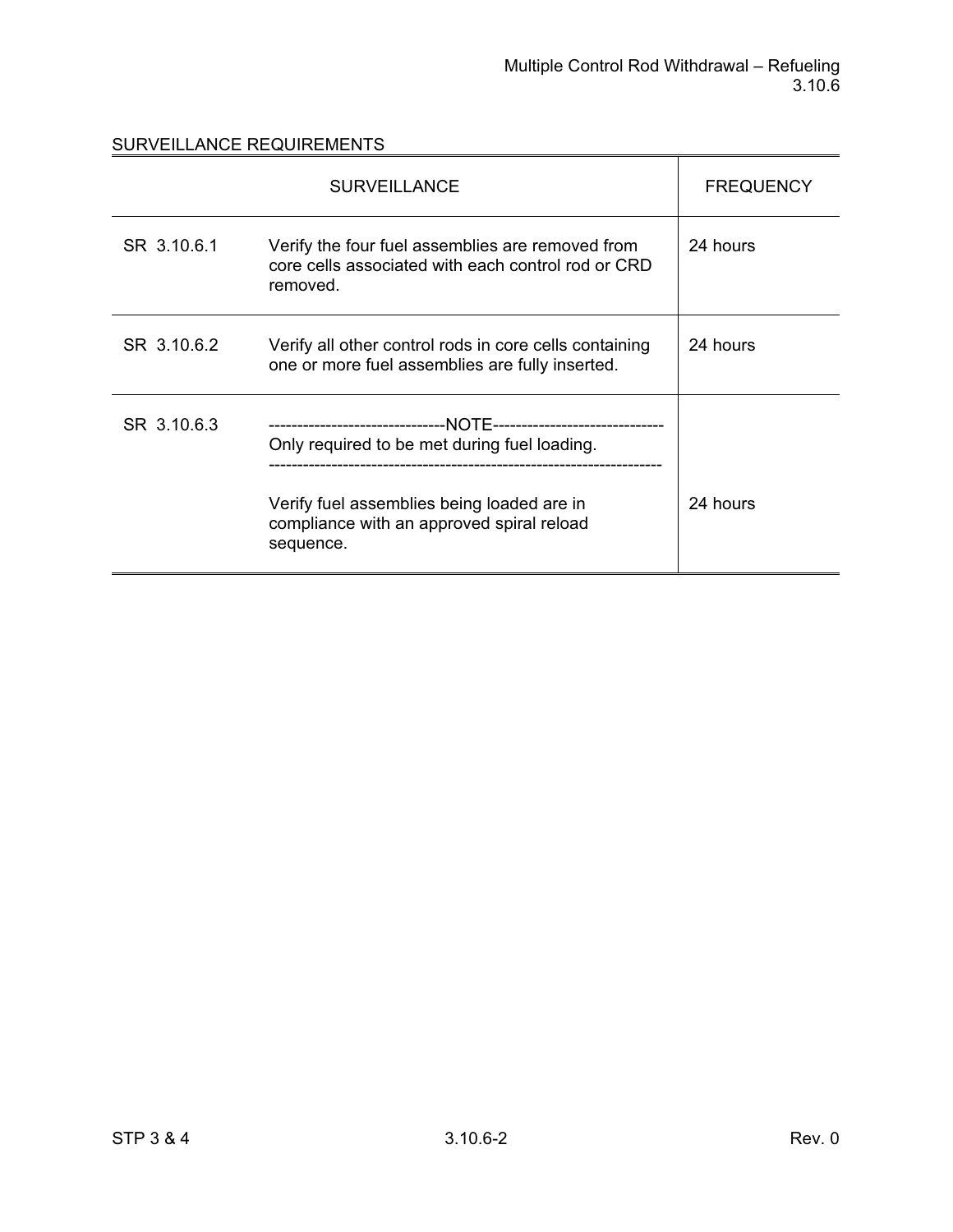#### 3.10.7 Control Rod Testing – Operating

LCO 3.10.7 The requirements of LCO 3.1.6, "Rod Pattern Control," may be suspended to allow performance of SDM demonstrations, control rod scram time testing, control rod friction testing, and the Startup Test Program, provided LCO 3.3.5.1, "Control Rod Block Instrumentation" for Function 1.b of Table 3.3.5.1-1 is met with the approved control rod sequence or conformance to the approved control rod sequence for the specified test is verified by a second licensed operator or other qualified member of the technical staff.

APPLICABILITY: MODES 1 and 2 with LCO 3.1.6 not met.

#### ACTIONS

| <b>CONDITION</b>                       | <b>REQUIRED ACTION</b>                                                   | <b>COMPLETION TIME</b> |
|----------------------------------------|--------------------------------------------------------------------------|------------------------|
| A. Requirements of the<br>LCO not met. | Suspend performance of<br>A.1<br>the test and exception to<br>LCO 3.1.6. | Immediately            |

|             | <b>SURVEILLANCE</b>                                                                                                                                                                                                                                            | <b>FREQUENCY</b>               |
|-------------|----------------------------------------------------------------------------------------------------------------------------------------------------------------------------------------------------------------------------------------------------------------|--------------------------------|
| SR 3.10.7.1 | Not required to be met if SR 3.10.7.2 is satisfied.<br>Verify movement of control rods is in compliance<br>with the approved control rod sequence for the<br>specified test by a second licensed operator or other<br>qualified member of the technical staff. | During control rod<br>movement |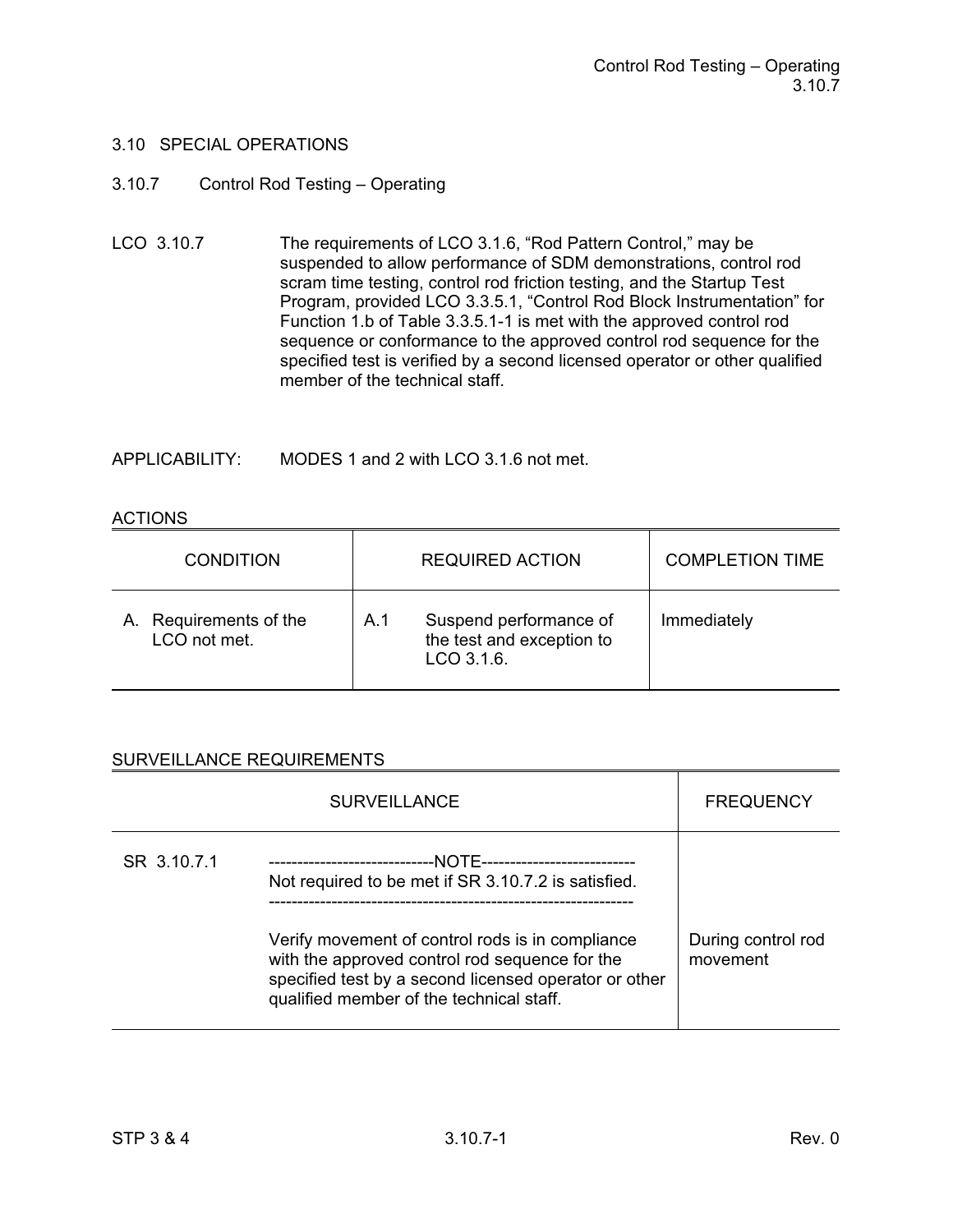# SURVEILLANCE REQUIREMENTS (continued)

|             | <b>SURVEILLANCE</b>                                                                                                  | <b>FREQUENCY</b>                   |
|-------------|----------------------------------------------------------------------------------------------------------------------|------------------------------------|
| SR 3.10.7.2 | -NOTE----------------------------<br>------------------------<br>Not required to be met if SR 3.10.7.1 is satisfied. |                                    |
|             | Perform the applicable SRs for LCO 3.3.5.1<br>Function 1.b.                                                          | According to the<br>applicable SRs |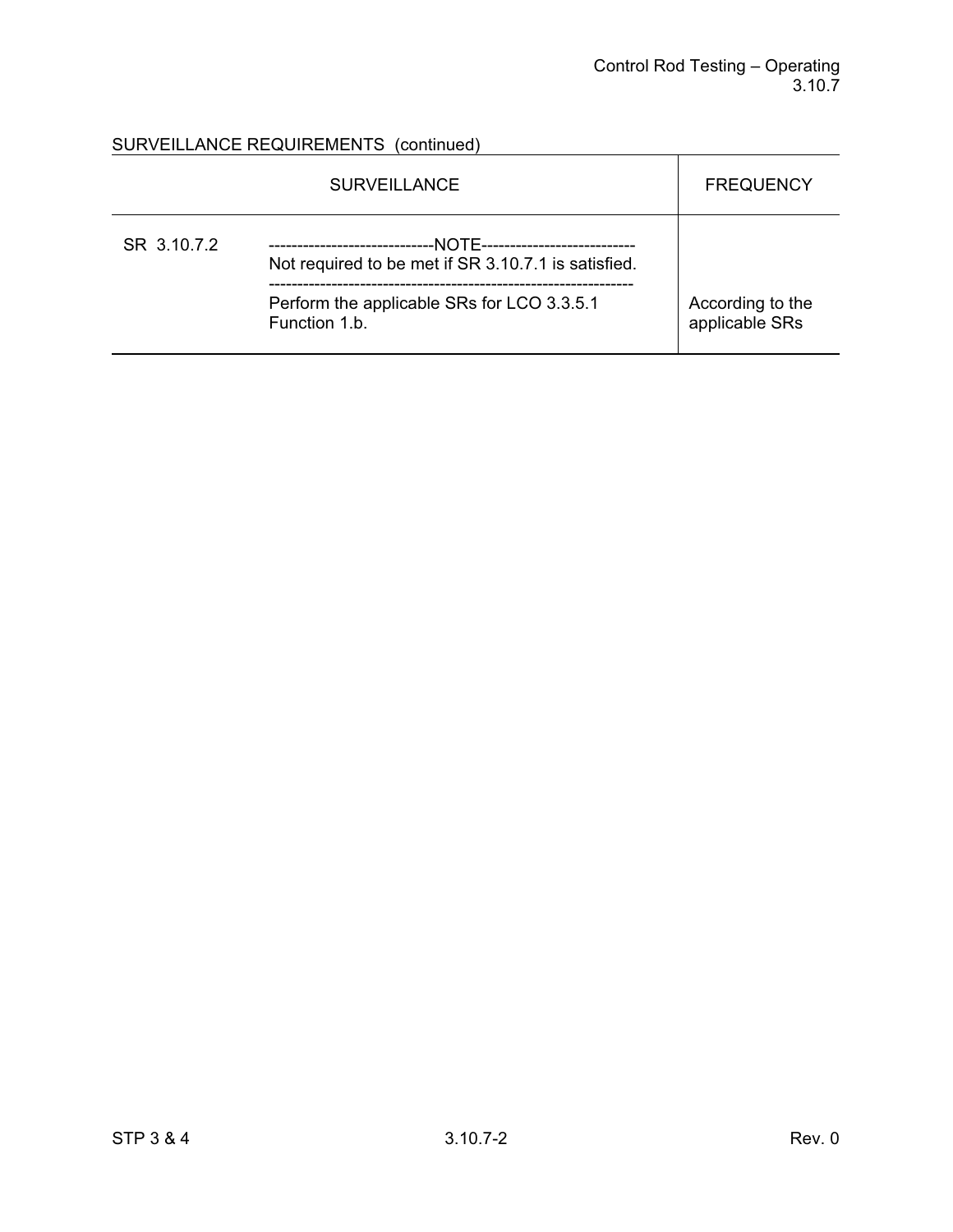#### 3.10.8 SHUTDOWN MARGIN (SDM) Test – Refueling

- LCO 3.10.8 The reactor mode switch position specified in Table 1.1-1 for MODE 5 may be changed to include the startup/hot standby position, and operation considered not to be in MODE 2, to allow SDM testing, provided the following requirements are met:
	- a. LCO 3.3.1.1, "SSLC Sensor Instrumentation," MODE 2 requirements for Function 2.a and 2.d of Table 3.3.1.1-1;
	- b. 1. LCO 3.3.5.1, "Control Rod Block Instrumentation," MODE 2 requirements for Function 1.b of Table 3.3.5.1-1,

#### OR

- 2. Conformance to the approved control rod sequence for the SDM test is verified by a second licensed operator or other qualified member of the technical staff;
- c. Each withdrawn control rod shall be coupled to the associated CRD;
- d. All control rod withdrawals that are not in compliance with the Ganged Withdrawal Sequence Restrictions (GWSR) shall be made using either the NOTCH withdrawal mode or the STEP withdrawal mode; and
- e. No other CORE ALTERATIONS are in progress.

APPLICABILITY: MODE 5 with the reactor mode switch in startup/hot standby position.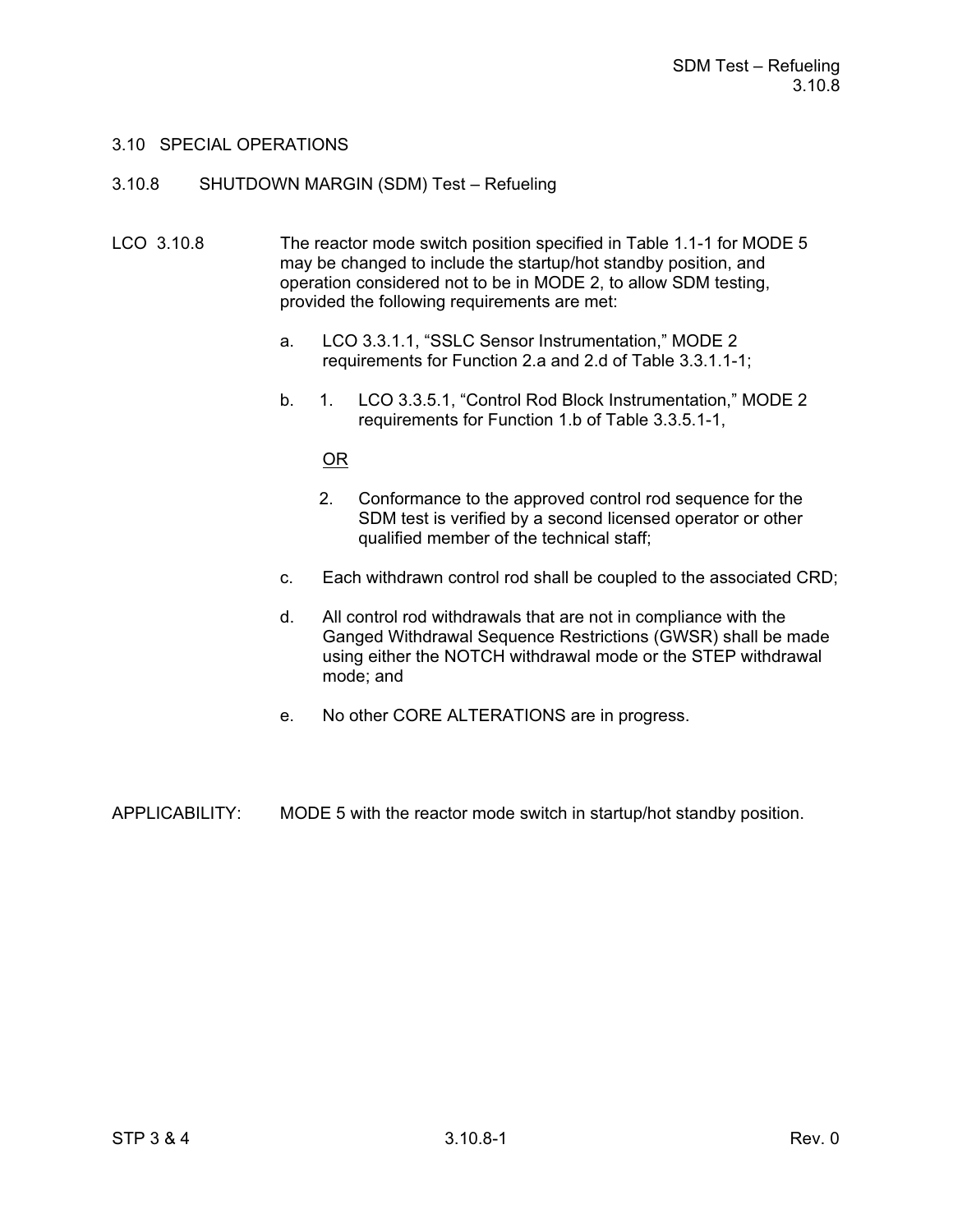#### ACTIONS

| <b>CONDITION</b>                                                                               | <b>REQUIRED ACTION</b>                                                         | <b>COMPLETION TIME</b> |
|------------------------------------------------------------------------------------------------|--------------------------------------------------------------------------------|------------------------|
| A. One or more of the<br>above requirements not<br>met, for reasons other<br>than Condition B. | Place the reactor mode<br>A 1<br>switch in the shutdown or<br>refuel position. | Immediately            |
| B. One control rod not<br>coupled to its associated<br>CRD.                                    | B.1<br>Declare the affected control<br>rod inoperable.                         | Immediately            |

|             | <b>SURVEILLANCE</b>                                                                                                                                                                                                                                   | <b>FREQUENCY</b>                   |
|-------------|-------------------------------------------------------------------------------------------------------------------------------------------------------------------------------------------------------------------------------------------------------|------------------------------------|
| SR 3.10.8.1 | Perform the applicable SRs for LCO 3.3.1.1,<br>Functions 2.a and 2.d.                                                                                                                                                                                 | According to the<br>applicable SRs |
| SR 3.10.8.2 | Not required to be met if SR 3.10.8.3 satisfied.                                                                                                                                                                                                      |                                    |
|             | Perform the applicable SRs for LCO 3.3.5.1,<br>Function 1.b.                                                                                                                                                                                          | According to the<br>applicable SRs |
| SR 3.10.8.3 | Not required to be met if SR 3.10.8.2 satisfied.<br>Verify movement of control rods is in compliance<br>with the approved control rod sequence for the SDM<br>test by a second licensed operator or other qualified<br>member of the technical staff. | During control<br>rod movement     |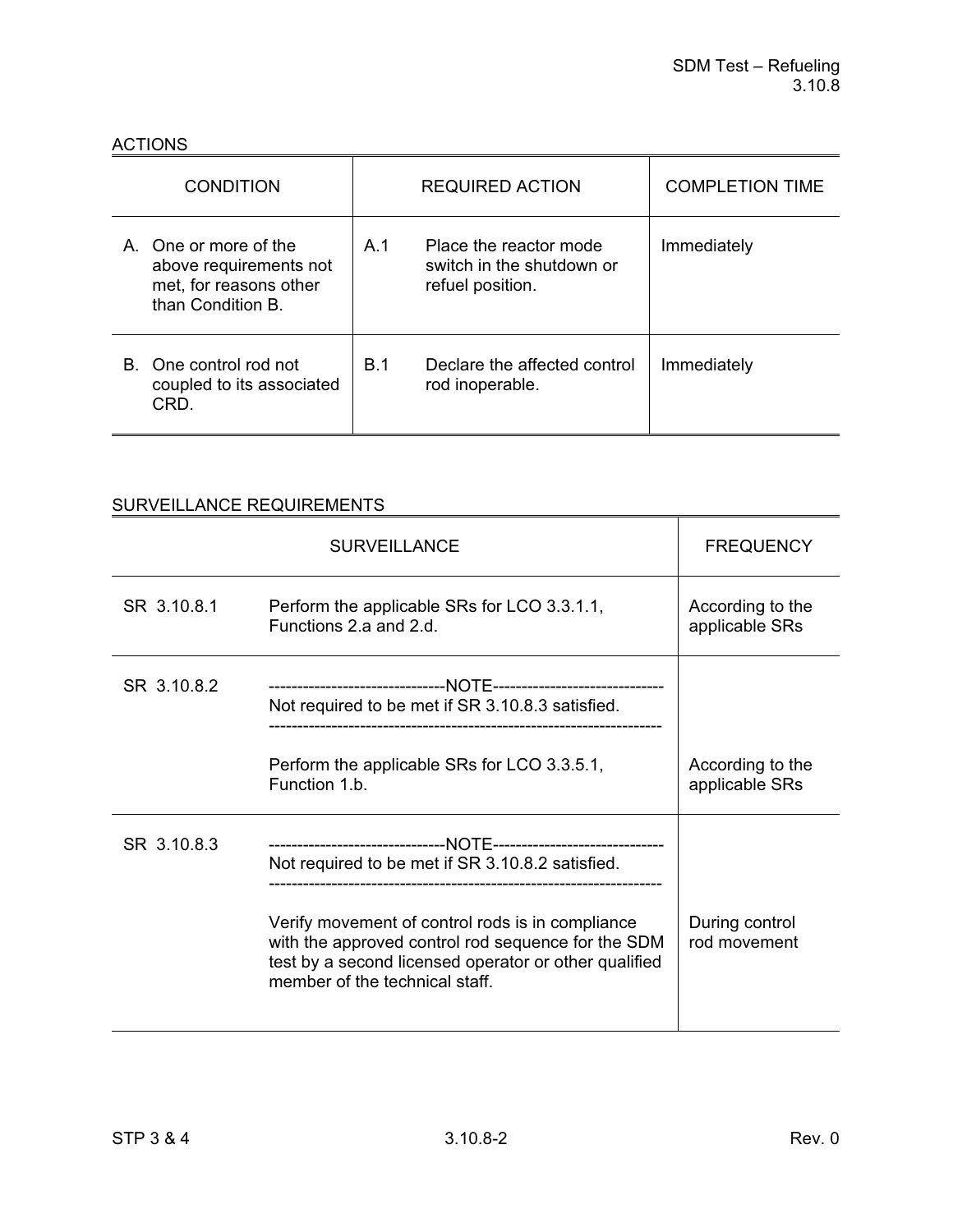## SURVEILLANCE REQUIREMENTS (continued)

|             | <b>SURVEILLANCE</b>                                                                    | <b>FREQUENCY</b>                                                                                                                                                                                                                                                                                          |
|-------------|----------------------------------------------------------------------------------------|-----------------------------------------------------------------------------------------------------------------------------------------------------------------------------------------------------------------------------------------------------------------------------------------------------------|
| SR 3.10.8.4 | Verify no other CORE ALTERATIONS are in<br>progress.                                   | 12 hours                                                                                                                                                                                                                                                                                                  |
| SR 3.10.8.5 | Verify each withdrawn control rod does not go to the<br>withdrawn overtravel position. | Prior to satisfying<br>LCO 3.10.8.c<br>requirement after<br>work on control<br>rod or CRD<br>System that could<br>affect coupling<br><u>AND</u><br>Once the first time<br>the control rod is<br>withdrawn to "full<br>out" position after<br>the associated<br>orificed fuel<br>support has been<br>moved |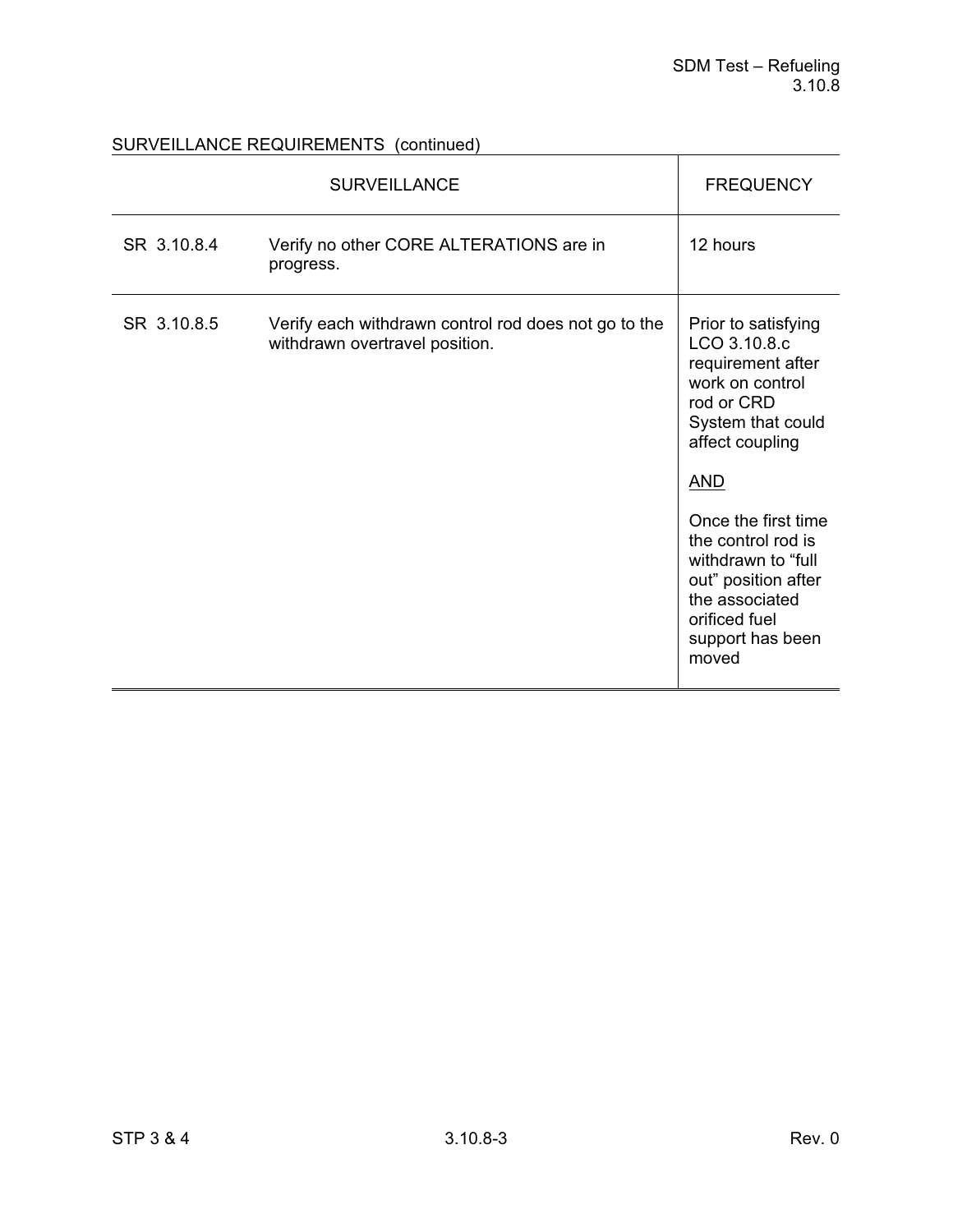- 3.10.9 Reactor Internal Pumps (RIPs) Testing
- LCO 3.10.9 The requirements of LCO 3.4.1, "Reactor Internal Pumps Operating," may be suspended for  $\leq$  24 hours to allow:
	- a. PHYSICS TESTS, provided THERMAL POWER is  $\leq$  5% RTP; and
	- b. Performance of the Startup Test Program.

APPLICABILITY: MODES 1 and 2 with less than nine RIPs in operation.

#### ACTIONS

| <b>CONDITION</b>                                                             | <b>REQUIRED ACTION</b>                                                      | <b>COMPLETION TIME</b> |
|------------------------------------------------------------------------------|-----------------------------------------------------------------------------|------------------------|
| Requirements of<br>А.<br>LCO 3.4.1 not met for<br>$> 24$ hours.              | Insert all insertable control<br>A.1<br>rods.                               | 1 hour                 |
| B. Requirements of the<br>LCO not met for reasons<br>other than Condition A. | Place the reactor mode<br><b>B.1</b><br>switch in the shutdown<br>position. | Immediately            |

|             | <b>SURVEILLANCE</b>                                                   | <b>FREQUENCY</b> |
|-------------|-----------------------------------------------------------------------|------------------|
| SR 3.10.9.1 | Verify LCO 3.4.1 requirements suspended for<br>$\leq$ 24 hours.       | hour             |
| SR 3.10.9.2 | Verify THERMAL POWER is $\leq$ 5% RTP during<br><b>PHYSICS TESTS.</b> | hour             |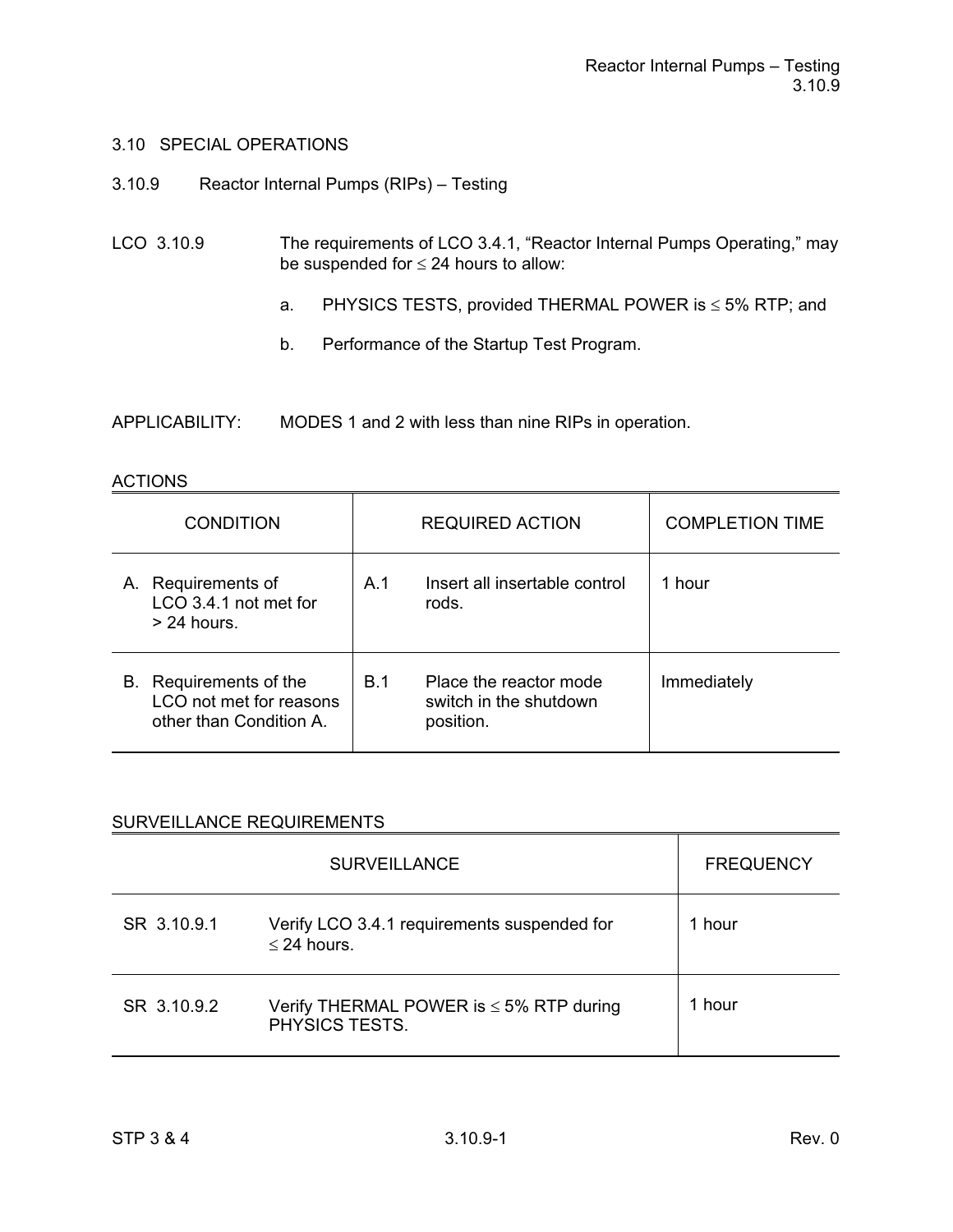#### 3.10.10 Training Startups

- LCO 3.10.10 The low pressure core flooder (LPFL) OPERABILITY requirements specified in LCO 3.5.1, "ECCS - Operating," may be changed to allow one residual heat removal subsystem to be aligned in the shutdown cooling mode for training startups, provided the following requirements are met:
	- a. REACTOR THERMAL POWER  $\leq$  1% RTP; and
	- b. Average reactor coolant temperature is  $< 93^{\circ}$ C.

APPLICABILITY: MODE 2 with one LPFL subsystem suction valve closed.

#### ACTIONS

| <b>CONDITION</b>                                     | <b>REQUIRED ACTION</b>                                                          | <b>COMPLETION TIME</b> |
|------------------------------------------------------|---------------------------------------------------------------------------------|------------------------|
| One or more of the<br>above requirements not<br>met. | Place the reactor mode<br>A <sub>1</sub><br>switch in the shutdown<br>position. | Immediately            |

|              | <b>SURVEILLANCE</b>                                                | <b>FREQUENCY</b> |
|--------------|--------------------------------------------------------------------|------------------|
| SR 3.10.10.1 | Verify REACTOR THERMAL POWER ≤ 1% RTP.                             | 1 hour           |
| SR 3.10.10.2 | Verify average reactor coolant temperature is<br>$< 93^{\circ}$ C. | 1 hour           |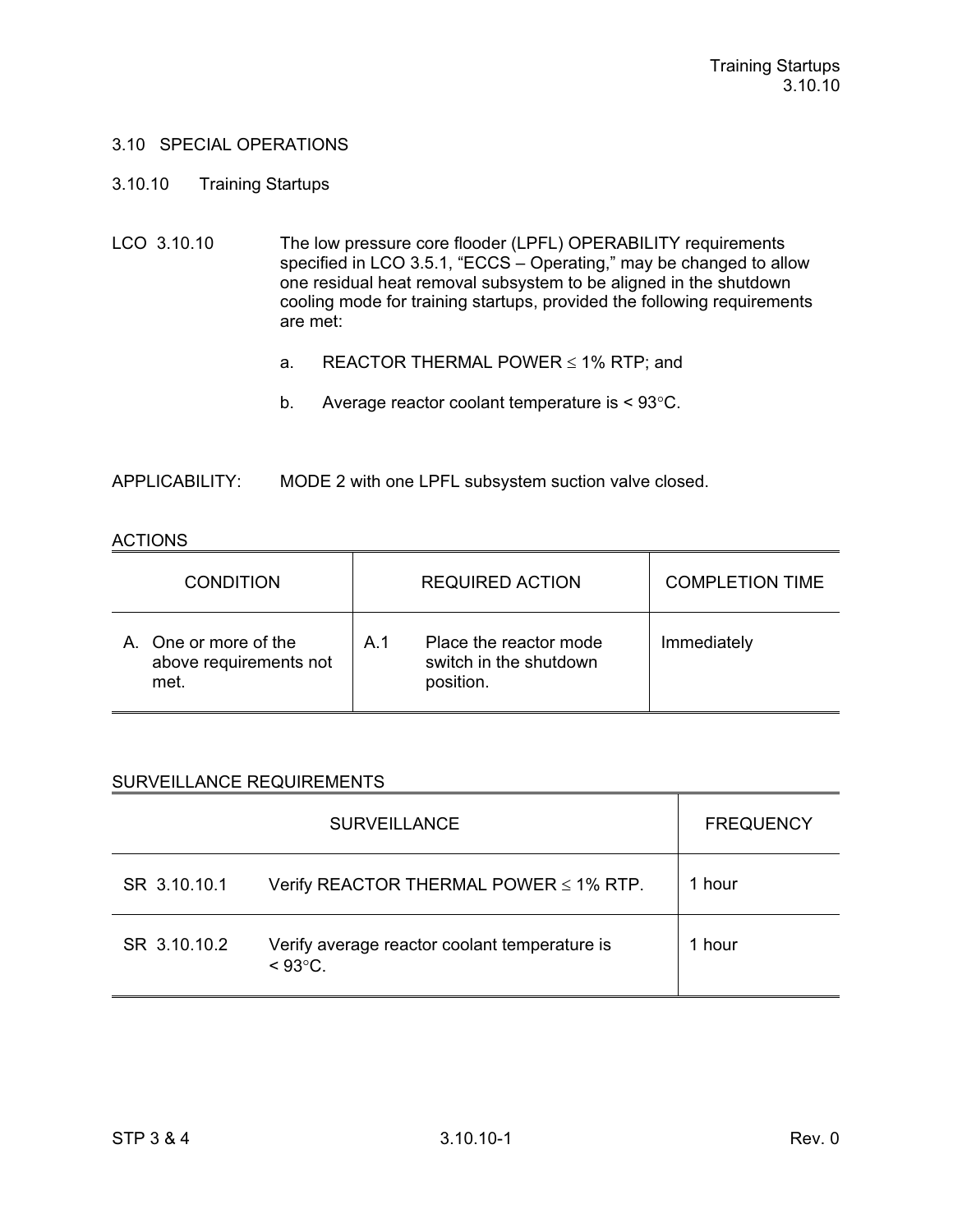#### 3.10.11 Low Power PHYSICS TEST

- LCO 3.10.11 The reactor mode switch position specified in Table 1.1-1 for MODE 5 may be changed to include the startup/hot standby position, and operation considered not to be in MODE 2, to allow Low Power PHYSICS TEST, provided the following requirements are met:
	- a. 1. LCO 3.3.5.1, "Control Rod Block Instrumentation," MODE 2 requirements for Function 1.b of Table 3.3.5.1-1,

<u>OR State of the State of the OR</u>

- 2. Conformance to the approved control rod sequence for the Low Power PHYSICS TEST is verified by a second licensed operator or other qualified member of the technical staff;
- b. Each withdrawn control rod shall be coupled to the associated CRD;
- c. All control rod withdrawals that are not in compliance with the Ganged Withdrawal Sequence Restrictions (GWSR) shall be made using either the NOTCH withdrawal mode or the STEP withdrawal mode;
- d. No other CORE ALTERATIONS are in progress;
- e. REACTOR THERMAL POWER  $\leq$  1% RTP; and
- f. Average reactor coolant temperature  $\leq 93^{\circ}$ C (200 $^{\circ}$ F)
- APPLICABILITY: MODE 5 with the reactor mode switch in startup/hot standby position.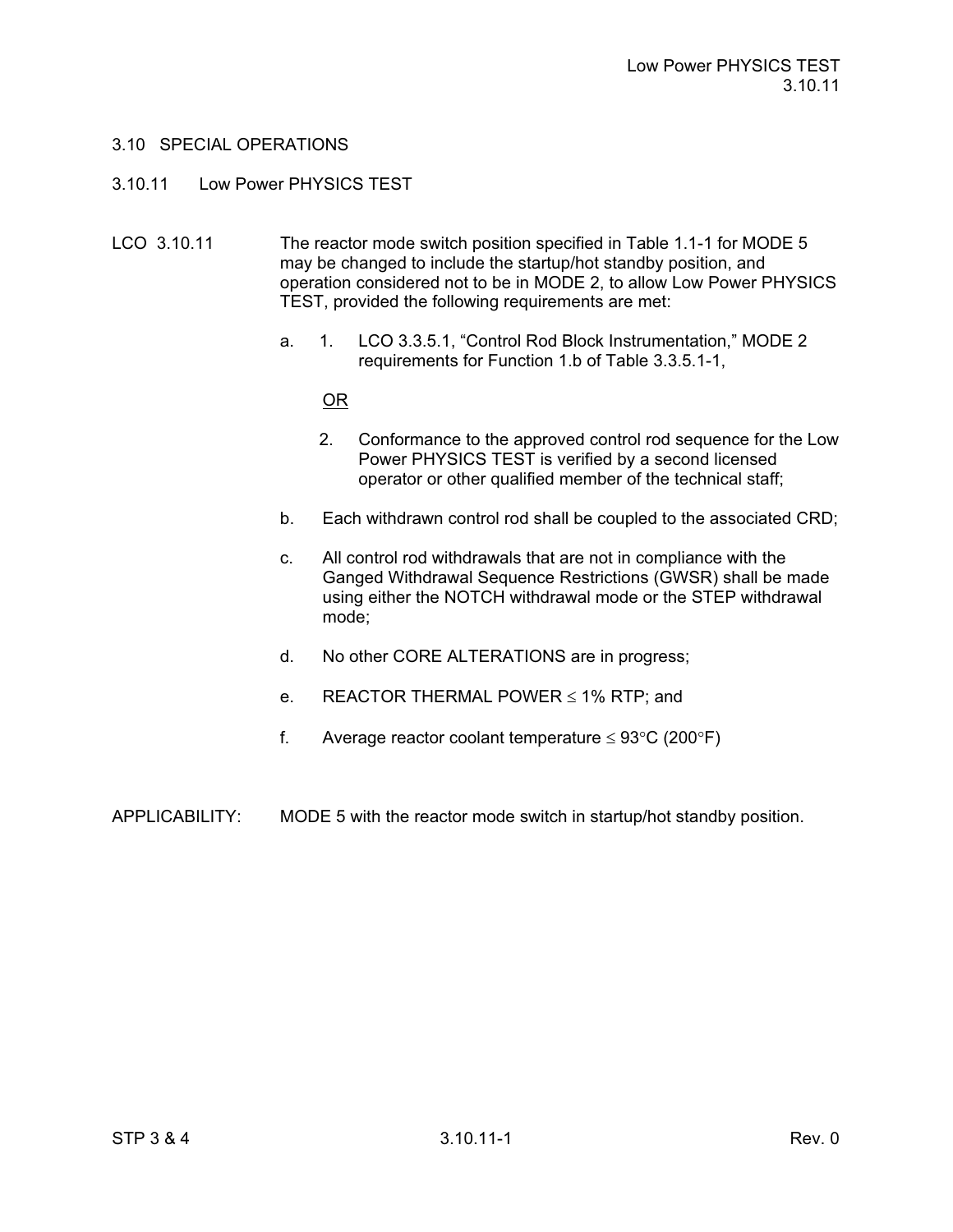ACTIONS

| <b>CONDITION</b>                                        | <b>REQUIRED ACTION</b> |                                                                         | <b>COMPLETION TIME</b> |
|---------------------------------------------------------|------------------------|-------------------------------------------------------------------------|------------------------|
| A. One or more of the<br>above requirements not<br>met. | A <sub>1</sub>         | Place the reactor mode<br>switch in the shutdown or<br>refuel position. | Immediately            |

|              | <b>FREQUENCY</b>                                                                                                                                                                                                                                                        |                                    |
|--------------|-------------------------------------------------------------------------------------------------------------------------------------------------------------------------------------------------------------------------------------------------------------------------|------------------------------------|
| SR 3.10.11.1 | Not required to be met if SR 3.10.11.2 satisfied.                                                                                                                                                                                                                       |                                    |
|              | Perform the applicable SRs for LCO 3.3.5.1,<br>Function 1.b.                                                                                                                                                                                                            | According to the<br>applicable SRs |
| SR 3.10.11.2 | Not required to be met if SR 3.10.11.1 satisfied.<br>Verify movement of control rods is in compliance<br>with the approved control rod sequence for the Low<br>Power PHYSICS TEST by a second licensed<br>operator or other qualified member of the technical<br>staff. | During control<br>rod movement     |
| SR 3.10.11.3 | Verify no other CORE ALTERATIONS are in<br>progress.                                                                                                                                                                                                                    | 12 hours                           |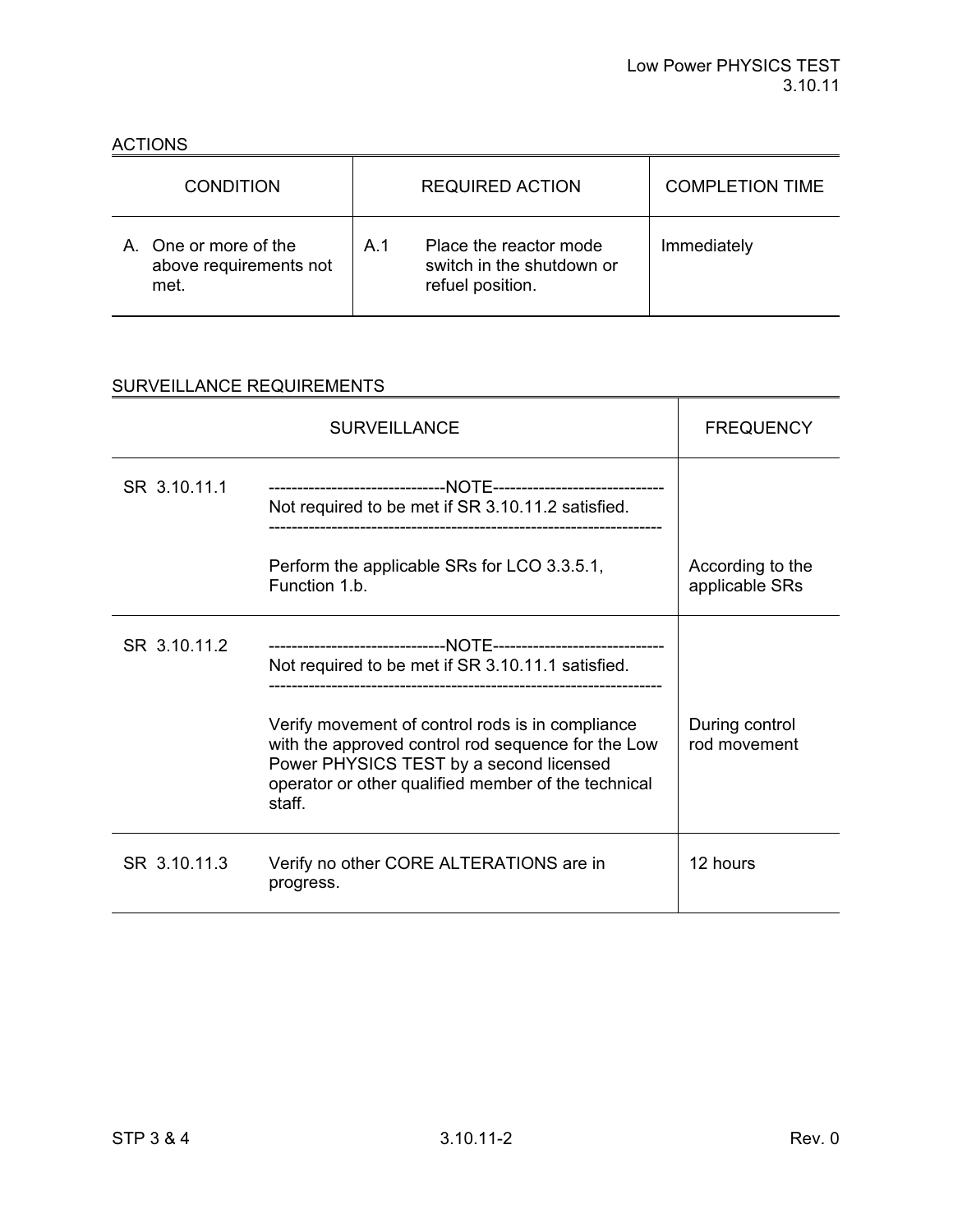SURVEILLANCE REQUIREMENTS (continued)

|              | <b>SURVEILLANCE</b>                                                                    | <b>FREQUENCY</b>                                                                                                                                                                                                                                                                                           |
|--------------|----------------------------------------------------------------------------------------|------------------------------------------------------------------------------------------------------------------------------------------------------------------------------------------------------------------------------------------------------------------------------------------------------------|
| SR 3.10.11.4 | Verify each withdrawn control rod does not go to the<br>withdrawn overtravel position. | Prior to satisfying<br>LCO 3.10.11.b<br>requirement after<br>work on control<br>rod or CRD<br>System that could<br>affect coupling<br><b>AND</b><br>Once the first time<br>the control rod is<br>withdrawn to "full<br>out" position after<br>the associated<br>orificed fuel<br>support has been<br>moved |
| SR 3.10.11.5 | Verify REACTOR THERMAL POWER $\leq$ 1% RTP.                                            | 1 hour                                                                                                                                                                                                                                                                                                     |
| SR 3.10.11.6 | Verify average reactor coolant temperature is<br>≤ 93 $°C$ .                           | 1 hour                                                                                                                                                                                                                                                                                                     |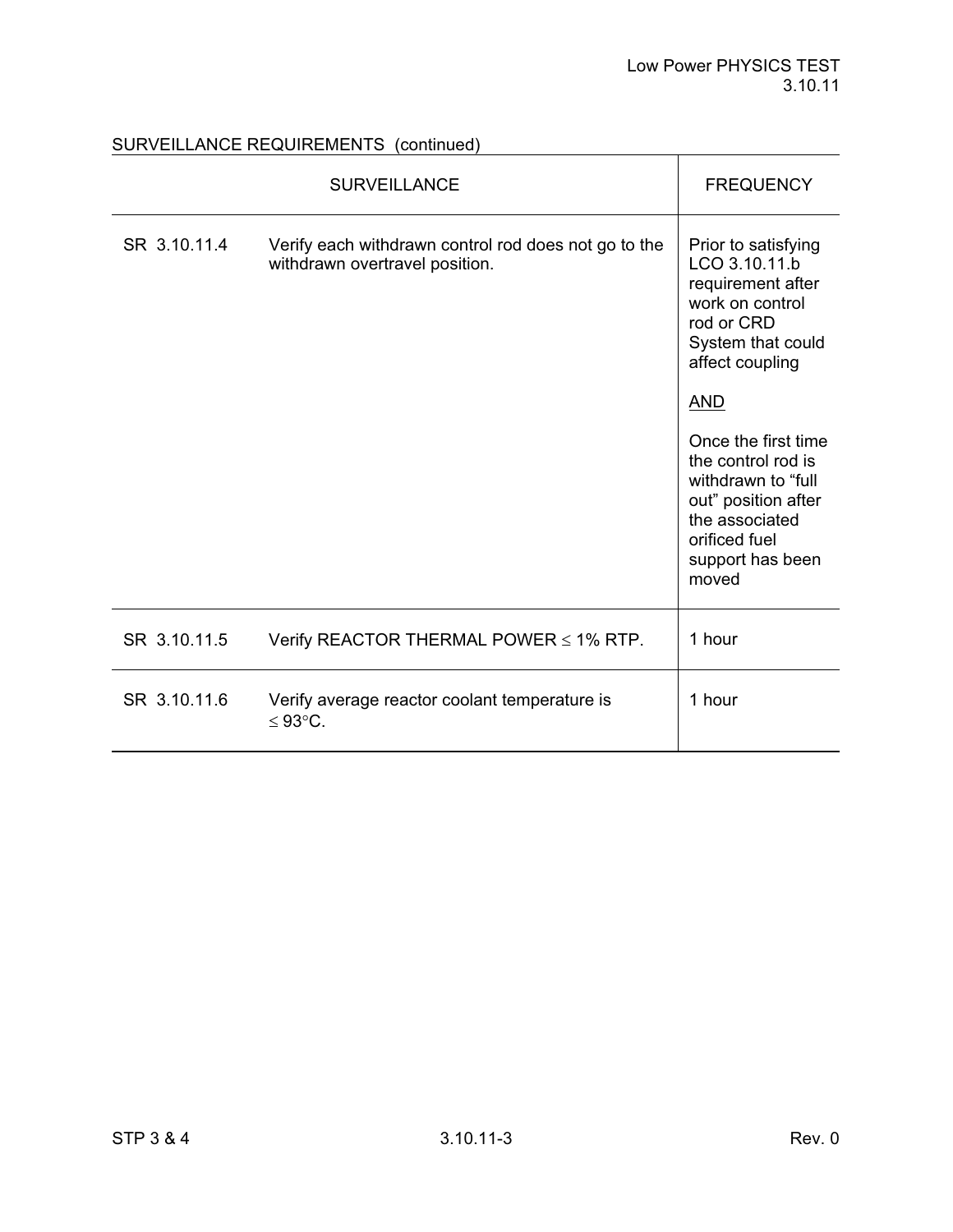## 3.10.12 Multiple Control Rod Drive Subassembly Removal – Refueling

- LCO 3.10.12 The requirements of LCO 3.9.3, "Control Rod Position"; LCO 3.9.4, "Control Rod Position Indication"; and LCO 3.9.5, "Control Rod OPERABILITY – Refueling," may be suspended, and the "full in" position indicators may be bypassed for any number of control rods in MODE 5, to allow removal of control rod drive subassemblies with the control rods maintained fully inserted by their applicable anti-rotation devices, provided the following requirements are met:
	- a. No two adjacent (face or diagonal) control rod drives are to have their subassemblies removed concurrently unless one of the two adjacent control rods has its four fuel assemblies removed from its associated core cell, and
	- b. All other control rods in core cells containing one or more fuel assemblies are fully inserted.

|  | <b>APPLICABILITY:</b> | MODE 5 with LCO 3.9.3, LCO 3.9.4, or LCO 3.9.5 not met. |
|--|-----------------------|---------------------------------------------------------|
|--|-----------------------|---------------------------------------------------------|

| <b>CONDITION</b>                                        |            | <b>REQUIRED ACTION</b>                                                                                          | <b>COMPLETION TIME</b> |
|---------------------------------------------------------|------------|-----------------------------------------------------------------------------------------------------------------|------------------------|
| A. One or more of the<br>above requirements not<br>met. | A.1        | Suspend removal of<br>associated CRD<br>subassemblies.                                                          | Immediately            |
|                                                         | <b>AND</b> |                                                                                                                 |                        |
|                                                         | A.2.1      | Initiate action to fully insert<br>all control rods in core cells<br>containing one or more fuel<br>assemblies. | Immediately            |
|                                                         | OR         |                                                                                                                 |                        |
|                                                         | A.2.2      | Initiate action to satisfy the<br>requirements of this LCO.                                                     | Immediately            |

#### ACTIONS